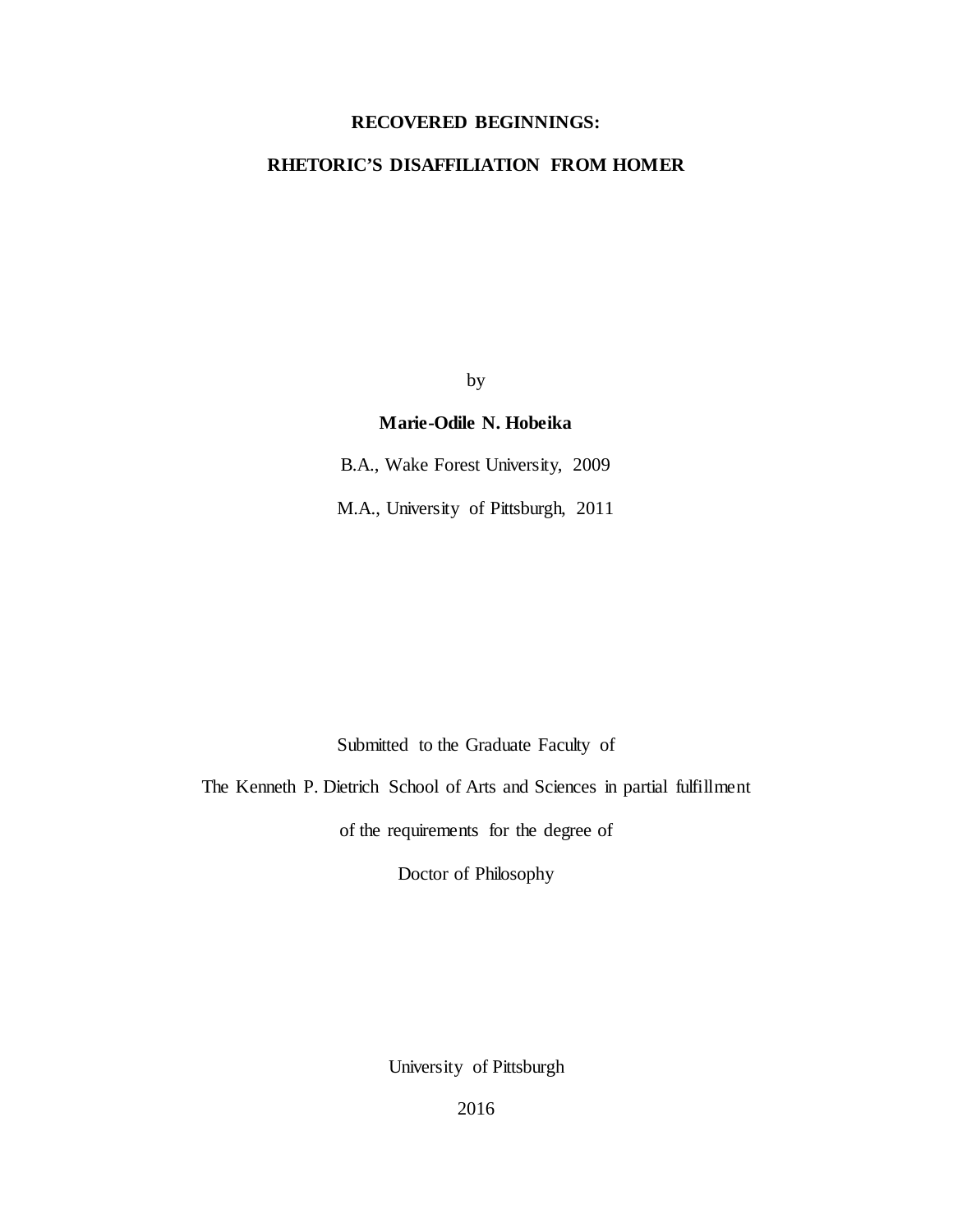## UNIVERSITY OF PITTSBURGH

# DIETRICH SCHOOL OF ARTS AND SCIENCES

This dissertation was presented

by

Marie-Odile N. Hobeika

It was defended on

May 2, 2016

and approved by

John Lyne, Professor, Communication

Gordon Mitchell, Associate Professor, Communication

MariLee Mifsud, Professor, Rhetoric & Communication Studies

Dissertation Advisor: John Poulakos, Associate Professor, Communication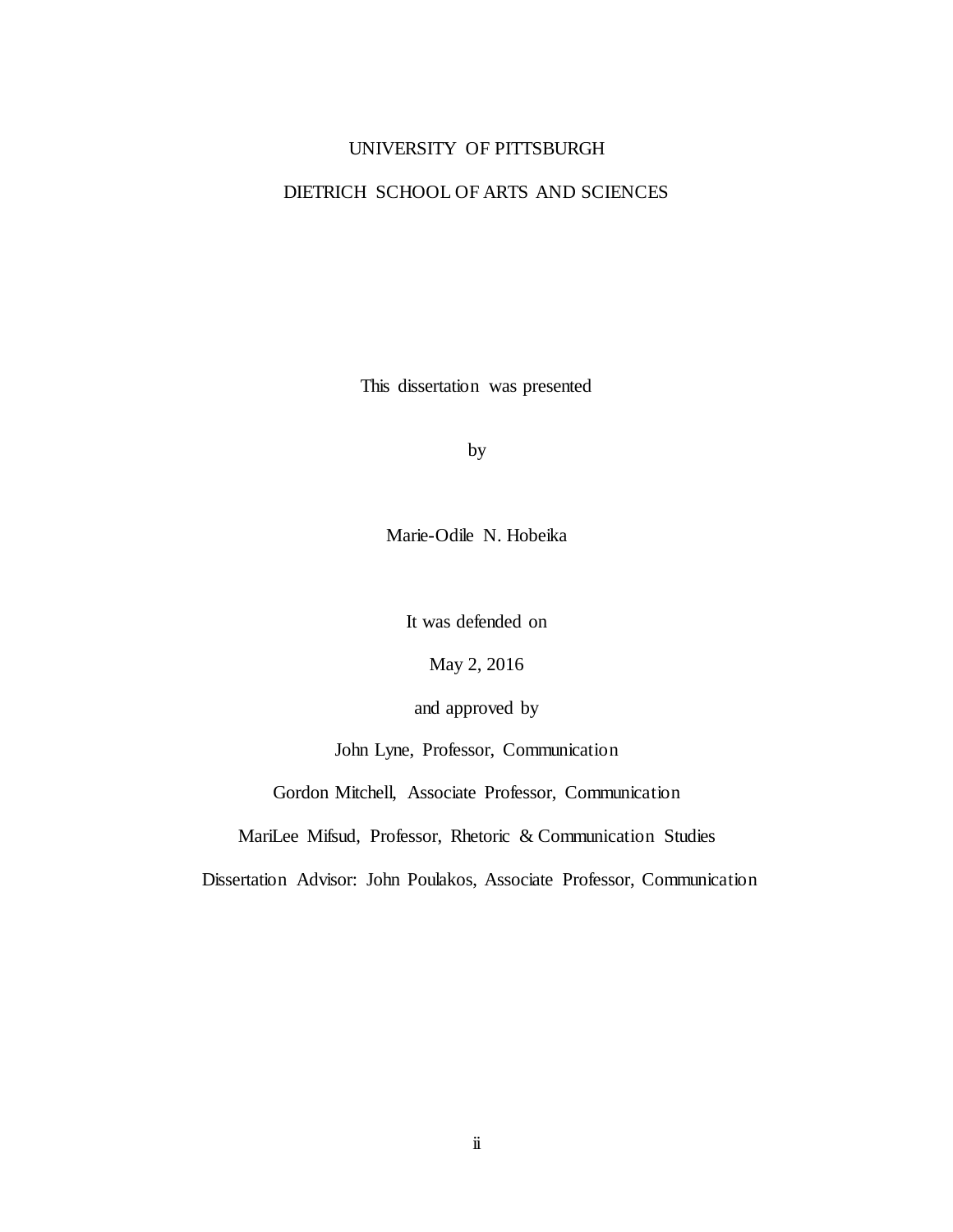Copyright © by Marie-Odile N. Hobeika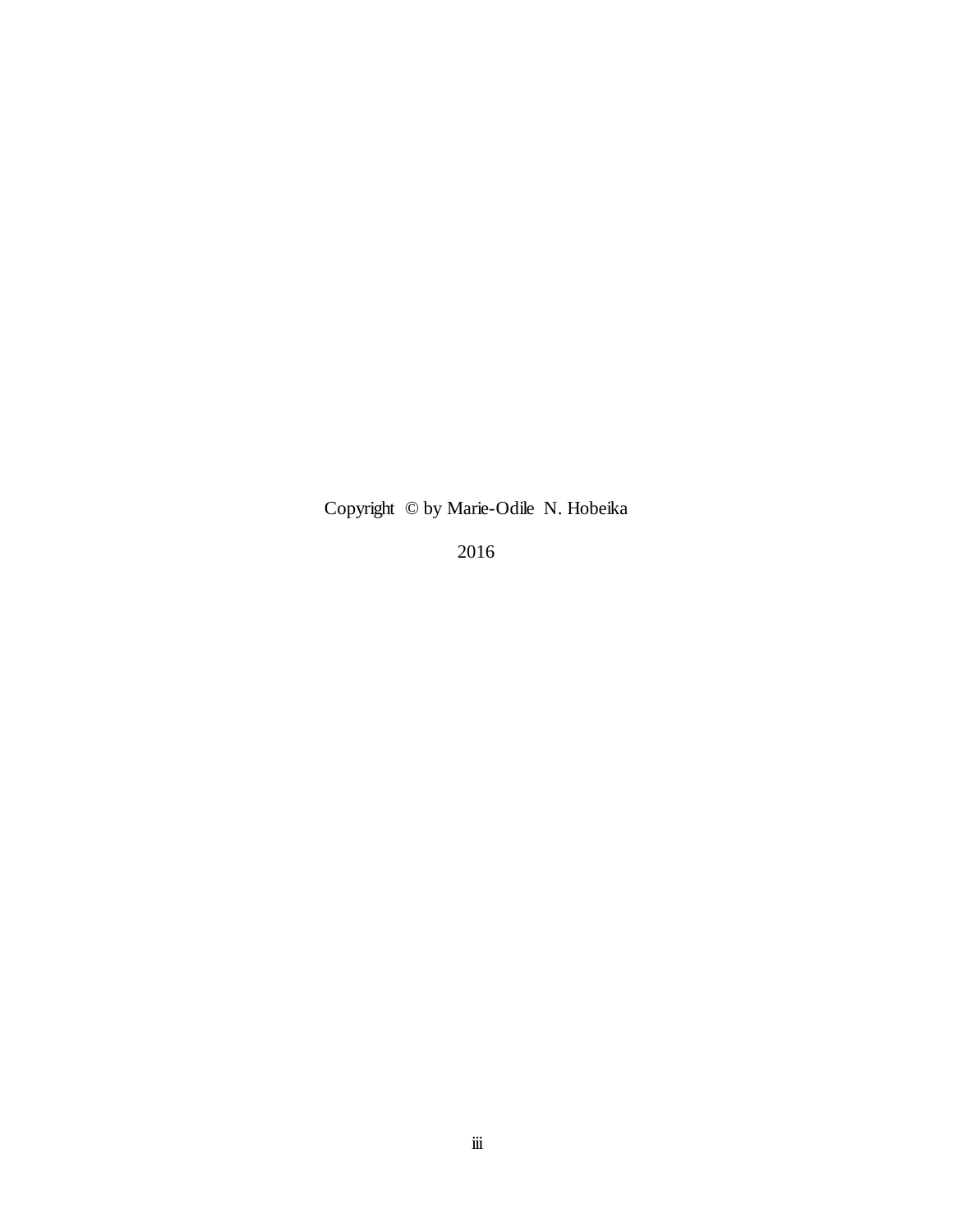#### **RECOVERED BEGINNINGS: RHETORIC'S DISAFFILIATION FROM HOMER**

Marie-Odile N. Hobeika, PhD

University of Pittsburgh, 2016

This dissertation presents a history of rhetoric in relation to Homer's poetry, as well as the beginning of a theoretical account of the rhetorical life of *poiesis*. Rather than recount the Socratic counter-claims on Sophistical teachings, this dissertation recovers classical theories of rhetoric as they demonstrate techniques of extrication from Homeric *epos*, the source of poetic institutions of classical Greek life.

If Homer is understood, not as a poet, but as an uninterrupted afterlife in the imaginations of rhetors, then the material of this dissertation is a grammar of attitudes that rhetors had about what they imagined to be 'Homer'. In the first chapter I attribute the continuity of Homer's afterlife (*nachleben*) to traditional and democratic forums of education, where Homer's poetry was seminal. In the second chapter, I enter into Plato's exile of Homer in *Republic* as a disaffiliation from father Homer mirroring rhetoric's extrication from the decay of patrilineal culture. In the third, I argue that Aristotle's imaginary associations of Homer as stranger (*xenos*) indicate that the philosopher never settled a difference of kind between rhetoric and poetry in the *Rhetoric*. Though he loved epic dignity, he also feared the strangeness of Homeric style, paradoxically teaching young rhetors to disambiguate epical arrangements in speech. In the fourth chapter on Longinus' *Sublime*, I read his emulation of Homer as a para-religious move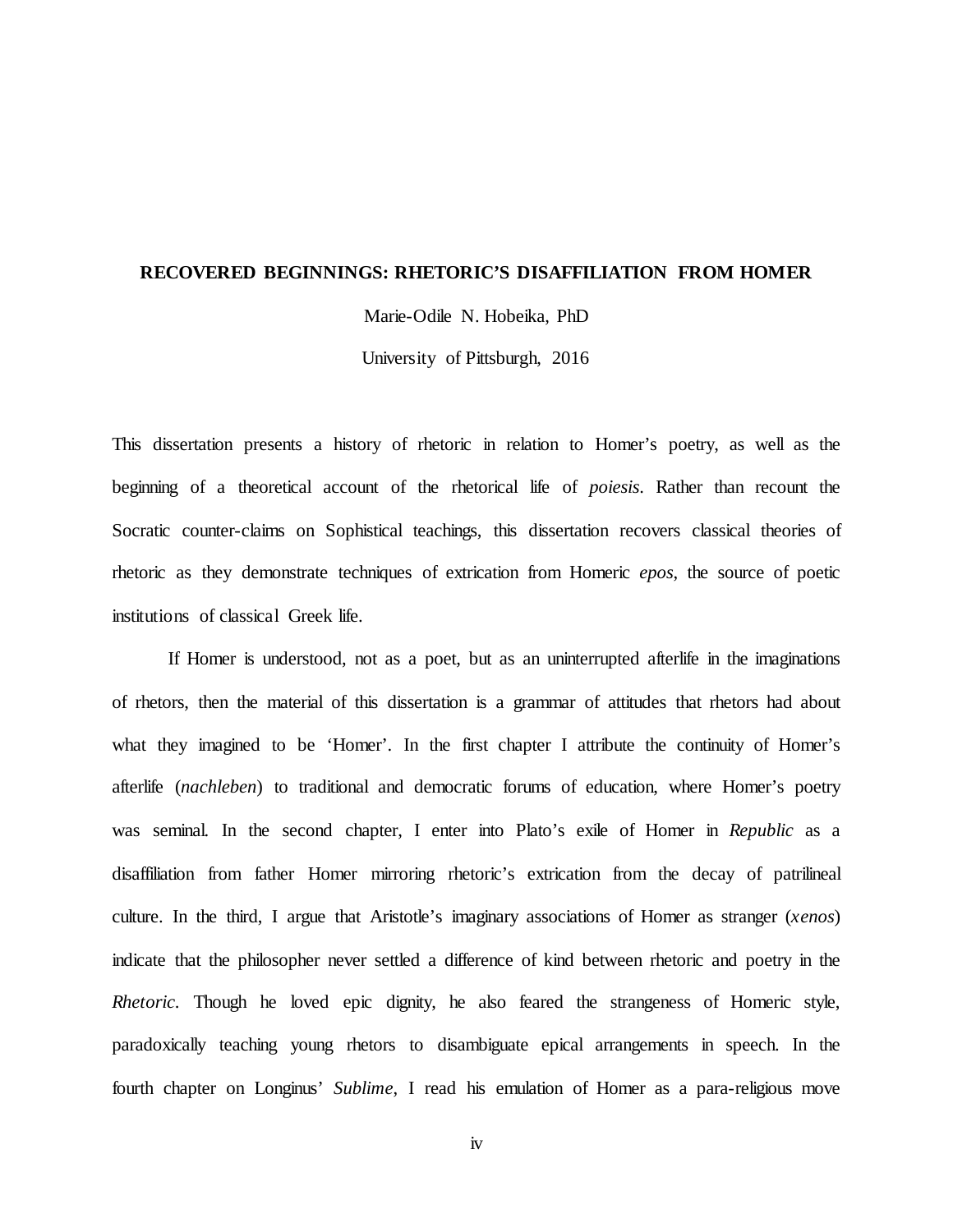that sought to resurrect faith in the republic of letters at a time when eloquence had evidently reached its dearth. In the fifth and final chapter, I argue that the Homeric afterlife in rhetoric continues on today, as contemporary scholars carry the conceit that rhetoric was a more advanced technological form than poetry.

Treating developmentalist conceits as symptoms of change rather than inherent truisms has two implications. First, it shifts the object of study of re-covered beginnings away from formal arts, either epic poetry, or rhetoric individually; to the modes of extraction affecting the treatment of those arts as autonomous. Second, it contributes to contemporary scholarship a sequence of modes (disaffiliation, disambiguation, and emulation) in the light of which other cultural formations may be considered going forward.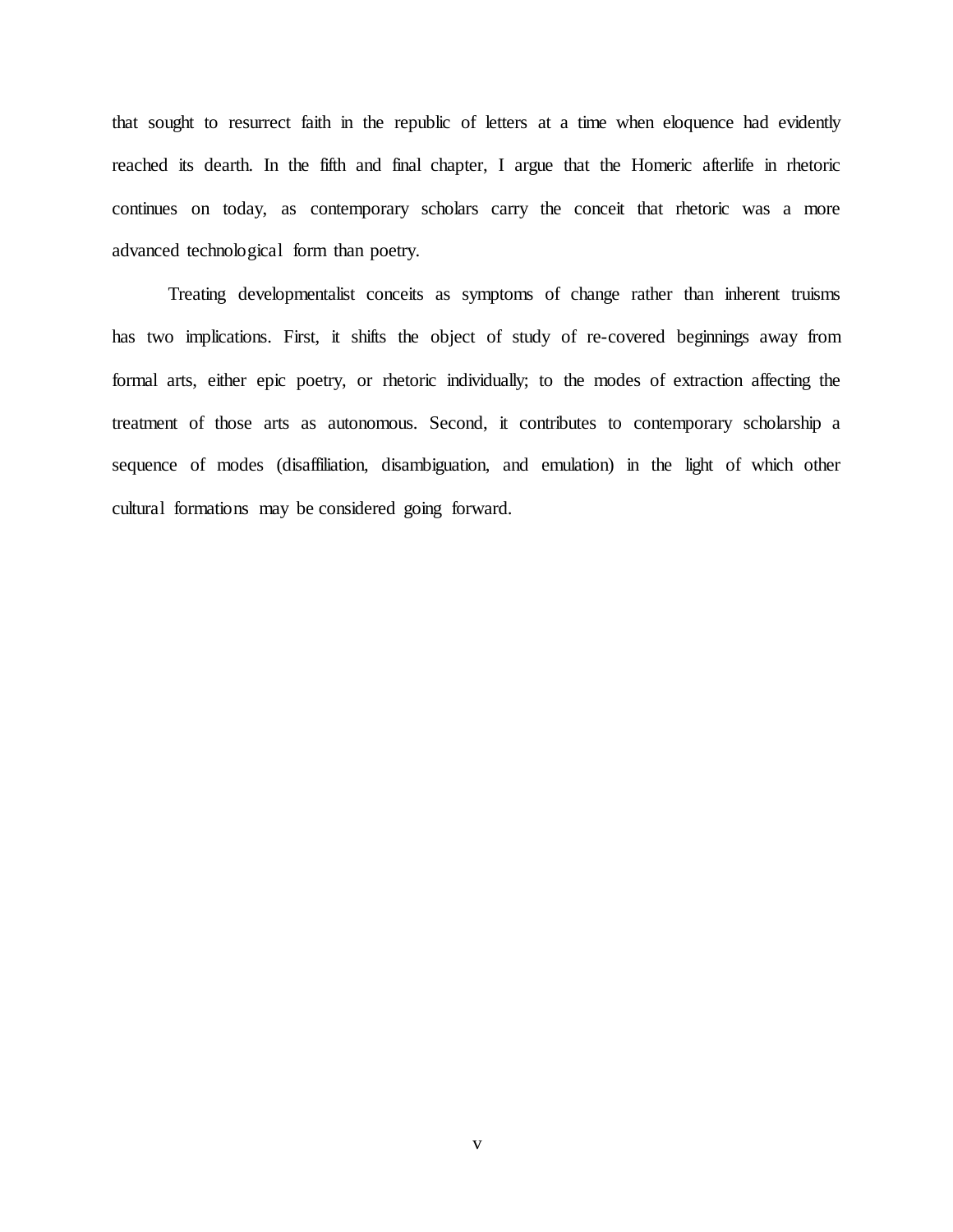# **TABLE OF CONTENTS**

| 1.0 |     |       |                                                     |  |
|-----|-----|-------|-----------------------------------------------------|--|
|     | 1.1 |       |                                                     |  |
|     | 1.2 |       | <b>EDUCATION IN HOMER AND HOMER IN EDUCATION 18</b> |  |
|     |     | 1.2.1 |                                                     |  |
|     |     | 1,2,2 |                                                     |  |
|     |     | 1.2.3 |                                                     |  |
|     | 1.3 |       |                                                     |  |
| 2.0 |     |       |                                                     |  |
|     | 2.1 |       |                                                     |  |
|     | 2.2 |       |                                                     |  |
|     | 2.3 |       |                                                     |  |
|     | 2.4 |       |                                                     |  |
|     | 2.5 |       |                                                     |  |
| 3.0 |     |       |                                                     |  |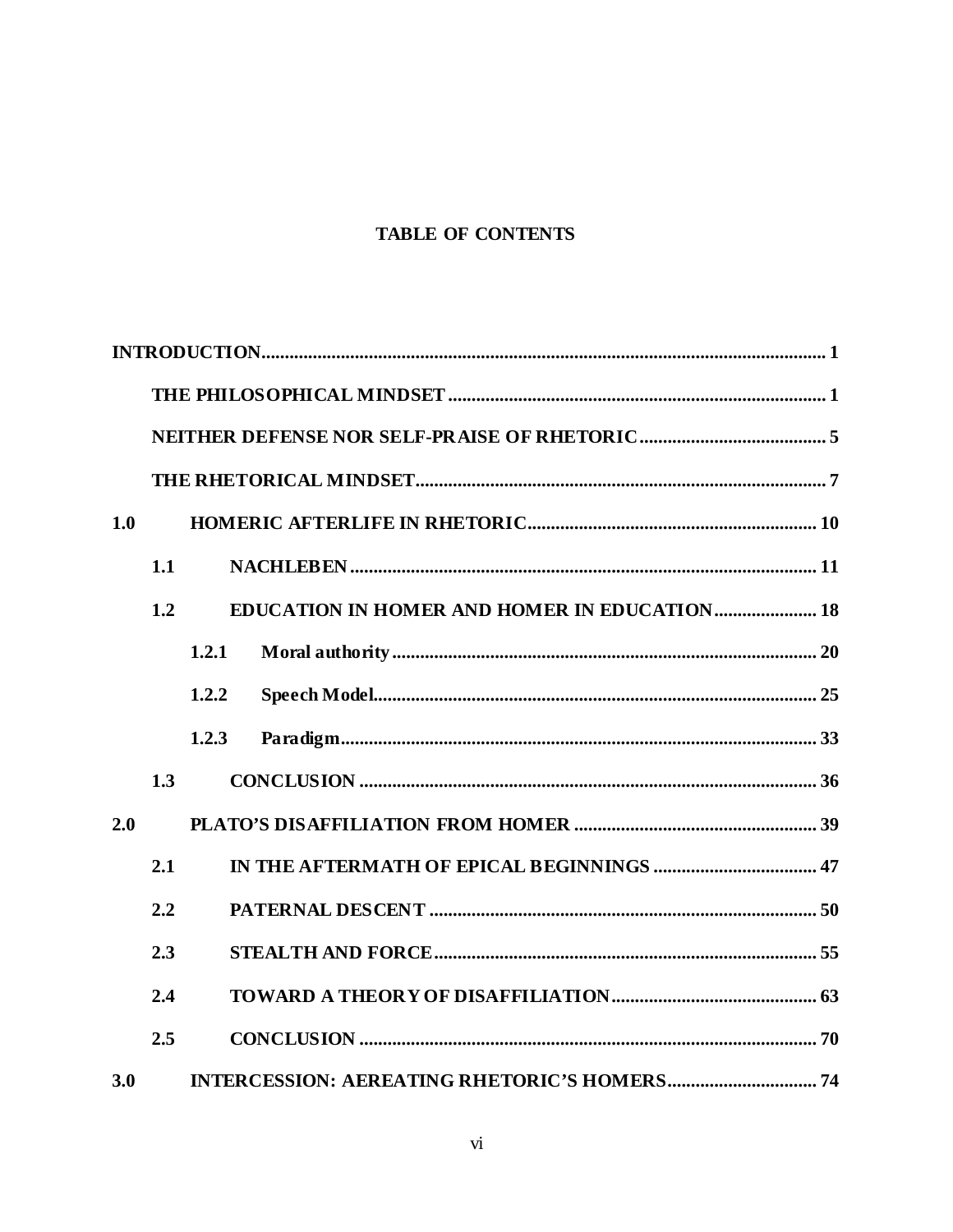|     | 3.1 |                                                                              |  |  |
|-----|-----|------------------------------------------------------------------------------|--|--|
| 4.0 |     |                                                                              |  |  |
|     | 4.1 |                                                                              |  |  |
|     | 4.2 |                                                                              |  |  |
|     | 4.3 | <b>CONCEALING, IF NOT CONSTRAINING THE STRANGE 97</b>                        |  |  |
|     | 4.4 |                                                                              |  |  |
|     | 4.5 |                                                                              |  |  |
| 5.0 |     |                                                                              |  |  |
|     | 5.1 |                                                                              |  |  |
|     | 5.2 |                                                                              |  |  |
|     | 5.3 |                                                                              |  |  |
|     | 5.4 |                                                                              |  |  |
| 6.0 |     | THE AFTERLIFE OF HOMER IN CONTEMPORARY RHETORICAL                            |  |  |
|     |     |                                                                              |  |  |
|     | 6.1 |                                                                              |  |  |
|     | 6.2 |                                                                              |  |  |
|     |     |                                                                              |  |  |
|     |     | 6.2.2<br>A Fully Developed Rhetoric Exists in Homeric Epics.  147            |  |  |
|     |     | 6.2.3<br>A Theorized Study of Rhetoric Developed in the Light of Homer.  150 |  |  |
|     |     | 6.2.4                                                                        |  |  |
|     |     | Homer Advances the History and Theory of Rhetoric 156<br>6.2.5               |  |  |
|     | 6.3 |                                                                              |  |  |
|     |     | <b>CONCLUSION: WIPING RHETORIC'S EYES AND CLEARING ITS NOSE  163</b>         |  |  |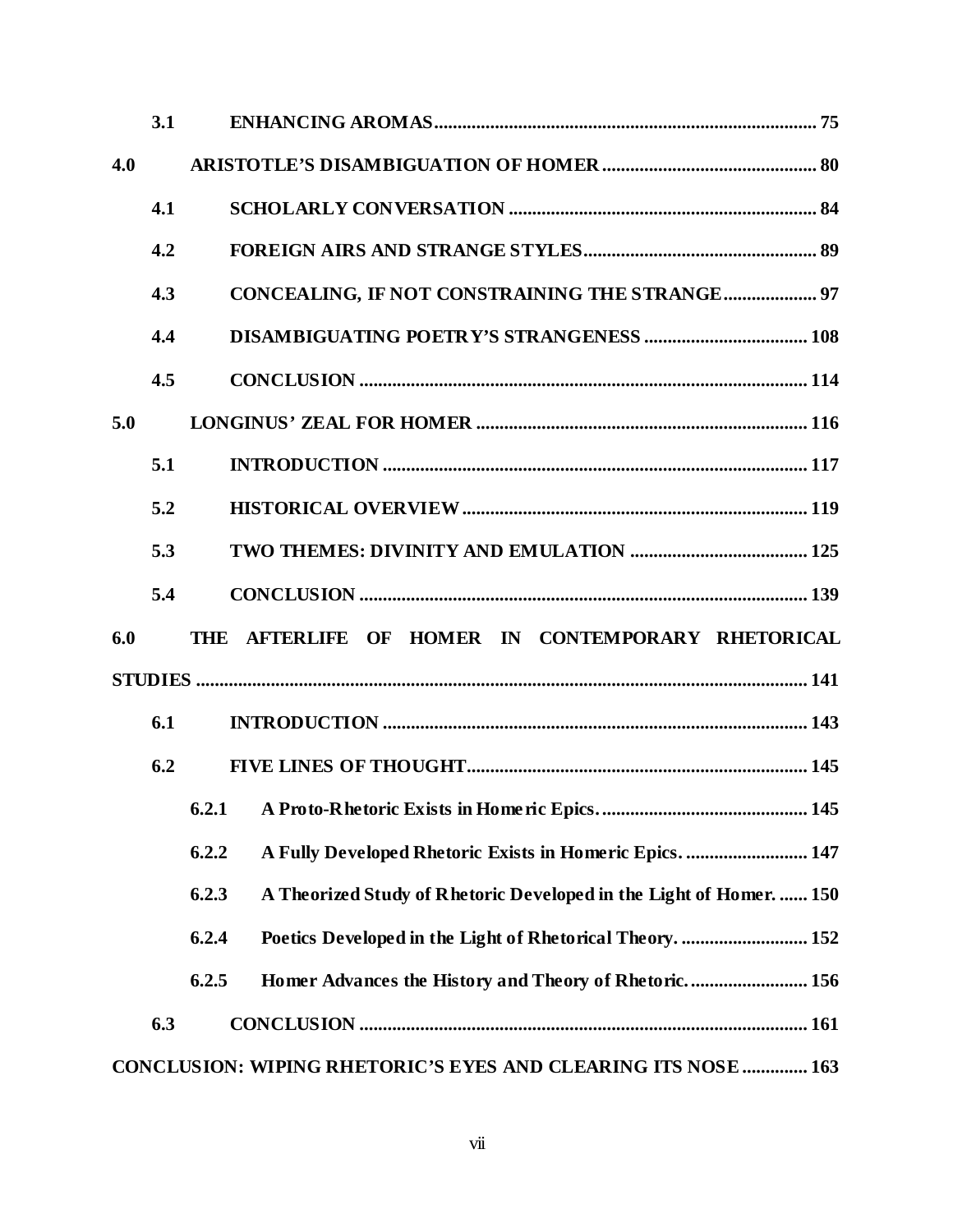|--|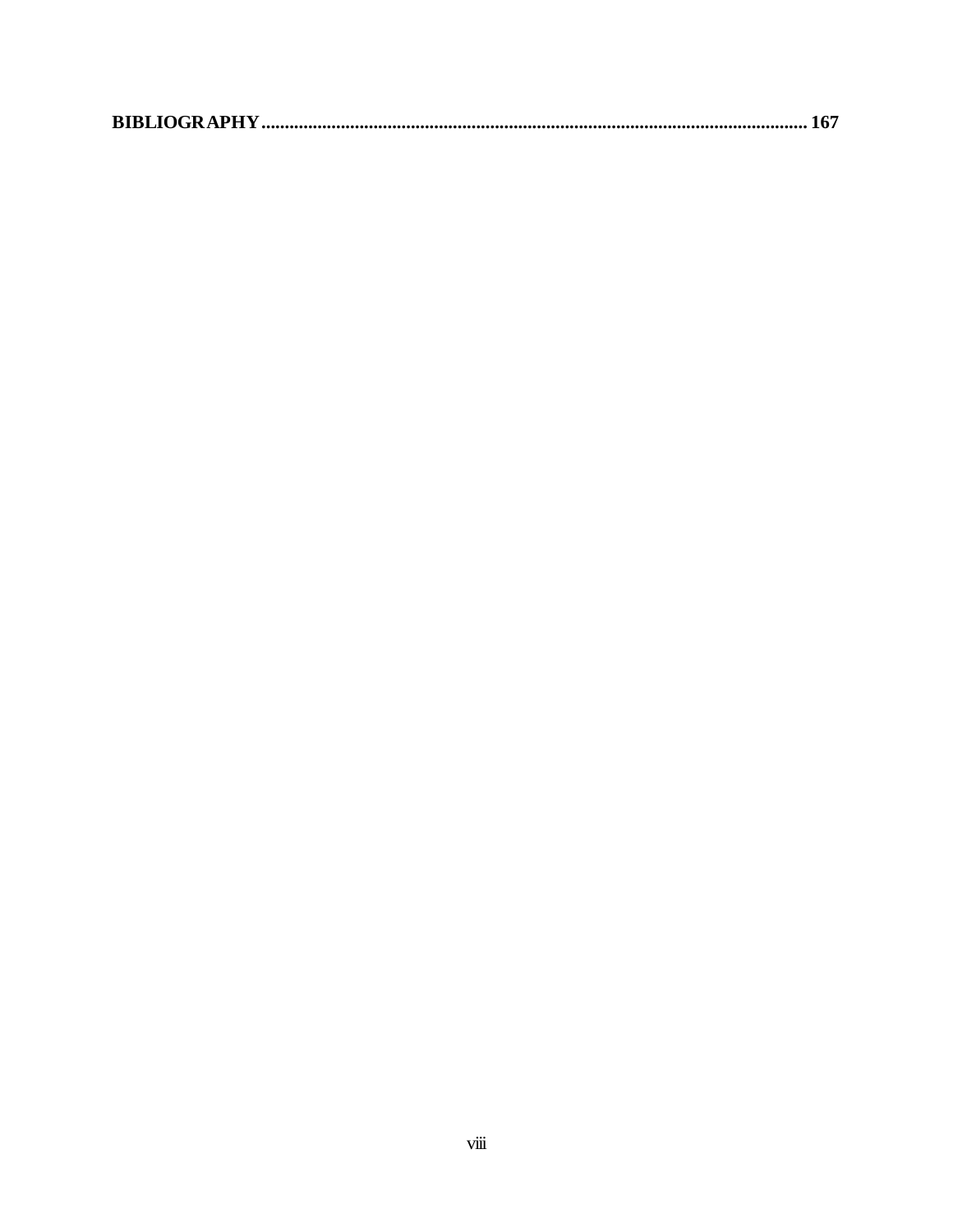## **PREFACE**

A writing-research project has the effect of ingratiating an individual to countless others. So much so, writing, many agree, codifies a collective's endeavors rather than a singular's. How collective expressions miraculously synthesize into the writing of epic poems, I can only speculate. However from experience, I know that many nourished this project into its incipience. The first set of thanks goes to my courageous parents who recovered their grounds in a new world to tend to me in foreign beginnings and who sent me out into that world without fear; the second set goes to the two with whom I can count on recovering beginnings, my sister and brother.

It is one thing to research an inexhaustible topic, and another to write it well. I thank Gordon Mitchell for his gift of mentorship, having taken note of what we said at our first encounter on a napkin in a village tavern long ago. Napkin-writing, as he did, triggered in me the novel belief that urgency formed ideas, and even my ideas. Consequently, the encounter between us led to a disciplinary discovery and purpose, not only technical savvy, but also stylistic craft about pressing matters otherwise uncovered. In the years to come, I would benefit especially from the singular wit of John Lyne's turns of phrase, his insightful questions, and his consistently humane disposition. Out of "Lyno's" cajoling pedagogical methods, I took on more theatrical roles of inquiry. Among them, the philosopher, thinker, modern scientist, and court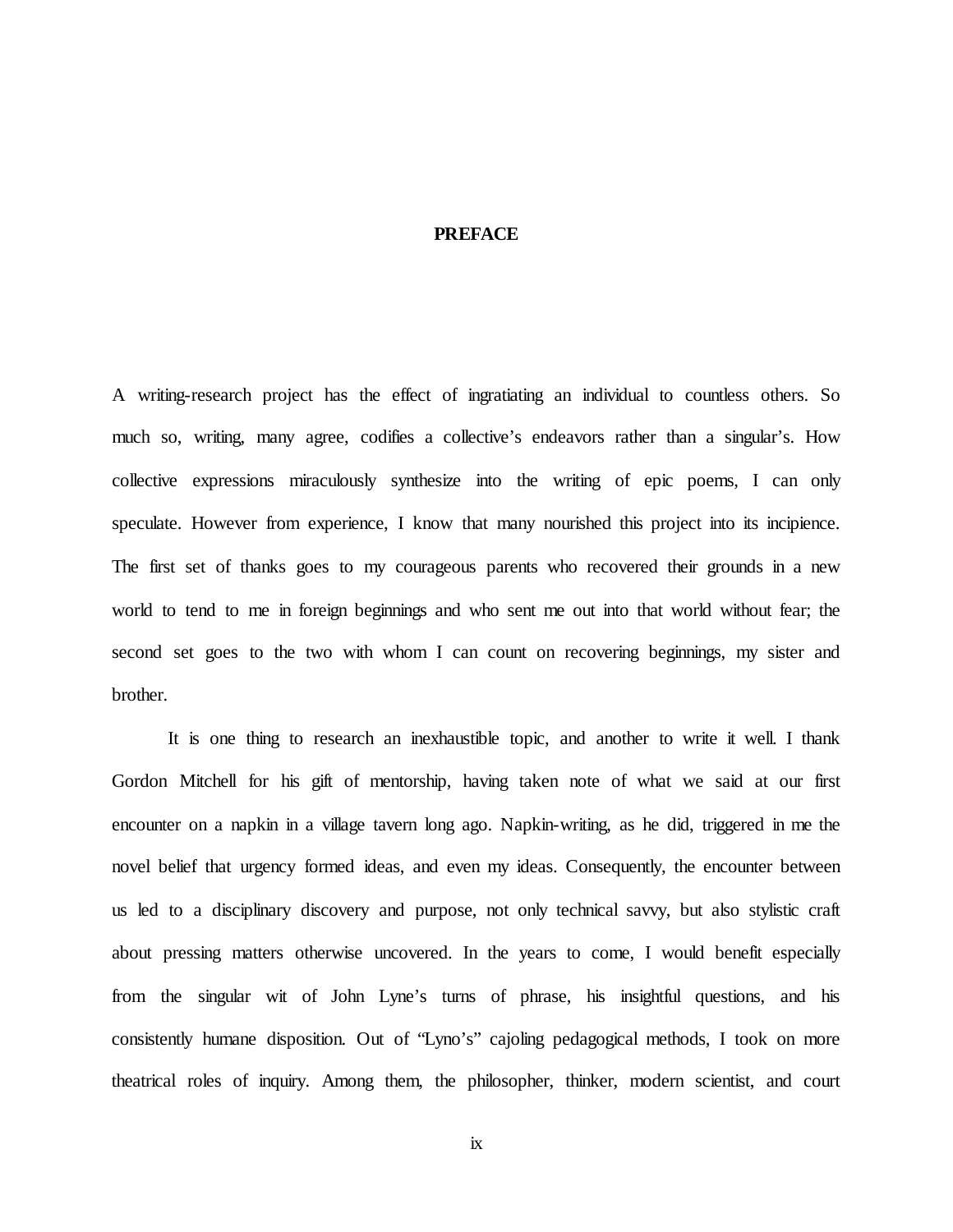judge. As for critiques of modernism, they could not matter with Professor Lyne at the ship's prow.

To say that writing is a collective endeavor militates against the other notion that the craft demands a tenacious individuality. So, I now turn to affirm the tenacity engrained in my training. From the earliest days of my graduate education, John Poulakos identified tensions, struggles, *agonies*, showing me important points out of which to practice aesthetic balance. His mantra to make space each and everyday, a space of solitude, for ideas — is to orchestrate life's formal/comic and sensual/tragic forces into play. By attending to the first principles of language, John Poulakos' keen mind and grounded character gathered around him loyal friends, many of whose paths have conjoined with mine. If I have found home in ideas it is, for example, alongside Nathan Crick, a sort of Peter Pan leading the merry procession of lost boys and belles, all of whom, once at LSU, performed from, discussed about, and asked questions of the *Iliad*.

I don't imagine that projects on ancient cultures often select for us kindred as well as contemporary scholarly counterparts. In my case, I have found both. In MariLee Mifsud for example, whose noetic life on Homeric *poiesis* delivers its voice in a chorus of ideas; Michele Kennerly for another example, whose word charm slips into the steeped concocts of scholarly argument. When I desired inspiration, I have turned to their writings, or to my impressions of them, and have found just and more so in our un/spoken dialogues. As to the daily commitment to writing, there remains my golden-hearted co-practitioner, Emily Ruppel. Together, kneading the words that might speak the rage, before pouring loud libations. In the love of Homeric Greek, spoken verse, and billiards, I recount there the encompassing generosity of Birney Young. Neither at least nor at last, I have dwelled longest in the aftermath of what to make of David Marshall's seminar on modality and John Poulakos' on aesthetics.

x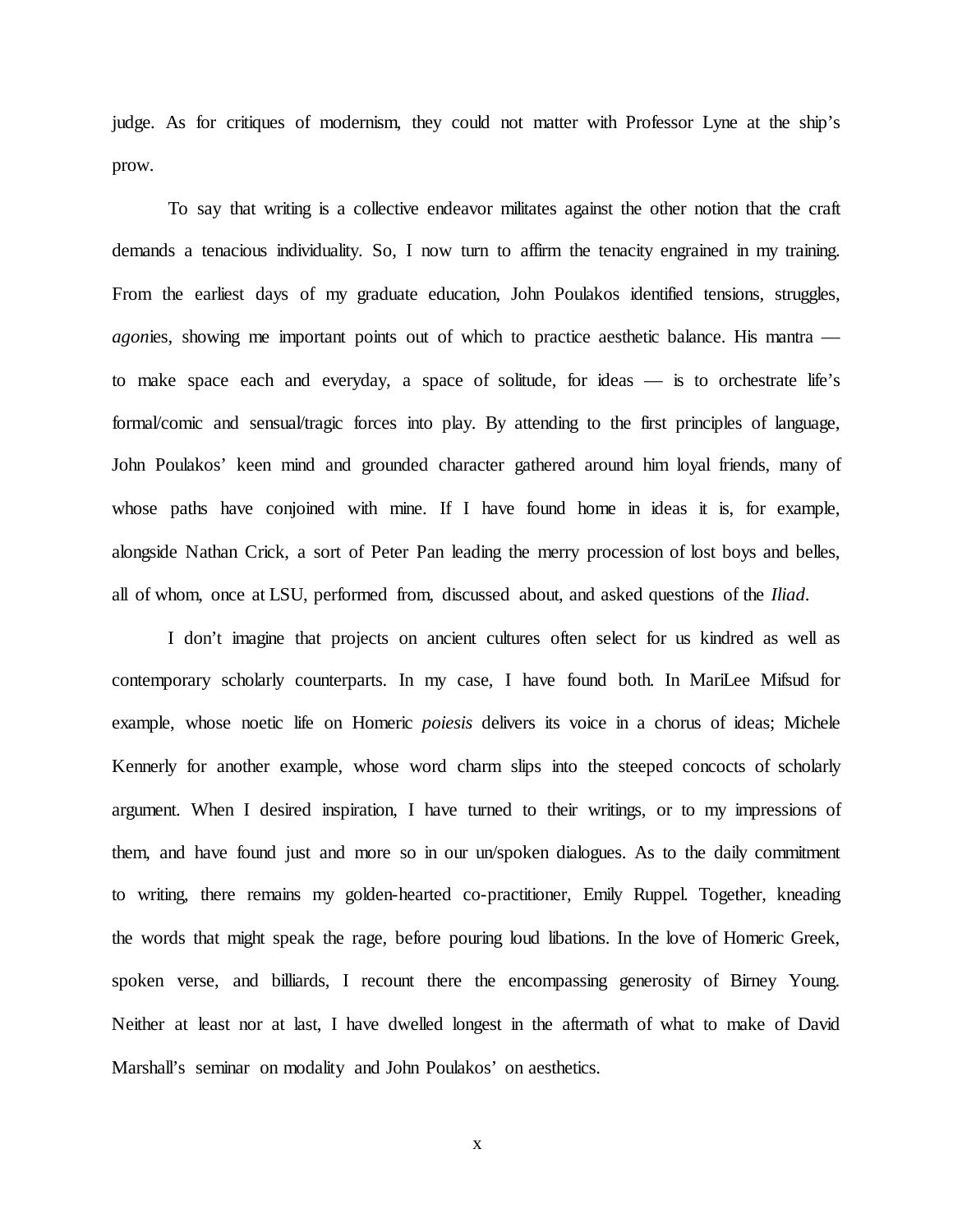The life of the mind, for a long time now, has been understood to transcend the body. Of course, the body grounds the mind: offering it *terroire* or nurturing soil, terrorizing its cognitive over-drives. For nurturing and giving me the perfect conditions to feel terror: Amy, Cliff, and Chris; many a pour of coffee or water, many a break of humor, many a reminder to care less. And there at Constellation, a continuous stream of emergent affinities as I worked alongside other hunched shoulders, slumped backs, and cramped hands. In the public space of drinking coffee, one is neither a part of, nor apart from, but gratefully in between.

I end with marked gratitude to the fortitude of women-companions: already Emily but also Jennifer, the Wednesday cohort of Ellen and Chloe, Ali and Amber, and Sydney, who is superlatively caring. Apart from these, it is Cynthia who evolved and attended to me only as an intimate friend can, never letting me lose sight of the French feminine possibility in my name; Linda, who has breathed fire, especially when I could not; finally, to Linsey  $-$  to the boundless potential in her, her delicate line between humility and nobility, and to her re-beginnings. Thank you, all, for extending, pulling, and pushing me beyond my singular self.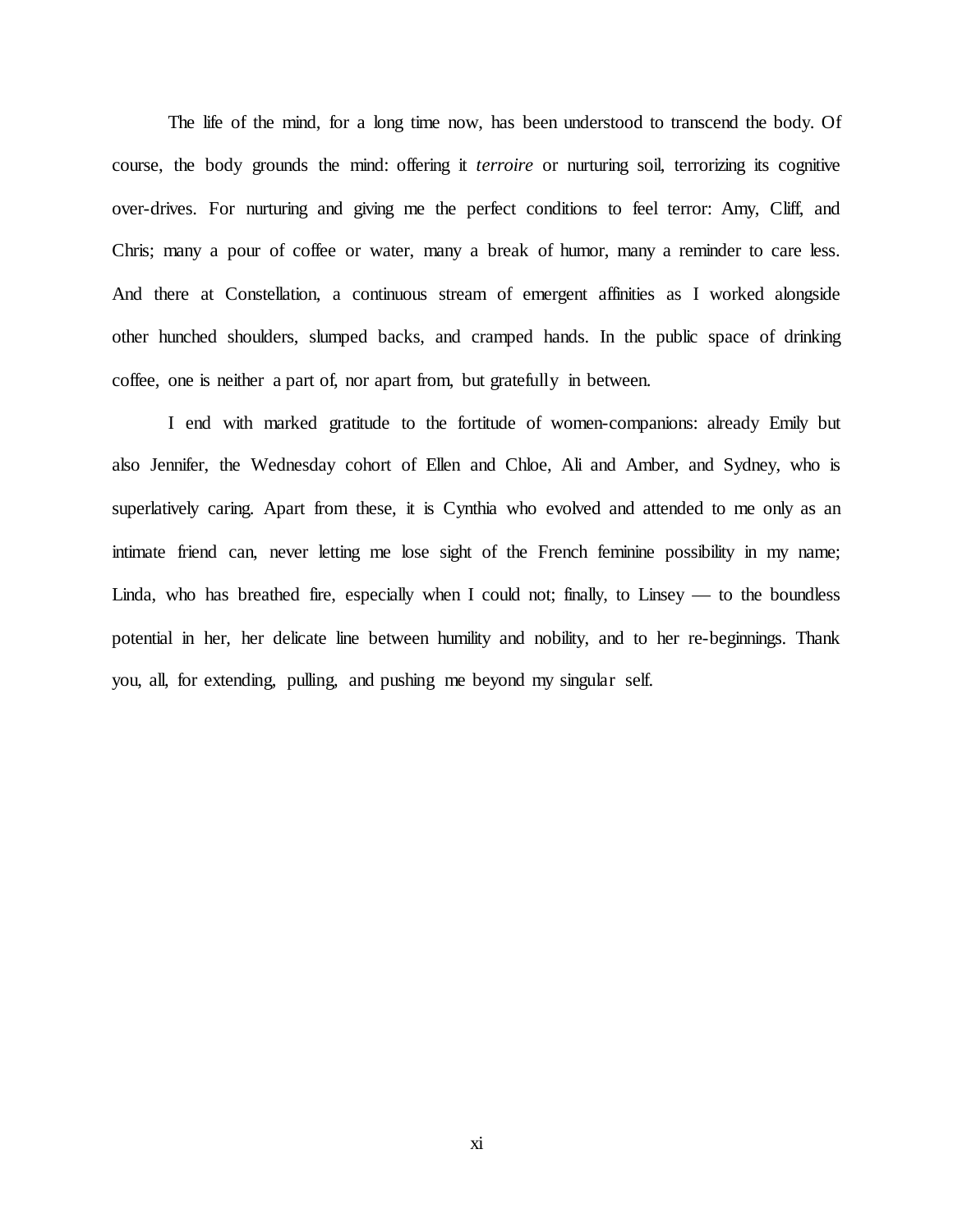#### **INTRODUCTION**

<span id="page-11-0"></span>Rhetoric's fate in the hands of philosophers mirrors poetry's in the hands of rhetors. Rather than re-cover the Socratic and Sophistical counter-claims on knowledge however, this dissertation shows that rhetoric can be studied for the ways that it extricated itself from Homeric institutions. In what follows, I locate the theoretical benefits of historicizing the rhetorical life of *poiesis*  within a rhetorical mindset. In other words, the better semantic field from which to inquire into epic poetry may be classical rhetoric, even if the source material, like Aristotle and Plato's thoughts on the oral tradition, has been yet determined by a philosophical frame.

#### **THE PHILOSOPHICAL MINDSET**

<span id="page-11-1"></span>With very few exceptions, philosophy has not had good things to say about rhetoric. In response, rhetoric has defended and praised itself. Most histories of rhetoric are reactions to the unflattering portrait that philosophers have painted.<sup>1</sup> This dissertation does not accept the philosophical treatment of rhetoric; nor does it opt for yet another defensive or self-praising history. Rather, it proposes a rhetoric that circumvents philosophy's edicts.

<sup>1</sup> For a line of rhetorical defensiveness wherein rhetoric is defensible insofar as it is instrumental to philosophy, see Samuel Ijsseling, *Rhetoric and Philosophy in Conflict* (The Hague: Netherlands, 1976) 4-5.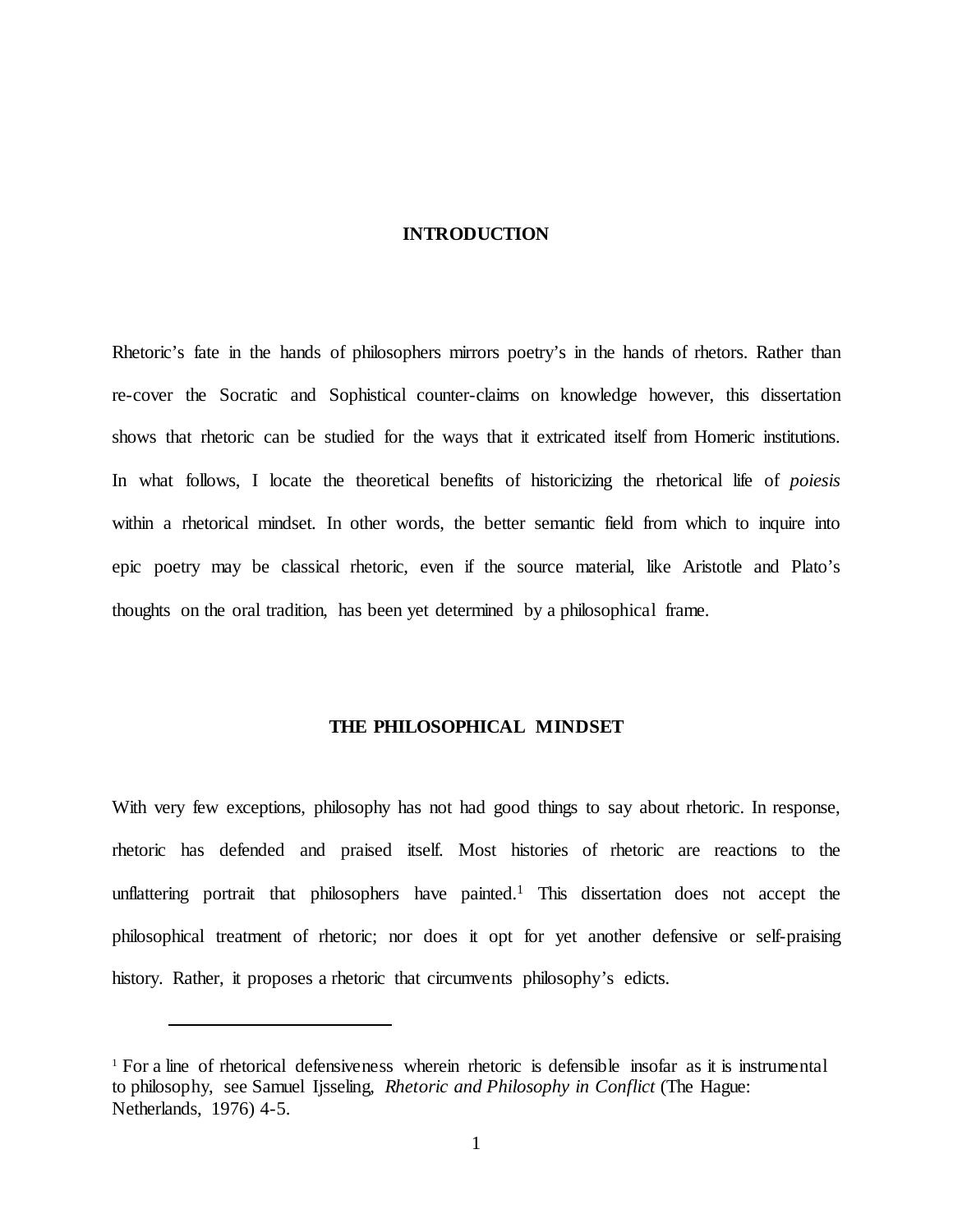It is well known that the Greek beginnings of rhetoric's emergence as a self-conscious domain of *techne* or knack remains largely told from the perspective of philosophers. Even though Sophists like Protagoras, Gorgias, and Thrasymachus had taught rhetoric before Aristotle wrote his *Rhetoric*, their teachings were largely oral and the little of their writings that survives is in fragments. Besides their disparaging comments about the older Sophists' pedagogies, philosophers criticized the rhetorical practices, popular appeals, and styles of their contemporary rhetoricians. Centuries later, many students were instructed about rhetoric by what the philosophers had to say about it. But in pre-modern periods, students were introduced to rhetoric by what poets had to say about it, most regularly Homer.

Significantly, classical Greek philosophical tracts on rhetoric imply a culture still under the influence of Homer and other poets, even if those same tracts imply an aversion to that influence. They reference orators who were seeking, in spoken prose, to perpetuate or outclass the style and language of the poets. The same tracts also demonstrate that philosophers were seeking to downplay or altogether dispense with the Homeric authorization of mythical subject matter—it benefitted Sophists, rhapsodes and dramatists too much. However, the critical appraisals of Homer by Aristotle and Plato remain pregnant with possibilities; and it is these possibilities that this dissertation explores. True, many philosophical dismissals of Homer have over time survived, even thrived. Equally true, the philosophers' lines on Homer as an outmoded and intellectually shallow figure have been maintained. Yet, the philosophical mind would be the first one to agree with the proposition that the unexamined line is not worth maintaining. In this dissertation I contend that it is these very lines from which rhetoric has failed to extricate itself. Accordingly, I propose to begin here the project of rhetoric's self-extrication from the grip of philosophy.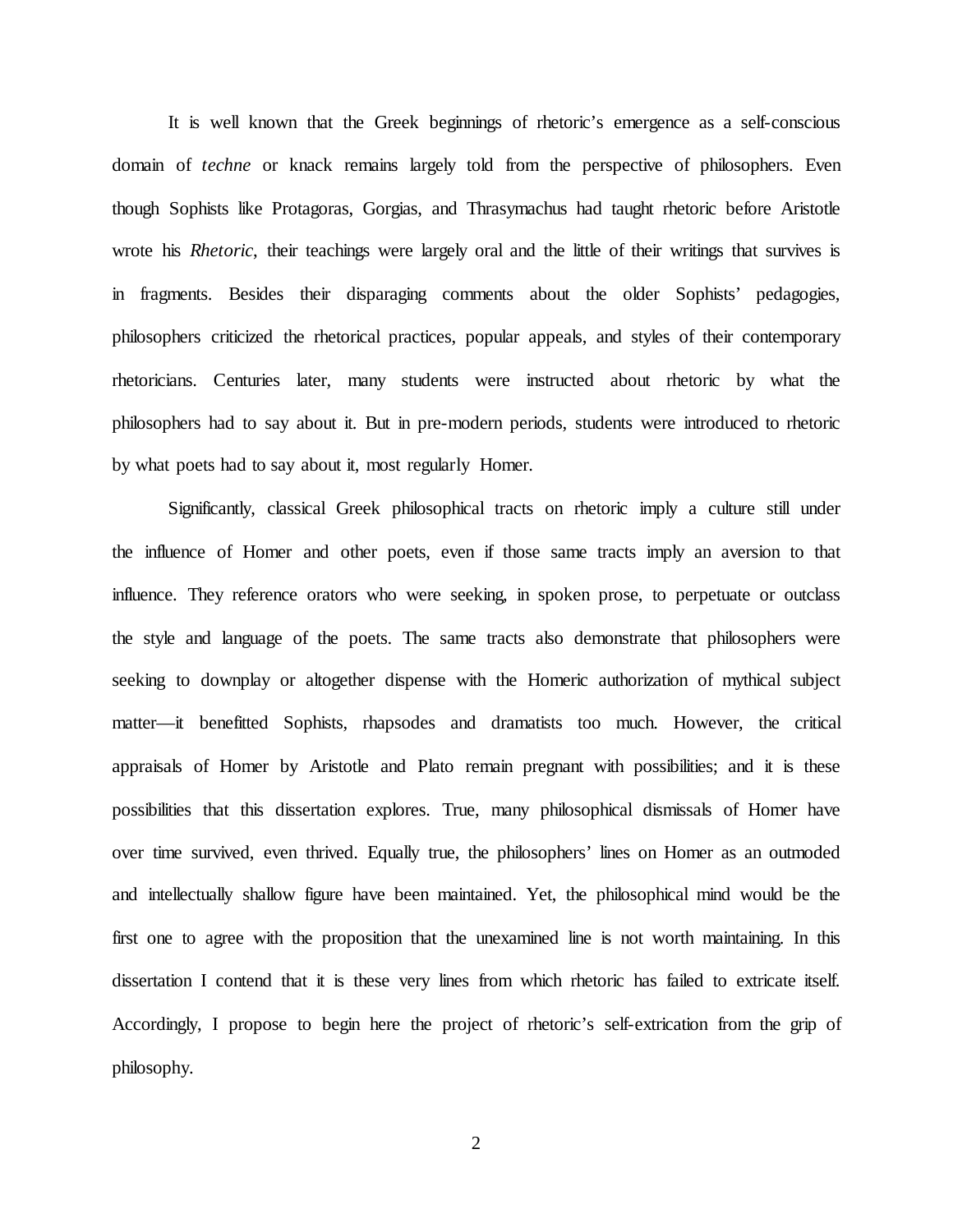It is highly ironic that philosophy, which claims not to trifle with persuasion, has been persuasive in its portraiture of rhetoric, perhaps more so than rhetoric has been in its depiction of itself. In the philosophical mindset, the actual is measured by the ideal, and speech by silent contemplation. Here too, the mind is preferred to the body, and reason crowns the rest of the mental faculties. Finally, addressing fickle or disorderly masses amounts to a vulgar necessity. When internalized over centuries, these conceits yield typified attitudes well beyond disciplinary nuances. Unsurprisingly, then, ordinary people still maintain that rhetoric is bombastic speech; instead of rhetoric, they want clean communication. Evidently, ordinary people have unwittingly internalized the philosophical mindset.

Mindsets are clusters of dispositions held together by principal values distributed across a variety of human endeavors. The philosophical mindset is one such cluster. Yet ordinary people need not necessarily be aware of the existence of the principal values around which a set of their dispositions coheres. In their learned desire for clean communication, and in their acquired aversion to eloquence and polished words, it is easy to detect the buried wish for unshakable claims to knowledge. If only someone would explain to them the *truth* of the matter, rhetoric would be unnecessary.

The philosophical valuation of the truth does not center on wisdom but on the certainty of knowledge. This means that worldliness, common sense, the reports of the senses and the insights gathered via experience do not count for knowledge. It also means that wise orators are at best purveyors of doxastic uncertainties. To compensate for their lack of certain knowledge, orators fall back on an engaging style and a forceful delivery both of which leave the audience frequently impressed but always ignorant. But such styles and deliveries are widely identified as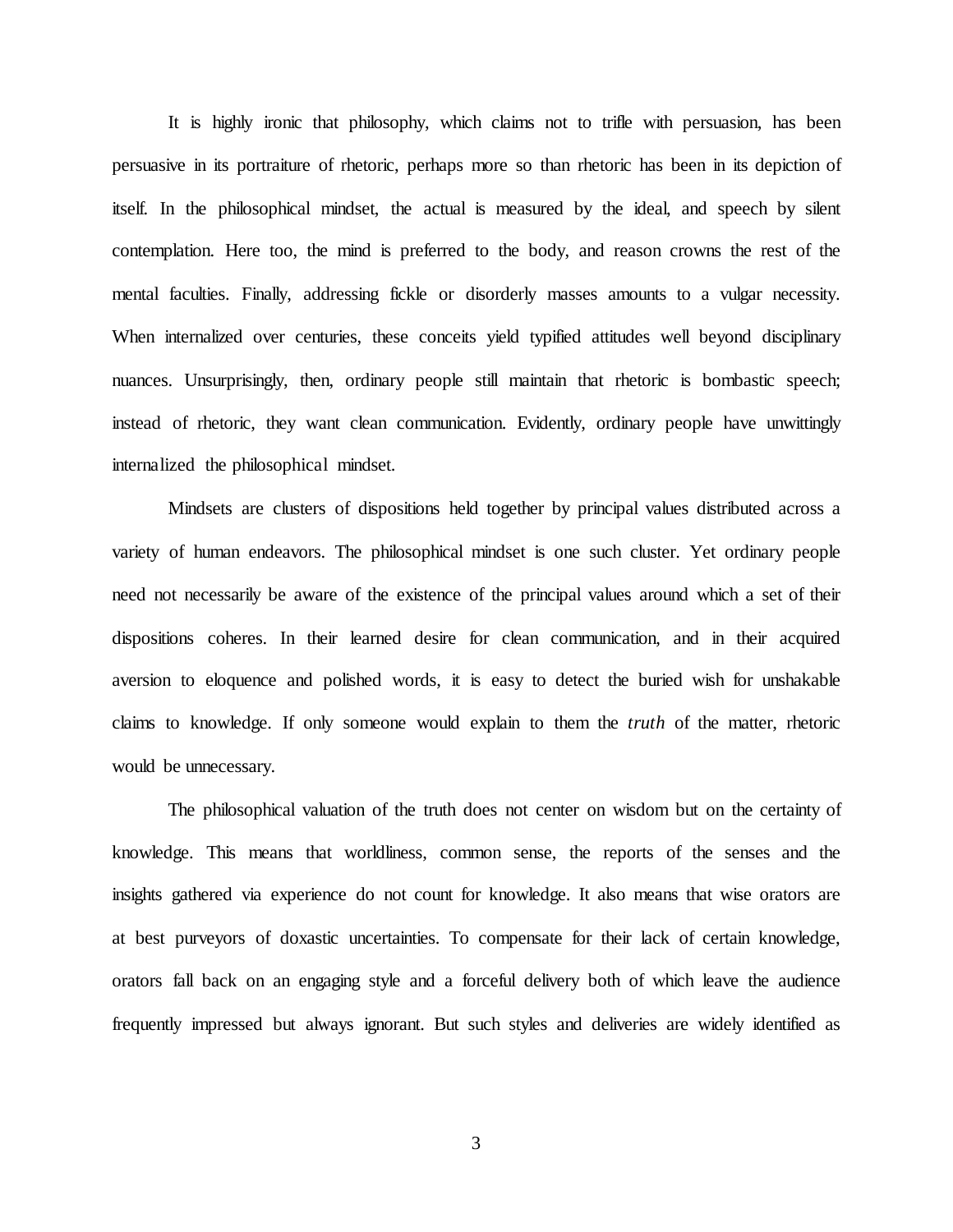'merely' poetic in rhetorical texts. By and large, the philosophical valuation of truth implicates rhetoric's identification with poetic practices of speech crafted and enacted.

Among the philosophical objections against rhetoric, its lack of a singular, stable definition is noteworthy. The word "rhetoric" itself shifts meanings and crosses many levels of tangibility; it blends in or stands out in the light of particular contexts, occasions and settings. Sometimes "rhetoric" signifies persuasion. In the hands of literary critics, it consists of a series of figures and tropes, a set of linguistic devices marking cognitive patterns or lending charm and ornamentation to discourse. The indicative, "*that* is rhetoric," might praise eloquence, a speech well done; or it may denounce empty signifiers and bounced promises. Among scholars, "rhetoric" generally refers to pedagogical practices, handbooks and compendia, politically or legally informed *topoi* of symbolic action, speech manuscripts, and, for good measure, the ways in which one inquires or interprets all of the above. To the infamous *ti esti* question in the *Gorgias*, then, rhetoric has no single satisfactory answer, or rather, too many unsatisfactory ones. It produces neither material objects that it can identify nor wholly consistent effects that it can explain.

By agreeing to define "what rhetoric is" rhetoricians assent to the priority of *episteme* over *doxa*, which relegates rhetoric's concerns e.g., beliefs, habits of action, sensory synthesis, common sense, popular appeal, good and bad speeches, provisional solutions, techniques, to the heap. Instead of owning up to these, rhetoricians react to philosophical demands for a definition, which rhetoric cannot have across time and space. Meanwhile, orators address public issues day in and day out seemingly unconcerned about the definition of rhetoric. Rather than asking what rhetoric is, in this dissertation I demonstrate what it can be. That is, rhetoric can be a grammar of dispositions, from one formal vantage point to another. Studied individually, and not from the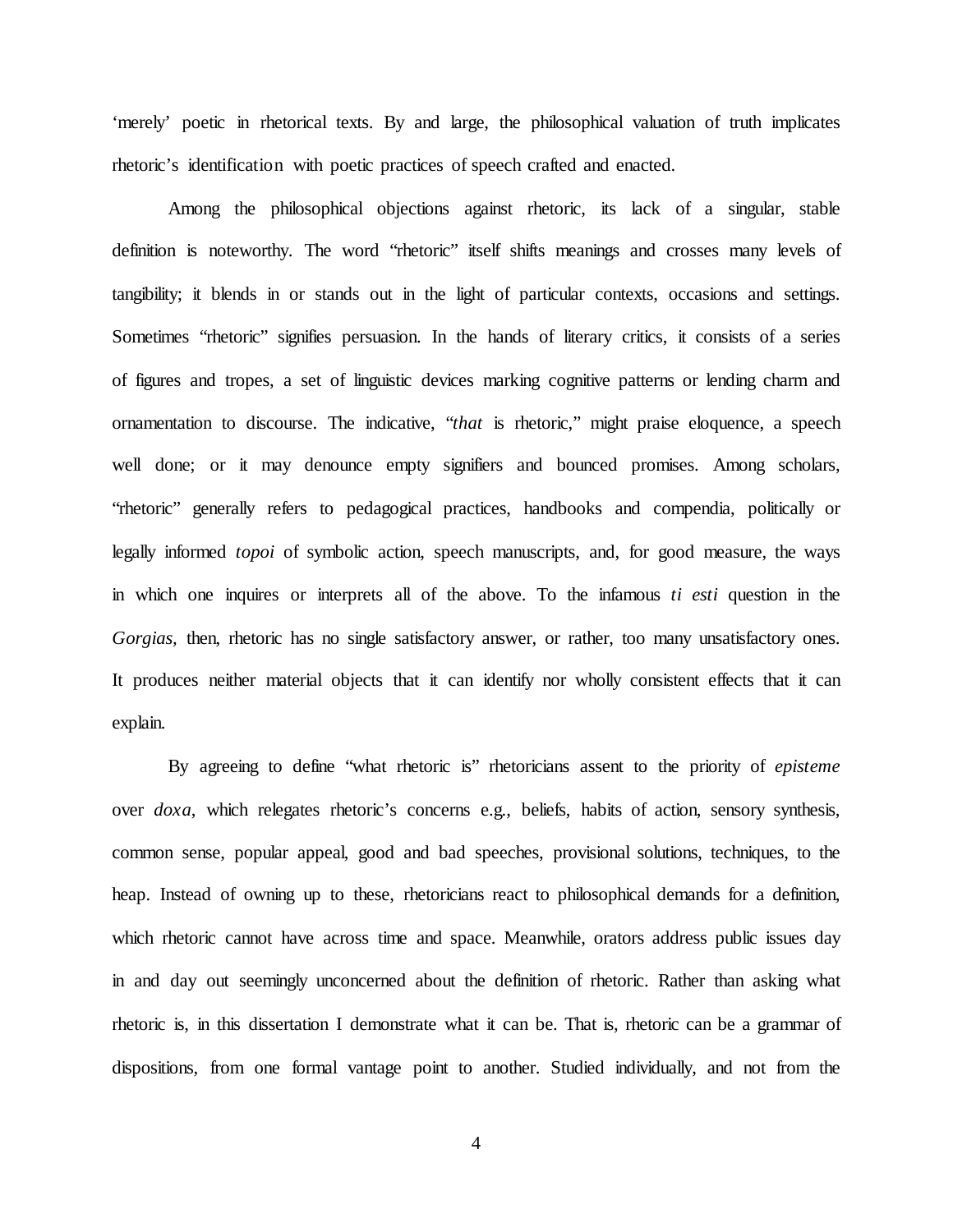<span id="page-15-0"></span>material of attitudes, lands us in a problem. Namely, one has to beg the question of rhetoric's formal autonomy from poetic tradition.

#### **NEITHER DEFENSE NOR SELF-PRAISE OF RHETORIC**

My principal aim is not to critique philosophy; nor is it my aim to defend rhetoric. But telling the story of rhetoric in relation to Homer's epics, and not to philosophy, effectively brackets the role that philosophy has played in rhetoric's (mis)fortunes. If most philosophers do not know where their copy of Aristotle's *Rhetoric* is, it is time that rhetoricians open their copy of the *Iliad* and the *Odyssey*. What they might find there is a way of thought which has been marshaled in various and, when we turn to Longinus, conflicting ways by rhetoricians of the past.

Neither defensive nor self-praising, the treatment of rhetoric here rather invests in the questions of where to begin, and why re-begin. Scholars, recently Ekaterina Haskins, have pointed out that Aristotle still claims the commonplace beginning for rhetoric.<sup>2</sup> In the encyclopedic collection, *The Rhetorical Tradition*, Patricia Bizzell and Bruce Herzberg introduce rhetoric as much: "Late in the fourth century B.C.E., Aristotle *reduced* the concerns of rhetoric to a system that thereafter served as its touchstone. To speak of classical rhetoric is thus to speak of Aristotle's system and its elaboration by Cicero and Quintilian" [emphasis mine] (2). Beside the commonplace beginning, what Bizzell and Herzberg also introduce here is that a beginning implies what should be read after it. In this case, Cicero and Quintilian follow from Aristotle

<sup>&</sup>lt;sup>2</sup> She suggests the situated and demonstrative texts of Isocrates as an alternative (Haskins 199).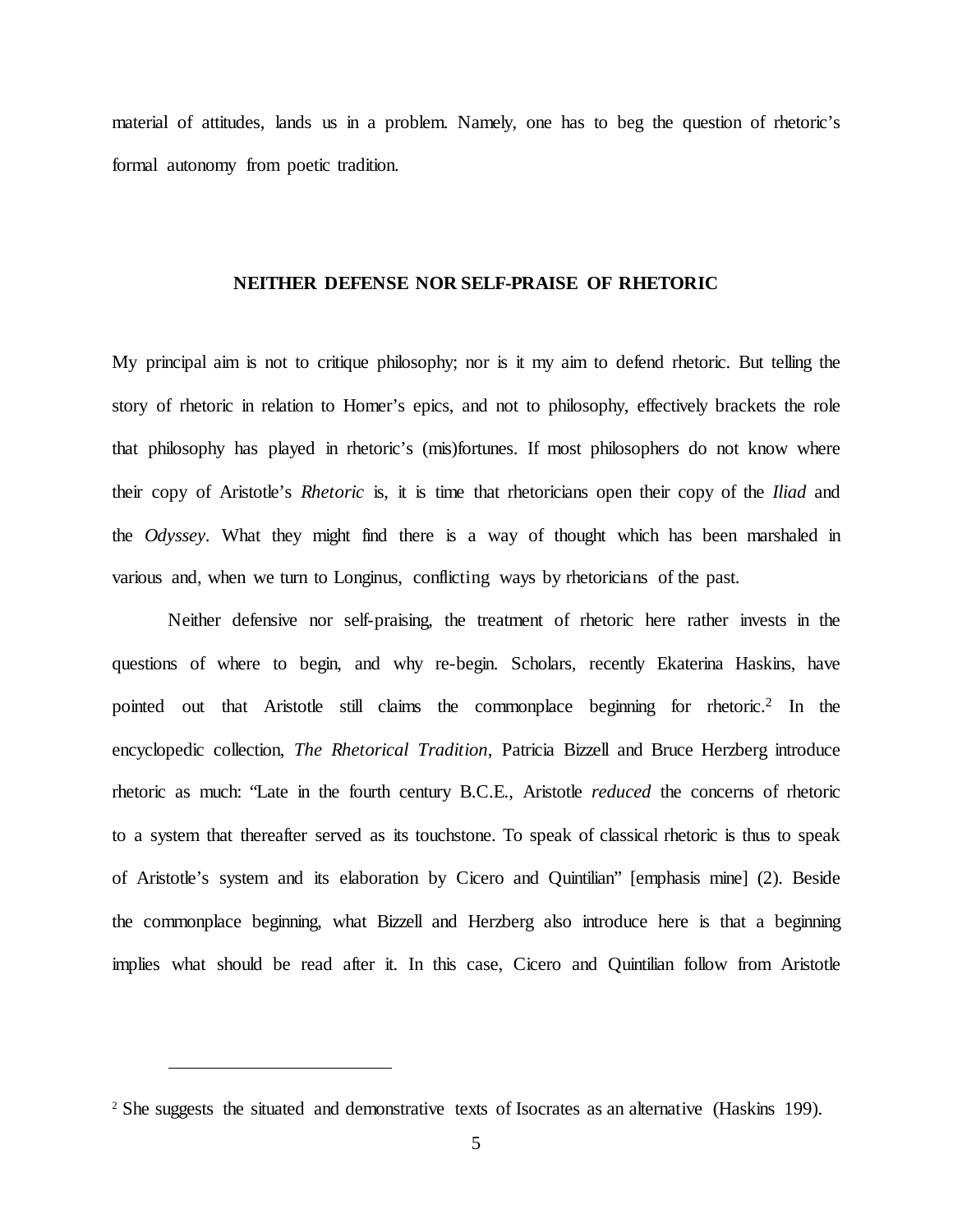because they elaborate his concepts, even if he reduced rhetoric's practical concerns. If this is so, then a re-beginning may approach Homer in reverse, by his aftermath and what it reduces.<sup>3</sup>

By pressing for more conscientiously selected beginnings, I am not suggesting that we can find rhetoric's more authentic beginning when historicizing it in relation to Homer. In fact, I will not shy away from Aristotle or Plato in this study, although I will abstain from making claims about Homer directly. After all, beginnings are neither pre-ordained nor to be approached as authentic; they are not origins. As such my focus in this dissertation is on concepts in motion rather than Homer as *the* beginning. As Said points out, "Beginnings inaugurate a deliberately *other* production of meaning a gentile (as opposed to a sacred) one. It is 'other' because, in writing, this gentile production claims a status alongside other works: it is another work, rather than one in a line of descent from X or Y" (Said 13). Moreover, beginnings are transitive starting points; provisional problems that want to be answered; they are necessary fictions for intended work to unfold (Said 50). In this spirit, the provisional problem I seek to answer is whether the frequent mentions of Homer in rhetorical texts might be narrated as a topic in their own right.

Following Said's lead, rhetorical theories or histories are bound to outmode themselves. Praises and defenses of rhetoric, no matter how intentionally they might channel exercises in *controversiae*, are bound to fall out of favor or in disuse. And there are so many: Vickers "praises… eloquence as a humanizing discipline in which man realizes to the full his God-given faculty, whose cultivation will benefit both society and himself' (Vickers 14); Richards begins his lectures by arguing that "there is room for a persistent, systematic, detailed inquiry into how words work that will take the place of the discredited subject which goes by the name of

<sup>&</sup>lt;sup>3</sup> The alternative reading would take us from Homer, Plato, Aristotle, to Longinus on one hand; and Vico, Nietzsche, and Bakhtin on the other.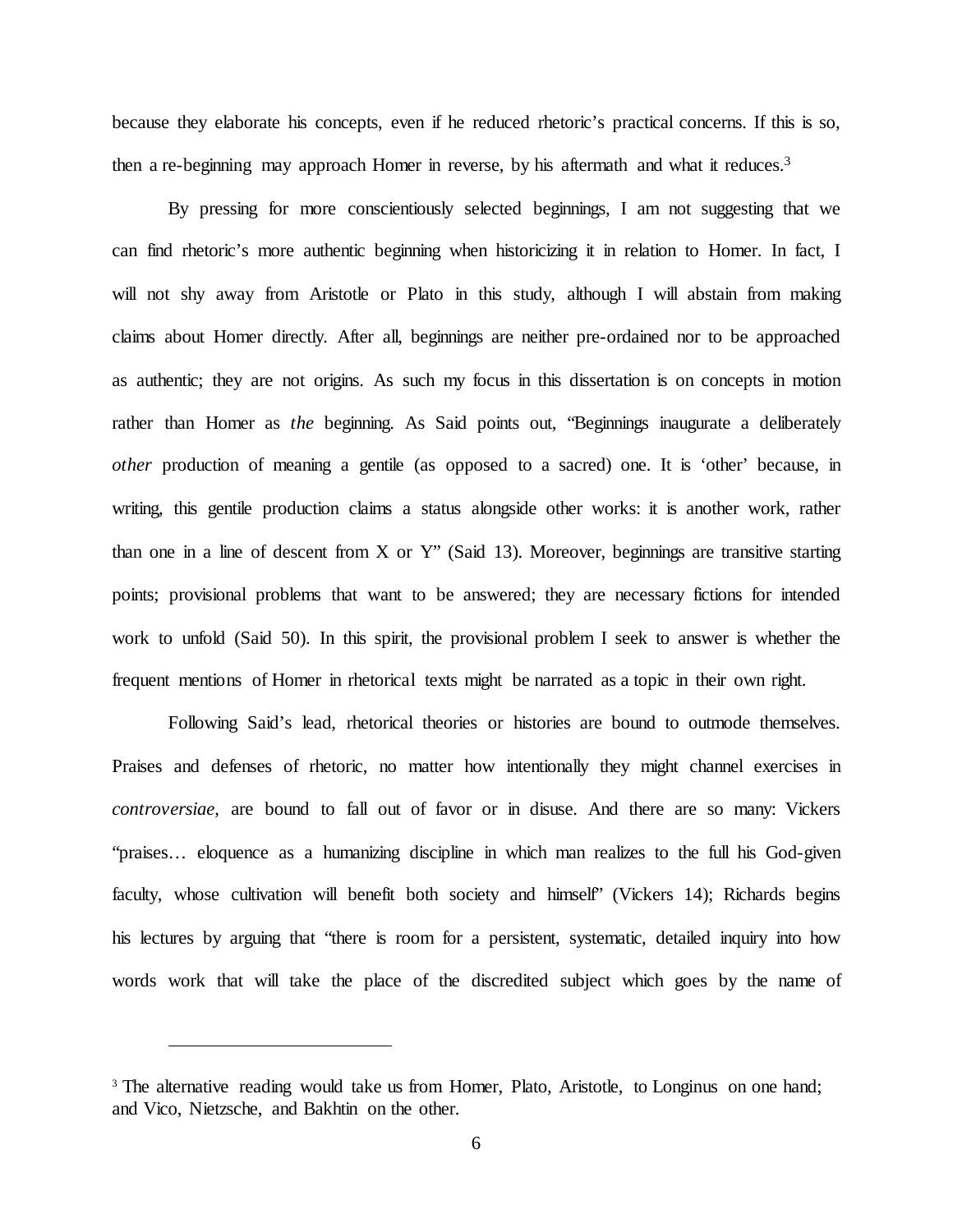Rhetoric" (Bizzell and Herzberg 1281). We cannot forget Weaver's lament in *Language is Sermonic*, whereby society's decline may be indexed by its attitude toward rhetoric: "There is ... . no need for wonder that, in an age that has been influenced to distrust and disregard what is characteristically human, rhetoric should be a prime target of attack" (Bizzell and Herzberg 1353). These conservationists of rhetoric seem so antiquated if only because they venerate rhetoric as something to be praised as an end in itself.4

This can be otherwise. The study of rhetoric in its relation to Homer's epic poetry promises to articulate a new conceptualization of what an old *techne* can be. It is not a justification for why Homer should be included, but a performance of how reading the reception of Homer within rhetorical texts opens new sites of possibility. The innovation, I speculate, emerges from acknowledgment that key rhetorical doctrines did to poetry what philosophy did to rhetoric, preserving some fragments on the one hand, but rendering invisible the dispositions expressed therein toward arrested language.

#### **THE RHETORICAL MINDSET**

<span id="page-17-0"></span>As I suggest above, some histories of rhetoric seek to temper philosophy's self-aggrandizing proclamations. That is not my task. Stated again and differently, my task is to tell a theoretically fruitful history of rhetoric that has not been told: orators took themselves as rivals of poets and rhapsodes in arch-classical times, and rhetoricians sought to sweep those conjunctions of cultural productions to the side. Despite themselves, rhetoricians left insights about their dispositions

<sup>4</sup> Longinus extols a previous age, but not along disciplinary lines; he returns to collapsing the division between rhetoric and poetry.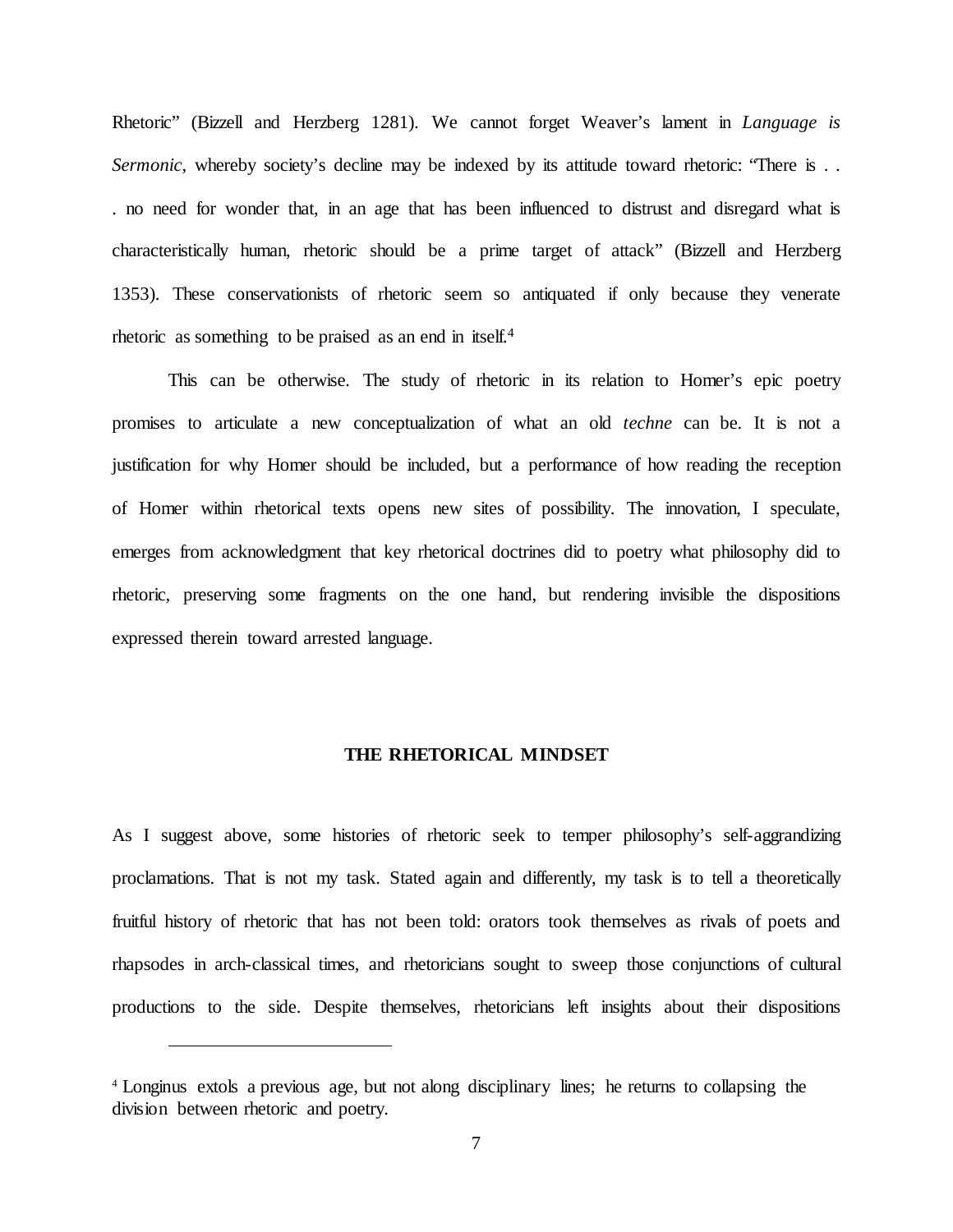from the way that they feature poetry in their writing. In this dissertation I begin outlining the reasons why such a story ought to be told. My project starts out by examining the ways in which rhetoric emerged and eventually differentiated itself from epic poetry.

The publics that I am recalling understood rhetoric as a derivative of inspired poems, not prosaic philosophical tracts. Prose came into its own as an art in the aftermath of poetic decadence. Such a view has been brought into the peripheral awareness of rhetoricians and classicists in the twentieth century by the likes of Susan C. Jarratt, Henry Johnstone Jr., John T. Kirby, Richard Martin, James I. Porter and Jeffrey Walker. More specifically, the relationship between Homeric poetry and rhetoric has found perhaps a renascence in the works of Barbara Clayton, Mari Lee Mifsud, and Rachel Ahern Knudson. Even anachronistic studies that reach into Homeric poetry for evidence of Aristotelian concepts such as *ethos, pathos,* and *logos*<sup>5</sup> or rhetorical *topoi6* contribute to this view. What these studies promise time and again is a rewriting of which figures and concepts matter, both for rhetoric as well as to contemporary thinking or civic concerns. Middling between concepts and historicizing practices, this dissertation opts for a nascent mode of relation, between rhetoric and Homeric poetry.

I aim to contribute a way of reading traditional texts at the moments that they treat Homer as a condensed referent to rhetoric's origins (authentic and pre-determined). These textual moments hone in on the way that rhetoric's extrication from or, in Longinus' case, intrication of 'Homer' happened textually. In sum I do not only ask why Homer and rhetoric are regularly coupled in rhetoric's key texts; I also ask how to make meaning of they way that this coupling

<sup>5</sup> For such a study, see Crick and Rhodes 327.

<sup>&</sup>lt;sup>6</sup> For rhetorical *lexis* in Homer, see Kennedy, whose historical accounts of rhetoric consistently begin with Homer ("The Ancient Dispute," *The Art*, *A New History*). Yet his tone is neutral on what 'Homer' means within the handbook traditions (*The Art* 35ff).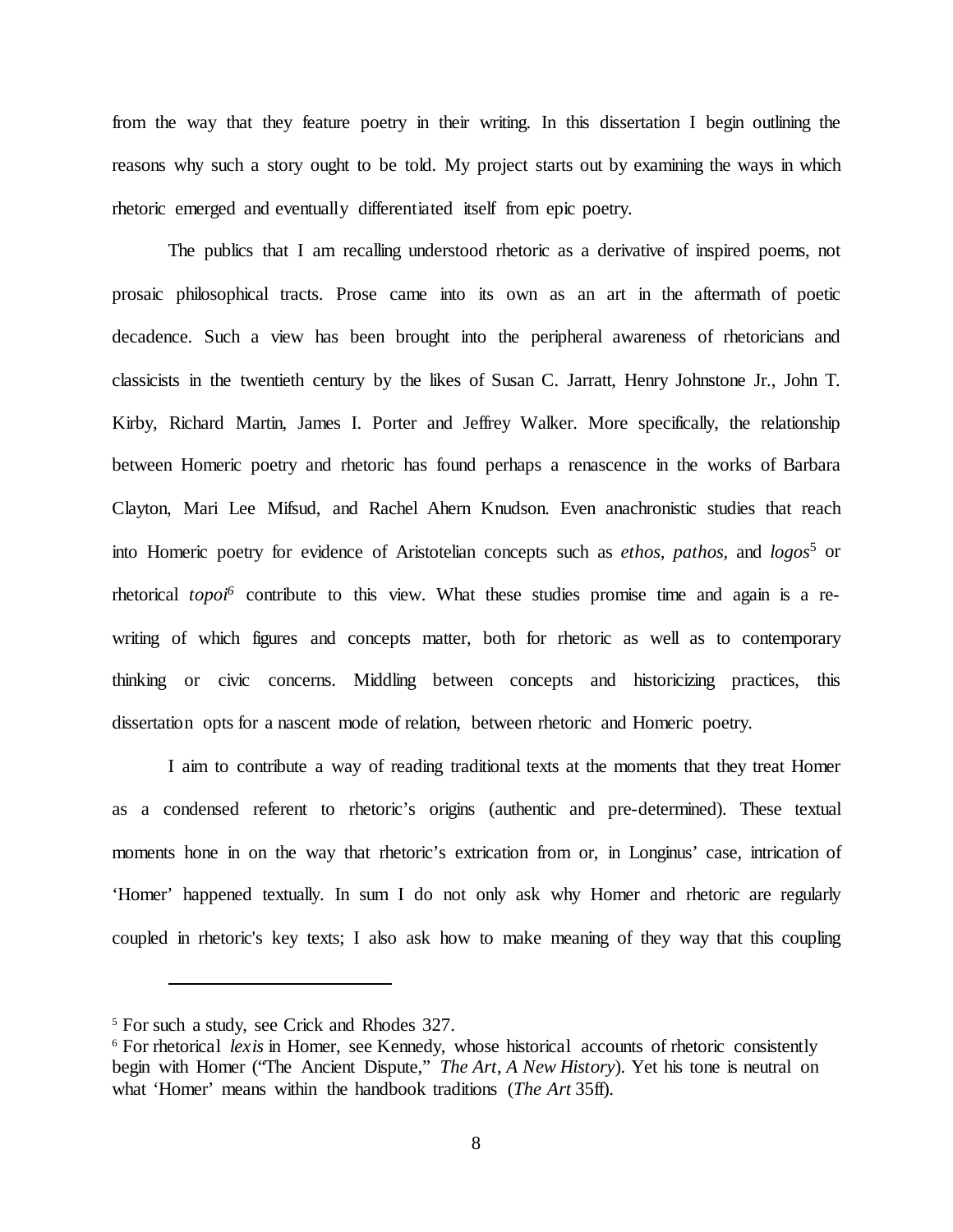carried and concealed Homer's uninterrupted after life. I ask, too, how condensed dispositions and emotions informed distinctions forming between the prose art from its chief poetic source. Beside my way of reading Plato, Aristotle, and Longinus then, the reader might expect to leave this work having three operating terms for how rhetoric extricated prose from Homer: by disaffiliation, disambiguation, and emulation. Each of these modes emerges at the tectonic faultlines of Homer in relation to rhetoric, from Plato's configuration of rhetoric, to Aristotle's formulae of it, and finally to Longinus' celebration of its literary generation.

For the purposes of this dissertation, rhetoric is a mindset, mindful of approach and framing, and with an eye to effectiveness and impact. Its primary material remain texts as parts allowing reification of emotions, contexts or dispositions. When its objects are events, situations or discourses, the rhetorical mindset seeks to complete them, that is, to make them meaningful. When its objects are traditions and conventions, habits and routines, in short all that is taken for granted, its goal is to reformulate them and present them as otherwise. To do so, it considers not only the efficacy but more importantly the possibilities in things, persons, or subjects of conversation. Upon reflection of what it does, the rhetorical mindset essays to tell how rhetoric itself could be otherwise. In sum, I aim to recover 'Homer' as a beginning; rather, as a rebeginning.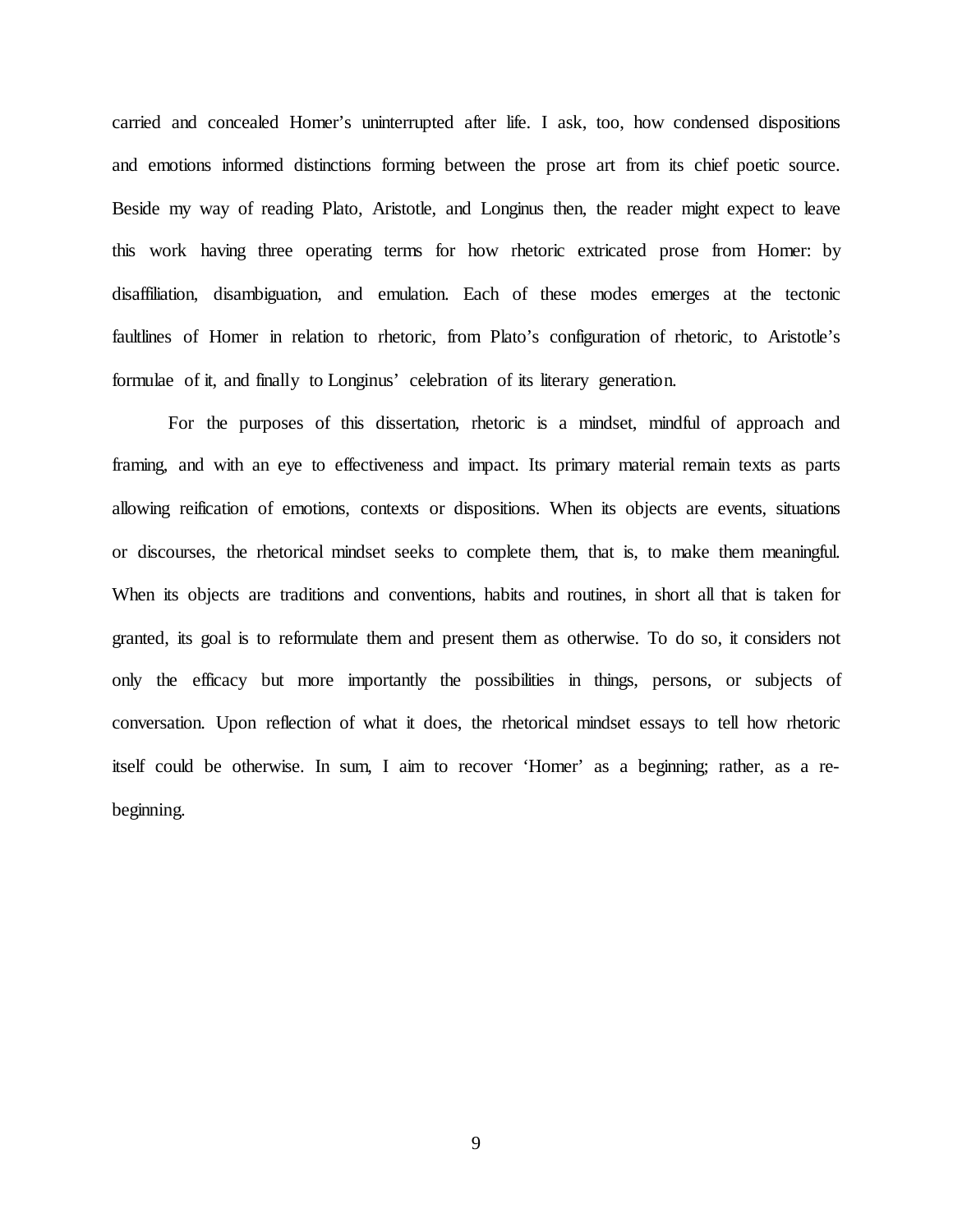### <span id="page-20-0"></span>**1.0 HOMERIC AFTERLIFE IN RHETORIC**

The Archaic epoch of Greece spanned from 800 BCE, when people began aggregating into proto-*poleis* (city-states), to Xerxes' invasion of these in 480 BCE. It was during that epoch that the oral episodes of Troy and Ithaca were transcribed, ostensibly by Homer. At the very latest, it is agreed that a textual record of the *Iliad*, was "officially adopted" by the end of Pisistratus' reign in the 6th century for the purposes of the rhapsody competitions at either the Panathenaic Games (566 BCE, Nagy *Homeric Responses* 70) or the Delian Festival (523 BCE, Marrou 3). Even before the written record of the poems, the epics had survived for a long stretch as a vulgate, meaning that they had remained more or less fixed in oral culture. If written copies of the official rhapsodic manuscript were circulated to readers after the archaic period, it seems to have been to a few, perhaps among the members of the *Homeridae* guild itself (West 366-372) or to aristocratic patrons of poetry.

The next two chapters show that the overriding historical accounts of Homer are Platonic.<sup>7</sup> By "Platonic" I mean firstly that they follow a narrative that presumes that prose is a more rationally developed speech form than poetry. Secondly, I mean that they exhibit a scientific tone of history, like the opening paragraph of this chapter. Overcoming the Platonism of these accounts is one of the major tasks of this dissertation. In fact, Chapter Two deconstructs Plato's exile of Homer in Book X of the *Republic* as a point of departure. To get there, however,

<sup>7</sup> Even if rhetorical scholars, I would contend, are Aristotelian about rhetoric's beginnings.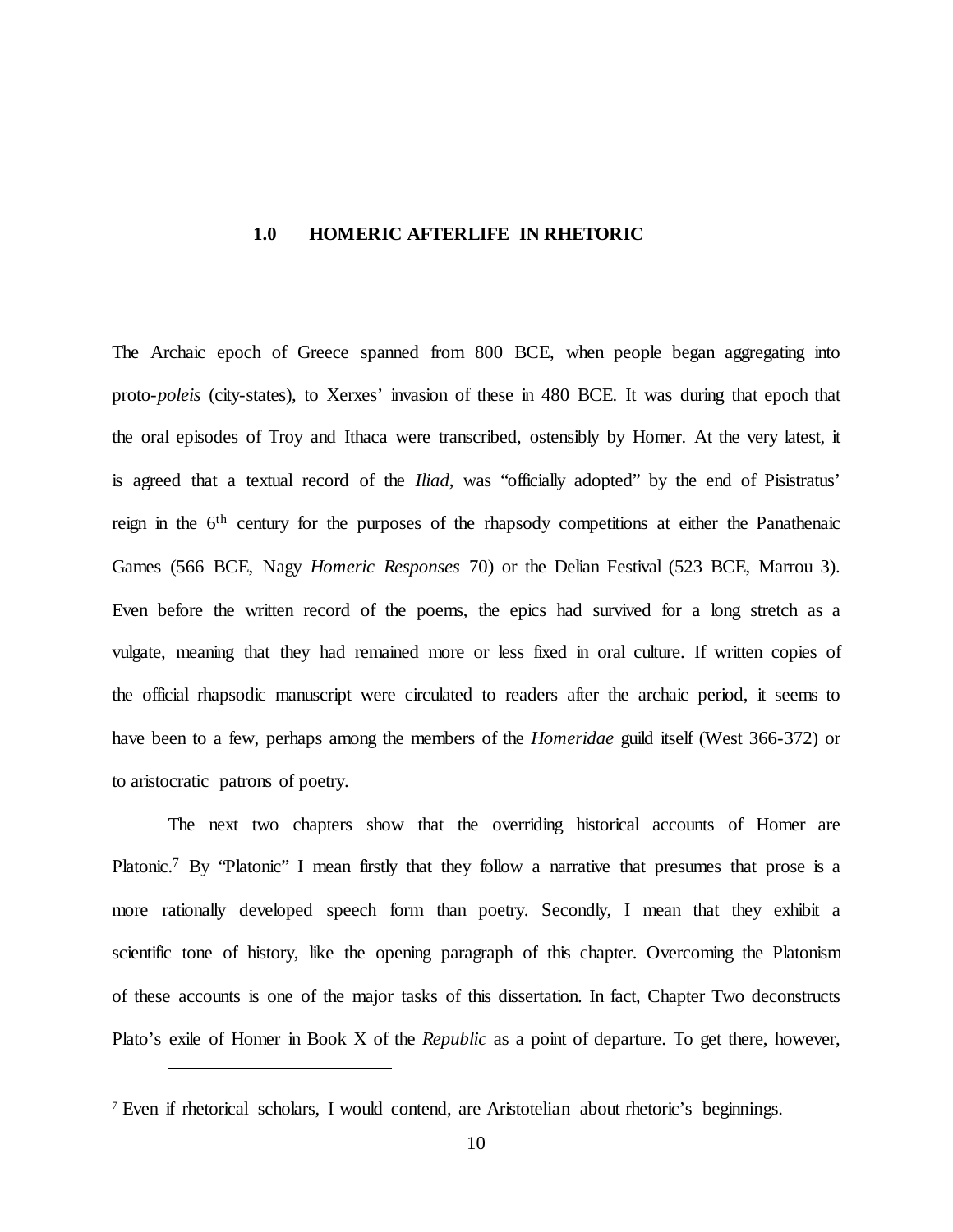the significance of Homer to education in antiquity must be established. This chapter elaborates a historiographical note on *nachleben* so as to coordinate three historical accounts of Homer. Together, these accounts amount to a reference guide from which to articulate Homeric influence, specifically on rhetorical education in antiquity. Overall, I am arguing that this influence shifts the object of study in this dissertation from a poet or poems to what 'Homer' authorized within educational programs that illuminate the Greek imagination.

#### **1.1 NACHLEBEN**

<span id="page-21-0"></span>This headlined concept, meaning 'intellectual history,' initially seems to be a fitting note for a historical study of Homer's reception in rhetorical texts. Considered further, however, the resonance of *nachleben* has to do with its image-based meanings: uninterrupted afterlife and incessant movement. As late as the eighteenth century, Hume defines Homer's true genius by reference to his afterlife:

The same Homer who pleased people at Athens and Rome two thousand years ago is still admired today in Paris and in London. All the changes of climate, government, religion, and language haven't been able to obscure his glory. Authority or prejudice may create a temporary fashion in favour of a bad poet or orator, but his reputation won't ever be lasting or general. When his compositions are examined by posterity or by foreigners, the enchantment disappears and his faults appear in their true colours. It is different with a real genius: the longer his works endure and the more widely they are spread, the more sincere is the admiration that he meets with. ("The Standard of Taste" 10)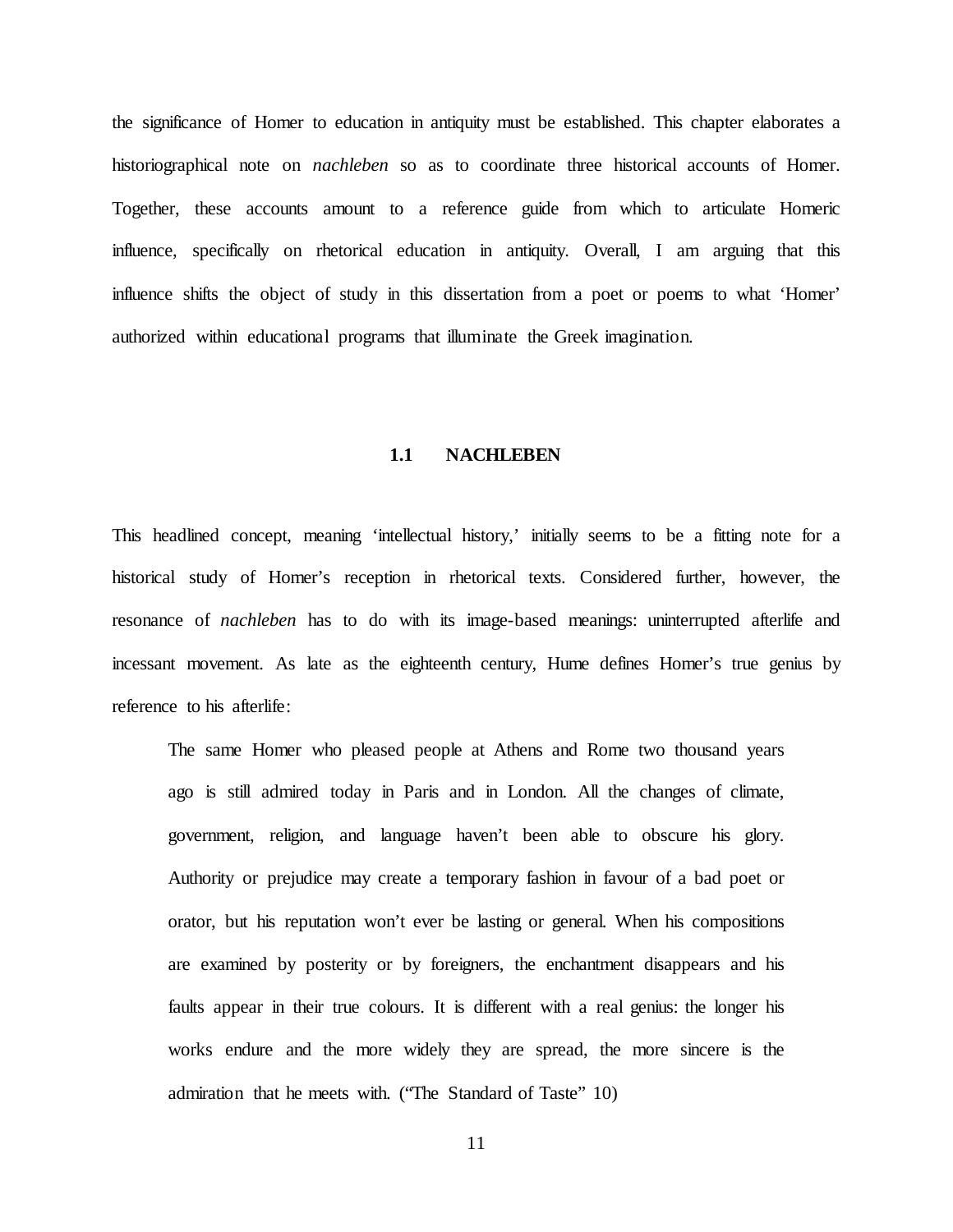Before and beyond Hume, Homer's genius has been associated with an uninterrupted afterlife, or *nachleben.* Having been fleshed out by art historians, *nachleben* is often articulated as a way of reading collective imagination in "sequence, gesture, and rupture as an interrelated way of seeing, encountering, and remembering images" (Meade 33). Insofar as mythos is imagistic, it is tempting to point out that in its oral mode, 'Homer' survived as sung iterations of stories. That Homer has enjoyed an unceasing survival is almost certain. But is 'Homer' an image because of his descriptive verses? I maintain that he was so, yet beyond his verses, in the ways in which rhetoricians imagined and appropriated his poetry in their teachings. Without elaborating this line, Homer's significance to rhetoric's history risks remaining a faint outline. After all, an image is a very elusive thing: it is arrested and then released. Recognizing it as such means that, unlike Hume, we can start reading the way that 'Homer' is not the same one from two thousand years ago.

Commonly, 'Homer' is imagined as a blind poet. However, 'Homer' is a sign infused with a lot more meaning and a lot less individual authority.<sup>8</sup> 'Homer,' the very image, acutely taxes any reason to keep its many significations separate. Consider. Both ancient and modern thinkers write 'Homer' to signify cultural origins (Struever 87), the beginning of civilization (Vico 783), cultural achievement (Plato X 606e), epic tradition, orthography and literacy (Marrou 3), moral principles (Plutarch, *Young Man* 7ff), oral ethic (Havelock, *Preface* 36), bourgeois ethic (Horkheimer and Adorno 47), artistic process (Parry and Parry 21), hegemon (Isocrates, *To Nicocles* 48-9), the source of drama (Aristotle, *Poetics* 49b18-20), genius of Greco-Roman civilization, and philosopher (Plato *Rep* 598c; cf Vico 780). Homer even directly

<sup>8</sup> Homer did not exist until his biography as a poet was created (Graziosi, *Inventing Homer* 13- 18; West 364).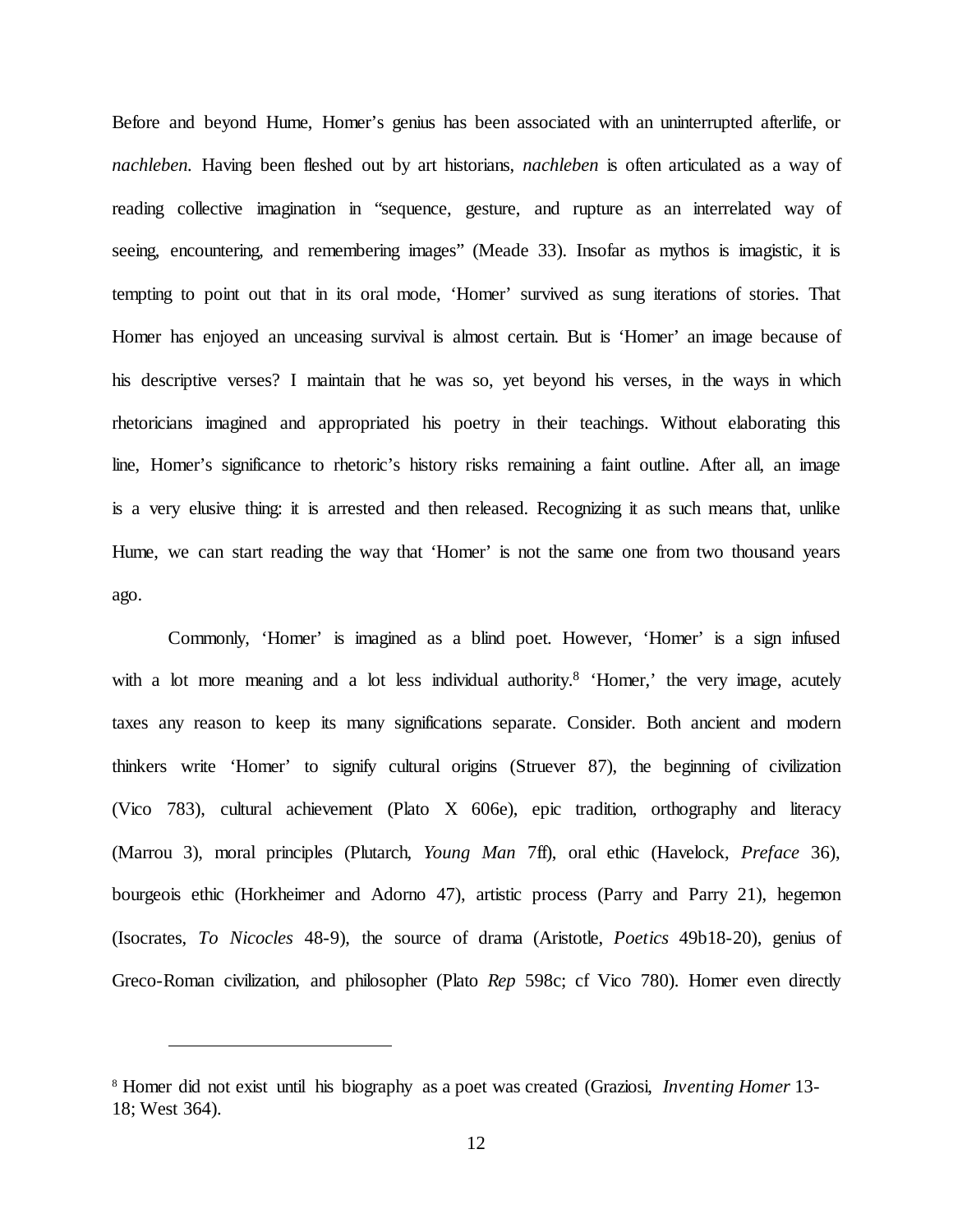configured oratory during the Hellenistic period of the first and second centuries AD, and well into the later centuries of the Roman empire. For example, Hermogenes of Tarsus, affords a glimpse into what was likely a widespread view:

What, in our opinion, Demosthenes is to practical oratory, both deliberative and judicial, and Plato is to panegyric oratory in prose, Homer is to poetry. If anyone says that poetry is panegyric in meter, I cannot say that he is mistaken...The best poetry is that of Homer, and Homer is the best of poets. I would say that he is also the best of orators and speech-writers, although perhaps this is implicit in what I have already said. Poetry is an imitation of all things. The man who best imitates, in a suitable style, both orators delivering speeches and singers singing panegyrics, such as Phemius and Demodocus and other characters engaged in every pursuit, this man is the best poet. Since this is the base, perhaps by saying that Homer is the best of poets I have made a statement that is tantamount to saying that he is also the best of orators and the best of speech-writers. He is perhaps not the best general or craftsman or other such professional...Their skill does not reside in the use of speech and words. But as for those whose business is with the use of speech, such as orators and speech-writers, the one who represents them best and describes how the best of them would speak, is surely himself the best of them. Thus of all poets and orators and speech-writers Homer is the best at using every kind of style. (II.10.389)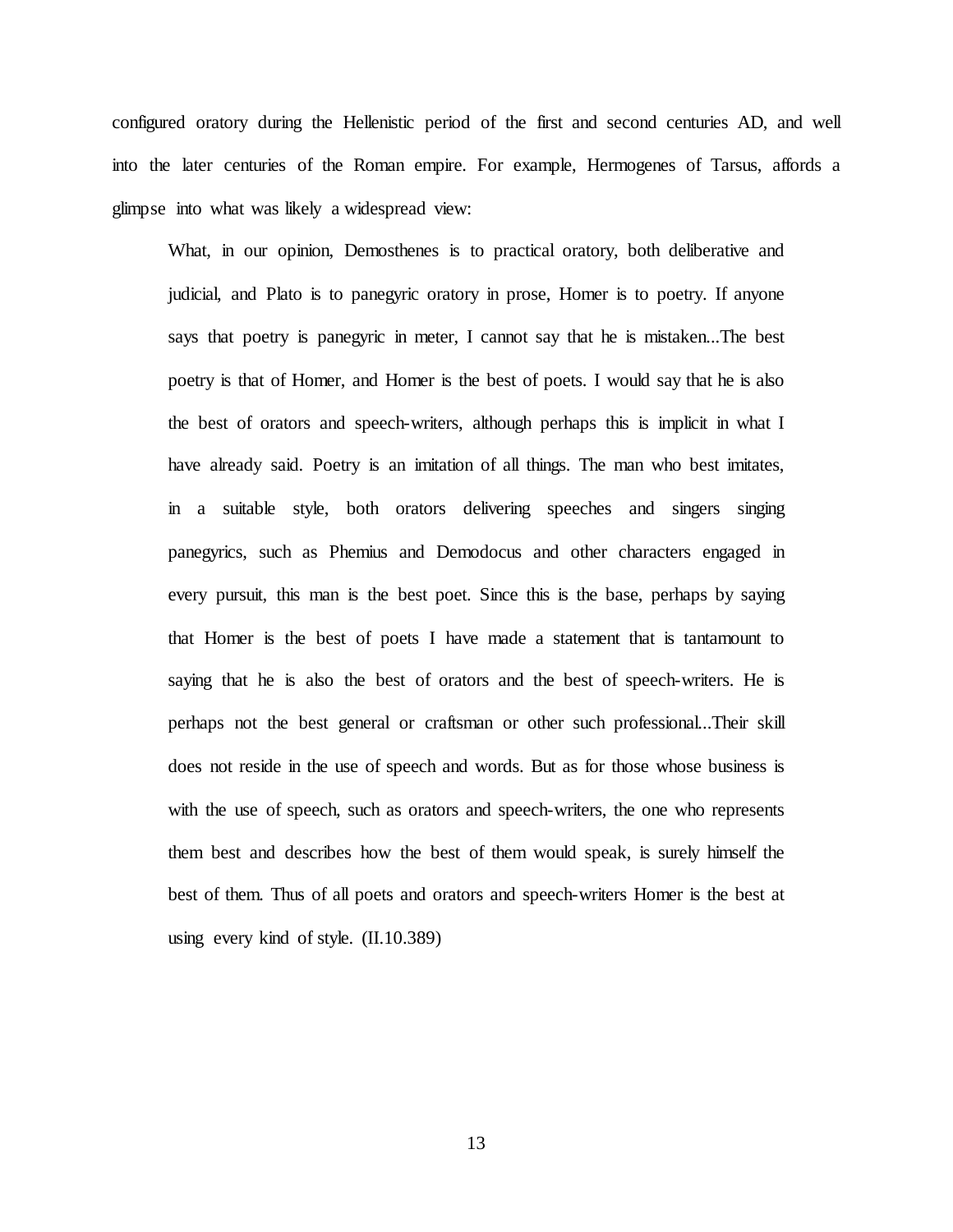This passage represents a typical rhetorical line on Homer: he offers the best of all speech styles by his inimitable genius.<sup>9</sup> Beside this motif, Hermogenes admits here that poetry and prose are indistinguishable as genres before Plato, and that Homer crosses the generic divide by the sheer range of what he describes. Actually, the consciousness that prose could be a craft arose out of Homeric poetry in the first place. Indeed, rhetorical handbooks often extract techniques of speech craft from Homer's hexameter verses. Now, a *nachleben* of Homer could focus on attendant poetic and prosaic consciousness. Instead, my focus is on sketching a sequence of images of what Homer was to rhetoricians, and how they dealt with this master of speech-writing and poetry, the descriptive act of placing images before the eyes of their audiences.

*Nachleben* deflects Homer as an actual historical figure, and treats 'Homer' as a cultural topic. Freed from historical questions like, who Homer was, and setting ourselves after an imagined cultural topic, the sequences responsible for its uninterrupted survival shuttles us back to the descriptions of the images of its verses. Like opinions, collective imaginations can be arranged or mapped if treated as such. If Aby Warburg defined his use of *nachleben* as an "iconology of the interval,"10 I would define my use of it, as a doxography of iterations. True, I am not studying Renaissance paintings of classical mythology as Warburg did. However, I am studying rhetorical texts as objects in and from which 'Homer' can be imagined. And in those iterations, I find overlapping clusters of operations for rhetorical education.

<sup>9</sup> For Homer as master oratory in late classical to early Roman Greece, see Aeschines (142), Dionysius of Halicarnassus (20, 24.5ff, 2.204-5), Pseudo-Plutarch (161, 171), Quintilian (1.8.11- 12; 10.1.27; 10.1.46-9), and at large the work of Menander Rhetor and Philodemus. <sup>10</sup> Warburg uses the phrase "iconology of the interval" (*Ikonologie des Zwischenraumes)* in a draft Introduction to his Mnemosyne project (qtd. in Rampley 304). For the introduction of Warburg's *nachleben* as a historicizing principle for rhetoric's afterlife (Marshall, "The Afterlife" 339ff).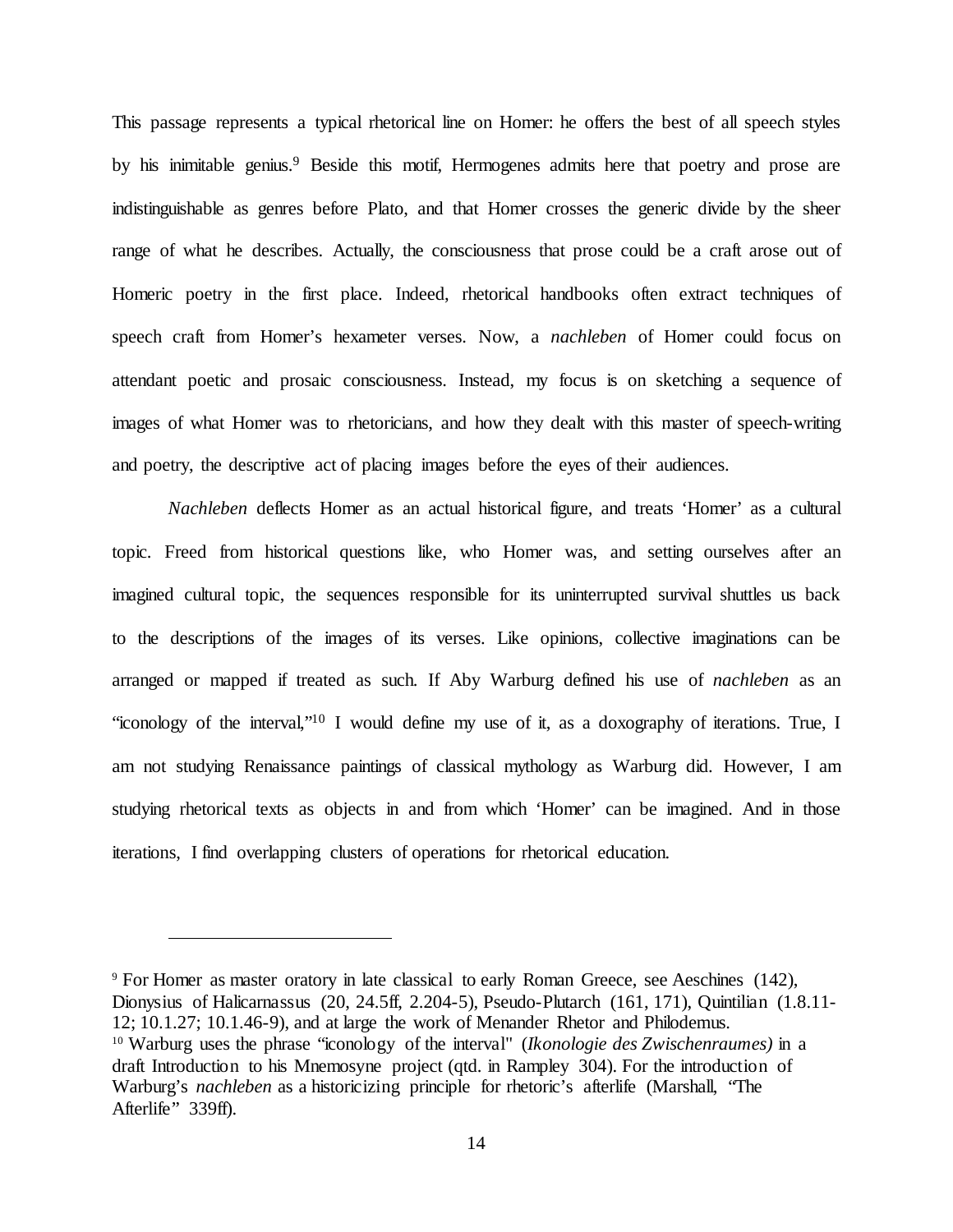"Image" here must be defined at the perceptual level, not only by appealing to the descriptions of poetic verse, which often engage the imagination. By "image" I mean that which permits a (rhetorical) subject to separate from an (poetic) object, in this case epic poetry, or more generally poetry. But if this is so, treating 'Homer' as an image allows me to tap interest, desires, anxieties, and emotional dispositions that rhetoricians have had toward 'Homer.' Consider along with Marie-José Mondzain and Aristotle, that both image and desire share the same condition of possibility for thought to begin its course. That is, they arrange our motives toward what we do not have and yet think we can attain. Borrowing from Arisotle's *On the Soul*, I further specify that the condition of possibility for abstract forms of thought is corporeal, an affection binding mind and body. Mondzain explains how this image-affection works:

[T]he operation of the image is to separate. When you say painting is an object, then this object you call painting *is* an image *when* it separates… It builds, constructs the gaze between subjects. The circulation of the gaze is inseparable from the question of the image. Image is a sort of empty center of circulation.

(Elkins 24)

As a whole, this dissertation uses the rhetoric's imaging of Homer. But further, Homer's rhetorical genius is regularly bound to images: he delivers vivid action and economic descriptions, now parsimonious now elaborate, at the right places (Bonner 244). It is known well that Aristotle identifies Homer as the unrivalled minter of metaphors, the tropical source of rhetoric and poetry. But I add that 'Homer' separates into a meta-textual image. The question of rhetoric's separation from the visually descriptive verses of Homer's epic is not merely an *ekphrastic* exercise of interpreting verses, genres, or speech modes. Raher, it is a separation licensed by the image of 'Homer.' It is also a construction of how antique minds imagined the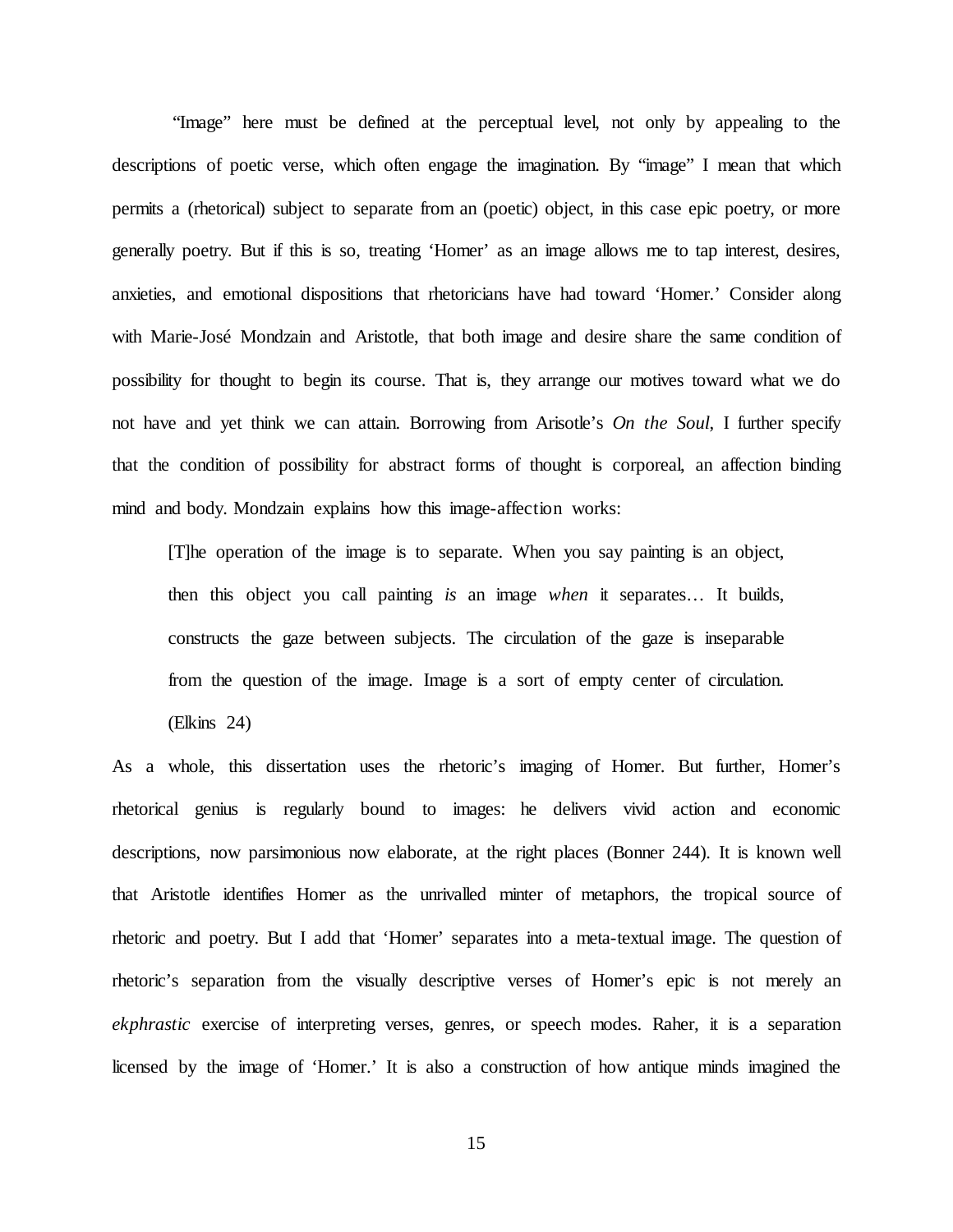directives between the enactments and emotions of poetic and oratorical styles. Such bodily scripts were inseparable from the question of 'Homer.' It is for this reason that I forego basing my analysis on the epic verses unless they are part of what is being circulated in the constructed image of 'Homer.' Naturally, such limits help me to think about what rhetoricians codified as much as what 'Homer' licensed.

The term *nachleben* then, directs us to the regularity with which Homer rears in rhetorical texts; out of these we can observe *operations*, how epic poetry circulates through, and invites rhetoricians to imagine poetry. Indeed, I admit that I am borrowing a concept that art historians apply to modern media such as photography or film. However, I am not less faithful, only more constructive, about which medium I think that I am using, namely, the rhetorical arrest and release of poetry. Furthermore, I am not any less faithful to the idea that *nachleben* could shortcircuit the onus on studying technological intersections marked in Homer's verses. Indeed, I speculate that most contemporary rhetoricians have avoided a thorough study of Homeric rhetoric because the Havelockian line that a technological medium is the chief index through which to understand Homer. The theoretically fertile intersection between Homer and rhetoric is a matter of re-iterability and sequence, not oral antecedent and literary consequence. *Nachleben* allows us to dwell in that gray area of multiple technologies and media while maintaining focus on how rhetoricians imagined Homer.

As regards my focus on cultural practices and authority, I see no better entry-point for a *nachleben* than in the education of the Greeks in antiquity, where 'Homer' prompted a multitude of underdetermined imaginaries through pedagogical exercises. First, both private mentorships and public programs of education featured, at least in the beginning, the study of Homeric verse. In this sense, Homer lurks unnoticed in advanced courses of education or formal political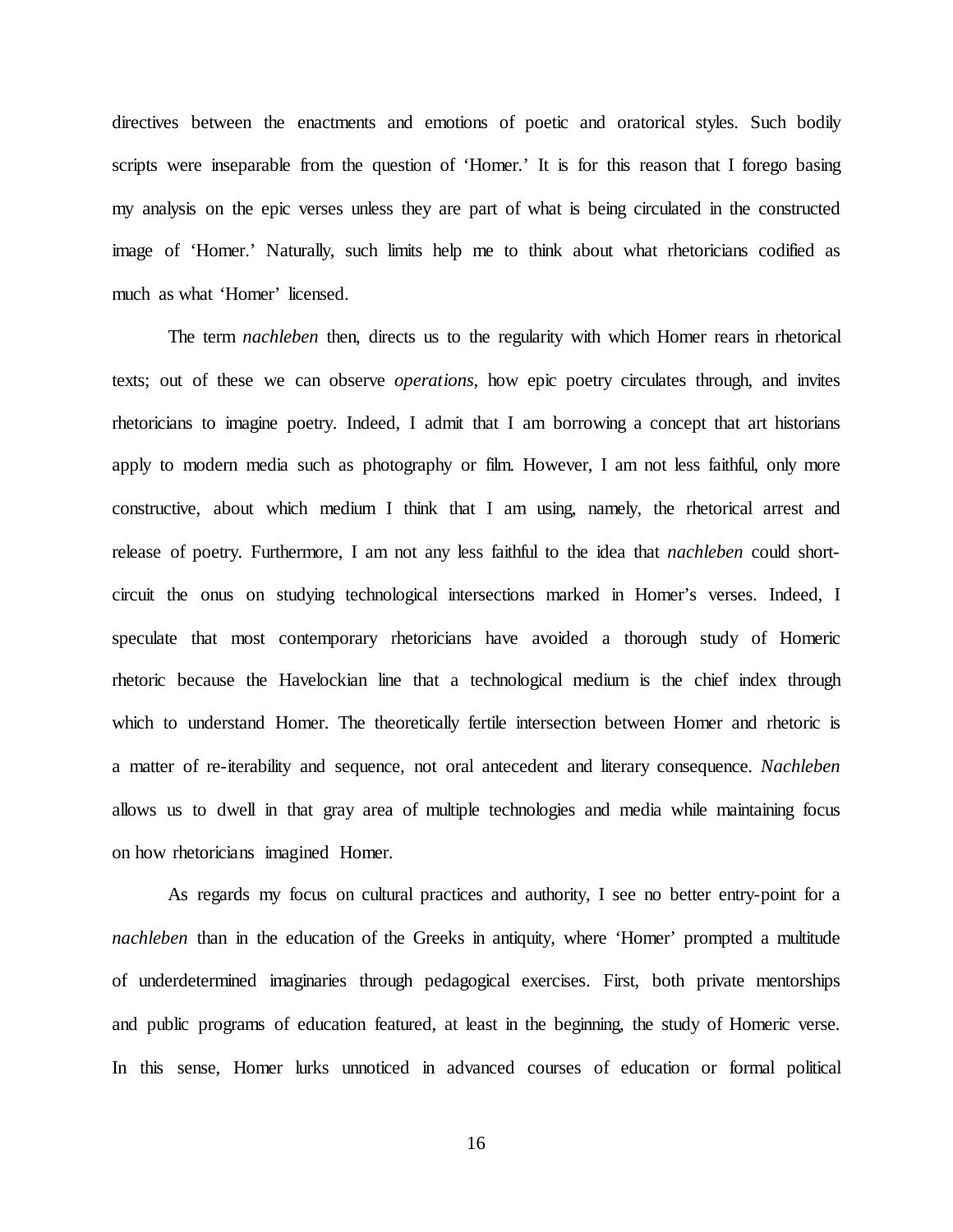contexts. In these contexts, Homer is not only elementary to the education of a literate statesman, but to the theoretical development of the political and rhetorical arts. Second, classrooms were decentralized, neither formal nor standardized. In other words, education in antiquity affords insights into multiple and overlapping 'Homers' within the Greek mind. By contrast, textual allusions to Homer may give a more fixed literary frame, detached as they are from classroom exercises or audience receptions. Now, the aim of what follows is to elaborate on Homer's primary role in reigniting the Greeks' civic and collective imagination.

Not least, if last of all, figuring 'Homer' as *nachleben* enables us to elaborate its movement through proto-rhetorics. By proto-rhetorics I am alluding to the various, conscious orientations to *mythos*, the word for speech in Homer, before and beyond the formal theory of *logos* in Aristotle. Studying dispositions toward speech before and beyond Aristotle's handbook is almost by definition a task in historiography. Accordingly, 'Homer' opens up a particular challenge unique to its relationship with rhetoric: where shall we go to trace the outlines of 'Homer' as image? In this regard, what follows invites parallel modes of reading other cultural *topoi* which have been imaged, worked separately and which have not yet worked out their embedded attitudes about a primary material. Ultimately, Homer's value to rhetorical scholarship might come about because his poems inform the history of rhetoric. But I hope that they come about because the fluency of his afterlife provides fertile grounds for those seeking to extrapolate.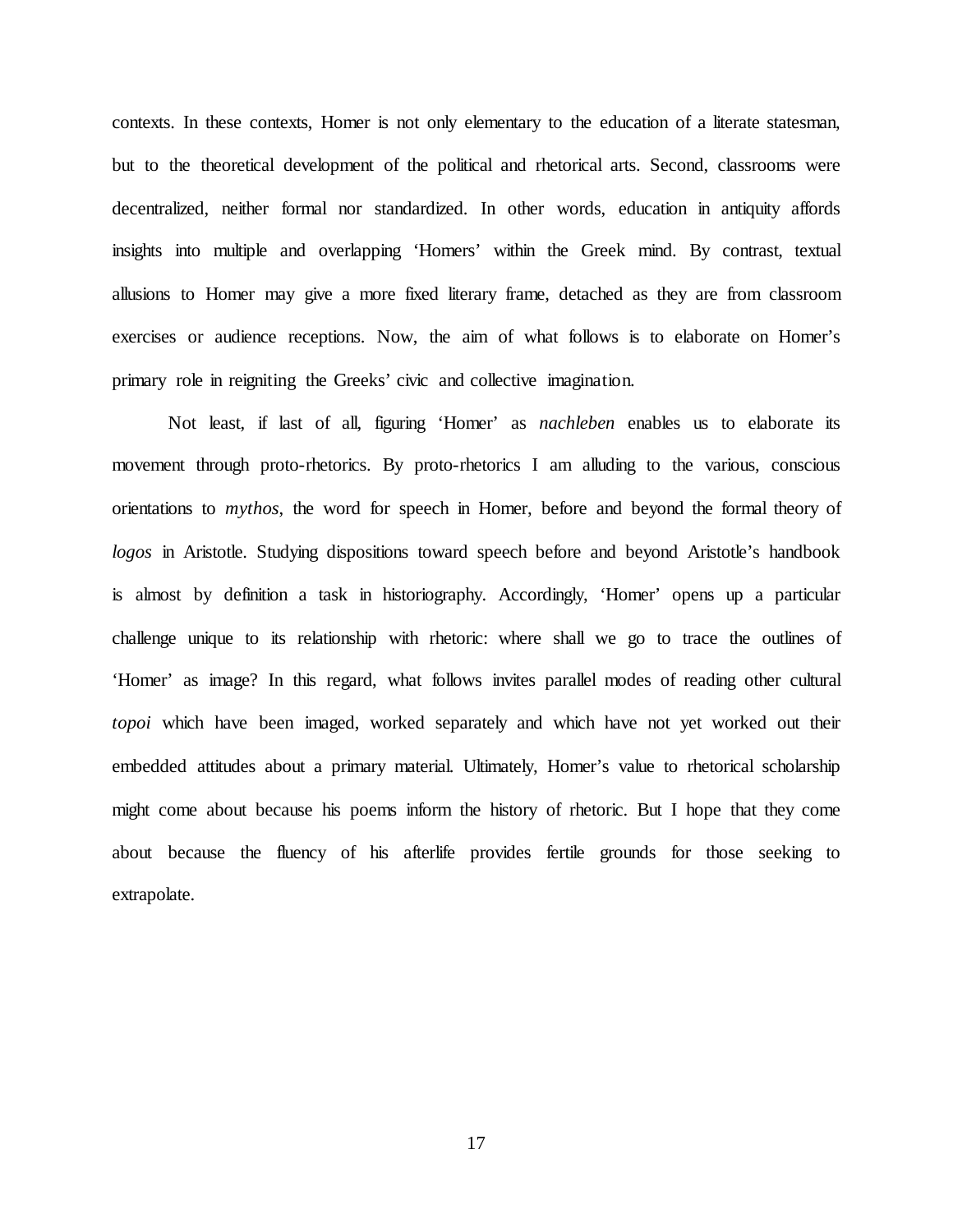#### **1.2 EDUCATION IN HOMER AND HOMER IN EDUCATION**

<span id="page-28-0"></span>Homer can be read as a historical record with regard to archaic education, even though his epic poems are generally understood to be artifacts, not historical treatises. For both heroic protagonists, Achilles and Odysseus, speech speaks as a major component of their training. Evidently for Achilles and Odysseus' son, education consisted of a wiser, either older or mythical, counselor instructing an adolescent into his manhood on how to speak and act courageously. For a famous example in the ninth book of the *Iliad*, heroic education directly reflects the importance of *rhetoric* alongside physical feats. Phoenix was appointed to teach Achilles, to be a speaker of words and a doer of deeds: μύθων τε **ῥητῆρ**᾽ ἔμεναι πρηκτῆρά τε ἔργων [emphasis mine] (*Iliad* 9.443). From this line however, we might imagine that a speakerly education was primarily for leaders of tribes, and that it aimed to train them into well-spoken counselors at *agoras* or assemblies, where the leaders of men would decide strategy and fates for their soldiers. By implication, before rhetoric was an art, it was a consciousness held by an elite few about the importance of speech. That consciousness is manifest by the representations of *paideia* within epic verses.

As the subtitle 'Education in Homer and Homer in Education' suggests however, the education depicted in and by Homeric epic is reflexively related to the educational institutions fashioned in the image of Homer. These were not restricted to a few, at least not by the early onset of the classical age. The reflexive relationship within and without the verses was furthermore, fluent. At no point does the institution of education come without reference to poetry; in fact, the traditional, pre-Sophistical elementary education, was called "poetic." In sum, what was depicted in Homer's verses instituted and enforced how education, especially of speech and physical exercise, would be structured in Hellas. Henri Marrou writes that Homer stands as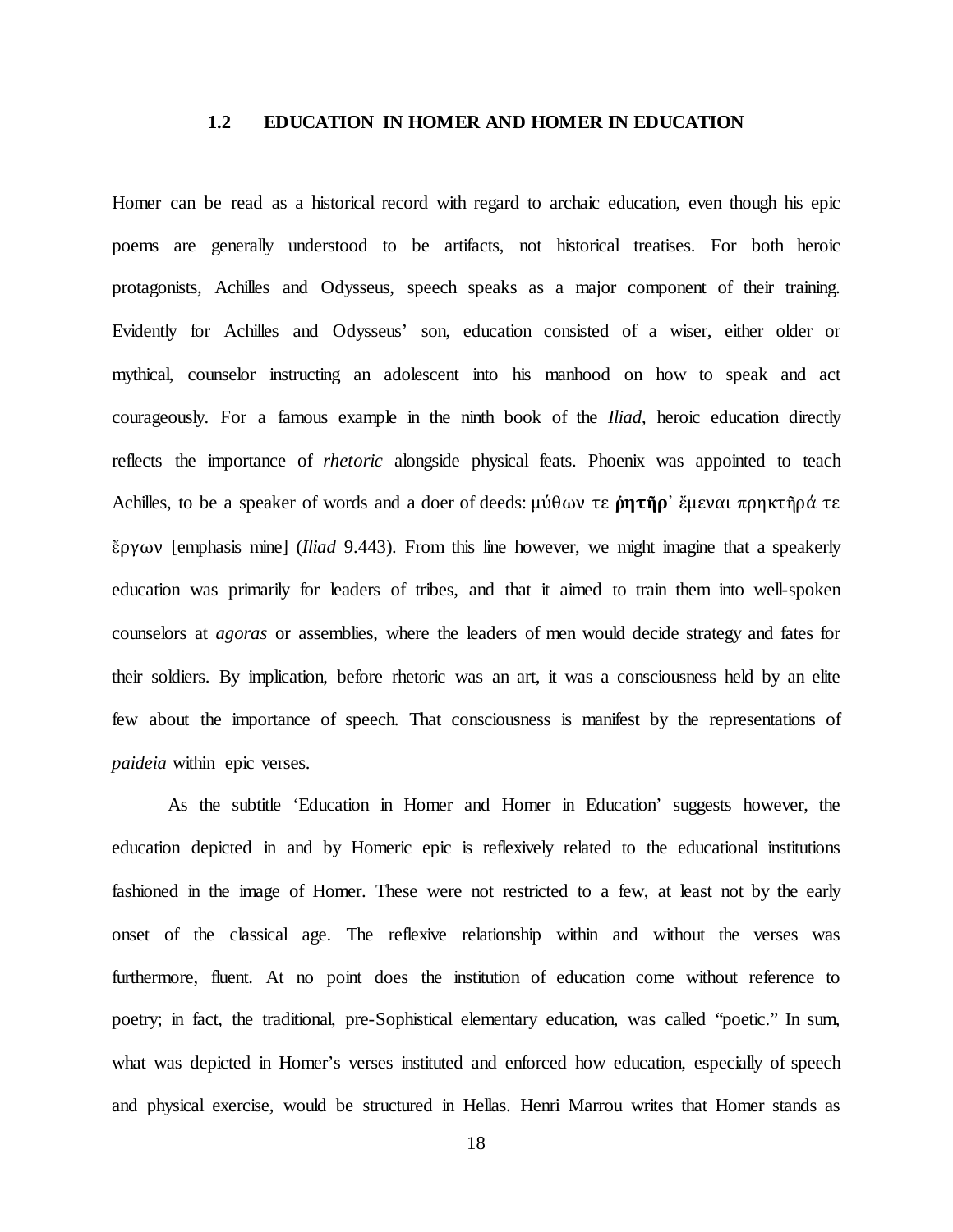"the oldest documentary evidence of any value about education in antiquity. Moreover, the fact that he stands in the forefront of classical education encourages us to discover what precisely education can have meant for him" (3). Scholarship on what archaic education meant in Homer's verses have multiplied, especially since clay fragments and papyprus scrolls become accessible archival material. Instead, I focus on Homer at the forefront of classical education so as to study the other side of Marrou's coin: what Homer meant for education, specifically rhetorical pedagogy.

In the remainder of this section, I show that what Homer meant can be located in three centers, each a proper rhetorical imaginary: as moral authority, then as speech model, and lastly as paradigm. Each rhetorical imaginary gives insight into how the re-iterations of 'Homer' claimed didactic force in a semi-literate society. It should be clear that I am arguing here against the thesis of availability: Hesiod and other poets, like Sappho, were also available in the early classical period, but they were not re-iterated with as much consistency and flair as Homer. I am also arguing against the thesis of historical authority: many myths held historical authority, and many early Homeric critics challenged him on those grounds implying that his historical authority was not taken for granted. Although this section is a historical survey—from traditional poetic education (archaic and classical) to Sophistical education to, finally, the handbook tradition—of Homer's importance to rhetorical education (speech and/or writing for civic aims), the logic of chronology does not inform this survey. Again, I am pointing out that the *nachleben* of Homer took its form within rhetorical forums of education, and not only by the innovations of media, the passage of time, or the formalities of political forums.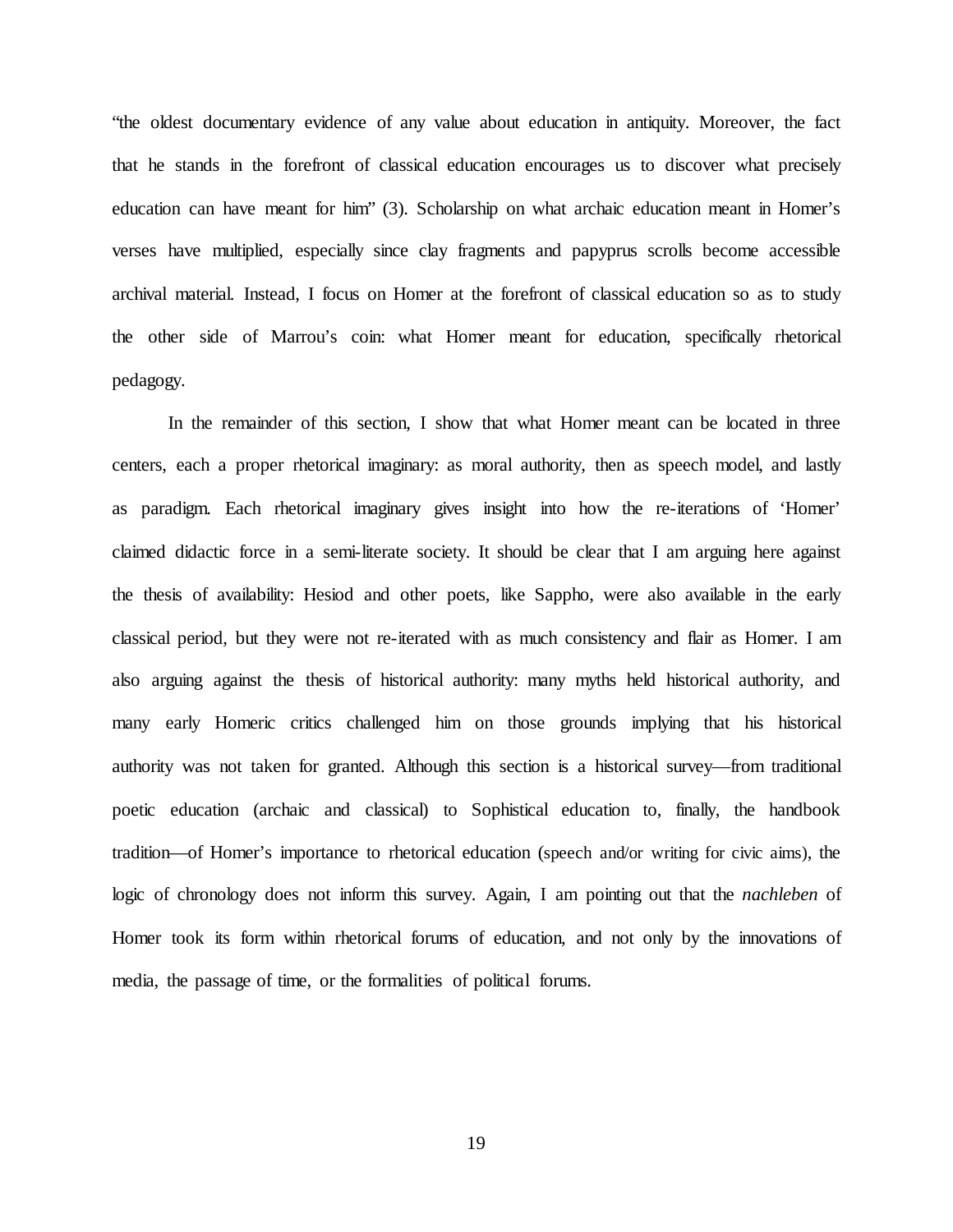### <span id="page-30-0"></span>**1.2.1 Moral authority**

 $\overline{a}$ 

To say that Homer was the moral authority of poetic education means little without defining what kind of morality the poems authored.<sup>11</sup> Unlike contemporary notions of morality as directive principles and maxims, Homer's verses firstly are demonstrative, rarely imperative, and certainly not directive. Furthermore, a contemporary reader might be pleased to find that they are pragmatic and contingent according to the Homeric script. Related to epic pragmatism and contrary to heroic individuality, epics emplot morality. In other words, moral choices issue from the knot of exterior forces—necessity, mortal will, divine mandate—dawning on individual heroes. Mostly, the narration of epic keeps us at arm's length from piercing into the interior psychical space of characters. Let us turn to elaborating each of these three traits of Homeric moral authority as we consider how Homer educated Hellas before and beyond formal educational programs.

'Homer' was the moral authority of Greek firstly because he was re-iterable or demonstrative. What bound the moral dimension within the poems' narrative and without, in the moral climate of archaic and classical Greece, is the speech formula. Now, the "formula" is the most widely recognized concept that of 20<sup>th</sup> century Homeric scholarship. By studying the Slavic bardic tradition, Parry and Lord hypothesized that the invention of Homeric poems, characteristically a collection of oral artifacts, was possible due to stock phrases repeated throughout the poems. Song lyrics afford one contemporary analogy by which to imagine 'Homer' as reiterations. Even if the ordinary person today recalls verbally concepts and

<sup>&</sup>lt;sup>11</sup> In fact, modern readers may not detect any moral qualities to the poems at all, but Jaeger makes the point that Homer represented an aristocratic moral compass and Philodemus' *On the Good King According to Homer*, evidences that it was a wide compass, albeit part of the 'kingship literature' by Hellenistic times, in sum royal.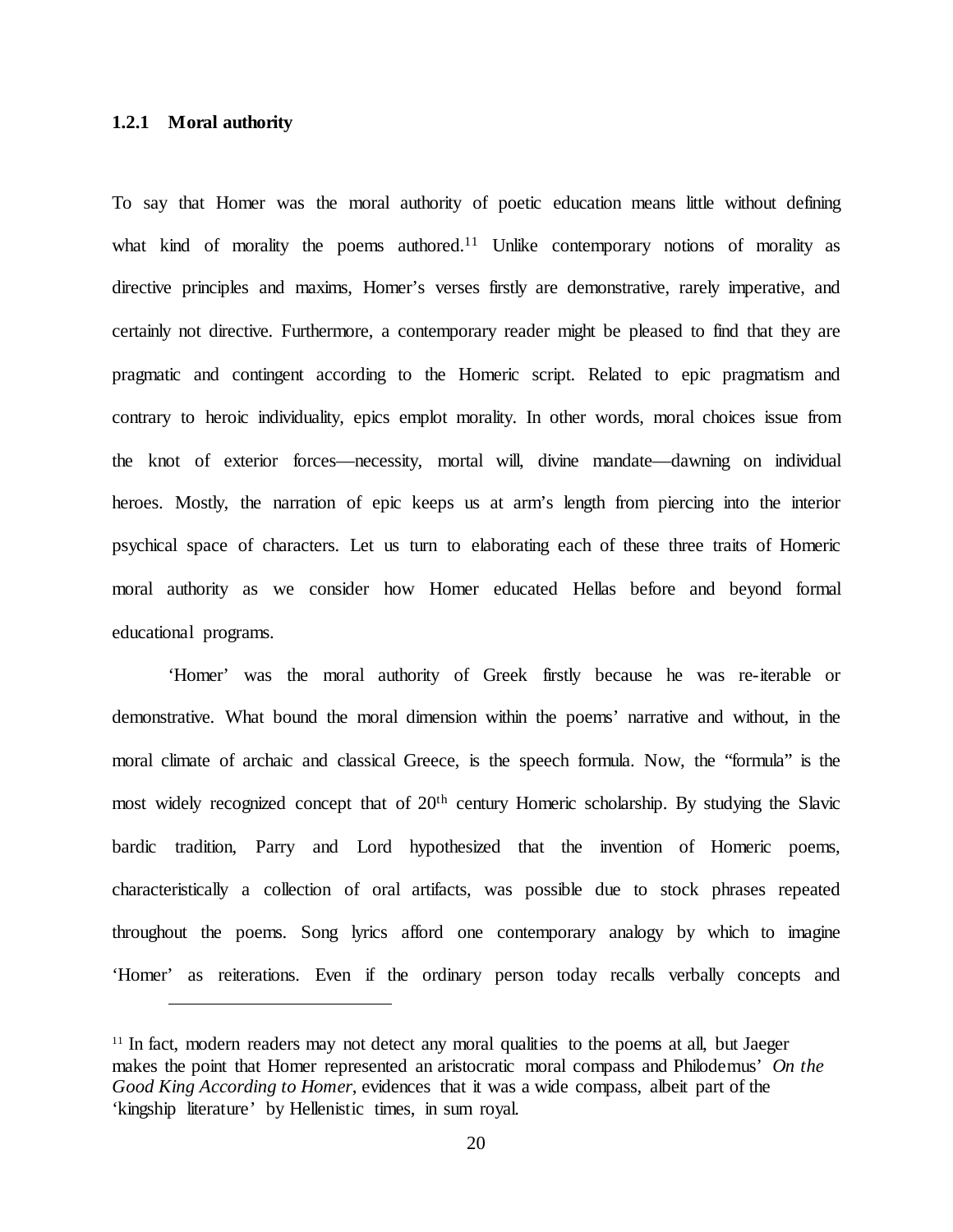definitions with some degree of difficulty, that same person can recall musical lyrics with relative ease. Certainly, the affect and rhythm of music, aids verbal memory. However, reiterable phrases are the basic units of poetic improvisation. But beyond poetic invention, the formula operates didactically. The Homeric formula, I imagine, is not only a basic unit of speech for bardic improvisation; it is also a basic unit of classroom exercise for memory as well as moral enforcement. Everyday circumstances in a person's life could call for an epithet, emphasis, or a line from Homer. Even without formal tutorial relationships, Homer educated Greece by circulating currencies of speech.

With the re-iterability of 'Homer' in the forefront, we can return to the images in Homer's poetry. In the poems, Homer seems to codify human experience within highly elaborated contexts and by character-archetypes. In this sense, Homer's historical authority is pragmatic, not scientific. Put otherwise, I do not mean historical in the sense that modern scholars like Heinrich Schliemann understood Homer.<sup>12</sup> Rather, I mean that one can be agnostic about the facticity of events in the poems, and yet maintain that the poems historically evidence Mycenean life. Eric Havelok says in *The Greek Concept of Justice* that "we would expect them [formulas] to recur elsewhere in the epic if prompted by an appropriate context" (Havelock 109). Indeed, his expectations are fulfilled as he elaborates on similar contexts in which stock formulas are used. Even if his expectations were not fulfilled, the main idea is that the authority backing Homeric portrayals of human experience is historically moral, not realistic. Accordingly, the formulas were demonstrative descriptions of what to say or do in 'real life', and were not necessarily capitulated for similar contexts.

<sup>&</sup>lt;sup>12</sup> Schliemann took Homer's historicity seriously. So much so, he thought that he had found the ruins of Troy. This much to the criticism of philologists like Max Müller, who insisted Homer was purely "mythical," meaning for Müller absolutely not historically grounded.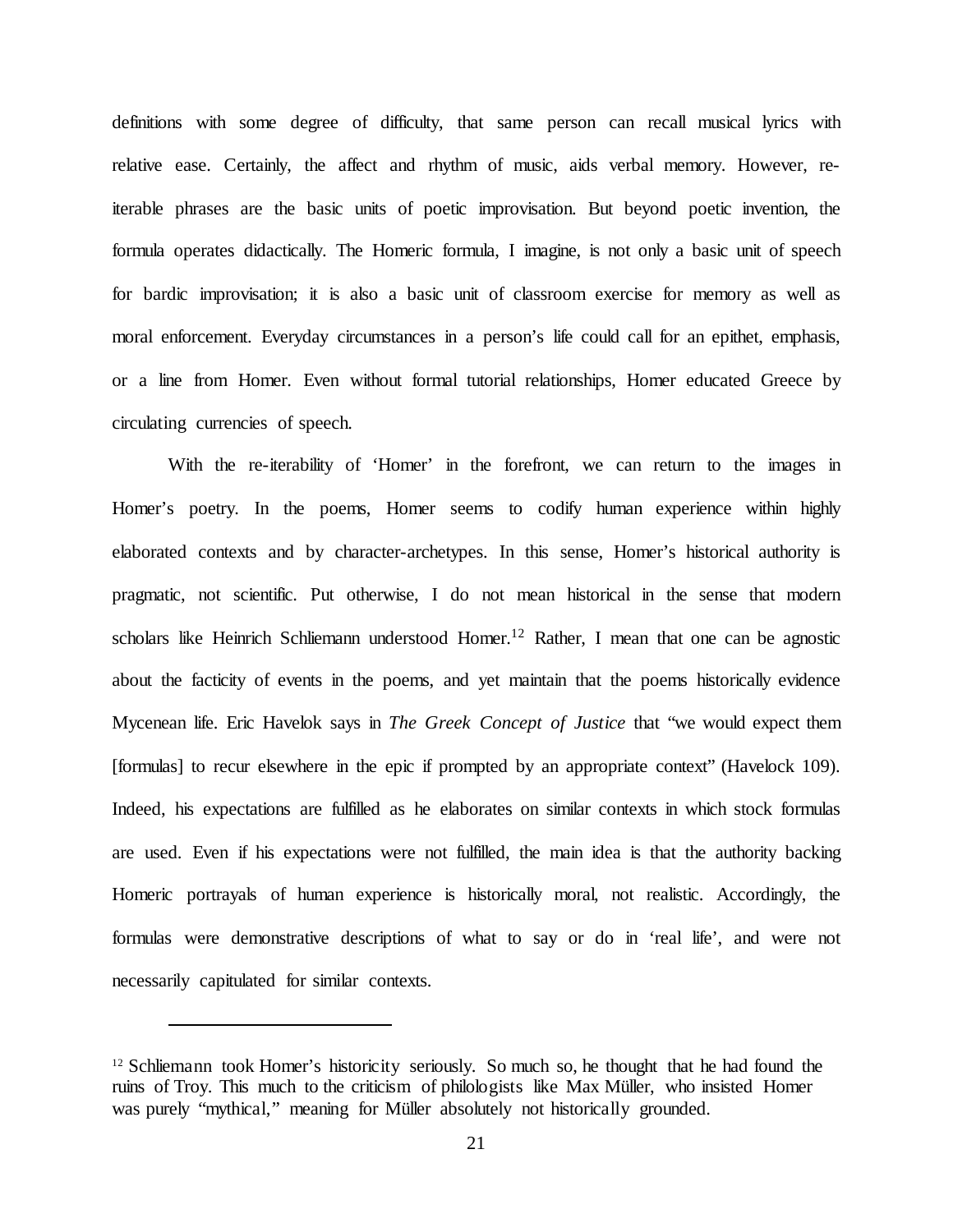Havelock's expectation that the same formulas are to be repeated across similar cases makes sense. But I am emphasizing pragmatism in lived experience rather than in poetic improvisation. In effect, the operation of 'Homer,' the re-iterability itself, entrenches sequences of words or actions, loosely unifying archaic and early classical Greeks by their gestures, words, and comportments. It is as if all characters and their affairs represent a typical set of behaviors, which recycle to educate or, more precisely, habituate self-aware persons into sophisticated Greeks. Yet hollowing Homer's pragmatism to how certain formulas resonated with certain contexts is not enough to explain the appeal of some iterations over others. Describing the scope of Homer's moral authority, which he vehemently opposes, Plato writes:

'whenever you happen upon encomiasts of Homer who tell us, that this poet educated (πεπαίδευκεν) Hellas, and that for the housekeeping (διοίκησιν) and educating  $(\pi \alpha \delta \varepsilon \delta \alpha \nu)$  of human deeds  $(\dot{\alpha} \nu \theta \rho \omega \pi \delta \nu \omega \nu)$  πραγμάτων) he is worthy of taking up to learn, and that about all we should live furnishing (κατασκευασáμενον) life by the guidance of this poet, we must love and salute them as doing the best they can, and concede to them that Homer is the most poetic of poets and the first of tragedians, but we must know the truth, that we can admit no poetry into our city save only hymns to the gods and the praises of good men.' (*Rep.* X 606e)

Often, historians of rhetoric use this passage to talk about Homer's influence, beginning with the domestic sphere and emanating out into the polis. Indeed, Homeric lines was used to train citizens from childhood, when a child kept to its domestic cloisters through and through, until adulthood, when one managed the household and had experienced a wider sphere of human activity. In other parts, Homer's paideutic or didactic scripts were about human action emanating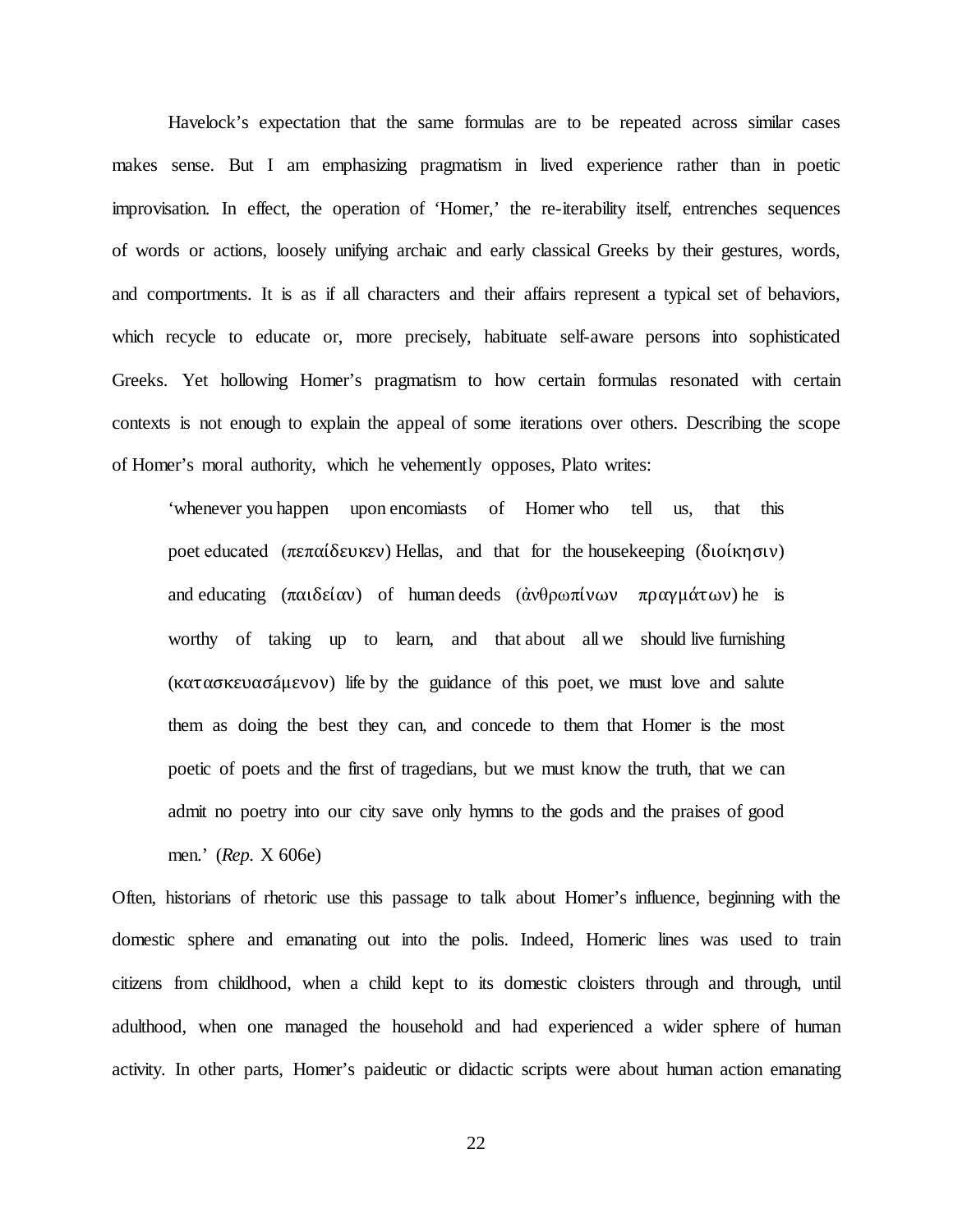from private outward to public domains. Finally, the domestic words in this passage emphasize *furnishing.* Whether we emphasize furniture's design or function, κατασκευάζω suggests that Homer was both, and that his images were pragmatic, but not necessarily homogeneous, moral schemes. It is not a coincidence that later, he would be the basic resource for grammatical exercises. Yes Homer equipped assonant phrases already embedded in concepts simulative of life. Of course, Plato's report on Homer's moral authority reminds us of the interpenetration of iteration and pragmatism, of folk wisdom. In one's own room, so to speak, the arrangement of furniture is familiar and navigable, even in the dark. So too, in one's own life, the image of 'Homer' was a set of stock phrases that one repeated, navigable in the dark and turning the dark navigable. Homer was pragmatic also in the sense that re-iteration is interpretative by arrangement. In other words, two persons' moral expressions, both extracted from the epical objects, could be very different.

Jaeger calls Homer the encyclopedia of Greece. We turn to this line so as to connect Homer's iterability with the extension of his moral authority into all domains of human activity, including methods of how to best practice them. Across Hellas, the Greeks first identified themselves as such in the poet; he was understood as the chief educator who spoke wisdom on most topics, and cyclical motifs getting at the heart of what it means to be human. As encyclopedias do, Homer described all scenes of life, many times offering a vivid perspective on them. But he was also an encyclopedia in the sense that laws regulating human action were immanent to, rather than abstracted from the verbal descriptions of life. But if epic poems were a reference guide, the action of its myths issued from external force, that is, from necessity rather than by the alphabetic order in an encyclopedia. Jaeger writes: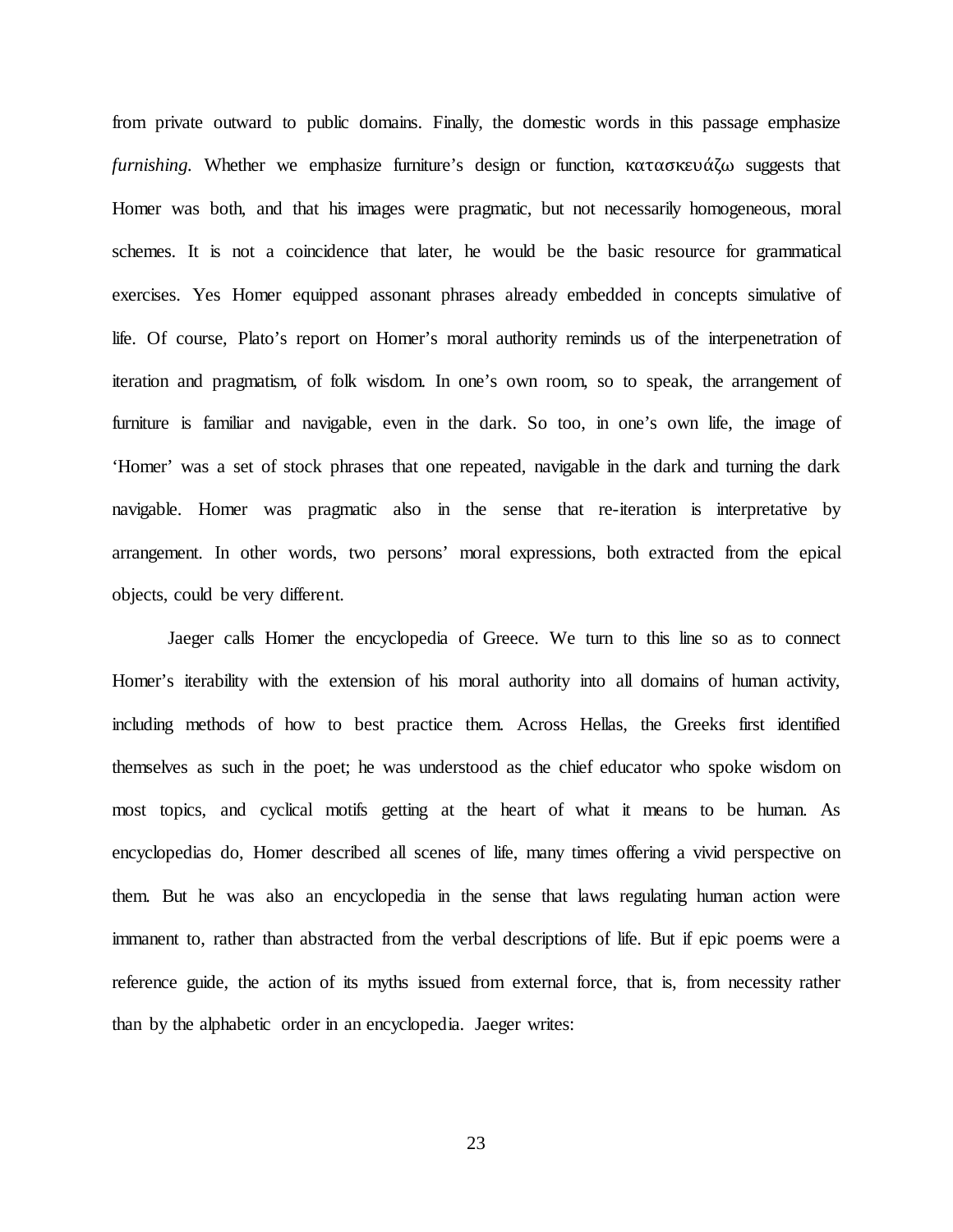Homer sees life as governed by universal laws... With the first line, the dramatic narrative of each epic begins to unfold without interruption towards its logical end… by the principle of sufficient reason. Every action has its roots in character. But Homer does not, like modern authors, see every action from within, as a phenomenon of human consciousness. In his world, nothing great happens without the aid of a divine power. (Jaeger 50; vol. 1)

There is no contradiction between the pragmatism described above and the universal law alluded to here, which is strictly aesthetic. Jaeger is following a thought from Aristotle's *Poetics,* which I investigate in Chapter Three; namely, the universal law to be found in Homer is in the inferential compactness between events in the poem, not in a strict moral code. Just as the aesthetic law of necessity regulates the images in Homer, so too in the image of 'Homer.' In other words, appealing to his moral authority seemed to offer sufficient and necessary reason. As the Greek mind developed *technai*, its attraction to 'Homer' was to a moral authority that knew more about domains of activity than any other.

Compelling in its represented external divine forces and the possibility of its principle of sufficiency, Homer's poetry was finally imagistic because it remained at the surface of action. It did not need to construct and regulate a theological or internalized conscience to enforce what was or was not right. Homeric myths mitigate psychical interiority, which implies that moral agency is located outside of one's self. As an omniperspective on human action, Homer's moral authority can be contrasted to the omniscience of the human mind in the Judeo-Christian tradition. Henry Johnstone and Mari Lee Mifsud have written about the wedge, or internal deliberation, signaled by Homer's verses. They do so to emphasize that rhetorical consciousness, if constituted by an interior psyche, does exist in the verses. I agree, but in line with Mifsud's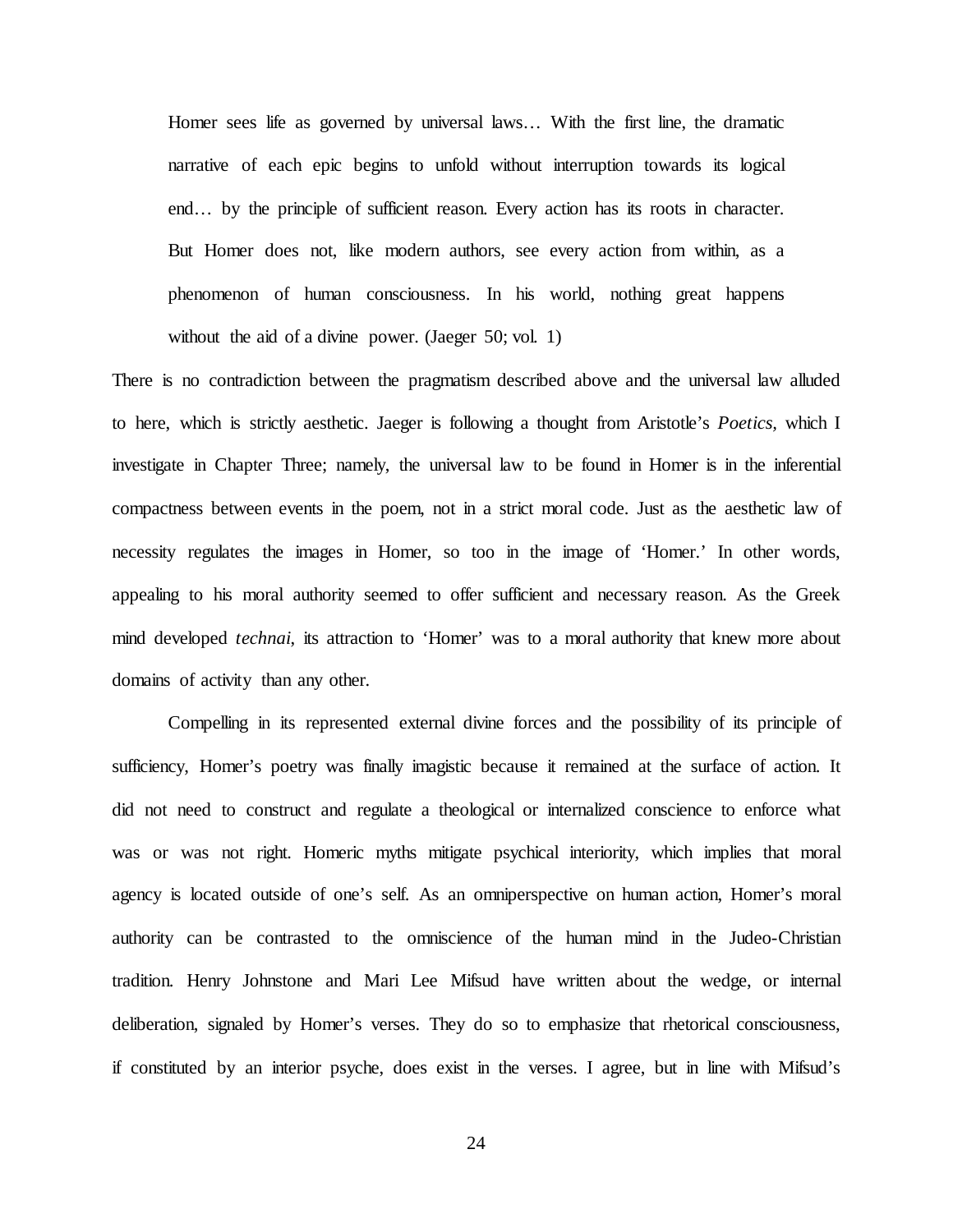later writing,<sup>13</sup> we can still say that Homer purposefully veils internal deliberation. My point here only is that the exterior quality of Homer's moral authority is pronounced even if all Greeks imagined the self or conscience as an entity issuing from psychical interiority.

At the forefront of traditional archaic and early classical education, 'Homer' separated reflexively from its epic verses—what was represented in the images of the verses was often instituted without. For example, the basic marks of education in Greece were instituted first and foremost in speech and gymnastics. Now by its separation, 'Homer' was constructed as a moral authority by the re-iterability of its speech formulas as well as by its myths' cues for all domains of human activity. Whereas the re-iterability of a unit of speech, the formula, furnished the mouth with practical wisdom, the encyclopedic backing furnished the mind with technical savvy. Homer's verses are morally peculiar – they demonstrate rather than give directives on how to behave well. Indeed, Homer admits of a multiplicity of moral iterations because his verse organizes character types (associative sets of comportment), demonstrating how one could choose to respond.

#### <span id="page-35-0"></span>**1.2.2 Speech Model**

 $\overline{a}$ 

Sophistical education represented a radical departure from traditional Homeric education. In the *Protagoras,* we receive the eponymous Sophist's elaboration on traditional poetic education (325de). Accordingly, Athenian boys received three kinds of training: writing composition (*grammata*) from writing masters, arranging poetry to music (*mousiké*) from music masters, and

<sup>&</sup>lt;sup>13</sup> Mifsud qualifies later that shame does not mitigate the character's self-conscious or psychical interiority (*The Gift* 40-41).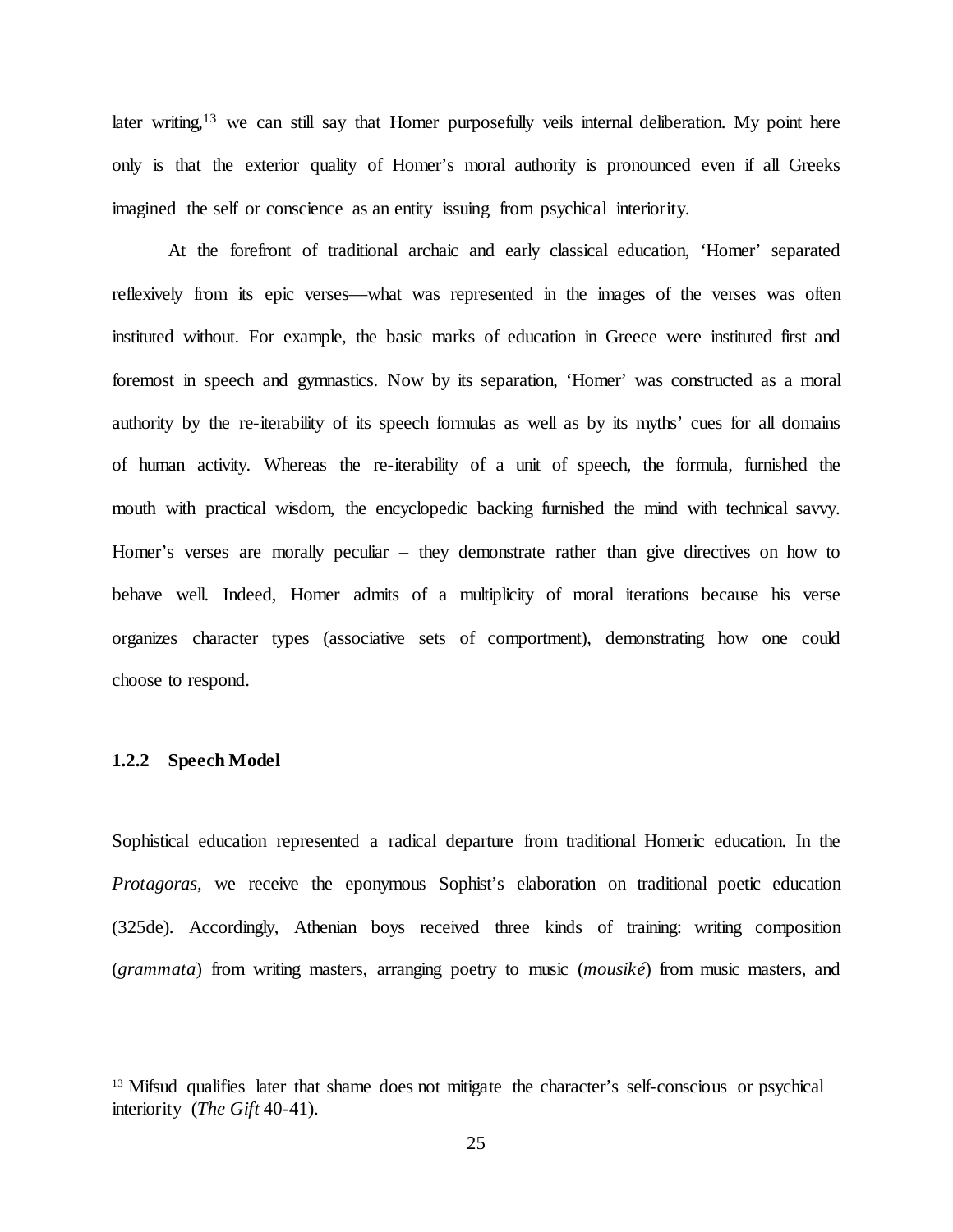physical conditioning (*gymnastiké*) from trainers.14 In these trainings, Homer's compositional form was the model for rote copying, his hexameter was a measure of music, and his epics defined the Greek glorification of warriors and athletes*.* <sup>15</sup> If this seems redundant, it is only because we have already shown that Homer's contribution to literacy was accompanied by the strong sense that he also was a seat of moral authority. In conjunction with that sentiment, Homer's epics seemed to be the text source testing literacy, both reading/writing, and graphic memory (326d). By the 4<sup>th</sup> century Xenophon wrote that, "The boys go to school and spend their time learning about justice. That is the purpose for which the Persians say they attend school, just as we (Athenians) say that our boys go to learn letters (*grammata*)" (1.2.6). Even after the Sophists had left their marks on rhetorical education, the traditional elementary education in literacy lives on in a moral education abstracted from direct lessons about justice. Nevertheless another image in the sequence of 'Homer' of our *nachleben* arrives with the Sophists: 'Homer' is iterated as a speech model, a rhetorical imaginary centered around the literary version of Homer. To discover what that means requires that we ask who the Sophists were, how they taught and, finally, why they were thought to be rivals of Homer.

The Sophistical movement was first documented in the alleged story of Corax and Tisias in the fifth century (480 BCE) and soon expanded by the fourth century to include the major Sophists and their nameless counterparts. The major Sophists —Protagoras, Gorgias, Hippias, Lysias, Thrasymachus, Prodicus, and Euenus— operated autonomously and, were not, strictly

<sup>&</sup>lt;sup>14</sup> For a recent mention of this passage from *Protagoras*, see Crick even if he seems to mistake the Sophist's recount of traditional education with what Sophistical education itself achieved (*Rhetoric and Power* 155-6).

<sup>&</sup>lt;sup>15</sup> This consciousness is best illustrated in Pindar's odes to athletic victors, where families of victors ask him to portray the victor as descendant of Iliadic heroes and to compare the victory to mythological episodes.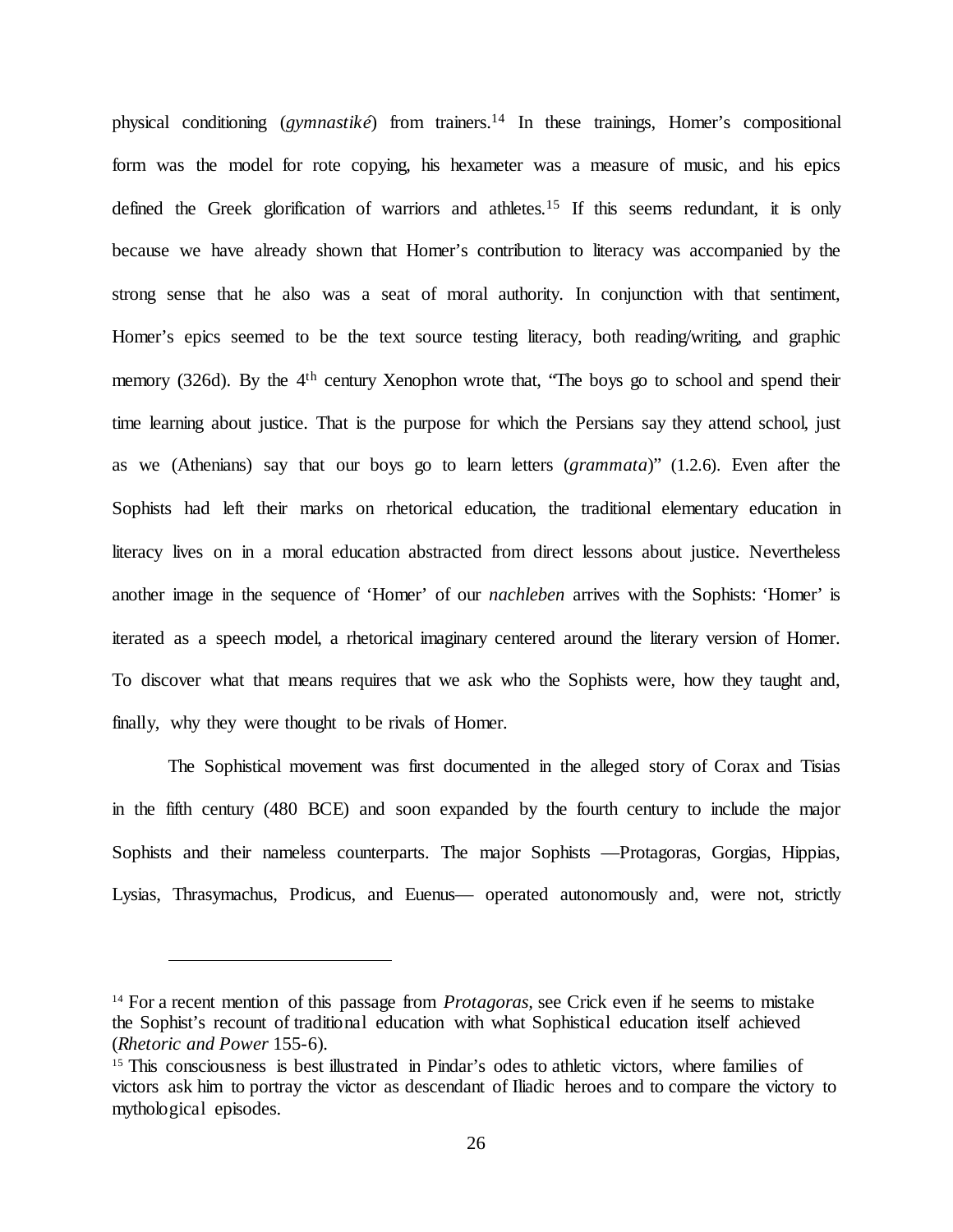speaking, a school. Many of these teachers were foreigners, whether from outside poleis, or from nearby colonies such as the burgeoning port city of Syracuse. Some took issue with each other's pedagogical approaches. See, for example, where the one Sophist ridicules Hippias for teaching his students mathematics instead of social virtue (Protagoras 318e). All roved around Greece, some followed by their student-disciples. Nevertheless, I treat them categorically here, an accepted treatment, which reminds us that however autonomous their operations, they were received collectively as a pedagogical revolution in classical antiquity. These so called sophistēs, named after figures of ancient wisdom, starting with Homer himself, aspired to educate young men.

As a whole, these educators, who aimed at cultivating ordinary people into democratic citizens and powerful statesmen, arrived to Greece starting in the fifth century. Although their subject matter ranged from semantics and poetic interpretation, rhetoric and law, to epistemology and ontology, each taught his own version of what would cultivate a young man's public reputation of virtue. Often, that included wielding words at the opportune moment and in a fashion appropriate to public gatherings (agorai). Often, a rhetorical education minimally aimed at cultivating—as the legend of Corax and Tisias told—competent advocates in courts of law and maximally, powerful leaders of poleis. So too, each sophist had his own approach to good speech. Protagoras focused on social virtue and argumentative strategies, such that students could "learn the laws and live their lives according to the pattern there laid down" (Prot 326c). Gorgias focused on persuasive techniques, Hippias on a well-rounded education, Thrasymachus on power, Prodicus on philology, and Euenus on poetry (Phaedo 61b). As is well known, Plato's corpus remains the most extensive record of the Athenian reception of these teachers, who galvanized powerful disciples on the one hand, and vitriolic critics on the other. The strongly

27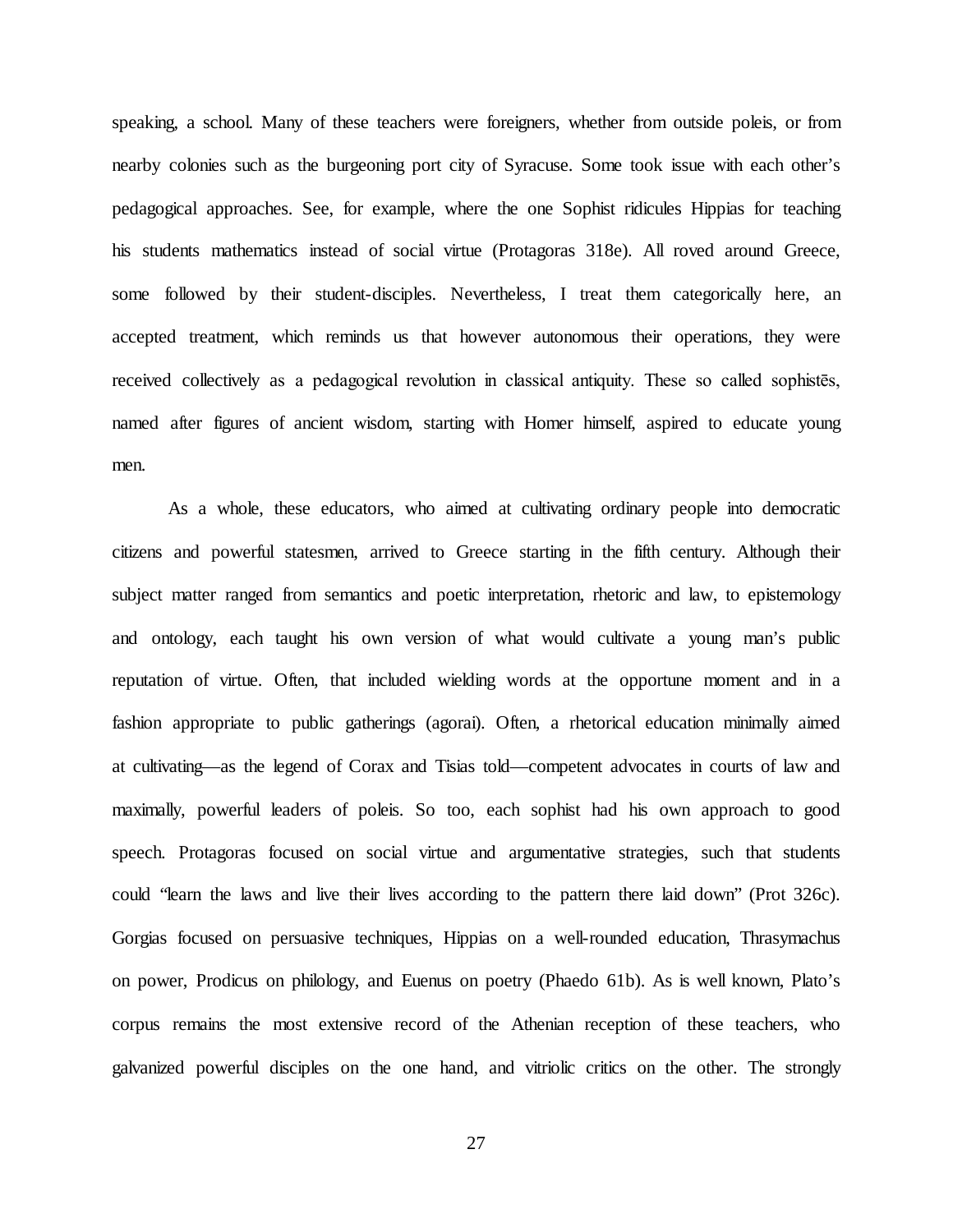split reaction emerged in response to their novel methods of education. Of course, that novelty is inseparable from what some of the Sophists' treatment of Homer reflected.

In their pedagogical practices, 'Homer' was a speech model, a site of aesthetic, critical, and political opportunities in contrast to the moralist, less critical, and aristocratic imitation, which traditional poetic education seems to have instilled. To begin, sophists like Protagoras connected poetic and democratic education directly.16 Perhaps it is better to put it the other way around first: democratization extended traditional poetic education in two ways. First, nonartisan classes could access education and, in fact, any citizen of Hellas could do so. Second, what emerged was the equivalent of an advanced or graduate training in political *aretē.* This occurred, in part, thanks to sophists who saw opportunity in the democratic movement of Hellas. It sent more advanced educators to pick up and carry from where poetic education left off.

Of course, the teachers of Greece capitalized on the familiarity that Homer bore on the Greek imagination. The epic about Troy had unearthed a historical sense rooted in Achaean life.<sup>17</sup> Homer was the Sophists' predecessor because he had figured Greek culture itself; he had rendered the distant past familiar, and the familiar present ornate. Within that historical sense of culture, epic figures seemed to speak directly, as an ancestor's ghost does, to contemporary moments. Achilles' shield conveyed the totality of pastoral, communal life enduring in bronze. And in the cast of its shield, Sophists bonded with Greece. To be sure, the Sophists referred to other Greek poets, philosophers, and contemporaries; but in regard to popular familiarity, Homer featured prominently.

<sup>&</sup>lt;sup>16</sup> For more on the Sophistical connection between literacy and civic virtue, see Wilkerson (105) and Jaeger (296; vol. 1).<br><sup>17</sup> It is anachronistic to assume that Antiquity understood Homer only as a textile of gnomic

prescriptions. Even when 'Homer' signified history, it was a historical sense—as Thucydides' references and qualifications to Homer show—aware of the epical mix of *mythos* and event.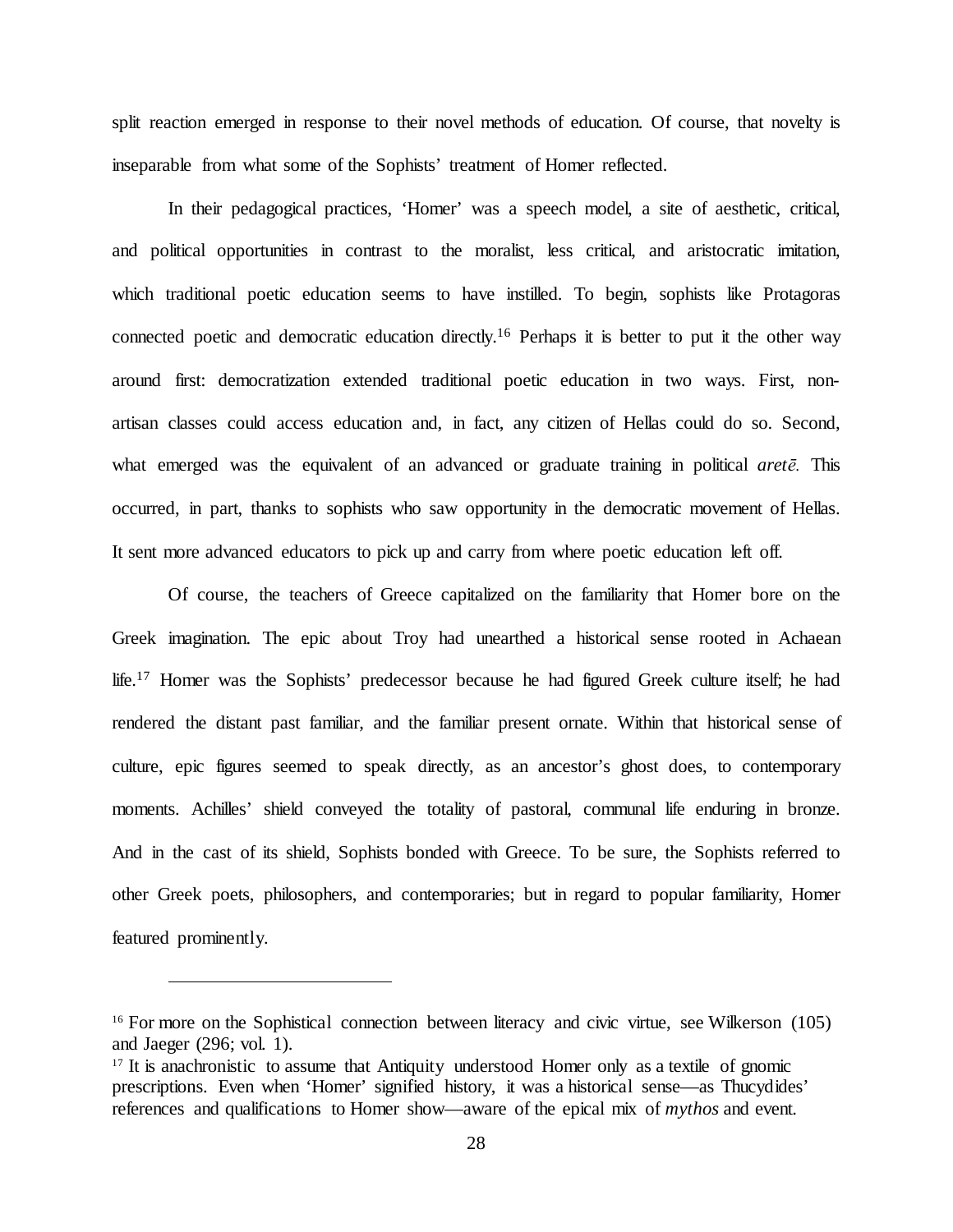Protagoras may have adapted disputation from the Eleatics, but for the craft of speech the Sophists reached to Homer.<sup>18</sup> In no poetry beside his does the ratio of direct speech to narrative tilt so significantly toward the former,19 by means of long, protreptic speeches (*mythoi*) that reflect character (*ethos*), and that deliver claims supported by warrants (Martin 109). Rhetoricians insisted, and still do, that Homeric poetry exhibits several models of developed persuasive speech. Each technique, trope and figure that Pseudo-Plutarch analyzes later, he finds in Homer's epics. Contrary to our expectations of genre—Homer's epic poetry, unfolded into lyric, ode, and drama—the textual representation of direct speech remained largely immune to generic change from the centuries that separated versification of Homeric poetry up classical times. So much so, epic poetry's affinity with rhetoric became a reason for Plato to dispute that rhetoric was a distinct art (*Gorg* 465a).

Homer's epics, then, furnished the Sophists, more than any other poetry had done, with examples of speech or *mythoi*.<sup>20</sup> Presumably, individual Sophists had their tailored approaches or exercises from among these. We know, from the *Protagoras,* that interpretative or literary, and from the *Theaetetus* (152e)*,* that allegorical or moral, debates were two marks of a polished student. We know also from the *Theaetatus* that others would have mined Homer for

<sup>&</sup>lt;sup>18</sup> For the Eleatic source of debate, see Marrou (52). Looser cases could be made for debate issuing from the boasts that heroes were known well to throw at each other (Wilkerson 106). 19 The proportion of "direct speech" to narrative is nowhere greater in the epics than in the *Iliad:*  the agora in Book I, the convoy set out to persuade Achilles in Book IX, and the reconciliation of Achilles and Priam in Book XXIV (Beck 5, 23).

<sup>&</sup>lt;sup>20</sup> Jaeger asserts that the Sophists and their contemporaries understood Homer "naively," debating him on the moral content of his stories, not on the medium or genre of his expression. Such assertions are misleading (295; vol. 1). In the *Protagoras* for example, Simonides' poetry is not taken as grounds for moral debate so much as for logical exercise (316d). Within Jeager's overall thesis, that the older Sophists had civic aims and taught their students to transvalue aristocracy, poetic naivety makes less sense. One would have to cultivate a double consciousness or irony to employ Homer as a way of unraveling traditional institutions of *areté*.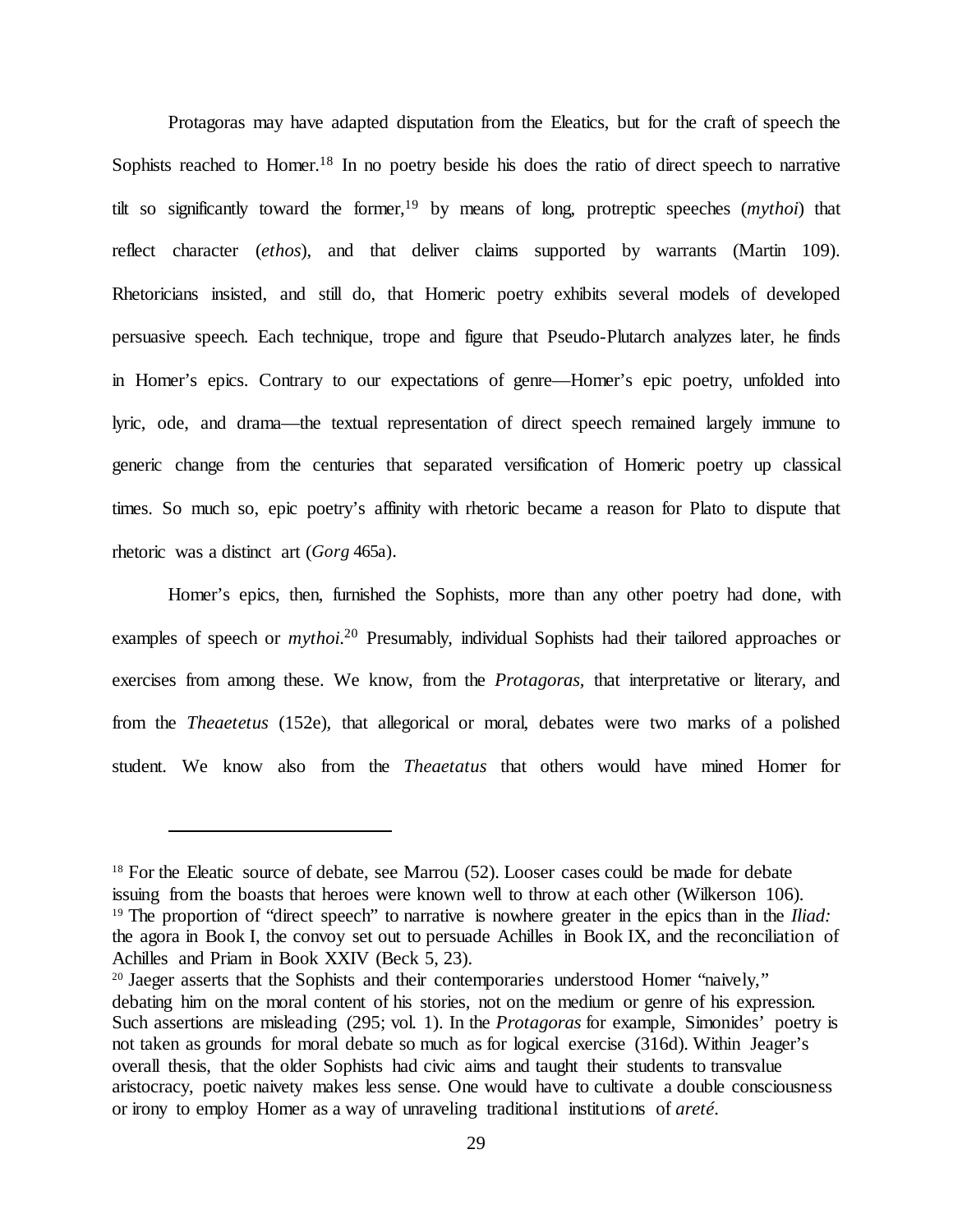etymological backing for their arguments. In a stylometric vein, Homer's hexameter is most amenable to being recomposed into "short, equal clauses," the signature rhythm of Gorgias' prose (Martin 144).<sup>21</sup> Some sophists even took the re-composition of hexameter into other meters to a level that Rhys Roberts calls satirical.<sup>22</sup>

But there is more. In the *Phaedrus* it is evident that the Sophist Lysias used writing heavily in his teaching demonstrations. But the practice was not limited to Lysias, who based his fame on speaking *extempore,* when in fact he memorized his manuscripts. We can reckon that Plato is chastising orators, but also rhapsodes, for this widespread practice in impression making. Plato writes:

To Lysias and anyone else who composed speeches, and to Homer or any other who has composed poetry...: if he has composed his writings with knowledge of the truth, and is able to support them by discussion of that which he has written, and has the power to show by his own speech that the written words are of little worth, *such a man ought not to derive his title from such writings*, but from the serious pursuit which underlies them. (*Phaed* 278cd)

Socrates' *ought not* reacts to what many orators did do, and how they viewed the written epic poems. The rhetorical imaginary revising Homer's verses as speech models was a literary, but particularly here, a technologically reproductive notion. Sophists like Lysias achieved minicanonization by disseminating to students like Phaedrus written scrolls. Beyond instructing

 $21$  For a thorough study of the Gorgianic figures –most well known among them, antithesis, isocola, and homoioteleuton—see Robertson 30ff.

<sup>22</sup> For Roberts' comment, see Dionysius 85, fn 5.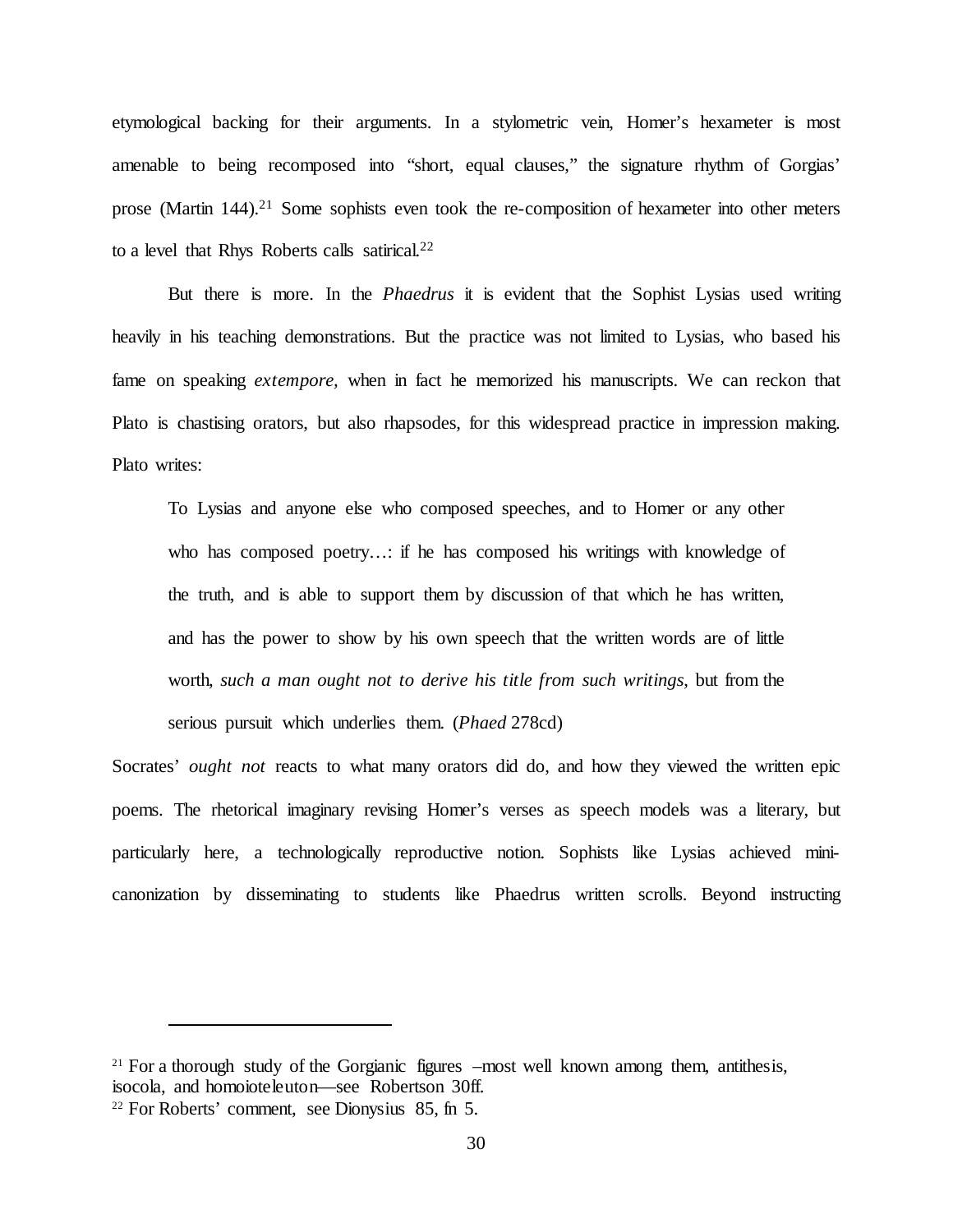students in compositional form, then, scrolls allowed Sophists to script their reputation for wisdom, and to "re-prompt old applause" (Ferrari, "Plato and Poetry" 147).<sup>23</sup>

Speech-memorization was not the only technological snapshot of 'Homer' as speech model. In Book III of Aristotle's *Rhetoric* we learn about the Sophists' publicity lectures (*epideixeis*). There, the theorist of rhetoric glosses a history of style: poets like Homer first gave "impulse to style;" then rhapsodes and actors developed that style on stage; and finally the Sophists "brought [style] into being" by epideictic speeches (*Rhet* 1404b). This passage receives elaboration in Chapter Three. What I want to emphasize here, however, is that the Sophists appropriated what the poets were doing in contests. Actually, some sophists even advertised their rhetorical courses at poetry festivals. As John Poulakos points out, their participation in poetic competitions often signaled their claim to have surpassed poetic education (*Toward a Sophistic*  34ff). True, their publicity lectures entailed contest; but they also exhibited a deep-rooted connection between poetry and rhetoric. And as Jeffrey Walker has argued, rhetoric originated in speeches of occasions and contexts, ultimately in poetry, and not in the juridical context for which Corax and Tisias are known  $(4)$ .<sup>24</sup>

By *epideixeis*, which has been understood to mean encomiastic speeches, Aristotle means something more specific: the speeches for publicity that the Sophists delivered upon entering new towns or large pan-Hellenic events, such as athletic or poetic contests (Marrou 49). These speeches aimed to persuade people of the Sophist's pedagogical merits. Impressive, too, were the lengths to which some Sophists went to publicize their teaching: "adopting a magisterial tone, a

<sup>&</sup>lt;sup>23</sup> See Ferrari's overall argument in "Plato and Poetry," that the philosopher seeks to overcome poetry's authority in Book X (92-148, 120).

<sup>&</sup>lt;sup>24</sup> Walker's case is based primarily on Hesiod; for the controversy of Walker's case, see Kirby (rev. "Rhetoric and Poetics" 579ff).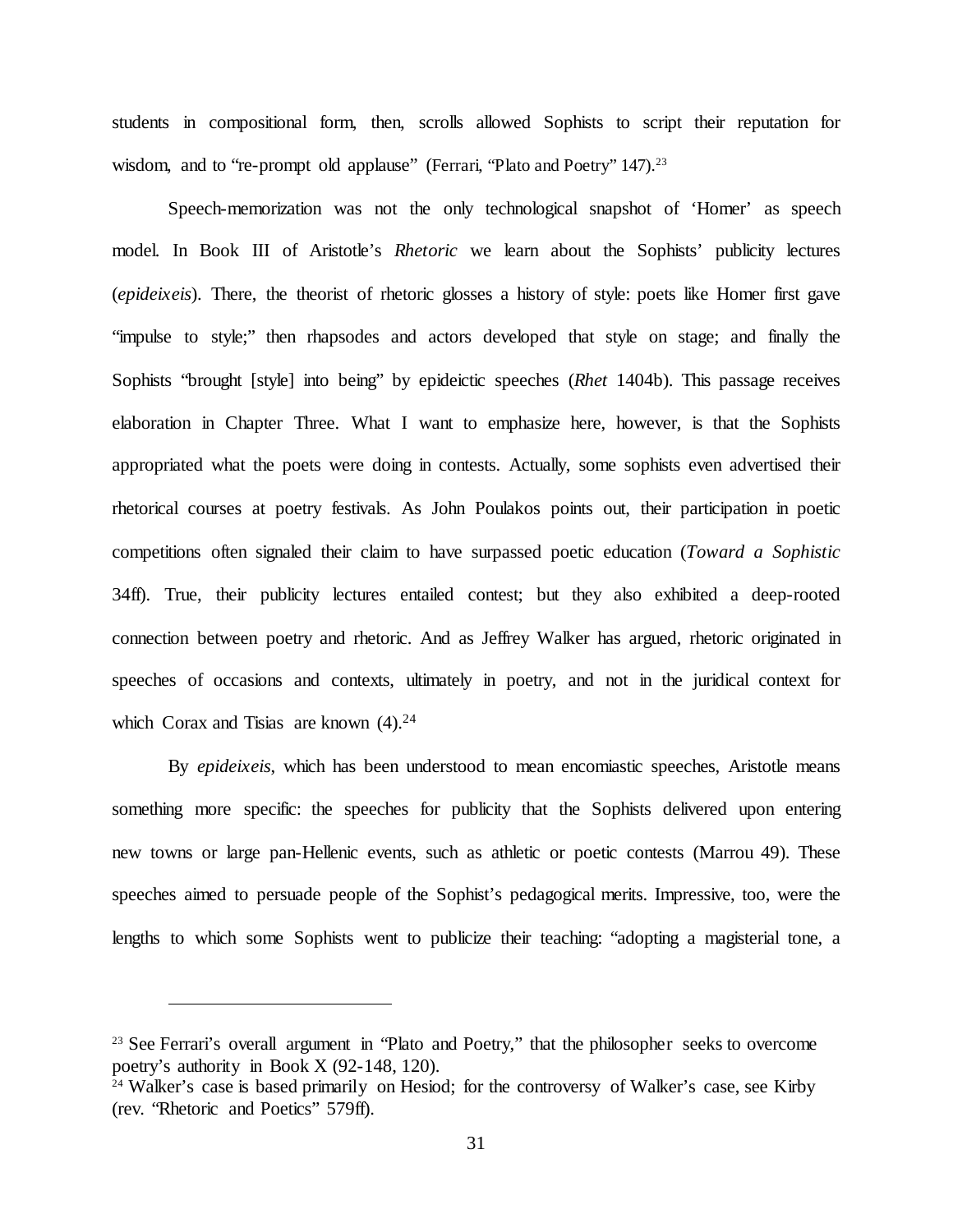grave or an inspired manner, and pronouncing his decision from a throne high up in the air; sometimes, it seems, even donning the triumphal costume of the rhapsodist with his great purple robe" (Marrou 50). Once a Sophist had demonstrated his eminence by speech, students who could pay tuition signed up. In the same passage above, Aristotle specifically mentions that Gorgias capitalized on the popularity of the poetic style, and introduced the prose movement to poetic contests. By this allusion to Gorgias, we might further understand what Aristotle means by "brought into being": once the grand style of epic poetry, our main concern here, can be achieved in prose, the style itself has been fully developed, rationalized and hence can be taught methodically by rhetoricians.25

Jaeger claims that the Sophists and their contemporaries understood Homer "naively," debating him on the moral content of his stories, not on the medium or genre of his expression (296; vol. 1). Jeager's claim is one or two frames behind in my sequencing of 'Homer' within Sophistical education. In the *Protagoras*, for example, Simonides' poetry is not taken as grounds for moral debate so much as for logical exercise. Within Jeager's overall thesis, that the older Sophists had civic aims and taught their students to transvalue aristocracy, poetic naivety makes little sense. One would have to cultivate a double consciousness or irony to employ Homer as a way of unraveling traditional institutions of *areté*. Such a view seems to emerge, if anywhere with textual backing, from the traditional readings of Homer, which assume that Homeric characters are naïve, having no interior psychical space. Even though I turn to Aristotle

<sup>25</sup> Scholars like Jeffrey Walker (*Rhetoric and Poetics*) and John Kirby (rev. "Rhetoric and Poetics") use this clue to explain that the concern for forensic and legislative styles of speech developed from this lineage of poetic style as evolved in the delivery of rhapsodes and actors, to epideictic style as evolved by Gorgias' prose movement.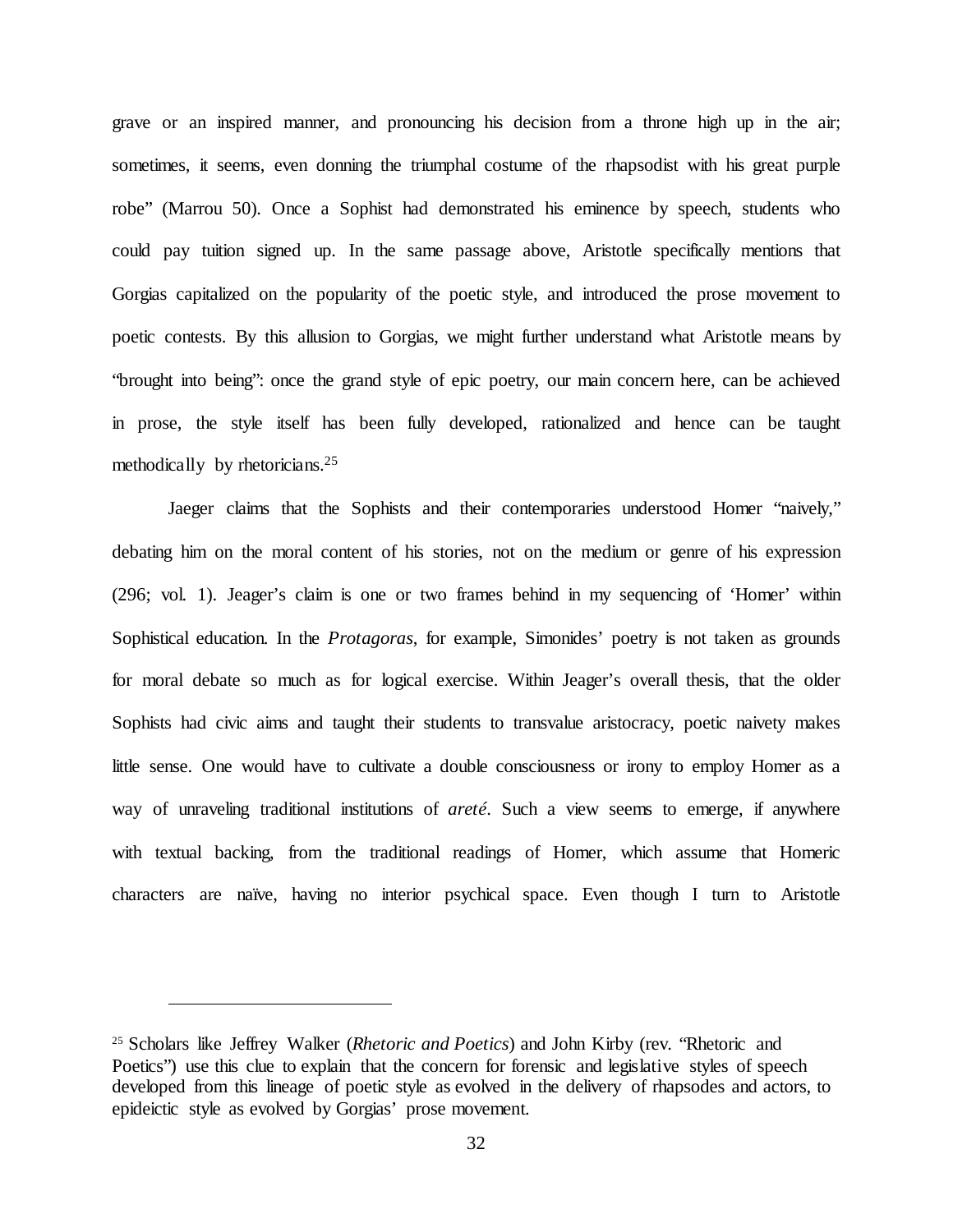extensively in Chapter Three, next I want to examine Aristotle's use of poetry for rhetorical education specifically; not on what he himself imaged as Homer.

#### **1.2.3 Paradigm**

 $\overline{a}$ 

If Homer had been the cultural authority that the Sophists reshaped into a model for rhetorical education, by the fourth century he was carried forward as a *paradeigma*. By *paradeigma* I mean an example that sits beside a main idea, as well as an example from which we can extract the pattern for something else. In Aristotle's *Rhetoric* Homer is prevalent in the form of quotations meant to support Aristotle's precepts, sometimes as a historical witness, other times as backing for Aristotle's observations into indignation and pleasure, and still at other points as an exemplar of stylistic devices like metaphor, adornment and narrative devices. Helen North writes: "In Aristotle we find for the first time the tendency, which prevails throughout the history of rhetoric, to see in Homer the supreme master of oratory as well as poetry and the source of almost infallible instruction" (North 7).

Quotations of Homer are one indication of this tacit knowledge; cross-references to the Poetics are another. Aristotle's systematic handbook studies in rhetoric and poetics seems to acknowledge a special relationship between the two as productive arts. Although Aristotle treats the arts of poetry and rhetoric as separate provinces of language, rhetoric is concerned, as poetry is, with style, exciting emotions, and characteristic speech; and poetry is concerned with rhetorical likelihood in the chain of narrative action that it lays out.26 It is not strange that Aristotle tacitly assumes that his reader is familiar with Homer, or that "throughout its three

<sup>26</sup> See *Rhet* 1372a2, 1404a39, 1404b7-8, 1405a6ff, 1419b6-7; and *Poet* 1456a35ff.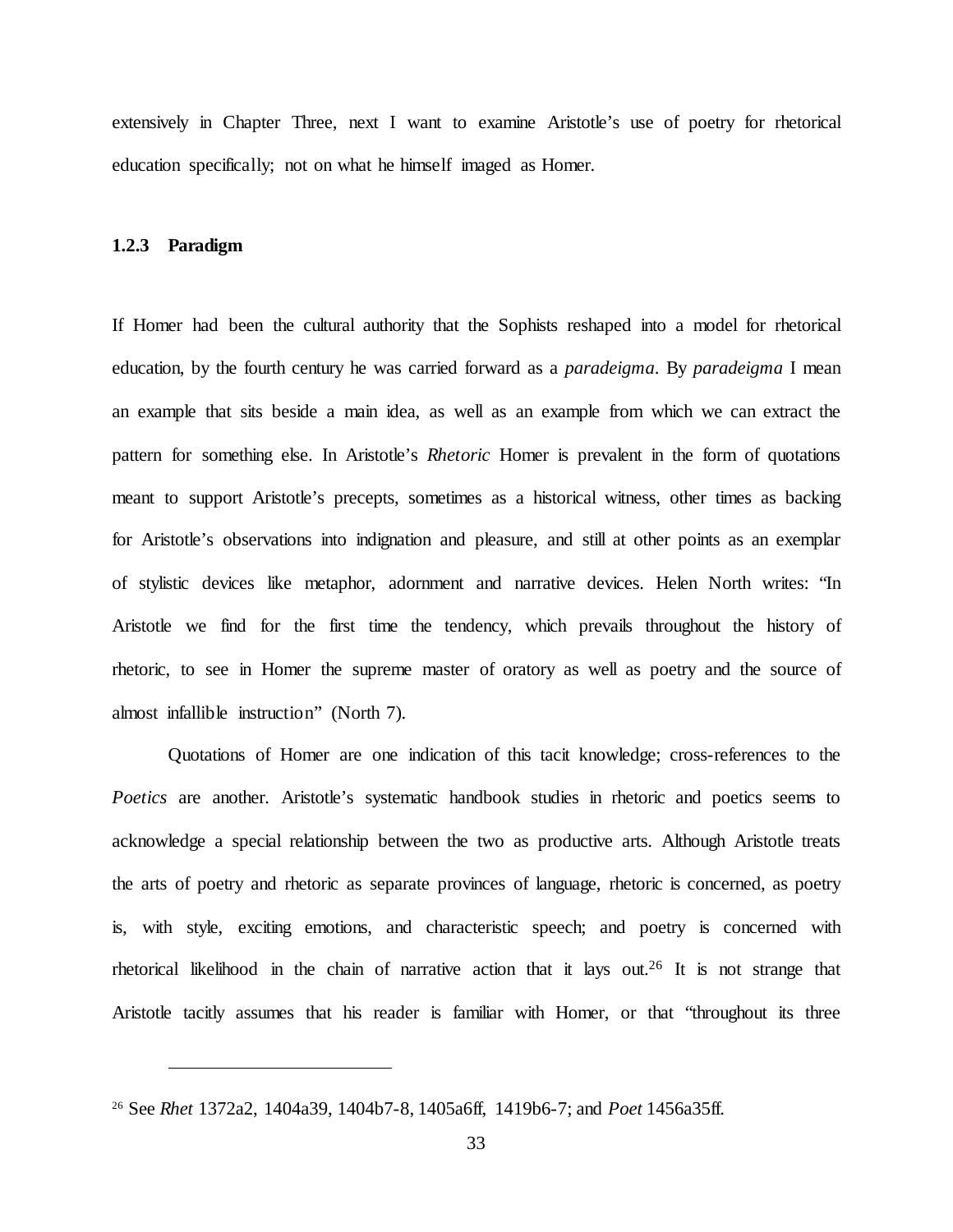books this treatise tacitly assumes that a knowledge of poetry is indispensable to the orator" (North 7). What is strange, however, is that the figure of Homer, as a master of oratory, is absent. Whereas Homer is a *persona* in Plato, or a rival for the Sophists, in Aristotle he is split: on a textual level, the poet is dispersed as quotations or authoritative backing for claims, and often, the quotations are seated in an uncomfortable; on a conceptual level, the poet makes it difficult for us to extricate rhetoric from poetics. This split is the disjunction of *paradeigma*: on the one hand, it operates as a subsidiary point working beside a main idea; on the other, we can unfold from the paradigmatic example the modal pattern which connects across ideas.

Perhaps Aristotle personalized Homer during his lectures on foot; regardless, the trend that he initiated in rhetorical handbook writing would ironically give rise to skepticism about rhetoric's theoretical autonomy. The more Homer became a *paradeigma*, the less persuasive rhetoric's theoretical autonomy became. The height of this trend comes to us by way of Pseudo-Plutarch's *Essay on the Life and Poetry of Homer*, where he traces a long list of rhetorical devices, of tropes (Pseudo Plutarch B.16-21)<sup>27</sup> and figures (B.28-38), back to lines in the epic poems. The text is estimated to have been written around the first century CE. Around that same time, George Kennedy documents, epic poetry's affinity with rhetoric gave grounds for detractors to dispute rhetoric as an art distinct from epic poetry. If examples of rhetoric flourished organically in the natural genius of Homer, then—so the thinking went—why should rhetoric command a theoretically autonomous status (Kennedy, "The Ancient Dispute" 24). Even in the arguments that turned *against* rhetorical education, Homer's poetry as *paradeigma* was featured prominently.

<sup>&</sup>lt;sup>27</sup> Keaney and Lamberton put [Plutarch] in brackets rather than refer to him as "Pseudo" Plutarch." Their brackets remind us of the trivialization this pseudified author's treatise suffered. Yet, I refer to Pseudo-Plutarch to differentiate from Plutarch, author of *Plutarch's Lives.*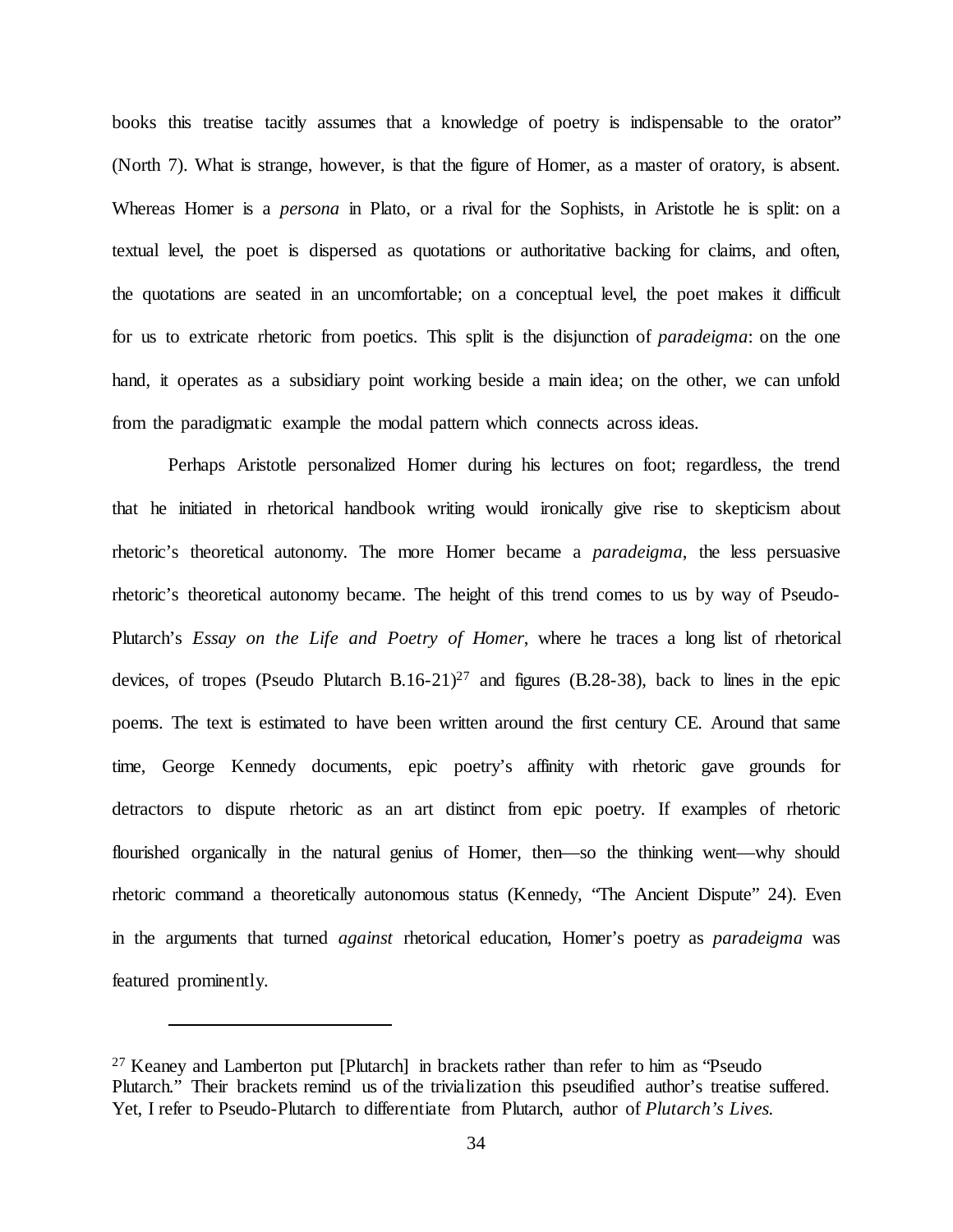By the time orators like Lysias appeared in the fourth century, Homeric poetry had become two poems. In other words, epic poetry was being disseminated with reference to the written manuscripts of the epics. The written, or literary, Homer, as Nagy calls written epic, would thereafter furnish some continuity. In the archaic oral culture, a bard could improvise untold myths within the hexameter verse; but in a semi-literate culture, a rhapsode recited poetry, meaning its written form provided the grounds for quoting, and misquoting Homer. His poems became *canonical*, a word which can be disassociated from religious connotations but not from the self-authority that the written poems themselves held. Their authority closed off a range of responses that could be understood as innovative, and opened Hellas' imagination to the figure of Homer as author.

Later, Homer would continue to prove integral to Roman studies in rhetoric well into the fourth century CE. In the hands of the *grammatici*, epic poetry was elementary material for literacy; in the hands of the rhetoricians, it became advanced material for *exercitatio* in prose composition. Thus it would not be inaccurate to say that Homer intersected Greek commoner and aristocrat, basic literacy and advanced learning, and finally, Greek and Roman dispositions toward rhetoric. Even though histories of Greece and Rome have been criticized for focusing too much on Athens, Marrou writes, "It must be said at once that there was no strictly autonomous Roman education, any more than there was any autonomous Roman civilization" (96). Even Cribiore well known for her archaeological analysis of ephemera from late antiquity, nevertheless describes the arch-classical division of education "realistic enough to represent properly the characteristics and functions of the various levels" of educational content and difficulty (2). For our purposes, the division also shows a progression, whereby prose

35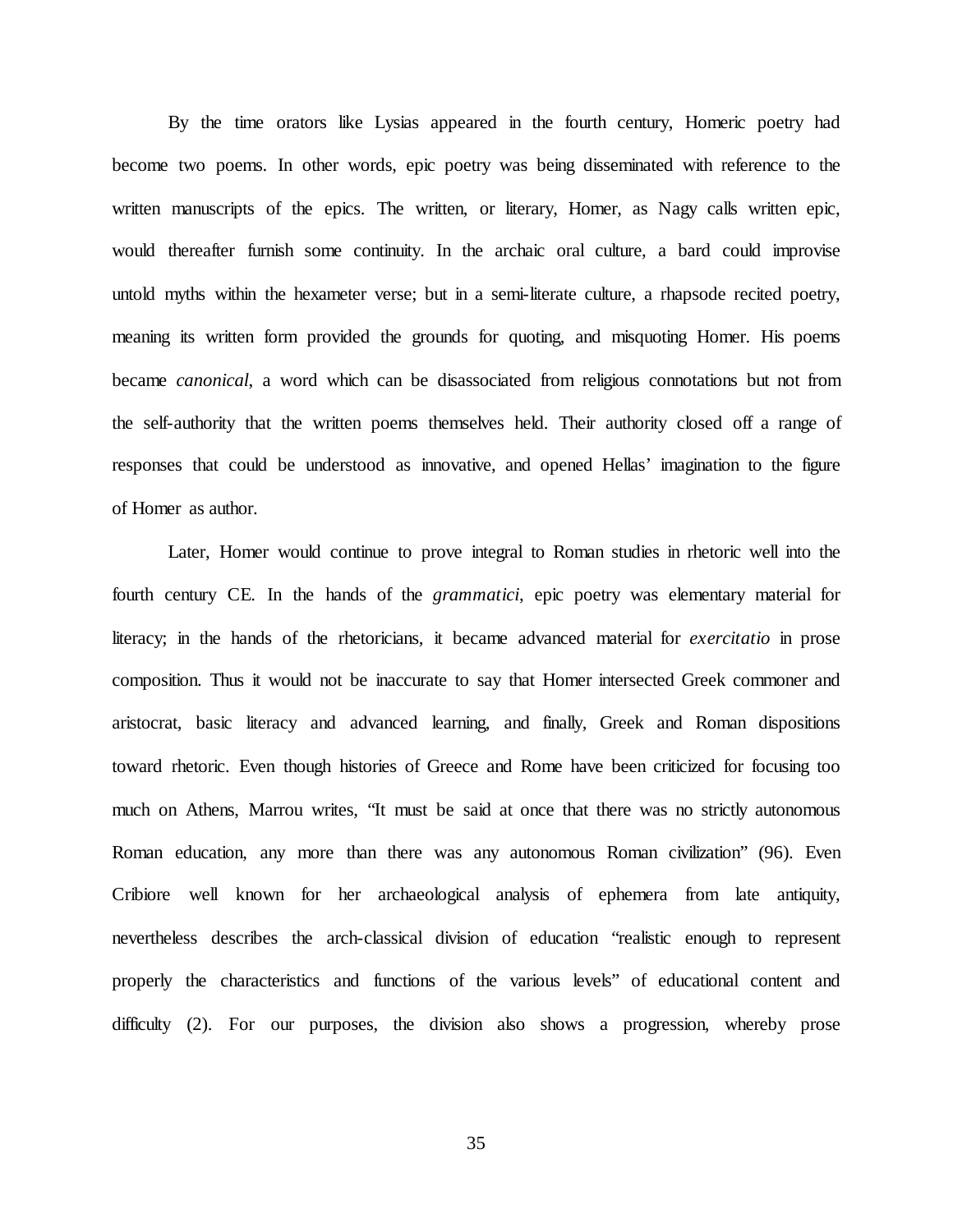composition skills relied on in-depth engagement with the poets, especially Homer.<sup>28</sup> This is not to say that Greek and Roman rhetoricians and teachers had the same views; in Chapter Four I stand apart from the absolute continuity implied by some scholars.<sup>29</sup> However, the system of education that established *progymnasmata* in Greece defined public Roman education.<sup>30</sup>

Starting with primary school at the age of six, students memorized just under thirty thousand lines—the entire *Iliad* and most of the *Odyssey*—of epic hexameter. By secondary school, the student's exercises of composition known as *progymnasmata* included writing fables and narratives, learning the conventions of expression, and crafting compositions from the perspective of a mythical character. Students who pursued more advanced studies read rhetorical handbooks and prepared to speak publicly and teach public speaking. From this basic scheme of rhetorical education, both Greek and Roman students learned to compose the various forms of speech.

### **1.3 CONCLUSION**

Homer was indispensible to rhetorical education, whether he was the *moral authority* for good speech in archaic times and early classical poetic education, or the *model* for the Sophists' cultural aims and pedagogical exercises, or the body of *paradeigmata* for the systematization of

<sup>&</sup>lt;sup>28</sup> Homer is studied far more prevalently than any other poet. Among the papyri that she surveys, 58 quote Homer, 20 Euripedes, and 7 Manander Rhetor. Of course, her study covers the ephemera of Hellenized Egypt; but her argument is that it offers a window into the rest of the Hellenized world of the time Morgan (313).<br><sup>29</sup> For example, Marrou: "The historical importance of Roman education is not to be found in any

slight variations or additions it may have made to classical education of the Hellenistic type, but in the way it managed to spread this education through time and space" (292).

<sup>&</sup>lt;sup>30</sup> For the changes within this system of education see Hock and O'Neil 3 and Cribiore 43-44.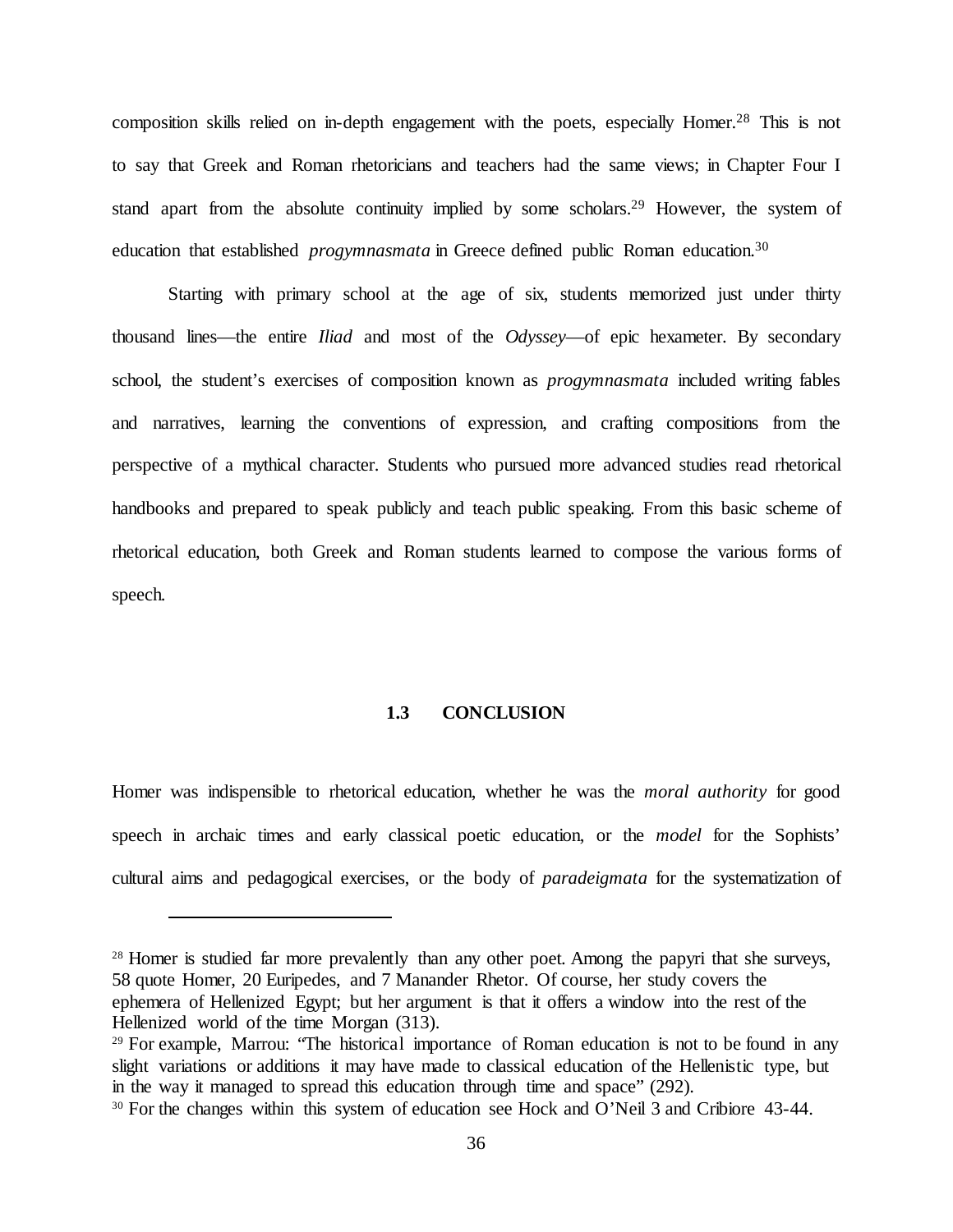rhetoric. Across these, Homer indexed shifts across orality, semi-literacy, and finally a rationalized literacy for philosophers. These shifts did not happen linearly or developmentally, even if the accident of chronological sequence makes it seem so. Homer himself would be received as both genesis and exception to that development. But as an index, his epics reveal an arrested development, poems which were indispensable to rhetoric's development would not enjoy later on the theoretical attention that prosaic speech did. But it still can.

The meaning of *nachleben* combines at least three meanings. First, it integrates 'uninterrupted afterlife'; second, 'imagistic sequences'; third, 'reflexive representations.' In the first we acknowledged that Homer has always been an ancient source, even to classical thinkers; we also began to look through mentions of Homer as an unceasing source, or incessantly moving one. Perhaps it is this uninterrupted fluidity that explains why he was considered the origins source of all styles. In the second case, we showed that Greek rhetors often personified, encapsulated or substituted the image of Homer himself for the images in his epic poetry. But we also showed that there is a reflexive relationship between the images in the epic poetry to the image of Homer. In each component of the definition, I attempted to anchor mentions of Homer to both individual sense perception of images as well as a cultural operation of image-making.

I have relied on this concept of *nachleben* to show what I mean that Homer had an afterlife in Greek and Roman rhetorical education as a moral authority, speech model, and paradigm. Each of these kinds of rhetorical imaginary circulating Homer's verses has a link with the components of an image enumerated above. As moral authority, Homer was re-iterable, answering the prior question of why he was an unceasing or incessant. As speech model, Homer took on a writerly persona, whose speeches were to be imitated. This explains why rhetorical texts sometimes call Homer inimitable, cueing us into the imagistic operations and limits for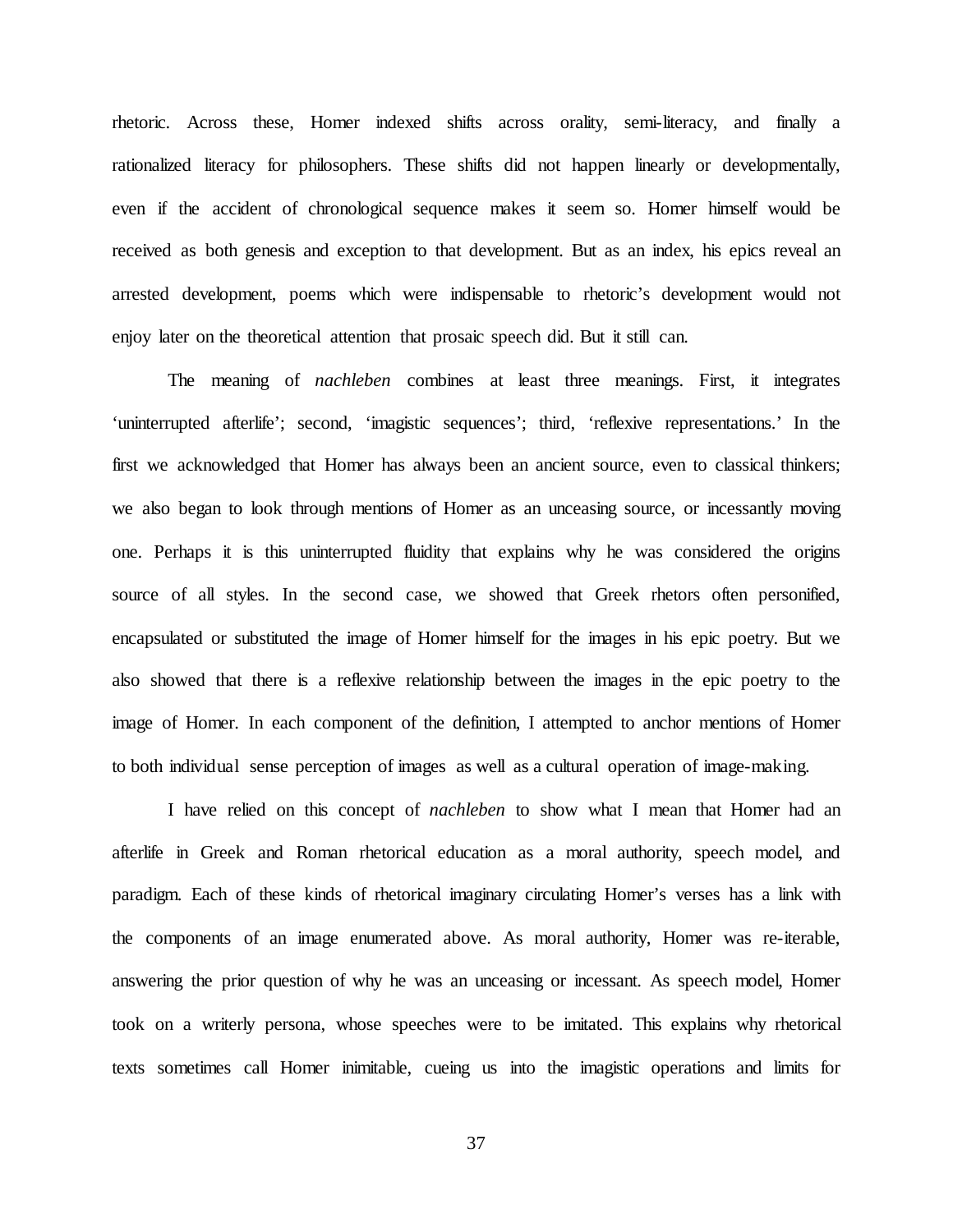imitation that he represented. Third, Homer was a compendium of quotes or illustrations that rhetors post-Aristotle used to exemplify rhetorical techniques and devices. In this last component, Homer's personification is less pronounced and the slices from his verses are longer than idiomatic expressions. Despite differences in the three rhetorical imaginaries I elaborate, they are similar; first they helped in extricating rhetoric from epic poetry and second they oriented rhetoric's relationship to epic poetry. Because these rhetorical imaginaries can be studied from the educational institution of rhetoric, pedagogy is a critical historical starting point in a study about rhetoric's reception of Homer.

In the next four chapters, I rely on the same concept to show Homer's afterlife in the hands of Plato, Aristotle, Longinus, and five contemporary lines of thinking addressing the connection between Homeric epic and rhetoric. Plato and Aristotle send mixed messages about Homer. Plato exiles Homer outright, and Aristotle treats him like a strange but dignified source of style. Much differently, Longinus outright praises Homer, and shows us what rhetorical histories could look like if philosophical texts were not the only source from which to study rhetoric's emergence from poetry. Yet Longinus imagines 'Homer' just as much as his two predecessors, and his enthusiasm signals a shift from the classical era to late antiquity. Furthermore, taken with the contemporary studies of epic in relation to rhetoric, the dissertation elaborates the incessant afterlife of Homer that rhetoric has hid in plain view.

38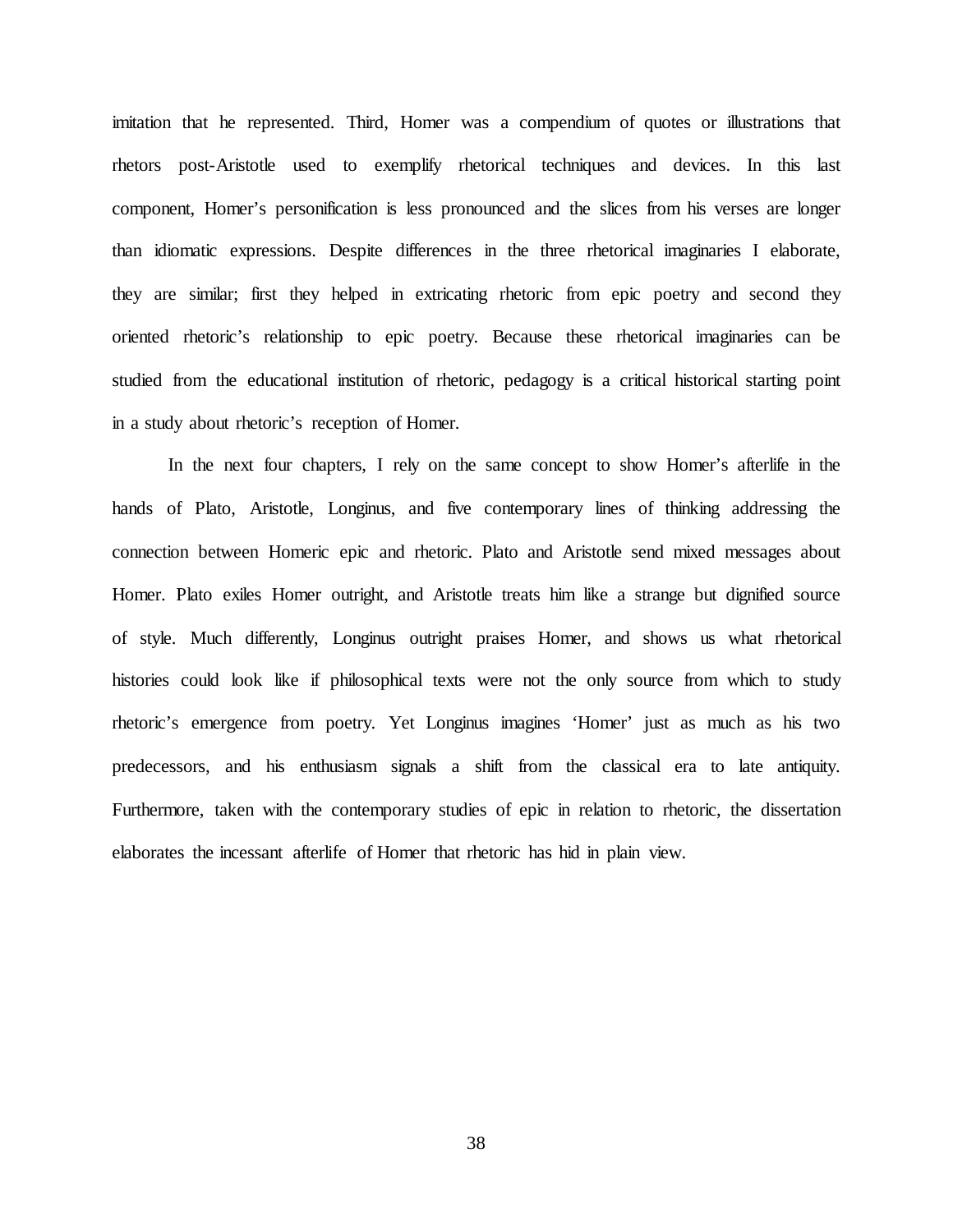### **2.0 PLATO'S DISAFFILIATION FROM HOMER**

They are…trying in every possible way to express their sense of the godlike nature of Plato's genius; hence the name of Homer, and, more explicit still, that of God. —Petrarca, *To Giovanni Andrea di Bologna* (282)

Ultimately, both the rivals, philosophy and rhetoric, spring (*ursprung*) from poetry, the oldest Greek *paideia*; and they cannot be understood without reference to their origin in it. —Jaeger, *Paideia* (47, vol. III)

From the previous chapter, it would seem that Homer has a long afterlife in Sophistical education. In this chapter we find that he also had an afterlife, albeit difficult, in Plato's dialogues. Of course, a *nachleben* implies the unceasing afterlife in images. This chapter proceeds first by positioning the chapter's orientation relative to scholarly conversations. Then, it reviews the critique of Homer in Book X. It is then that the main claim, that disaffiliation is disavowal of affiliates dependent on patrilineal orders, can rest on evidential grounds: the juxtaposition of Homer's *Odyssey* (the Cyclops scene) with Plato's Book I (the Socrates-Thrasymachus exchange). Not only do both texts center around how justice works within patrilinear societies, but they also show why stealth and force can be incomplete, even violent, responses to the paternal system of authority. In the penultimate section ("Toward a Theory of Disaffiliation") I finally turn to elaborate my theory of disaffiliation.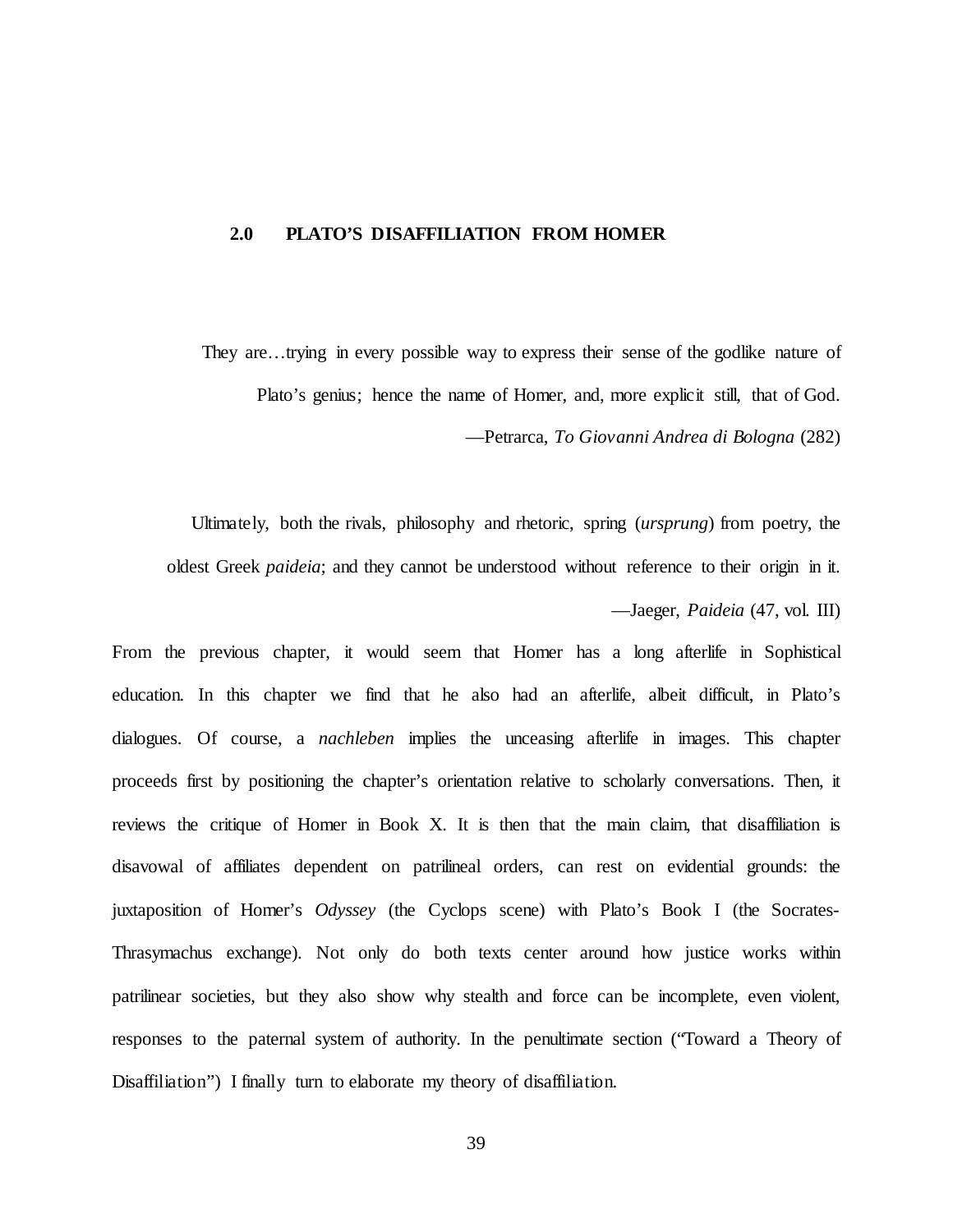One would have to reach further back than Jaeger to appreciate the persistence with which Platonic commentators treat rhetoric and philosophy as the offspring of Homeric culture (see Chapter One). One would have to reach even further back to apprehend how Homeric Plato's literary style seemed to the ancients. Petrarch merely attributes the analogy between Homer and Plato as a mere comparison between their principal roles among poetry and philosophers, respectively. For the most part, the *Republic* was understood by many of Plato's antique heirs to be his masterpiece on Homer.<sup>31</sup> Nevertheless, Jaeger and Petrarch's lines testify to the longstanding if faded receptions of Plato as much as they reflect a modern misfire of imagination on the subject. More specifically, it posits philosophy and rhetoric not only as formal arts but also consequences of a personified origin and a set of institutionalized cultural practices.

This chapter benefits from two conceits that lately have been overcome: $32$  first, we need not begin with the onset of formal disciplines to study the two rivals in Jaeger's line,<sup>33</sup> and second, Homer is not a singular author.<sup>34</sup> As we have noted, 'Homer' is a codification of collective experiences in archaic times, and authorization of cultural practices in classical times. Beside codifying and authorizing, historical evidence has bridged the collective authorship of Homeric poems from improvised versification of singers to written Homeric verse "discovered" by rhapsodic guilds contemporary to Plato. Finally, Homer's assignation as author has been

<sup>&</sup>lt;sup>31</sup> For a useful survey of this trend, see North 5ff.

<sup>32</sup> Lately overcome relative to Vico's original thesis in the 1730 edition of *Scienza nuova* (873), that Homer was a disaggregated public sign for performance (see further 1744, 301-329), and relative to Parry and Lord's 1920's scientific study confirming Vico's thesis.

<sup>&</sup>lt;sup>33</sup> For a critique of formalist studies of rhetorical beginnings, see Poulakos, "Interpreting" 221. <sup>34</sup> For theoretical departures from individualistic conceits, see Bakker and Kahane 143-4, and Porter 60; for the same in rhetorical history, see Marshall, *Vico* 234.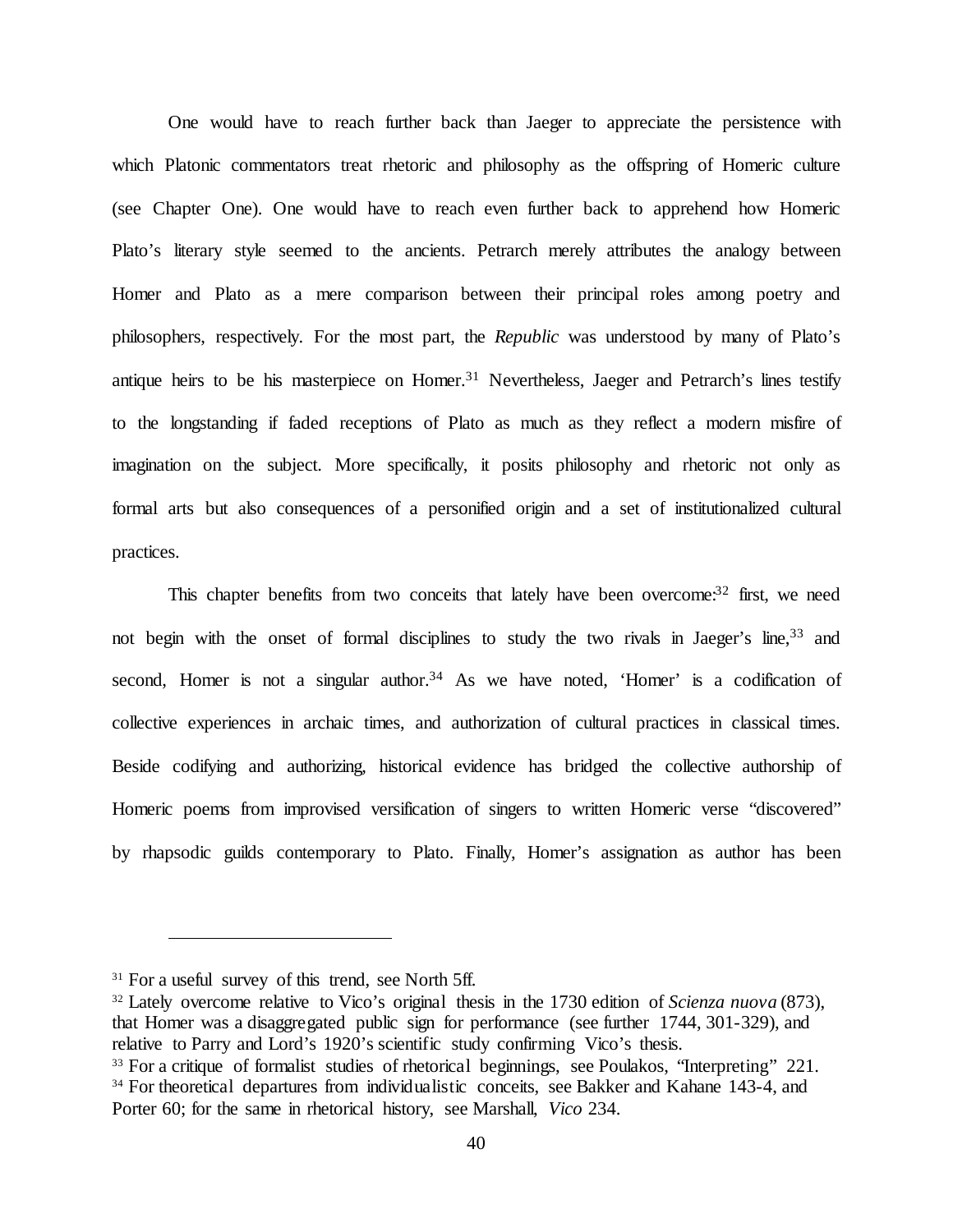overturned by assigning him as an institutional sign of speech art which would challenge rhetors justify the autonomy of their discipline.<sup>35</sup>

If imitation is a form of flattery, then Plato must have celebrated the originary source for his ideas.<sup>36</sup> Yet Plato exiles Homer, the patronymic figure<sup>37</sup> transcending the kinds of Greek art his reception authorized. He most explicitly exiles Homer in Book X of the *Republic* (606e-607a). There, Socrates proscribes the imitative arts, poetry among them foremost, from his ideal city (*Rep* 598d7). Nevertheless, many of Plato's literary interpreters have persistently argued that the philosopher manifestly bids poetry entrance, to a range of degrees, especially when they read his philosophical work as a whole.<sup>38</sup> Their persistence is understandable—after all, Socrates reports (narrates) and enacts (imitates) a dialogue enjoyed for its three main interlocutors (Socrates, Glaucon and Adeimantus) and intermittently a colorful cast of others<sup>39</sup> across ten books and countless episodes. Such persistence is paralleled by that of rhetorical scholars sifting through Plato's dialogues on rhetoric (*Gorgias, Protagoras, Phaedrus,* and *Symposium*) for his

<sup>&</sup>lt;sup>35</sup> For the most thorough historical account, see Kennedy, "The Ancient Dispute" (23ff). He emphasizes the sharp division that Homer's rhetoricity posed for rhetoric's legitimacy as an autonomous art.

<sup>36</sup> For anthologies supporting this 'artistic optimism' reading of Plato, see Ferrari *Cambridge Companion* xvff; for one against it, see Benson, especially Rowe's chapter "Interpreting Plato" 13-24, and Janaway's "Plato and the Arts" 388-400.

<sup>&</sup>lt;sup>37</sup> By patronymic I mean a name, like Homer's, which authorizes cultural affiliations and institutions; usually it guarantees its name's effectiveness by transferring its leadership vertically to a chosen heir among the affiliates.

<sup>&</sup>lt;sup>38</sup> For an integrative study of such views, see Elias 208-230. For a survey of apologists arguing implicit admission, see Partee 212-213.<br><sup>39</sup> For attempts to square the inconsistency between narrative and narratology, see Halliwell,

*Aesthetics* 50-53, 70; to resolve these by studying characters as dramatic element in the *Republic*, see Blondell 190, O'Connor 55, and even Kauffman who resolves the inconsistency by concluding Platonic rhetoric to be "totalitarian and repressive" ("Axiological" 101), does so through careful consideration of characters, see for example his "Enactment" 125.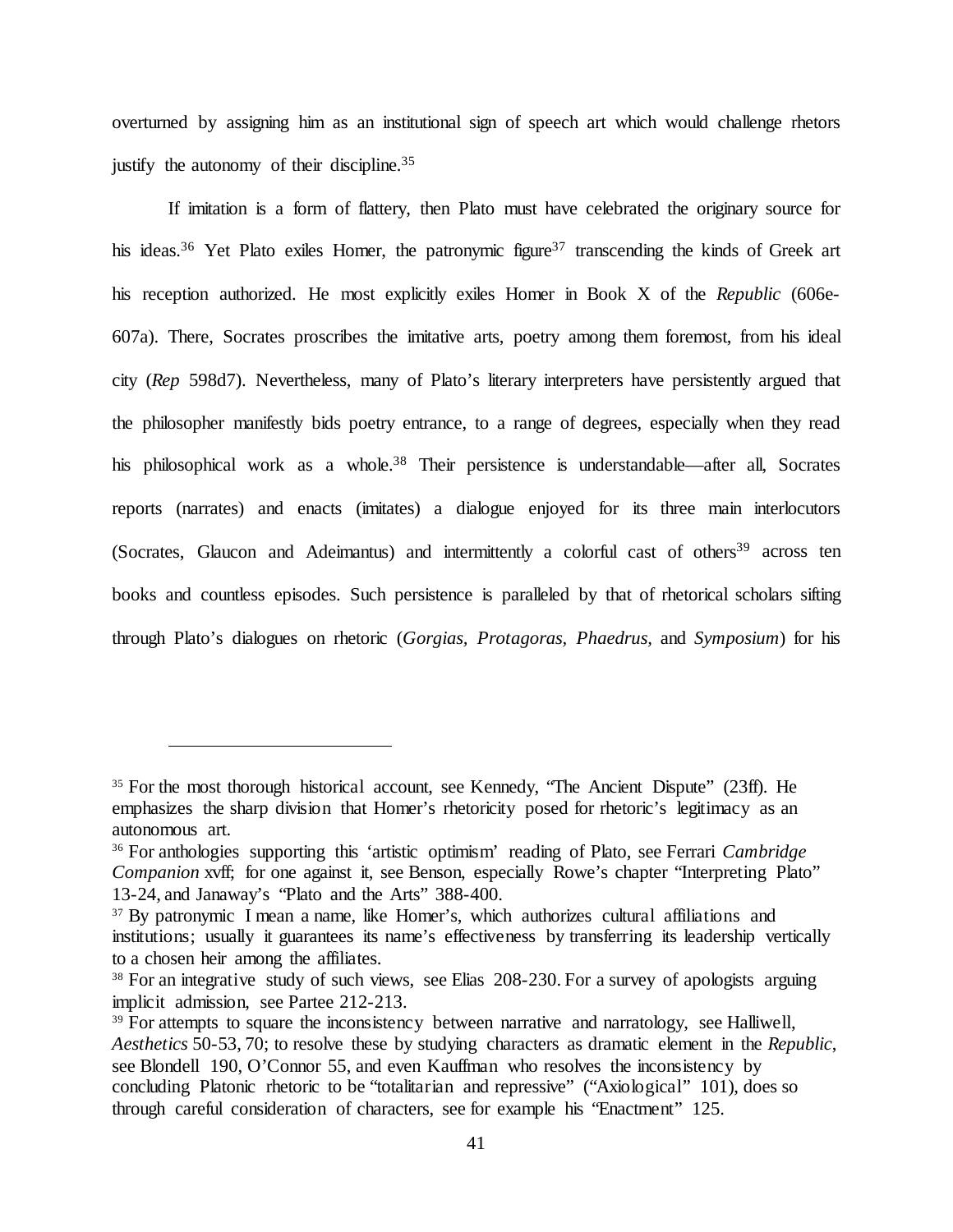implicit admission of rhetoric into the philosophical order.<sup>40</sup> Whether literary or rhetorical, both modes of interpretation pick up on Platonic irony, even if they do not always elaborate what such irony would portend if we understood it theoretically, outside the textual or even Hellenic context.41

In my mind, the *Republic* stands as an artifact of rhetorical savvy, not only a literary masterpiece. By rhetorical, I mean that it is driven by conscious reasons why the literary mechanisms in the text do not align with the poetic theory articulated in its pages. Furthermore, those reasons can inform methods of articulating cultural change beyond the 'transformation' ascribed to Plato's motive for featuring Homer (Nussbaum 227, Naas 5, O'Conner 72). I also mean that it combines the modes of poetry and prose, and not necessarily to privilege the latter as a doctrinaire form of philosophical inquiry.42 Put otherwise, how the dialogue performs and what it narrates matter: the how reverses the what and, for its part, the what suppresses the how. My aim, then, is to find those moments of reversal and to liberate the how. Lifting the how need not help us to resolve whether Plato's exile of Homer is in earnest. Rather, disaffiliation has an

<sup>40</sup> For rhetoric's admission in the *Republic* specifically, see Yunis 26 and Kastely 208-9ff; for examination of both sides of the issue, see Black 361-363; for topics of rhetoric in Plato, see Kirby 191-198; for bracketing admission in favor of effects Plato had on Sophistical rhetoric, see Marback 2-3. For the *persistent* attempts to read Plato as rhetoric's friend refer to Benitez 224, Crick and Poulakos 3, Culp 4, Curran 70, Duffy 83-9; Erickson 178, Hunt 34, Hyland 38-44, McComiskey 215, Michelini 3-4, Murray 280, Petruzzi 23, Roochnik 82, Ryan 453; Thompson 361. For antithesis, see Ramsey 248, Rendall 166-7, Werner 39, White 286. <sup>41</sup> For an example of what irony portends for reading Plato, see Hyland "the Longer Road" 319. For the original theory of irony in Platonic interpretation, see Strauss 51. For a survey of

Straussian readings of Plato, see Landy 7ff. For 'ambiguity' as an alternative mechanism to irony, see Empson, especially chapters 3 and 4.

<sup>&</sup>lt;sup>42</sup> For studies on the rhetoric effect and philosophical significance of silence in Plato's later dialogues, see Eades 245; and Rhodes 41, 541. For this view as a contrast to Strauss, see Gordon 57.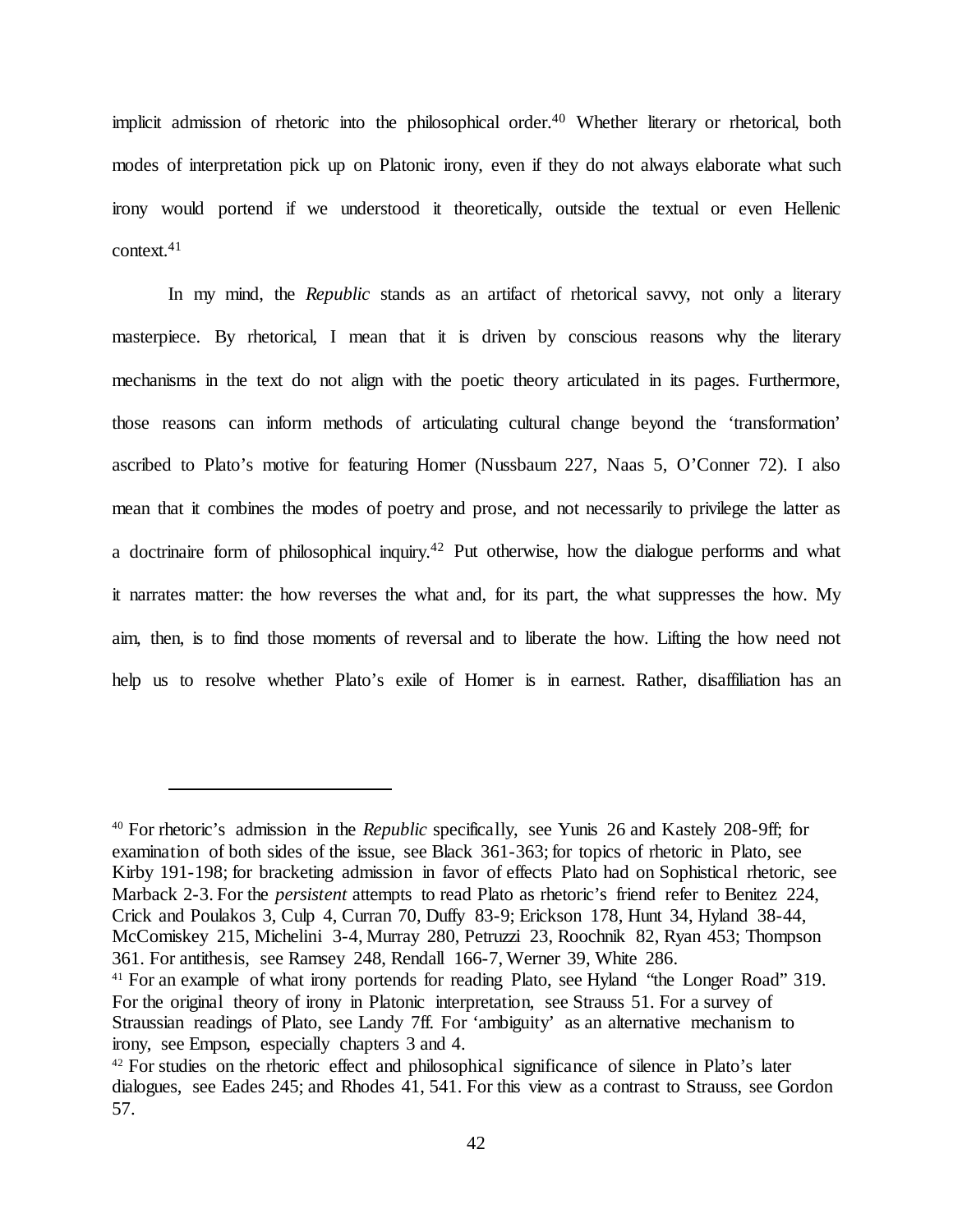incipient theoretical principle, meaning that it could be applied outside the scope of how Plato absorbs and disavows Homer in the *Republic*.

In this chapter, I advance the argument that the *Republic* is structured as a philosophical *Odyssey.*<sup>43</sup> However strictly Homer's exile in Book X is taken, the present chapter reads this Platonic dialogue as a rhetorical feat. My main focus is on the *Republic* which represents Plato's *magnum opus* on Homer, the eye worth piercing. The tenor of this chapter issues from the strong resonances between the Thrasymachus scene in the *Republic* and that of Odysseus' retellings of his feat against the Cyclops Polyphemus in the *Odyssey*. I point my readers to these two scenes because read together, the two punctures—one of the Cyclops' eye and the other of Thrasymachus' case for clandestine injustice—signal a transfer from epic motif to dialogic form, a reversal of patrilineal generation to aristocratic affiliations, and an insight into Book X. My Cyclops-Thrasymachus juxtaposition intends a re-beginning from the future anterior, one that visits the beginning of the text from the perspective of what will have happened by the end.44 As a preview, it conceives the patrilineal relationship of epic poetry in relation to Plato's philosophy, stealth to force, human cunning to divine law, and "minding one's own private affairs" to honor-lust (*epithumos*).

If we were treating the selected texts as canonically determined, I would be begging a question, or worse, asserting a genuflection. But I am beginning with the premise that Plato himself would not have understood Homer as we do, and therefore, that there is no such thing as

<sup>43</sup> See Ferrari's *Cambridge Companion* for a collected volume of essays, especially the introduction, chapters 1-4, and 16 for arguments resonant with my claim. For a work featuring *Republic* as an epic poem of shifting the seduction of absolute freedom and arresting the tyrannical forces of democracy, see Kastely (215).<br><sup>44</sup> Vitanza emphasizes this point in relation to the present them: "…what will have been done"

which once determined must be re-begun, again (*Negation* 328).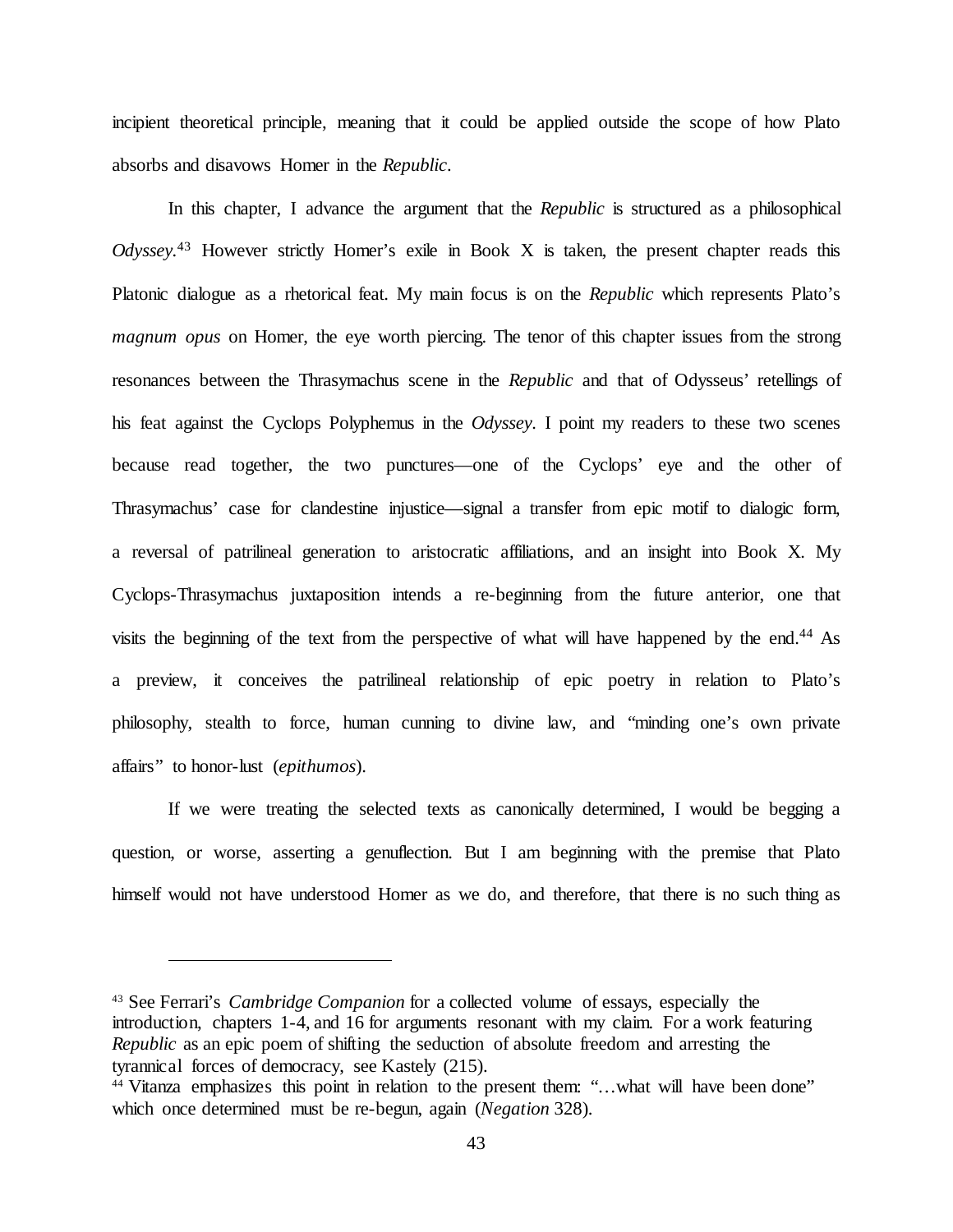a monolithic canon. Even as we begin with traditional moments, Said writes that any intention to begin a reading is arbitrary. In a world of over-abundant textual resources, beginnings are secular, sitting beside rather than issuing from the linear mandates of a sacred tradition. At the same time, Said's theory of beginnings preempts the critique of beginning elsewhere. Even though my conscious intention is to read Plato as an eccentric thinker (*ek*+*kentron*), enfolding 'out of a center' that is Homer, it is purposefully inconsistent with my method, which treats Plato as a reader-beside-others. In this sense, I intend to open the space of inclusivity between texts (Said 13).

My argument certainly builds on what already has been articulated as the 'philosophical Odyssey.'45 The comparison between Homer's *Odyssey* and Plato's *Republic* as such can be evidenced not just by the dialogue's quotations, characters or concepts;<sup>46</sup> but at a prior level, by the dialogue's reversal (both opposition and repetition, *re*+*verse*), hence imaginary transfers, of epic motifs. Where I do pick up on quotations, characters, and concepts, I conceptualize my study not philologically, in terms connecting the two texts; but rhetorically, in the cultural imaginary echoing the same turns and conjunctions among terms. Insofar as words, especially in clusters, suggest cultural imaginings, the result of studying transfers from the epic poem to Plato's dialogue is more than a philological exercise and less than making claims about Plato's intended tactics.<sup>47</sup> At the same time, alternative allusions to the likes of Pythagoras,<sup>48</sup>

 $\overline{a}$ 

<sup>46</sup> For these methods, respectively, see Benardete (174), O'Connor (55); for the usual attitude, even from a more literary interpreter, that the myths of the *Republic* "are not essential to the philosophical argument; they come after it and reinforce it," see Nussbaum (131).

<sup>45</sup> Howland reinforces Strauss and Nussbaum's literary interpretations, without their stylometric and catastrophic role-casting for literature and Aristophanic views of Plato's philosophy (28ff, 163).

<sup>&</sup>lt;sup>47</sup> In order to make claims on Plato's intention, the reader has to know his intended audience and how it determined the significance of his irony (Tucker 8).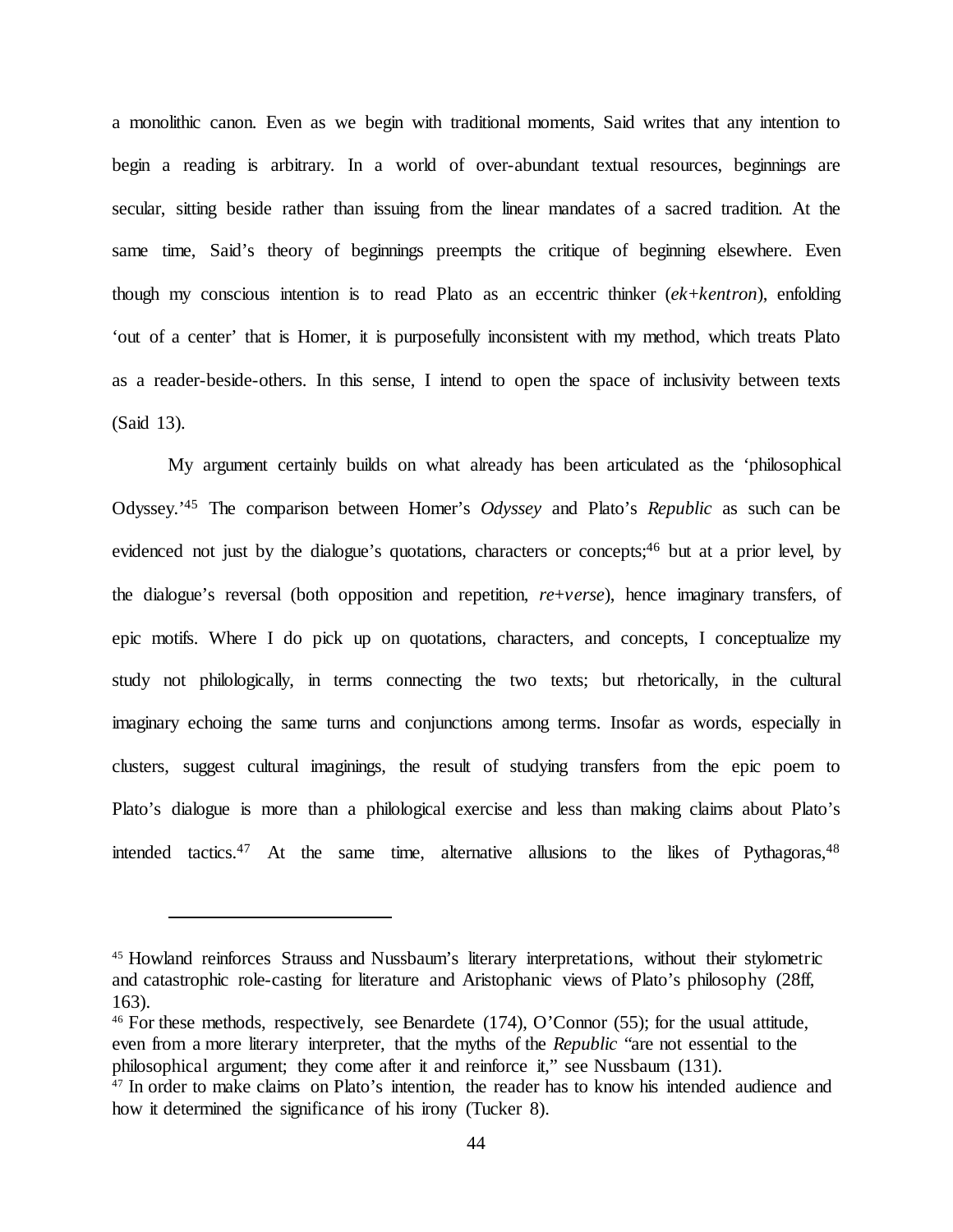Aristophanes,<sup>49</sup> and Orpheus<sup>50</sup> only reinforce, at a secondary level, that Plato reinforces imagined cultural *topoi* derived from Homer.

Ultimately, I will have done my job well in this chapter if I portray Plato's exile of the sign of 'Homer' as a specific kind of radical revision. I call Plato's revolt around Homer's contest 'disaffiliation.' Although I show Platonic sources of 'disaffiliation' in the body of this chapter, and theoretical possibilities in the epilogue, I introduce this concept here as a claim on lineage. We have already read in Chapter One that "Homer" was a fiction created to authorize cultural practices by speakerly, writerly, and pedagogical affiliations. Plato's impulse is that of the successor refusing to inherit beside others, the one who aims to place himself in the fundamental role that patronymic significance grants. The periodic mark<sup>51</sup> of each generation to claim, divide, and conquer what a previous generation has bequeathed it—is a great if not deadly matter, even when what is bequeathed is intangible and especially when an heir makes exclusive claims to the throne. Indeed, these are the rifts that affiliation poses: to tear siblings asunder and to divide lots once undivided.

Disaffiliation prompts us to reconsider the significance of Plato's turning-over of the fundamental sign that is 'Homer' in Book X. At issue here is more than the rejection or admission of poetry, and beyond what the Allegory of the Cave symbolizes.<sup>52</sup> What is at stake is measuring the dialogue's totem so as to mark its patrilineage. Hence 'disaffiliation' also prompts

<sup>48</sup> See Diogenes Laertius VIII.15; see also Brann 215, 153.

<sup>49</sup> In Howland's piece, the rejoinder to Aristophanes in the *Republic* complements the *Odyssey's*  transformation (13ff); see also Baracchi 170; for opposing view to *Republic* as Aristophanes' rejoinder, see Brann 51.

<sup>50</sup> See Meyer 99ff.

<sup>&</sup>lt;sup>51</sup> For analysis of the periodic style as catastrophic, see Sutton and Mifsud xii, 4, 104.

 $52$  Famously, Hannah Arendt allegorizes Book X as a passage symbolic of politics when she identifies it as a turning-about (*periagogē*) of the Homeric world order (192).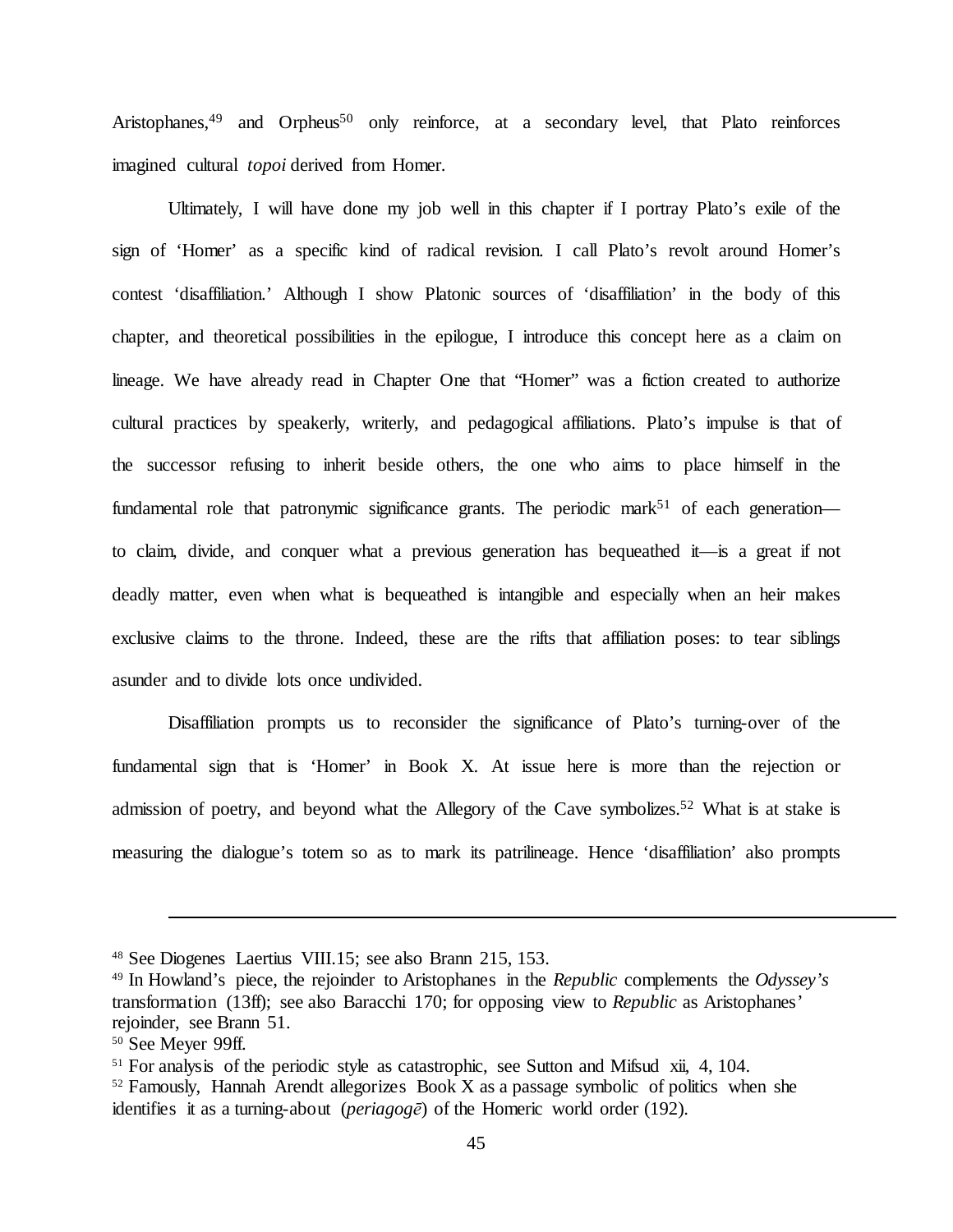us to circle back to the paternal figure of Cephalus in Book I of the *Republic*, to read the son's failure for its conceptual significance, and to begin shaping Plato's revolution in the figure of a circle.<sup>53</sup> The circle replays the cosmic scale of psychical regeneration in Book  $X$ <sup>54</sup> But it is also affords us some insight into why Plato's disposal of rhetoric is so pronounced in other dialogues. Homeric poetry signified prohibitive and permitting functions governing ethics and language, functions that the Sophists had used to appeal to their students and audiences,<sup>55</sup> and that Plato reformulated into another symbolic order altogether.

In the philological kernels in this chapter, I point to words echoing resonances between the two texts in Greek, and flesh them out further if necessary, in English transliterations. Since most scholars tending to the analytic dimension in Plato's philosophy also go to the original language, it is a small-scale disaffiliation to use the same method to competing approaches. Without engagement with the Greek language, I would only be comparing the two texts when in actuality I want to portray several levels of cultural production, Plato's transfer of images, the network of words attending to such, and sometimes the arbitrary or inadequate translation of Plato's word. Studying adjacent lines of thought models itself after what Said finds "poetic" in Vico's philological method (351). Unlike strict philological methods, I use the original language

<sup>53</sup> For the paternal motif within the *Republic*, see Barrachi, "Beyond the Comedy." For the historical and philological importance of circles to the Homeric institution of rhetoric see Marshall (233).

<sup>&</sup>lt;sup>54</sup> The regenerative motif begins at the level of individual and state before reaching the cosmic scale. "And hence," Socrates asserts, "the state, if it once starts well, will roll on like a circle in its growth" (*Rep* 4.424a).

<sup>&</sup>lt;sup>55</sup> For example, see an approximation of Sophistical poetic criticism in the Simonides scene in *Protagoras* (338e6—348a9). For a quantitative study of four surviving hybrid Homeric-forensic speeches from the first Sophistic, see Knudsen (2012). By the second Sophistic, these would be rediscovered as *ēthopoiia* within the *progymnasmata* regimen. For studies on the rise of the first Sophistic, see Dillon and Gergel ix-xix; Gagarin 9-36; Kennedy, *New History* 30-35; Poulakos, *Sophistical* 124; de Romilly 18; Kerferd 40; Guthrie 200-208.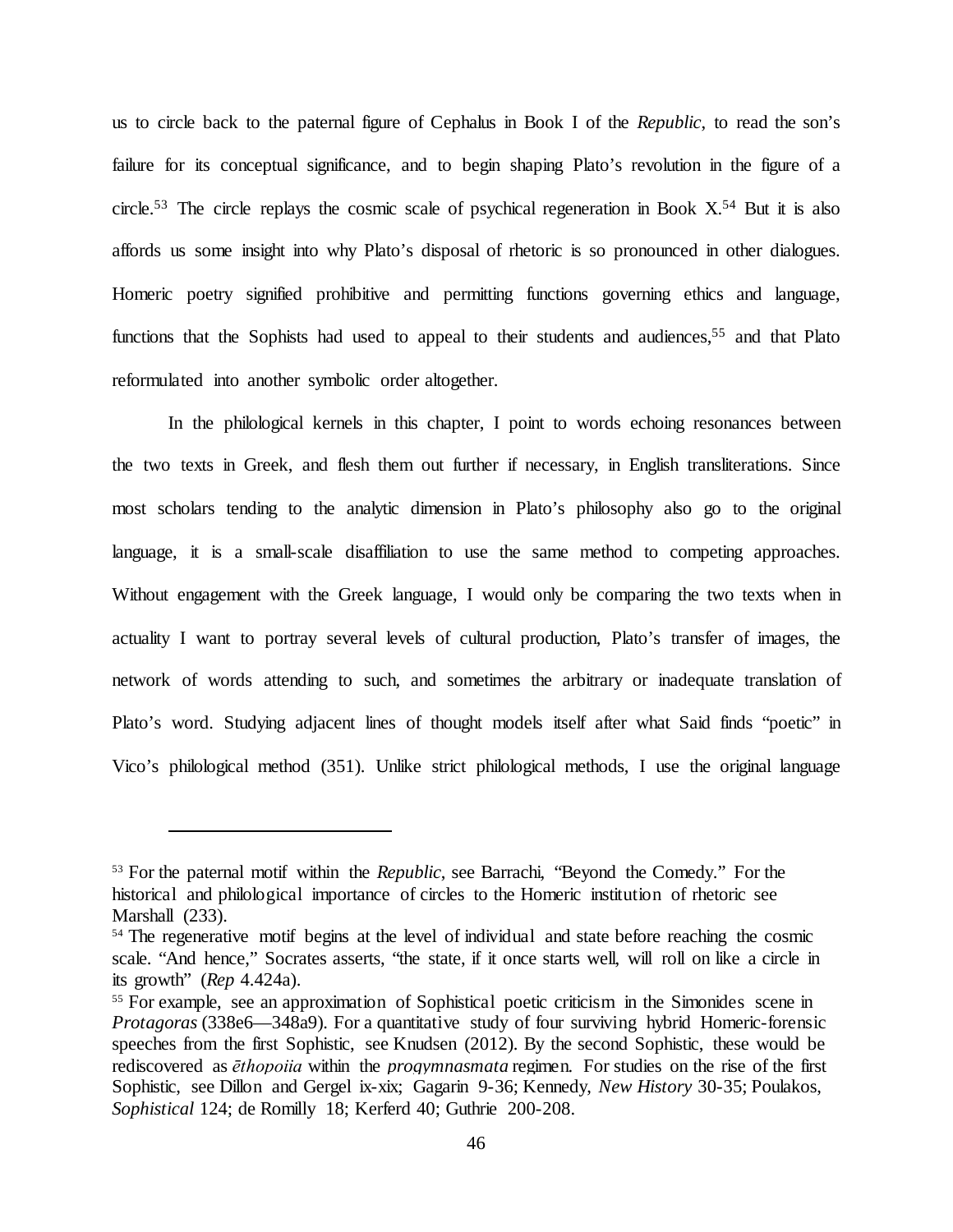for semantic cues and backing of my arguments, not as direct evidence of my conceptual claims. Finally, the point is not that Plato purposefully manipulated the Homeric vulgate, and by implication, that he should have been kinder to his textual forefather.<sup>56</sup> Rather, the point is that Plato's proposition to dethrone cultural authority is belied by the level of semantic analysis, where Homeric terms appear conjoined as they are in the *Odyssey.*

# **2.1 IN THE AFTERMATH OF EPICAL BEGINNINGS**

Plato's 'ancient quarrel' with Homer (*Rep* 607b)—neither the first after Heraclitus and Xenophanes,57 nor the only one in Plato (cf *Laws* 967cd; *Symp* 209d)—culminates in *Republic*  Book X. At this point in the dialogue, Plato amplifies his preliminary critique of poetic education in Books II & III with the metaphysical doctrines spelled out in the intervening books.<sup>58</sup> The introductory commentary on poetic imitation hinges on moral inconsistencies within the depictions of Homeric characters, as well as the effects of their depictions on character formation in education. There, only poems that narrate consistently the good conduct of gods and men are permissible (III.398a). But what starts out as a conditional rejection of poetry for its modes of narration (393bd) and means of representing objects (386ff), in the end turns into an unconditional rejection based on poetry's inability to apprehending the Forms (596e-597e). In

<sup>56</sup> For effective capitulations of this claim, see Benardete 173, and Mifsud, *Rhetoric and the Gift* 72.

<sup>&</sup>lt;sup>57</sup> The most infamous of which are Xenophanes and Heraclitus; also see Asmis 338-348 for a survey of these accounts. For opposing line, that Plato is inventing this quarrel, see Nightingale 60-67.

<sup>&</sup>lt;sup>58</sup> Especially Annas leads the most extreme 'irreconcilable differences' thesis between Book III and X, and self-contradiction within Book X (336-344)*.* Others, like Belfiore 122ff find compatibility, and even consistency across the definitions of imitation.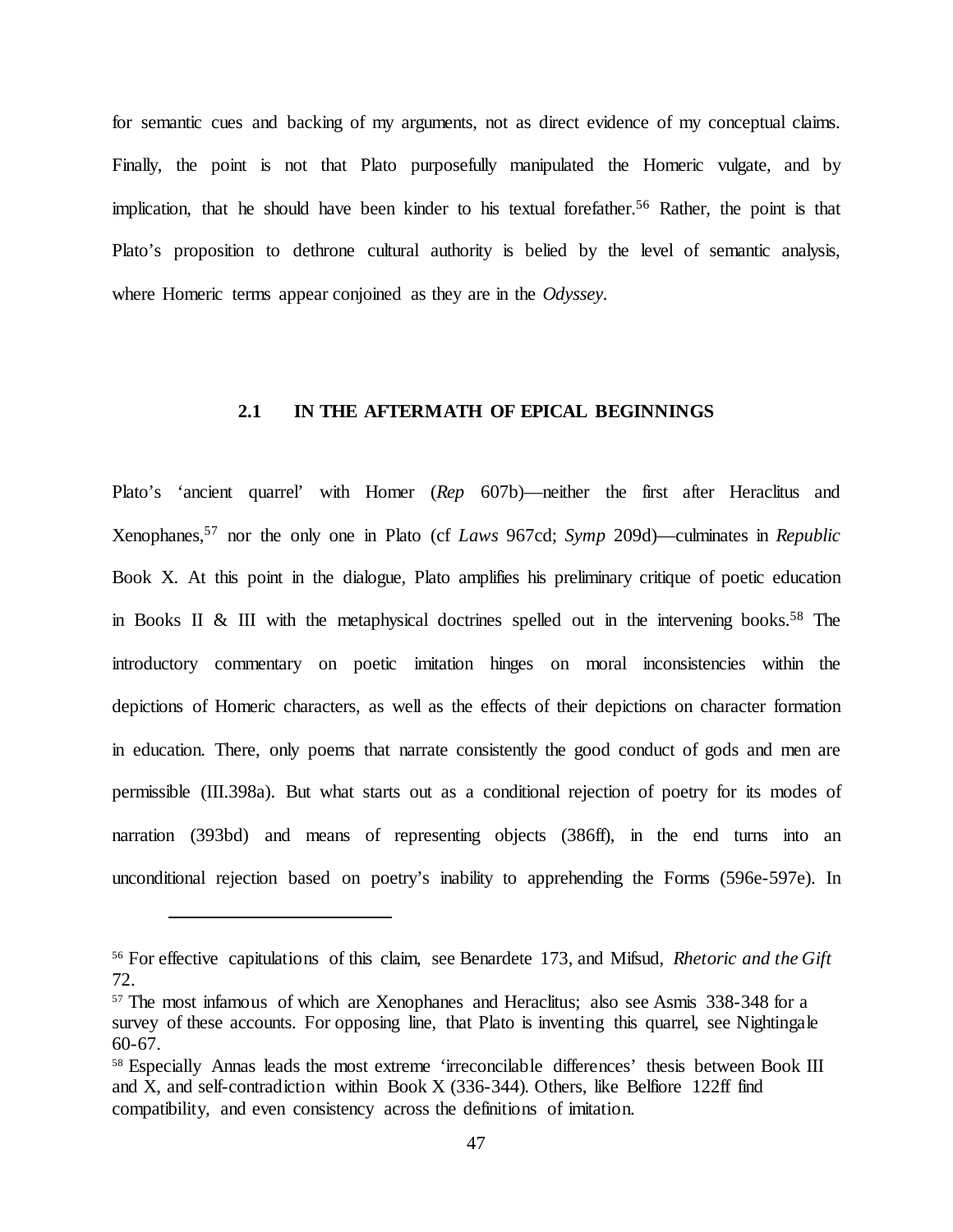Book X, Plato absolutely rejects poetry based on a new triad comprised of the activities of using, making, and imitating (601b9-602c3). He also expands the poetic critique by consigning all representative art to the lowest cognitive level. Finally, he associates the effects of poetry with pleasures shameful insofar as representation overturns the rational rule of *psyche* and *polis* alike.59 All visual or imitative arts, Homer their specific source in the last book, are turned away on psychological grounds (605d-606b; 612be).

The epilogue to Plato's quarrel with Homer ends with an eschatological myth resembling Odysseus' descent to Hades, the so-called *nekuia* in the *Odyssey*. Throughout, Socrates has been foreshadowing the comparison. Many scholars have speculated about the Greek religious sources<sup>60</sup> as well as the Middle Eastern and Eastern influences<sup>61</sup> in the Myth. However, the plurality of allusions suggests an attempt on Plato's part to universalize and preempt any particular religious affiliation. Indeed, the explicit mention to Er's Pamphylian origins—not only with the word play of  $pan+ph$ *vlon* (every+tribe),<sup>62</sup> but also with its reference to an unfamiliar region in South Anatolia—thus cue readers toward an allegorical setting of the myth. Furthermore, several allusions in the myth suggest a larger sleight of hand to be plausible: the whole dialogue has been a home-return (*nostos*), much like Odysseus'.63

To be more precise, then, the narration of Er's tale is the counter-frame to Homer's mythic world order, not just a tale with comparable details in the epic poem. Indeed, Socrates

<sup>59</sup> For poetry's effective damages to the *polis*, see *Rep* 608b4-612a7; and to *psyche* 605b5, 608b1.

<sup>60</sup> Orphic (614c3, 617c2, 617d1-19b1, 620a4, 621a2, b2), Pythagorean (614b5, 8, c5, 616a4, b4-5, c3, 617b5-7, 617d1-19b1, 618a3), and Eleusinian (614e2, 615a4).

 $61$  Zoroastrianism (614b3), Hinduism (617d1-19b1), and Asiatic shamanism (614b8, d1-d3).

<sup>&</sup>lt;sup>62</sup> Halliwell emphasize this point: "realms of irreducibly difficult interpretation ... Plato's text itself [consciously] does not supply the means to bring to a definitive conclusion" ("Life-and-Death" 446). <sup>63</sup> For how Plato's Myth of Er implicitly excludes Homer's "visit to the dead," see Morgan, especially chapters 1, 2, and 6.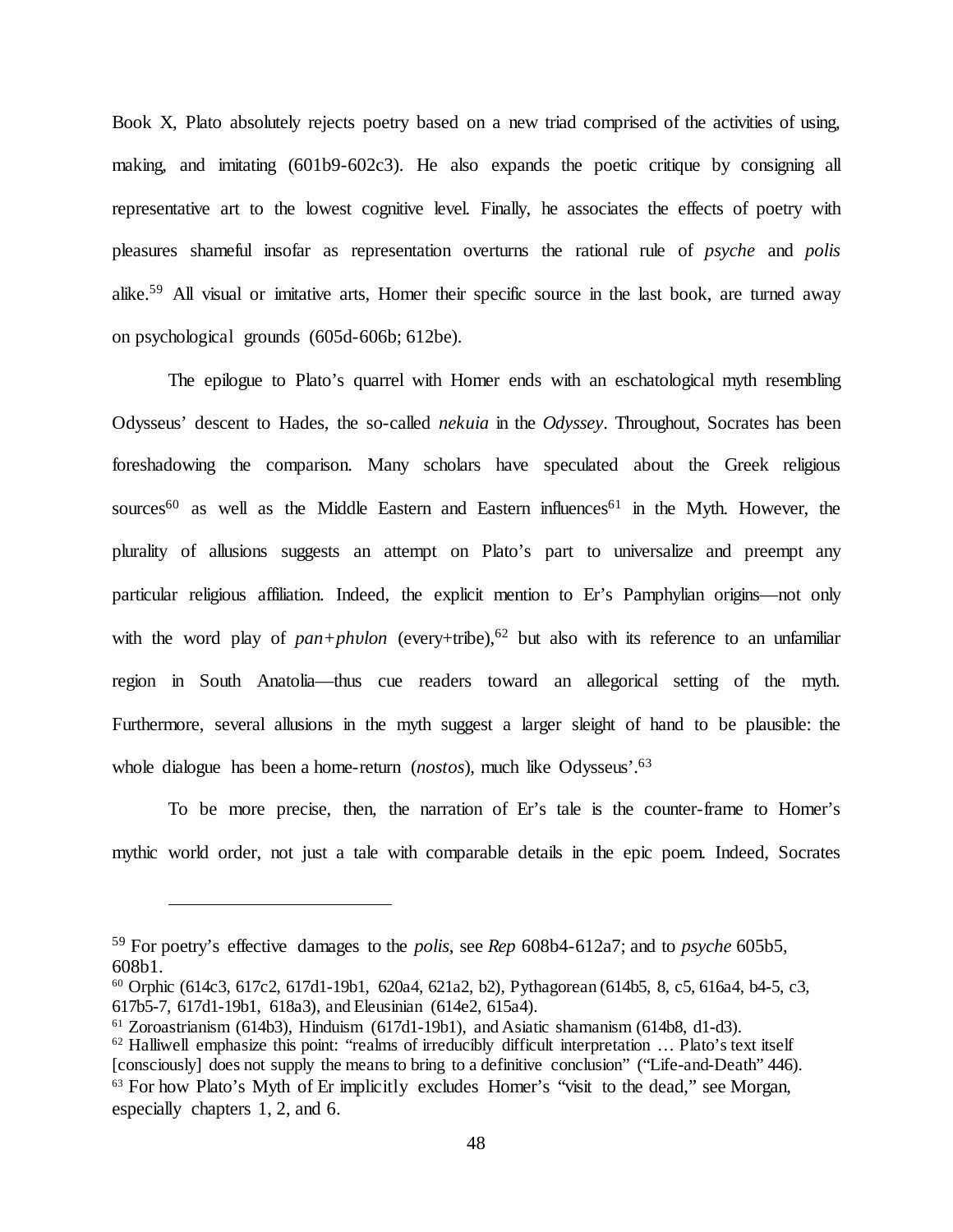begins by an overview in the negative: "It is *not*… the tale to Alcinous told" that he will tell, a reference to Odysseus' recounting to King Alcinous' court his own descent into Hades. To be sure, comparable details abound in Er's tale aligning with portrayals from the Homeric tradition.64 But as interesting as these cues may be, stronger signs of counter-framing are indicated by Plato's repurposing of Homeric allusions: the objectification of the main Homeric gods into the eight whorls of the *cosmos* (616d); the description of Hades as *hell* reserved for incurably bad souls and a passageway for souls on their way to reincarnation (616e5); the Sirens singing the cosmic harmony rather than eating men (617b5); bestial metempsychosis as reincarnation of unwise souls into new life, not just punishment of a goddesses' wand (618a3); Odysseus as part of the parade of souls rather than the one watching the parade (619e6), and famously, Odysseus now as the philosophical hero who trades in the lessons of his past life for a private life of minding his own business ( $\alpha \pi \rho \alpha \gamma \mu \sigma \nu \sigma$ ). If Plato works deliberately to keep any particular religious affiliation obscure, he works equally hard to 'turn-about' the Homeric world order.<sup>65</sup> Unsurprisingly, many have fixated on the Myth of Er as one of the most significant structural reformulations of the *Odyssey* in the *Republic*. <sup>66</sup> The source of this fixation is epical symmetry.

 $64$  The relationship of the soul, as a wraith, to the body (614b2, 8, 5), a rainbow's message from the gods (616b5), and the relationship between allotment and necessity (616c4; 617c2). But looking at comparable details is insufficient for the case being made here.

<sup>&</sup>lt;sup>65</sup> See especially Segal, who reads social extroversion in Homer's myths, introversion in those of the dramatists, and finally synthesis of inward reflection and political deflection in Plato's transmutation of Homer's mythical archetypes of heroism, suffering/descent, and bestiality (333).

<sup>66</sup> Beyond Howland (33ff, 44ff, 137) and Segal (329ff), see Halliwell (Republic *X* 124, 132, 166). For full-scale treatment of Myth of Er's performance of inexpressible axioms of Plato's system, see Elias. For Plato's unique preference of truth in Homeric myths, especially over Hesiodic myth, see Yamagata 76. For heroism as transmutation of Homer in Plato, see Barrachi *Of Myth* 205-6*;* Clay 51-61, 134; Griswold 144. For the novelty of Plato's myth as 'fictional story,' and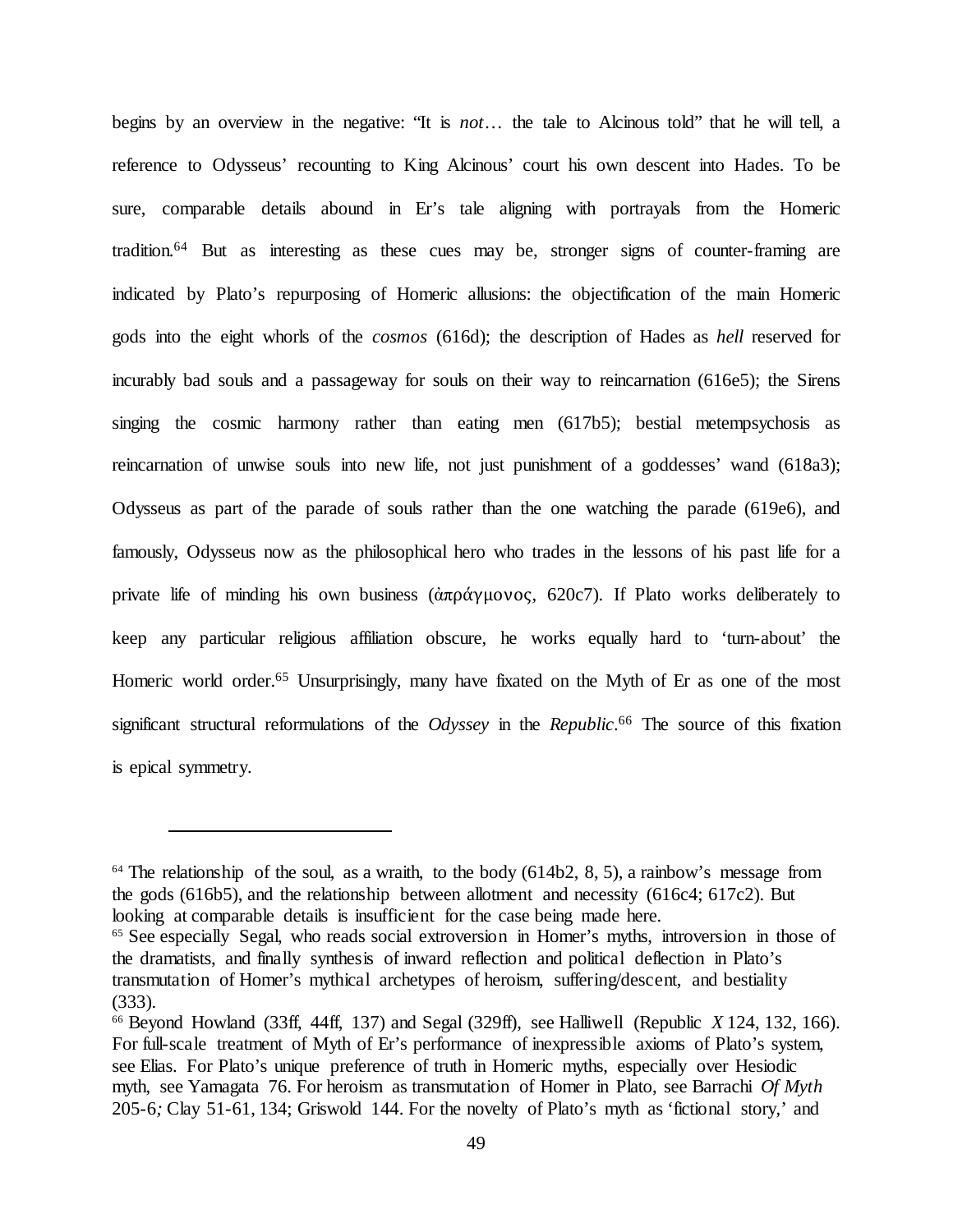Epical wholeness is signaled by symmetry between the first and last themes. Having seen that the descent of Er in Plato's as a counter-version of Hades, we return to the first word of the *Republic*. "I descended" (κατέβην), begins Socrates.67 Upon further examination, Book I imitates at least three specific Odyssean motifs which it redacts in Book X: first, paternal descent and debt;68 second, stealth and force; and third, *nostos* or home-return. Each of these motifs unfolds throughout the dialogue with similar word associations, and each touching on the two main formal conceptions of the dialogue: justice, and the ethereal pursuit of *sophia*. This last conception most radically turns away from its Odyssean undertones. Socrates' nostalgia is not for his wife's loom or earthly domain; rather, the philosopher's *nostos* is for an ethereal domain centered around a spindle of necessity. As we turn to the reception of each Odyssean motif, we, however, must not forget that both heroes (Odysseus and Socrates) descend to the depths to survive their quest onward.

### **2.2 PATERNAL DESCENT**

Few would argue that justice is not one of Plato's major philosophical preoccupations. Even fewer would contend that justice is not at the front and center of the *Republic*. But most contentions focus on the Homeric sources of justice as embodied assertions of what the other is due (Havelock, *The Greek Concept of Justice* 14), or divine punishments for *hubristic* overreach

its integration of previous myths, see Brisson 14, 44, especially chapters 6 and 7. For opposing line of thought, see Snodgrass 23ff.

<sup>67</sup> This verb is its own topic, noted by many scholars, the fullest treatment in Warnek 9-13. 68 Consider in conjunction with the *Homeridai* who fabricated their paternal descent, or affiliation with Homer (West 381; Republic *X* 124).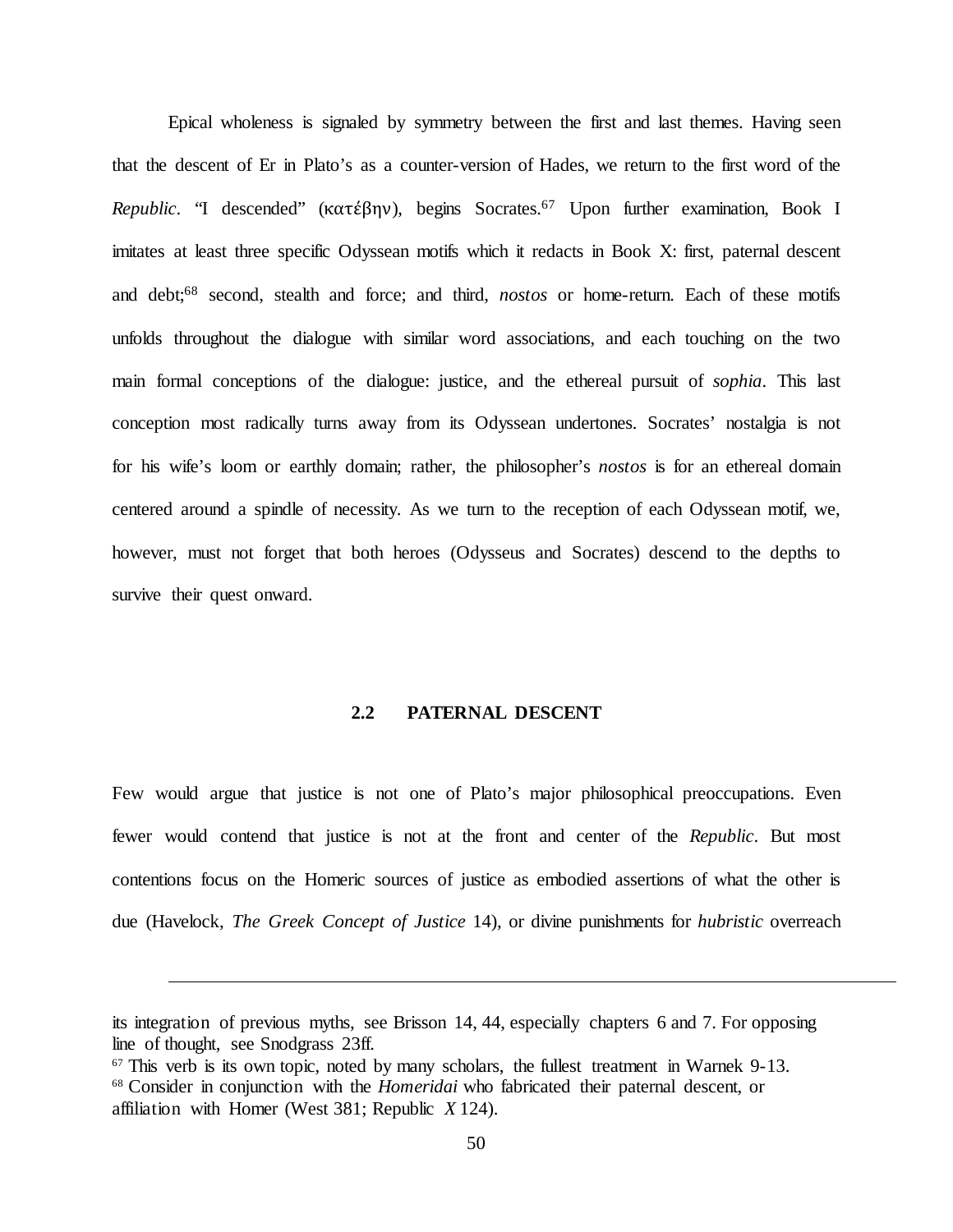of what one is allotted (Lloyd-Jones 135). If so, then the main lines of departure from the Homeric order in Plato's dialogues is the disembodied, hence abstracted, concept of justice on the one hand, and its secular or ideational backings on the other. If a reading of Plato's disaffiliation from poetic justice amounts to abstraction and secularization, then it leaves many loose ends, among them why justice remains undefined in the dialogue (Rosen  $61$ ),<sup>69</sup> or how the Myth of Er even fits with the dialogue *writ large* (Annas 353). A better reading of Plato's disaffiliation would take the reversal of the Cyclops scene into account. Such an interpretation could show that what scholars identify as lacking or disjointed in the *Republic* is coherent if read as social commentary on patrilinear decay.

The opening back-and-forth with aging Cephalus features justice as a settling of the ledger before it is turned over to the next generation (330d). His son Polemarchus intervenes on his father's behalf with the added caveat that the ledger of justice specifically obliges one to give friends help and enemies harm (331d). Polemarchus' addition reflects the shrewd material and pragmatic political concerns of his generation. Socrates responds to both characters' transactional notions of justice as debt (*ophelein*) with the notion of what is 'fitting' (*to prosekon*). Accordingly, justice requires one to render to another what is appropriate, not what is owed. Both of these characters' exchanges with Socrates are said to set the stage for the next violent confrontation with Thrasymachus on the topic of clandestine injustice. And they do. However *Cephalus* (literally, head) and his son, the elder resigned to religious salvation and the younger an aggressive yet ineffective interlocutor, signal regressive reproduction. The

<sup>&</sup>lt;sup>69</sup> Unless the definition in the Myth of Er, "minding one's own business" is the main call to action (Rosen, *Plato's* Republic 281).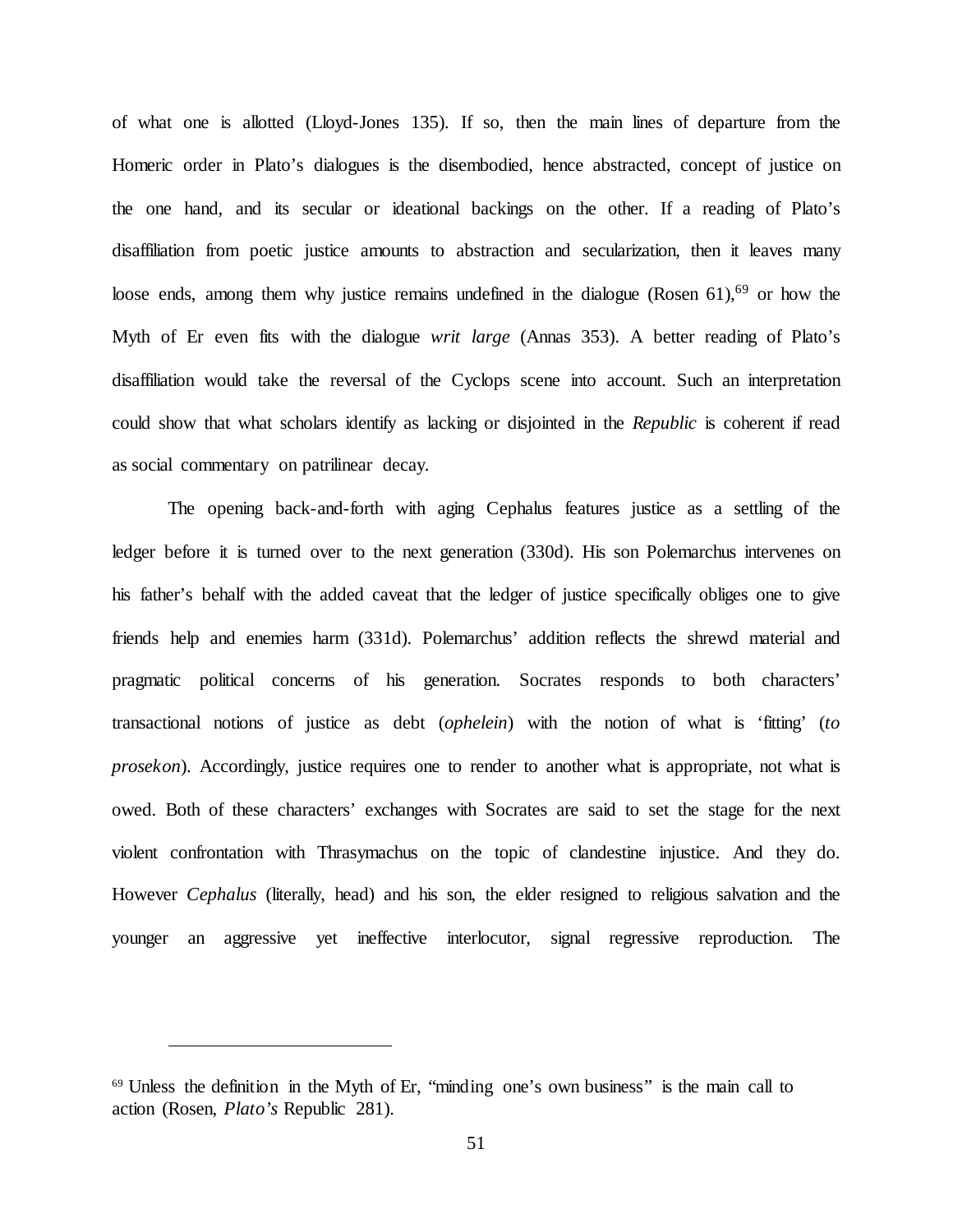sympathetic yet pathetic portrayal of father and his son may very well reflect Plato's disposition about the young generation of aristocrats who were about to take over the reins of Athens.

Cephalus and Polemarchus then perform the first act of a larger episode: the patronym as a fundamental but periodic sign<sup>70</sup> of symbolic order. Side-by-side with Cephalus and Thrasymachus, Polemarchus (literally, 'principle,' 'will,' and 'general of war') has been argued to symbolize the *epithumos* in Plato's tripartite division of the soul. Perhaps. Here I would refer to the distribution of property and identity that the household head promulgates. Generally, the proverbial *cephalus* allows a son to assert claims of right by name and identity. It does so as a sort of material continuity, which permits intergenerational wealth to accumulate, remain, or dwindle. At the same time, patrilineal conventions prohibit sons from claiming these goods until death does the father part.

This motif of paternal descent begins and ends the action of the *Odyssey*. Identity and property remain the overriding question of the *Telemachia*, the first four books in which Telemachus goes on a quest to find news of his father, and in Books 19-24 in which Odysseus returns and takes his revenge on the suitors. In terms of identity, Telemachus' striking resemblance to his father is remarkable. Indeed, a sense of anticipation picks up on the question of whether he is capable of filling the shoes of his father in the hero's absence. A lot hangs on the scales of wealth and property, too: the suitors boarding at the Ithacan palace halls of Odysseus have feasted on his stores as they await Penelope to make good on her promise to marry one among them. Seen this way, Odysseus' patronymic role seems simple at one level. It

<sup>&</sup>lt;sup>70</sup> By periodic, I mean that, like sentences, reproduction is marked by the death of an old generation as well as birth of a new generation; it either picks up again like a cycle, or does not. I am also thinking of Homer's non-periodic style in contrast to Aristotle's claim that the periodic style is pleasant (*katestrammenē*). For more on the catastrophe, see Sutton and Mifsud 3.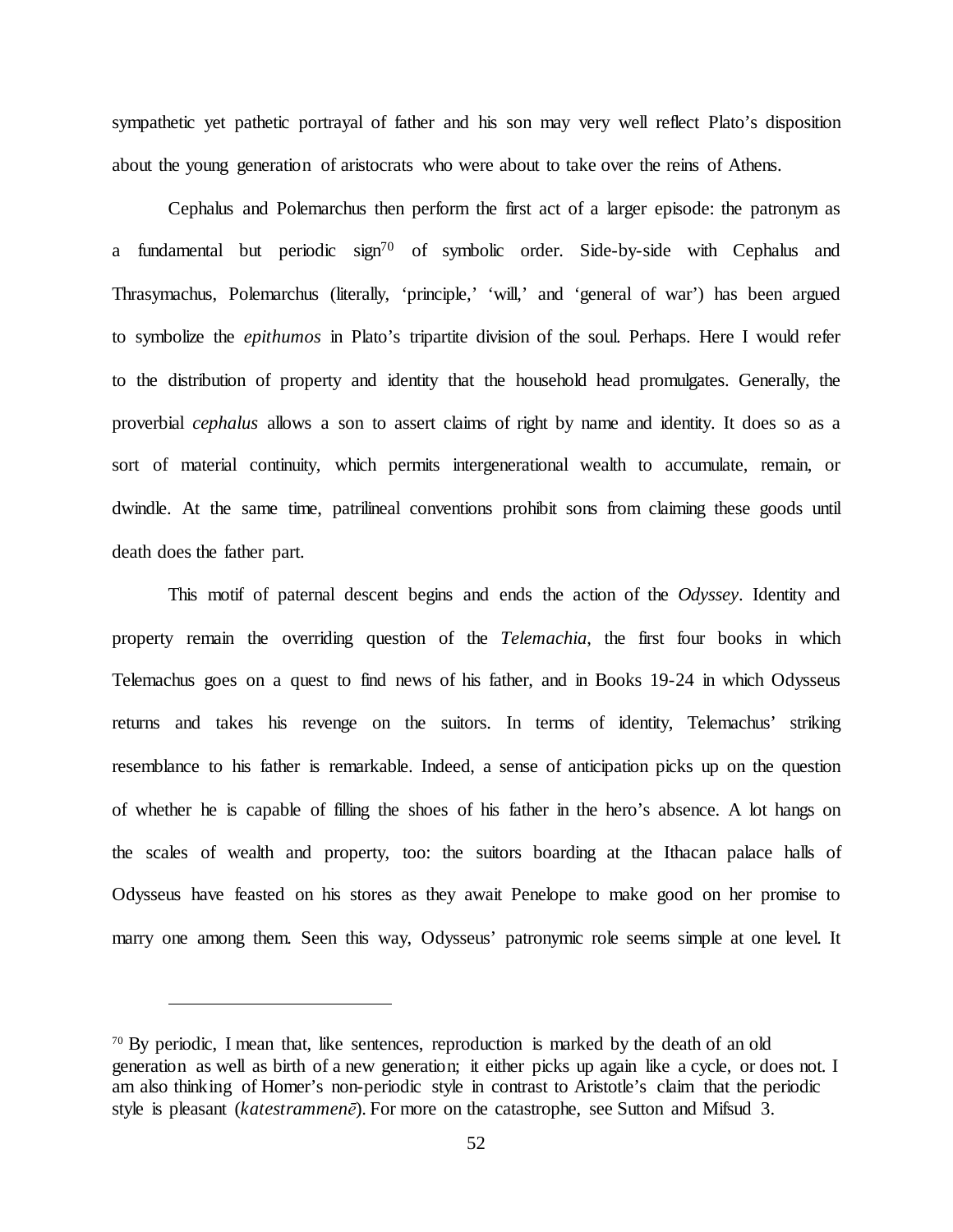spurs Telemachus to 'become a man,' defending and reclaiming the expenditures of wealth that might no longer be his. At another level, Odysseus' return is complex. The son is introduced to his father in the songs of bards long before Odysseus arrives in person. So, even if the linguistic/symbolic supersedes the visual/physical realm, the former can only take over in the actual presence of Odysseus. If this is so, then paternal lineage is fraught with the dissonance between the father in name and in actuality.

As Polemarchus "inherits" (331e) his father's case for justice, Socrates refutes his interlocutor's lines with semantic distinctions (e.g., uselessness and usefulness, 333e; seeming and being, 334c). Then, Socrates spins Polemarchus' portrait of the just man by referring to what he calls Homer's morally complacent description of Odysseus' uncle Autolycus: "he was gifted beyond all men in thievery and perjury" (ὃς ἀνθρώπους ἐκέκαστο κλεπτοσύνῃ θ᾽ ὅρκῳ τε, 19.395). If this is the consequence of Polymarchus' rash defense of justice, thievery and perjury seem to take us to the heart of injustice. Regardless, the line that Socrates pulls from the *Odyssey* is peculiar, given that it is a line rooted in a narrative re-told at a third remove from the actual event: Homer's narrator describes Eurycleia's flashback to Odysseus' tale told to his parents. Because the touch of Odysseus' scar triggers the flashback, we cannot go as far as to say that the re-telling represents an infinite regression of narrative representation as much as it does the limit of touch [a poetic process of tactility] in Homer. Indeed as Barbara Clayton writes, "the scar declares itself, along with Penelope's woven story cloth…to be a rewoven narrative" (Clayton 73). By contrast, Socrates' quote from Homer simplifies and unweaves the *narrative stance* that poetic production delivers. That reduction, however, is provisional, meant to fit Polemarchus' simple performance of inheritance: defending his father's argument. Given its strategic turns, the quote from Homer declares itself to be a sign in the text of Plato's reversal.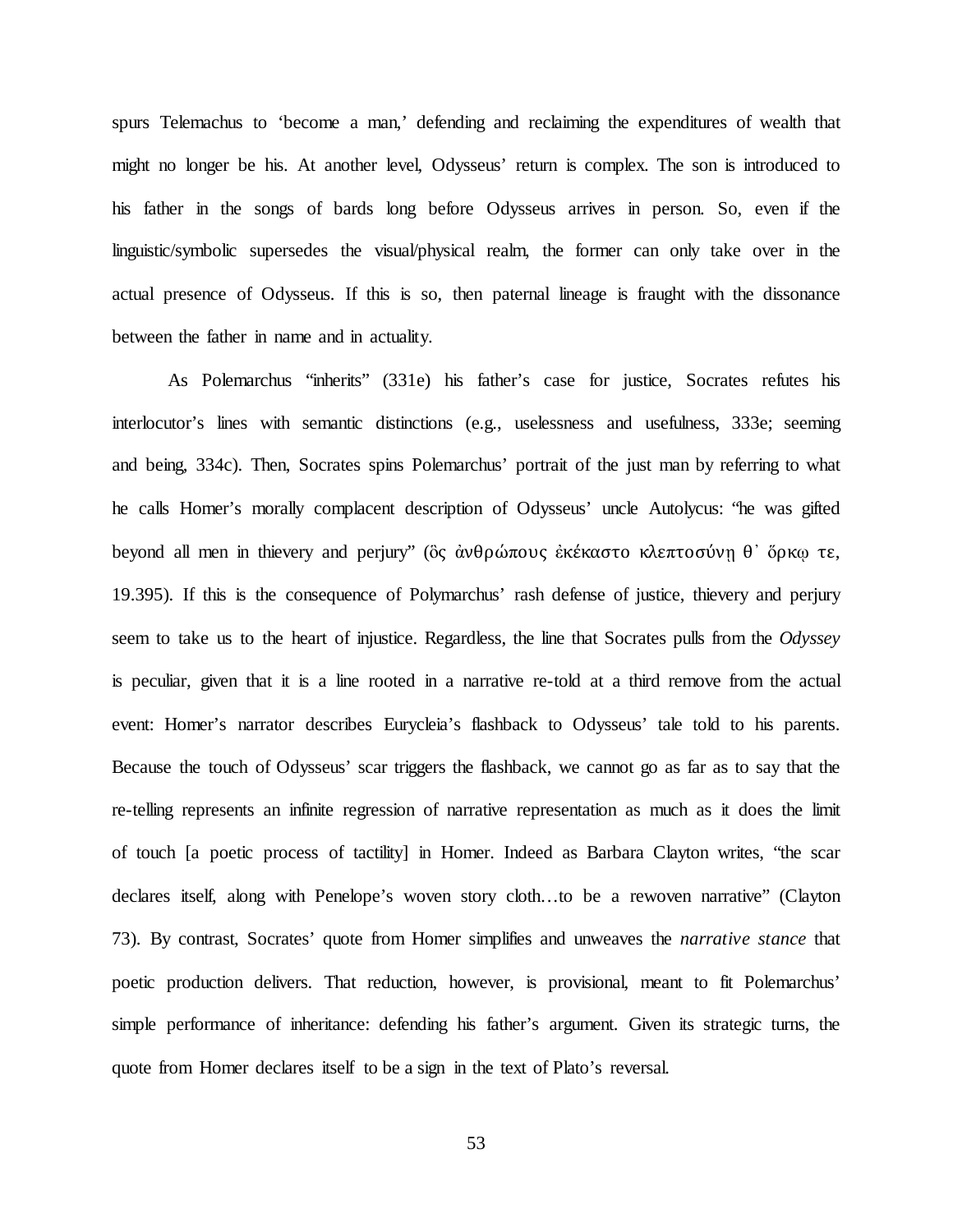Read this way, Plato seems to thieve and reverse the paternal motif in the *Odyssey*. Odysseus' reunion with Telemachus seems simple (he meets his son and they defeat the foes) when compared to the obstacles he faces on his homeward quest. But Odysseus' paternal function in the story points toward the complex and dangerous dissonance between legacy and actuality. Even so, the hero's son manages to dispel the dissonance when he intuits and, later, witnesses Athena's favor toward both of them. However, Plato narrates the patrilineal story in reverse: what is owed to whom and how to identify the just man are complex matters; how one relates to the father (by symbolic continuity) is simply granted. At the same time, his quote from Homer reads like a scar: it marks the possibility to re-tell the narrative relating father to son within Plato's opening exchanges. What's more, the scar re-tells the possibility, now passed, of not having been scarred; the scar marks a discontinuity from the father, of passing into an age when the surface of innocence will learn that it was soft and supple. At the same time, the periodic mark of his son gives the father pleasure at his son's stealth and fear of his son's force.

In considering the processes of re-telling and interpretation, we return to Clayton's comparison of Odysseus' scar to Penelope's weaving (57ff). The woven brocades in Homer's poems are analogous to the gifts that Homeric heroines make for strangers. Although I have mentioned that the notion of the 'fitting' in Socrates' case of justice take us outside the transactional logic of exchange, I have not yet suggested what justice in excess of linear affiliations might entail. Describing that excess, Mifsud theorizes Homeric gift-giving outside the economies of exchange.71 Accordingly, the gift is not only beautiful, a virtue reminding both its giver and recipient of their shared position within the cosmic balance; it also underscores a

<sup>&</sup>lt;sup>71</sup> For a rhetorical theory of gift-giving culture in Homer, one beyond the calculation of material exchange in the *polis*, see Mifsud, "On Rhetoric as Gift/Giving."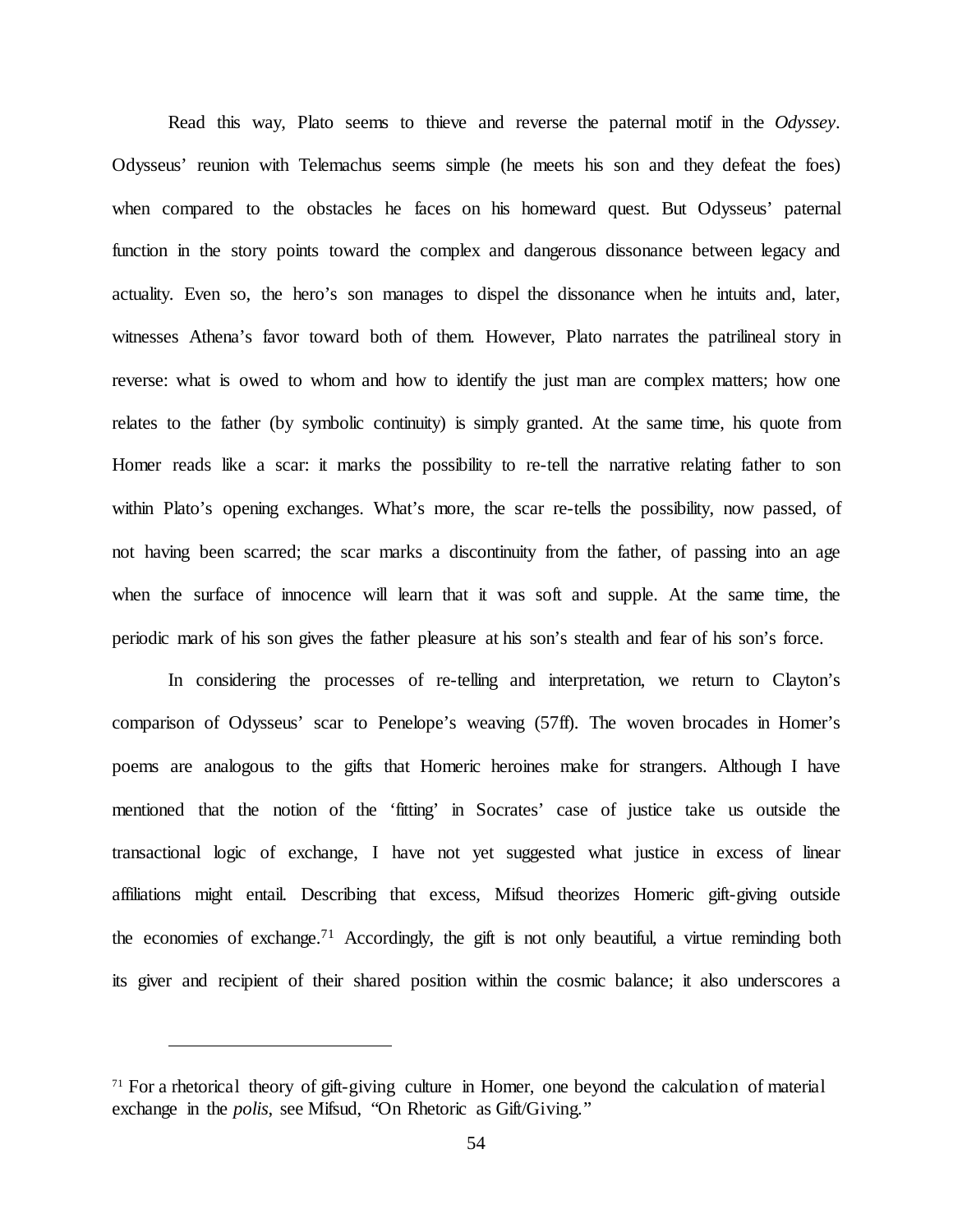loose system of deferral whereby paying back is a form of 'passing forward' one day to some body. Such an arrangement is rooted in excess, outside the *tit-*for-*tat* logic of bartering. However, the departure from two-way lines of exchange, whether of debt or inheritance, requires a radical revision of justice as well as a way of recognizing moments of re-telling in Plato's *Republic*. Often, the impulse is to respond to Socrates' logic with retaliation or force, or even to bypass his peculiar lines with stealth.

While Polemarchus has been speaking, nameless companions have been holding Thrasymachus back: he must respect the hosts' first shares at the banquet of speech. As soon as he barges into the dialogue, the claims of filial authority are bracketed for the sake of the related issues of violent force and stealth. I argue that both violence and clandestine injustice are signs of patrilinear decay. We turn now to elaborate the motif of stealth in contest with force, motifs that Plato riffs from the *Odyssey.*

## **2.3 STEALTH AND FORCE**

He was sitting on a sort of couch with cushions and he had a chaplet on his head, for he had just finished sacrificing in the court. So we went and sat down beside him, for there were seats there disposed in a circle ([κύκλ](http://www.perseus.tufts.edu/hopper/morph?l=ku%2Fklw%7C&la=greek&can=ku%2Fklw%7C0&prior=au)to/qi)ῳ). (*Rep,* 328c)

Stealth can circumnavigate violent force: one learns to do what one wants in the blind spots of superior force. Odysseus' *polytropic* and *polymetic* epithets are of a hero enduring the consequences of Zeus' embodied justice. As background to the epithets' significance, the reign of Olympus, post-Cronos, is telling: Zeus' progeny grapple with their father's siblings on a pecking order of power. In Odysseus' unfortunate case, he occupies the contested and conflicted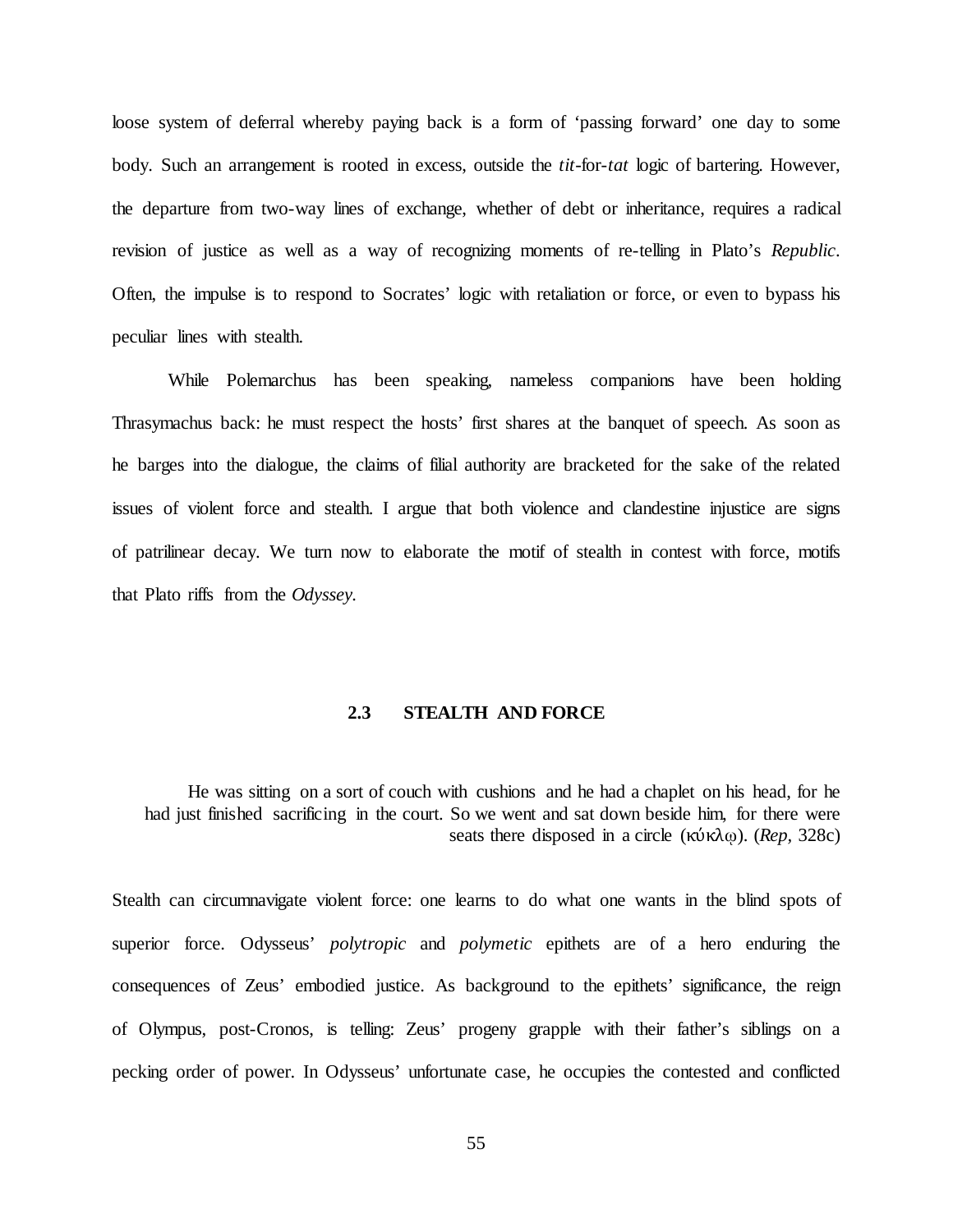grounds that identify him with Athena's aegis, Poseidon's wrath, Zeus' neutrality, and Helios' punishment. Many heroes occupy liminal spaces between immortal and mortal domains. But Odysseus' claim to fame is stealth. His feats are great even though he is described as physically inferior to the stature of his counterpart Achaean heroes (*Il* 24.369); his words fall as snow even though he is said to look like a mute idiot when he first wields a scepter-officiating speech (*Il* 3.215-224). The nuanced words of his stealth—great worldly knowing (είδότα πολλά), crafty words (δολίοις), cunning  $(\kappa \varepsilon \rho \delta \alpha \lambda \varepsilon o \varsigma)^{72}$ —betray the subsidiary but reflexive role that stealth plays compared to force. Unlike force, stealth does not subside. In sum, Odysseus represents stealth's power, that which allows a weaker agent to bide his time and pool his resources against stronger forces, like Poseidon's 'savage, lawless' son Polyphemus (*Od* 9.195-6). We go to the Cyclopes now, to see how the contest of stealth and force enlarges the *Republic's* reception of the *Odyssey.*

In his critique of poetic characters in Book III, Socrates observes that similar characters do similar things. Polyphemus and Thrasymachus are no exception. The Cyclops "sprang up and put forth his hands upon my comrades (ἑτάροις)" (9.288), snatching them and tearing them limb from limb (9.324-6). Fittingly, Odysseus reports that he and his companions were "seized with terror" (δείσαντες, 9.236), that the hearts inside them shook (9.288). Although in the dialogue, Thrasymachus "was restrained by those who sat by him who wished to hear the argument out;" he, like the cyclops, gathered "himself up like a wild beast hurled himself upon us as if he would tear us to pieces. And Polemarchus and I were frightened (δείσαντες) and fluttered apart, and he bawled out into our midst" (1.336b). So far, we can count on the presence of companions to

<sup>72</sup> Detienne and Vernant have elaborated thoroughly into a semantic web covering the archaic Greek mind (43-8).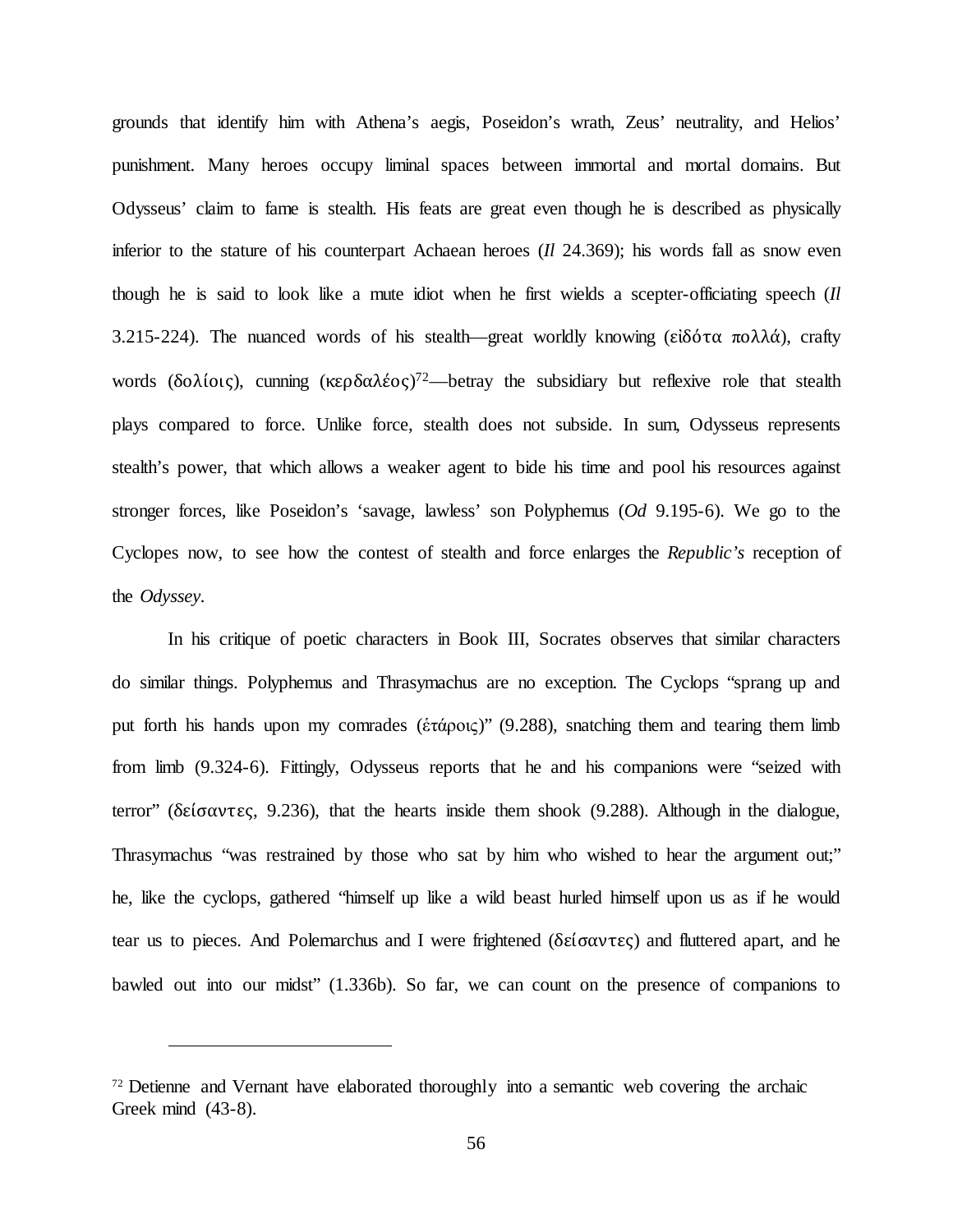constrain the aggression of either antagonist, an attempt resulting in paralyzing terror. But we also note that violent force (*bia*) instigates a contest with stealth, a theme explicitly mentioned in both passages at hand ("δόλῳ ἠὲ βίηφιν?" *Od* 9.405ff; cf *Rep* 344a).

In both cases too, it is by contrast to the companions' relative weakness and appeals to pity (ἔλεος) that the heroes' interventions seem effective. Neither pity nor justice will do for Polyphemus. His 'pitiless (νηλέι) heart' makes him irresponsive to appeals to mercy (9.273; 287- 289; 9.349; 9.368), and his Poseidonian breed leaves him fearless of violating the hospitality of Zeuxian law: "we Cyclopes never blink at Zeus…we've got more force by far" (9.309-310). Thrasymachus, too, refuses Socrates' appeal that, "to show pity" (ἐλεεῖσθαι, 336e) would be more reasonable than "to show anger" (χαλεπαίνεσθαι, I.337a), the latter verb connoting the severe force of storms, a topic on which I will elaborate shortly. Against the claim that justice virtually distributes what each individual is due, Thrasymachus speaks of overreaching legal or conventional allotments by:

the man who has the ability to overreach (πλεονεκτεῖν) on a large scale. Consider this type of man, then, if you wish to judge how much more profitable it is to him personally to be unjust than to be just. And the easiest way of all to understand this matter will be to turn to the most consummate form of injustice which makes the man who has done the wrong most happy and those who are wronged and who would not themselves willingly do wrong most miserable. And this is tyranny, which both by stealth and by force takes away what belongs to others, both sacred and profane, both private and public, not little by little but at one swoop. (I.344a)

57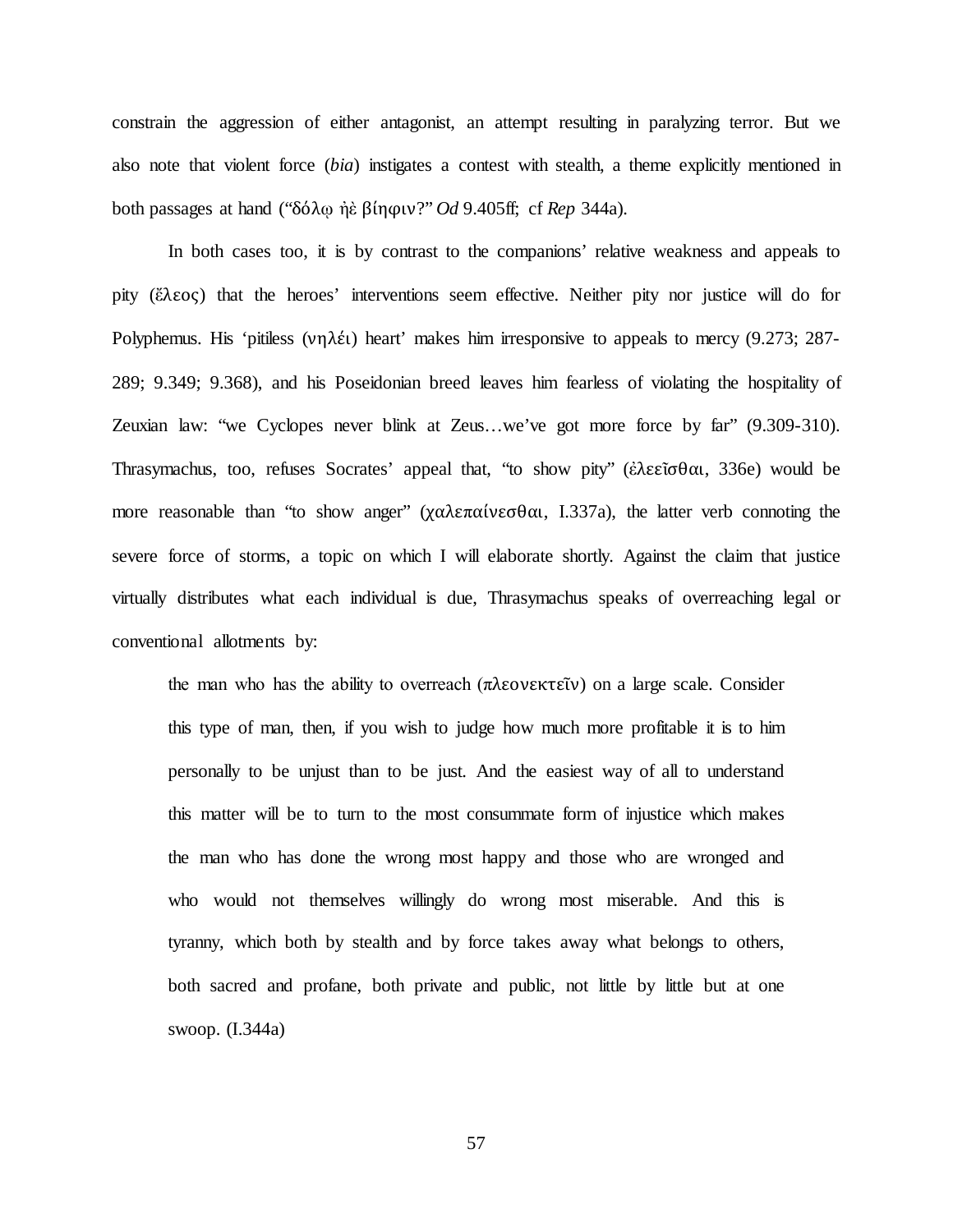If companions are soft checks against violence, then the herd mentality can be circumvented in Thrasymachus' framework. In his view, overreaching may come at the expense of civic relationships—family members, neighbors, and community members—but only if they cannot be coerced, corrupted, or avoided. Indeed, it is difficult to imagine such a conglomerate not buckling under competing private interests and deep distrust. At the same time, it seems that Thrasymachus both recognizes and identifies with tyranny, making his physically aggressive entrance significant.

Of course, some differences do surface. Namely, Thrasymachus is not a strict representation of violent force as Polyphemus seems to be. Thrasymachus' speech on overreaching would employ any means necessary, stealth or force, to get more than one's share. Polyphemus is too brutish and massive for stealth. So Thrasymachus is a refined version of the troglodyte, employing, as it were, the faculty of stealth, which would outdo the lawless savage. The transfer from epical motif to dialogue, then, can apply across characters; it cannot be measured by strict character parallelisms. However, the present argument regards violent force or stealth not as parallel characteristics but as effects of the patronymic order projected by Plato onto the terministic screen of the *polis*. The civilizing constraints of the *polis* shield civic companions from the forceful and stealthily thieved individual gains that Thrasymachus' tyrant would inflict. But strength in numbers and appeals to pity are obviously insufficient. More is needed at the limits, where patrilineal descent or individual interests fail.

Now, the storm is still brewing in Polyphemus' cave and Thrasymachus' speech. The play on names in both Cephalus' and Polemarchus' cases have been mentioned, yet not that of Cyclops (literally, 'round circle'). On the Homeric side, Odysseus whittles Polyphemus' own olive-wood club to pierce (380-403) the singular round of its owner's skull (9.536-442). After

58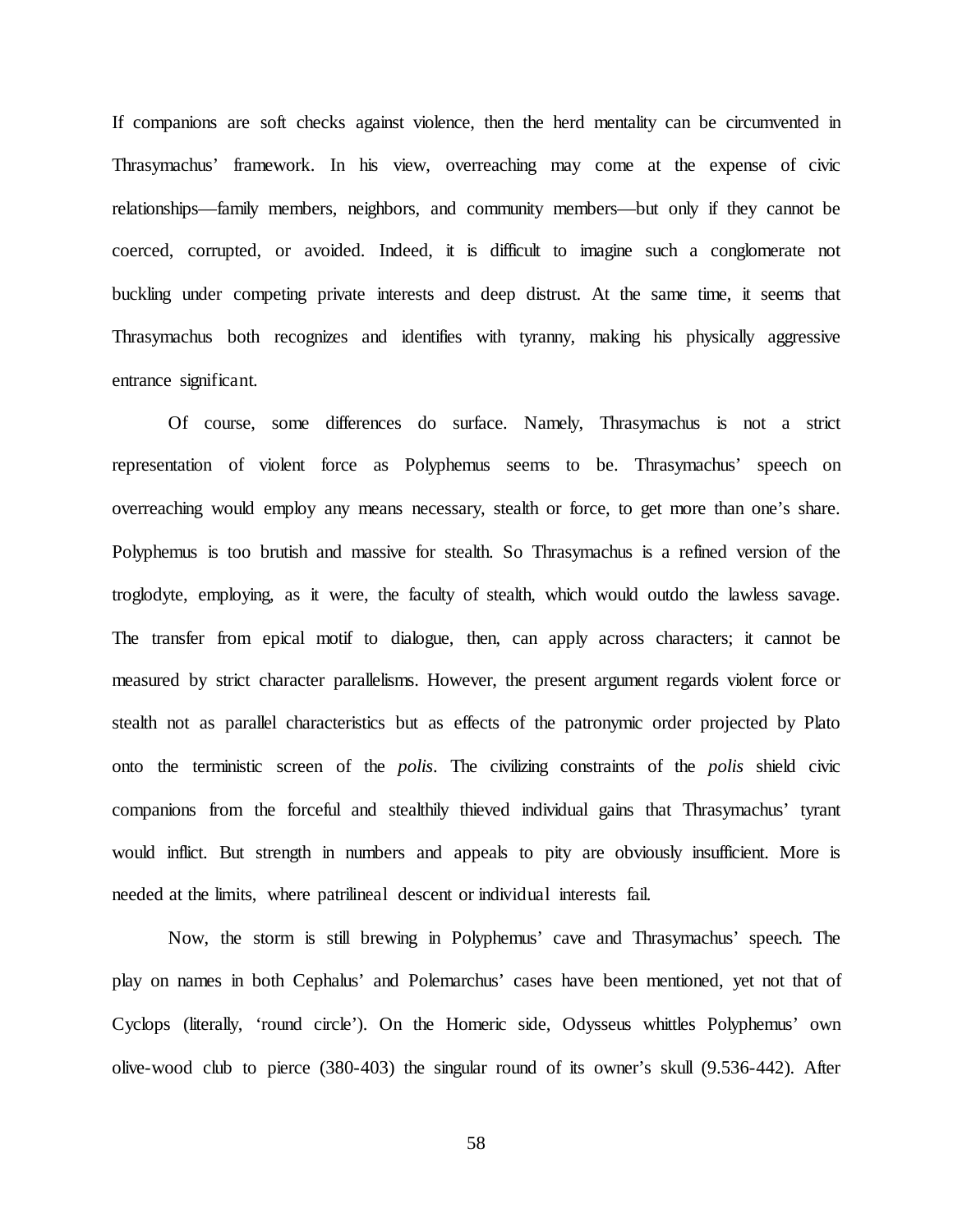imbibing a strong wine, the Cyclops "vomited in his drunken sleep…then eerily I drew nigh, bringing the stake from the fire, and my comrades stood round me (άμφι δ' έταῖροι ἵσταντ')" (*Od* 9.379-382). Odysseus describes piercing the soft round and twisting the stake as though he were starting a fire. Hence, a powerful image: the comrades standing around the punctured eye are just the second circle within a third, the cave in which they remain trapped, the same cave around which other Cyclopes come rushing to stand ( $i\sigma\tau\alpha\mu\epsilon\nu$ )  $\pi\epsilon\rho i$ , 9.402) in response to Polyphemus' wailing:

"No-man [the Greek is a contraction of 'Odysseus'] is slaying me by guile and not by force" (Οὖτίς με κτείνει δόλῳ οὐδὲ βίηφιν, 9.408).73 The concentric rings re-enforce borders surrounding lack: no man, the punctured eye, bleeding and singeing, no access to the cave, the source of force that Odysseus taps.

Astonishingly, Socrates reiterates the same verb *istemi*, meaning to stand, to institute, to stop, and to kill.<sup>74</sup> Indeed, he uses it as he self-reportedly demolishes his aggressive interlocutor's short-sighted conception of justice. As Socrates describes the eye of his storm, "When we had come to this point in the discussion it was apparent to everybody that his formula of justice had suffered a *reversal of form* (περιειστήκει) [emphasis mine]" (I.343a).75 A more literal translation of *periistemi* would be 'to place or stand full circle,' suggesting that philosophical liberties have been taken at the expense of figural language in the translation 'reversal of form.' Figuratively, the verb *periistemi* signals this moment as the one of piercing: Thrasymachus' doctrine came full circle on itself, revealing its central lack.

<sup>73</sup> This is a well-known wordplay, for further discussion see Knox's notes to the *Odyssey* (509-510). <sup>74</sup> Liddell and Scott, s.v. *peristemi*. Nowhere does the lexicon indicate reversal of form, this is a translational liberty, which is, perhaps not wrongfully, unsupported. So I revert to the lexicon's translation which adheres to the word's more common and literal meaning, two principles on which to prefer it to the whimsical Platonic signifier "reversal of form" (384-5).

<sup>&</sup>lt;sup>75</sup> 3rd singular pluperfect indicative of ίστημι contracted with περι, "to bring around."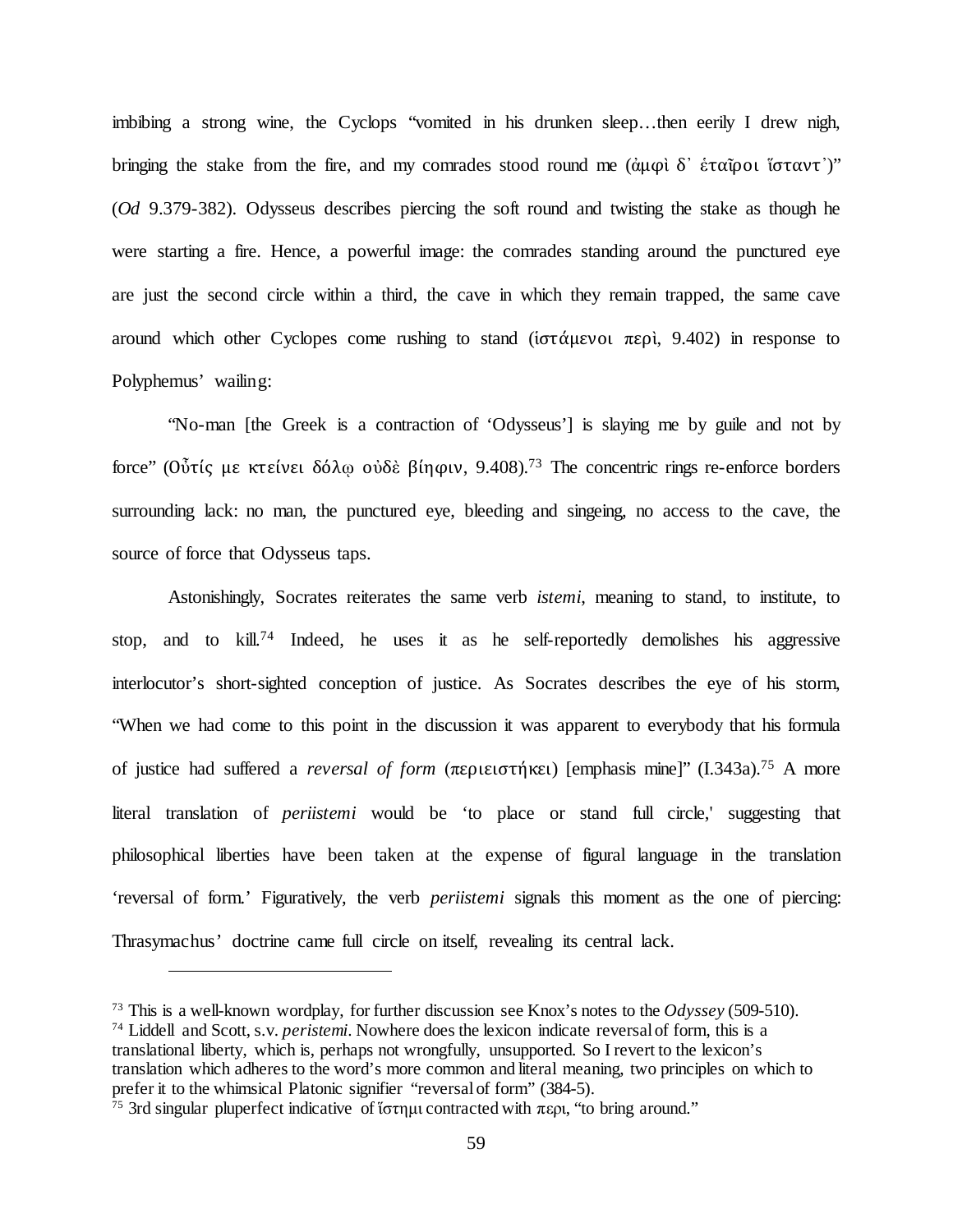At the same time, a reversal of form has taken place, although not at the level of words uttered. At the level of argument, for example, Socrates has found the absurdity in Thrasymachus' doctrine that justice is a constraint on individual power. By implication, force has been reversed by Socrates' stealth, a stealth that Thrasymachus directly describes (337a). Furthermore at a discursive level, the burden of proof now swings to Socrates; he must defend his doctrine that justice is doing what's right, even in extreme cases, like when individuals can get away with injustice, or when enforcing justice is tantamount to social coercion. Further yet, at the level of Odyssean transfers, we are watching force, a direct outburst that fades into its periodic rest. With the vocabulary of storms and fluidity that is about to erupt, it seems that force and injustice are the two linear motions consonant with linear and simplified conceptions of paternal descent. Just as force begins and ends in rest, paternal descent seems to be reaching an end.

Twice more, the verb *istemi* appears. The second time, Thrasymachus begins to do what irate or fatigued Socratic interlocutors typically do, which is to concede to Socrates howsoever, often with bites of sarcasm. However, Thrasymachus answers more specifically than others, responding, "let-stand" (ἔστω, I.351d7) to Socrates' semantic distinctions as well as to the implication that overreaching brings about faction (στάσεις *ibid*) and internecine war. We can point to this word play as a fixation on what has taken place between the two interlocutors. As fixations normally go, this moment creates an echoing chamber; the word is repeated, and its repetition foreshadows the next nine books of the dialogue. In the aftermath of the piercing,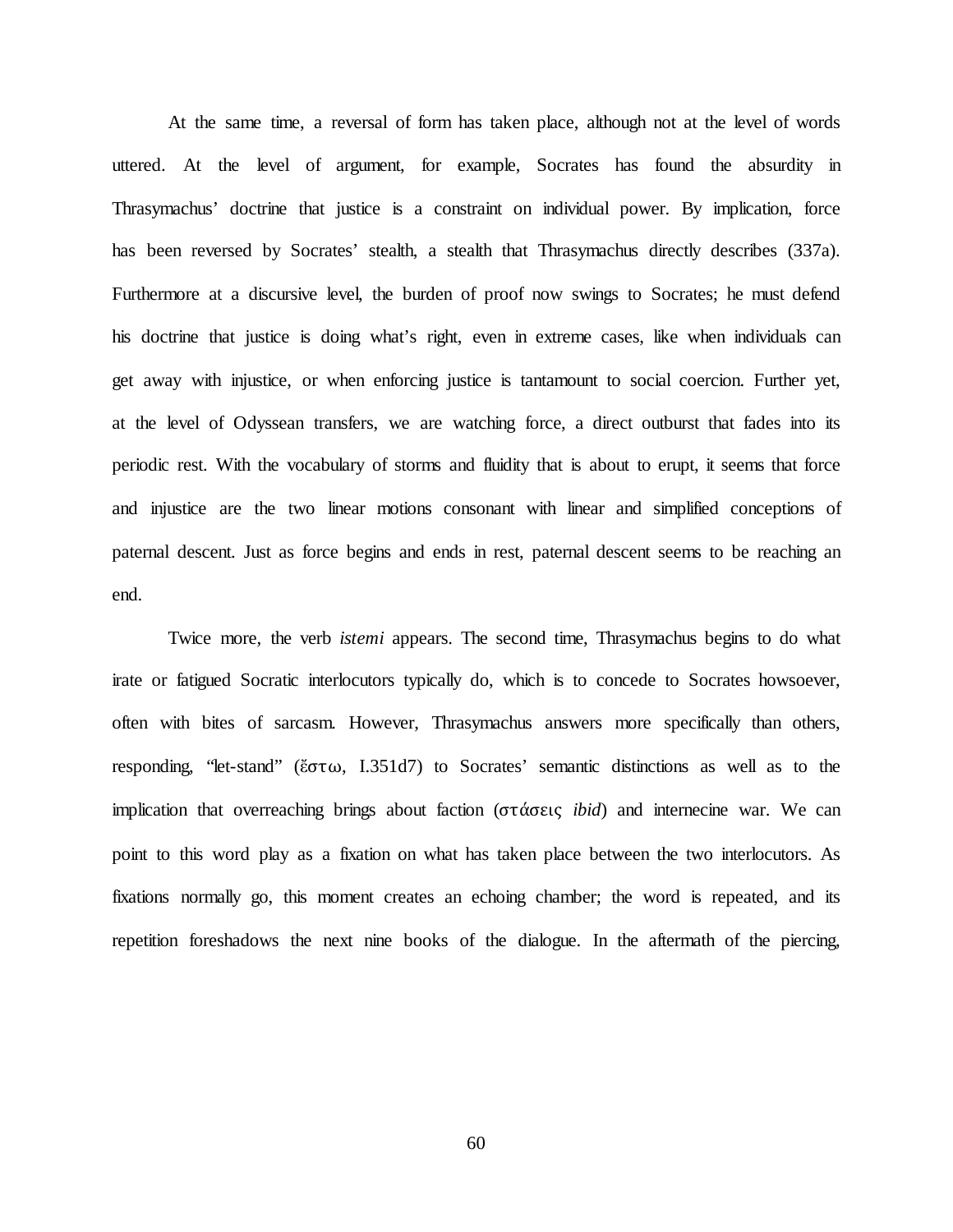Socrates' *systematic* (the prefix *sun* (together)+*istemi* (to stand)) treatment of justice seems urgent enough to be taken up at the next juncture.<sup>76</sup>

Realizing that Odysseus and his companions have escaped his cave,  $77$  the Cyclops blindly lumbers toward the shore, where the surviving companions have set sail. Unable to resist the temptation, Odysseus cries out to the Cyclops: you were duped; I am not just *ou tis*, but *Odysseus*! By the infamous homophony of '*ou tis,*' Odysseus' contracted name means 'no man.' Further, in the conditional declension of 'no man,' *me tis*, equivocates to *metis*, or 'cunning intelligence' (Knox 509-510). Upon digesting this, the man-eating savage realizes that Odysseus is the man prophesied to defeat him. The storm finally comes to a head as the wounded giant issues to Poseidon storm-god the *coup de grace* prayer to curse the home-return. Even still, he grasps for a mountain top and heaves (ἔβαλεν) "it so hard the boulder landed in front of [their] dark prow and a huge swell reared up as the rock went plunging under—a tidal wave from the open sea" (*Od* 9.537-541). Even the lawless Cyclops resorts to invoking the father's name to do it vengeance. Odysseus, who thinks he has mastered symbolic deception, ultimately 'wanders the most.'78

On second reading of Thrasymachus' speech, we read an Odyssean allusion to the tempestuous nature of injustice. Socrates reports, "like a bathman (βαλανεύς)… [Thrasymachus] had poured his speech in a sudden flood over our ears... hurling (ἐμβαλών) such a doctrine at us"

<sup>&</sup>lt;sup>76</sup> As I elaborate below, institution and death have conjoined as the double face of the father, at this intersection of the *Republic.*

<sup>77</sup> An extreme instance of stealth which recurs in both texts (λανθανέτω), 'to escape notice' *Rep*  2.361a, 10.612c, 9.281.

<sup>78</sup> Much has been penned about the name (*le nom de père*), the prohibition (*le 'non!' de père*), and the wandering reserved to those who think they cannot be duped (*le non-dupe erres,* those who think they are not duped, wander the most). The French word play is a tragic scheme derived from mythology. Therefore it would not be an over-extension of this frame, to consider the way it orders the Cyclopes scene.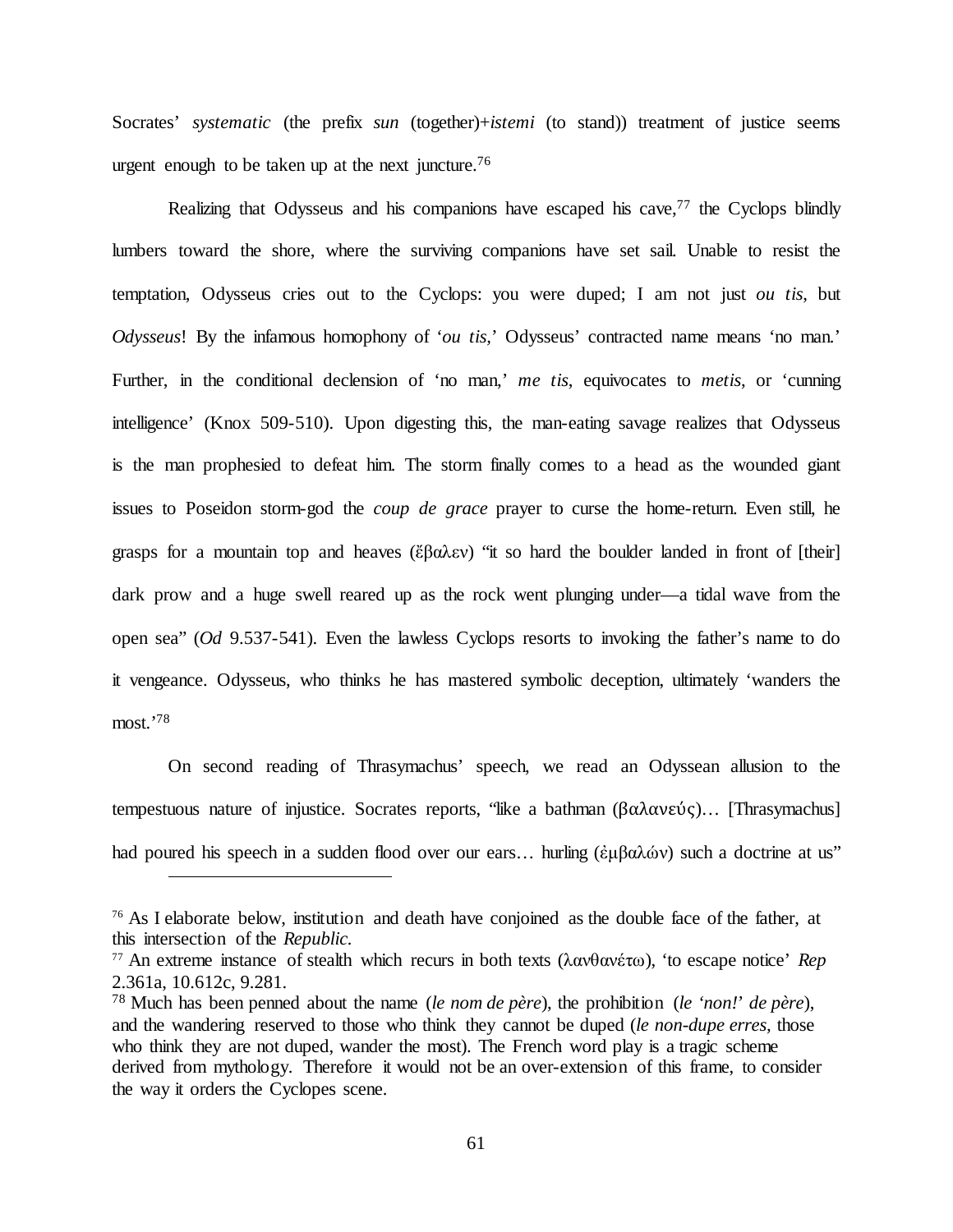(I.344d). Mentioning the Greek from the speech mentioned previously is helpful here if only because the speech rhetorically mounts into a storm:

**And** this is tyranny, which **both** by stealth **and** by force takes away what belongs to others, **both** sacred **and** profane, **both** private **and** public, **not** little by little **but** at one swoop. (I.344a)

The last three lines are conjoined by a repetition (bolded) of *kai*, an example of what Longinus would later describe as a storm coming to its head and culminating, a rhetorical style (καταντλῆσαι), *w*hich makes Plato "above all others" Homeric (Longinus 13.3, see 'Chapter Four'). This stylistic note emphasizes the relationship drawn here between brute force and injustice, both of which conjoin and exert and culminate and exhaust, to the end. This is unlike the reflexive capacities of power and stealth. These circle back around to replenish and strengthen their sources. In effect, brute force and injustice lock tyrants into victims; the agent of violence ultimately becomes victim.

Thus far I have gradually elaborated the fluid dimension of force on the one hand, and the reflexive power of stealth on the other. Even if paternal orders are linear, legislating and prohibiting with respect to one supreme sign, Plato's point seems to be that they are deceptively linear. In fact, paternal descent has a dynamic character. Both Polyphemus and Thrasymachus, who pose themselves as exceptions to the symbolic order of justice, appeal to those orders for cover. By appeal to his own father Poseidon, Polyphemus takes exception to being a subject to the Zeuxian code of justice; and by appeal to individual force and stealth, Thrasymachus takes exception to the conventions of order, at least in theory. The enforcement of those individualistic positions has been found more tempestuous and fluid than initially supposed.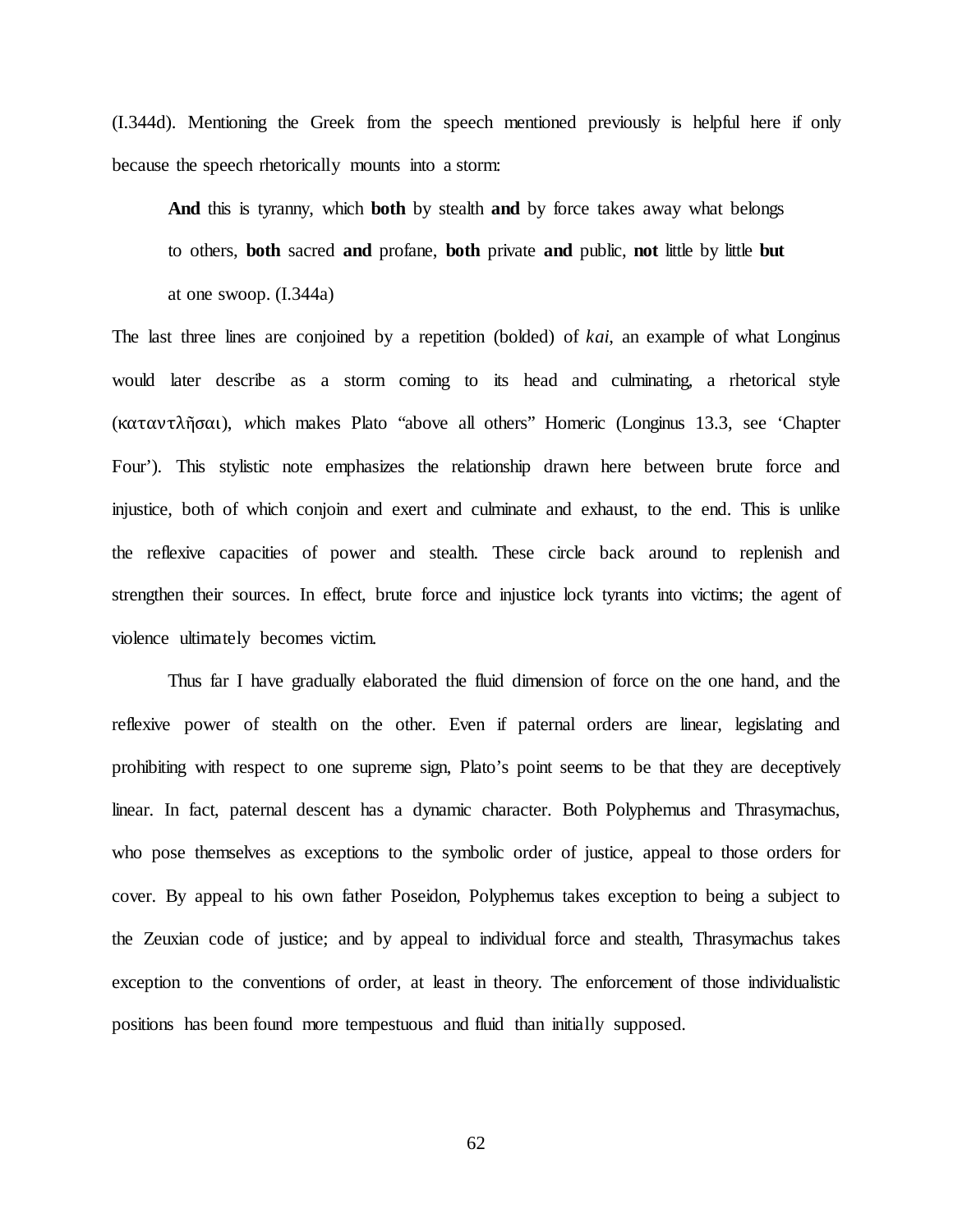We have now to reckon with the two-fold repercussion of such fluidity: how can Plato reverse a patronymic order that already contains its own reversal? Patronymic orders can either surpass, pass, or fall short of the previous generation in identity or property. Furthermore, in Plato's *polis*, paternal lines can even be bracketed for more individualistic or contemporary social concerns. In these cases, if the individual revolts against the social order and convention, s/he does so by appeal to force and/or stealth. Those tactics ironically have a way of re-weaving those individuals back into the social order. So why would Plato attempt to thieve and radically reverse the Homeric world order if such an order admits of both progress and regress?

To answer these questions, we turn to the figural capstone of this piece—eccentricity. As we consider eccentricity, the Greek of Homer's *amphi*+*istemi* and Plato's *peri+istemi* give us direction. The same verb denotes several acts—to kill, to stand, and to institute. By implication, Plato's revolution has to find a way of circumscribing the beginning and end of linear affiliation in death, whether actual or symbolic. Of course, the issue of paternal descent has not been proper to the characters within the *Republic* or *Odyssey* but suggestive of what is happening at the level of Plato's relationship to 'Homer.'

## **2.4 TOWARD A THEORY OF DISAFFILIATION**

Whereas Homer has Odysseus return to Ithaca, Plato has everyone return to the heavenly realm. This is evident in the third speech of the *Phaedrus,* where the philosopher is granted entrance to the best afterlife. By contrast, the chain of divine versification that Plato describes in the *Ion* is a farce. In Homer and Plato's cases both, we have a return. But Homer's takes place in this world; Plato's to another. Odysseus' return is willed and fueled by *nostos;* every person's return to the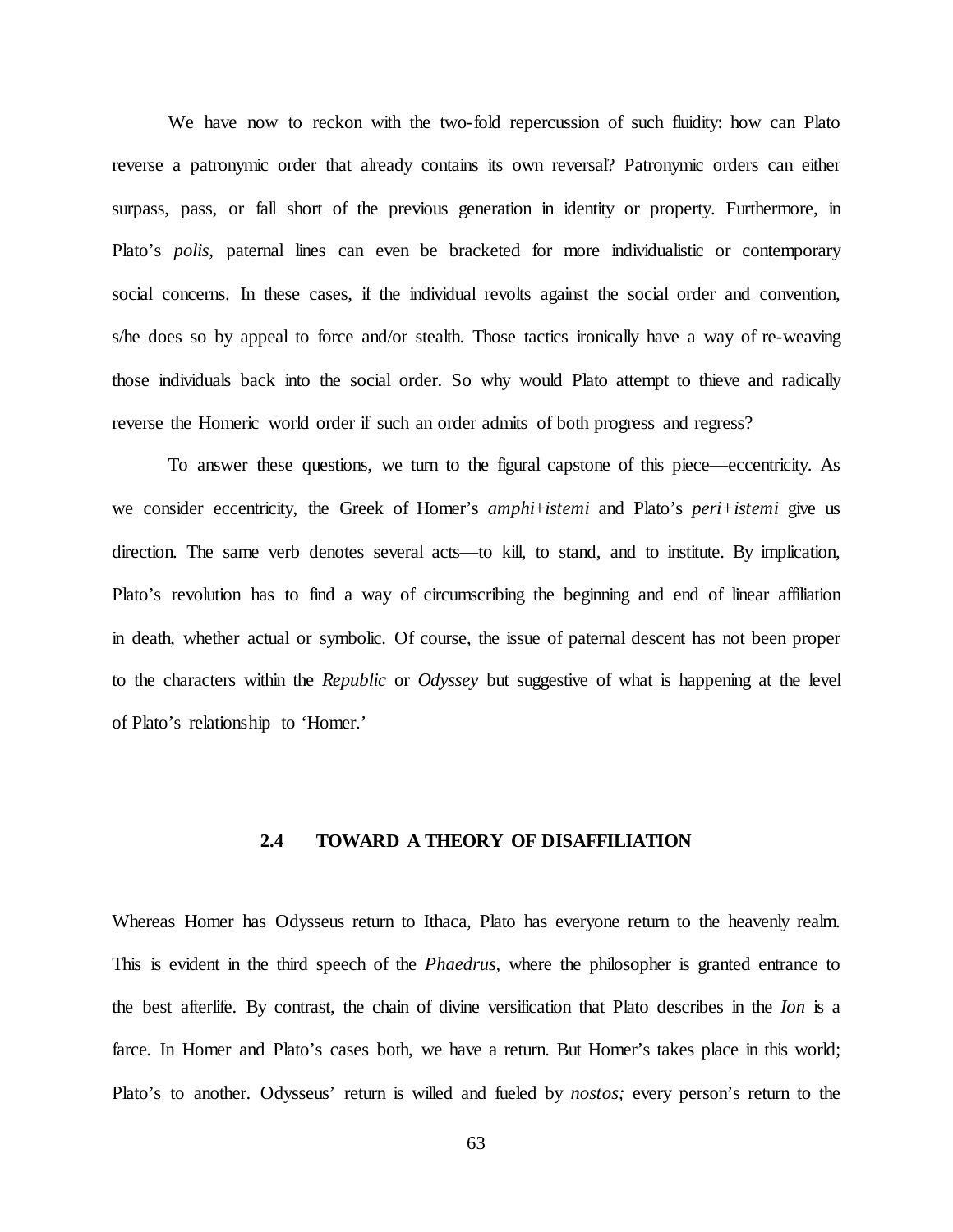heavens is inevitable. For Homer, worldly troubles can be overcome; for Plato, they ultimately do not matter—what matters for him is to have lived a good life (the philosophical one) so as to secure a place up there, among the gods. In all these ways, Plato sets our sights to the otherworldly. Talk about disaffiliation!

By circumstance or compulsion, every person is affiliated. Whether to family by name, to denomination by creed, or to nation and race; affiliations claim a person before there is opportunity to assent. Barring choice, disentangling one's self from these claims is a complicated affair. In some cases, complete disaffiliation does not seem to be an option: one is named, perceived, or identified as being affiliated. Or, if a person can radically denounce some affiliation, the self is nevertheless marked by its opposition to the affiliate group. Atheists who *emphasize* their non-belief sometimes voice a belief so *ardent* that it seems caught in the coattails of religion anyway. What they have achieved is a break from something against which their reaction depends. That affiliation precedes disaffiliation is implied by the impossibility of totally breaking apart from structures of affiliation.

Less marked cases are captured in this paradox just as well. To remain quietly and politely apart from that which stirs feelings of un-belonging nevertheless casts doubts in the self of whether one can, wants or is wanted to fit. Those doubts of capability and desirability are projected in current stories of victims, who having been deprived of healthy bonds of affiliation, search for belonging. What these stories imply is a rampant calculus of those who remain affiliated despite feeling mis- fitted or treated by affiliation: it is better to suffer as an affiliate in bondage than to meet one's demise apart from a group's name and capacities. Here, the stacked dynamic between individual and group serves to hold back those toeing the line. For the purposes of reformulating the commonplace of one against many, legal and social discourses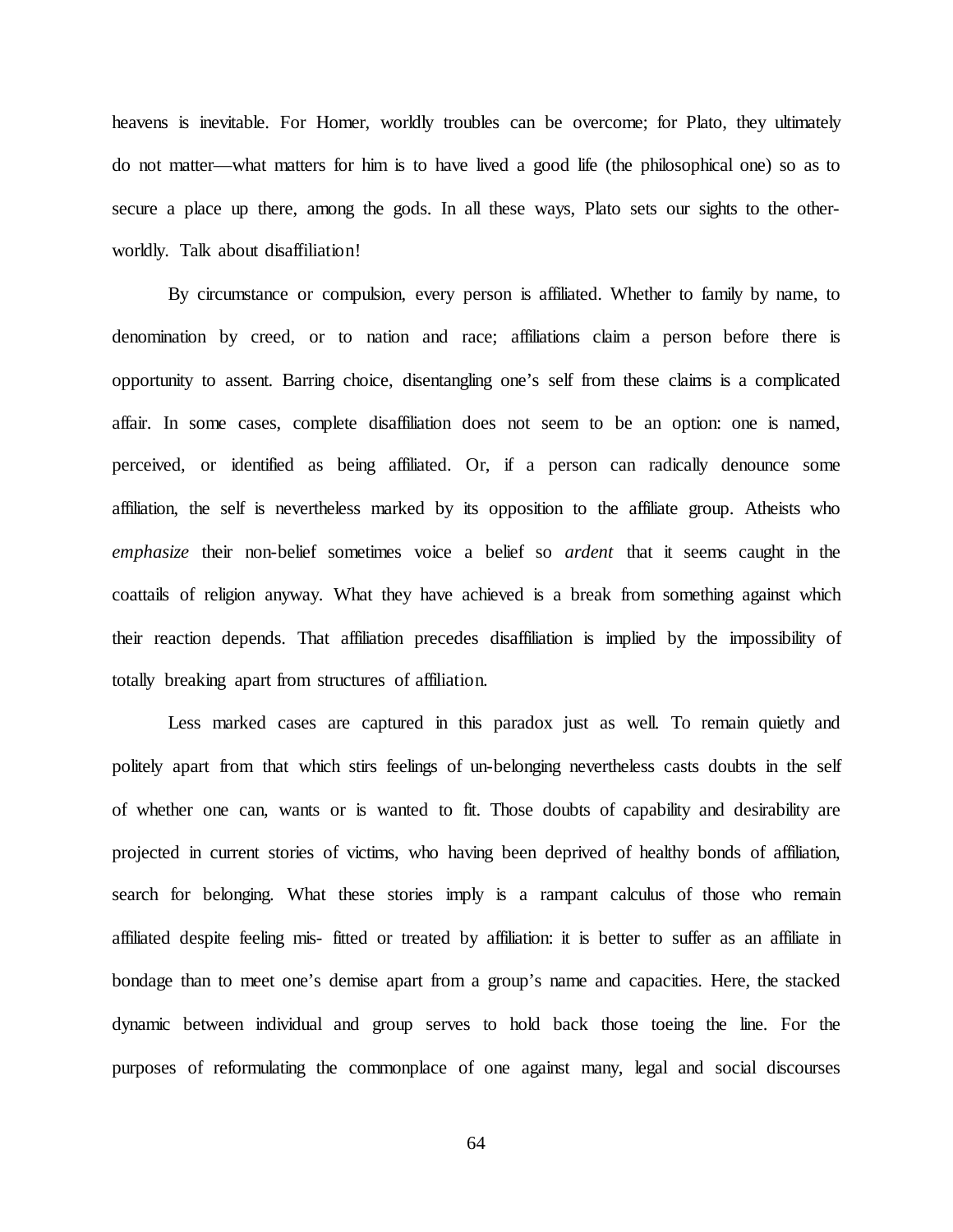emphasize that one is not alone but joins a group better by name or power. If disaffiliation amounts to joining the auspices of another larger body, a person may wonder whether s/he is not opting for the same problems albeit in fresh forms. Once again, it seems that affiliation is prior to as well as the end result of disaffiliation.

Why, then, write a chapter on disaffiliation? There are three reasons to attempt such an endeavor. It is first and foremost the charge against which any intellect, no matter how publically engaged, must come to terms with. It is somehow both impotent and important to be allowed some space from which to record and reflect on the world. A thinker feels disaffiliated, in some capacities, from practical and productive effects of labor. She also feels that she owes it to write an apologia for disaffiliation on behalf of herself and others. Second, disaffiliation seems to be an increasingly precious commodity, even for the intellect. Unlike family, creed, or nation, the inter-networked society leaves no step uncounted, no vital sign unmonitored, and no conversation unrecorded. When "going off the grid" incurs increased opportunity costs, disaffiliation is a fantasy, today's limit as well as dream. So it seems that elaborating disaffiliation as a concept is anything but disengaged with the world. In fact, elaborating disaffiliation implies that there might be space yet into which we can disengage for the sake of better living, or at least for the sake of making sense out of life.

Third, we must write about disaffiliation because it does not amount to joining the auspices of another, larger organization. Affiliates are subsidiaries, meaning that they already are dependent on the patronage of an institution. To study Plato's disaffiliation from Homeric poetry is the study of a particular philosophy which grounded itself on the theft and looting of idiomatic fields of expression and imagery. Those epical motifs are alive and well in Homer; to then turn around and exile them suggests just how sinister the changing of political tides can be. Yet the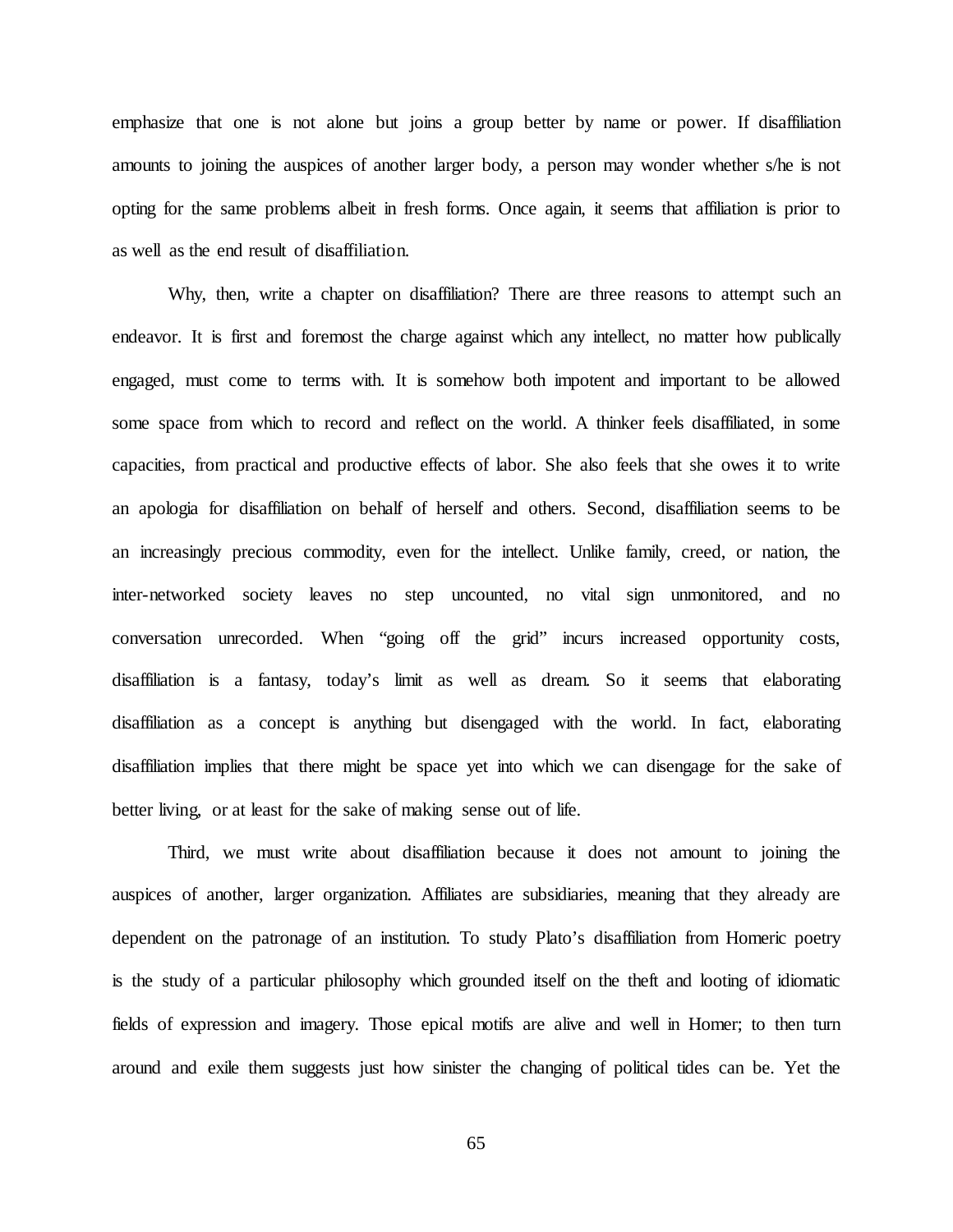political tides at this episode in history were between affiliates, semantic fields of group members associated by status, whether of the material, physical, or intellectual kind. Those group members with whom Socrates frequented, were the ones from which Plato disaffiliated. Socrates' affiliates had killed the teacher who would in turn become immortal in the paternal protagonist of Plato's dialogues. Plato never speaks before the father, who had frequented the most enduring affiliate of his day, that of aristocrats.

The affiliate that Plato depicts in his dialogues was riding on the most instituted, aristocratic families of Athens at the time.79 Affiliates of aristocrats may have come from impoverished or rural backgrounds; but they accessed profound conversations about poetry, justice, and medicine. However, once disaffiliated from Socrates' affiliates, Plato had withdrawn himself totally from the public, and turned to the Academy. Perhaps it is a luxury of modern living that one can simply choose an alternative affiliate. Instead of a group of well-spoken, privileged brats, Plato opted for an intellectual republic of men who would seek the life of ideas. But in his writings, Plato's portrait of Homer is not very kind, for the poet was a reminder of the patrilineal organization to which affiliate classes were subordinate. At the same time, Plato has not just killed his symbolic father; he has first written a masterpiece, thereby mastering the symbolic order of that poetry.

If it be mastering before dispensing, disaffiliation then cannot be reduced to rejection or revolt. Indeed, it is a duplicitous movement whereby outright rejection of a larger organization has another effect, of strengthening bonds of a social sphere. Disaffiliation is different than revolt, whereby an affiliate overturns the larger body with the effect of its expulsion, destruction,

<sup>79</sup> For the argument that rhetoric overturned the order of "political and familial law," see Havelock, *Preface to Plato* 64.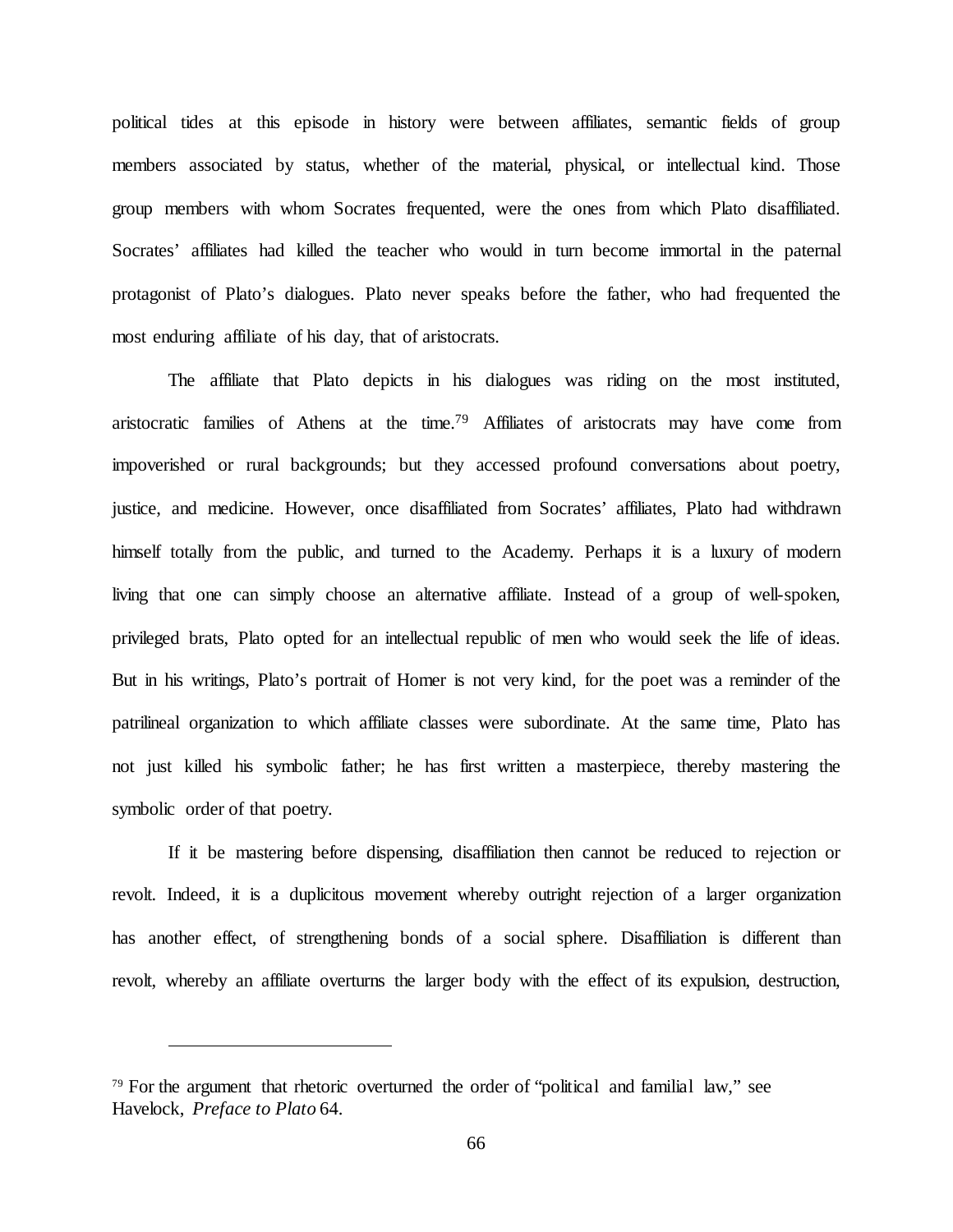or topple. However, so-called failed revolts, in the winter after their spring, may be disaffiliations, especially if a more obstinate return to conserving governing structures overrides dissenting views. Disaffiliation is also different than reform whereby one identifies a larger body, and aims to improve its performance. Finally, disaffiliation is different too than immanent critique, or deconstruction, where the affiliate accepts the terms of a larger body so as to subvert its mission. Here, what is being strengthened is the substance of dissent within formal or institutional structures.

Scholars have read Plato's diachronic critique of Homer alternatively as revolution, reform, and immanent critique—none of these suffice. In the first case, the *Republic* is analyzed literally, as an advocacy for intellectual aristocracy and against democracy in a period of revolutionizing political forces. As for the second and third cases, the framework is ostensibly less political, more cultural, and definitely more literary than literal. In the second case, the *Republic* is a poetical rejection of poetry in the spirit of reforming poetry itself. Does not Plato invite someone to offer an account in defense of poetry in Book X? Does he not use the same literary motifs as Homer's epics do? Sub- textually or consciously perhaps, Plato identifies with poetry at some level. In the third case of immanent critique, Plato needs poetic elements, either to make poetry's exile appealing or to demonstrate that aesthetic effect need not be sacrificed in the philosophical turn toward truth, and that poetry need not be granted the role of cultural authority.

What these views do not, in my own view, transcend is the opposite responses. Interpretations can neither have the last word on Plato's intentions, nor on whether Plato's revolution was the idea that Poetic style was so pronounced, and the critique so thorough. Philosophy was already affiliated to poetry.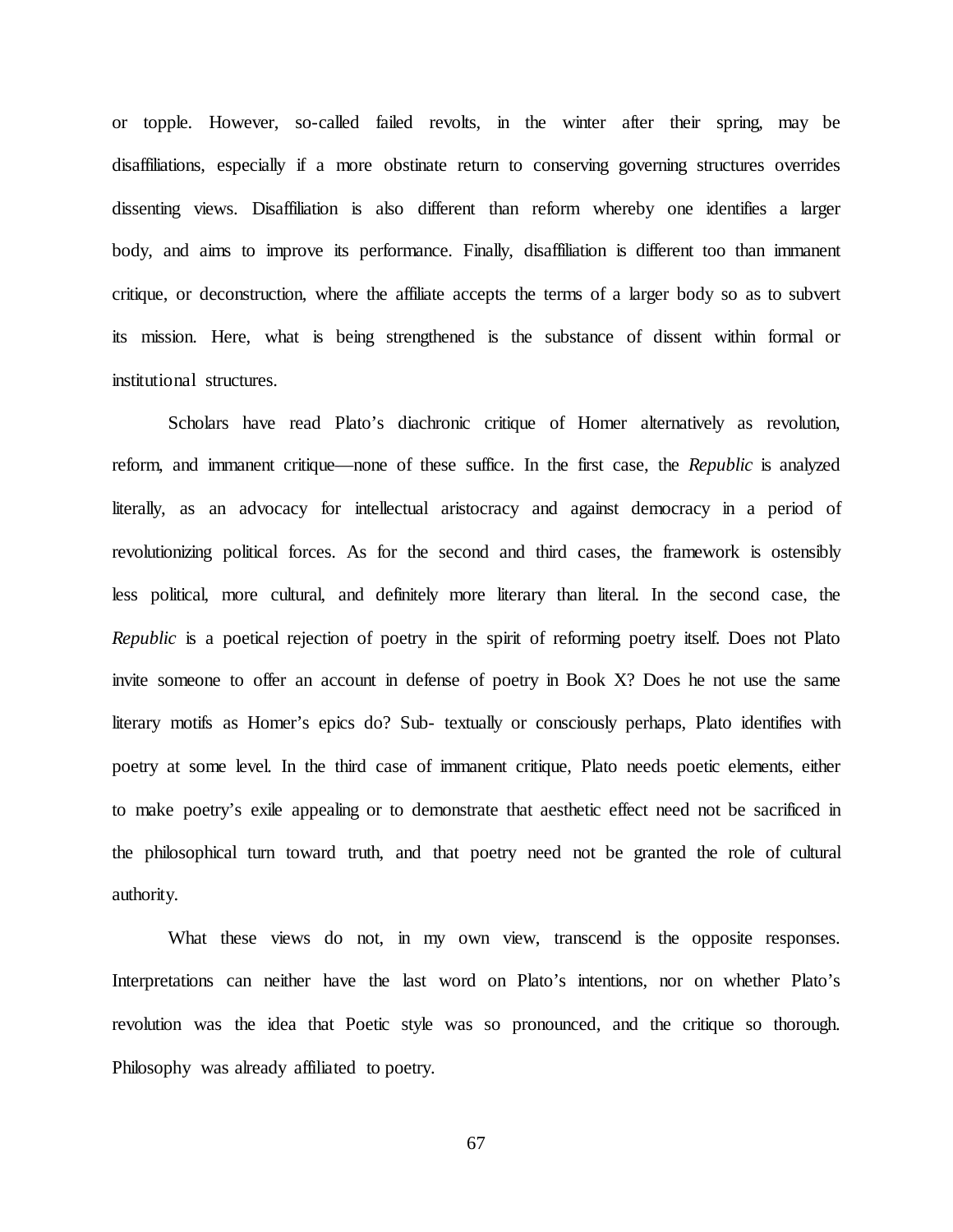Clearly, the act of disaffiliation is intended, but its effect does not, I think, have to be so. At least in Plato's case, I do not rest the burden of my claims on his intentions, and although the effects may not be intended, a historical study can note the ironies between what might have been intended and how it played out over time. Here too, Plato's heavy critique of Homer arguably preserved poetic cultural authority in writing, right in the pages that Socrates would call unresponsive in the *Phaedrus*. These reservations notwithstanding, disaffiliation is a specific kind of irony, of how disavowal appears to be and how it turns out to be in cases where the disavowed body is re-entrenched. As such disaffiliation is conceptually at home in rhetorical theory, where variations of appearance, effects, and the wedge in between them continues to offer a motif recurring from Homeric poetry down to the simulacra of Baudrillard.

For example, playing devil's advocate is a role whereby engendering opposition may provoke from the initial position clarity and qualification on the one hand, or weakness and contradiction on the other. If the advocate provokes a stronger position from the interlocutor the effects of disaffiliation are eccentric. The disaffiliate may be quietly advancing a previous affiliate's mission which is squarely at odds with the supposed service to a current affiliate. In the vocabulary of military intelligence, the disaffiliate is comparable to a defector who may be in fact a double agent.

But the devil's advocate is the oldest trick in Socrates' book, and it might be too conversational, in effect binding rhetoric's social effects between two speakers. More troubling, one can be a devil's advocate in support of the wrong side of an equilibrium of power. Yet by treating disaffiliation as a theoretical principle, we can carry the concept outside of strictly communicative contexts or culturally neutral positions. Disaffiliation is found aplenty wherever an affiliate cuts ties with one body so as to serve another with a mission competing with the first.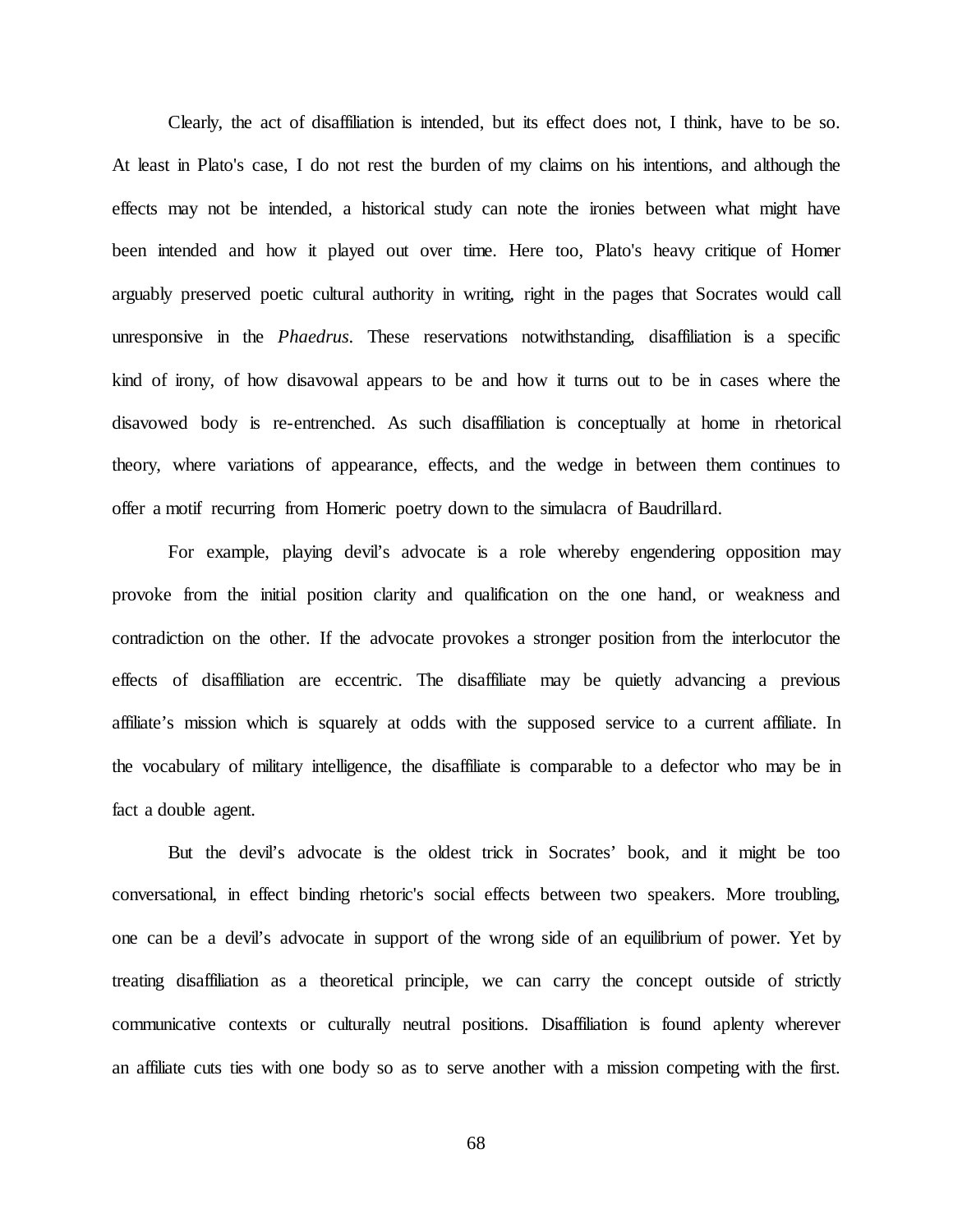It is not extreme to note, then, that disaffiliations are not only provocative or clarifying in the context of dialogue, but powerful and possibly dangerous in the context of institutions. The general American mood about politics –namely cynicism with respect to cross-influence between corporate, technological, and federal governance – might even offer hints about the kind of affective environment that lays the groundwork for re-entrenchment, disaffiliation's effect.

The dilemma between norms of presenting one's self and intended effects in disaffiliation makes it a rhetorical concept for three reasons. Disaffiliation is rhetorical in the sense that it represents a dilemma which casts an unanswerable question about one's integrity. Indeed, one must not announce that they are advocating for the devil, or that a performance of nonsense, neutrality, or betrayal is just a role. But whether one might be performing non-performance is a rhetorical question that leans on the side of appearances. Disaffiliation then is rhetorical in a second sense, that it is a dilemma born out of the sole access others ordinarily have, which is to the apparent self. There is presumption in what one presents as itself until there is reason to suspect a competing intention lurking in the disaffiliation.

The third rhetorical quality of disaffiliation is that it can occur in and by speech. In review, affiliation is prior to disaffiliation; disaffiliation presents itself as an extreme dispensation with affiliation; it does so with the intended effects of furthering some mission of an institution; finally, the presentation of disavowal and intention reach a dilemma when contradictions appear on the surface of disaffiliation. On this basis, the speech act of disaffiliation explicitly breaks away from a former affiliation while using that affiliation's key terms; it also is structured by the operations of adjacent and competing affiliations and implicitly uses the new mode of operations to revise and transcend the vocabulary of the former affiliation.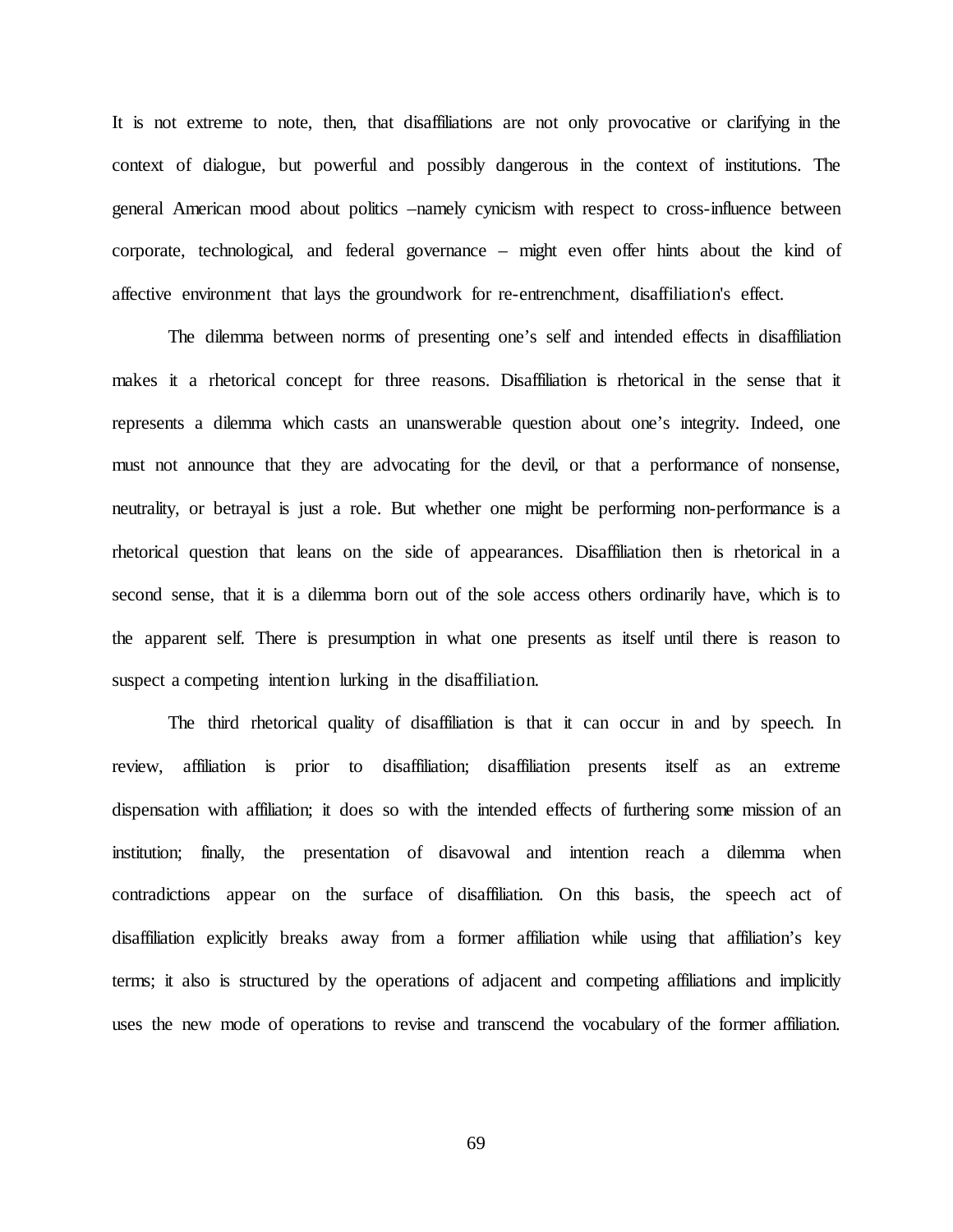By its employment of old terms and new modes of operation, the speech act is received by some to be a coded affiliation, and by others as a total disavowal.

#### **2.5 CONCLUSION**

This chapter has approached the *Republic* in the spirit of literary interpretations of Plato, so as to avoid doctrinaire entanglements and tow the line beyond historical claims. In the case of doctrinaire entanglements, it has shown that literary interpretations add little to analytic readings of the *Republic*; in the case of historicism, it has shown that the philosopher is indebted to the literary backdrop of his time. What this chapter contributes to the chorus of poetically inclined interpreters, then, is a specification of transformation as such. That is, Plato disaffiliates from cultural productions authorized in Homer's name. 'Disaffiliation' is a species of change, a concept that might wedge itself into a technologically oriented world of increasingly rapid rate of social transformations. Even the strongest case for Plato's transformation of Homer, to be found in Charles Segal's 1978 "The Myth was Saved," does not direct itself toward a rhetorical theory of change. Even the most eloquent observation, as it is rendered here—

In its scale, in its complexity, in the inexhaustible abundance of questions that it raises, both hermeneutic and more purely philosophic – above all, in its lissom gravity, the *Republic* is the one truly successful epic to which Plato stretched himself in his lifetime. Do not remind me of the *Laws* in this connection. The *Laws* does not stand to the *Republic* as *Odyssey* to *Iliad*; it stands to the *Republic* as *Finnegans Wake* to *Ulysses*. The *Republic* is Plato's philosophic *Iliad* and *Odyssey* combined." ("Introduction," xvi)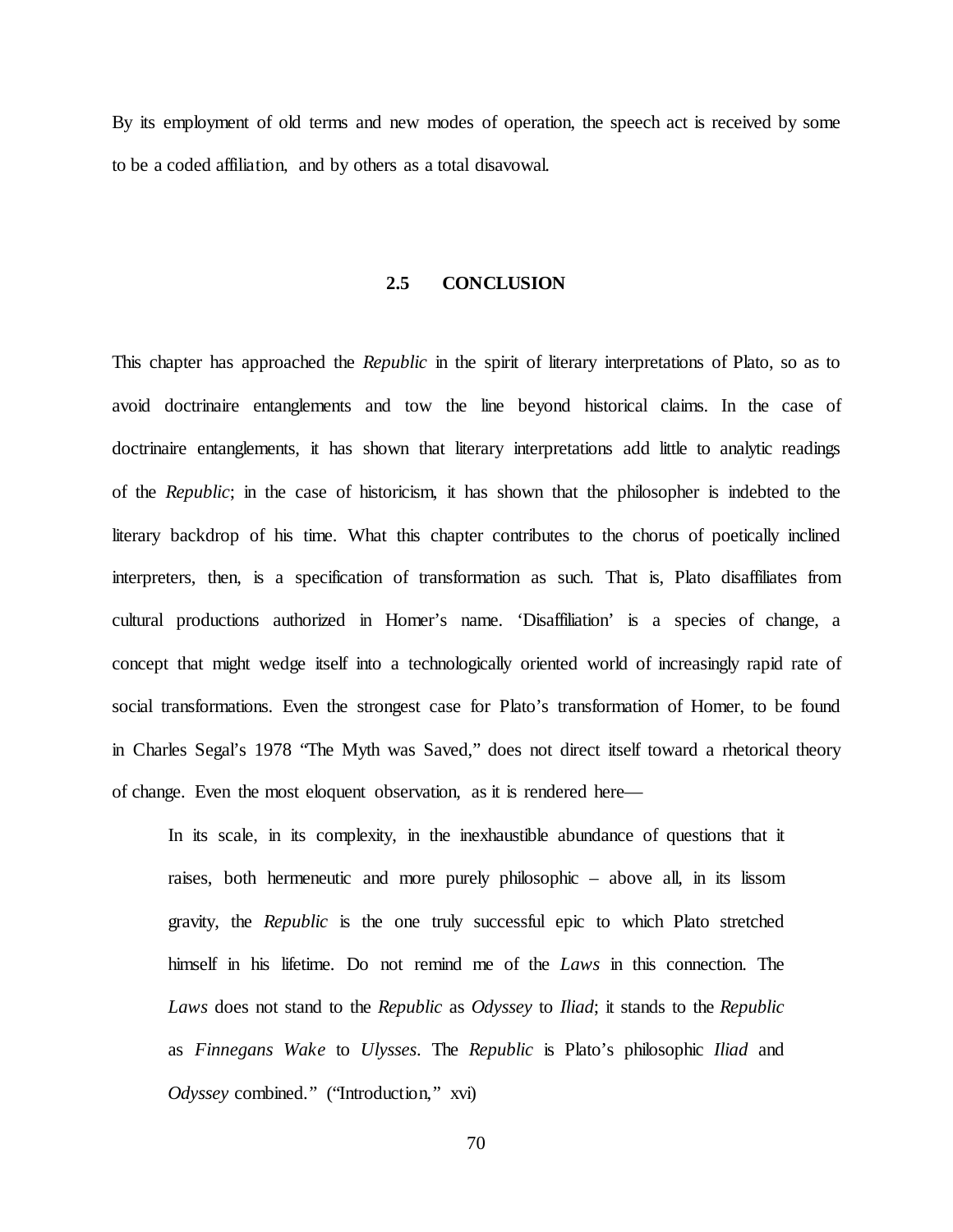—in Giovanni R.F. Ferrari's writing, does not stretch us back to our lifetime. Clearly, what I have intended is a secular reading beside others. In this latter distinction, I appeal to Isocrates' line in the *Panegyricus,* that the art of the orator is to speak on a subject as nobody else could, and hence beside what everybody else could. 'Beside' is theoretically and *demonstratively* rhetorical; it does not propose to disprove the doctrine of another, but rather to re-begin another's song, perhaps improvising it better than before.

Furthermore this chapter has shown the rhetoricity of the *Republic*, specifically in its relation to the *Odyssey*. The rhetoricity I allude to need not be developed from the topical discussions on rhetoric in Plato's works. Instead, it can issue from his discussions of poetry, or, as I have shown, any dialogue which shows a strategic disjoint between how and what it narrates. In the *Republic*, an elaborate theory of narrative unfolds in Books II, III, and X. Of course, what Socrates stipulates is inconsistent with how he argues. But this chapter has shown that those moments of inconsistency come when Plato sharply reverses the motifs that he has borrowed from Homer.

Therefore, the main task in this chapter has been to trace and flesh out how those reversals work, especially because Homeric poetry is polysemic. As Plato's dialogues portray poetry, its meaning is in the eyes and ears of its re-tellers. One could even say that the poetic process is hence quite good at reversing his own motifs. The *Republic* not only exiles the patronym of cultural authority in Book X, it also goes further. Indeed, Plato makes exclusive claims of inheritance on Homer's mode of writing, that he above all else can deliver its manner in writing while representing a series of exchanges on justice, doctrines which can be read as less reliant on their manner of delivery. But I further have advanced a new portrait by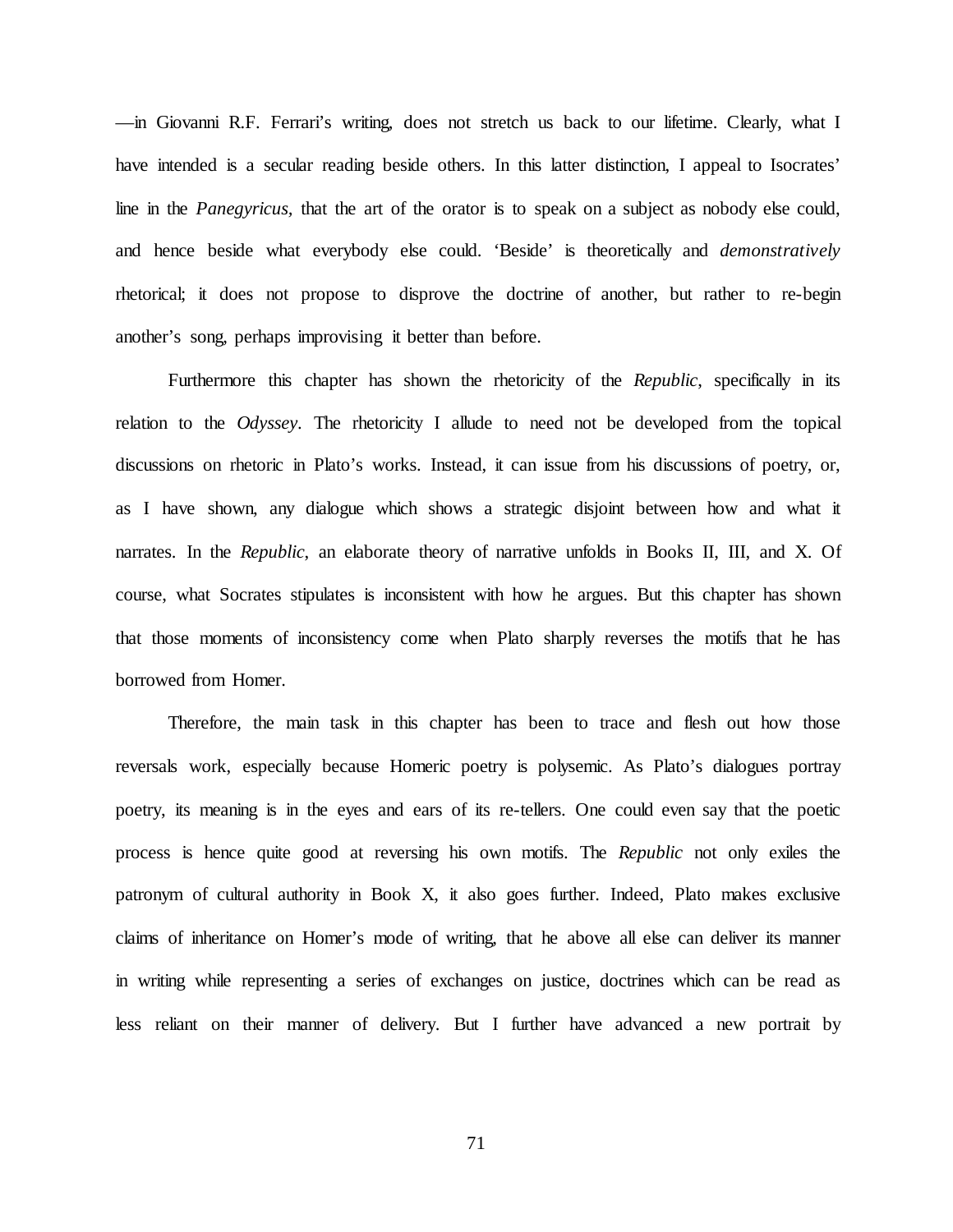considering Plato's characters as wealthy, healthy or intelligent affiliates to a system of patrilineal aristocracy in its decay.

Disaffiliation, the *Republic's* radical reversal of the *Odyssey*, consists of borrowing motifs and reconfiguring their logic so as to privilege philosophy above poetry. Reading the *Republic* for disaffiliations, however, requires a different approach. Such a perspective consists in discovering the cultural imaginings shuttled between the two texts, and re-telling their significance in relation to how Plato is figuring movement within the structure of his dialogue. In this case, the rhetoricity of the *Republic* is not only a matter of noting how the context (mood, character, or scene; Benitez 223) changes the meaning drawn from arguments otherwise treated in a vacuum. Most readers of Plato seem to accept such a definition of rhetoric anyway. Instead, the rhetoricity of the *Republic* is a matter of noting how Plato's exile of Homer cuts across all features of the dialogue—its word clusters, images, motifs, and its aspiration to radically revise social modes of inheritance beyond family allegiances, individual interests, and affiliate loyalties.<sup>80</sup>

Disaffiliation then is the radical discontinuation and circumscription of the periodic relations that would give us pleasure, that is, the ones that aim toward an end. Ultimately, these are doomed relationships, marked in their beginning and end by a pleasure-pain, pierced in their interim by a sense of lack in the light of inevitable endings. The matter of justice consists of retelling the story of what we owe to the social aggregate, whether it is in the domain of imagistic or symbolic action, and how the social aggregate can unweave our retelling of ourselves. There is no escape from the way that the cultural imagination defines our semantic

<sup>&</sup>lt;sup>80</sup> See Kastely 185 for additional insight on poetic affiliations as necessary alternative to the political failure of philosophy.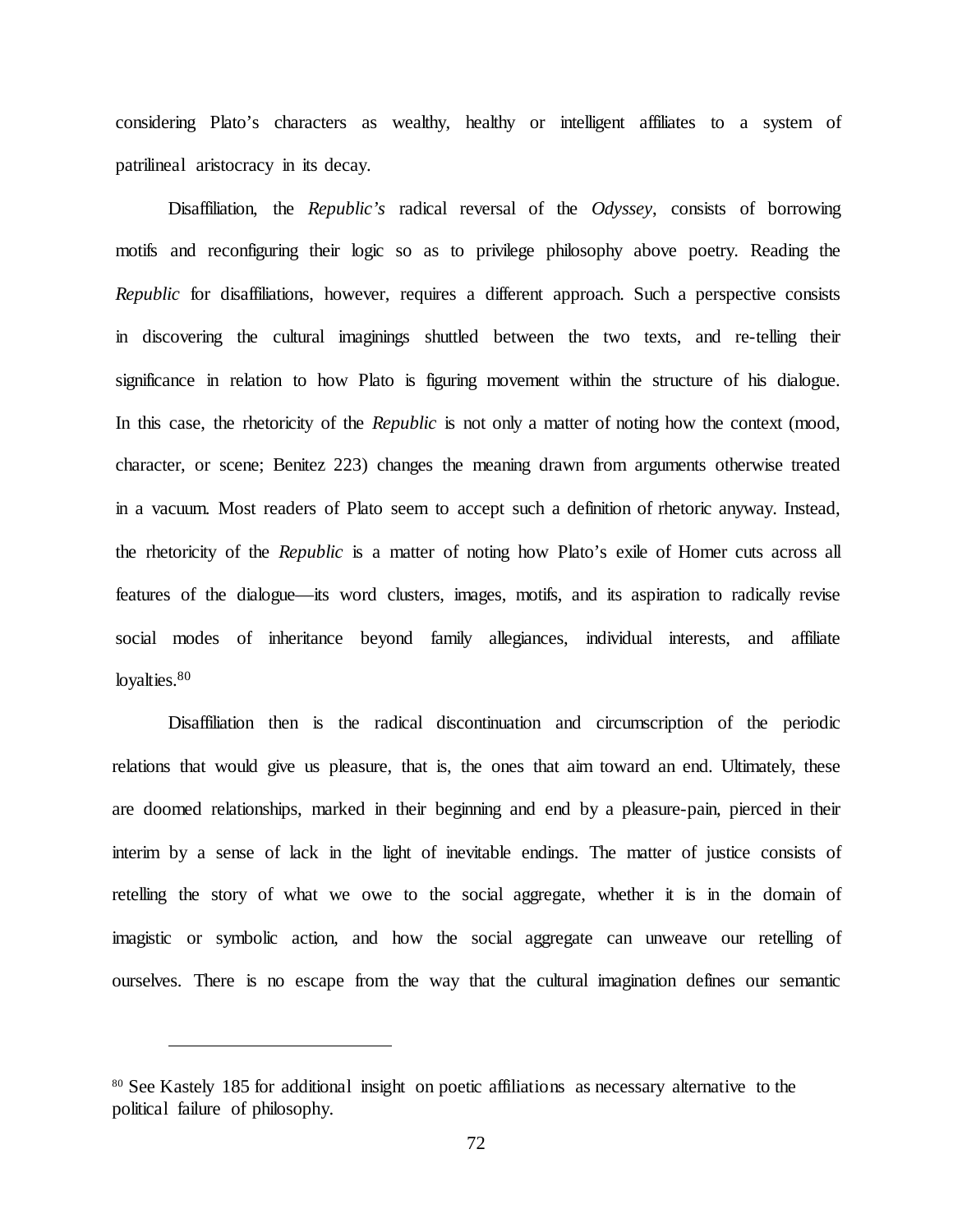fields. Those who read the *Republic* as a cease and desist to image-thinking are sorely mistaken for its protagonist gives us more reason to cultivate literary sense of idioms conjoining identity, property, and affiliation. And in our day and age, affiliations between subsidiary groups and larger organizations can consolidate an awe-inspiring power.

Surely, the question of whether and which poets are exiled in Book X of the *Republic* will persist. Yet such a question, precisely by its persistence, might be radically revised. In the last words of this chapter, I begin to consider disaffiliation apart from Plato's radical reversal of Homeric poetry. The consideration is notional, what I read in Plato as the first level of philosophizing.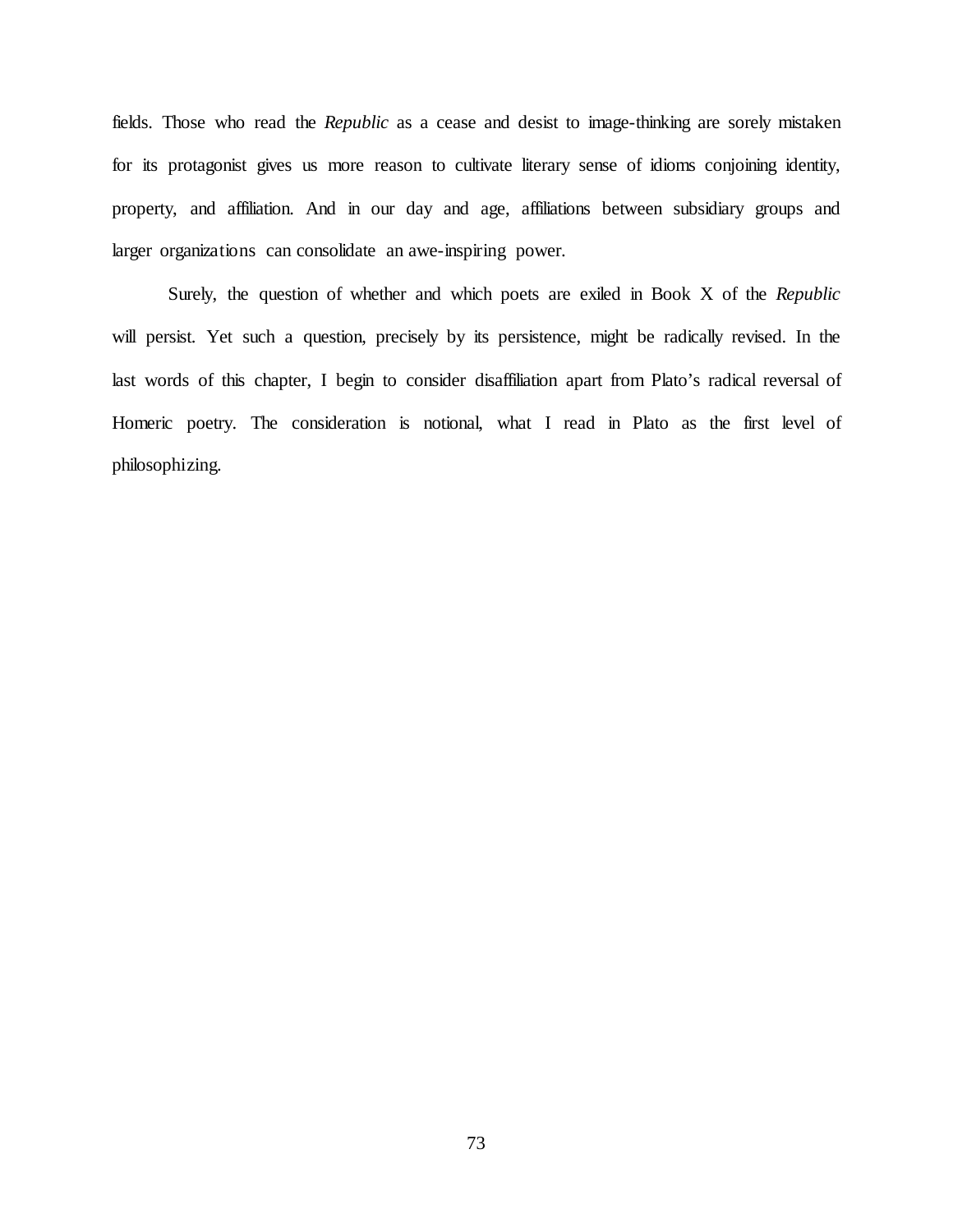# **3.0 INTERCESSION: AEREATING RHETORIC'S HOMERS**

"Allowing a wine to 'breathe' is simply a process of exposing it to air for a period of time before serving. Exposing wine to air for a short time, or allowing it to oxidize, can help soften flavors and release aromas in a way similar to swirling the wine in your glass." — "Allowing a Wine to Breathe"81

"For men become suspicious of one whom they think to be laying a trap for them, as they are of mixed wines…Art is cleverly concealed when the speaker chooses his words from ordinary language."

— Aristotle, *Rhetoric* (1404b17)

"The use of metaphor, like all other beauties of style, always tempts writers to excess. Indeed it is for these passages in particular that critics pull Plato to pieces, on the ground that he is often carried away by a sort of Bacchic possession in his writing into harsh and intemperate metaphors and allegorical bombast. 'It is by no means easy to see,' he says, 'that a city needs mixing like a wine bowl, where the mad wine seethes as it is poured in, but is chastened by another and a sober god and finding good company makes an excellent and temperate drink.' To

<sup>81</sup> "Allowing a Wine to Breathe." *Total Wine.* Total Wine, n.d. Web. 6 Jul 2015. http://www.totalwine.com/eng/guide-to-wine/allowing-wine-to-breathe.cfm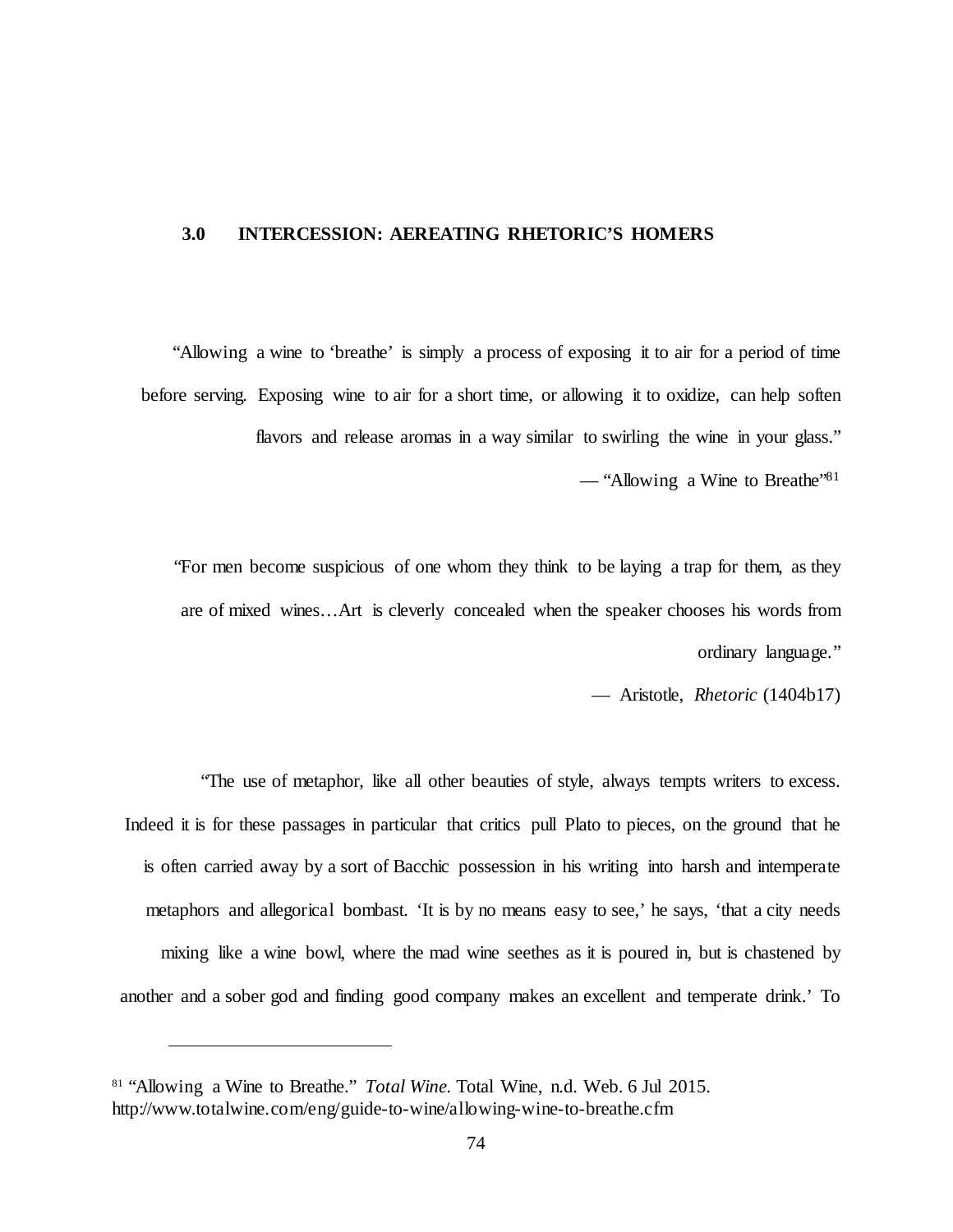call water a 'sober god' and mixing 'chastisement,' say the critics, is the language of a poet who is far from sober."

– Longinus, *On the Sublime* (32.7-8)

#### **3.1 ENHANCING AROMAS**

Starting with Aristotle, rhetorical handbook writers mention Homer frequently and fleetingly. A fleeting aroma, in the discourse of sommeliers, is a condensed note in wine. In discourses about rhetoric, frequent notes are not insignificant; they are condensed, often escaping us fleetingly. I respond to Socrates' gravity—"Conversation about poetry reminds me too much of the wineparties of second-rate and commonplace people" (*Prot*. 347c)—with some levity. As I have shown in Chapter One, rhetoricians and orators often feasted on Homer. From prudential maxims for the everyday, to pronounced styles for special occasions, Homeric poetry furnished a wealth of expressions. Perhaps Homeric mentions did not need elaboration, even if some idioms were more current among scholars than others among mass audiences. What remains for us then in these Homeric idioms are cultural epitomes waiting to be aereated. At the same time, it is clear that Aristotle attempted to distinguish oratorical from poetical style, often to raise the would-beorator's awareness of how typical audiences assess good speakers. Whether maxims or differentiating prose from poetry could explain why Homer is featured the way he is in the *Rhetoric*. Here, I am not trying to answer a question of omission—why doesn't Homer feature more prominently?—so much as a question of commission. What is condensed and already present of Homer in rhetoric handbooks?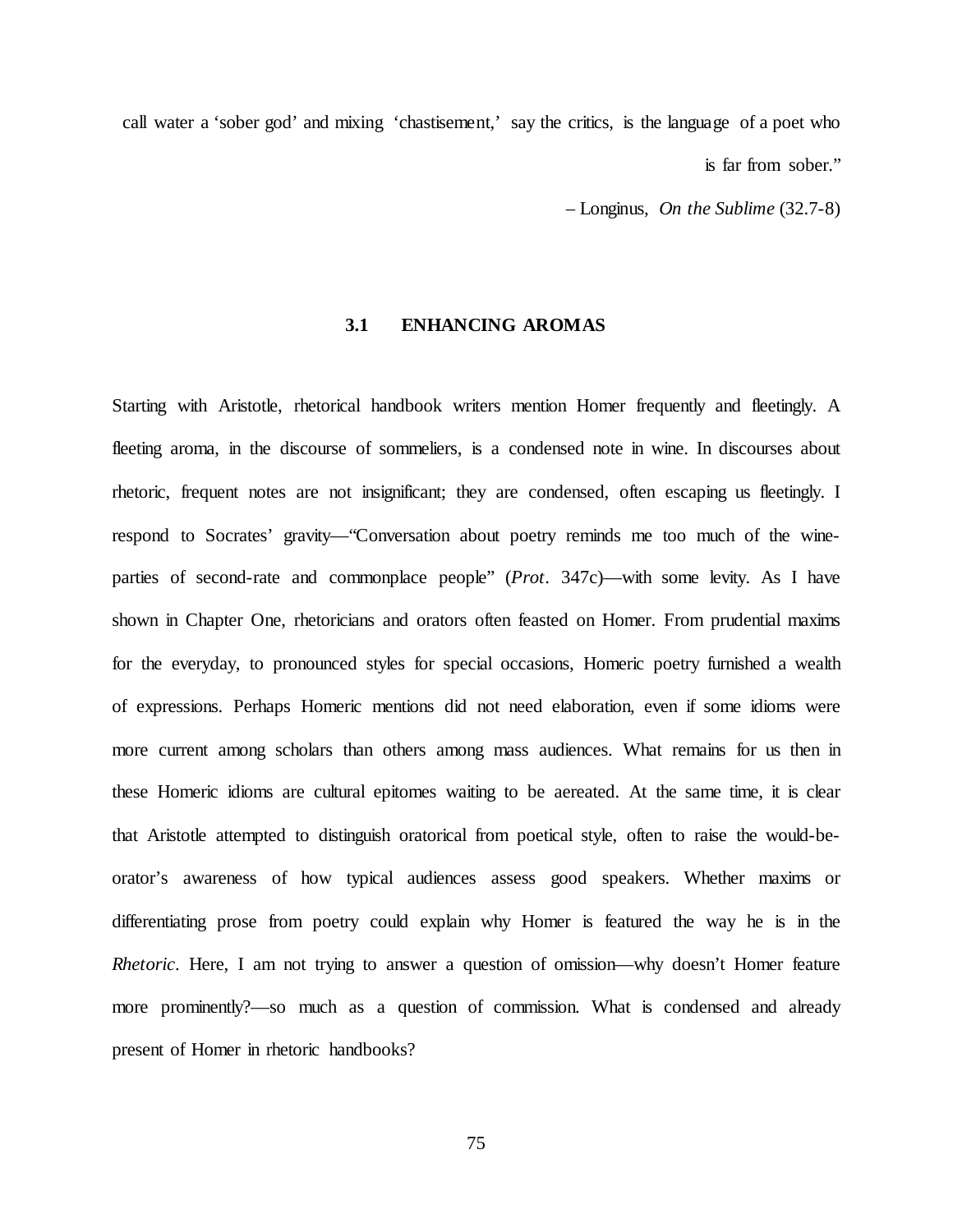The first epigraph above hints at my approach in this and the next chapter. If Homeric mentions were aereated, a rhetorical bouquet would soften, develop and mature. Unlike scholars who view rhetoric as a rational development of epic poetry. I let undeveloped notes about Homeric poetry in Aristotle's discussion of moderating poetic style in *Rhetoric* (Book III), and of emulating it in Longinus' *On the Sublime* (11ff; 44ff) breathe. In letting these notes breathe, I try to harmonize what otherwise seem like antithetical dispositions toward Homer. In reality, they can be keyed into the same register. In both cases, I interpret the fleeting mentions of Homer as keys, signaling rhetoric's stylistic solubility and volatility with its poetic predecessor.

Aristotle has earned the title of theorist, one who divorced rhetoric from its conventional involvements.82 However, Book III of his *Rhetoric* affords us an opportunity for reading his ambivalence about that divorce, a feeling he expresses in his line that style is inessential, albeit necessary (1404a). For his part, Longinus has earned the title of literary critic, a title usually reserved for modern writers who have posed theoretical and philosophical questions regarding the means and goals of the literary arts. Like them, Longinus considers literature to be a sub species of rhetoric. Unlike most, however, he walks his talk, performing literature as he theorizes. His temporal frame, even if seemingly less pressing than Aristotle's practical "here and now," is noticeably affected by his poetic style. If Aristotle is a presentist, Longinus' is a futurist. In this and the next chapter, then, I look at these two handbook writers who theorize rhetoric's practical and civic as well as its future anterior aims, respectively. Whereas Aristotle coaches his students on speech sobriety, Longinus poses to his readers the problem of how to

<sup>82</sup> For a recent special volume dedicated to this theme see, *Philosophy & Rhetoric* 46.2 (2013), especially Doxtader 231ff.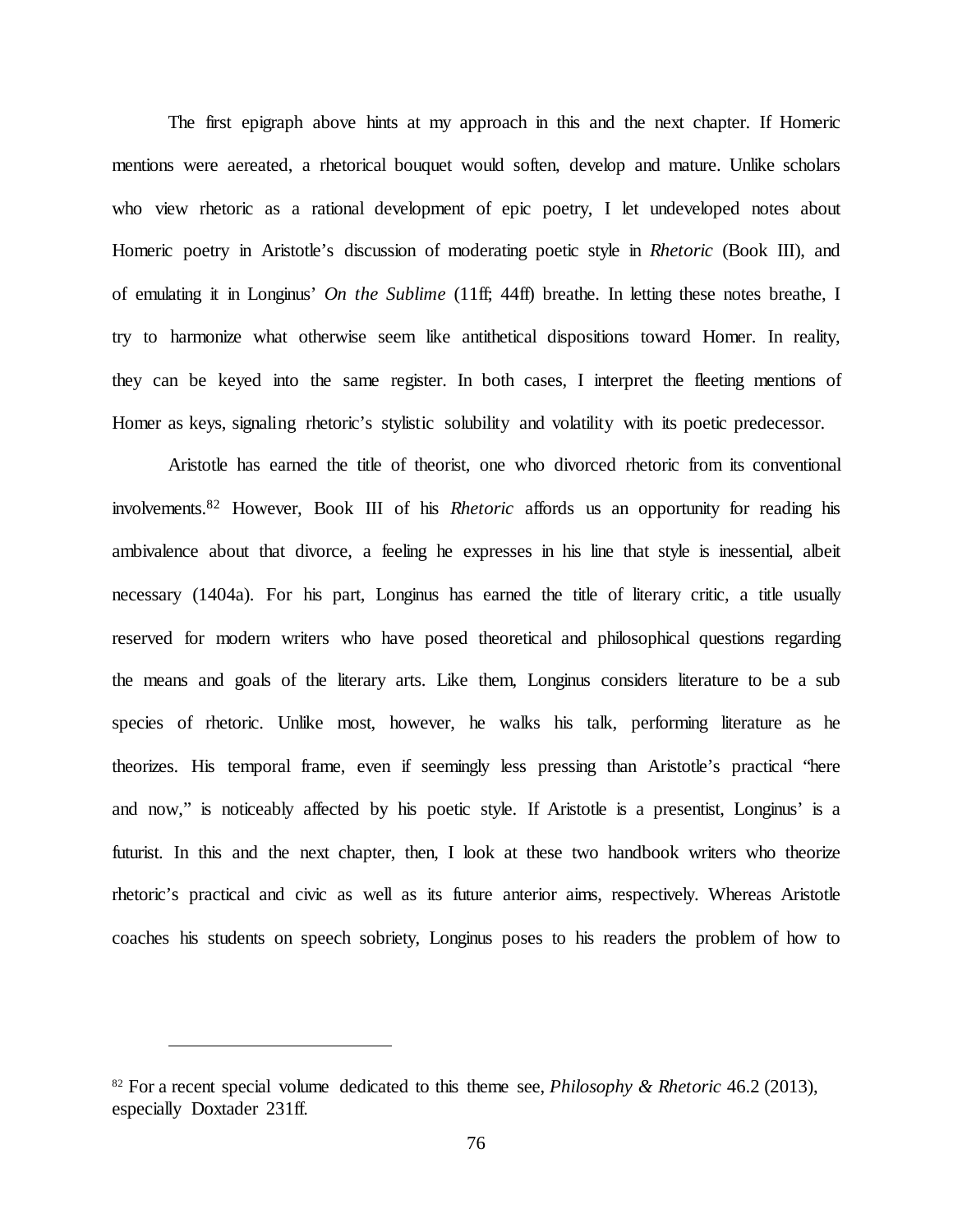overcome cultural sterility. If Aristotle offers advice on rhetorical composition, Longinus begins to cultivate a literary republic for the days to come.

The two Homeric receptions to be unfolded in the next two chapters pass the nose just as we turn to the rhetorical subject of style (*lexis*). By *lexis*, both handbook writers evidently mean compositional choices at three levels of expression: word choice, arrangement, and delivery by voice and body. Poetry, whether recited or enacted, staged the best crafted versions of all three levels. Unsurprisingly, then, the terms of the *Rhetoric* and *On the Sublime* are similar and related to Homeric poetry. Both writers also treat Homeric style as generic to prosaic and poetical styles of speech. Accordingly, even when Aristotle talks of dramatists or poetic style *writ large*, he often alludes to Homer. As he writes in the *Poetics*, "Homer's position, however, is peculiar" (1448b34ff)*.* This statement meditates on the originary resource of the tragic and comic modes of drama, as well as crafted styles in speech and character development.<sup>83</sup> For his part, Longinus directly refers to Homer as the supreme rhetor, treating him alongside Demosthenes, the quintessential orator. But whereas Aristotle insists that style must be appropriate to the weight of the subject matter, Longinus treats it as determining the subject matter's weight. Either way, rhetorical style sips and tips on epical idioms, and gestures, too.

Here we must correlate Bacchic frenzy with *xenos* (foreigner, stranger) within Aristotle's text. Aristotle writes that orators must conceal poetic craft in their style, for "men become suspicious... of mixed wine" (1404b17). This line alone clues us as to why Aristotle tries to be sober about Homer. Cope traces Aristotle's "mixed wines" metaphor to Plutarch's *Symposium*,

<sup>&</sup>lt;sup>83</sup> *Mimesis*, what we commonly translate as imitation, does not mean copying or duplicating, especially in the inventional processes of Homeric cultural productions; to the Greeks it meant a creative enactment of a style or tradition of speech. In effect, Aristotle's caution about undue imitation is a concern with tapping Homer unnecessarily.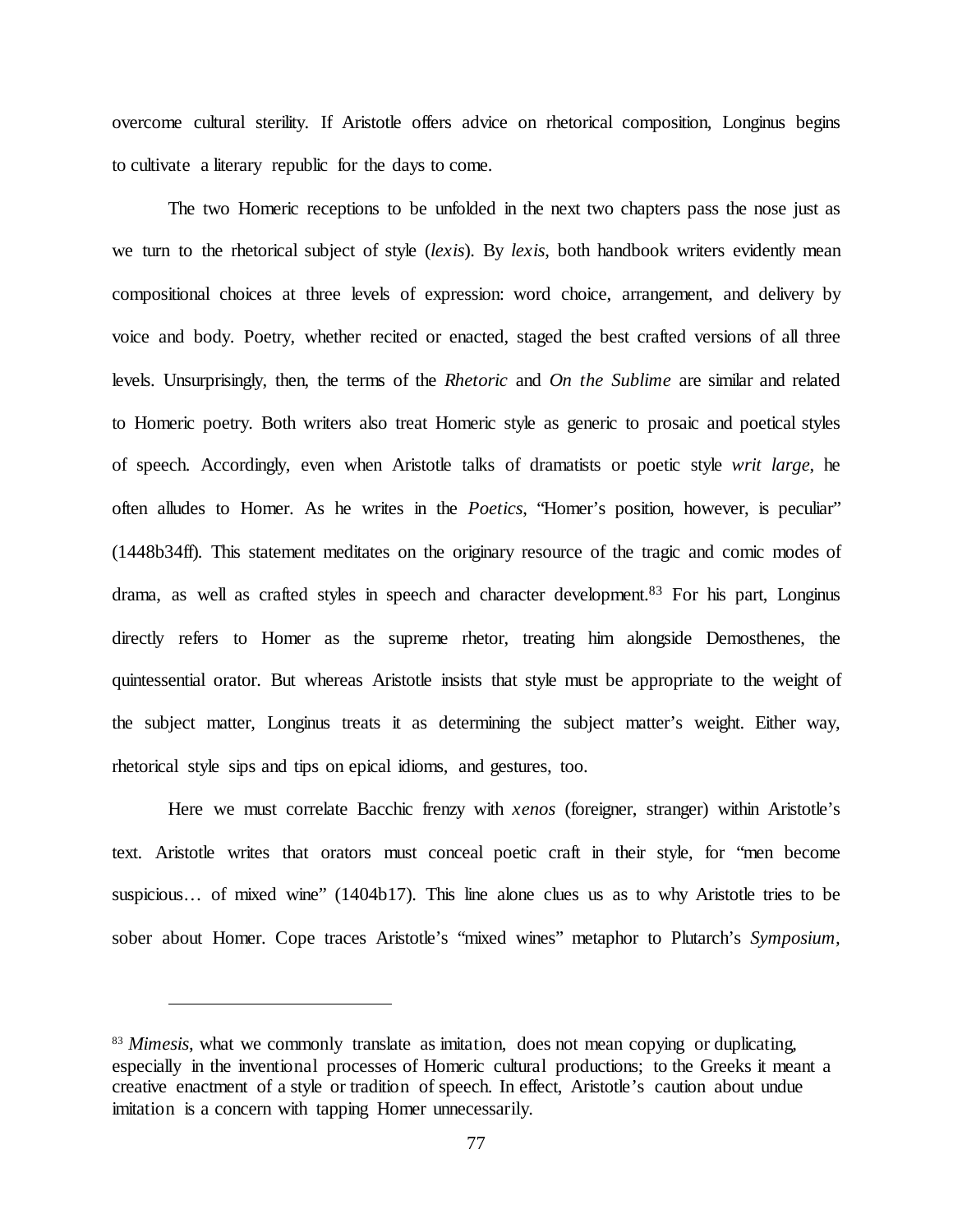and finds that in later texts the phrase is an idiomatic expression. Let us assume that Aristotle, although pre-dating Plutarch, was using the same idiom. And we can, for otherwise how explain what Cope cheekily calls the "curious coincidence" of exact phrasing? Moreover Longinus, as the third epigraph above suggests, jabs at Plato's hope, and I would add Aristotle's, to mix rhetoric and poetry. If we follow Cope's reasoning, we have a stunning conjunction between *xenos* and the double inebriation of Homeric and oratorical styles. After all, the colloquialism connoted "a concealed *enemy*: mixed wine, the 'mixing of liquors,' being as was supposed of a much more intoxicating character than unmixed" (16). So too, rhetoric and poetry mixed are a concealed enemy, intoxicating audience and orator beyond control, to the point of sickness. But perhaps Longinus' line is more prophetic than Cope's: it is inebriation to suppose that Homer can be tempered by prose. Taking the "mixed wine" idiom as an example, rhetoric is no more insulated from strangeness than poetry.

The idiom "mixed wine" is almost lost to us because Aristotle is speaking in what he would call signature rhetorical style.<sup>84</sup> Rhetorical style, he says, expresses itself in what seems ordinary and familiar to *folks*, those who would be in a public audience. As I note in Chapter One, Homer was the iterative sum of the common expressions attributed to his vulgate. Indeed, the sum depended on what was current in a certain time frame. For example, the "mixed wine" idiom Aristotle would have been obvious to folks listening to his afternoon lectures open to the public. But what is true of Aristotle's commonplace idiom, as well as perceptions of bodily gestures and vocal cadences, holds true with Homer: the ordinary is contingent on what is familiar to a community. In Aristotle, we feel the rumbles that 'Homer' is reined in. When

<sup>&</sup>lt;sup>84</sup> For the converse argument to mine, that poetic expressions can become ordinary, see Burkett 121.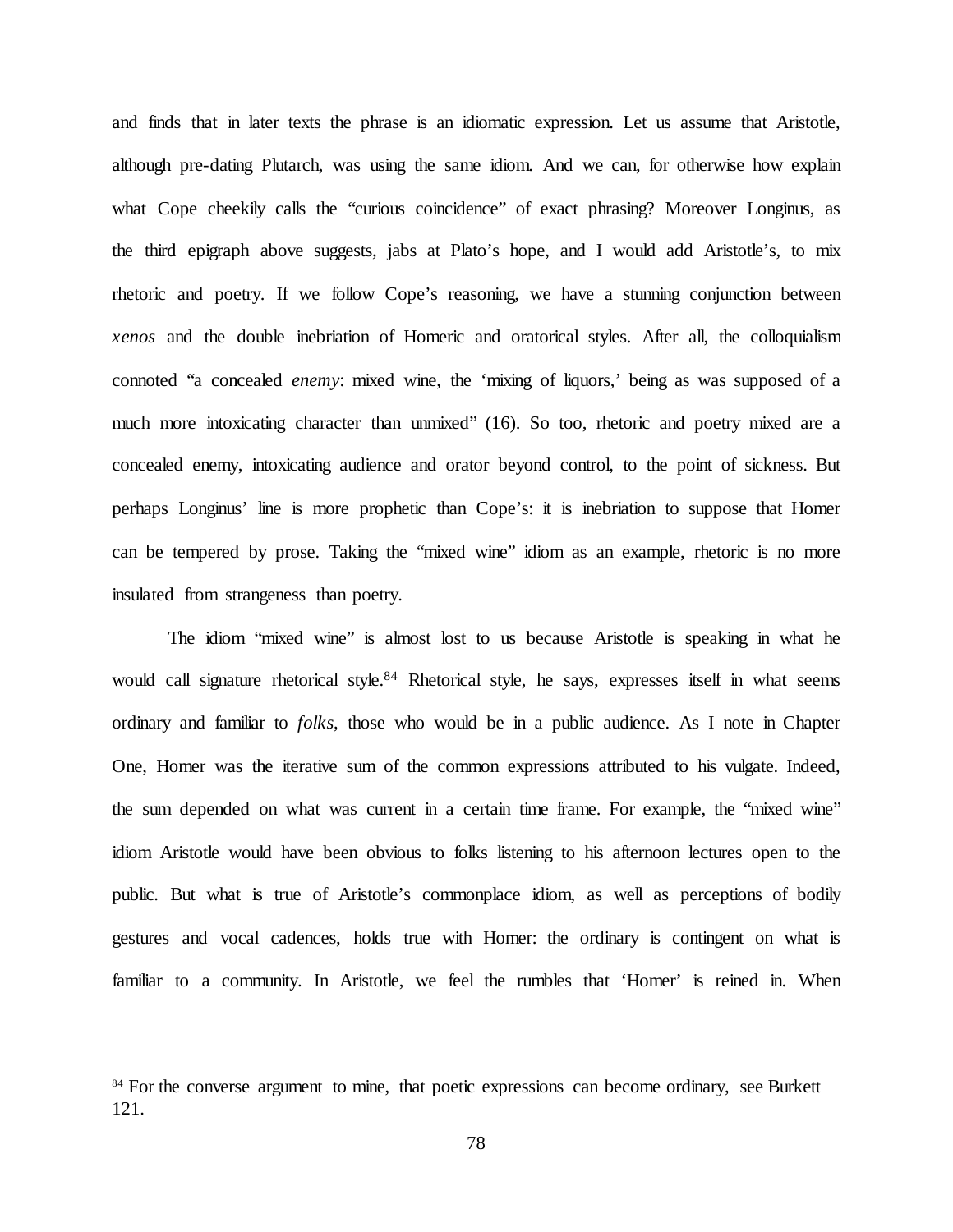'Homer' is quoted in Aristotle's lectures, expressions seem to carry moral or historical weight, not poetic flight. Perhaps he is demonstrating prosaic appropriations of poetic verse. In any case, the historical backing that Homer tends to offer Aristotle's insights in the *Rhetoric* runs against the mode of poetry spelled out in the *Poetics*. <sup>85</sup> Or perhaps Aristotle is being performative, consciously quoting lines in the poems unavailable to the vulgate currency. However he does it, Aristotle practices what he preaches: rhetorical style must water down the strangeness of Homeric style.

<sup>&</sup>lt;sup>85</sup> Here, I am giving a poetics of rhetoric, an account reversing the one that Kirby gives ("Rhetoric of Poetics" 1-22).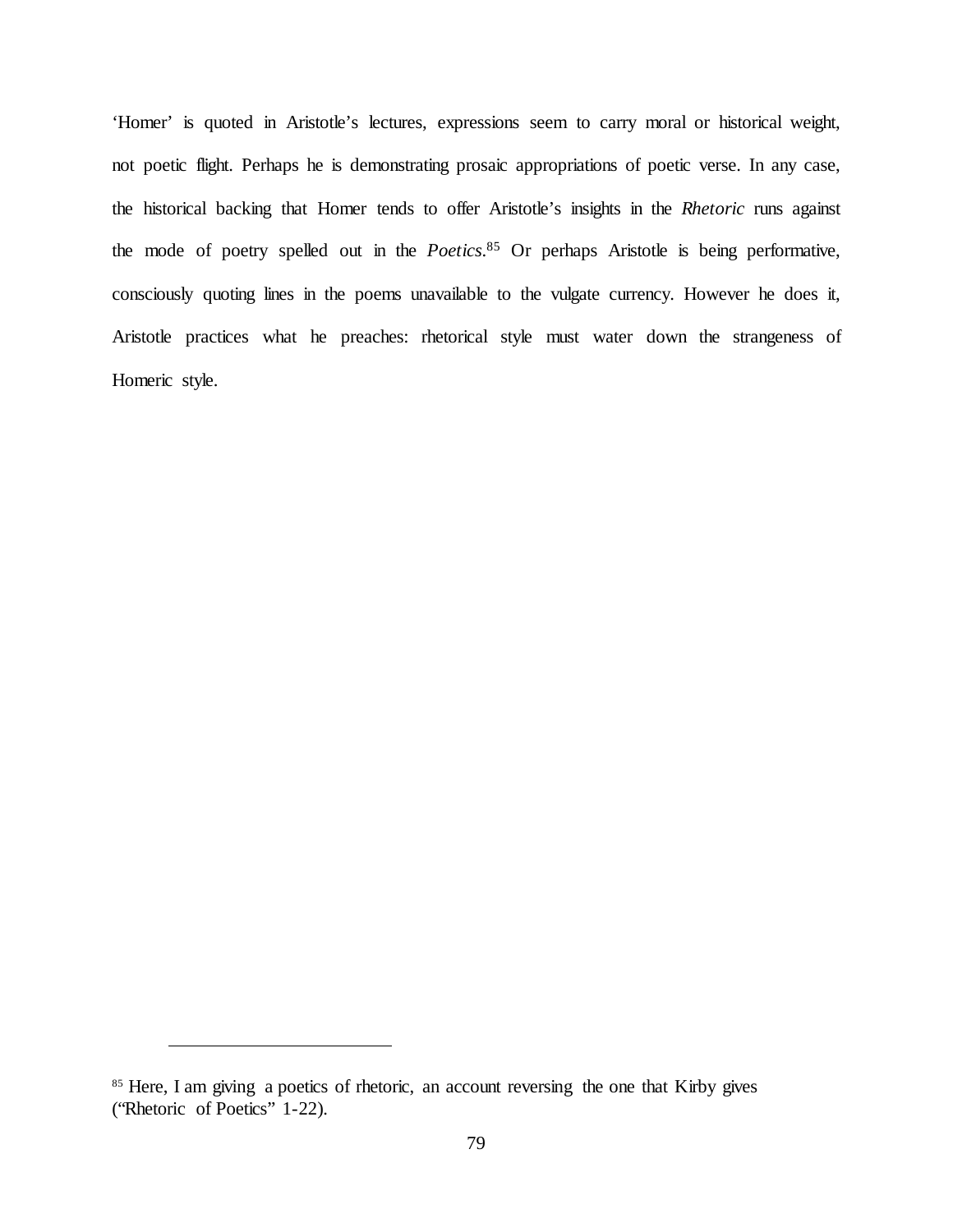### **4.0 ARISTOTLE'S DISAMBIGUATION OF HOMER**

Alexander to Aristotle, greeting. Thou hast not done well to publish thy acroamatic [oral] doctrines; for in what shall I surpass other men if those doctrines wherein I have been trained are to be all men's common property? But I had rather excel in my acquaintance with the best things than in my power.

—Plutarch, *Alexander* (VII.4)

Whereas the previous chapter posits rhetoric's disaffiliation from Homeric cultural productions, this one announces the disambiguation of Homer. In Aristotle's writing we can see an attempt to keep prose from exceeding ordinary language, i.e., becoming too poetic. Poetic style lacks clarity because it typically uses open-ended images, which lead to confusion and indeterminate meanings in the minds of the listeners. Although orators aspiring to a distinctive prose must go outside the bounds of ordinary language, they always risk giving off "foreign airs," or what I call the "strangeness" of poetry, primarily Homer's.

When Aristotle writes cautionary tales about the point beyond which orators should not assimilate poetic devices into their prose, he is cueing us not only into what is "proper" rhetorical style but also how the cosmopolitan polis distinguished between welcome and unwelcome foreigners. Our cue here is the term *xenos* (stranger) and its cognates. As they apply to Aristotle's treatment of Homer in Book III of the *Rhetoric, xenos* and its cognates are not meant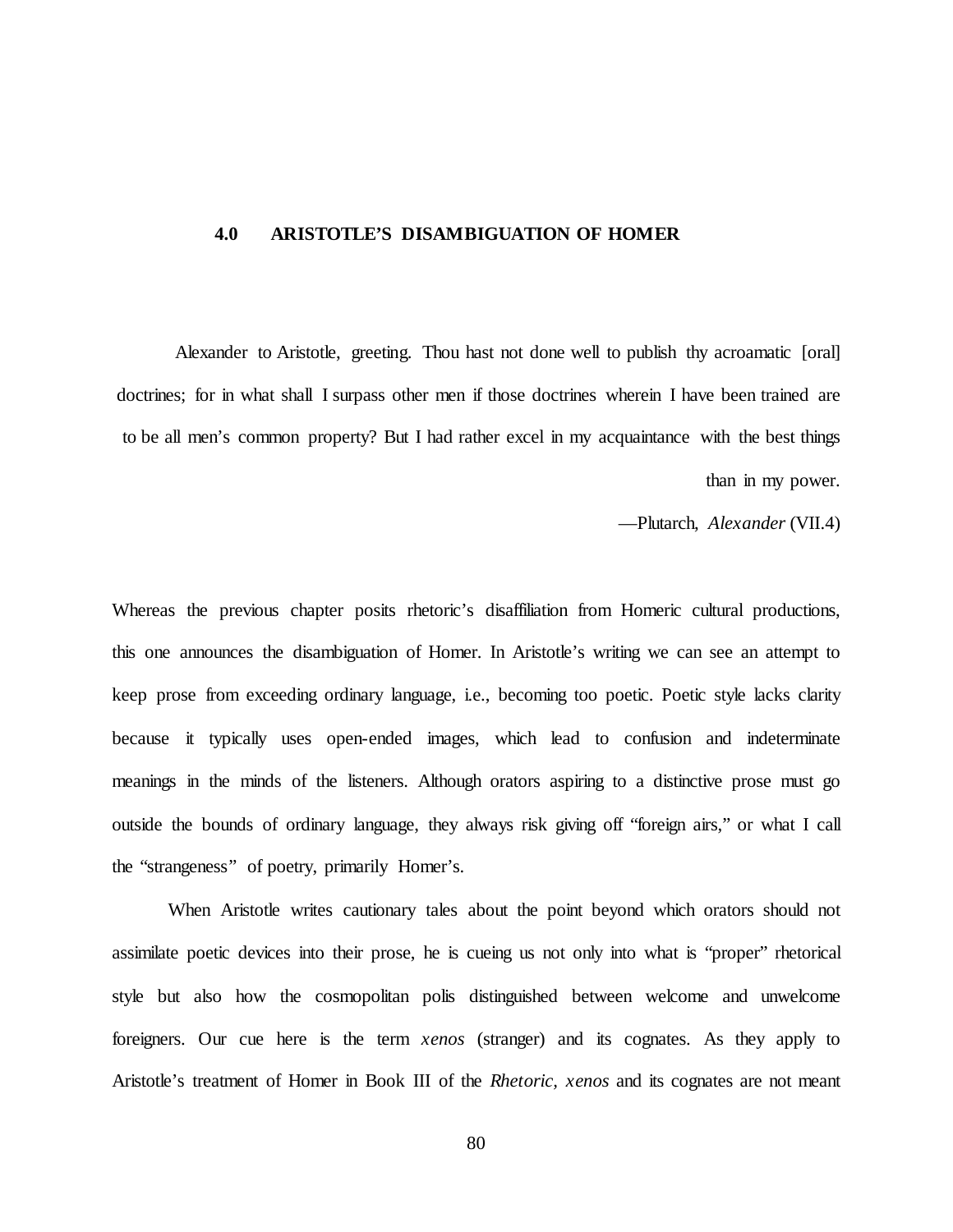to expel Homer from the republic of proper rhetorical prose, only to make sure that he does not overwhelm and confuse it. To put it differently, the disambiguation of Homer dictates that his archaic poeticisms be used in the language of the classical epoch only sparingly.

A certain biographical irony frames Aristotle's caution against prose *lexis* diverging too much from the ordinary. He himself had been a stranger from Stagira even if Athenian history claims him. Further, he was widely supposed to be the shoe-in as Plato's successor at helm at the Academy. Instead of Aristotle, Plato chose his nephew, who was less divergent than Aristotle from Platonic philosophy, as his successor. Meanwhile, Aristotle accepted to serve in the Macedonian court of King Philip, a move which bestowed on him great honor, and appointed in his tutelage the iconic student, Alexander the Great. Plutarch reports that by the time Alexander had overtaken Syria, "he constantly laid Homer's *Iliad*, according to the copy corrected by Aristotle, called the casket copy, with his dagger under his pillow, declaring that he esteemed it a perfect portable treasure of all military virtue and knowledge" (Plutarch, *Alexander* 8.2). That Alexander fancied himself to be Achilles is intriguing. But that Aristotle had corrected a manuscript of Homer's *Iliad*, and that Alexander treasured it in a Syrian casket from his conquest of Gaza is more intriguing. Indeed, we can suppose that Aristotle was an assiduous Homeric scholar in his own right, and if we learn from his approach in the original *Homeric Problems. 86* As for the casket and its whereabouts, we have the *Rhetoric,* a sort of casket copy of the epic poems. After all, Aristotle treats Homer historically, not poetically, the animate force of the poems. The philosopher carries Homer's bones in the first two books of the *Rhetoric*. All the

<sup>86</sup> Aristotle's original *Homeric Questions* survives in fragments. But other texts using the same interpretative format include Seneca's *Natural Questions*, Plutarch's *Platonic Questions,* and Theophrastus' *Homeric Questions.*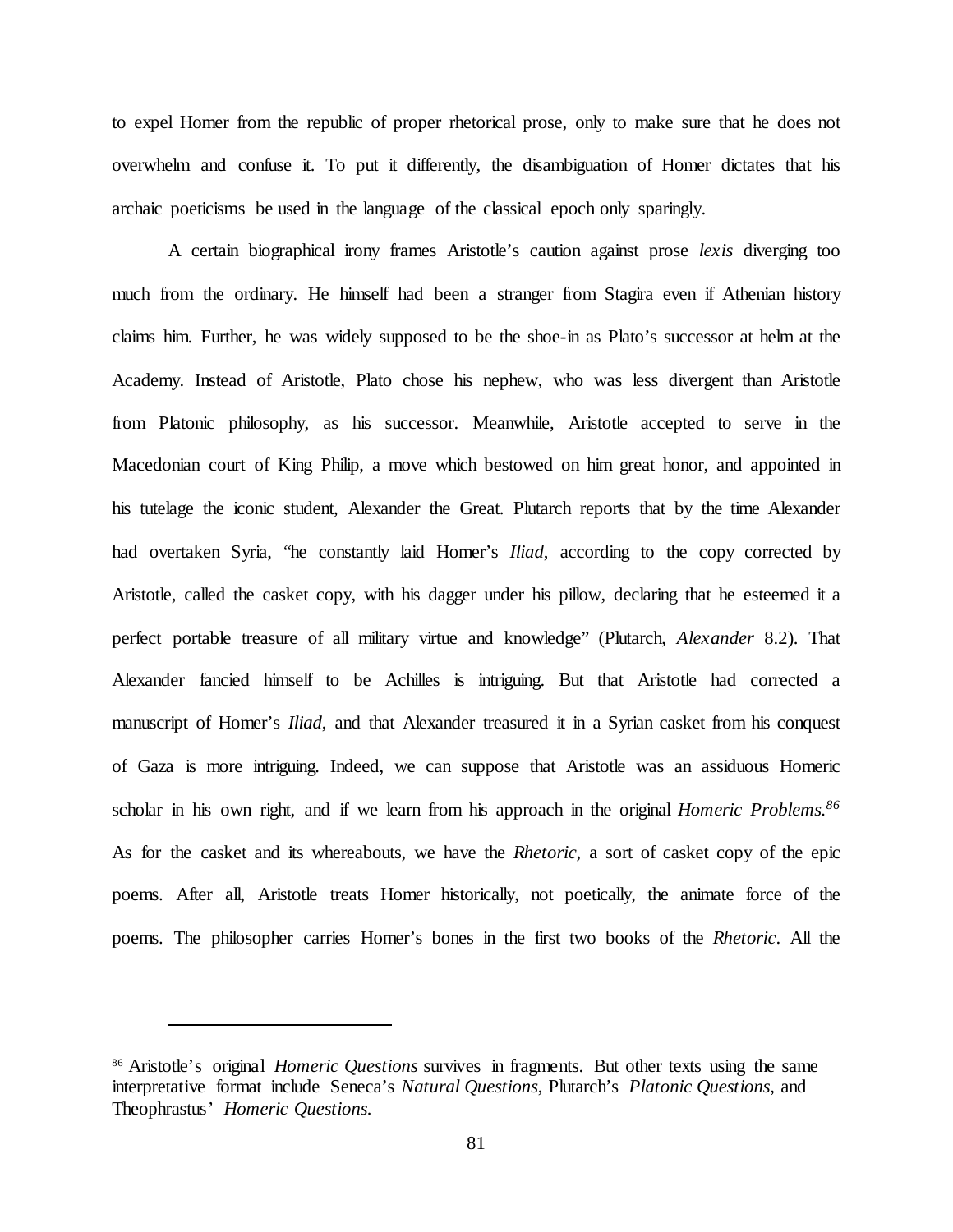while in Book III, he stresses that Homeric similes are animating, energetic, and vivid (1410b34).

Five years after King Philip's death Aristotle returned to Athens. He set up a school at the Lyceum, giving lectures as he walked on foot. For that practice, he and his followers would later be called *peripatetics* (*peri* (about)+*patetic* (to walk)). With the sudden death of the conqueror Alexander in 323 BCE, right as anti-Macedonian sentiments had gripped Athens, Aristotle found himself now a suspected Macedonian sympathizer. He fled Athens, so that, in his own words, "The Athenians might not have another opportunity of sinning against philosophy as they had already done in the person of Socrates."<sup>87</sup> So it is with some more irony that Aristotle, Athens' most eminent and public philosopher, would be estranged and self-exiled from the very city that had adopted him as her own. Plato had not left his city any more tolerant for his student than it had been for his teacher. It was as if the Athenians vacillated between two attitudes: Aristotle was either a friend or a foe. This accords with the concept of *xenos,* which beside denoting "foreigner," denotes "stranger-friend who might yet be a stranger-enemy." On these same grounds, Aristotle himself circumscribes epic style now strange, then dignified, and then again foreign. It's as if he superimposed his own life-story on his treatment of poetical style. His insistence on clarity in prose style is the second indication of what disambiguation consists of.

On the question of rhetorical style, Aristotle hints that many orators followed in the footsteps of sophists who overused Homeric devices as the acme of oratorical style.<sup>88</sup> In Book III especially, where Aristotle curbs young orators' enthusiasm for hyperbolic flourishes of style,

<sup>&</sup>lt;sup>87</sup> I have searched to no end for a source to this quote, commonly attributed to Aristotle. <sup>88</sup> For examples of Homeric devices, see Aristotle's cautions about grandiloquent words and heroic meter (1408b); about beautiful and vivid metaphors (1405b and 1411b); about smart and popular sayings (1410b). Among these, similes, proverbs, and approved hyperboles.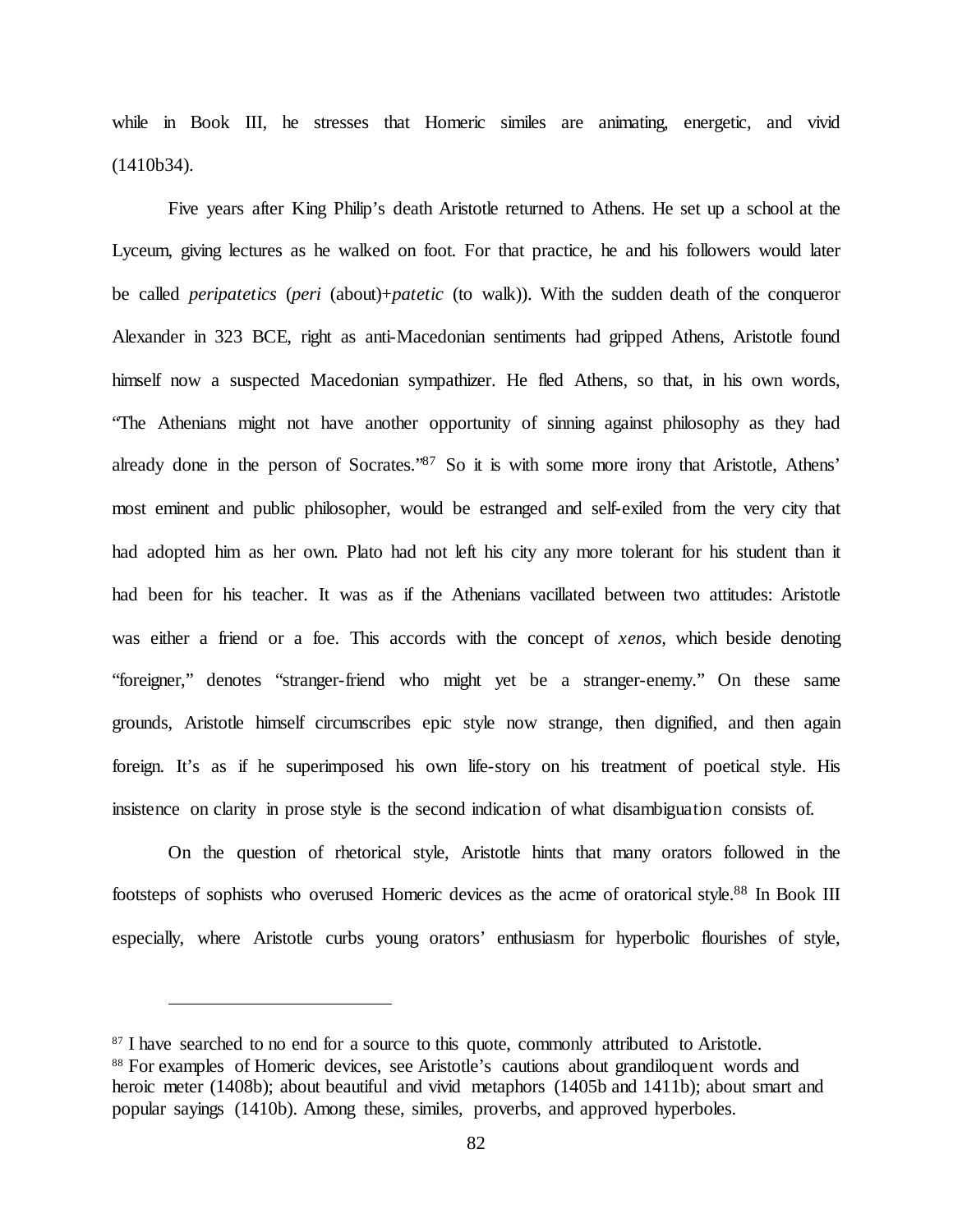and among these, heavy-handed poetic demonstrations, the term *xenos* appears frequently.<sup>89</sup> Whether Aristotle is *xenophilic<sup>90</sup>* or *xenophobic* is not quite the point. There are moments in the text to support either disposition: he specifically identifies Gorgias and Alcidamas as Homeric imitators "too poetic," sophists of maudlin excess and sartorial kitsch (1406b10).<sup>91</sup> Yet Aristotle also identifies Homer's "heroic verse" as part of the dignified style, the historical authority on the rituals of political speech (1408b32-33). Nevertheless, Aristotle sounds notes of caution that mixing oratory and poetry is like mixing wines.

As I observe in Chapter One, Aristotle harvested Homer for quotations as a way of backing and shoring up the character of rhetoric relative to epic performances (*paradeigma*). In this Chapter, I remain faithful to examples of stylistic devices taken from epic poetry to project the larger scale on which Homer influences Aristotle's understanding of *lexis*. True, Aristotle refers to Homer more in Books I and II of the *Rhetoric.* Yet Homer nowhere is more present than in Book III, especially as the source *par excellence* for smart and popular sayings, which Aristotle praises for achieving a high degree of circulation. Aristotle nevertheless wants orators to take care before perpetuating its course. Aristotle's reception of Homer is therefore very different than Plato before, and Longinus after him; for the most part, he does not personify Homer.<sup>92</sup>

<sup>89</sup> For the connection between hyperbole and ethics towards Others, see Mifsud (*The Gift* 124). <sup>90</sup> For an example of an optimistic reading of Book III, with emphasis on Homer's ethic of *xenophilia*, see Kennerly 86, 100 ("An Alloiotrophic Addition," *A Revolution in Tropes,* eds. Sutton and Mifsud)*.*

<sup>&</sup>lt;sup>91</sup> See also Burkett's commentary on "too poetic" in conjunction with the ambiguous or unclear [*asapheis*] (120).

 $92$  For a connection between personification and Homeric mythology, see "Personification is a mode of metaphorical interpretation (a hermeneutic) that may easily lead to Homeric-style mythology, but it also allows people to speak of intelligence and motive in or behind nature. In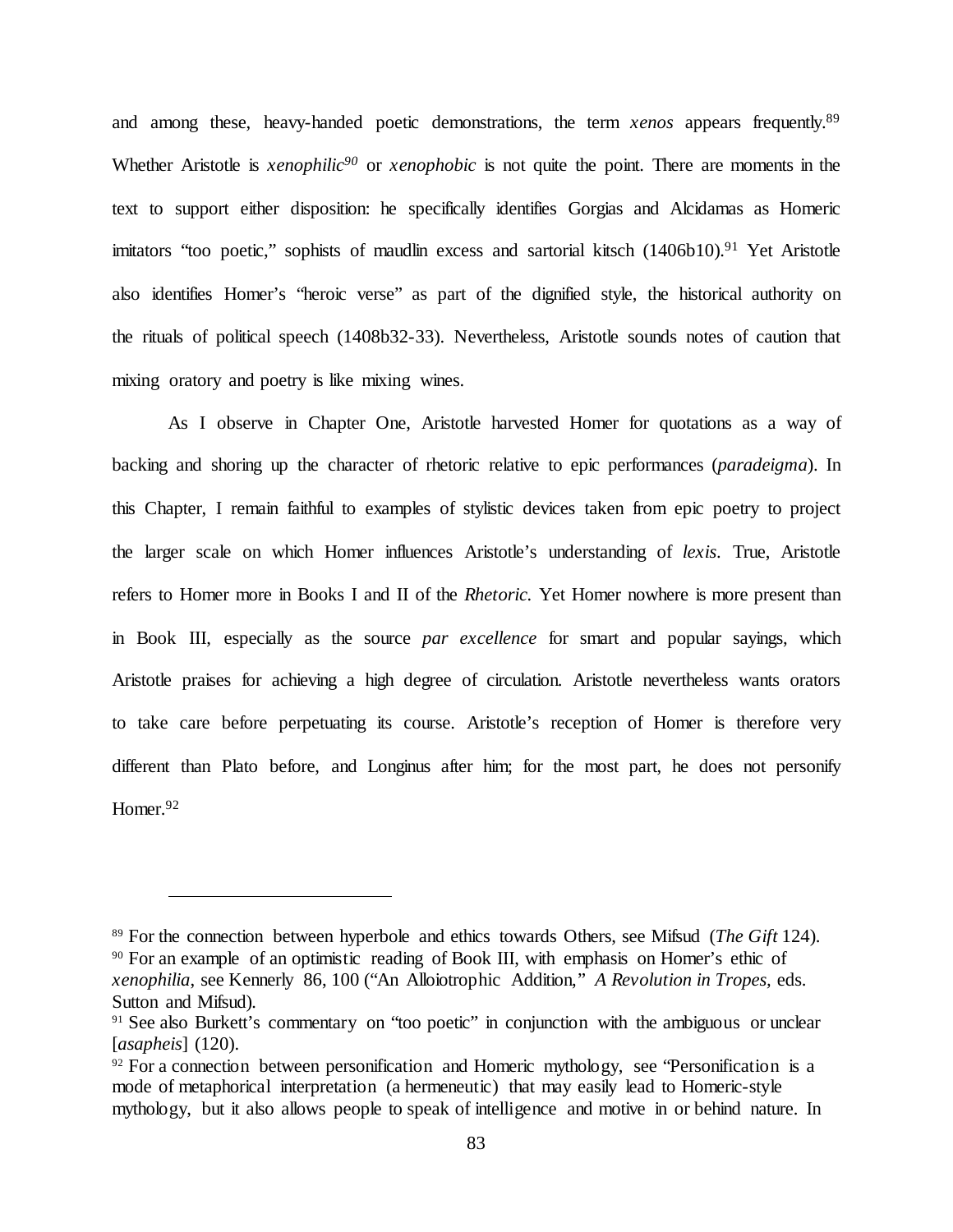If Book III were our main source of the study of 'Homer' for rhetoric, we would index three general topics. First, Aristotle tries to maintain the center of civic discourse, which does not admit hyperbolic gestures and speech arrangements that characterize poetic performances.<sup>93</sup> Further, Aristotle effectively hints that the same authorial function of pan-Hellenic poetic imagination, arguably the most native poetry, can be an alien(ating) source of strangeness – being too remote or antique, or being caricatured by novice orators and rhapsodes. Third, what makes one strange is that his or her language does not coincide with that which is familiar and current within a community. The implication of this last topic is significant. Aristotle stakes communal identity on specific grounds: neither on its shared poetic heritage in myth, nor in its familial blood ties to the *polis,* but rather in solubility in shared idioms. Put otherwise, he bases civic integration on the capacity to stylize speech: knowing when to inflect and decline, to augment and manage, the gestures and expressions, which when changed nevertheless remained familiar as recognizable to the language of a given people.

# **4.1 SCHOLARLY CONVERSATION**

There are good reasons to observe Homer's significance to any discussion of Aristotle's theory of rhetoric. We could even go as far as to claim that Aristotle structures his theory on a Homeric skeleton, my metaphorical extension of Aristotle's aforementioned 'casket' copy of Homer's

this sense, personification is appropriate for some subjects and disciplines, but is a style strictly eschewed by science" (Burkett 122).

<sup>93</sup> For hyperbole in conjunction with the strange, see Kennedy's translation *On Rhetoric* (225n136) that which is inessential to the *polis.*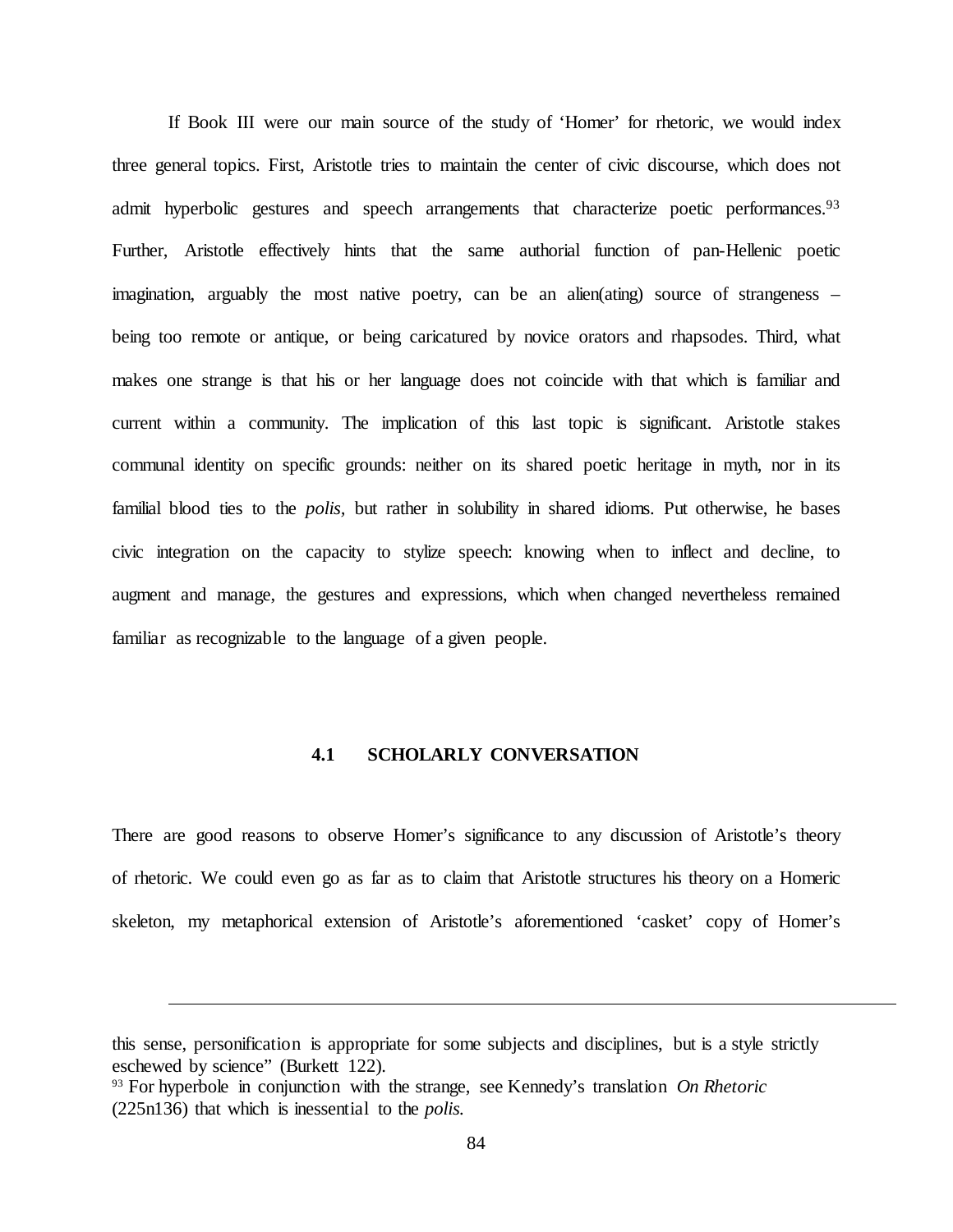*Iliad* in Alexander's possession.<sup>94</sup> But as Mifsud writes in *Rhetoric and the Gift*, "no comprehensive study of Aristotle's use of Homer, as he theorizes a rhetoric for the *polis*, has posed the questions of why, how, and to what effect Aristotle cites and refers to Homer and to the epics in the course of his rhetorical theorizing" (19). Relative to the countless volumes dedicated to either Homer or rhetoric, there is sparse historical or theoretical substance that has been spun about the relationship between the two. Fortunately, I am contemporary to important work forwarded on this intersection. Beside Mifsud, Knudson's *Homeric Speech and the Origins of Rhetoric* contends that, "Homeric epics are the locus of the origins of rhetoric" (2).<sup>95</sup>

Of course, I am doing something distinct as well as in concert with these two scholars. Unlike them, I focus on *lexis* and I use an Aristotelian method to read Aristotle. Like them, I agree that rhetoric's poetical history has yet to be written. That such a project has been overlooked promises the possibility of tapping theoretical dimensions yet untapped. To Knudson, Homer's location at the origin of rhetoric is a determining factor of how we might write future histories of rhetoric. Her stakes are similar to those of Jeffrey Walker's *Rhetoric and Poetics in Antiquity*, which argues that forensic and juridical forms of rhetoric descended from epideictic, not the other way around; epideictic in turn, from poetry. Both Walker and Knudson want to push back the beginnings of the art to archaic times. I am not appealing for a new historical awareness of when or how epic poetry *[technē]* brought prose into being. My work more strongly resonates with Mifsud's, issuing a theoretical invitation to witness "a Homeric rhetoric

<sup>94</sup> See Mifsud, *The Gift* 67-75, especially ch. 4 "Homeric Givens" for an insightful analysis of this trend.

<sup>&</sup>lt;sup>95</sup> Look out for James Porter anticipated book volume elaborating his 2002 article, "Homer, the Very Idea."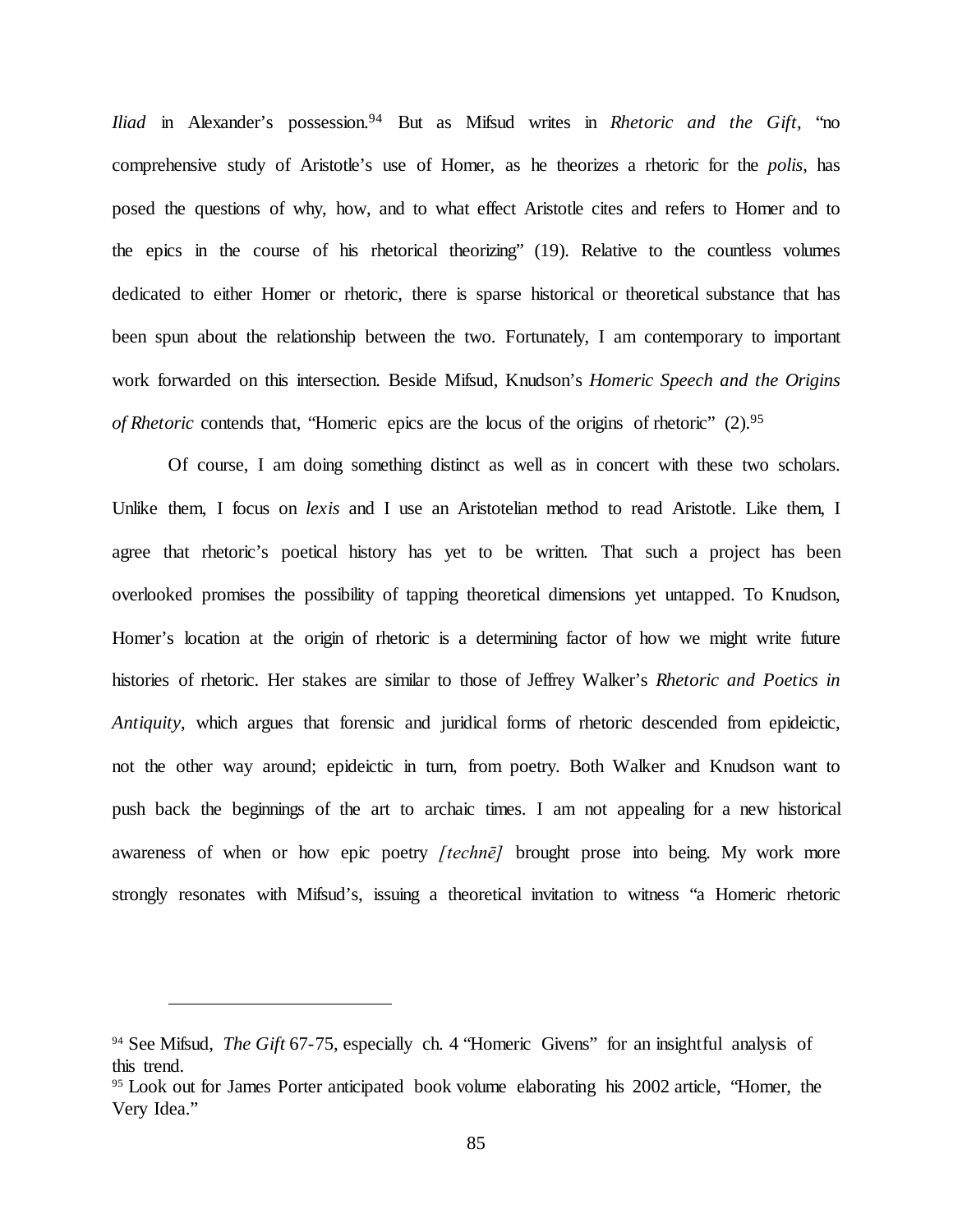… prior to and in excess of" Aristotle's conceptualization of rhetoric as a *technē* (Mifsud 54).96 Given this orientation, the conclusion that Homeric poetry is aware of persuasive technique is less important than asking what the cyclical poet demonstrates about speech itself. In this respect, Homer offers a way of speech in excess of technical prescriptions. Such a possibility is more than historical because it makes no claims on how epic poetry was experienced historically*.* My focus, in other words, is on how Aristotle disambiguates Homer in *Rhetoric*, Book III*.*

In this chapter I present a close textual reading of Aristotle's *Rhetoric* as part of my inquiry into rhetoric's disambiguation of the spoken and compositional practices of poetry issuing from the Homeric tradition, a collective institution of Homeric imaginaries. To do so, I observe *xenos* as its own motif in Book III and from it, construct a problem. Supposedly, Aristotle understands rhetoric and poetry to be arts different in kind. Yet, his discussion of *lexis* (style) shows us a theorist ambivalent about splitting practice from theory, about rhetoric's poetical affiliations, and about how to extricate rhetorical style from poetry's. Riding that ambivalence, Book III mostly yields differences of degree, at least as pertains to the two styles. I take the familiar line, that rhetorical theory finds ways to strengthen weaker arguments, as my principle for finding a solution. And I proceed by importing a paradigmatic passage from Aristotle's *Poetics* so as to draw a stronger dividing line between poetic and rhetorical styles. All along, I think through the strange (ξένοs) as a category to answer the problem posed.

My method of constructing a problem and solution is itself steeped in the Aristotelian reception history of Homer. The *Problêmata* is a treatise collecting nine-hundred interpretative problems in Homer written in a question-answer format. For example, the following textual riddle: Homer writes, "The mules and swift-footed hounds he first beset with his arrows."

<sup>96</sup> Cf Doxtader 232, Vivian 21, and Haskins 199.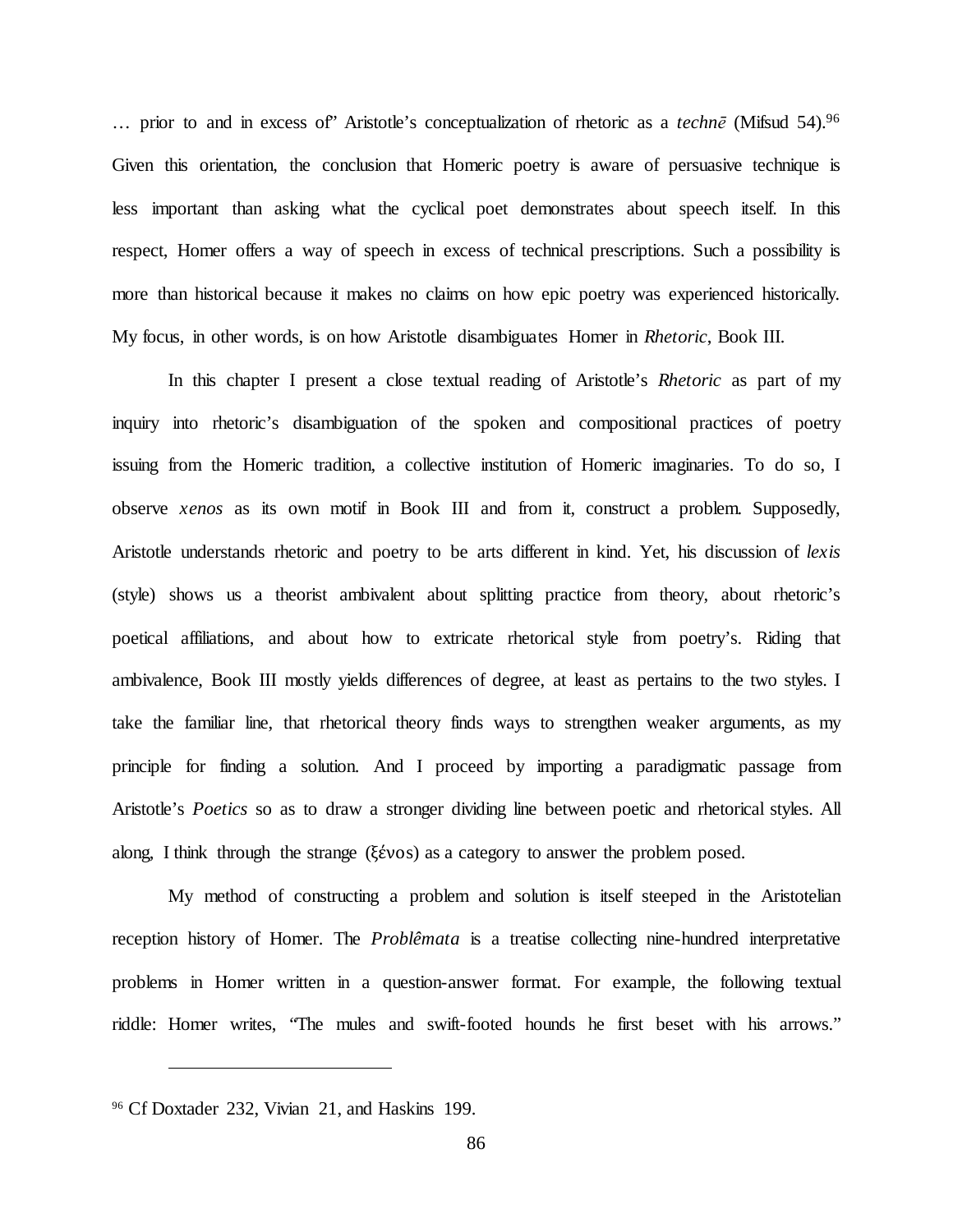(Apollo is sending plague upon the Greek army.) The problem Aristotle constructs: "Why should he [Apollo] first attack the mules?" Solution: "The word may here mean 'sentinels'" (*Poet*  1461a; fn 2). This treatise assembled by Theophrastus, Aristotle's successor at the Lyceum, collected Aristotle's constructed problems in Homer as well as his answers, which sought out stylistic solutions. Now, the last book of Aristotle's *Poetics* gives us a glimpse into Aristotle's interpretive method collected in the *Problêmata*:

With regard to problems, and the various solutions of them, how many kinds there are, and the nature of each kind, all will be clear if we look at them like this. Since the poet represents life, as a painter does or any other maker of likenesses, he must always represent one of three things—either things as they were or are; or things as they are said and seem to be; or things as they should be. These are expressed in diction with or without rare words and metaphors, there being many modifications of diction, all of which we allow the poet to use. (1460b6)

Here, I am borrowing Aristotle's method in the *Poetics* to interpret Aristotle's *Rhetoric* poetically. First, I look at what Aristotle is expressing in diction, and use those observations to construct a problem, as well as what a solution could be. Second, I show that reading Aristotle poetically is not a historical question but a theoretical one. Third, I show that rhetorical problems about dialect, excess, and irony are compositional problems, most of which may be resolved by reference to lexis (*Poet* 1461a9).<sup>97</sup> Finally, I am invested in showing that this problem

<sup>&</sup>lt;sup>97</sup> See Mifsud whose work of re-circulating Pseudo-Plutarch as a legitimate historical resource points out how the arbitrary conceits with which we select texts. If Homer, for example, was a collective of authors, then texts by Pseudo-Aristotle or his peripatetic followers are crucial insights into the authorial function of Aristotle.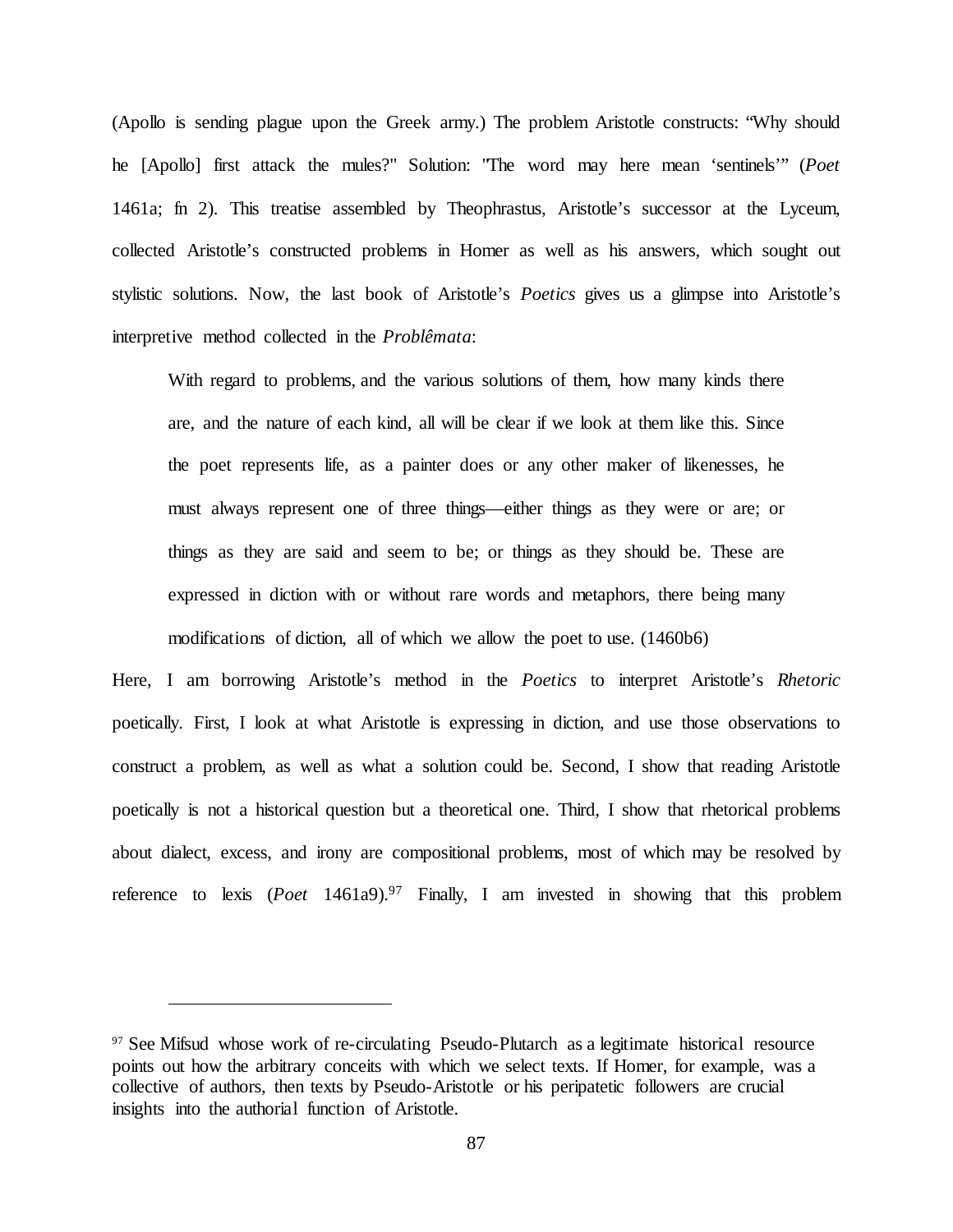construction allows us to aereate the *Rhetoric,* all too often presented as the asphyxiation of animate rhetorical practices; not even Aristotle can eclipse lived practice with abstract theory.

I consciously divest from proving that Aristotelian concepts, as if essential to all rhetorics, circulate in Homer's verses. Knudson may belabor this ground for arguing that Homeric verses are conscious of employing enthymemes, the very characteristic of rhetoric that Aristotle would later theorize at the heart of the *antistrophos* to dialectic (*Rhet* 1354a). Similarly, Crick and Rhodes trace the three well-known rhetorical *pisteis* in a passage from the *Iliad*  (327ff). True, these kinds of studies may push against the lines of Cole and Schiappa, both of whom argue that Plato introduces rhetoric to the Greek mind. But the push does not always go far.<sup>98</sup> Mostly, finding Aristotle's version of rhetorical arguments in archaic poems presume that rhetoric itself is not contingent on different cultural processes. By contrast, I trace Homeric *nachleben* at a second degree remove from Homer's poetry. In other words, I am studying Homeric textual receptions of a cultural sequence, and a concept of 'Homer,' which did not remain stagnant (see Chapter One). Put otherwise, Homer is for Aristotle's rhetoric a necessary resource, albeit one whose remainder is in excess of civic exchanges proper to the *polis*. As a necessity, Homer is part of the cultural discourse of Aristotle's time. However, Homer is beyond the necessary; in Aristotle's treatises, 'Homer' is no longer a persona as he was in Plato's dialogues. Instead, he is a dignified style of speech; and in Book III of the *Rhetoric,* Homer can

<sup>98</sup> In fact, Aristotelian structures can be found in Homer and a scholar can still be working in the footsteps of Cole or Schiappa. For example, it is clear that Crick agrees with Cole's thesis in his footnotes on *Rhetoric and Power,* especially ch. 1 on Homer. Like Mifsud and somewhat like Knudsen, I am conscientiously pushing against a thesis that settles on historicizing a primitive rhetorical consciousness in Homer's poetry.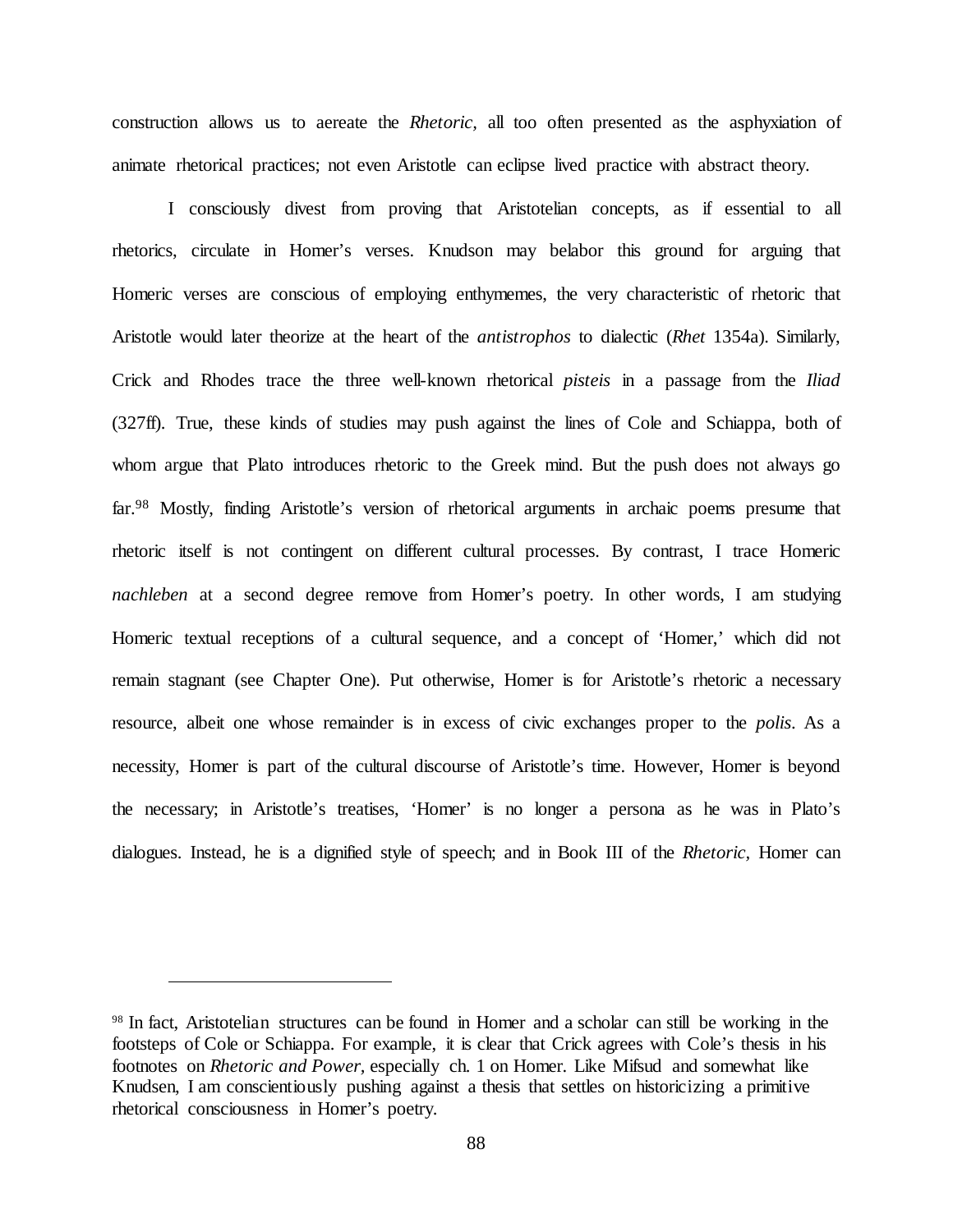be read as the stylistic ambiguity suspended between engendering wonder in and alienating an audience.99

In the next section, I hone in on *lexis* in Book III of the *Rhetoric.* First I clarify some of the differences that Aristotle stipulates between rhetorical/prosaic and poetical *lexis.* Second, I speculate on why Aristotle might have been so ambivalent—communicating admiration as well as managerial prescription on how much poetical style an orator should fold into the mix of his speech. Third, I trace historical shadows attached to Aristotle's on style. *Xenos* is of course featured throughout all these observations. Concluding this section, I show that Aristotle is trying to set up a difference of kind between the two styles.

## **4.2 FOREIGN AIRS AND STRANGE STYLES**

In his discussion of style, Aristotle leaves no questions on what he means by rhetorical and poetic *lexeis*. In Book III, he cautions his readers about compositional choices at the levels of diction and arrangement, as well as choices of comportment—delivering forth one's voice and body with emotion. As for concealing far-fetched diction, he advises orators to avoid choosing whimsical words – foreign and, literally, sophisticated words on the one hand, or archaic and Homeric words on the other. On either account, it seems that many of his contemporaries were using far-fetched language, that is, language remote in time or space from current idioms. Apparently, it was common rhetorical practice, before and after Aristotle, to signal the rhetorical speech by dressing it in the distinctions of poetry. Actually, before Aristotle, the distinction

<sup>99</sup> For more on the hyperbolic, see Mifsud, *The Gift* 122ff.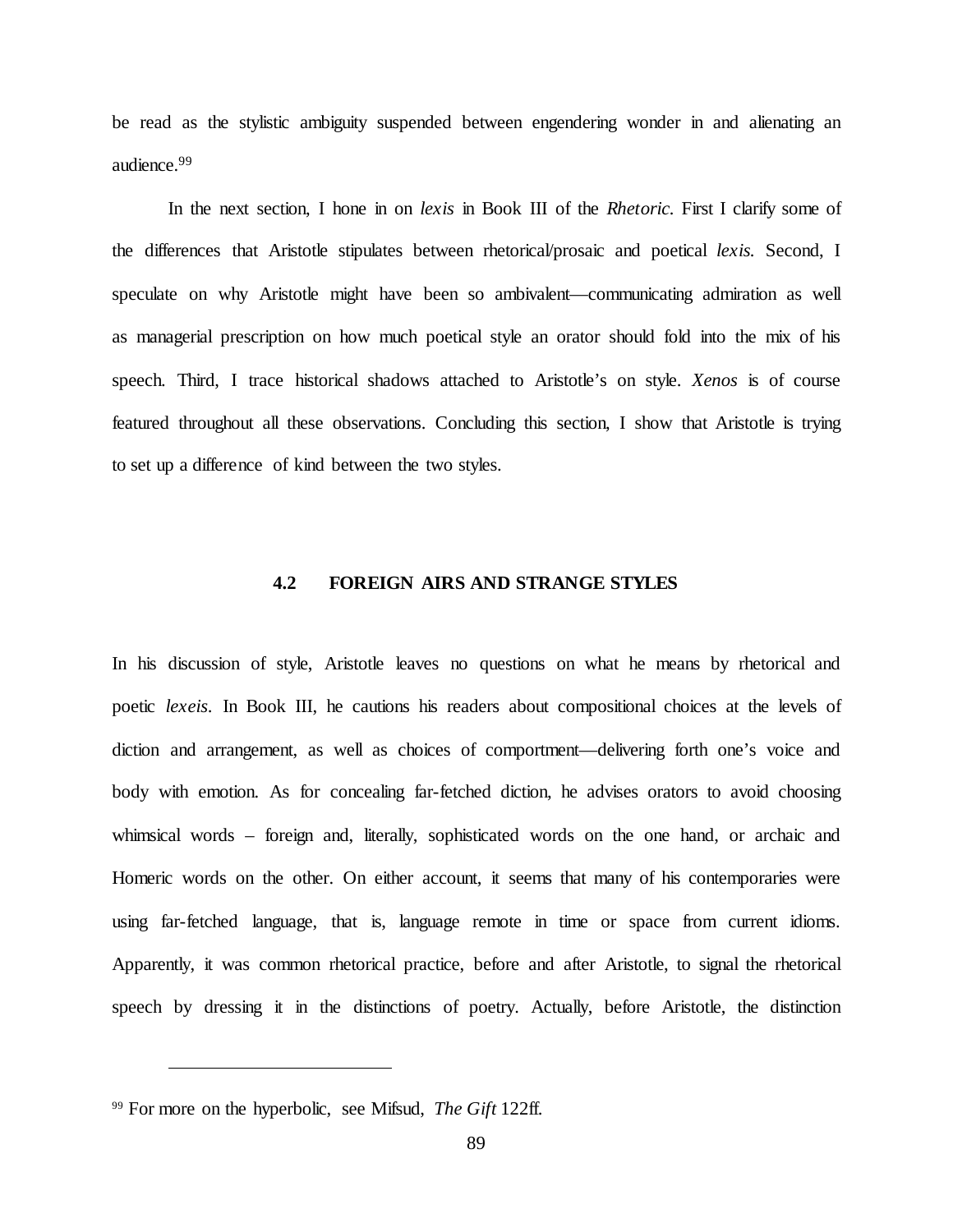between rhetoric and poetry does not exist. As such it is rhetoric's identification with ordinary speech in the hands of Aristotle that categorizes the foreign with the poetical.

At the level of arrangement, Aristotle permits more liberties. Indeed, a rhetor may not use too many poetic words; for by using ordinary words, one's intelligence is demonstrated by the strength of their order. In arrangement, too, one can get carried away, certainly on the level of phrasing. For example, by giving their sentences dense members, the overall composition turns out to be a disproportioned organism. Hence, disproportionate senses of style do harm, eclipsing any effectiveness that arguments might have, even when those arguments are well-reasoned (*Rhet* 1406a). Even in these brief mentions, we get a full view of why "how something is said" in practice turns out to be more important than "what must be said," if only because the one has the power to thwart the effects of the other.

At the level of delivery, Aristotle is most flexible in his stylistics. With voice and body, the orator can even get away with emotional excess and enthusiasm. Aristotle writes that the audience has sympathies for hyperbolic emotion, what Aristotle calls enthusiasm, especially in climactic moments in the speech. However, emotional expression can tax those sympathies if it seems manufactured. When emotion and manner are coordinated by assonance, the expression seems contrived, for example, a rage delivered in fricative assonances, or in an outburst of tears. The audience is not likely to buy into the speaker's embodied emotions when the word choice and arrangement coincide with emotional performance. But if speakers want to deliver emotions dramatically, then the audience might forgive the manufactured enthusiasm if speakers rebuke themselves ahead of the climactic moment (*Rhet* 1408b). In this sense, too, delivery is least subject to Aristotle's caution. It is as if the body and the voice are grounds on which the extraction of prosaic from poetic style is impossible.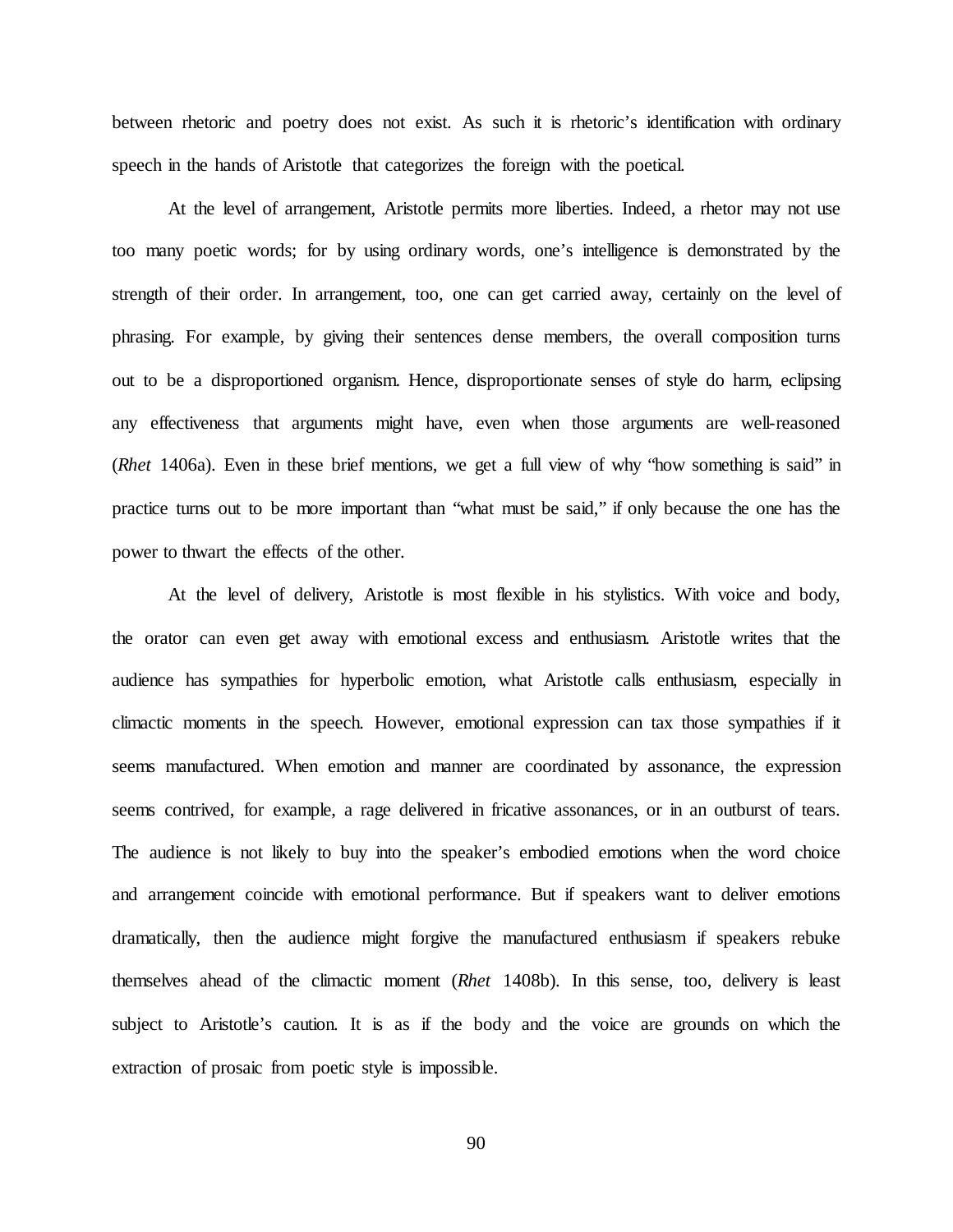Across all three components of style, Aristotle riddles his ambivalence. First, he begins Book III by declaring that style to the theory of rhetoric is inessential, *albeit necessary* (*Rhet*  1404a). On the one hand, how a thing is said counts for more than what is said. On the other hand, how a thing is said is not properly a rhetorical concern. Put otherwise, Aristotle is ambivalent because he considers style to be a poetic concern. If orators study it inordinately, they do so for second-rate audiences, those whose passions are more mutable than their minds. In this same spirit, Aristotle's *Rhetoric* can be striking for how granular many of his quotes from Homer are. Historians often read this as a sign of his admiration of Homer. Indeed, it is but one still wonders whether Aristotle consciously selected idioms and quotes from Homer by what was *not* popularly referenced in the Homeric vulgate. Indeed, at the end of 1412b Aristotle lists several lines as examples of vivid language (e.g., "[the spears] were buried in the ground, longing to take their fill of flesh"). Immediately after, he specifies, "in his popular similes also [Homer] proceeds in the same manner" (*Rhet* 1412a7). Aristotle, in other words, demonstrates that one could quote Homer in more erudite or more popular and current ways. My intuition aside, what is true is that Aristotle was skeptical on what resonated with Athen's *demos,* especially when it came to style*.* 

In Aristotle's lectures, style represents the least important on a list of rhetorical practices. Ideally, if audiences are rational and well-informed, style should not be chief concern. Nevertheless, Aristotle concedes to practicalities, for which style remains necessary, if only to engage cognitively deficient audiences placed before the orator by a politically bankrupt system (*Rhet* 1404a5). In this vacillating treatment of style, the orator is pulled in several directions, impelled to find a balance by remaining faithful to the virtues of sober speech. Aristotle's second ambivalence, then, is that poetic style is necessary, albeit inessential, specifically for prose. If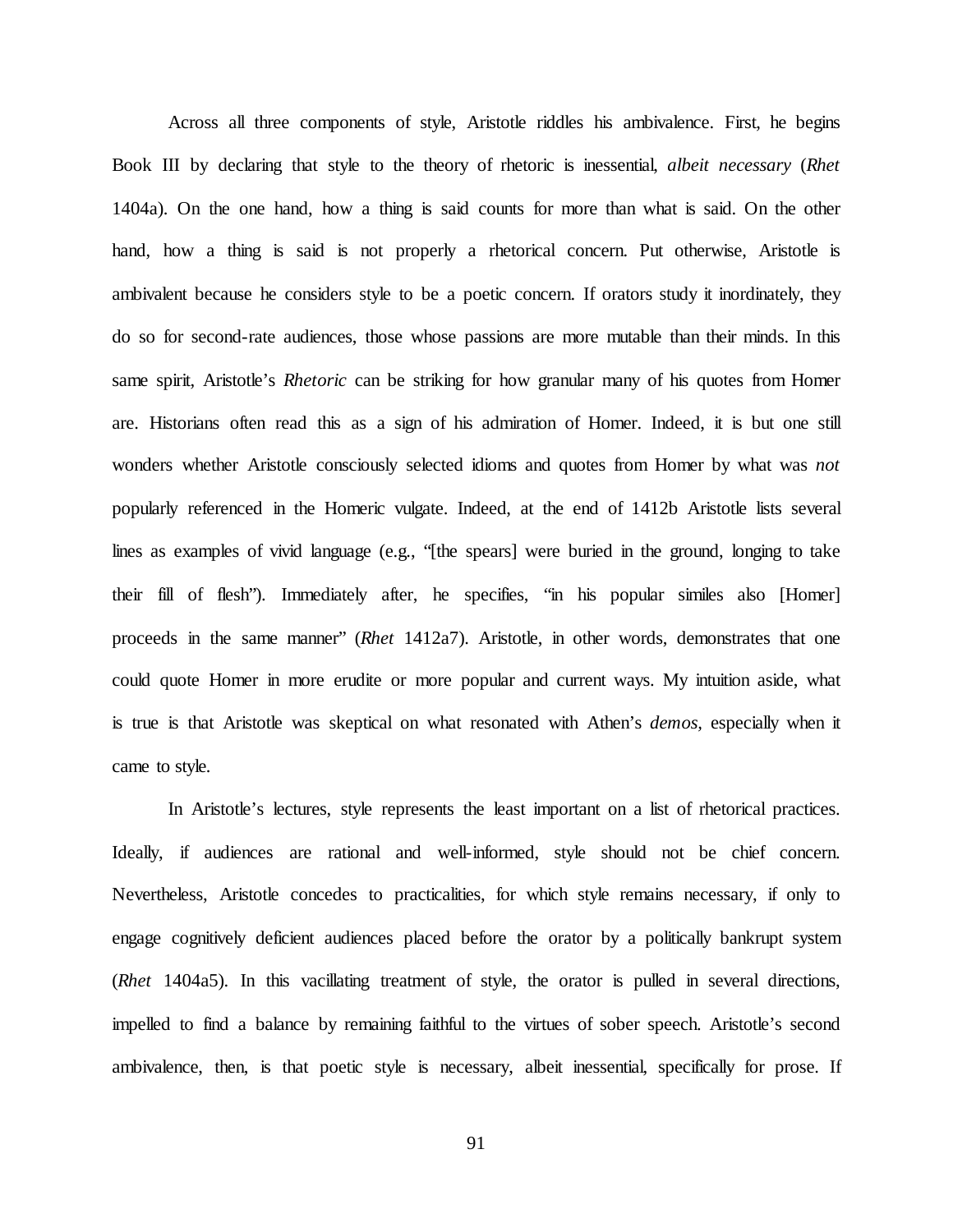tactful, an orator can conceal the craft of oratorical style, allowing ordinary dialect to give the impression of spontaneity (*Rhet* 1404b19). Still, there is room for something uniquely tasteful in this ordinary dialect, something which "simultaneously calls attention to its distinct nature. As such in its listeners, rhetoric provokes wonder" (*Rhet* 1404b17). Aristotle retracts once again: too much distinction short-circuits wonder because the audience's attention wanders into the oratorical additives to style. If the orator's art calls attention to itself, it turns out unpersuasive, without an frenzied over-estimation of the orator, barring thus even the most valid arguments.<sup>100</sup>

Homer's claim on style may have given Aristotle serious pause lest poetry be too closely associated with prose. Even after Aristotle's time, the difference in kind between poetic and rhetorical techniques was controversial. George Kennedy contours the controversy that Homer's poems represented to defenders of rhetoric a century later than Aristotle ("The Ancient Dispute" 24). Yet, fast-forwarding to it adds a plausible reason for Aristotle's shiftiness in Book III. Many Hellenistic philosophers asked: if oratorical speeches were already preserved in Homer, could prose craft or rhetoric even be considered an autonomous subject matter? Was it not fully expressed in epic poetry? For their part, commentators and handbook writers furiously defended the autonomy of their art against the idea that it was a species of poetry (*The Art of Persuasion*  323). Because style is a subject properly attributed to poetry, Aristotle himself was treading carefully to keep rhetoric separate, even though their separation was likely widely recognized after the first Sophistical movement. One century before or after found the opposite cultural instinct.

<sup>&</sup>lt;sup>100</sup> Orators in command of style Aristotle writes, "have greater influence on the stage than the poets, it is the same in political contests [law courts and public assemblies]" (*Rhet* 1403b20).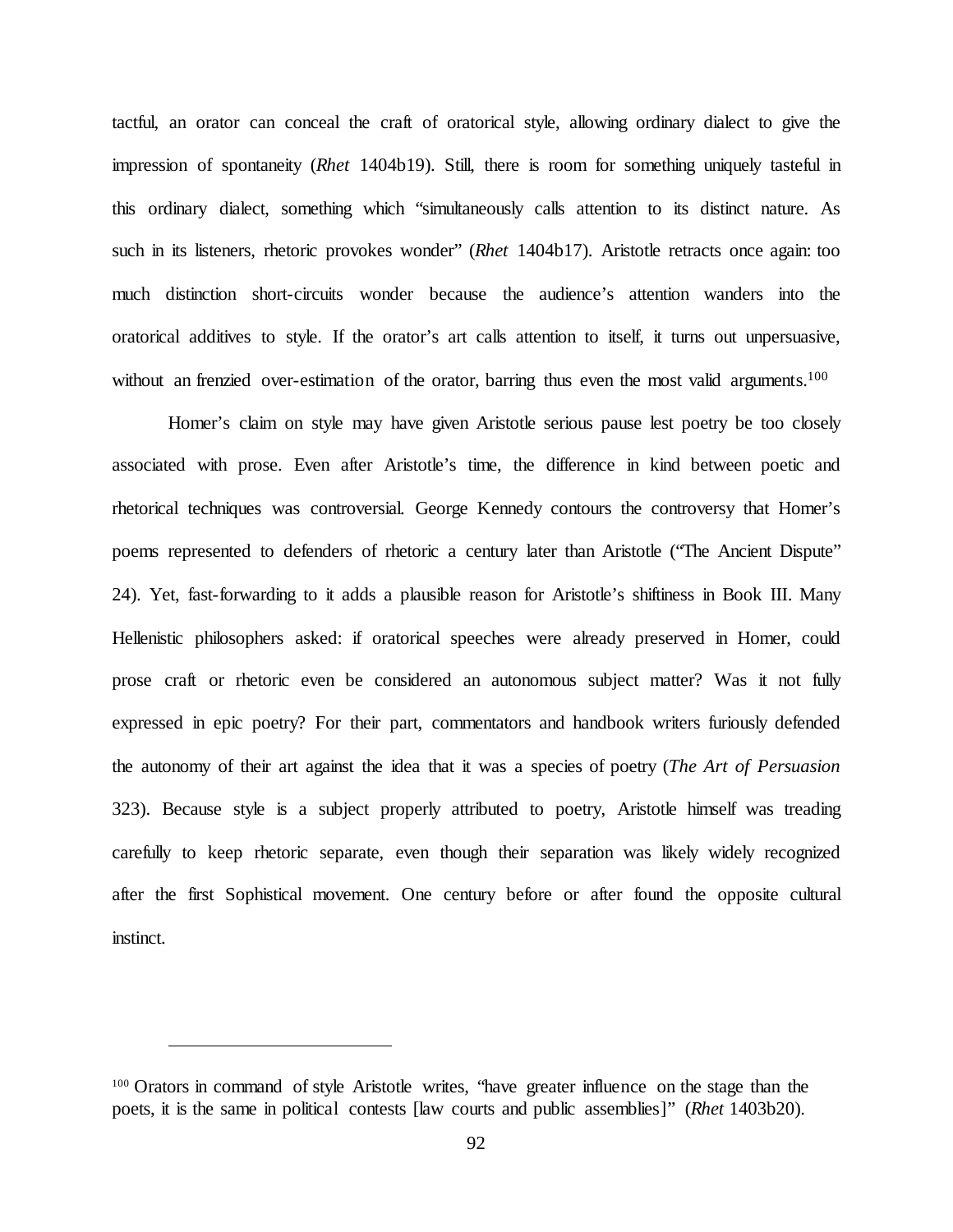Having examined Aristotle's ambivalences, we must now turn to the historical shadows riding his heels. It seems likely that Aristotle's ambivalences had something to do with the political instabilities that he witnessed in his time. The following example keeps us within the discourse of style and emphasizes the motif of strangeness. In the preceding century, which separated Aristotle's lectures in the Academy from Gorgias' embassy speech to the Athenian assembly, encomiastic and political speeches imitating the Gorgianic style had proliferated. Against the misperception that Gorgianic pizzazz an orator makes, Aristotle begins Book III with a piece of doxography:

The poets, as was natural, were the first to give an *impulse* to style… although their utterances were devoid of sense, [the poets] appeared to have gained their reputation through their style, [and so] it was a poetical style that first came into being, *as that of Gorgias*. Even now the majority of the uneducated think that such persons express themselves most beautifully, whereas this is not the case, for **the style of prose is not the same as poetry** (ἑτέρα λόγου καὶ ποιήσεως λέξις έστίν) [emphasis mine].  $(1404a24ff)^{101}$ 

The impulses of poetic recitations were elaborated by dramatic productions on stage and were finally rationalized, and thereby brought into being by Gorgias. The historical details of Gorgias' modernist art movement are discussed below. In this passage, Aristotle opens Book III by associating the foreigner, the strange and poetic style. Generally, nature or the mere chronology of events do not coincide with art, e.g., in the opening of Book I, where people are mistaken to think that natural endowments make a good rhetor. Here in Book III, historical and theoretical

<sup>&</sup>lt;sup>101</sup> Gorgias delivered the speech in 427 BC, and Aristotle reportedly developed his thoughts on *Rhetoric* for his lectures to Plato's Academy (from 367 to 347 BC) as well as for his Lyceum (335 to 322 BC).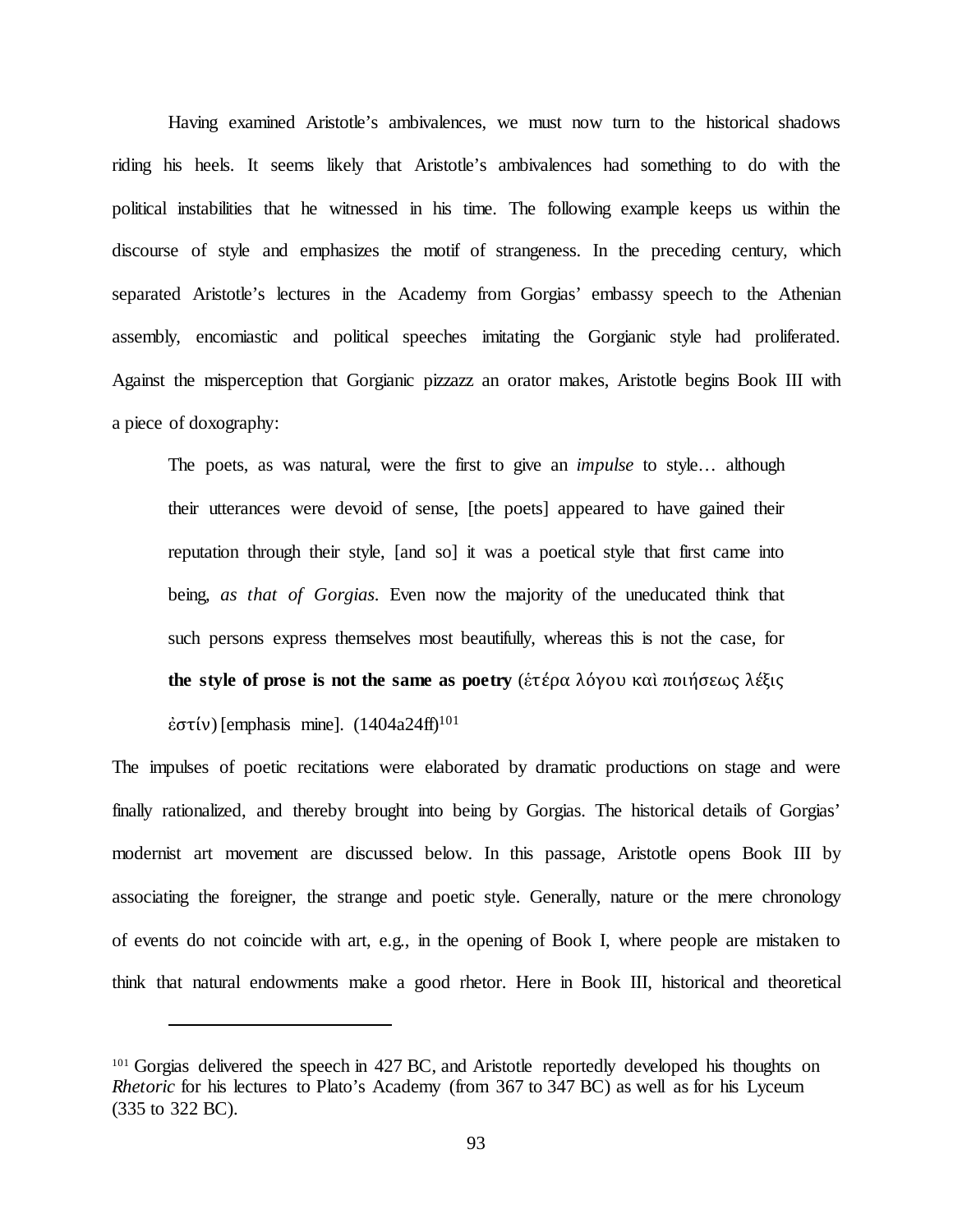developments do coincide. I argue that Gorgias' style, which blended poetic devices into unmetered prose, was distinct because he was a foreigner.

After all, Gorgias had devised a significant stylistic innovation on Homeric grounds. The Leontinian participated (read: crashed!) poetry contests to perform prose as a kind of modernist style of poetry. In effect, he forced the issue that the sound of prose—whimsical diction, semicolic arrangement, and dramatic delivery—was powerful, powerful enough to beat traditional poetry beyond its own verse. Furthermore, he showed that strict adherence to traditional poetic meter to be necessary for the development of rhetorical cadence, albeit inessential. In more concrete terms, Gorgias claimed that his manner of speech had started a new movement in poetry. But its innovation was to rationalize poetry such that poetic devices could be extracted and made available for crafting prose. By implication, he had tapped an economy of poetic idioms and gestures, employed them in prose, and hence, the realm of everyday life. While we cannot know the gestures that Gorgias had tapped, we can look at words in Aristotle's observations on style, and pick up words which seem condensed or awry. And hopefully, they may blossom and settle with an assembly of signs to which they have not yet been connected. In any case, Gorgias' modernist poetry blurred the boundaries between prose and poetry.

A piece of doxography after Aristotle affords us the awareness that Gorgias' modernist poetry was associated with the sense of exotic beauty. In describing the Sicilian Embassy to Athens, Diodorus offers insights into how the strange can come from a remote place only to have the effect of novelty. Diodorus narrates:

Now when Gorgias had arrived in Athens and been introduced to the people in assembly, he discoursed to them upon the subject of the alliance, and by the novelty (τῷ ξενίζοντι) of his speech he filled the Athenians, who are by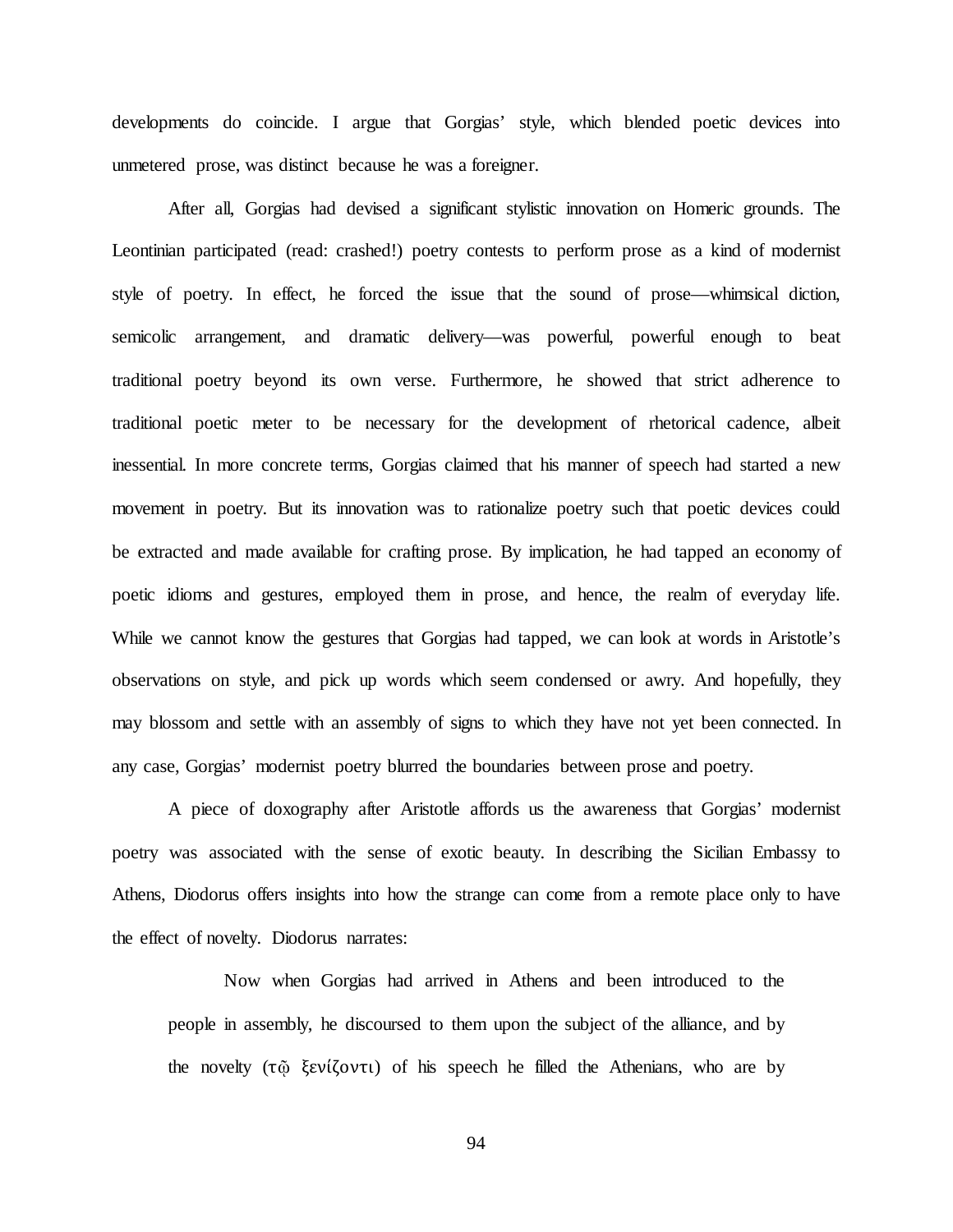nature clever and fond of dialect, with wonder. For he was the first to use the rather unusual and carefully devised structures of speech… all of which at that time was enthusiastically received because the device was exotic (ξένον), but is now looked upon as laboured and to be ridiculed when employed too frequently and tediously.  $(12.53)^{102}$ 

A few points are worth mentioning. First, Diodorus is sharper than Aristotle on the life-cycle of civic discursive practices. Usually, definitive statements come into being after the dust of a happening has settled. In this passage, I read that Gorgianic style, once novel for its poetical words and prose-rhythms, had passed from vogue. It was no longer foreign precisely because the character of its distinctiveness had been absorbed and assimilated by many orators; in modernizing style, Gorgias drove a wedge, so to speak, between stylistic devices and the material of language. If poetry could be free verse, and rhetoric was "poetry without meter" (*Gorg* 502a6-c12), in effect, style had been relegated secondary to meaning in the experience of language. Now Aristotle did not want to reverse the separation; he wanted to check against stylistic devices overriding the appropriate context of speech. What Diodorus' passage shows is that the Aristotle had not been the only skeptic in Athens with regard to Gorgianic decadence.

At the poetic level, Diodorus' doxography complements Aristotle's mentions of the 'foreign' in style. As it turns out ξένοs – the same word in novelty (ξενίζοντι) and exotic (ξένον) appears fourteen times in Book III, and several times, in relation to Homer. That it appears in this

<sup>102</sup> For the Greek: "οὗτος οὖν καταντήσας εἰς τὰς Ἀθήνας καὶ παραχθεὶς εἰς τὸν δῆμον διελέχθη τοῖς Ἀθηναίοις περὶ τῆς συμμαχίας, καὶ **τῷ ξενίζοντι** τῆς λέξεως ἐξέπληξε τοὺς Ἀθηναίους ὄντας εὐφυεῖς καὶ φιλολόγους. πρῶτος γὰρ ἐχρήσατο τοῖς τῆς λέξεως σχηματισμοῖς περιττοτέροις καὶ τῇ φιλοτεχνίᾳ διαφέρουσιν, ἀντιθέτοις καὶ ἰσοκώλοις καὶ παρίσοις καὶ ὁμοιοτελεύτοις καί τισιν ἑτέροις τοιούτοις, ἃ τότε μὲν διὰ τὸ **ξένον** τῆς κατασκευῆς ἀποδοχῆς ἠξιοῦτο, νῦν δὲ περιεργίαν ἔχειν δοκεῖ καὶ φαίνεται καταγέλαστα πλεονάκις καὶ κατακόρως τιθέμενα [emphasis mine] (12.53).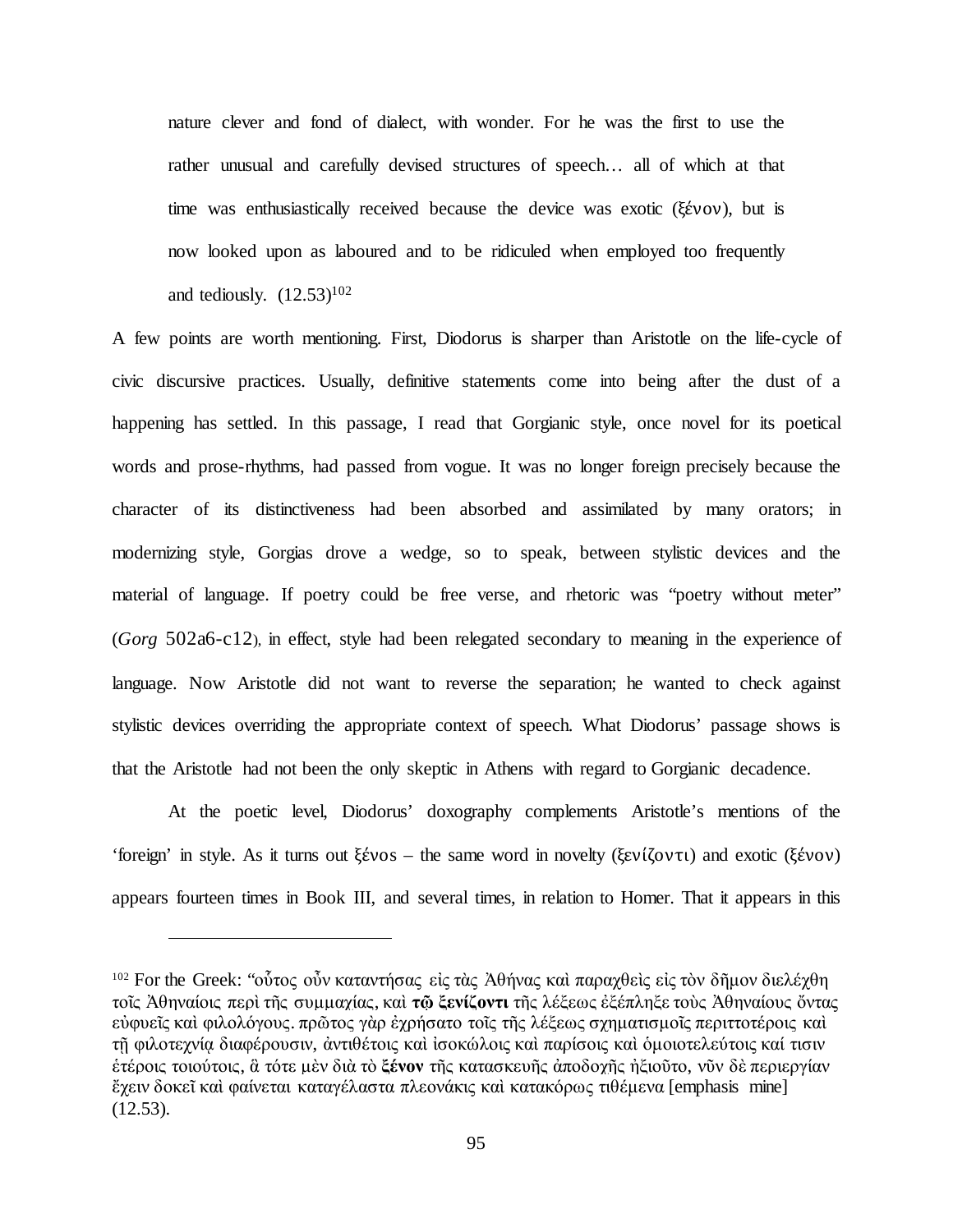passage again makes me wonder about Diodorus and Aristotle's word choices. We know that Gorgias came from Leontini, Sicily and therefore was remote and novel to the Athenians by virtue of geographical distance. We also know that Aristotle thinks that remote and novel styles, if done well, engender wonder. When we finally note that he uses "wonder" and "stranger" when describing stylistic devices specific to the Homeric tradition, arguably the role that Homer and Gorgias were conjoined in Aristotle's imaginary; they were both moving styles who needed to be clarified and refined. It could be that Homer was becoming foreign to the Athenians or estranged in Aristotle's writing, not of course in space, but by virtue of time.

With regard to the foreign and the novel, Aristotle and Diodorus hint that calling a style sophisticated requires social awareness. If style is, as Hariman puts it, "mastering in discourse the fundamental conditions of language," sounding extraordinary to an audience requires a remaking, a *poiesis*, of the spoken vernacular (*Political Style* 186). When recreated, the "fundamental rules," again Hariman, are discretely broken, and as such distinguish the speaker as extraordinary or unaware of linguistic correctness. Conversely, adhering strictly to the new rules once the new devices have become familiar, marks the speaker's language as overwrought. What the line from Diodorus Siculus finally reminds us is that taste in language is too fluid to arrest, and style, being closely tied to the taste of an audience, does not lend itself to technical formulas, as do other components of good speech, e.g., *pisteis*, enthymemes, or common topics.

Thus far we have seen that Aristotle's differentiations between prosaic and poetical style, in particular his ambivalence on the importance of style to rhetoric, signal that he is laboring to crack a tough nut. Essentially, Aristotle exhibits the awareness that he is dealing with a topic that has not yet been, and may never be, entirely rationalized. We have also seen that style has a life cycle, which suggests that lexical innovations happen so subtly and frequently that one could not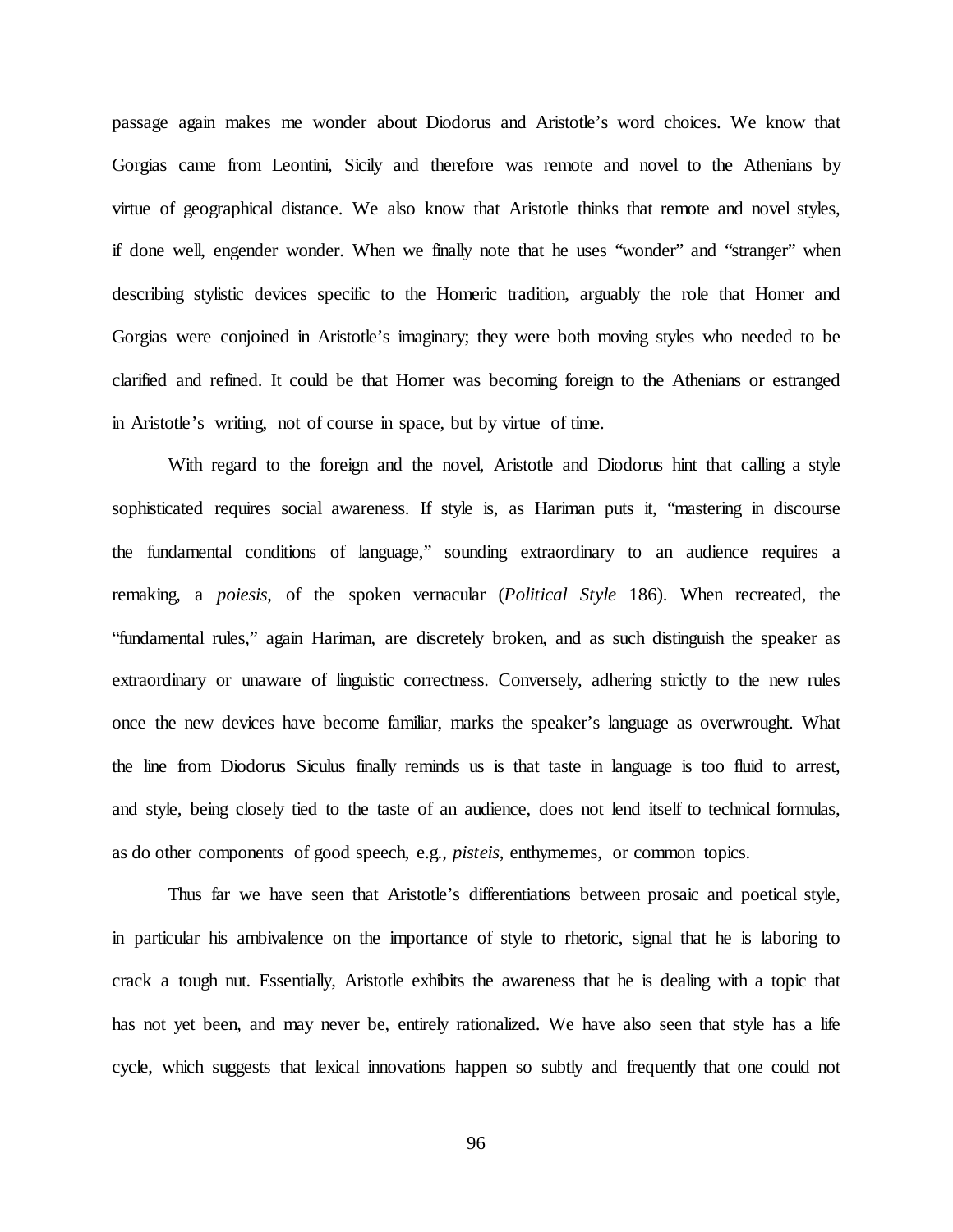call stylistics a science, at least in Aristotle's *organon*. Instead, *lexis* is a rider attached to other arts. Yet if this is so, then it makes sense that Aristotle is ambivalent about the role to assign style and further, whether poetic and rhetorical styles can be differentiated in kind even if they are attached to two autonomous arts separated accordingly by kind.

In the next section, we will see another level of Aristotle's ambivalence come to light. More specifically, we will see his attempt to establish a difference in kind between rhetorical and poetic styles *writ large*. Aristotle comes closest to when he names perspicuity and propriety as the virtues of prosaic style. Even though we are shifting to poetic style, the next section maintains hold of Homer by way of Aristotle's allusions to him. Specifically, the line that speakers must conceal, if not constrain, the poetic elements of rhetorical style.

## **4.3 CONCEALING, IF NOT CONSTRAINING THE STRANGE**

So far I have suggested that Gorgias and Homer cast historical shadows on *xenos*, that it has a diachronic history before it entered Aristotle's Book III. I have also suggested that *xenos* is an important *topos* within Book III. Below, I quote Aristotle at length because the following discussion depends on the implicit premise that Aristotle is making connections between *xenos*  and *lexis:*

In regard to style, one of its chief merits may be defined as perspicuity. This is shown by the fact that the speech, if it does not make the meaning clear, will not perform its proper function; neither must it be mean, nor above the dignity of the subject, but appropriate to it; for the poetic style may be is not mean, but it is not appropriate to prose. Of nouns and verbs it is the proper ones that make style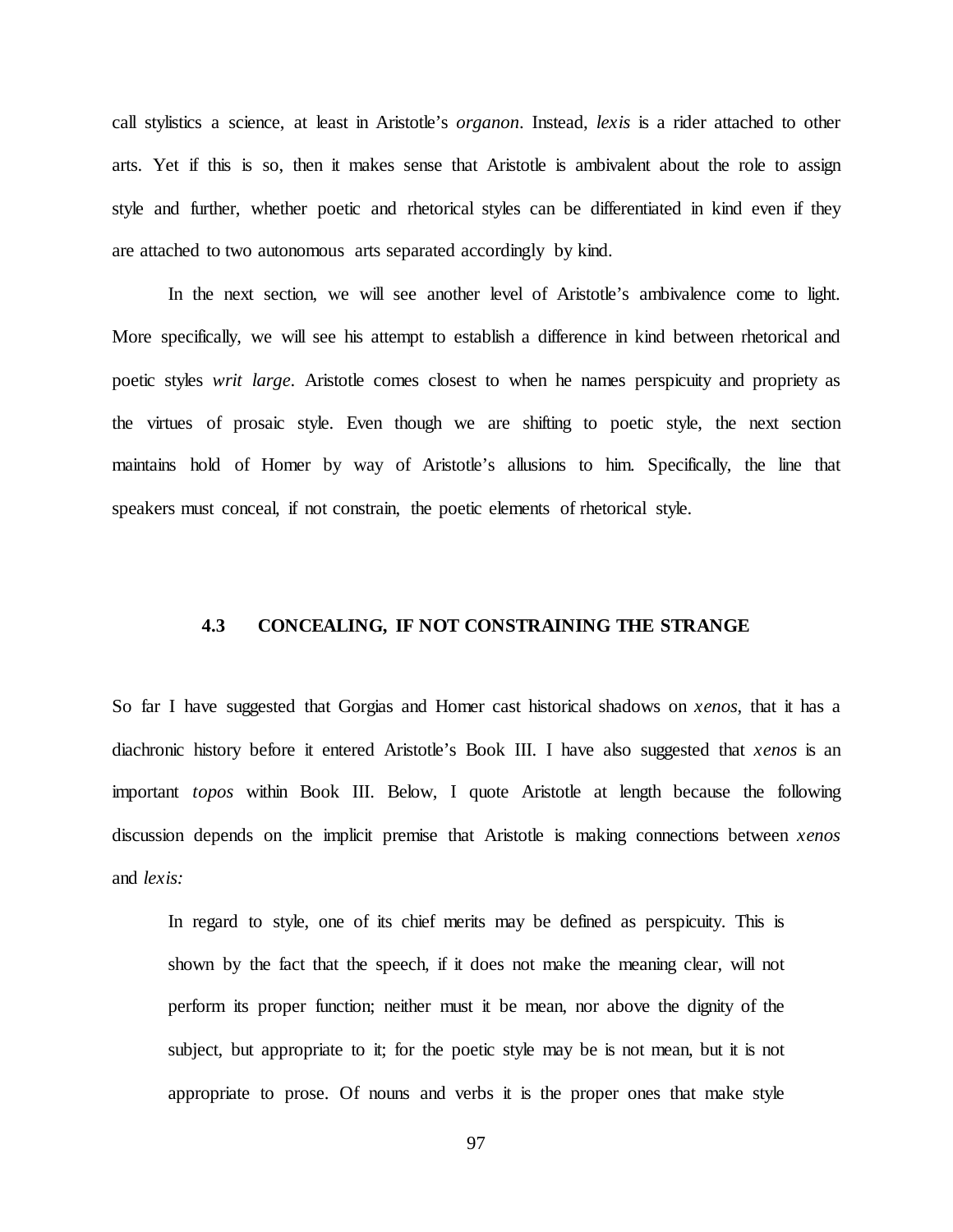perspicuous; all the others which have been spoken of in the *Poetics* elevate and make it ornate; for departure from the ordinary makes it appear more dignified. In this respect men feel the same in regard to style as in regard to foreigners (ξένους) and fellow-citizens. Wherefore we should give our language a "foreign air" (διὸ δεῖ ποιεῖν ξένην τὴν διάλεκτον); for men admire what is remote (ἀπόντων), and that which excites admiration is pleasant. In poetry many things conduce to this and there it is appropriate; for the subjects and persons spoken of are more out of the common. But in prose such methods are appropriate in much fewer instances, for the subject is less elevated; and even in poetry, if fine language were used by a slave or a very young man, or about quite unimportant matters, it would be hardly becoming; for even here due proportion consists in contraction and amplification as the subject requires. Wherefore those who practice this artifice must conceal it and avoid the appearance of speaking artificially instead of naturally; for that which is natural persuades, but the artificial does not. For men become suspicious of one whom they think to be laying a trap for them, as they are of mixed wines. Such was the case with the voice of Theodorus as contrasted with that of the rest of the actors; for his seemed to be the voice of the speaker, that of the others the voice of someone else.103 Art is cleverly concealed when the speaker chooses his words from ordinary language and puts them together like Euripides, who was the first to show the way. (1404b)

<sup>103</sup> This is Aristotle's definition of mode or manner (*Poet* 1447a), the third component of poetry's definition; it is in mode that I later stake a resolution to the problem that I am constructing in Book III.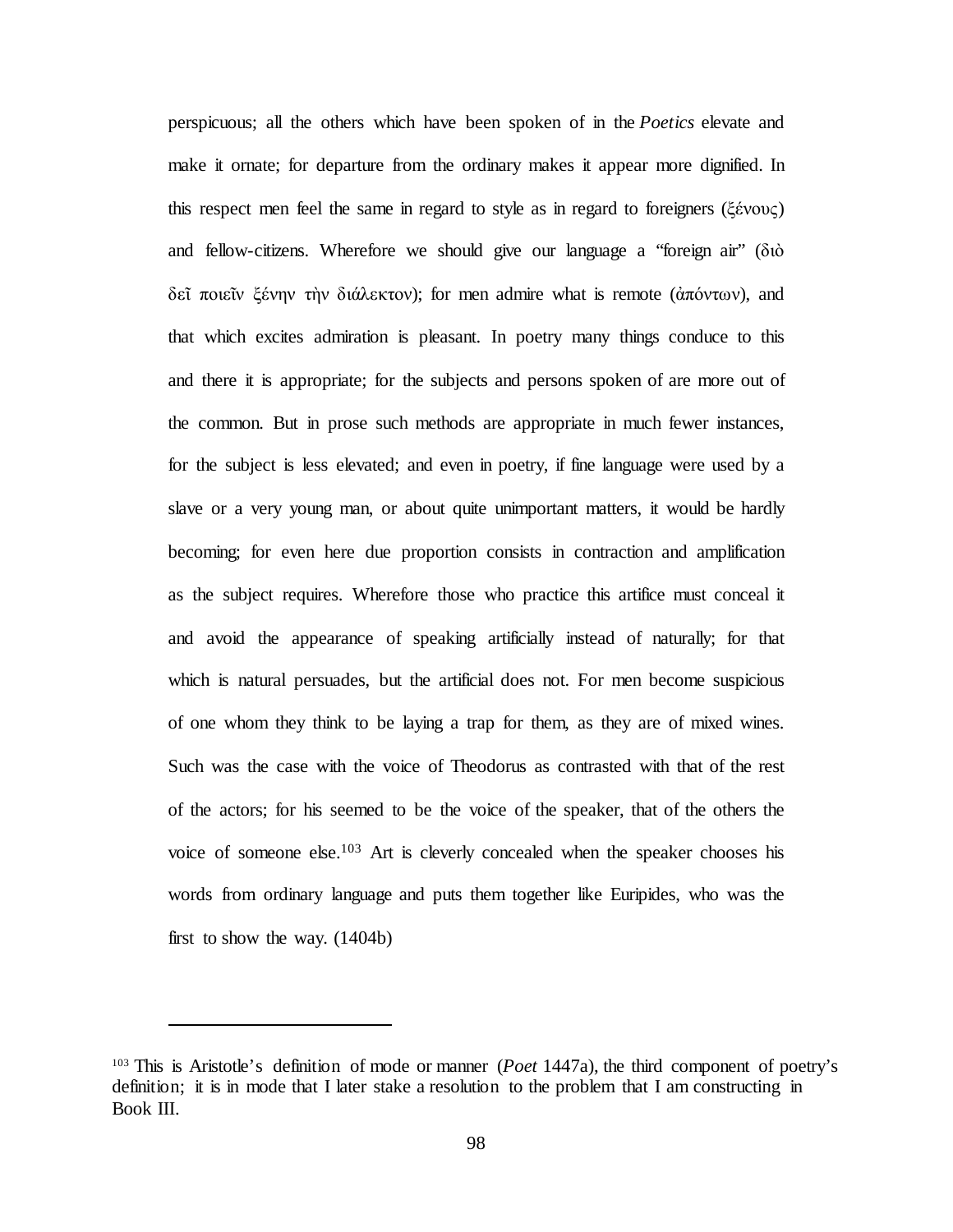In this section I argue that if the poetic style is not appropriate to prose, it is unclear what differentiates the two. Indeed, the topic of *xenos* gives us reason to suspect that prosaic *lexis*  cannot altogether be extricated from poetry if only because a sophisticated rhetorical style is a condensed note, fleeting and airy. On that sense, Aristotle insists that any stylistic device borrowed from poetry, "may be used [only] to a certain extent, since it utterly changes the style from the ordinary and gives a 'foreign air' (εζαλλáττει γαρ τò εìωθóς ἐξαλλάττει γὰρ τὸ εἰωθὸς καὶ ξενικὴν ποιεῖ τὴν λέξιν)" (1406a). At times, then, Aristotle welcomes the foreign, if and only if, it is subtle and fleeting, not obvious and wrought. Yet he defines the warmth and animation of rhetorical style by "a happy mixture of ordinary and 'foreign' words" (1414a), but only if the orator maintains clarity while effecting pleasure or wonder. Otherwise, the orator effects distrust and alienation. If not an air of perfume then, the strange is the very animating color of speech. Aristotle's re-iteration of "foreign" gives us a clue that he cannot spell out for us: that to be a stylist of language, one need take up the perspective of a non-native or foreigner, a conscientiously innocent speaker of a particular dialect. *Xenos* and *lexis* correlate in Aristotle's semantic field because tapping into the extraordinary in language requires a perspective that takes no idiom for granted.

Having traced *xenos* from a Sicilian reader of Homer to his innovation on the Athenian style of speech, we must take one last step. Otherwise, it seems that my interpretation of Book III depends largely on the binaries "familiar/strange" or "native/foreigner." But before the classical *polis* identified foreigners entering its domain, *philoxenia* or "friendship to, love of, the stranger" was an ethic inherent to Homeric mythology.<sup>104</sup> This ethic mandated that rituals of hospitality

<sup>&</sup>lt;sup>104</sup> For commentary on *metaphora* in Aristotle as transfer, see Burkett 79ff.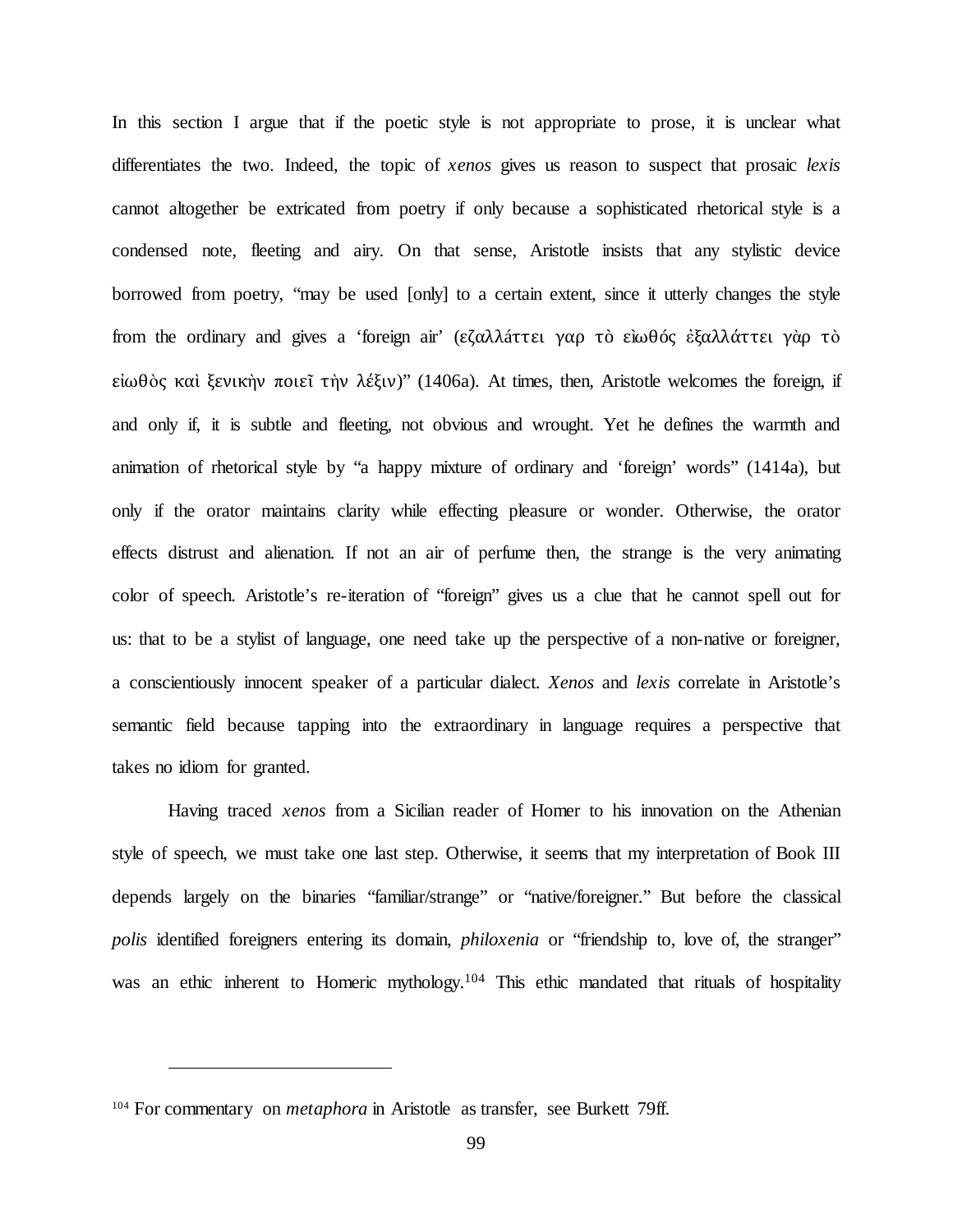unconditionally be extended to strangers, as though they could be gods in disguise.<sup>105</sup> In fact, *theoxenia* (*theos* (god) + *xenos* (stranger) was a synonym for *philoxenia.* The mandate for hospitality was believed to come from *Zeus Xenios* himself. At the same time, this ethic put hosts at a double-risk. On the one hand, hosts or guests who did not abide by *xenia* (guest-friendship) could risk offending a deity disguised as a mortal; on the other, the guest-friend could always be an enemy, mortal or divine.106 The ethic also put guests at risk. Odysseus' home-return is emplotted by his negotiation of whether hosts abide by Zeus' law, the ethic of hospitality. The Cyclops' exemption from the law sets Odysseus' journey back. But the risks incumbent on either host or stranger emphasize that an ethic of honoring strangers is managed by how a stranger appears and how a host intuits. This delicate balance of strangerly care and *lexis* makes them analogs for each other, both tending to the "vulgar" as well as "appearances" (1404a5).

Little wonder, then, that Aristotle's use of *xenos* points to his reservations. At all times, prosaic style is an issue of disguise, and any slip calling attention to that disguise endangers the ethic holding orator and audience together. If one has to wonder about the strangeness in a speech, the orator has likely strayed and the audience may decide against the trustworthiness of speaker. Otherwise, speakers "reveal the art and make it evident that it is poetry" (1406a11). In this vein, the tension between the Cyclops' inhospitality and the consequences of Odysseus' revealed identity is doubly analogous. So, too, orators delay their own homecoming when they show forth the poetic basis of their style. Yet Aristotle cannot disaffiliate completely from the

<sup>&</sup>lt;sup>105</sup> See both ethic, and religious code in Odysseus' exclamation: "Odysseus awoke, and sat up, and thus he pondered in mind and heart: "Woe is me! To the land of what mortals am I now come? Are they cruel, and wild, and unjust? Or do they love strangers and fear the gods in their thoughts?/ ὤ μοι ἐγώ, τέων αὖτε βροτῶν ἐς γαῖαν ἱκάνω; ἦ ῥ' οἵ γ' ὑβρισταί τε καὶ ἄγριοι οὐδὲ δίκαιοι, ἦε φιλόξεινοι καί σφιν νόος ἐστὶ θεουδής" (*Od* 6.119ff). <sup>106</sup> See Mifsud, "Gift/Giving" 91.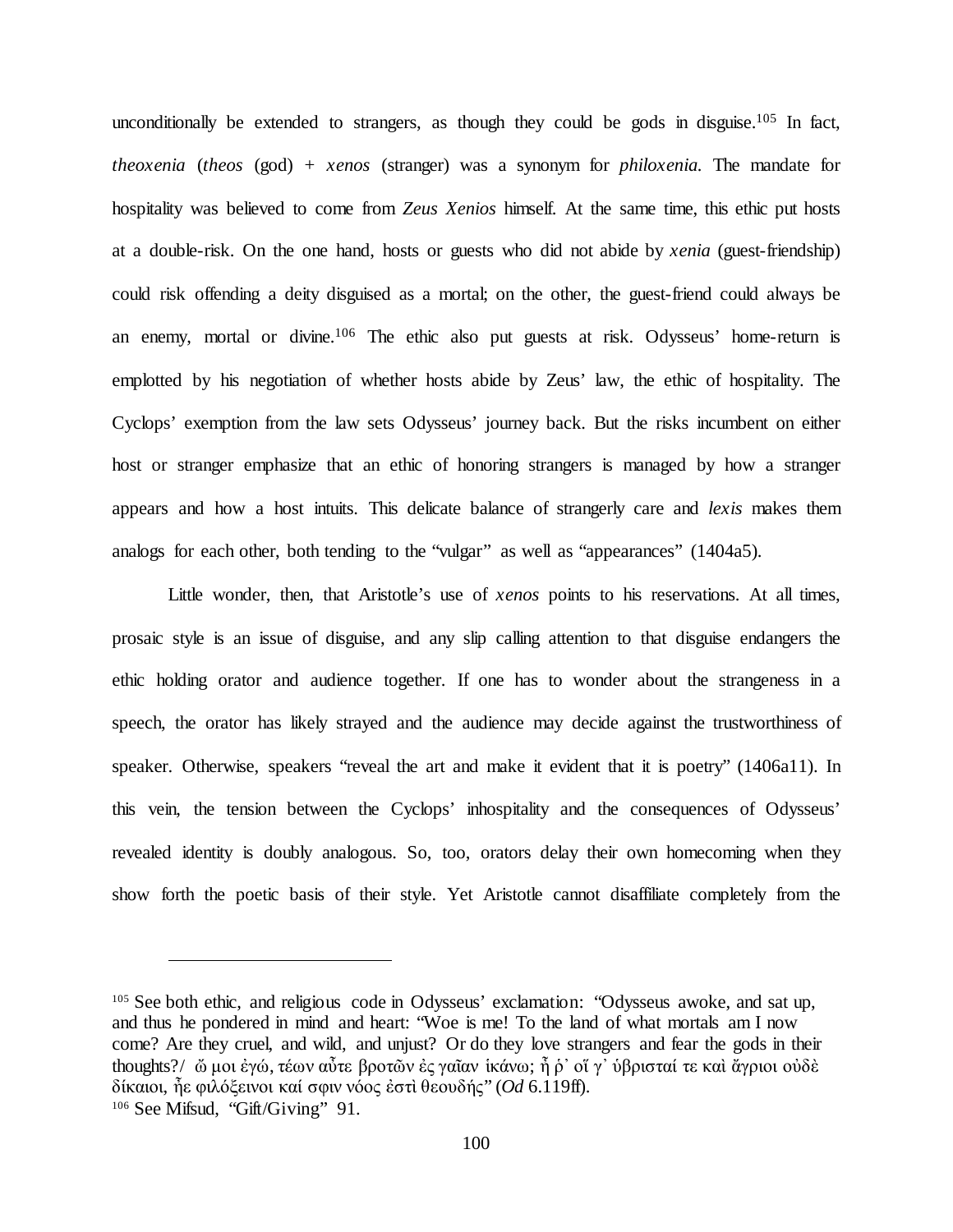strangerly ethic of *lexis.* Following the same poem, Odysseus' trials as a stranger strewn across the Mediterranean begin with an exception of *philoxenia* that works against him. But the poem dedicated to him ends with an exception in his favor. Athena disguises Odysseus as a weathered beggar upon his arrival home. In effect, he is granted the insight of the gods in order to test the loyalty of family and piety of guests. So, too, an orator who minds his style "departs from the ordinary (διὸ δεῖ ποιεῖν ξένην τὴν διάλεκτον)" (1404b) so as to give his speech dignity,  $107$  as Aristotle writes, but also to give a community insight into its own relationships. Indeed, poetry can grant orators the power to penetrate an idiolectical group, whether in the *polis* or elsewhere.

It is not only the case that strangers are indeterminate in ethical situations. The indeterminacy is a red thread throughout Book III. Where *xenos* is mentioned, there is much ado about its fleeting meaning. Whereas *xenos* clearly denotes "foreign" in general, within the subject of style the word is more than a metaphor, which would transfer the meaning opposing "native"; it is rather an idiom, meaning "style" changes how we would translate/inflect the word in English. Freese flags his frustration with the task of translating the idiom: "It is impossible to find a satisfactory English equivalent… 'foreign' does not really convey the idea, which is rather that of something opposed to 'home-like.' Jebb suggests distinctive" (350-1). Freese goes with Jebb's suggestion. Meanwhile Kirby idiomatically references the phrase *poiein xenēn* as a "metaphor for strangeness" (*Rhet* 1404b10; cf "Aristotle on Metaphor" 541), suggesting that the idiom for style still circulates as a metaphor for the *polis*, marking what is foreign or strange. Additionally, Aristotle rather mentions "foreign words" literally too (1408b12). So commentaries on *xenos* reflect, fittingly, a "strangeness" that does not translate into English. As I see it, this is

<sup>&</sup>lt;sup>107</sup> Homer exemplifies the dignified style, which competes with the ordinary style: "Of the different rhythms the heroic is dignified, but lacking the harmony of ordinary conversation" (*Rhet* 1408b).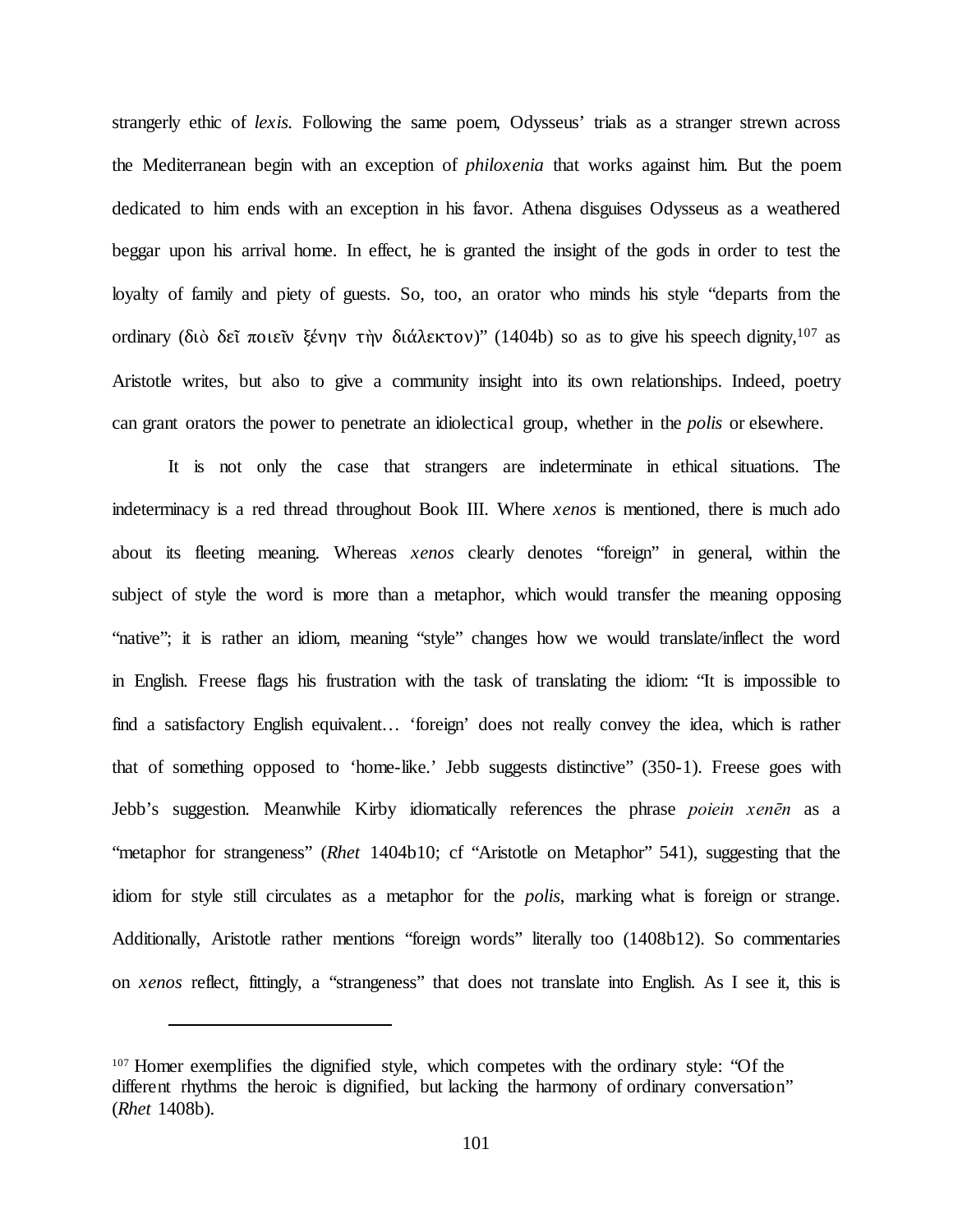exciting: expressions whose full meaning escapes us are fertile grounds to stir theoretical reflection. So whether strange, distinctive, or foreign, Book III revolves around *xenos*—which devices make a speech, often reduced down to its bare instrumentality, wonderful, and how much artifice reifies a speech, imbuing it with spatial dimensions. At all these levels—historical, textual, and conceptual—our attention goes back to the ambiguity of Homer's place in rhetoric, an ambiguity from which Aristotle aims for disambiguation.

Turning to Book III for examples of constraints, if not concealments, of strangeness, we note two trends in the text. First, Aristotle identifies lexical excess, literally "hyperbole," as breaches of propriety in prose style. Furthermore, these breaches are often attributed to imitating poetry too much.<sup>108</sup> As antidote to poetical inebriation, Aristotle cautions orators to "aim at the mean (μετρίου), for ... excess is vicious."<sup>109</sup> Without moderation in poetic imports, speakers cool audience rapport, literally making their prose style "frigid" by "compounding poetical appearances" (1406a7ff). Second, Aristotle preaches meting out poetical improprieties during rhetorical delivery, and he practices textually what he preaches by repeating the double negative conjunction *méte…méte* ("neither… nor") throughout Book III. What emerges out of these indicators is that Aristotelian ambivalence borders on the anxiety that students will mistake the intersection between poetic and prosaic *lexeis* as an opportunity to use a "seasoning" as a "regular dish" (1406a22). What comes into focus throughout is the constructed problem in Book III. By emphasizing restrictions of the art at hand, Aristotle reveals that rhetorical style actually turns out to be different, not in kind, but in degree, from poetry.

<sup>108</sup> For an assiduous treatment of Aristotle's disparagement of hyperbole, see Mifsud, *The Gift*  122-4.

<sup>109</sup> For other mentions see *Rhet* 1406a11ff; cf *Poet* 1458b3.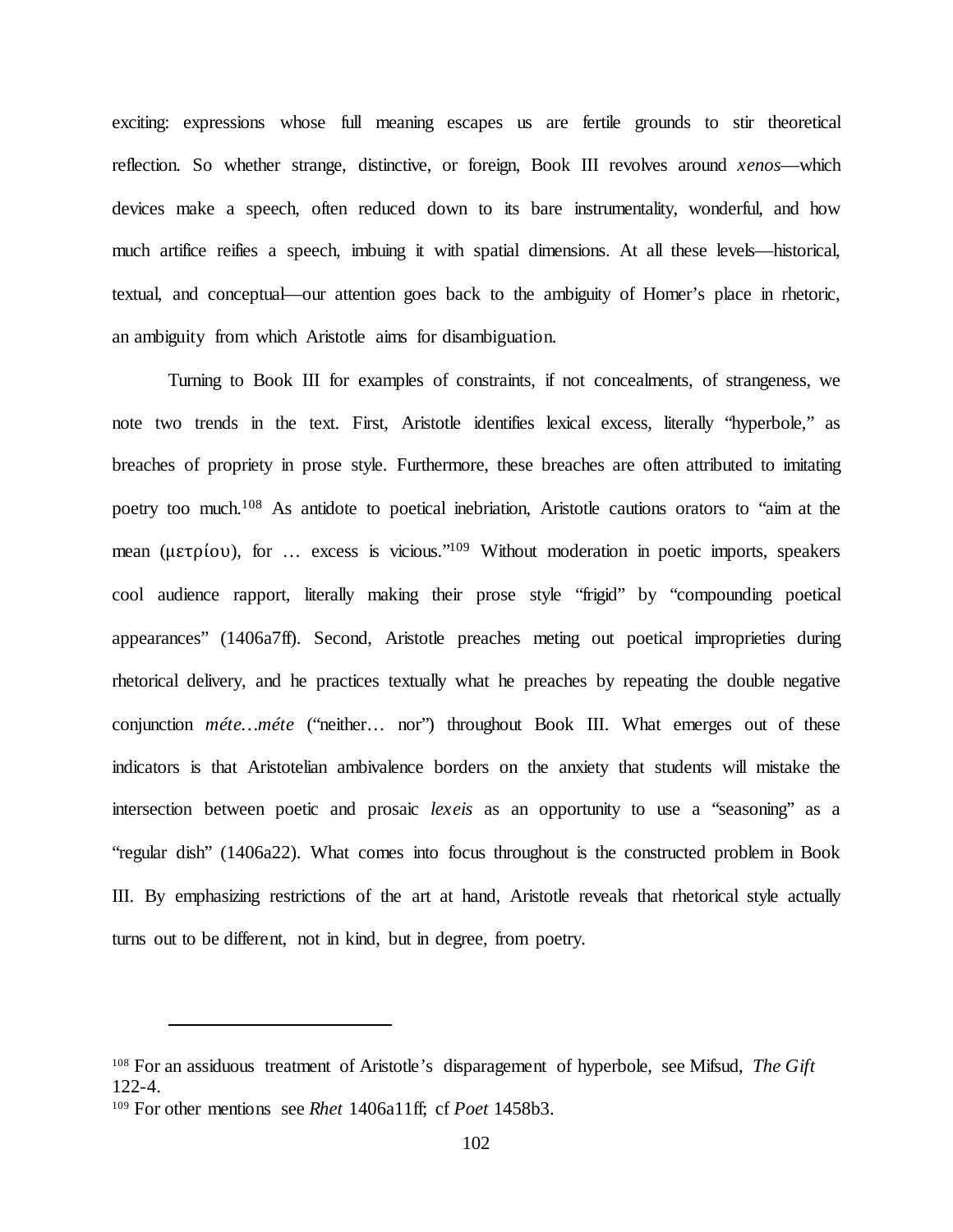First, it seems that hyperbole qualifies the use of every stylistic device, and that every hyperbole is attributed to poetic imitation. For example, epithets must be not too crowded like Homer's,110 verbiage must not pour unclear or cloudy like the poets' (ἀσαφὲς; 1368a32, 1406a35), delivery not too deliberate like the actors', and metaphors left alone where things can be signified by proper, common names. For referents without names, the prosaic style dictates that metaphors must be faithful to the familial valence of words, or to "what is akin and of the same kind" to what the word would be (1405a5ff). The importance of this line is that oratorical style must seem clear because topics of deliberation are on issues or events which are not altogether so. Not only metaphors, but any device turns hyperbolic whenever it is far-fetched. Finally, the prosaic style must not exhibit a madness for speech, a mantic element which some Greeks associated with the divine versification of poetry. Aristotle's concern with avoiding hypberbole is really at every turn a disambiguation of poetical style.

Second, if one cannot constrain imports from poetry into prose composition, Aristotle shows how to conceal the craft of poetry under the surface of prose. He writes: "whenever one has gone too far, the remedy may be found in the common piece of advice—that he should rebuke himself in advance; then the excess seems true because the orator is obviously aware of what he is doing" (*Rhet* 1408b1). This is a unique moment in the text. Elsewhere, Aristotle advocates for moderation so that audiences are clear on what is being said or so that audiences don't feel the frigidity of poetical excess. Here, speakers are told to rebuke or qualify their emotional delivery so as to avoid appearing unaware of their exaggerations. Furthermore, it is by scapegoating the poetic style that speaker and audience overcome the alienating effect that poetic

<sup>110</sup> The example of frigidity in this passage, "white milk" is a well-recognized epithet from Homer (ibid). For more on Homeric epithets, see Burkett 92.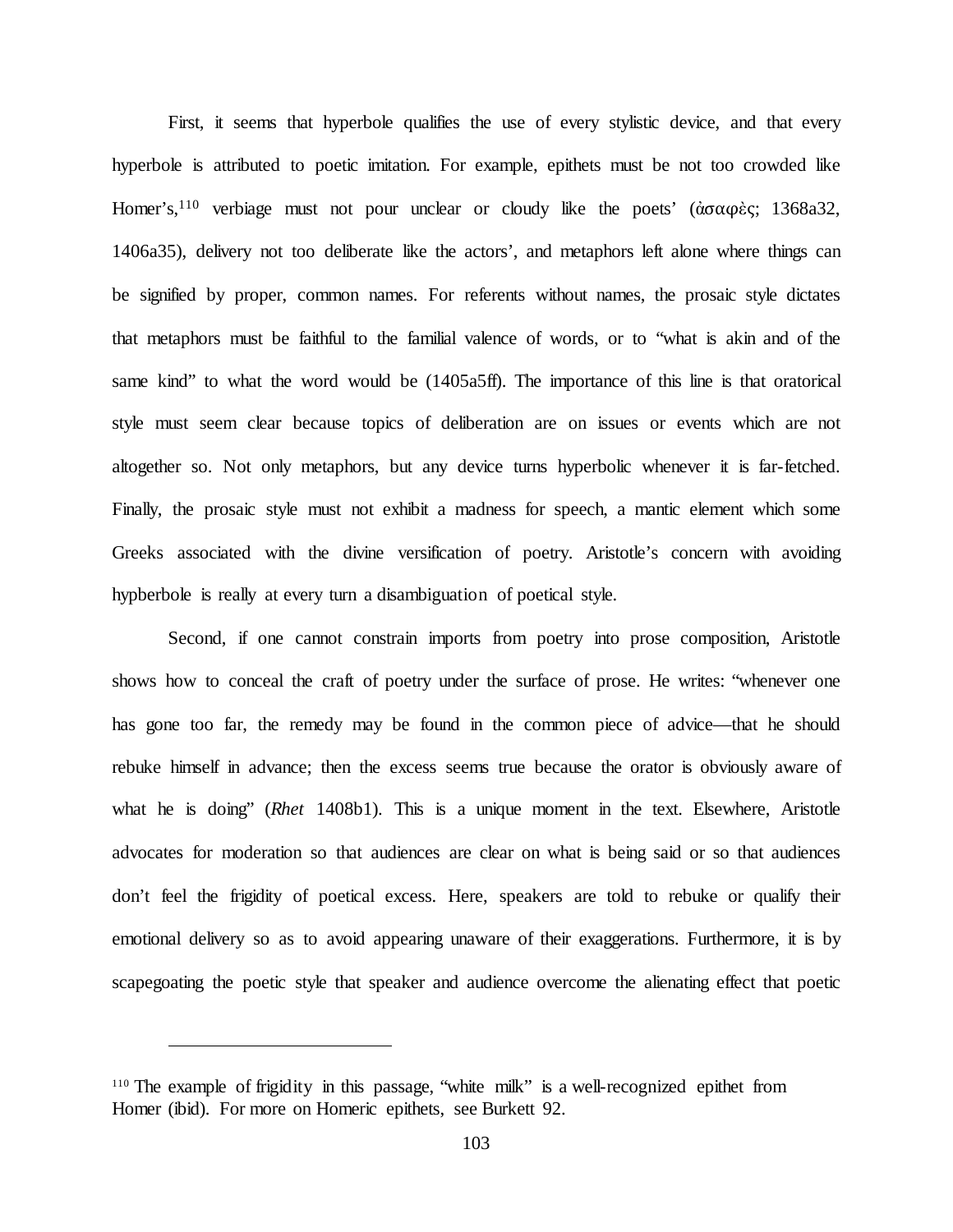delivery can have on audiences. Though not an exile of Homer per se, Aristotle's chastisement of poetic style is similar to Plato's.<sup>111</sup>

Aristotle metes poetic stylistic devices—either by restraint or concealment—in rhetorical composition and delivery. As regard restraint, Aristotle's "neither…nor" conjunction pair shows up regularly, suggesting a double limit. Accordingly, rhetorical speech must sound "neither metrical" like Homeric meter, "nor without rhythm" like mean prose (*Rhet* 1408b21); its sentences must be "neither short nor too long" (*Rhet* 1409b17). By repeating the conjunctions, *méte…méte* (neither… nor), Aristotle outlines how orators can conceal the craft of making language strange anew. In effect, on the grammatical level, Aristotle constructs poetic style as the extreme. As regard concealment, Aristotle attempts to teach a rhetorical aptitude for knowing when to blend the contours of poetic style in ordinary language.

The "neither…nor" conjunction pair throughout his Book III indicates serious retractions on Aristotle's claim that poetry and rhetoric are different in kind. Aristotle's prescription of stylistic differences between the styles of poetry and prose unravel into distinctions of degree, not kind. It would be easier to refute my claim had Aristotle simply polarized the two styles: whereas a poet can choose whimsical words, an orator must stick to ordinary ones (*Rhet*  1404b17ff); whereas a poet stops phrases short with meter, an orator rests only where complete sense and breath coincide (1409b1ff); and, whereas a rhapsode or actor delivers inspired speeches, driven frequently to ecstasy, an orator only reaches enthusiastic peaks in delivery if the peaks seem spontaneous, natural, and unscripted (1408b25). Were it so, the differences between rhetorical and poetical styles, would obtain as though by simple arithmetic. But Aristotle goes further, collapsing the two styles into magnitudes of the same principle of due measure, or

<sup>&</sup>lt;sup>111</sup> See the third epigraph of the "Interlude."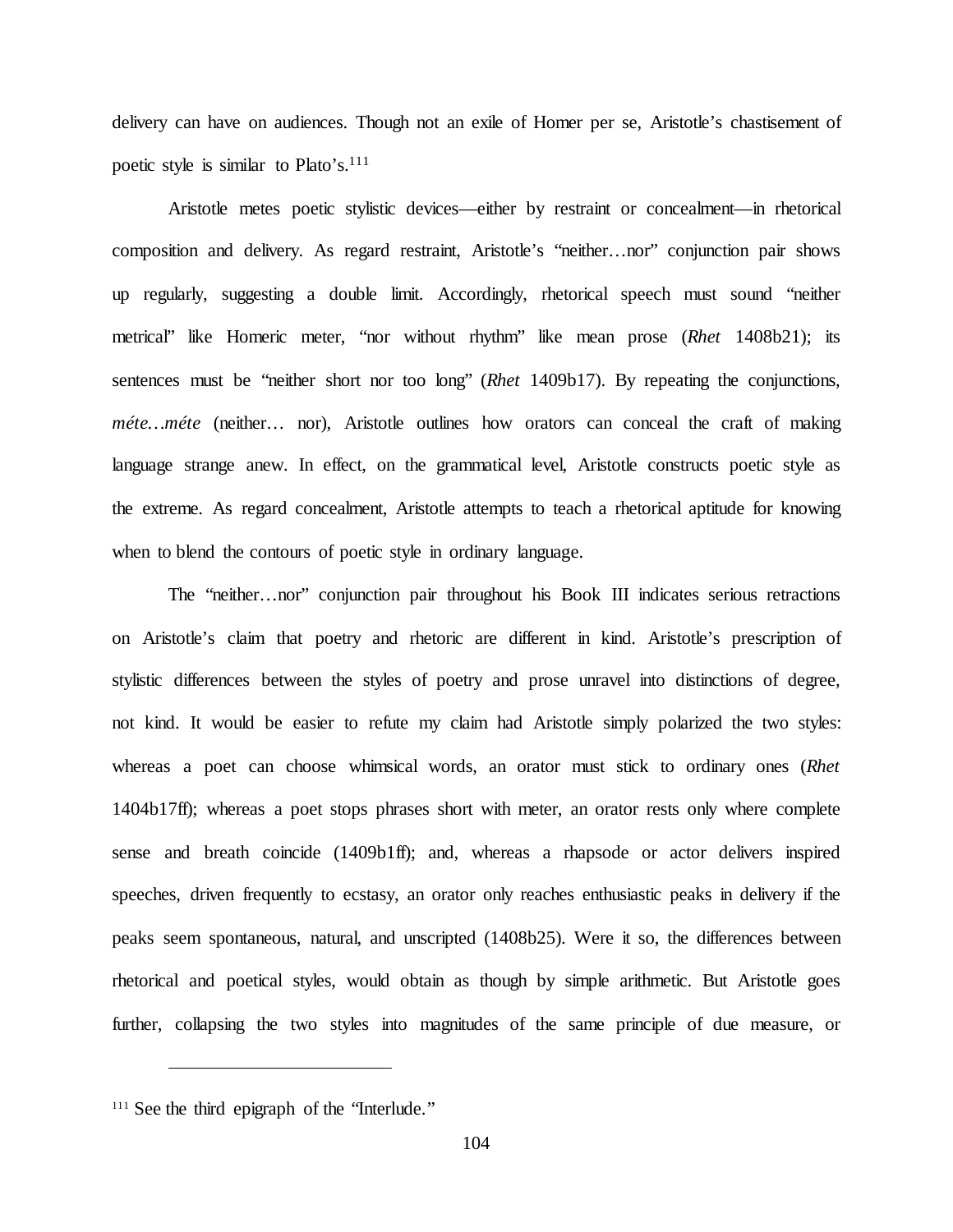*metriou*. What he says is this: rhetoric better "*not [be] too much like poetry*" [emphasis added] (*Rhet* 1406b11)! In effect, rhetoric marks the local, familiar, and ordinary space prior to or more essential than the excesses of poetical style.

Likewise, Aristotle asserts *metriou* as a principle for language production, the principle helping orators to avoid the excesses of poetic speech and the banalities of prosaic speech. Indeed, we could map *metriou* throughout Book III, by rhetorical precepts ordered by the double negative conjunction neither/nor (*meté…meté*). Oratorical style *neither* must be mean like vernacular prose, *nor* above the subject's dignity like poetry (*Rhet* 1404b10). The style must be proportionate, *neither* offhand to weighty subjects, *nor* weighty to offhand subjects (1407b35). Rhetorical diction should be neither metrical (*enmetriou*), *nor* without rhythm (1408b25). Besides these three examples, we can go to: neither long, nor short periods (1410a1), neither strange, nor superficial (1410b25), neither famous, nor worthless, but obscure (1414a35), neither must it be rough, nor overly polished (*Rhet* 1414a15). What "*meté…meté*" suggest is that style raises a dilemma between the excessively pedestrian (vulgar) and dignified (Homeric).

Aristotle specifically identifies clarity and propriety as the two virtues moderating stylistic excesses, two virtues proper to rhetoric. According to the first, the orator must choose, wherever they are available, ordinary words. If I may in less ordinary words, the orator's goblet must contain a clear hue without a poetic "cloud of verbiage" (*Rhet* 1406a35). Yet, clarity is not just a matter of ordinary words, but carefully arranged ones, which, when chosen from ordinary language, conceals the art in rhetoric.<sup>112</sup> It is likewise a matter of issuing crafted speech as if it naturally and clearly pours out of the orator's character (1404b). Even clarity is crafted, that

<sup>&</sup>lt;sup>112</sup> Aristotle writes that Euripides was the first dramatist to use ordinary language in meticulously crafted speech structures (1404b22).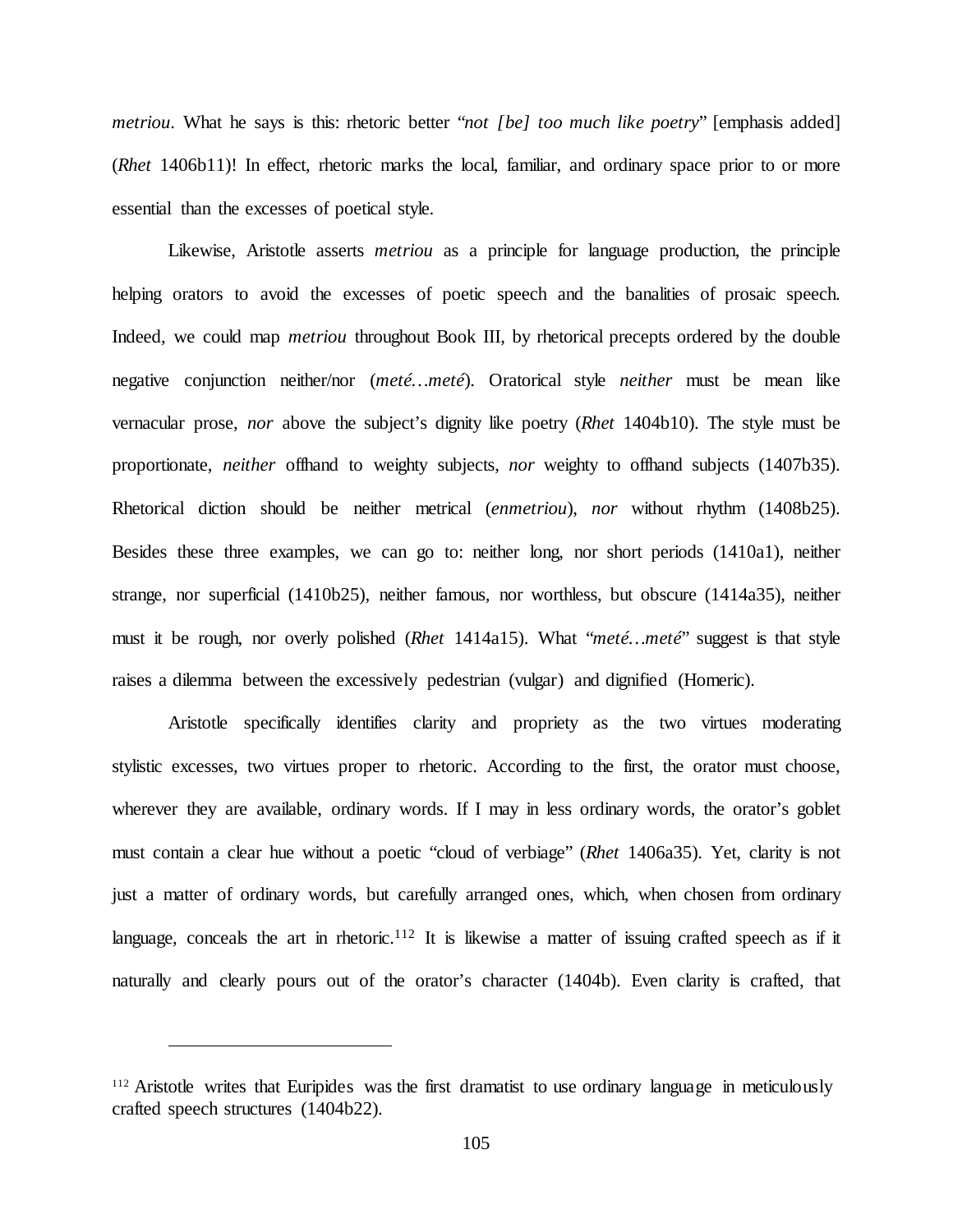which might be misconstrued otherwise as the pure expression of language, and hence devoid of style. Clarity is a style. As to the second virtue, propriety, the subject matter's weight determines the "contraction and amplification" of style. Whereas clarity in speech factors in audience comprehension; the second, propriety factors in the formality of subject matters, the more formal or epideictic of which call for more poetic style than not. But no matter how ample the subject's weight might recommend poetic devices, the orator still must conceal the poetic resource, seeking ways to make the old new and the ordinary extraordinary. Both rhetorical virtues play out as cautionary qualifications guiding the orator toward the *metriou* (moderate or measured) (*Rhet* 1406a15; 1404b13).

If poetic style represents one vicious extreme, Aristotle waffles on what rhetorical style must otherwise avoid.<sup>113</sup> In one place he points out that perspicuous language can "neither be lowly, nor above that which the subject matter is thought worthy (μήτε ταπεινὴν μήτε ὑπὲρ τὸ ἀξίωμα)." But elsewhere he is not concerned with the use of vulgar or crass language. In effect, he mostly directs orators, not between low (mean, poor) and dignified speech but between ordinary dialect (διαλέκτου) and poetical speech. Accordingly, perspicuity and propriety really are rhetoric's one-sided restriction on poetic excess. For Aristotle, rhetorical style risks tipping into only one extremity, and styles engendering wonder by foreign airs are one step closer to hyperbolic displays alienating speaker and audience.

Like *xenos, metriou* is a word at home first in Homeric poetry, the quintessential language-in-measure (*emmetron).* But poetic style is characterized by virtue of numeric meter, rather than measured moderation. In Homeric poetry the meter is strictly numerical, meaning that

<sup>113</sup> Cf Longinus 3.4, where timidity is the empty or depraved version of sublimity, and then arid language as the opposite. Aristotle does the opposite: he sets up vulgar language as the depraved version of plain style, and then bombastic language as the opposite.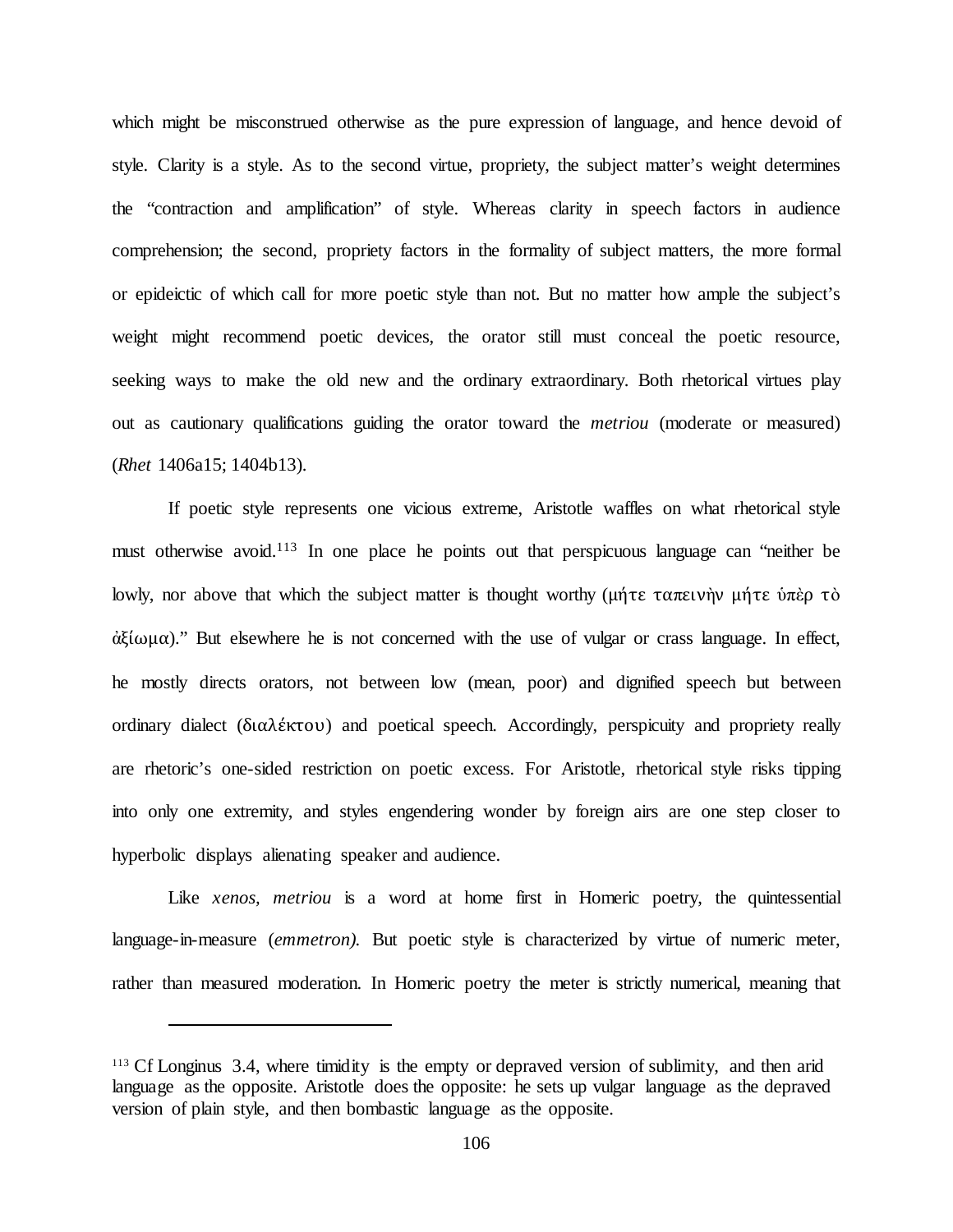its caesura falls often before a thought is complete. But this numerical style, what Aristotle calls the non-periodic, running style opens up a lot of opportunities for invention and improvisation. It does so by memorializing verse by the mnemonic of song, rather than meaning (1409b5). In effect, poetry "sets [the hearer's attention] on the watch for the recurrence of such and such a cadence; just as, when the public criers ask, 'Whom does the emancipated choose for his patron?' the children shout 'Cleon'" (1408b16)! Instead, prosaic style abides loosely by numeric measure (rhythm), completing its periods only when the sense has been completed, and yet crafting periods measured by the orator's breath (1409b15). Furthermore, it strictly abides by stylistic moderation; and essentially by the enthymeme, which functions as an argumentative cadence, engaging the hearer's attention on the watch to supply the missing premise. Yet the heart of rhetoric, the enthymeme, operates like meter or cadence, albeit less automatically and more cognitively.<sup>114</sup>

<sup>114</sup> Starting here the collective work of Jane Sutton and MariLee Mifsud on *alloiōsis* bears heavily, for they show how various meanings, and aggregative inferences are lost in the abstract dictates that Aristotle imposes on epic poetry's excess. If Aristotle thinks that the meter of poetry is *strictly or merely* about number, Mifsud points out that Pseudo-Plutarch's measure of Homer's grammar opens hermeneutic possibilities. The rhetoricians' collective work is the grammatical and tropological version of other feminist interpretations of Homer, wherein Parry and Lord's oral theory of meter allows re-interpretations of a simplified, literary Homer. We must also note Agamben's work on the caesura, which explains how voice conserves itself in the rifts, or exceptions, of poetry. The potential for Mifsud and Sutton's work to foil Agamben's parallelism between the meter and sense in the caesura, by rhetoric's development of the period could be fruitful. See Sutton and Mifsud, "*Alloiostrophic* Rhetoric" 222-3; *ibid., Revolution* 117; Clayton 43; Agamben, *Prose* 40, 52.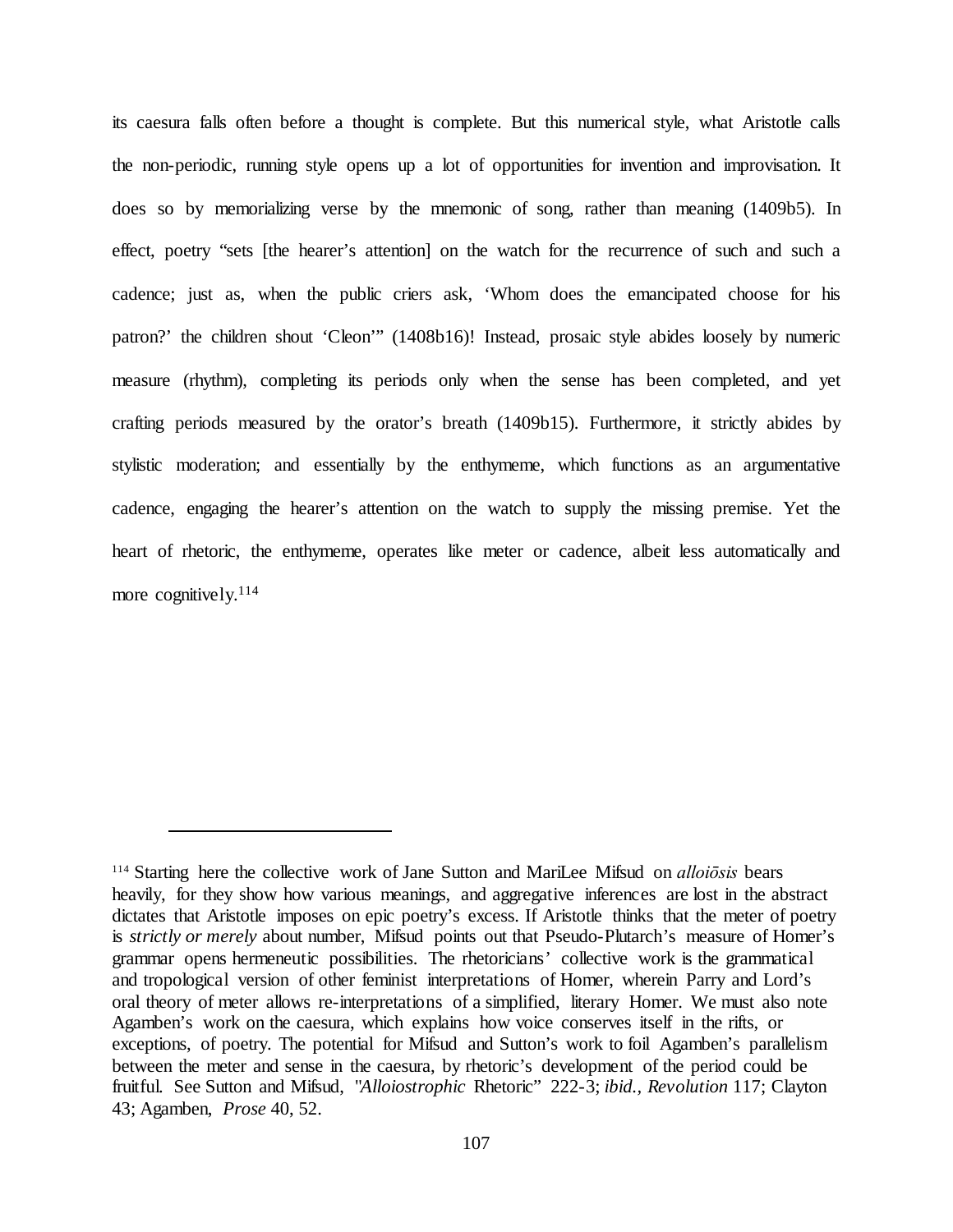# **4.4 DISAMBIGUATING POETRY'S STRANGENESS**

Having looked at Aristotle's *Rhetoric*, Book III for his insight that "the style of prose is not the same as poetry" (1404a24ff), I now turn to his *Poetics* in order to discern how he treats the same insight but from a different direction. In Book III we have seen that clearest line between prose and poetry staked in the virtues of propriety and perspicuity. These virtues are meant to restrict, or at least conceal, the poetic craft in rhetorical style.

In the *Poetics* Aristotle argues that poetical style, too, should be perspicuous and appropriate. In so doing, he ascribes to poetic style the same virtues that apply to prosaic style. Further, he grounds his claims of virtuous poetic style on the trends of theatrical performance. Specifically, he reasons that poetic diction has moved on from being whimsical, as it had been in Euripides' tragedies.<sup>115</sup> In poetry, too, characters must speak appropriately. Women and slaves, for example, should not philosophize too much, as Euripides sometimes casts them. As for contemporary poets, Aristotle observes that they need not follow meter as faithfully as the older poets had done. In this regard, he addresses poets thus: "One needs, then, a certain blend…A major contribution to clarity and unusualness of diction is made by… modifications of words (*dia men gar to allōs,* elaborated below): contrast with the standard, and divergence from the usual, will create an out-of-the-ordinary impression; but the presence of usual forms will preserve clarity" (*Poet* 1458b). Not incidentally, the key words in this passage match those in the *Rhetoric* addressing style's strangeness – modification, distinction, and perspicuity. Obviously, the same criteria apply to both poetic and rhetorical *lexeis*.

<sup>115</sup> For Aristotle's criticism of Euripides, see *Poet* 1453a.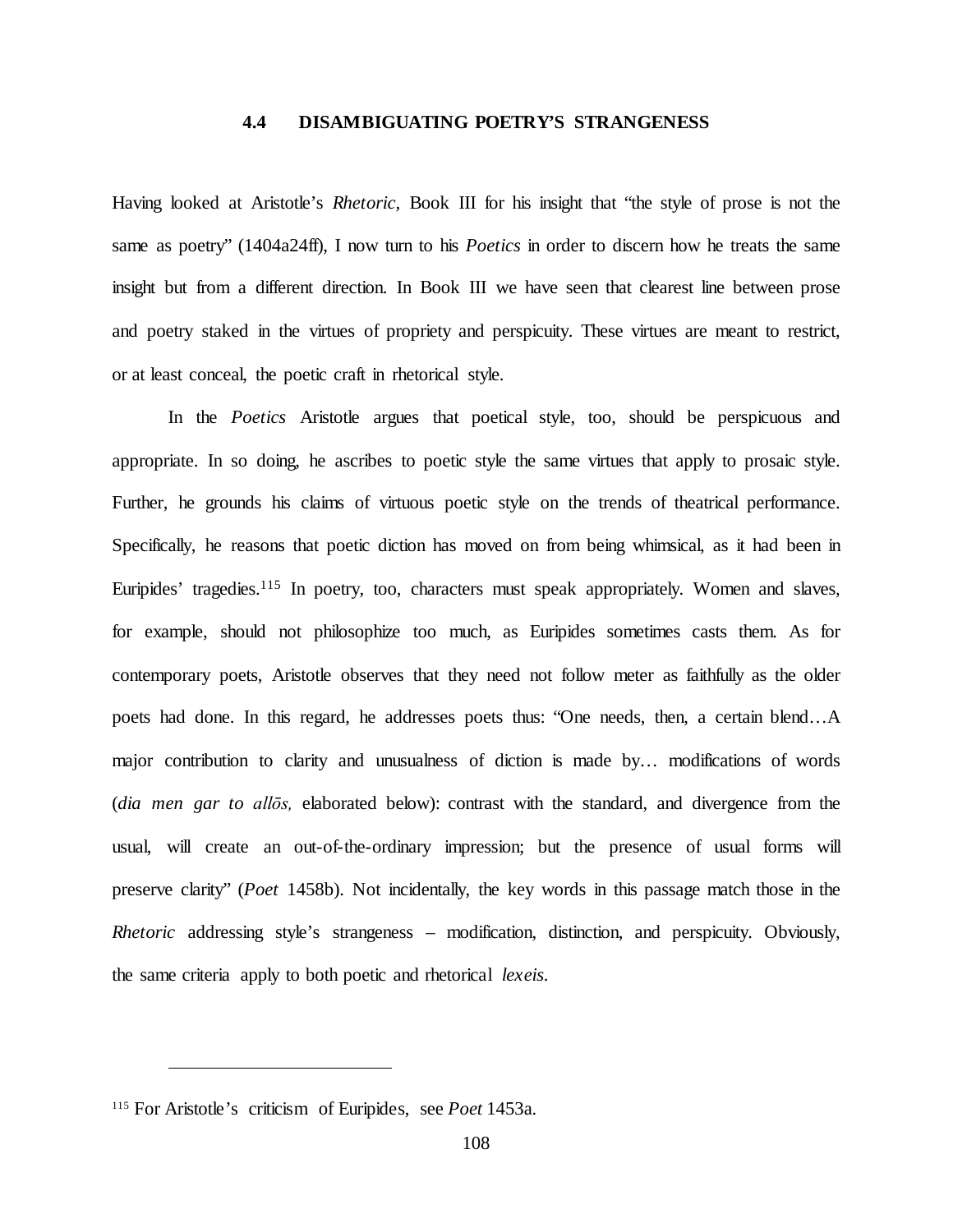Now, this passage on diverging from the usual without adhering to incidental traditions like meter strikes me as unusual. First, Aristotle writes off meter based on stylistic trends. Usually he makes distinctions between essentials and inessentials based on theoretical or practical concerns, not popular trends. He reserves doxographies to set up how wrong-headed his ancestors or contemporaries have been. Here however, he admits that even contemporary poets unwittingly have moved away from meter, a sign that it is incidental, not essential, to poetry and its style. Furthermore, the passage is unusual because Aristotle repeats what he prescribes for prosaic style in the *Rhetoric*. Finally, from a contemporary retrospect, it does seem strange that Aristotle, who extols poetic style most wholeheartedly for images, chiefly Homeric metaphors, is here emphasizing modification of ordinary words. The three departures from Aristotle's normal way of philosophizing I attribute to a heretofore unstated premise: that Aristotle may be revealing that, in practice unlike theory, modification is not merely a difference of degree. So unlike his more scientific disciplines, rhetoric and poetic are theories of speech modification.

This premise unfolds further down in the *Poetics.* In *Poetics* 1451b, especially, poetry is defined as a mode in contrast to history so as to overturn the misconception that a characteristic of poetry, namely its metered verse, is essential, even to poetry. Here Aristotle declares that the characteristic mark of poetry is not meter. Rather, poetry is characterized by relating possibilities, and he defines those in contradistinction to actuality. I quote Aristotle here at length:

it is not the poet's function to relate *actual occurrences*, but the kinds of things that *might happen* (ἂν γένοιτο) and are possible in terms of probability or necessity (καὶ τὰ δυνατὰ κατὰ τὸ εἰκὸς ἢ τὸ ἀναγκαῖον). The difference between the historian and the poet is not that between using verse or prose… No,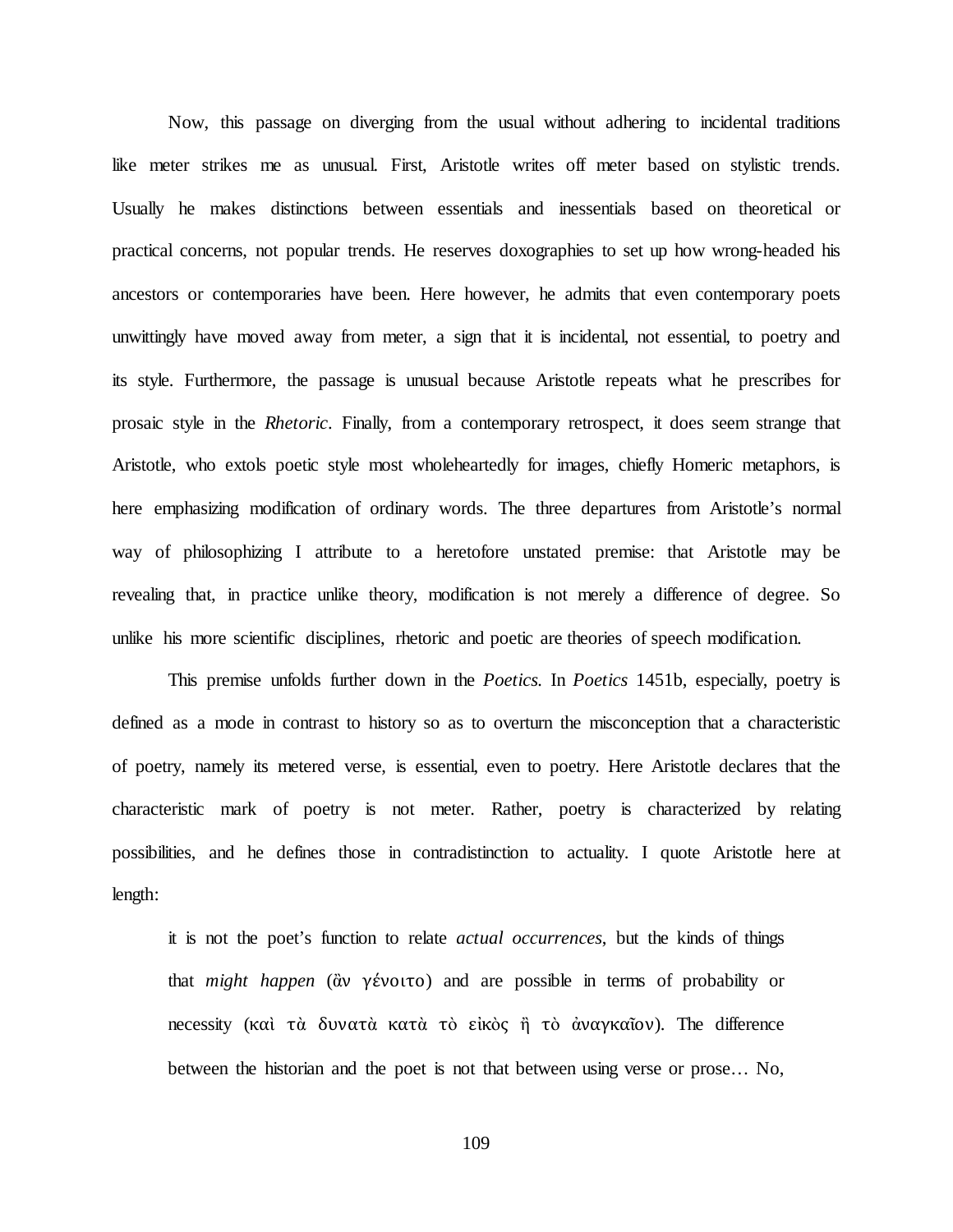the real difference is this: that the one relates *actual events*, the other the *kinds of things that might occur*. For this reason, poetry is something more philosophic and more serious (φιλοσοφώτερον καὶ σπουδαιότερον) than history, because poetry tends to give general truths (καθόλου; alt. trans. "universals") while history gives particular facts (ἕκαστον λέγει).<sup>116</sup> By a 'general truth' I mean the sort of thing that a certain type of man will do or say either probably or necessarily (κατὰ τὸ εἰκὸς ἢ τὸ ἀναγκαῖον) (1451b).

Poetry, Aristotle writes, primarily is defined and depends on *sequencing* the actions of plot, and secondarily, "finishing them off with language"  $(1455a22).<sup>117</sup>$  Even when it does feature actual particulars, like historical personae, those names matter second to the tight fit between events. Without plausible sequencing, a story seems implausible; at the same time, likelihood issues from what we presume about types or ideas. Where there is a tight fit, that which otherwise seems mythical, starts to assume the dignity of plausibility. In effect, poetry has the power to pronounce previously inconceivable possibilities. By contrast, history is defined by and depends on a sequence of time – what came first, second, third, etc. On this basis, history can relate particulars, even implausible turns of events; it is not responsible for likelihoods.

Clearly, the proper task of the poet is to conjoin episodes, or order acts befalling a character in such a way that they *seem* necessary. Explained this way, the differences between historical and poetic discourse seem clearer than Aristotle's differentiation between poetic and rhetorical styles. It is important here to note the three dimensions alluded to in the above passage

<sup>116</sup> Cf *Rhet* 1355b42: "ἔστω δέ ἡ ῥητορικὴ δύναμις περὶ ἕκαστον τοῦ θεωρῆσαι τὸ ἐνδεχόμενον  $πιθανόν"$  (rhetoric is the capacity to see about each case the possible means of persuasion).<br><sup>117</sup> Notice that representations themselves matter less than that which conjoins and indexes them; Aristotle anticipates the early modern primacy of tropes are the proper domain of poetics not the dignified style of its speech style.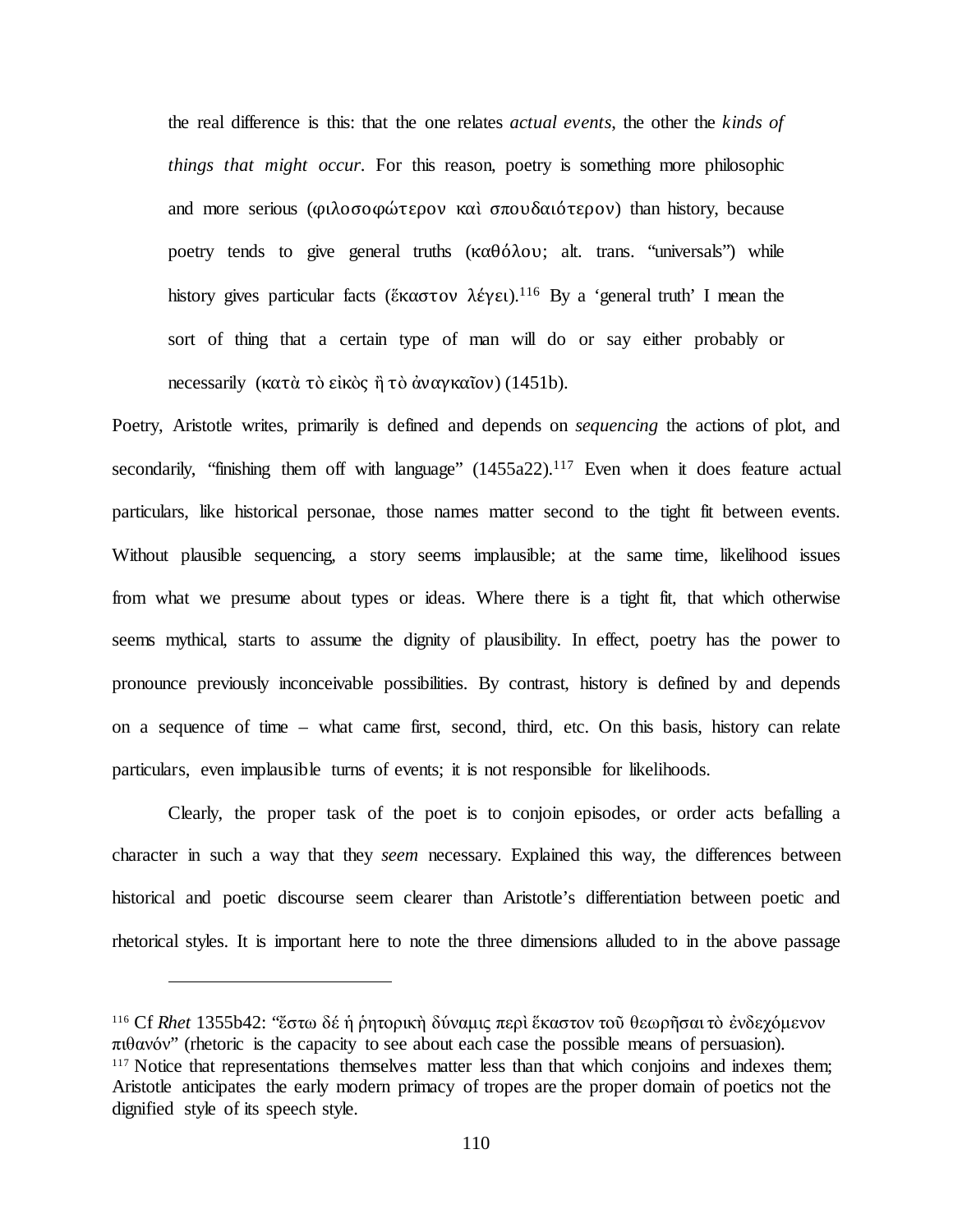for they afford a sharp contrast to the tenuousness of the tipping point from rhetorical to poetical style. The differentiation that Aristotle makes here hinges on units of reference (occurrences and types of occurrences), degrees removed from reality (actuals and possibles) as well as areas of cognitive tasks (representing facts and making inferences). Beyond these three dimensions, this passage is critical to understanding the function of rhetorical style, by virtue of the phrase κατα το εικος (accents and breathing needed here). This phrase refers to that which is plausible but also to persuasion. So when a few lines down Aristotle writes that what is plausible is possible, something related to history and poetry looms large. That something, I submit, is rhetoric.

Rhetoric partakes of both history and poetry, or occupies the space between them. Effectively, then, rhetoric, like poetry, deals with possibility even if in a slightly different way. These two arts are adjacent economies of signs; both imitate human action, and both enact. True, poetry does so without direct intervention but, equally true, it has some impact on the course of human actions. Further, poetry admits of possibilities like re-enactments, suspending and reformulating the timing between mythical frames. True, rhetoric can create opportunities, but those opportunities are beholden to the historical passage of time. By constituting its own idiolect of urgency in action, and of reality in re-enactment, poetry walks with its feet on the ground of human action. And the *Poetics* grounds modal categories according to different dimensions than the *Rhetoric*, which is more practically bound to concrete urgency.

This is not to say that poetry negates Homer's historical authority. Indeed, poetry's indifference to actual events, if nested within a cultural hermeneutic, engenders its own made-up history. Homeric authority, what Homericists love referring to, illustrates how culturally salient a modal history can be. In Homer's epics, classical poets tapped an idiolect, an economy of historical lineages, a tightly bound hexameter, and a paratactic grammar, all of which left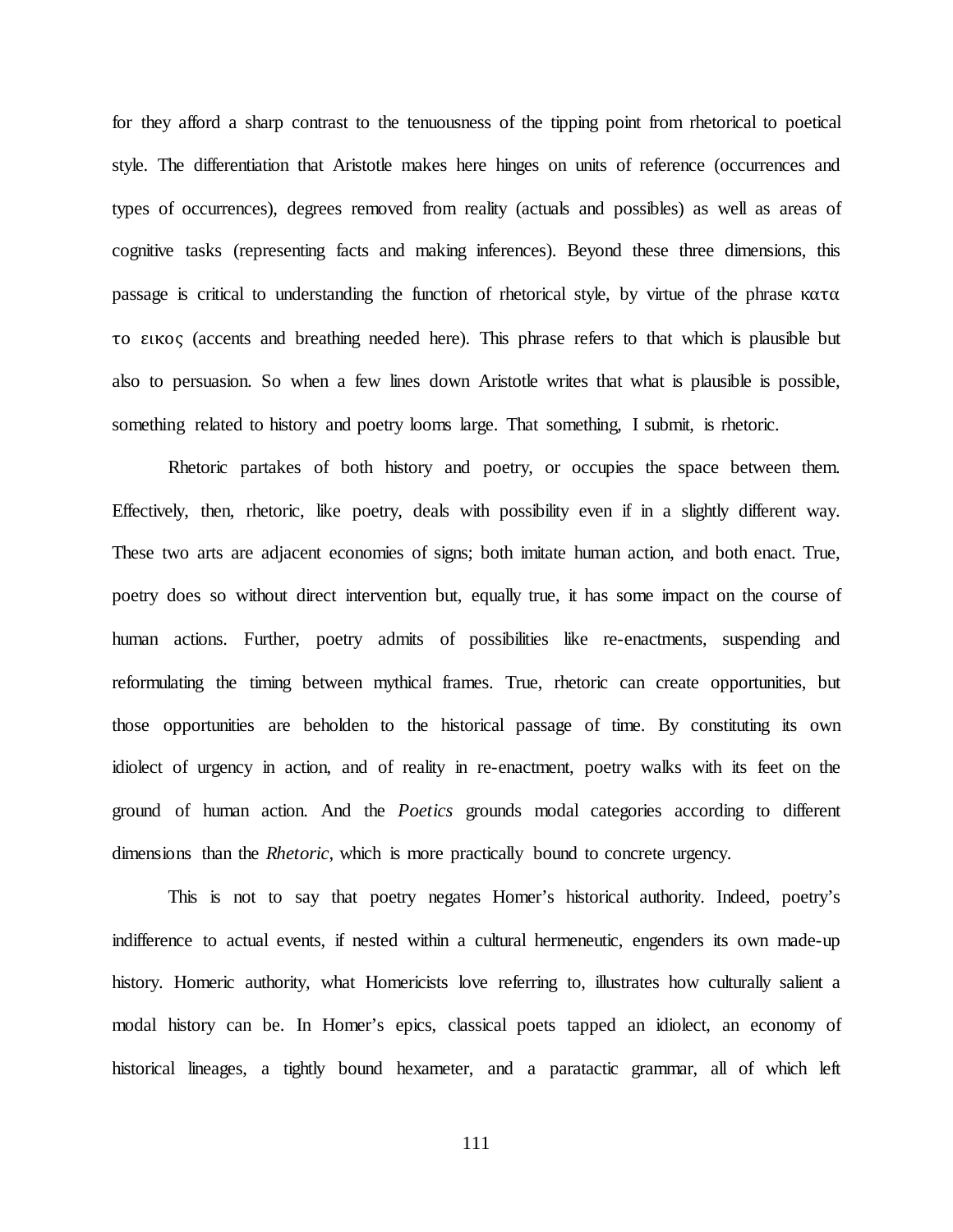undetermined what might have happened between episodes. Most importantly, Homeric authority constituted a wishful guarantee for playful and fateful inferences— subsequent poets wrote prequels, sequels, in *medias res*, and atemporal references to Troy.

*Poetics* 1451b returns us better equipped to digest the few degrees separating the strange and the familiar in *Rhetoric* Book III, as well as Aristotle's delicate management between them. As quoted previously, Aristotle writes: "A major contribution to clarity and unusualness of diction is made by… modifications of words (*dia men [y]γar to allōs*): contrast with the standard, and divergence from the usual, [which] will create an out-of-the-ordinary impression; but the presence of usual forms will preserve clarity" (1458b). What seems to be an insignificant lexical change, the modification of words (*dia men [y]γar to allōs*), connects us to the distinctions of the poetic, historical, and rhetorical modes, what is elaborated in *Poetics* 1451b. By modifying words to give an out-of-the-ordinary impression, we can direct rhetorical style toward poetic possibilities, namely inferential truths. On the other hand, by moderating the strange to give a clearer impression, we can direct the audience's attention to historical actualities. By this modal record, epideictic rhetoric turns more poetical than political and legislative rhetoric, which, in turn, turn more poetic than judicial and forensic rhetoric. Rhetorical style engages in either mode by means of alteration, or literally, *modification*. 118

To see how this is so, I turn to a line with Homeric gravity, from the first century handbook writer, Dionysius of Halicarnassus. In *On Literary Composition,* Dionysius mentions

<sup>118</sup> Modification is how I have conceived the topic of Sutton and Mifsud. In *Revolution*, they resuscitate the trope *alloiōsis* from a large list of unmastered tropes. *Alloiōsis* they define as a trope of turning toward others. On a paradigmatic scale, I have agreed with their project. However, I have previously attended to the *paradeugmatic* scale of the trope, turning me to Aristotle's *Physics*, where *alloiōsis* is described as physiological modifications which leave the essence of an organism undisturbed or which cannot be said to have a *telos*. However, I had not connected the physiological notion of the concept to rhetorical style.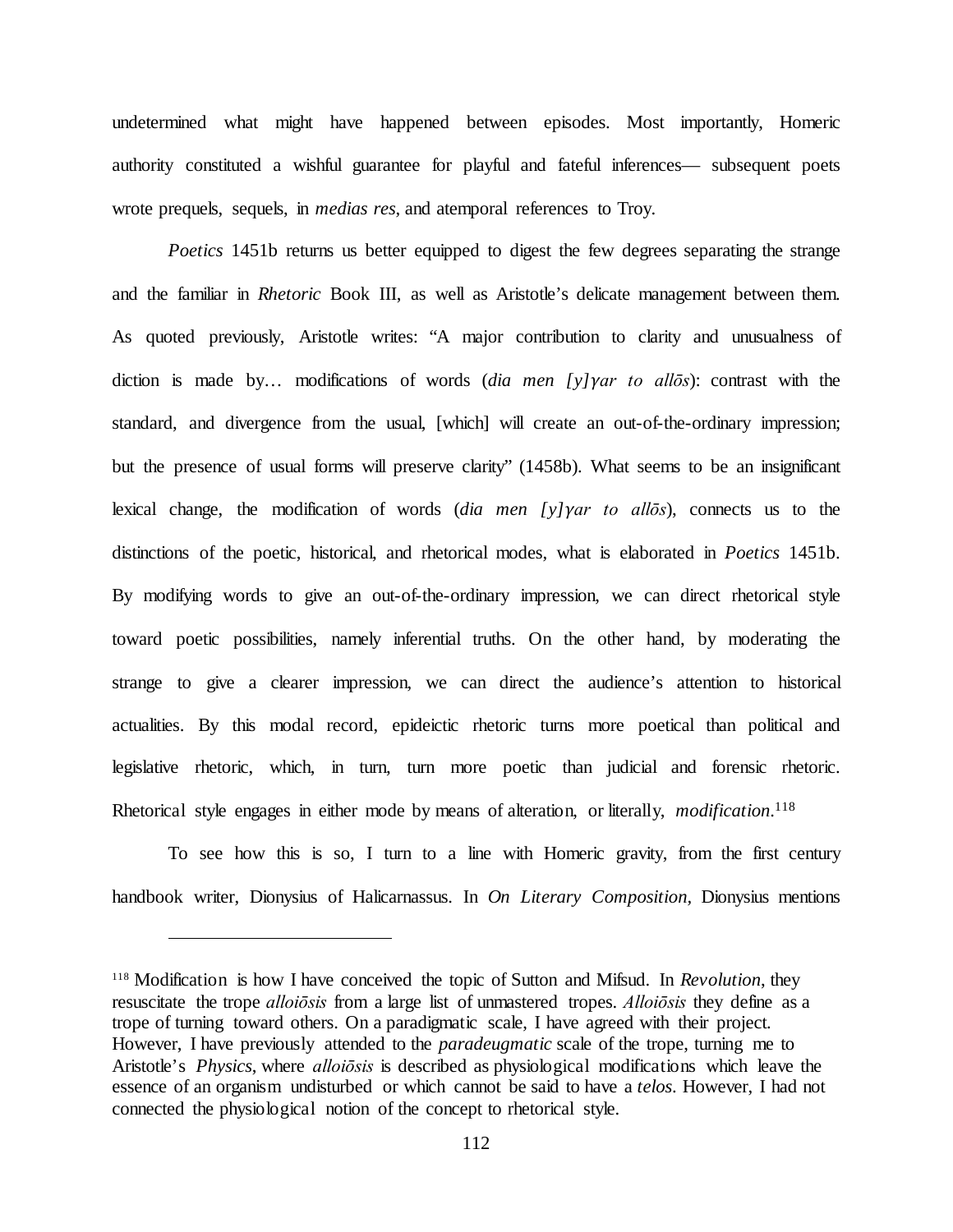that rhetoricians teach their students prosaic style by asking them to copy lines of poetry and to modify them into clear and concrete prose. He writes that the exercise is, "to be likened to the Homeric Athena, who with a touch of her magic wand could make the same Odysseus resemble either a beggar or a gallant prince" (Dionysius 93). Although Athena touches her wand on Odysseus several times in the *Odyssey*, nowhere does the parallelism to the handbook exercise seem so critical as in Book 18:

With this, Athena touched him with her golden wand. A well-washed cloak and a tunic she first of all cast about his breast, and she increased his stature and his youthful bloom. Once more he grew dark of color, and his cheeks filled out, and dark grew the beard about his chin. Then, when she had wrought thus, she departed, but Odysseus went into the hut. And his dear son marvelled, and, seized with fear, turned his eyes aside, lest it should be a god. And he spoke, and addressed him with winged words: "**Of another sort thou seemest to me now, stranger, (ἀλλοῖός μοι, ξεῖνε)** than awhile ago, and other are the garments thou hast on, and thy color is no more the same. Verily thou art a god, one of those who hold broad heaven. Nay then, be gracious, that we may offer to thee acceptable sacrifices and golden gifts, finely wrought; but do thou spare us." (Homer 175-185)

Athena's wand does not change Odysseus in kind—he remains Odysseus. But it is because of this difference in degree that the possibility of divinity is ushered into the scene. It is in the modification from old beggar to man in his prime that incites Telemachus' "*alloiōs moi, xeîne*!" (How different you seem to me, stranger, yet how recognizably the same!) For Dionysius of Halicarnassus, Odysseus' transformation explains the lexical exercises of rhetorical education.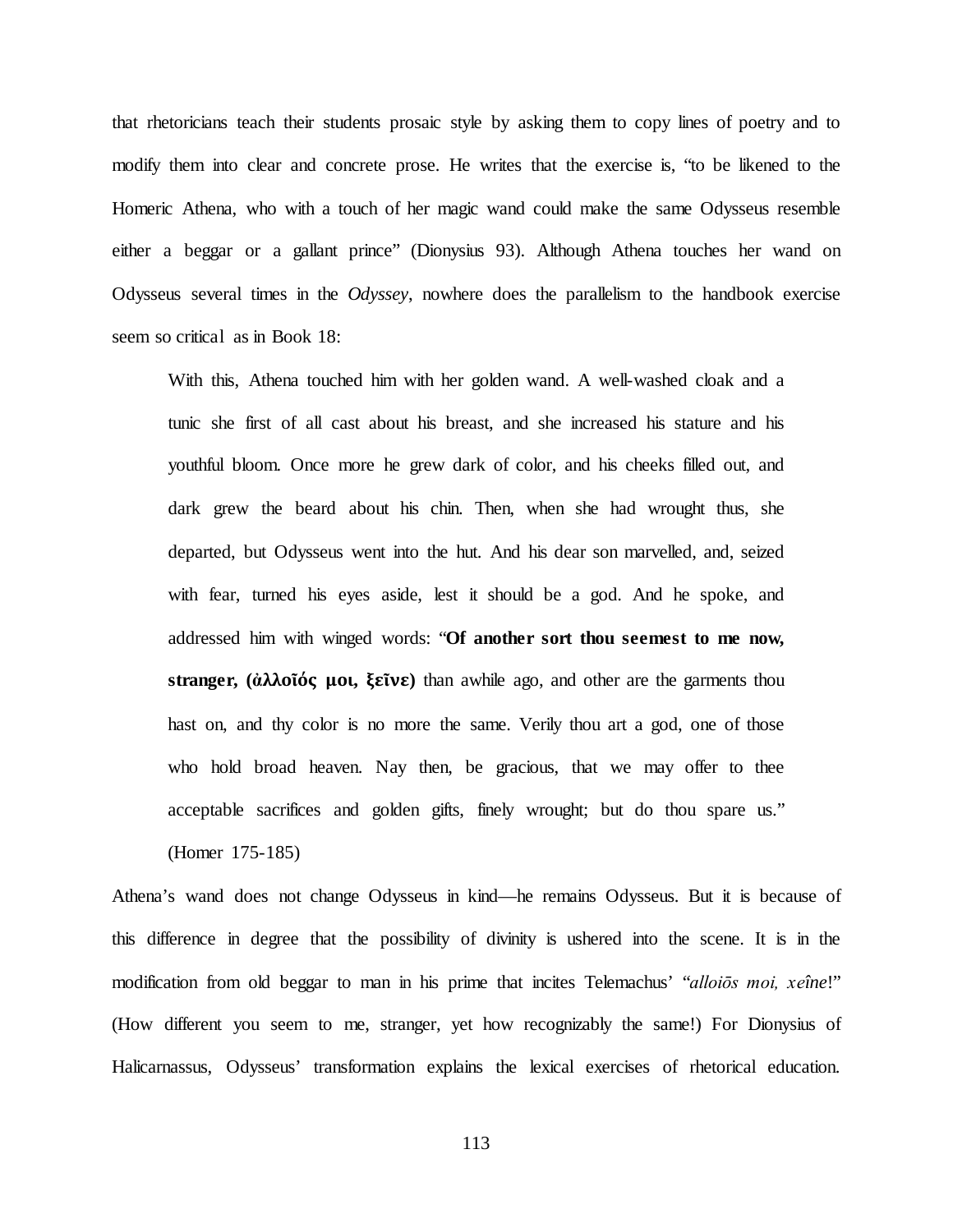Telemachus' exclamation explains how modification of poetical to prose style can create a radically different impression.

#### **4.5 CONCLUSION**

In this chapter we have looked at key passages in Book III of Aristotle's *Rhetoric* as well as selective passages in his *Poetics* on our way to discern how he disambiguates Homer. What we have seen is that Aristotle treats Homer as a *xenos* (foreigner, stranger), that is, someone who must be received now in the spirit of hospitality, now with the caution characteristic of the skeptical mind. We have also seen that this twofold disposition informs much of Aristotle's discussion on the distinction between rhetoric and poetry by reference to the *topoi* of style, arrangement and delivery. The passages from the *Rhetoric* suggest that Aristotle gives priority to communal standards of ordinary prose allowing all along some poeticisms, provided that they not be too excessive. Supported by Aristotle's own practice of quoting Homer in his *Rhetoric*, this view affords epic poetry a limited role in rhetorical discourse. As for the passages from his *Poetics*, they suggest that dramatic poetry, its difference from its epic counterpart aside, is spacious enough to include all that Homer has to offer. Further, they suggest that insofar as dramatic poetry overlaps with rhetoric at the levels of thought, character, diction and spectacle, it is not altogether a stranger to the goal of persuasion. Finally, they suggest that insofar as poetry is more philosophical than history, it resembles rhetoric: both poetry and rhetoric concern themselves with possibility. Read together, the passages the *Rhetoric* and the *Poetics* disambiguate Homer by reference to three *technai*. Whereas history is the repository of Homeric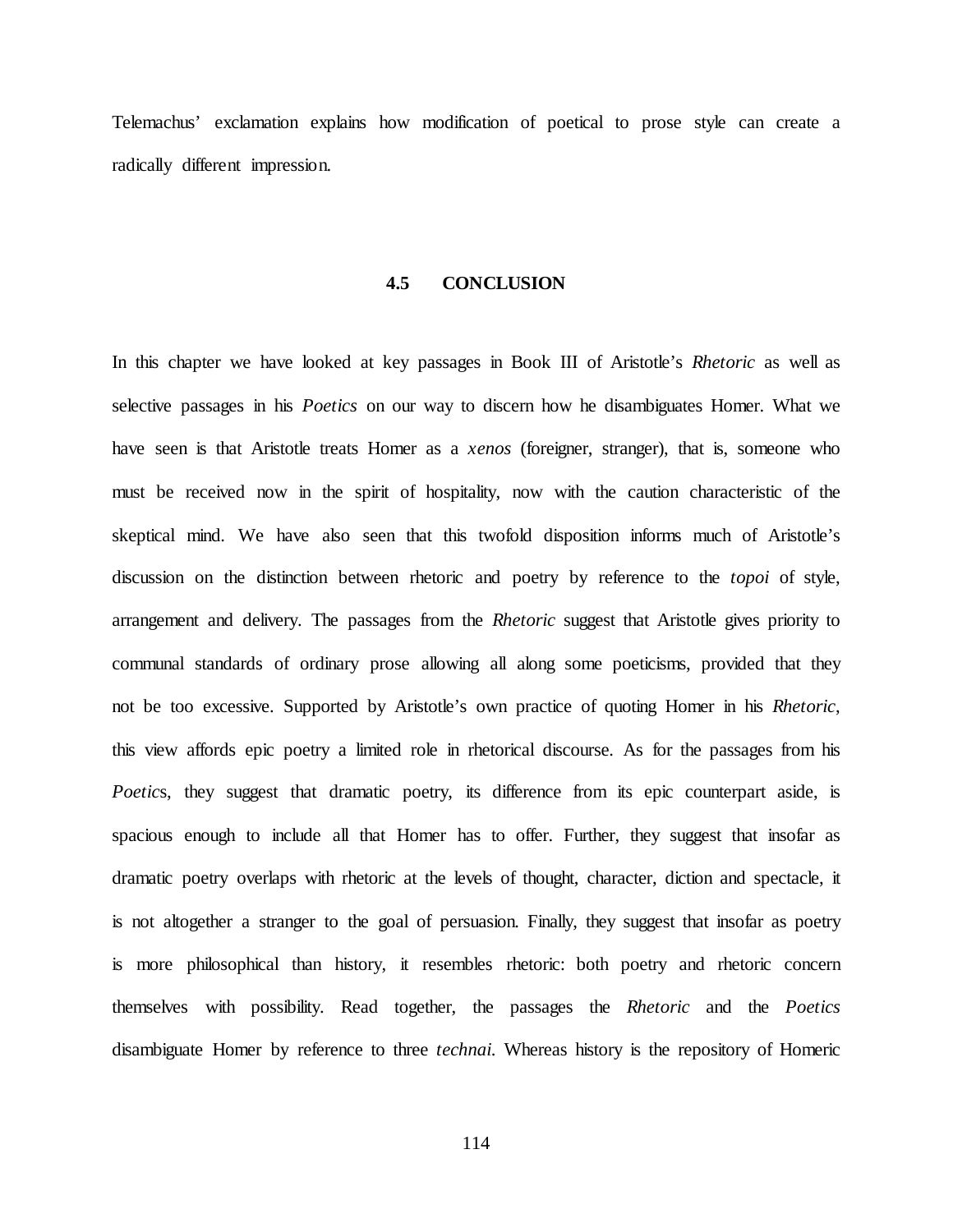texts and performances, dramatic poetry is the hospitable host of epic verse, and rhetoric the cautious importer of Homeric poeticisms.

If we agree with Harold Bloom that "one mark of originality that can win canonical status for a literary work is a strangeness that we can never altogether assimilate, or that becomes such a given that we are blinded to its idiosyncrasies," then Aristotle's readings of Homer in the *Rhetoric* confronts just that exotic, near magical component that lends the Homeric poems their peculiar allure (*The Western Canon* 4). After him modern writers would continue to treat the magical in Homer as the most important characteristic of the poems. Yet it becomes clear that rhetoric's formal art was built on the concealment and constraint of the stranger Homer.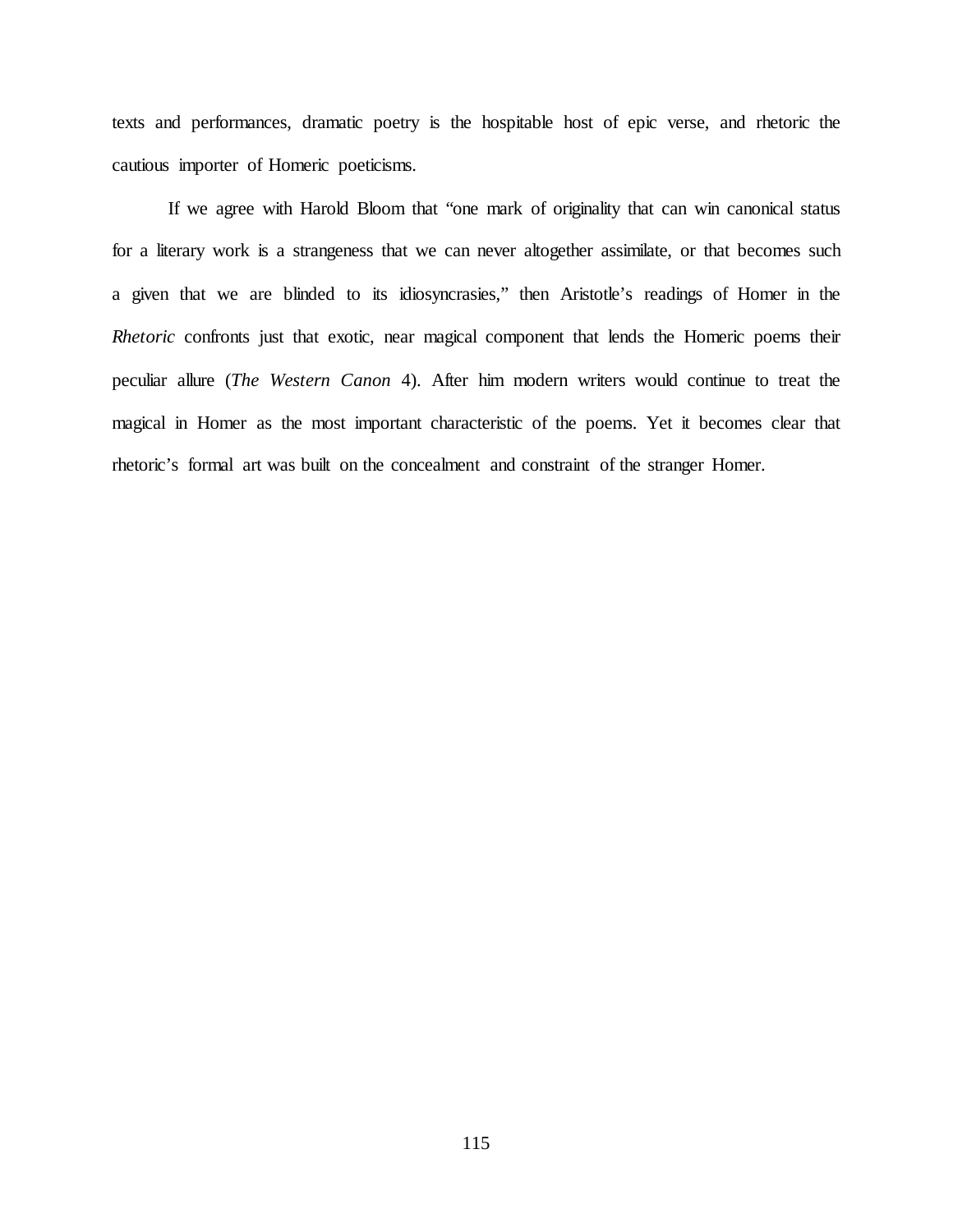## **5.0 LONGINUS' ZEAL FOR HOMER**

I have previously alluded to Longinus' treatment of Homer as a counterpart to Aristotle's ambivalent dispositions about and disambiguation of Homeric stylistics. In the "Interlude," I mention that Longinus encourages young rhetors (writers studying prosaic and poetic literature) to get drunk with Homer; there is no need, he tells them, to conceal or to sober up poetic fervor in writing of any kind. In this way, Longinus' treatise is about intoxication in style, a far cry from Aristotle's advice to exercise sober judgment when including poeticisms in rhetorical prose. Longinus' counter-position also extends to his goal for rhetoric, which is "not to persuade the audience but rather to transport them" (1.4), another marked difference from Aristotle's focus on persuasion. At the very least, Longinus holds style in higher esteem than Aristotle does.

In Chapter Two, we saw Plato's project of disaffiliation from Homer. In this chapter the task is to show the key terms of Longinus' re-affiliation with Homer. We have reached finally a rhetorician who thinks, eloquence, the generational distinctiveness among orators and writer depends on emulating Homer the "great-natured" author, the genius of the *Iliad* and the *Odyssey*. As we turn to Longinus we must be conscious rhetoric's cultural and political terrain has changed. Since Plato and Aristotle's day, an entire civilization, imperial and Christian, sprawling from Iran to Ireland, has experienced a period of "transformation, discontinuity, rupture and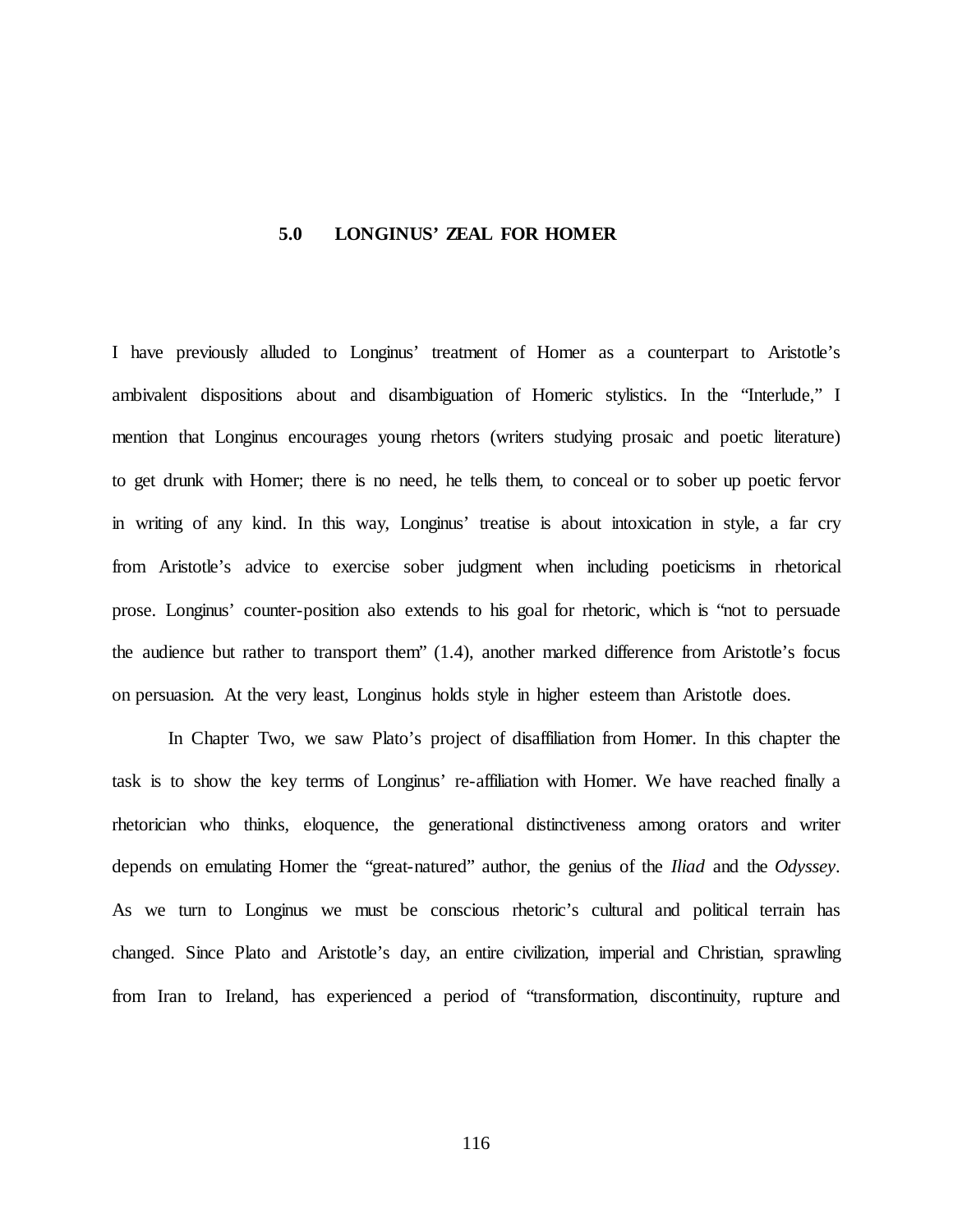decay" (Croke 573). <sup>119</sup> Indeed, if disaffiliation was a distancing from the dis/order of aristocratic families and their affiliates, re-affiliation is a zeal/jealousy of (*zelōsis*) of the virtues of ancients' writings, Homer chiefly among them.

## **5.1 INTRODUCTION**

Even though the date and authorship of Longinus' *Peri Hypsous* (literally, "On Height," but socalled *On the Sublime*) remains unknown, scholarly consensus dates the text roughly to the second or third centuries AD.120 Historiographically speaking, one could emphasize the continuities of Longinus' Rome with Greek antiquity, or one could opt for the discontinuities. Both choices have their risks. On the side of continuity, we would risk making classical culture seem a stale and ossified Greek inheritance, passively accepted by the Romans; but late antiquity was both a period of imperial decline.<sup>121</sup> On the side of discontinuity, we would feature urbane, religious, legal and political developments which departed significantly from the order of Greek civilization.122 The parameters of this chapter provide warrant for both views: continuities in the light of Homeric sources of education, especially in grammatical and rhetorical pedagogical exercises; and decay, if not discontinuity, from a performed epic tradition to a literary and pedagogical epic source. Indeed, Longinus' spiritualism about Homer seems uncanny,

<sup>&</sup>lt;sup>119</sup> For discontinuity in "late antiquity," see Croke 571ff, especially the sub-section titled, "The End of Greco-Roman Historiography."

<sup>&</sup>lt;sup>120</sup> For a yet unknown authorship, see Mazzucchi xxvii-xxxiv; for a third century Longinus, see Grube, "Introduction" xxii (Longinus), and for a textual reconstruction of lacunae in the text, see Heath, "Longinus" 320-1.

<sup>&</sup>lt;sup>121</sup> For such a treatment, see Gibbon xlv-vi.

<sup>122</sup> For such a treatment, see Brown 34.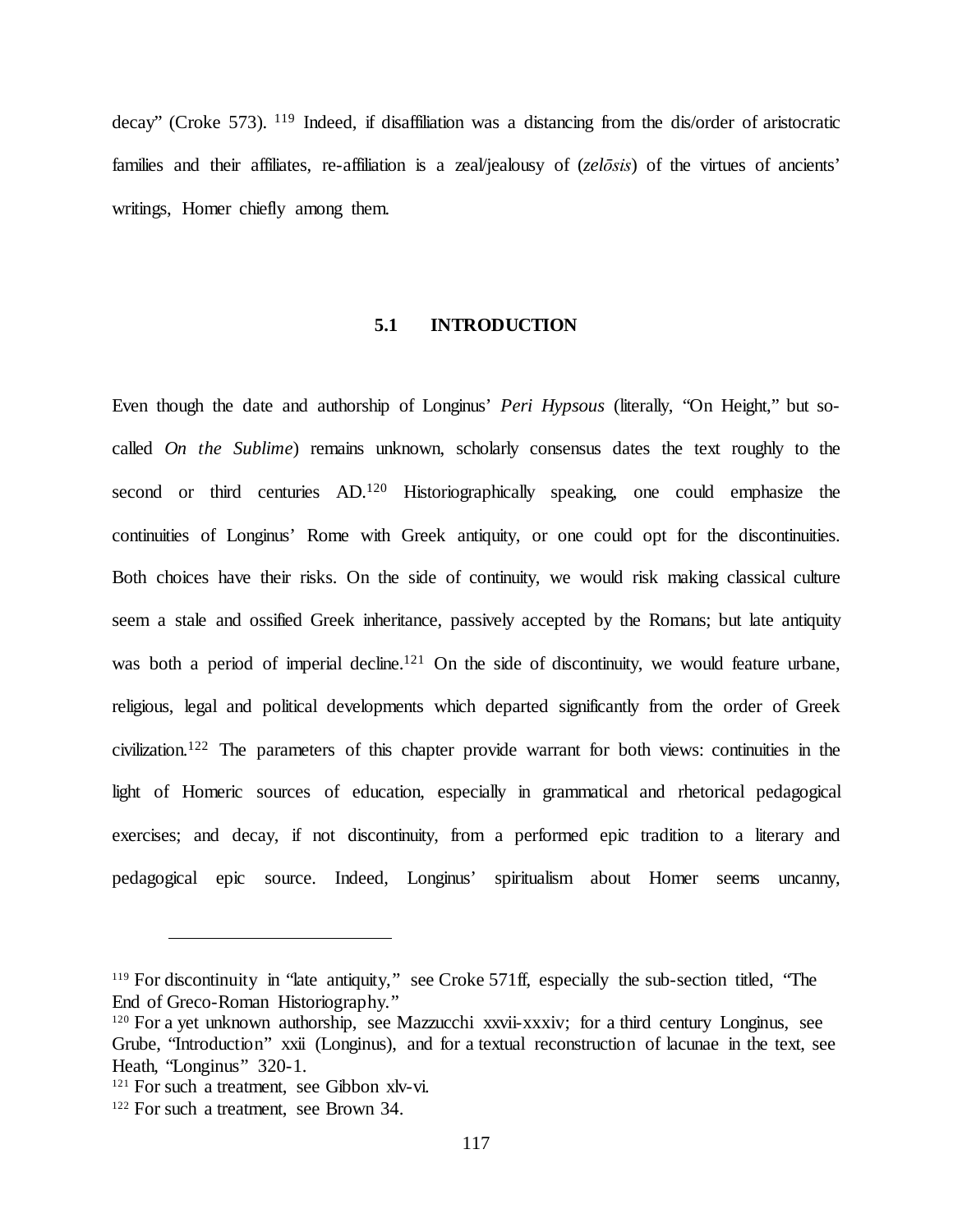foreshadowing the language of Christian empire that  $h$ ad<sup>123</sup> Divinities, as we know, pose the possibility that human activity is observed from an exterior perspective— from a high, distant place, the heavens; or a transcendental frame of time, the very title *Peri Hypsous* begins to suggest such a possibility. However, I maintain that Longinus' notion of emulation, i.e. the path of striving toward sublime writing, is secular; that it is an emotional discipline.

The integral role that transport, or *ecstasis*, plays in Longinus' understanding of rhetoric hints at the literary experience of rhetoric, not just epic, relative to the two previous chapters. As I mention in Chapter Two, contact with language lifts the *psyche* to a divine place in Plato's *Phaedrus*. <sup>124</sup> Like Plato, Longinus offers a theory of language that defines the power of language by its contact. For both, too, contact is necessary but insufficient. But whereas Plato's psychagogic function of rhetoric depends on the interaction between types of souls and types of discourses, for Longinus thought provocation comes from action condensed in prose. After all, he is addressing rhetors who, in writing, address disaggregated, literary audiences or readers. Those readers, in turn, are probably reading him to improve their own writing. In sum, "audience" likely implies "reader-writers" in Longinus' tract. Furthermore, Longinus conjoins writing-thinking: he instructs young rhetors to emulate great writers and directs them to aim for the kind of speech that, "like a bolt of lightning… reveal the full power of the speaker in a single stroke" (1.4). Longinus is not prescribing a magical or medicinal linguistic formula to

<sup>&</sup>lt;sup>123</sup> For the "uncanny" of cultural productions between Greece and Rome, see Mansfield 160. Yet as she also demonstrates, the uncanny similarities do not mean that there was continuity, strictly speaking. Also note Lamberton, that Homer was treated as a theologian in neo-platonist allegorical readings (22).

<sup>&</sup>lt;sup>124</sup> For more on the drugging effect that rhetoric has, see Rinella 210.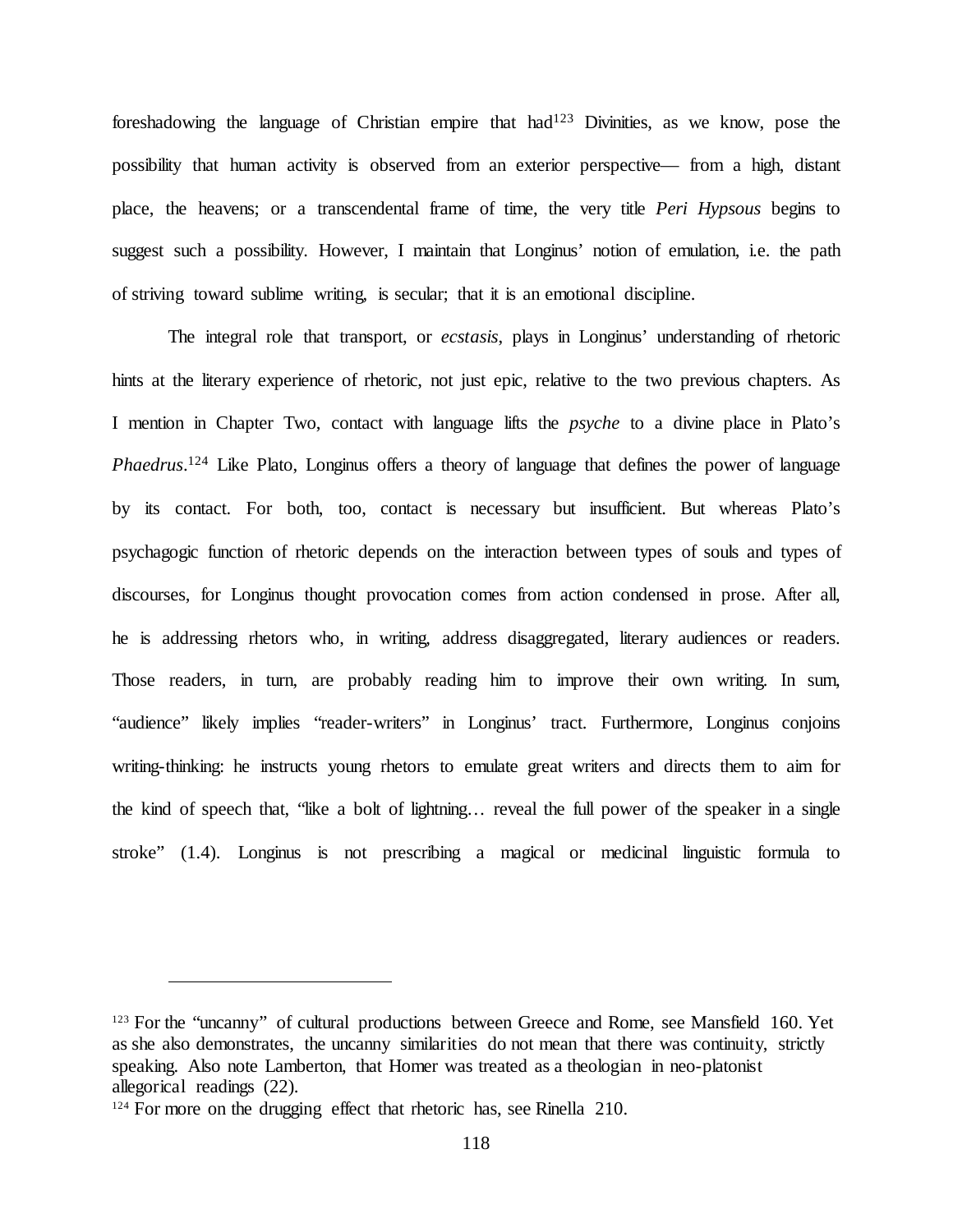supplement the work of reason in deficient audiences.<sup>125</sup> He is rather asking that rhetors develop the capacity to condense the dynamics of human action into imagistic lines.

Longinus' conception of sublimity (in rhetoric) is fundamentally one of sensorial contact made possible by a characteristic of Homeric poetry: the dense sequencing of action in imagery. In this regard, the literary criticism that Longinus offers us is unique. Yet it is not the only Homeric reception among late antiquity handbooks on rhetoric. So I turn first to a brief historical survey to place Longinus in context. Then I continue by discussing two main axes along which Longinus interprets Homer—the poet's own divinity and the disposition that rhetors should cultivate with regard to his poems, namely emulation, or literally zeal (*zelos*). With respect to zeal, I show how Longinus re-affiliates Plato with Homer and, by extension, rhetoric with poetry. Although Longinus was not the first to associate Homer with his arch-antagonist, in no other text does this theme feature so prominently. The chapter concludes with the way in which zeal is a dispositional aspect of the rhetorical discipline and the writing process. Throughout, I contend that the Longinian reception of Homer revolves around zeal.

#### **5.2 HISTORICAL OVERVIEW**

From the decline of the Panathenaic *poleis* to late imperial Rome, handbooks and epideictic speeches referring to Homer were abundant. If not by sheer volume, then one could study in-

<sup>&</sup>lt;sup>125</sup> Halliwell emphasizes this line of argument when he writes, "it is indispensible for the Longinian sublime that it should activate and stimulate, the unrestricted, self-generative possibilities of the mind, rather than bringing it to an awareness of its own limits, as in some eighteenth-century (and more recent) versions of the concept" (*Ecstasy* 342).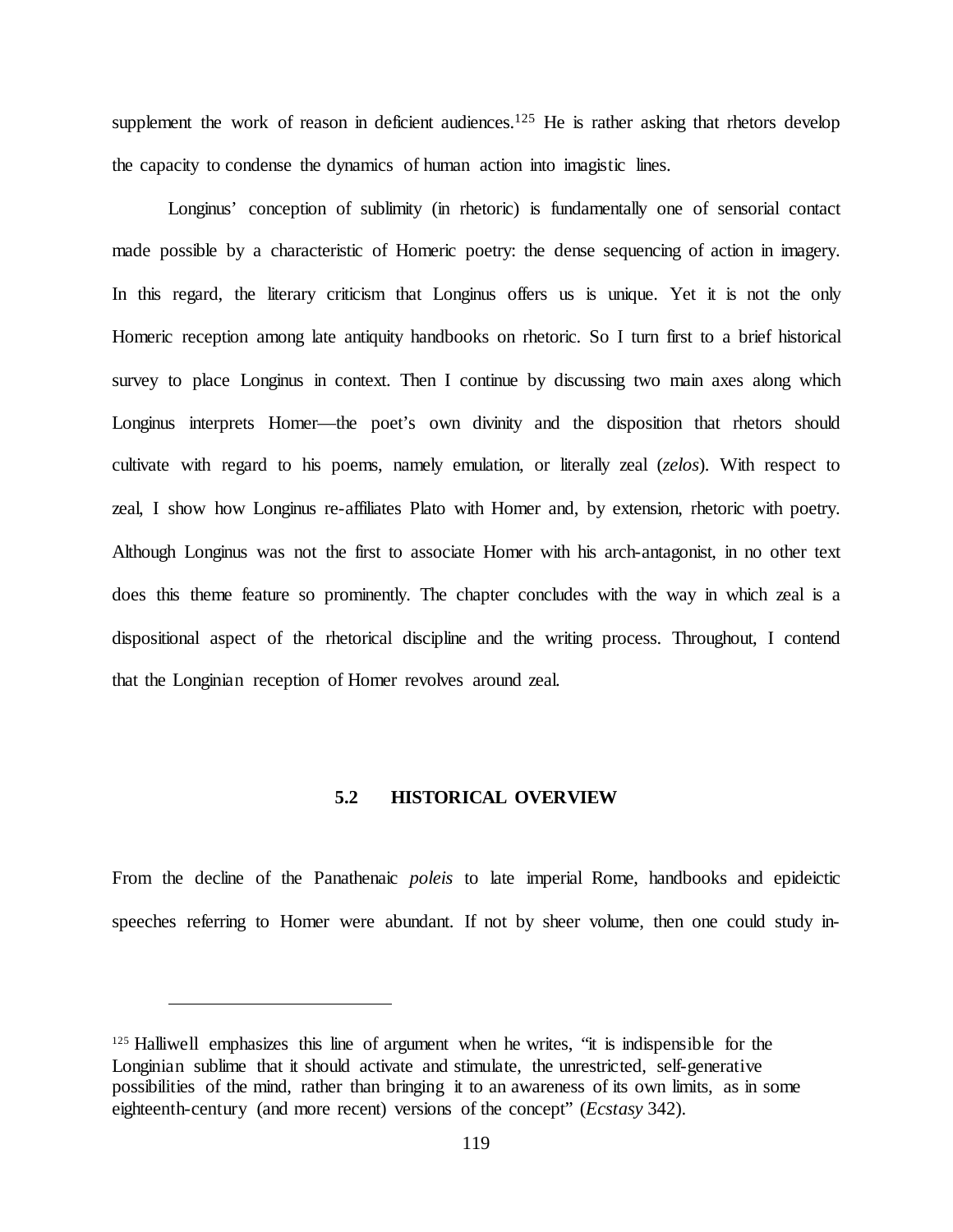depth receptions, pointing out late antique works such as Quintus' *Posthomerica,126* a sequel epic poem to the *Iliad* and a prequel to the *Odyssey*; it replicated to the utmost lexical detail the two Greek epic poems. The *Posthomerica* was excavated as a volume between the two original epics*.* <sup>127</sup> Such a discovery keeps us in line with the concept of *nachleben* I mention in Chapter One: the epic cycle continued on, in Homeric Greek, but this time in the literary imagination of Rome. Generally, the *Posthomerica* reminds us that Homer had remained integral to rhetorical education, the original grounds on which I argued the fluidity of Homeric afterlife. In this section, I skim some developments within familiar categories (style and grammar) imported from the Greek handbooks into late antiquity, and an unfamiliar category within Homer's reception, namely juridical authority.

Authors in late antiquity, specifically, continued to treat Homer as a compendium of examples for stylistic devices. Sometimes, their lines echoed Aristotle's ambivalence about whether to treat Homeric poetry, in these contexts a synecdoche for poetry *writ large*, as akin or foreign to the prosaic style of rhetoric.128 Other times we get the sense that the classical way of modifying Homeric poetry for prose had passed from vogue.129 For example, in *On Style130* Demetrius writes: "In style the periods should be brought to a definite point at the end. The periodic form is forcible, while looseness of structure is more naïve and betokens an innocent

 $\overline{a}$ 

iterates that poetry hides in rhetoric: "prose cannot become like metrical and lyrical writing, unless it contains meters and rhythms unobtrusively introduced into it" (25.5ff).

<sup>&</sup>lt;sup>126</sup> For the Homeric reception of Quintus' text, see Maciver 4, 7-12.

<sup>&</sup>lt;sup>127</sup> For the importance of "tight verbal imitation" to the intertextuality of this poem, see MacIver 11. 128 In one of the significant surviving handbooks *On Composition*, Dionysius of Halicarnassus re-

<sup>&</sup>lt;sup>129</sup> Most of the time, this never passed from vogue in grammatical education. And, Quintilian reports that Sulpicius made students of rhetoric redact poetry, adding *oratorium robur* to Homer's *sententiae* as well as supplying deficiencies (10.5.5).

<sup>&</sup>lt;sup>130</sup> The dating on Demetrius' *On Style* is a bit tricky, ranging anywhere from 300 BCE to 2<sup>nd</sup> century AD (311-312).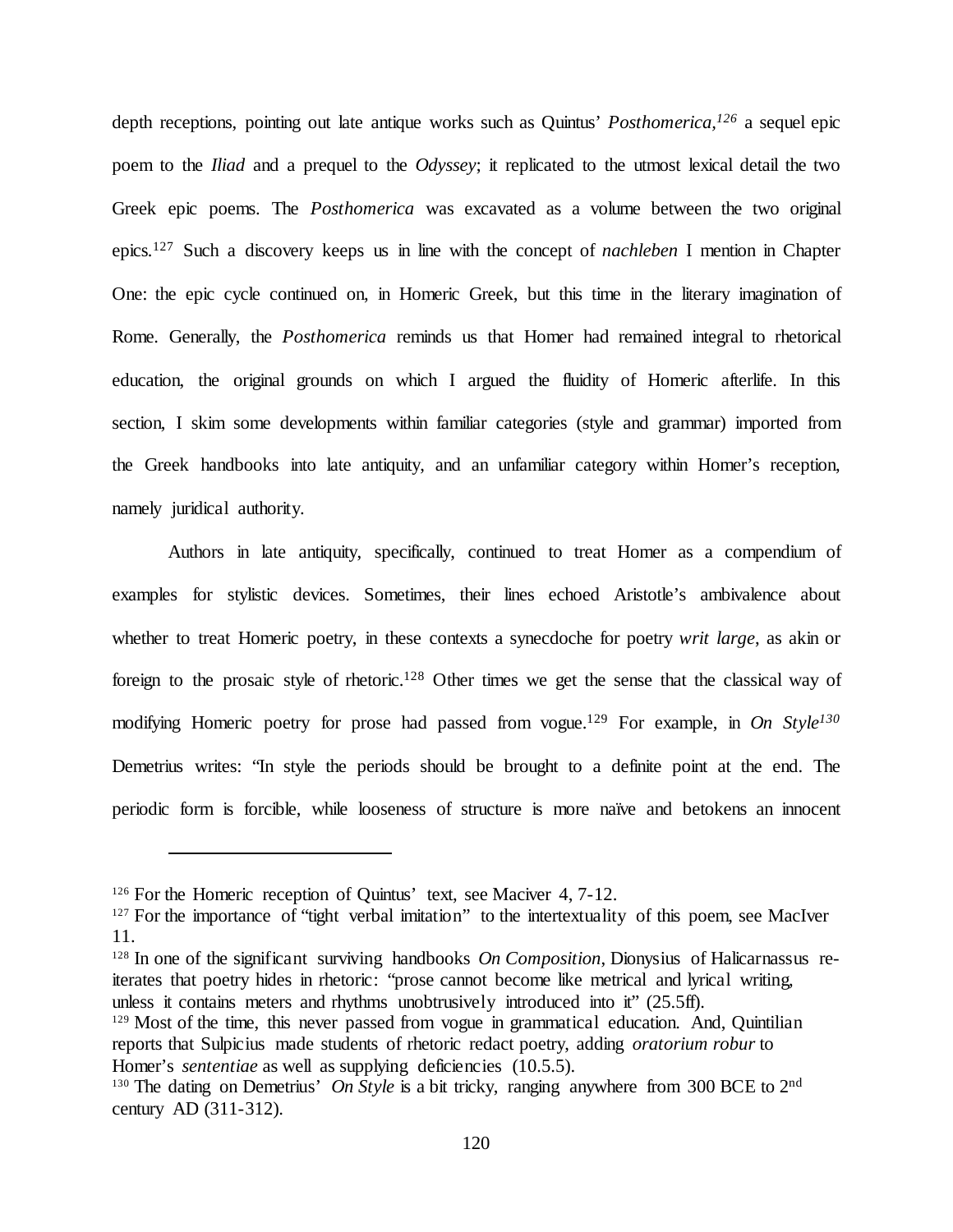nature. This is true of all old-fashioned style, the ancients being distinguished by naïveté" (20).131 Here, Aristotle's stylistic prescription to modify poetic meter into a looser cadence had been passed over as naive. Instead, the periodic style defined the clean modern lines of Attic prose. Even though poetic florid styles of oratory had fallen out of favor, texts like the *Posthomerica* re-authorized Homer, whose verse was thought to echo a pure, arch-classical style.

Homer transcended stylistic categories probably because he was considered in Roman grammar schools, to be the source of pure Greek. Up until the 3rd century, the *grammatici* were usually Greeks, and the staple texts were Homer's epics. So important were the epics to elementary education that even after the 3rd century, when Livius Andronicus Latinized the *Iliad*, the epics remained staple texts for teaching enunciation and literacy in grammar schools. From the first days, the opening lines of the *Iliad* were memorized by heart, and used to teach parts of speech, the accentuation and meaning of words, etymology, inflection, and all kinds of grammatical lore (Quintilian 1.8.11-12; 12.4.1; 5.11.17). At more intermediate levels of education, rhetoricians devised speech exercises, like turning verse into prose, or discussing how Homeric speeches reflected heroic characters. Absent formal legal education, finally, Homeric scenes featured prominently in even advanced stages of rhetorical training: declamations often portrayed fictitious situations from the poetic tradition. Beyond grammar, then, Homer was a master key to the discourses of self-cultivation emerging from the first century rhetors like Seneca, Epictetus, Plutarch, Galen, and Marcus Aurelius.

In textual practice, the fictional parameters which cultivated literary selves for professional, public lives mean that Homeric quotes often circulated in handbooks as quasi-

<sup>&</sup>lt;sup>131</sup> This seems to have been a major concern inseminated by Aristotle's Book III; see Cicero's mention of Theophrastus' eloquence in terms of meter and cadence (*De Oratore* 3.184-5).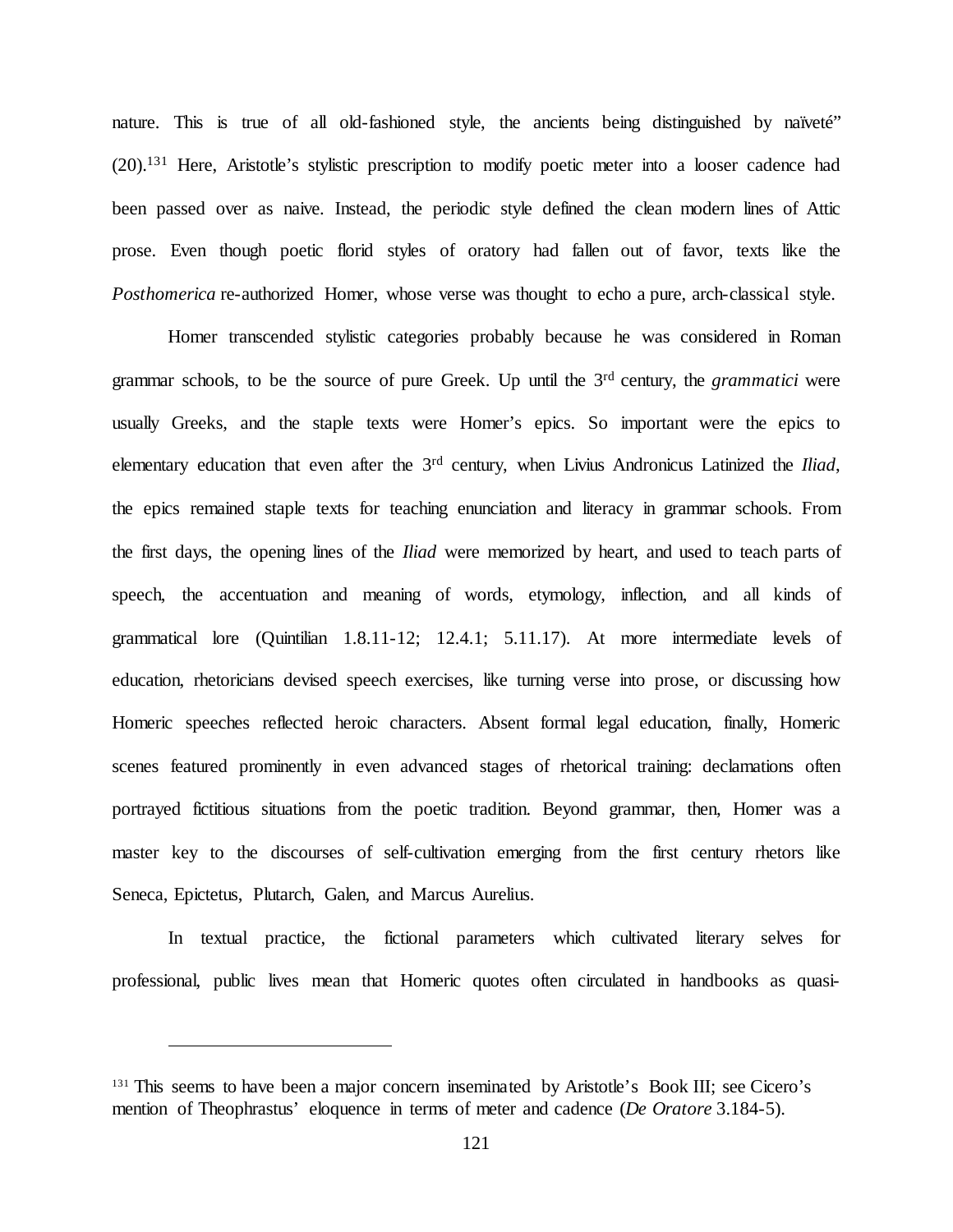logical and historical backing for arguments. Often, these references served to prove one's own erudition. Ironically, they rendered the epic medium incidental to the propositional content or the allegorical meaning of the lines. Second Sophistic rhetors like Aelius Aristides, taught students to employ Homeric quotes as logical refutations demonstrating the insufficiency of arguments in court. To those who thought it strange that religious cults emerged around Homer's immoral lines, it might have been doubly strange to watch the poetry religiously employed, this time for techniques of logical rebuffs. In fact, deliberative as well as juridical orations on Homeric themes developed into some of the fundamental exercises of advanced training in rhetoric during the period of the Roman Empire. Longinus, then, was not alone in re-forging the Homeric sense that poetry and rhetoric were indeed impenetrable. To put it in modern terms, Longinus treated speech as though its outer surface and inner thought were fused. We see a trend in late antiquity toward trans-generic treatments of speech and writing as well as poetry and rhetoric, all under the category of "rhetoric." In effect, Homeric references were widely applied at this time, suggesting that Homer was inimitable, as Horace writes, and that the law revised older classical contacts with Homeric poetry.

Meanwhile, much of Greek eloquence and stylistics were belittled as antique tastes or foreign prescriptions. Still, Homer thrived as a ür-source of literature, on which the Greek rhetors only held secondary standing. Specifically, he stood in as the trans-generic source for all speech arts and characteristics of ancient Greek life. Even in handbooks on epistolary style in the imperial period, Homer's status as "the divine poet who taught us everything" was commonplace (Menander 434.11-18). For Dionysius of Halicarnassus, the divinity of Homer takes both a high stature and a fluid dimension: "Now he who towers conspicuous above them all, 'Out of whose fullness all rivers, and every sea, have birth, and all up leaping fountains,' is, we must admit,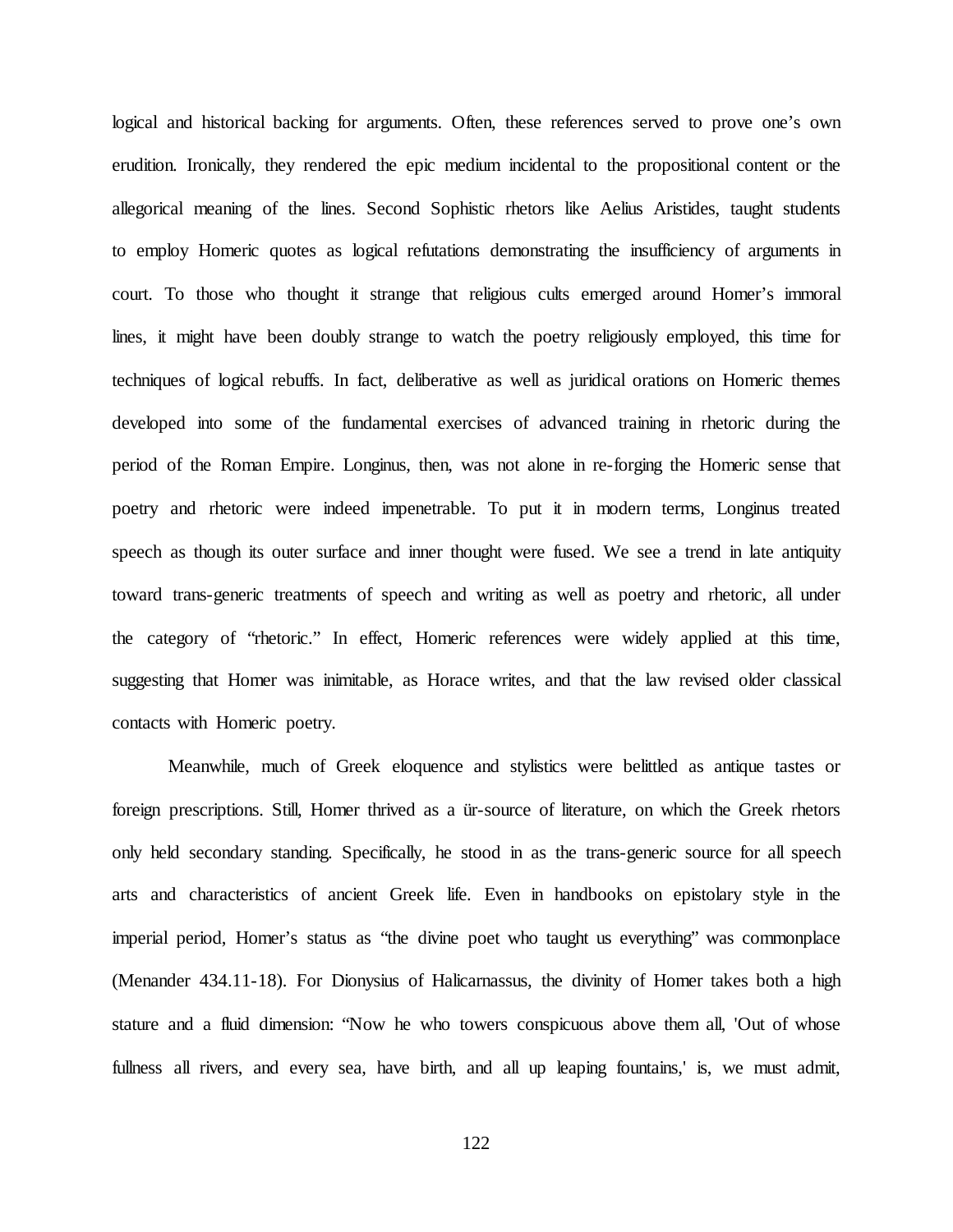Homer" (24.11). Comments such as this one locate him prior to, and during the Atticist and Asiatic debate of the post-classical, Hellenistic and early Roman periods. Like his contemporaries, Longinus was aware of the divine poet as an after-effect of his legacy, rather than the ancient epithet for inspired versification.

Unlike his contemporaries, however, Longinus is meta-discursive about rhetorical practices in relation to Homer. Throughout his treatise, he has Homer circulate as an unsurpassable writer deserving of wonder, but a para-religious divinity nevertheless, activating scholarly engagement with his eloquence. As Longinus puts it: "in matters of elevation and emotion Nature for the most part knows no law, yet it is not the way of Nature to work at random and wholly without system" (1.2). Here, "Nature" and "law" return us to Aristotle's opening justification for the study of rhetoric as art. However here, the art is great writing. This justification, in turn, brings attention to Longinus' assessment of the rhetorical productions of his time: technically adept orators without a lick of eloquence. The augmented scope of rhetoric furthermore categorizes the greatest ancient rhetors (poets, rhetors, and prose writers) transgenerically, into a class of "heroes" (35.2), suggesting that a writer must be penetrated by poetic imagination, from the vantage point of Homer's characters. In this regard, Longinus is meta-discursive about rhetoric's relationship to Homer; he doesn't just refer to Homer's verses but claims that imitating his heroes allows one to surpass the poet.

Given how Homer was re-iterated in late antiquity, *On the Sublime* is a unique text if we attend to the way in which it performs the stylistics it observes. Specifically, Longinus establishes a practice common to literary criticism, connecting the granular level of a text to its greater whole. However, he does not stop at the greater whole, the structural form, of Homer's poems. Rather, he moves from microscopic details of style, e.g., how one syllable matters for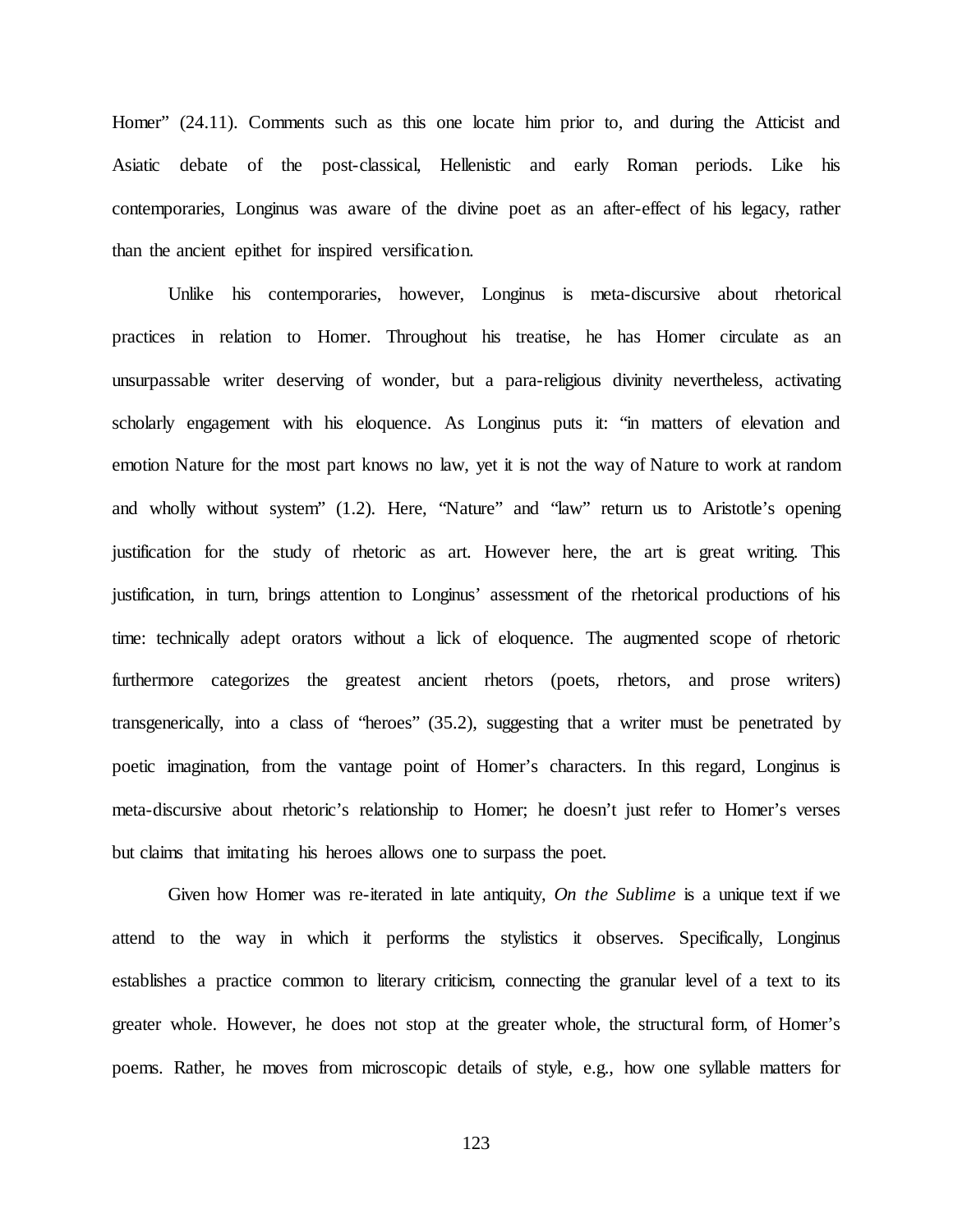sublimity (39.4), to a cosmic perspective, e,g., how great writers aspire to become divine (35). Along the way, he is careful to demonstrate sublimity by his own writing and often with references to poets, chiefly Homer. In this vein, Gilby's gem is *a propos*: "Longinus writes about words; he cites and writes about citing" (n.p). In contrast to Aristotle, then, Longinus does not describe poetic eloquence with a voice which tries to render its own prose inartificial or invisible.

In the light of the above, the theoretical upshot of studying Longinus is a re-affiliation of rhetoric with Homeric imagination by imitative writing practices. Generally, discussions of Longinus take the beaten path of retrospection from the perspective of modern aesthetics committing us to the notion of terror as a feeling that destabilizes the subject  $(Burke)^{132}$  or the negative pleasure experienced as perceptual imagination reaches its limits relative to analytic reason (Kant). Accordingly, rhetorical scholars go to Longinus for insight on subject formation, or the aesthetic grounding of rhetoric.133 Against Kantian readings of Longinus, I resonate with Carson, who conceives sublimity as a getting the self out of the way, which negates rather than submits to reason (45). Counter-Burke, I see merit in Lyotard's emphasis on the status of the sublime writer: "he becomes, in so far as he [sic] is a genius, the involuntary addressee of an

<sup>132</sup> I quote Edmund Burke *On the Sublime and Beautiful* at length because his etymological profile of the pleasure of terror unconsciously raises the connection between Homeric song (*aidos*) and sublimity: "Indeed terror is in all cases whatsoever, either more openly or latently, the ruling principle of the sublime. Several languages bear a strong testimony to the affinity of these ideas. They frequently use the same word to signify indifferently the modes of astonishment or admiration and those of terror. *Thámbos* is in Greek either fear or wonder; *deinós* is terrible or respectable; *aidéo* to reverence or to fear. *Vereor* in Latin is what *aidéo* is in Greece. The Romans used the verb *stupeo*, a term which strongly marks the state of an astonished mind, to express the effect either of simple, fear or of astonishment; the word a *attonitus* (thunderstruck) is equally expressive of the alliance of these ideas; and do not the Frence *étonnement*, and the English astonishment and amazement, point out as clearly the kindred emotions which attend fear and wonder? They who have a more general knowledge of languages, could produce, I make no doubt, many other and equally striking examples."  $(4.3-6;$ n.1)

<sup>133</sup> For example of the former, see Gunn and Beard 275; of the latter, O'Gorman 72.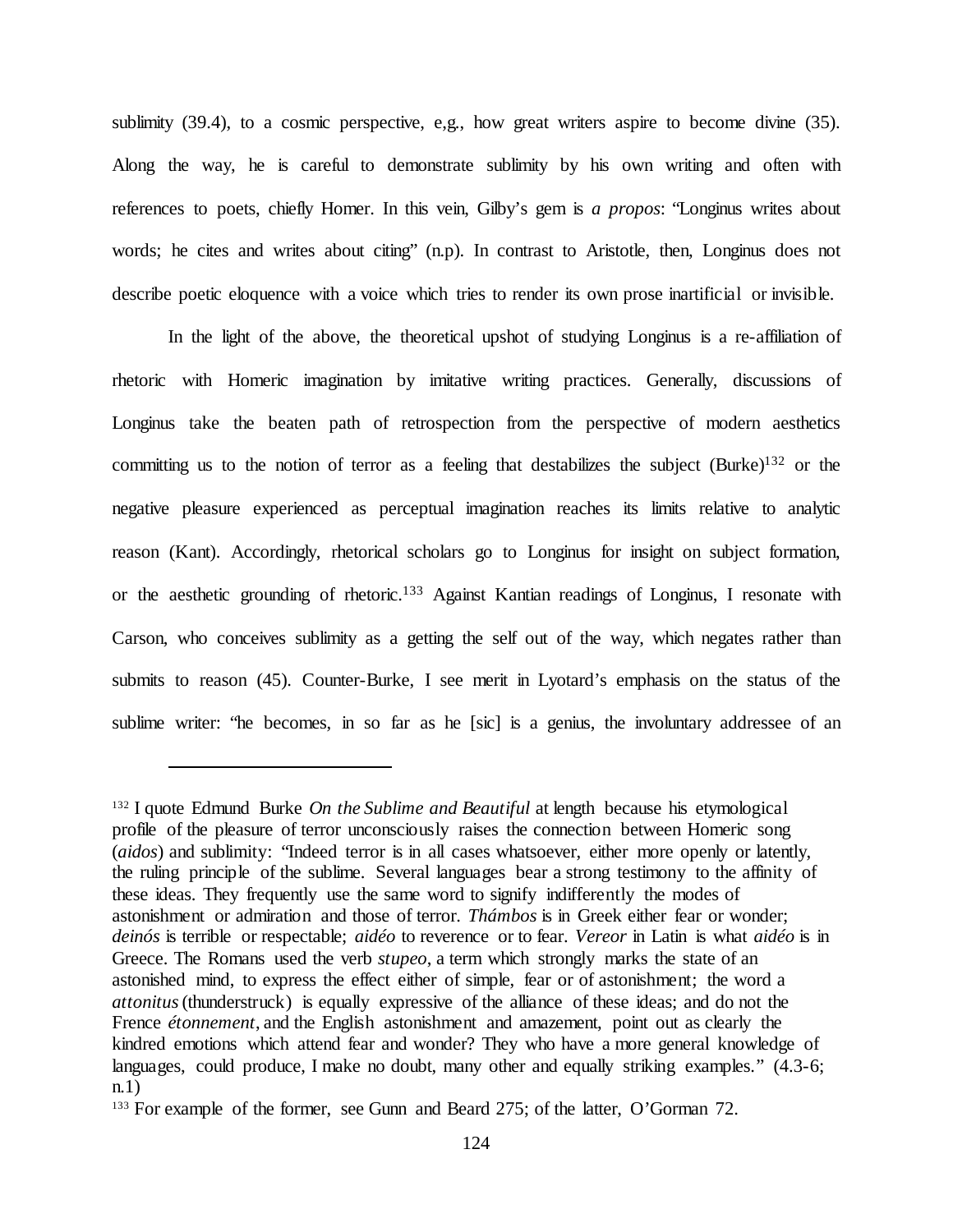inspiration come to him [sic] from an 'I know not what.' The public no longer judges according to the criteria of a taste ruled by the tradition of shared pleasure…'" (96). This *je ne sais quoi*  alluded to here bears mention because Longinus, in reading the poets, has been characterized both as a Greco-orthodox and a "Romantic revolutionary."<sup>134</sup> In principle, emulation is a jealousy of tradition, a jealousy that becomes productive in so far as it awakens in us an accountability to the geniuses yet to come.

The sublime writer, even if not lonely, has reason to walk on the path of discipline. History may still send the artist companions, who, looking back at this present from a future point in time, desire to step into the moving stream of writing. No discipline—and I mean this word in auto-didactic as well as institutionalized forms—can stay energetic without this kind of para-religious faith. Briefly, I assert here what unfolds from the discussion of divinity and emulation below: emulating Homer, for the love of him, is a writerly process defined by three components—selective imitation, emotional discipline, and temporal humility. All three describe the purpose of rhetoric's involvements with a secular divine, or sublimity.

## **5.3 TWO THEMES: DIVINITY AND EMULATION**

There is a connection between sublimity, inspiration and inebriation. This connection appears wherever Longinus' mentions zeal or its derivatives, where he quotes Homer and Sappho as exempla of great writers. Just as Longinus praises Homer and Sappho for the density of the senses they activate within their verses  $(9.13; 10.1)$ , he also notes that the sublime awakens

<sup>&</sup>lt;sup>134</sup> For the former, see Walker elaborating on Longinus' nostalgia of yesteryear's eloquence (94); the latter, Bloom, *The Anatomy* 16-25.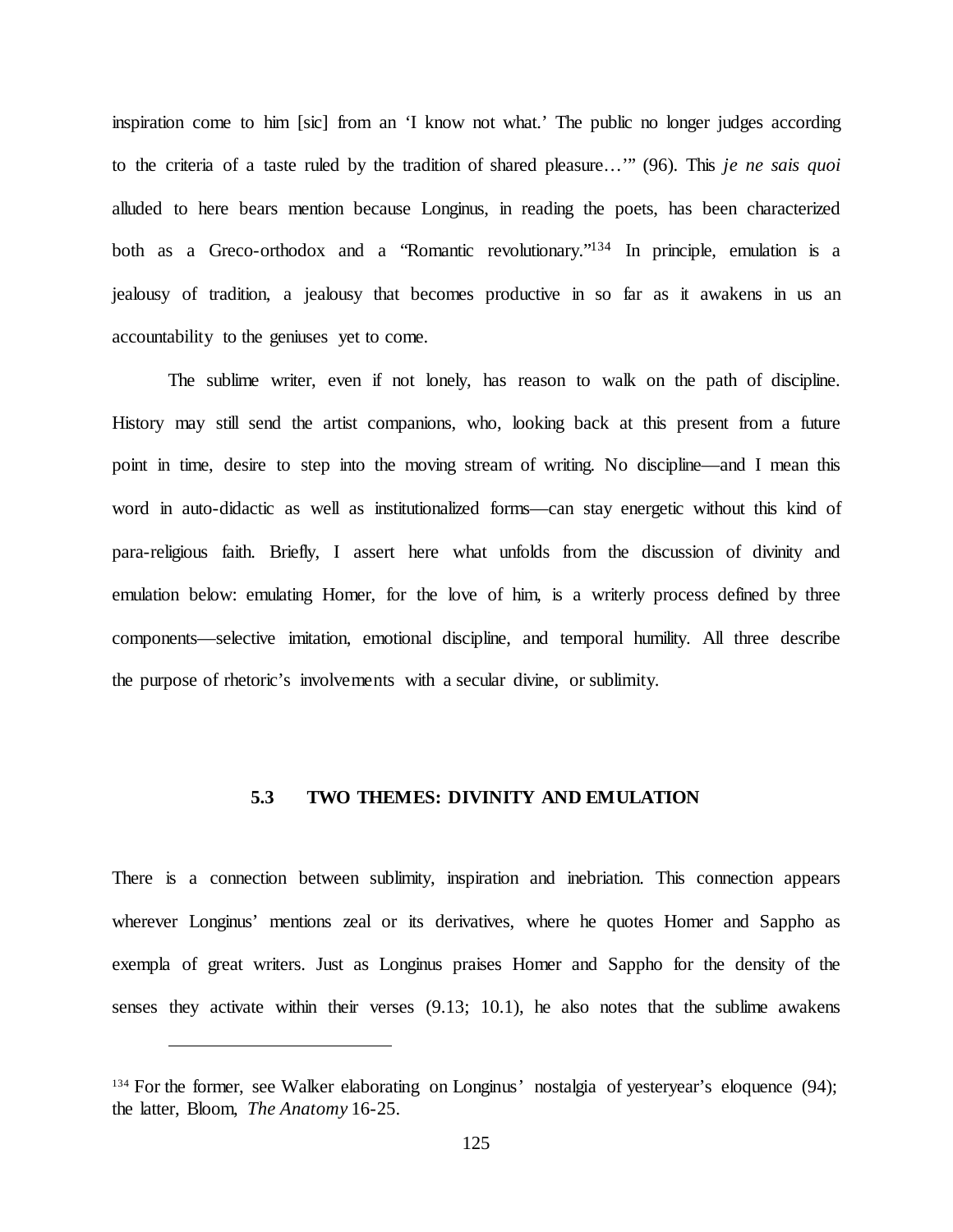opposing emotions within one organic whole, just as Euripides does with madness and love in his tragic form (15.3). What I mean by "textual density," then, refers to the rare skill of putting concatenous action, sensory stimuli, and emotions (or all of the above) into compact lines, even syllables. The effect of such density on the reader is an inspiration akin to inebriation, and an intimate contact between writer and reader. What's more by Longinus' logic, inspiration deindividuates the audience-oriented self so that it becomes more receptive of its connection to the emotions of a rhetorly Other. Put otherwise, de-individuation mitigates the social scripts that block the sharing of experience between speaker and listener or writer and reader.

For a further elaboration of Longinus' understanding of the ways in which sublimity is connected to inspiration and inebriation, we turn to his comparison of Homer's *Iliad* and *Odyssey* as well as Homer with other writers. These comparisons focus on what I call a "textual density," the concatenation of image, action, emotion or language. To begin with, he asserts that the *Iliad* remains the undiminished crown of Homer's writing. In battle scenes, Homer's writing "stormily raves…outpouring of the passions [*pathê*] crowding one another" (9.11). In other words, the reader's body mirrors that density with a manifest intensity of emotions. By contrast, the *Odyssey* is not as sublime, even if we get some action-packed scenes in the storm and Cyclopes. Longinus writes that Homer's usual "flood of moving incidents in quick succession, the versatile rapidity and actuality, dense with images drawn from real life" is missing in the second poem (9.13). Apparently, he concludes, Homer wrote the *Iliad* at the acme of his genius, for it is "lively with dramatic action," whereas the *Odyssey,* where "narrative predominates,"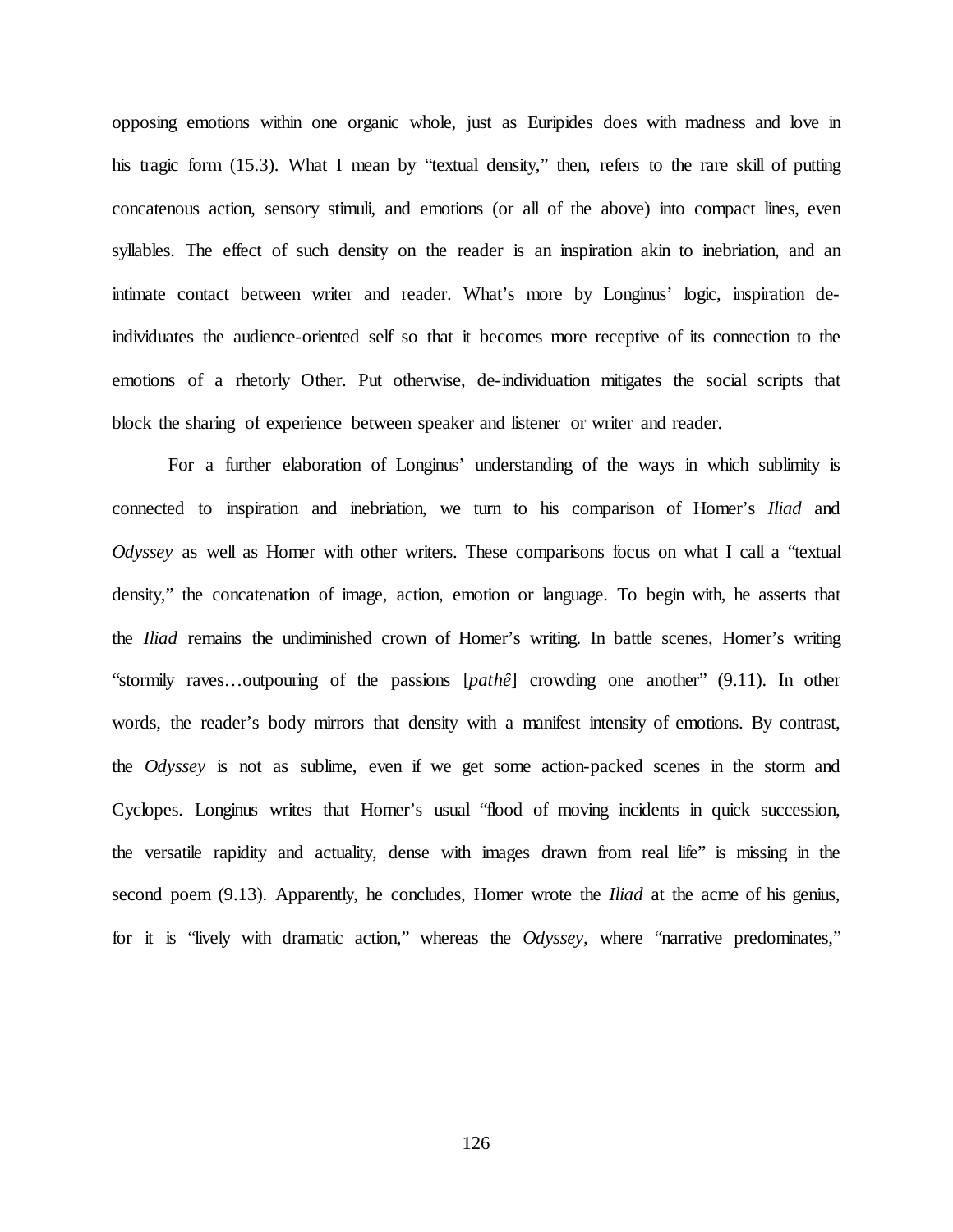bespeaks of Homer's old age.135 At Homer's dusk, Longinus ends: "So in the Odyssey one may liken Homer to the setting sun; the grandeur remains without the intensity" (9.13).

Longinus' second contrast between the two epic poems explains another element of what makes the sublime such a stirring experience. Indeed, the later date of the *Odyssey* has much to do with its descriptive focus on scenes, not action, but also of its focus on *fictional* scenes not of realistic action. Longinus writes: "It is rather as though the Ocean had retreated into itself and lay quiet within its own confines. Henceforth we see the ebbing tide of Homer's greatness, as he wanders in the realm of the fabulous and incredible" (9.13). Textual density alone is not enough: it must be of realistic actions and emotions, like the gore of the battlefield in the *Iliad*, which functions as a springboard from which zealous rhetors can launch their dense phrases. When "the mythical element predominates over the real," the sublimity of poetic imagery cannot take a hold (9.14). And if the real does not take hold, emotions are comically disengaged from the text: "Odysseus' household" has the effect of constituting "a sort of comedy of character" (9.15). Texts can be well-written or amusing; but to be sublime, they must dis-possess readers of their readerly selves, or where their world ends and the textual one begins.

From macro-descriptions portraying realistic action in rapid succession, Homer's sublime moves to the consonance between mood and the minutiae of diction. For an illustration, we go to

<sup>&</sup>lt;sup>135</sup> Later on, Vico turns Longinus' portrayal of the ageing Homer into a collective insight: "Thus Homer composed the *Iliad* in his youth, that is, when Greece was young and consequently seething with sublime passion, such as pride, wrath, and lust for vengeance, passions which do not tolerate dissimulation but which love magnanimity; and hence Greece admired Achilles, the hero of violence. But he wrote the *Odyssey* in his old age, that is, when the spirits of Greece had been somewhat cooled by reflection, which is the mother of prudence, so that it admired his theory of historical cycles (*corso* and *ricorso*)…poetry [of the first men] was at first divine, because … they imagined [*immaginavano*] the causes of things they felt and wondered [*sentivano ed ammiravano*] at to be gods" (322-25). With Longinus however, notice that the "magical fiction" is associated with a later period, not of an earlier, primitive one. So he may reverse Vico.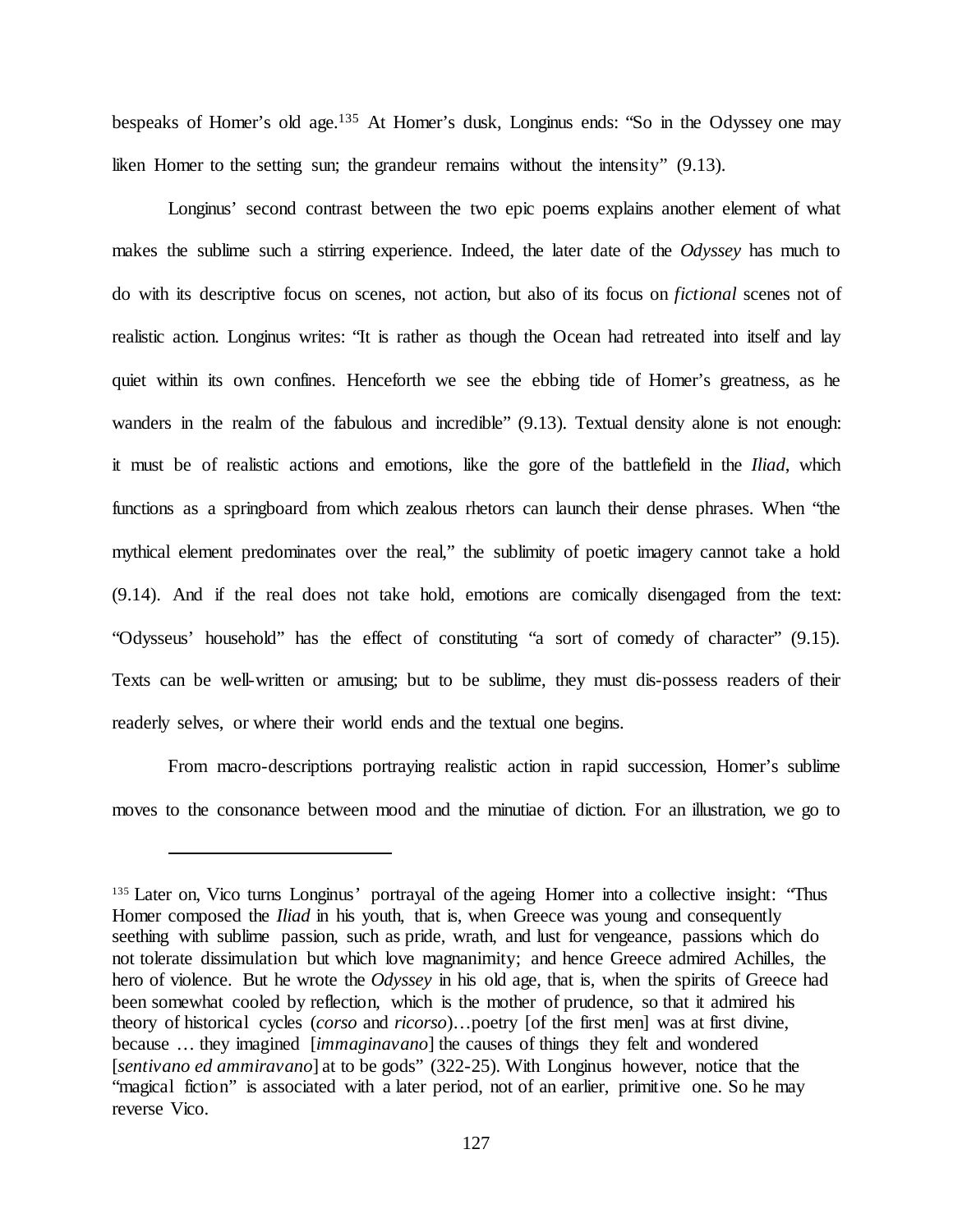Longinus' contrast between Homer and lesser writers' descriptions of the ocean: "[Aratus] has demeaned the idea and made it pretty instead of awe-inspiring…Homer, on the other hand, instead of dismissing the danger once and for all, depicts the sailors as being all the time, again and again, with every wave on the brink of death. Moreover, by forcing into an abnormal union prepositions not usually compounded, he has tortured his language into conformity with the impending disaster" (10.6). Here we are reminded of how Longinus differs from Aristotle, who maintains that assonance and arrangement must not be too reflective of the mood being delivered. By contrast, Longinus finds sublimity in the writer beating, kneading, and churning words to conformity with the mood.

The consonance between density and mood implies that the sublime eloquence arises out of something extra to the language itself. Indeed, Homeric density refers not only to linear sweeps of sequential action but also to layers of representation, thus exceeding the propositional function of language. Longinus even turns to discuss Homer's great nature (*megalophuia*, see 13.2 below), whose sublimity even echoes out of silence. A rhetor need not always represent speech to bear testimony to the great nature of his character. Longinus writes: "How grand, for instance, is the silence of Ajax in the Summoning of the Ghosts,  $136$  more sublime than any speech [καὶ παντὸς ὑψηλότερον λόγου]" (9.3). Now, Longinus refers to Ajax's character elsewhere.137 When he does so, Longinus specifies that the hero himself has a great nature, leaving ambiguous how the poet gives life to the hero:<sup>138</sup> Does Homer lend his great nature to his characters, or did Homer's great nature unfurl because he came into contact with great natures

<sup>136</sup> For this scene commonly referred to as the "*nekuia*,"see *Od* 11.543-67.

 $137$  See below  $(142)$ .

<sup>&</sup>lt;sup>138</sup> True, I have said that 'Homer' is an image and not a poet; but Longinus treats Homer as an individual genius, the image of a poet overseeing from on high all creation.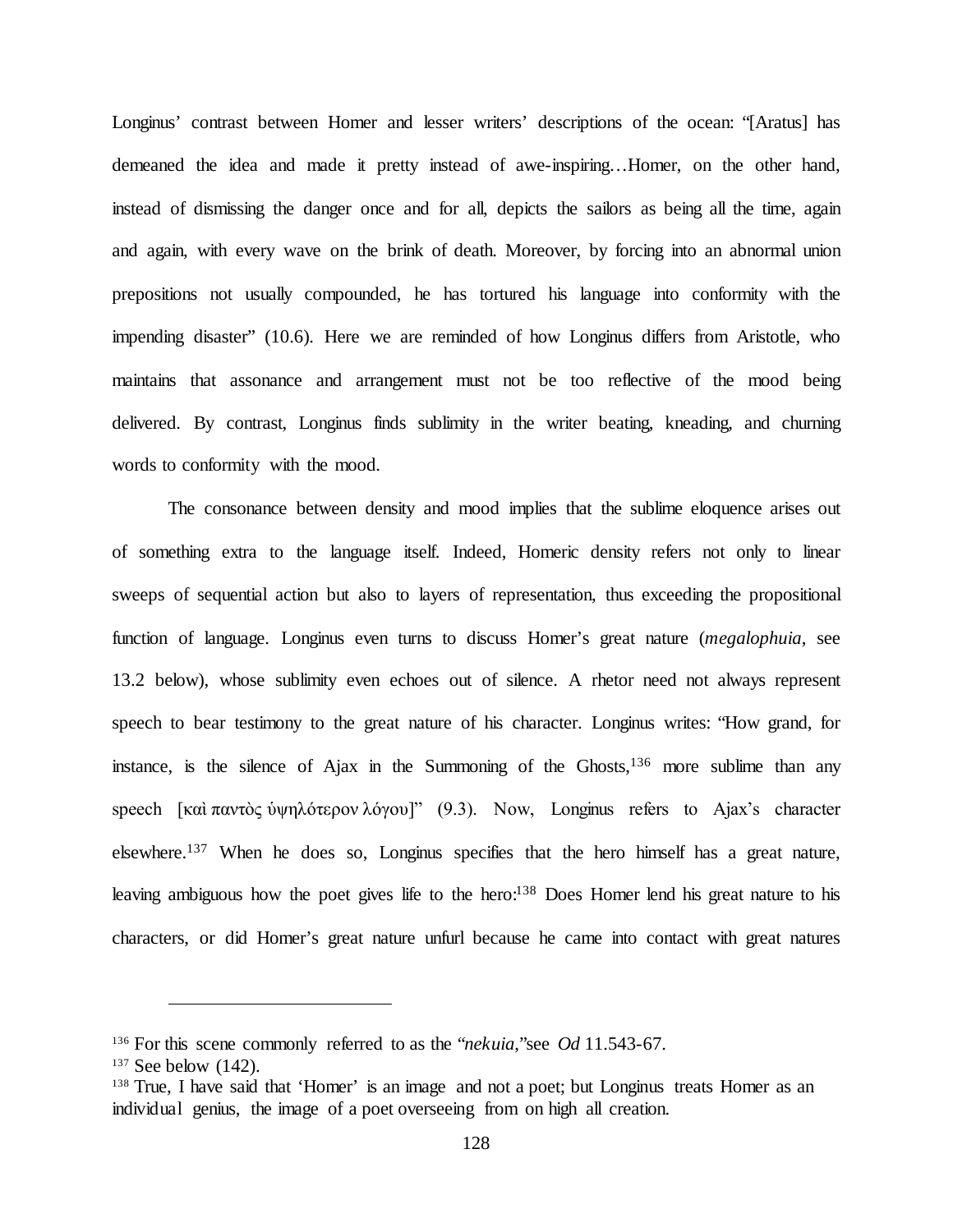such as Ajax? The circularity implied by Longinus' silence, raises the question of how a reader participates in a sublime moment of (textual) silence: Is the reader to reduce sublimity to the character's silence, or in relation to the character's speeches overall, or to the writer's representation of silence itself? The questions raised, I argue, lead us to conclude one thing: that sublimity cuts across the divide separating rhetor, text, and reader, binding their bodily experiences by affective intensities. As such, the question of how rhetoric moves its audience does not grant answers if we are in search sure-fire mechanisms.<sup>139</sup>

Affective intensity between reader and character/poet arguably could be treated as the extra-linguistic source of sublimity. At least so for rhetorical education, which Longinus directly specifies as students inhaling their monumental rhetorical predecessors. In chapter 13, where Longinus discusses Plato's emulation of Homer, the notion of pneumatic inhalation gives us an alternative metaphor to the "magnetic rings" transmitting poetic versification in the *Ion* (534eff). For Plato divine inspiration travels from the muse through Homer to the rhapsode, and finally to the audience, in a chain of language. Longinus' metaphor (pneumatic inhalations), by contrast, does not focus on the linear directionality of inspiration, and it does not adhere to the sensory level of smell; rather, it relates inspiration to the lung tissues' inhalation and digestion of smoke:

This is the aim, dear friend; let us hold to it with all our might. For many are *carried away* by the inspiration of another, just as the story runs that the Pythian

<sup>139</sup> Contrast this idea with the more explicit narrating voice in Apollonius' *Argonautica,* which I argue shows the stylistic division of Aristotle. Hunger writes that, "There is... a far greater prominence for the poet's person, the narrating ego, than is found in Homer... Different too is the poet's explicit inclusion of himself in general statements and *gnomai* in the first person…" (261). These observations lead Hunter to conclude that in the *Argonautica*, "very strict stylistic distinctions between the two modes [narrative and direct speech] are no longer valid" and "the Homeric division between the lexicon of speech and that of narrative is blurred and weakened, but not entirely abandoned" (262).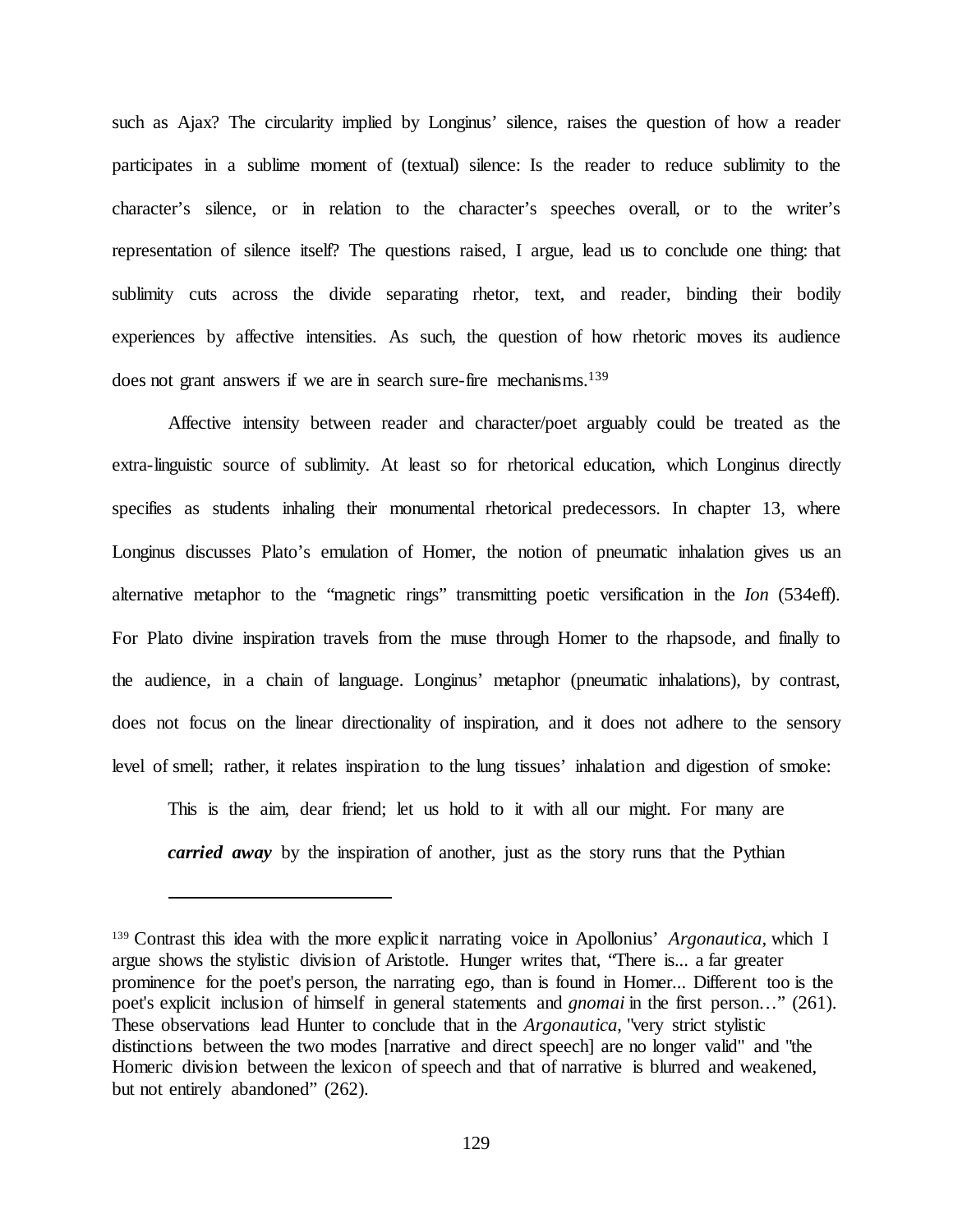priestess on approaching the tripod where there is, they say, a rift in the earth, exhaling vapour, [and she] thereby becomes impregnated with the divine power and is at once inspired to utter oracles; so, too, from the natural genius [*megalophuia*, literally 'great natures'] of those old writers there flows into the hearts of their admirers [*zêlountes,* literally 'zealots'] as it were an emanation from those holy mouths. [emphasis mine] (13.2)

Clearly, Plato got carried away, moved by Homer; and his poetic education allowed him to approach the rift in the earth. The genius transfers itself onto the reader/writer by *stirring all the emotions at once,* into a storm, an emotional intensity described pneumatically. For her part, whatever it is that the oracle inhales, it reaches her heart, the throne of all senses, suggesting that sublimity is attached to the sense prior or common to individuated senses. Furthermore, the artistic genius of the writer is parallel to divine power and admirers are literally zealots, albeit of great literature and not religion. Because it relies on intensity and not one sensory register or emotion in particular, sublime poetry is diachronic in its effects; it has the power of making direct contact with readers (or listeners) no matter how much time passes. Whereas the force of Plato's magnetic rings diminishes as it travels a linear circuit, divine power remains just as potent, taking its Bacchanalians directly to the source of sublimity. But the important point is that zeal enters through various senses, giving rise to the aesthetic experience that sublimity effects: concatenated senses layered densely in textual bursts (10.1). If the ensuing discussion on selective imitation is plausible, then the contrast with Plato's imagery is an important clue to Longinus' re-affiliation of rhetoric and poetry.

So far, the sublime has been treated as equivalent to the intensities that great writers can stir in their readers. But the sublime furthermore gives a volumetric dimension to the Greek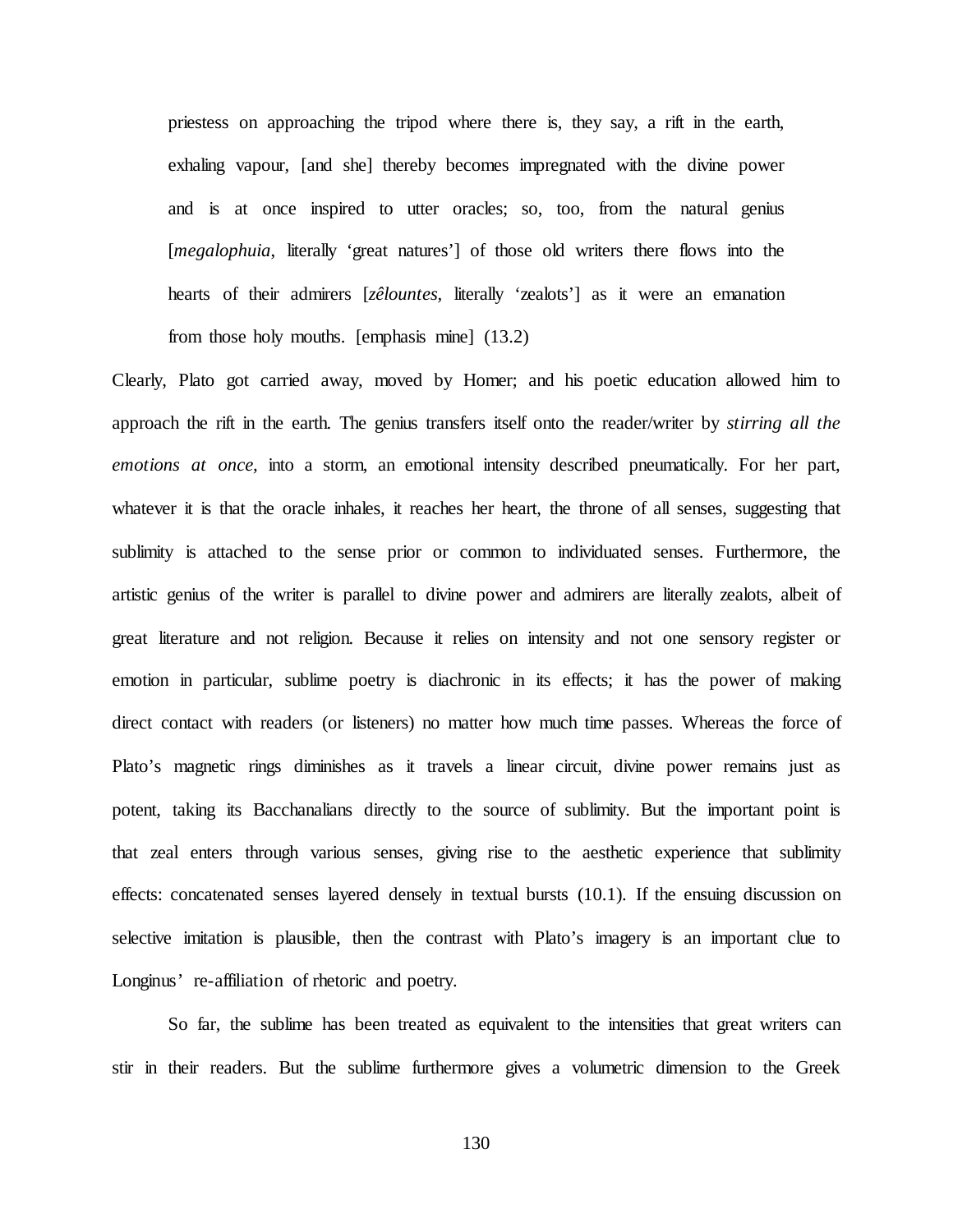classical notion of *mimesis*, which dictated that students of rhetoric imitate and alter the verses of Homer's poetry into prose. To be sure, Longinus agrees that prose imitation of poetry is integral to the rhetorical education: "We who want sublimity should likewise to Plato or Homer ask, "How might Homer have said this same thing, how would Plato or Demosthenes or (in history) Thucydides have made it sublime?" (14.1). However, his notion of emulation pre-selects what is worth imitating based on collective judgment. In fact, students of rhetoric should cultivate their literary tastes by imitating monumental literature. This is important because it does not leave open the Platonic question, whether imitation's numbs us to the bad qualities of originals we are imitating and thereby internalizing. Rather it opens a Longinian conception of tradition: what have the secondary writers of the past indicated to be cultural artifacts worth imitating in the first place?

After Longinus depicts the oracle inhaling divine vapors, he sums Plato's rhetorical method as a written exercise of "*zelōsis* and *mimesis*" (13.2) The concept of *zelōsis* (ζήλωσις) I have located in Longinus is usually featured in histories of Pauline theology, not rhetorical or philosophical studies. The seminal passage follows:

Here is an author [Plato] who shows us, if we will condescend to see, that there is another road [other than linguistic devices]… which leads to sublimity. What and what manner of road is this? Zealous imitation (μίμησίς τε καὶ ζήλωσις, literally

"of imitation and zeal") of the great prose writers and poets of the past. 13.2

In the most recent (2015) commentary of Longinus' text, Doran hyphenates the concept as "*zelōsis*-*mimesis*" (64). His move, which is to qualify imitation by zeal (a zealous or fervent imitation), follows Kennedy's reading of Longinus line "*mimesis te kai zelōsis*" (13.2) by treating *zelōsis* as "an aspect of imitation" (*On Rhetoric* 161). In English both of these translators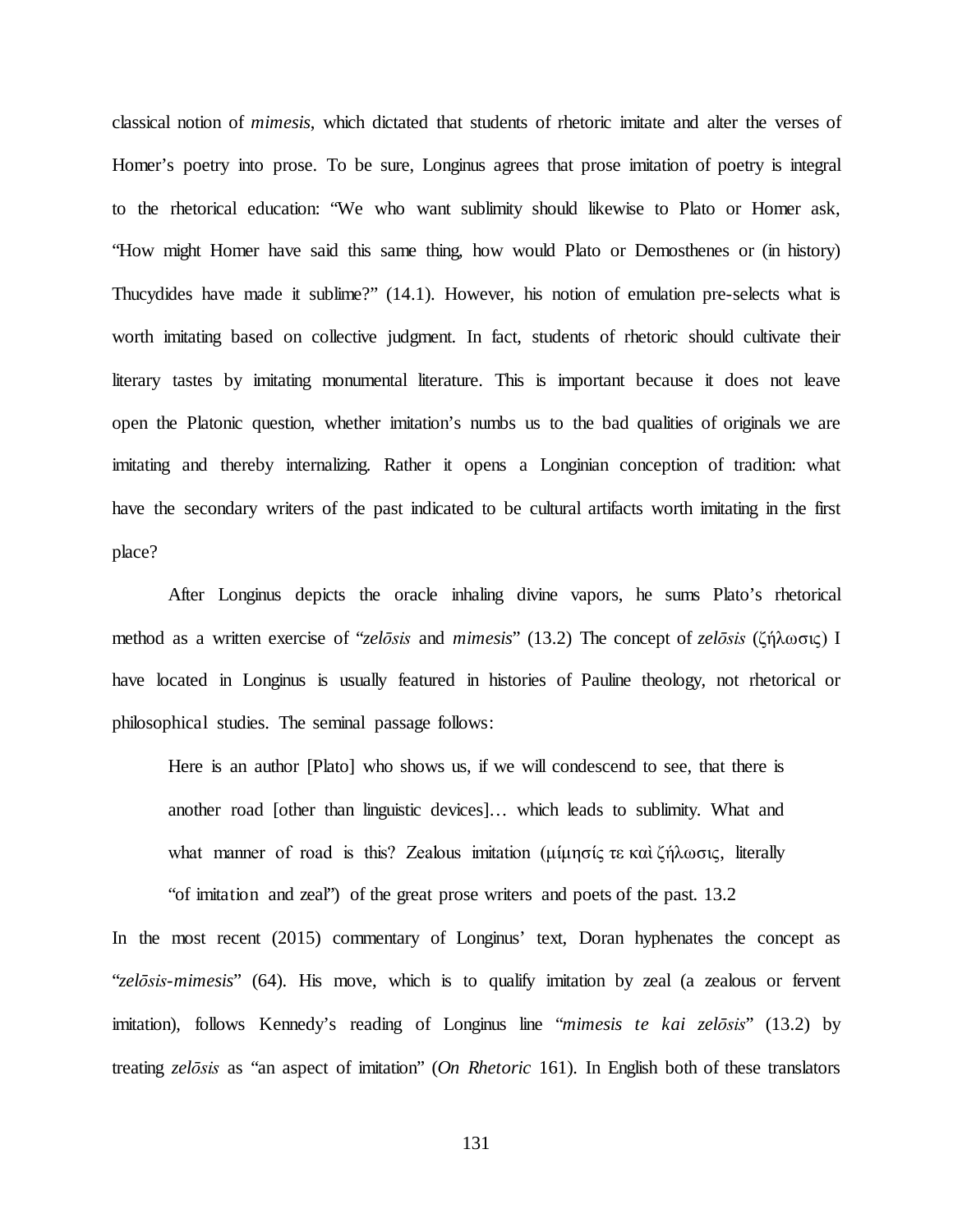prefer to treat what are two nouns in the original language as an adjective qualifying the noun "imitation." I argue that zealousness is neither qualifier, nor aspect; but rather a distinct state of writerly work, whereby a writer is not imitating, but emulating-coveting, the eloquence of a great writer. In other words, I would even argue to subordinate the oft-repeated Platonic term *mimesis*  to the former *zelōsis*: elevated writing cannot occur without emulation, a selective imitation of great language. In other words, what I have introduced is *zelōsis,* the extra-moral rather than problematic connotation of *mimesis*.

Emulation suggests that rhetors do not imitate unselectively or individually. That being said, emulation also implies, in contrast to imitation, that one does not aim to imitate the form, but rather the eloquence of another's writing. If emulation seems uncomfortable because it demands a certain allegiance to a tradition of writing, perhaps the affective object of emulation rather than the formal object of imitation helps to fracture what one might imagine tradition to be: a tortuous monolith of notions. True, Longinus invests emotional discipline in the recommendations that a republic of letters makes. Whether that emotional discipline should be invested in particular texts is arguable; however, the point remains that *zelōsis* features an emotional discipline as the source of cultural regeneration. Here, secondary writers' zeal for particular thinkers helps to student-rhetor away from works of mere eloquence.

Zeal conceptually checks against passive admiration or emulation of ancient if only because it contains a counter-position, namely its etymological descendent "jealousy." Zeal, then, is not a resigned disposition of awe toward a piece of writing from the divine past; it is a heroic jealousy, that another writer from generations ago can surpass my own. Longinus' rhetorical education is neither neutral nor individual about its selective imitations, and jealousy foils our inclination to understand *zelōsis* as a naïve imitation for great writing. Ultimately, even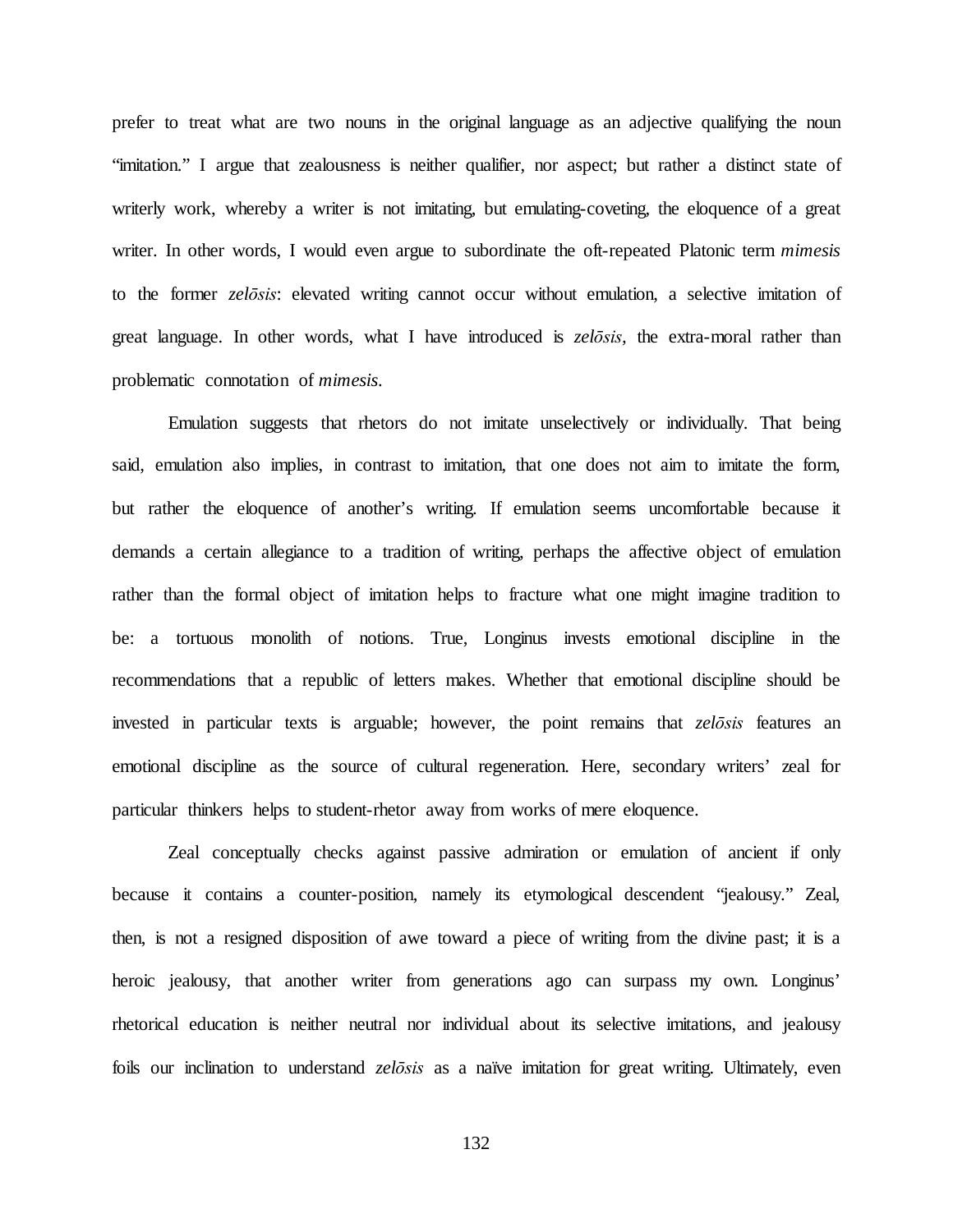the collective selections matter less and less as a student of rhetoric develops a taste and aesthetic responsibility. Presumably, a heretofore undiscovered piece of sublime writing can move a rhetor—this, a sufficient condition for *zelōsis*. 140

The interpenetration of jealousy and emulation, as well as collective and individual selections of what should be imitated, point to rhetoric as a discipline founded in heroic attitudes. The heroic ethic in Longinus' text offers a secular version of religious fervor, one aimed at claiming an eloquence that no other writer has mastered. Several cues seem to confirm this parareligious notion as one reads Longinus further. First, the listener and speaker share an intersubjective space thanks to what epical poetry bestows, an imagistic notion of language. Longinus writes,

strong and timely emotion and genuine sublimity…positively demand bold imagery as essential to their effect, and do not give the hearer time to examine how many metaphors there are, because he shares the excitement of the speaker (32.4).

The manic heights of excitement are an effect of the image, which gets the readerly-self out of the way and, besides, recalls the importance of images to a long afterlife (*nachleben*). The second cue confirming *zelōsis* as a para-religious notion is that Longinus doubles down on the aggregative function of eloquence. For example, Longinus finds Herodotus to be sublime when he "compresses the number of separate individuals into a unified whole," in order to create a sense of solidarity. Both compression and unificiation imply the problem that Longinus thinks

<sup>140</sup> This point finds support from Longinus' uses the *theomachia* of *Iliad* 20.64ff as an example of sublimity (9.7), the same passage which Plato twice removes from the *Republic* (2.378bd; 3.386d). If so, Longinus can be said to have been responding to Plato's disaffiliation from Homer.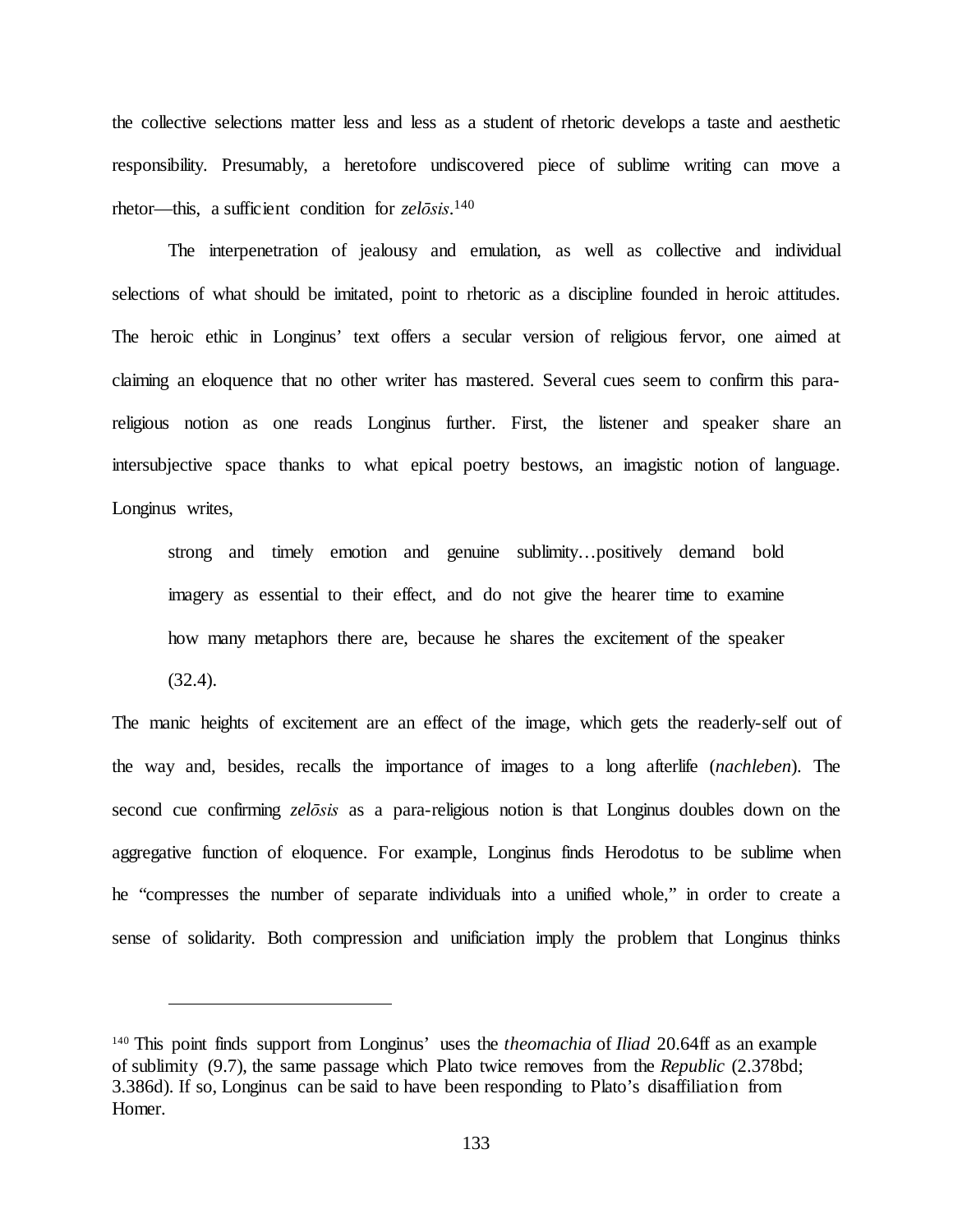*zelōsis* trains students of rhetoric to overcome—social atomization. Elsewhere Longinus lets slip the divine *ethos* that each rhetor must cultivate, "combined with factual arguments [visualization] not only convinces an audience, it positively masters them" (15.9).

If *zelōsis* is a para-religious state of study, then it makes sense to aim high. Sublime writers begin by measuring their own work *against* the highest watermarks of written achievements. Readerly zeal is an incipient act of writerly criticism; the intensive discipline from insemination to labor is the source of continuity. But we need not think of *zelōsis* as a line from reading to writing. For example, Longinus re-directs the path of *zelōsis* as he "loots" (13.4) quotes from Homer, what Carson calls Longinus' signature "documentary technique" (96). It is as though objectively representing Homer's verse on a page implies that the sublime can cut through texts; quotations are streams of sublimity interspersed where the rhetor cannot surpass a certain predecessor. So it is also a reflexive gesture, working bidirectionally, from writing back toward reading, a line that epitomizes the eloquence a rhetor would like to work into prose. Longinus finally short-circuits the shuttle between reading-as-incipient writing and vice versa, when he writes:

We, too, then, when we are working at some passage that demands sublimity of thought and expression, should do well to form in our hearts the question, 'How might Homer have said this same thing, how would Plato or Demosthenes or (in history) Thucydides have made it sublime?' Emulation (ζῆλον) will bring those great characters before our eyes, and their shining presence will lead our thoughts to the ideal standards of perfection. (14.1)

Arguably, Longinus' signature documentary technique is emulation, then. Emulating the spirit or aura of how we imagine a perfect writer to be. If this is so, then Longinus' *On the Sublime* is a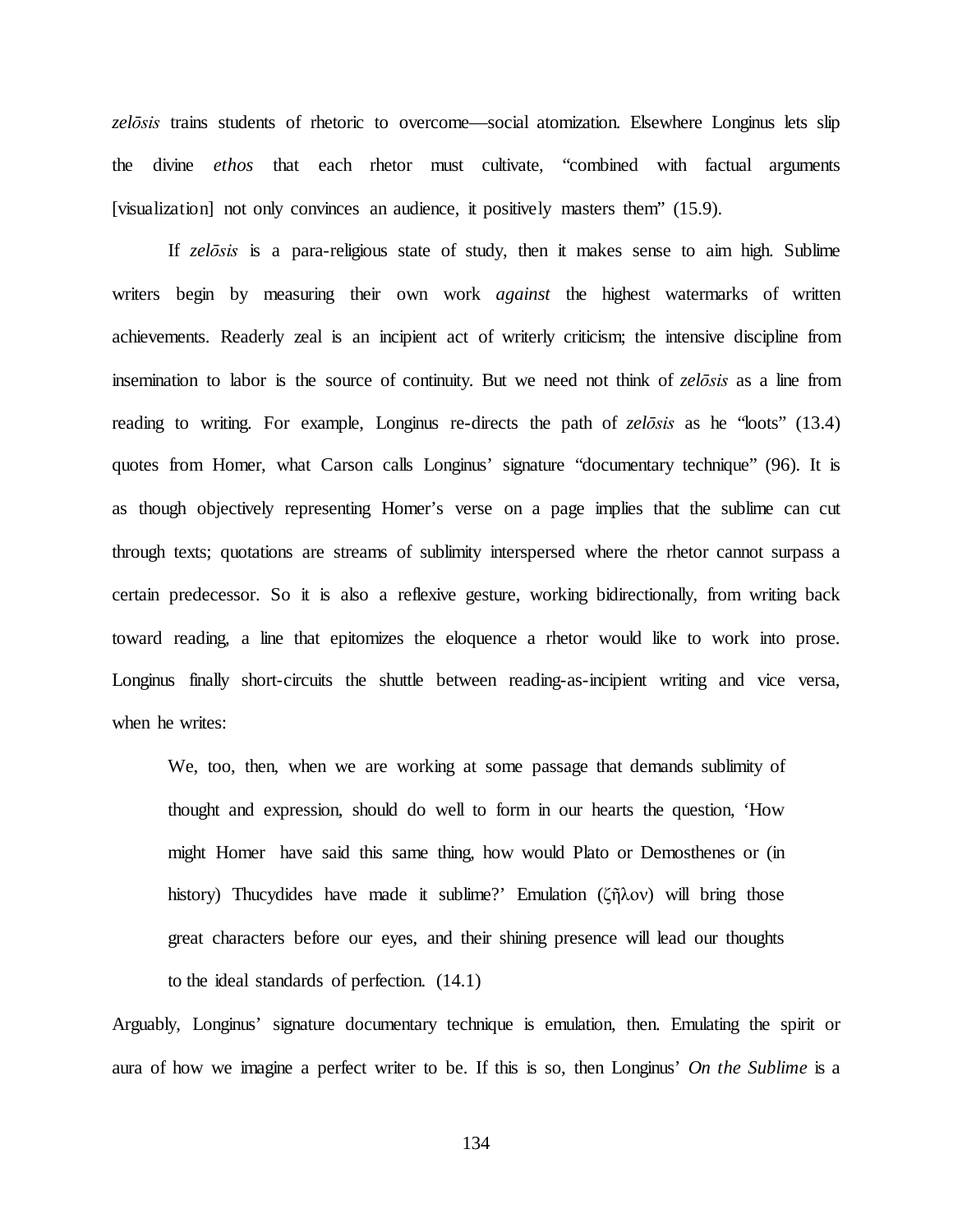literary version of heroic ethopoetic exercise in *progymnasmata*. Instead of prompting the student of rhetoric to consider how a hero might delivery a speech in court however, the student imaginatively deifies past writers. In this way, *zelōsis* finally turns out to work by a halo effect. Intimacy with the sublime need not only make us feel like we share a world with the writer or character, but also that we ourselves can achieve cultural distinctions.

Longinus would have rhetors aspiring to sublimity work on two things. First, he would have them master, via zealous imitation, the poetry or prose of the masters. Then, and only then, will they be able to ask the question in the above quotation. And when they do, their writing will not be theirs because they will be striving to do justice to the style of the masters. In effect, their voice will be speaking words as others would. Alternatively, they will be speaking their own words but as learned from and in the spirit of the masters. In this sense, mimesis is not an inauthentic or fraudulent practice, as Plato had thought. Rather, it is a practice that, if practiced extensively and with zeal, will lead to the internalization of the master's voice. Such an internalization, Longinus seems to say, is necessary for two reasons: first, it will perpetuate the afterlife of the divine Homer in the words of others; and second, it will provide the conditions of possibility for a future Homer. Homer as *nachleben,* then, unfolds as a process toward sublimity, a process which consequently ushers readers into an intersubjective space with rhetors.

But who contests with Homer? Who lets emotions of contestation carry them through their writerly tasks? Read one way, Longinus' emotional discipline bespeaks of individual selfcare, that one must allow fervor to fuel work. But his temporal orientation does not allow for self-interest. Across many audiences, greatness can be achieved in the lifespan of an author. Sublimity, however, is posthumous; its futurity is not beholden to the author's personal aims. On the topic of immortality in Homer's epics, Longinus writes: "Homer has done his best to make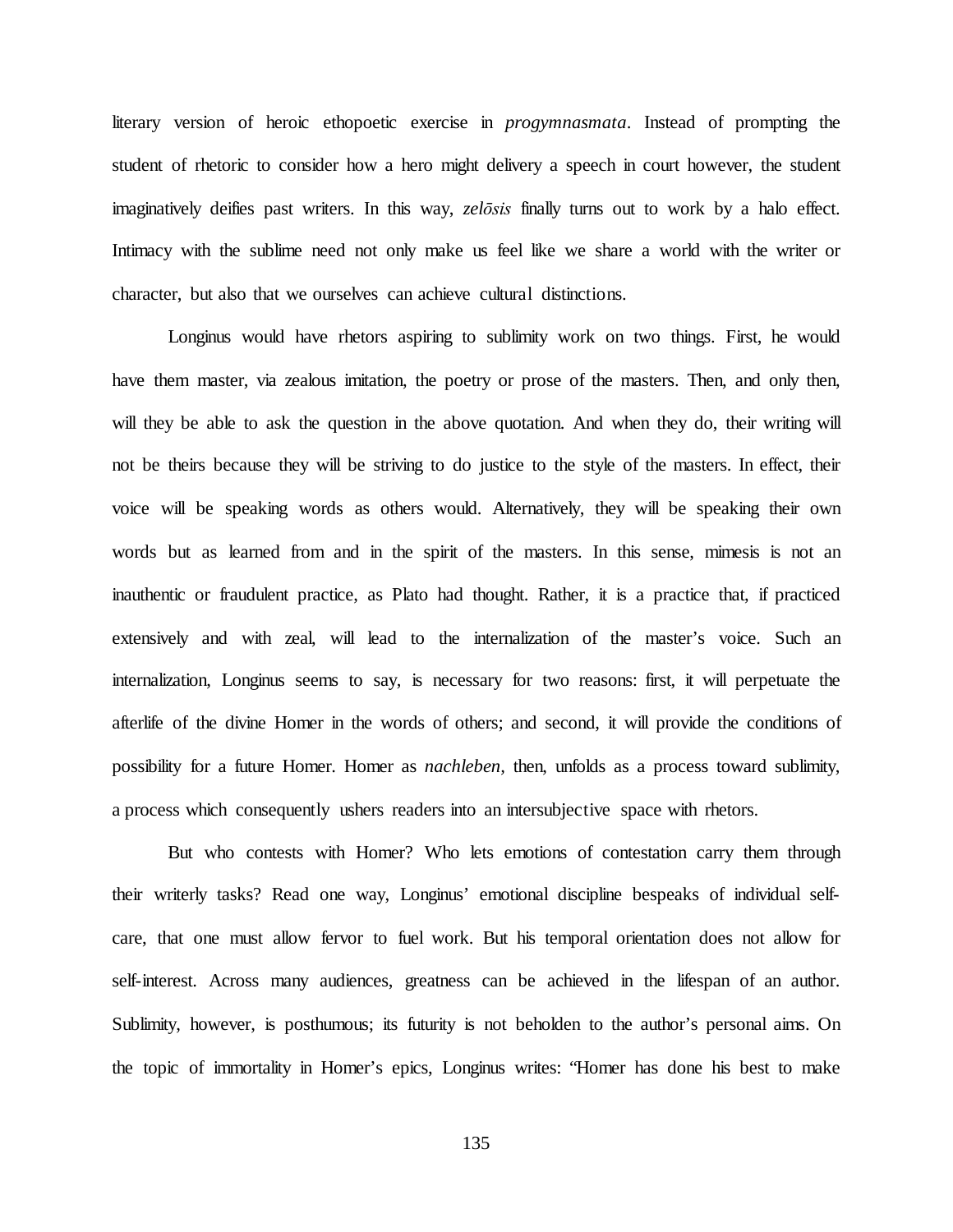the men in the *Iliad* gods and the gods men" (9.7). Death, in other words, is an artistic check against immortality and immortal suffering. A willed struggle is beautiful; an unchosen one tragic. So despite his mortality, a hero as sublime as Ajax does not pray to Zeus for life but "a burial worthy of his courage" (9.11). Heroic virtues such as nobility or courage, certainly orient rhetors to aim for something beyond self-interest, something that might leave behind traces worthy of awe. Finally, Longinus' discussion of immortals suggests that zealotry is not so much self-interested as it is desirous of ideals unattainable in one's lifetime.

Zealous imitation of the great writers is a form of contest. This contest is the first step toward sublimity. If sublimity is in fact achieved by the aspiring orator, it will be recognized in the future, after the orator's death. On these grounds, Longinus, re-affiliates Plato with Homer:

[Plato's] borrowing [from Homer] is no theft; it is rather like the reproduction of good character by sculptures or other works of art… nor would he have entered so often into the subjects and language of poetry, had he not striven, with heart and soul, to contest the [first] prize with Homer, like a young antagonist with one who had already won his spurs, perhaps in too keen emulation, longing [for strife] ... yet always to good purpose; for, as Hesiod says, 'Good is this strife (*eris*) for mankind.' (13.4; cf 9.4)

Longinus' point here is unmistakable: Plato's pronounced contest with Homer is an effect of his zeal for Homer's sublimity. For him, *zelōsis* shows us the "road" toward sublimity (13.3). At the same time, Plato's contest with Homer is cause for his elaborate imagery, an observation which had been made as early as Ammonius.<sup>141</sup> Both an effect and a cause of sublimity, zeal amounts to a disposition toward the discipline of rhetoric. As dispositions go, zeal consists of passion,

<sup>141</sup> See Longinus 213; fn 59.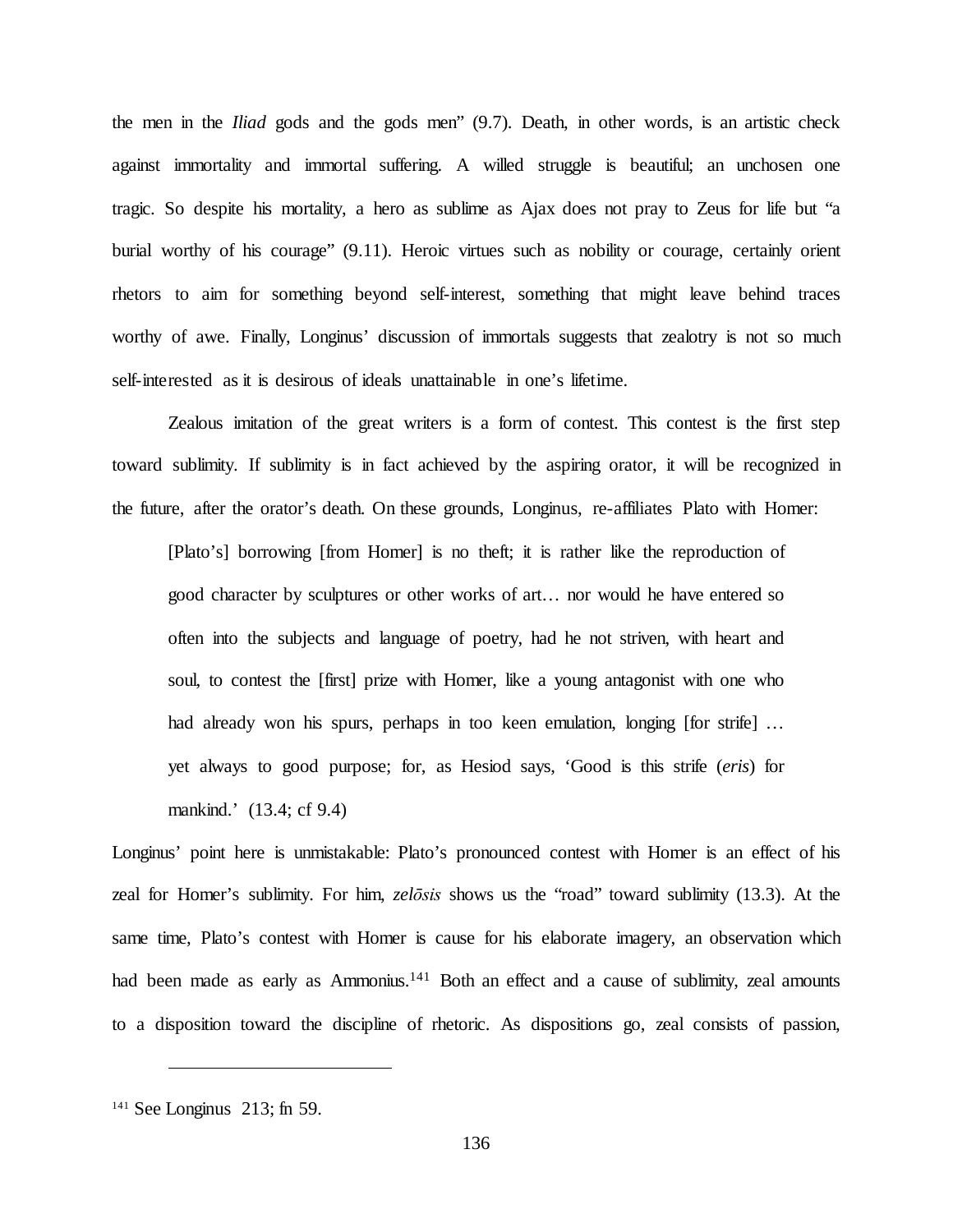seriousness, earnestness, and diligence. It effectively keeps alive a youthful fire for what is otherwise an aesthetic task easily quit.

Therefore, by temporal humility, I mean the awareness that one is insignificant within the larger scheme of history. To overview why Longinus apposes humility with zeal, I begin with a passage that touches on both. Incidentally, this passage is the first mention of *zelos* in the treatise; Longinus writes:

> To speak generally, you should consider that to be beautifully and truly sublime which pleases all people at all times. For when men who differ in their pursuits, their lives, their tastes (ζήλων, literally admirations), their ages, their languages, all agree together in holding one and the same view about the same writings, then the unanimous verdict, as it were, of such discordant judges makes our faith in the admired passage strong and indisputable. (7.4)

My argument, that zeal commands a central location in rhetoric's relation to the sublime, could inhere in this passage alone. First, individual admirations, or tastes, are not equal (yet) to sublime literature. Individual tastes first direct one to imitate and wrestle with the object of zeal. The democratic notion of sublimity in the above passage requires more aeration. Over time, it is as though educated reader-writers cast votes on written works, suggesting literature as a diffuse forum, but an arena nevertheless where more particular political, national, or disciplinary separations play out generically. Altogether, the voice of the educated, over time, manifests its jurisdiction on the question of a writer's divine status, a status which Longinus grants Homer as evidenced by the several chapters which Longinus dedicates to him.

Elsewhere, Longinus stresses the historical expanse in the above passage to define zeal by its negative. In particular, he observes that "cheap affectation" (*kakózelos)* occurs often, when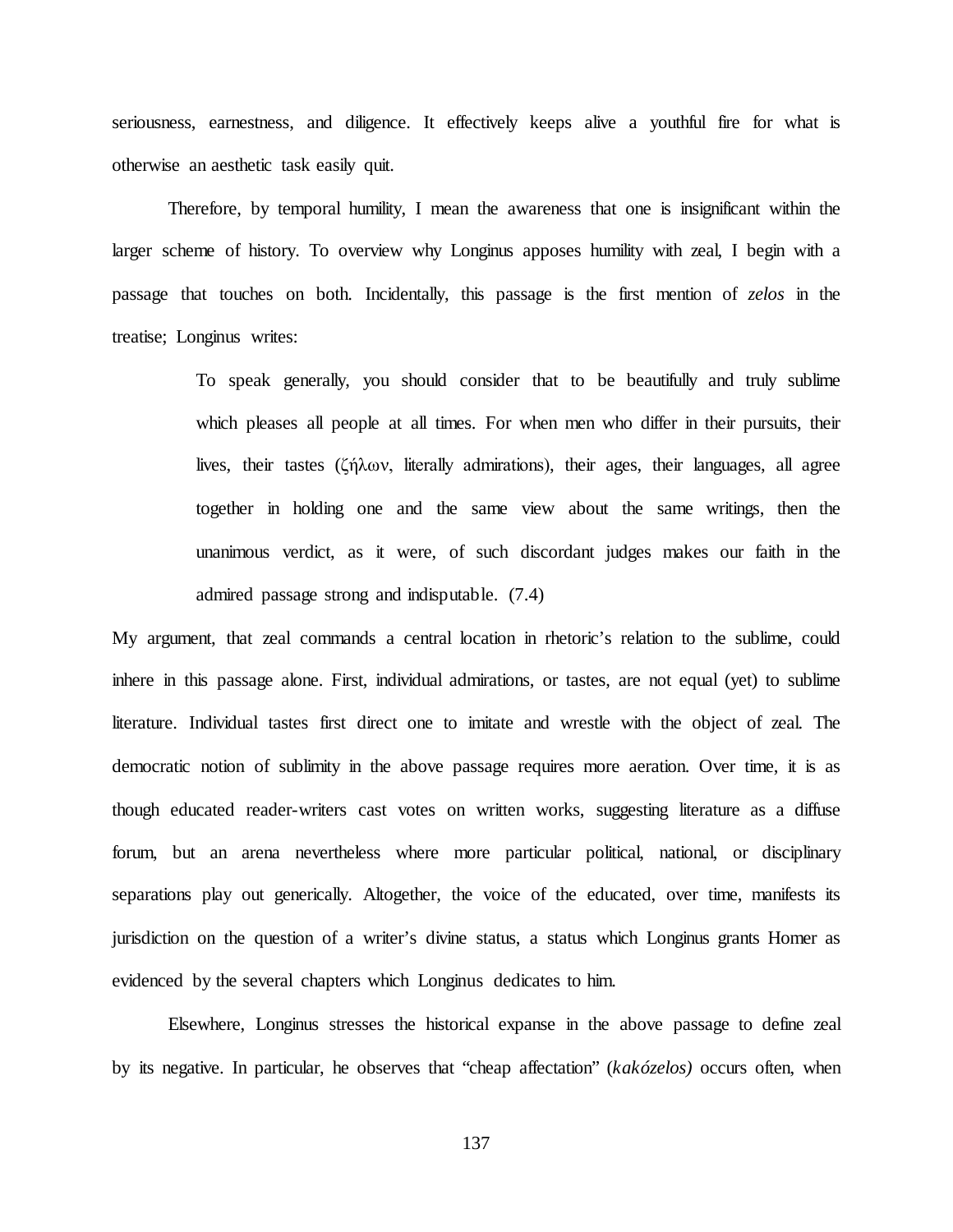"writers …behave as if they were drunk and give way to outbursts of emotion which the subject no longer warrants, but which are private" (3.1). Yet Longinus does not assign blame on the drunken, emotional performance so much as he does on the rhetor's inability to share what remains "private… while they are in ecstasy, the audience is not." The quick wear-off; it does not perdure! By contrast, true sublimity is shared, not only between reader and writer but also, again, across time (13.3). This firstly suggests that the success of zeal without the rule of art can only be verified by its effects, so that in emotional or stylistic excess, the ecstasy of the speaker may be an emotional invitation to the audience  $(4.1)$ . Such a line secondly suggests that sublime writing can only be identified by an intergenerational zeal, proving its worth by the test of time.

An object worthy of zeal perdures over time because many genius writers have spent so much time imitating it: "Was Herodotus alone Homeric in the highest degree? No, there was Stesichorus at a still earlier date and Archilochus too, and above all others Plato, who drew off for his own use ten thousand runnels from the great Homeric spring" (13.3). Having reached such a high status, the sublime object attracts the admiration not of any beholders but the best ones. This association between Homer and other monumental figures points back to Longinus' stipulation that sublimity is collective, binding the rhetor to his images and to the reader. In effect, a cross-pollination mechanized by imitation or commentary takes place, and just as Homer has been immortalized by his readers, his readers depend on their acknowledgement (in either word or deed) of Homer. Admiration contains really a double tendency, on the one hand to imitate, and on the other, to exceed. In other words, zeal is a passion informing artistic practice, if we are to follow Longinus' cues.

The question driving this section is: how can we tell that which is sublime, especially a time when there is a decline in eloquence? The misery attributed to rhetoric in imperial Rome,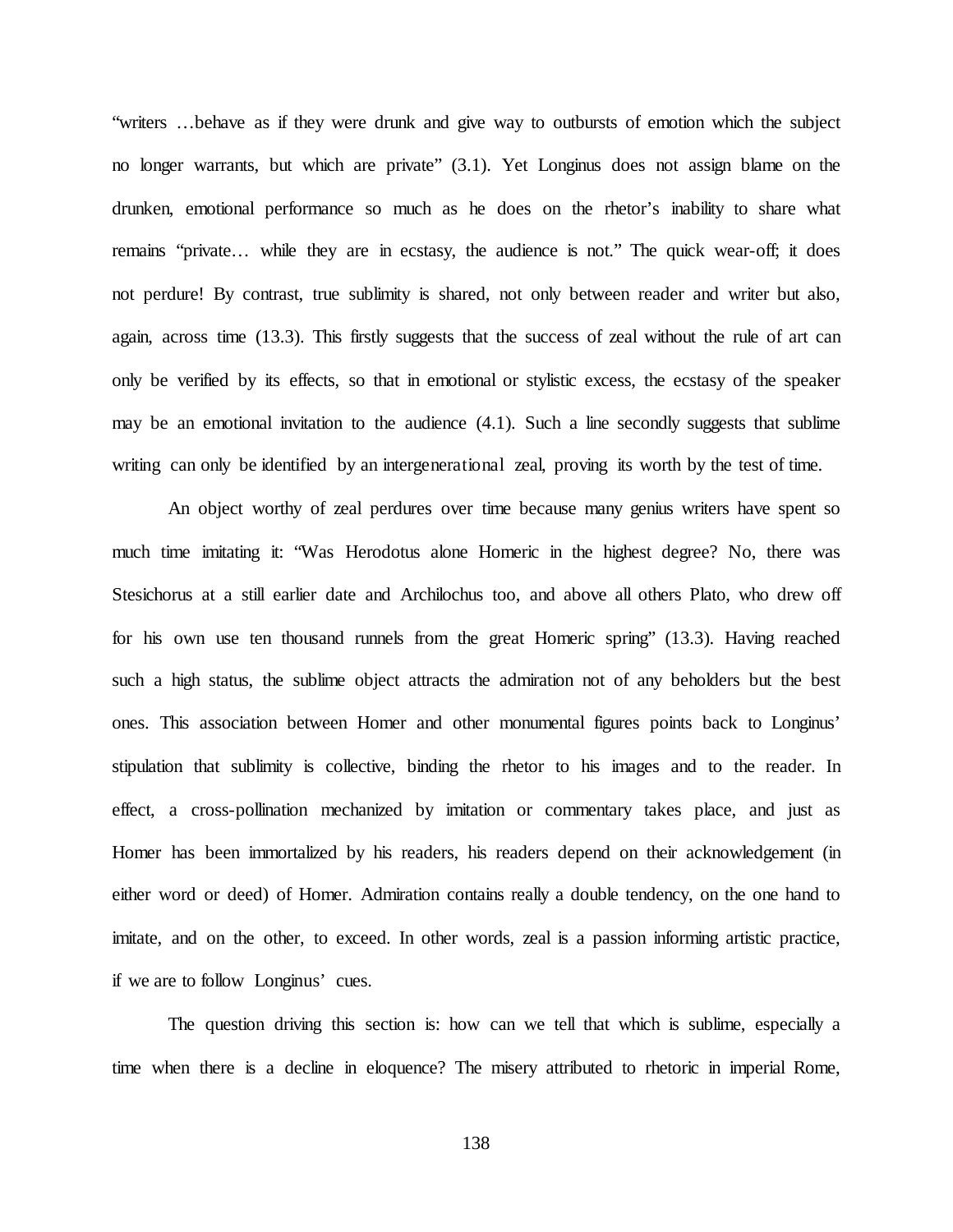Todorov loots from a line by Tacitus—"Our age above all, barren and stripped of the glory of eloquence, scarcely retains the very name of 'orator,' although earlier periods bloomed with the renowned talents of so many distinguished orators" (60). Longinus detects the same barrenness several centuries later. Yet Longinus counter-poses tragic resignation or nostalgia about the past, relying instead on *zelōsis* as the antidote.

#### **5.4 CONCLUSION**

Although Longinus' treatise is about rhetoric, most contemporary rhetoricians bypass it. Perhaps that is because Longinus' definition of rhetoric is ecstatic, based on the transport outside of the body, rather than on more analytic modes of persuasion  $(1.4)$ . Such a basis for rhetoric implies an irrational or demiurgic source for rhetoric; but this chapter has shown that those mentions frequently overturn religious associations with poetic language. Furthermore, Dionysiac connotations of ecstasy that come into fruition later with Nietzsche have no place in Longinus, who understands reason and emotion as fully consummated with one another. In that conception, zeal is a disciplinary practice that begins with the dispositions toward art and life. It begins with social and physiological evaluations of what is worth reading; it then continues with the lifenourishing intuition which leads rhetors to make art only of those things which stir feelings; and it concludes with the humility of thinking of writerly work as collective heritage. But if emulation is the center of Longinus' rhetorical theory, some speculative remarks are in order.

Historically, Longinus allows us to treat Homer's "divine" epics as secular, or at least parareligious, literary accomplishments. Even if Homer is more than the sum of his parts, quoting and analyzing lines from Homer, as Longinus does in *Peri Hypsous*, secularizes what is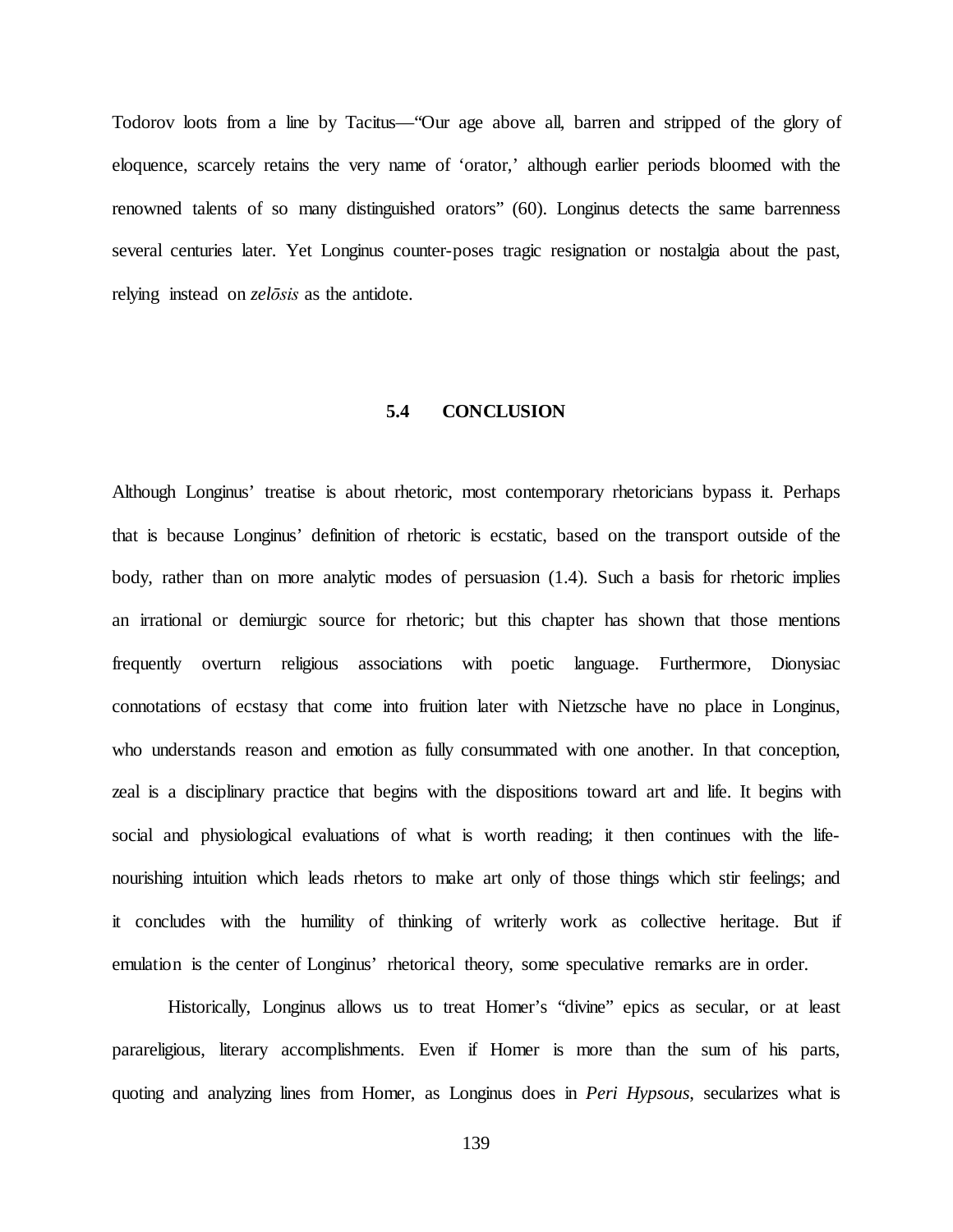otherwise "inimitable" in the versification of his epic poems. Longinus' singular achievement, then, is to make the immortal Homer mortal again. Whereas Aristotle, Plato, as well as Longinus' contemporaries cast Homer as a self-congealed originary figure of Greek literary history, Longinus demonstrates that revisiting Homer, being meta-discursive about his lines, or directly coming into contact with what is otherwise a distant literary episode outside of history's linear sweep, is the impossible demand of rhetorical study. Meeting that demand promises to reaffiliate poetry with rhetoric and produce a history of rhetoric that has yet to be written.

Critically, Longinus explains why young writers emulate, and well they should, something as ancient as Homer's *Iliad* and *Odyssey*. If his understanding of the competitive spirit of emulation is taken seriously, it might overturn Aristotle's cautionary notes of using rhetoric's poetic resources sparsely. Ironically, Aristotle's own view of emulation (it is "felt by the young and by persons of lofty disposition;" "We also feel it about anything for which our ancestors . . . were honored, looking upon that thing as really our own. . . .") [*Rhet,* 1388b 1, 9]) provides some push-back to his own advice. The concept of zealous emulation also furnishes grounds on which to argue for the liberal temper of rhetoric, a temper that does not forget its beginnings, and, in fact, uses them to the advantage of its own clarification and purpose. Finally, because Longinus asks that rhetoricians imitate the best writers of the past, he offers rhetoric a diachronic status among the other liberal arts and frees it from the tyranny of relevance.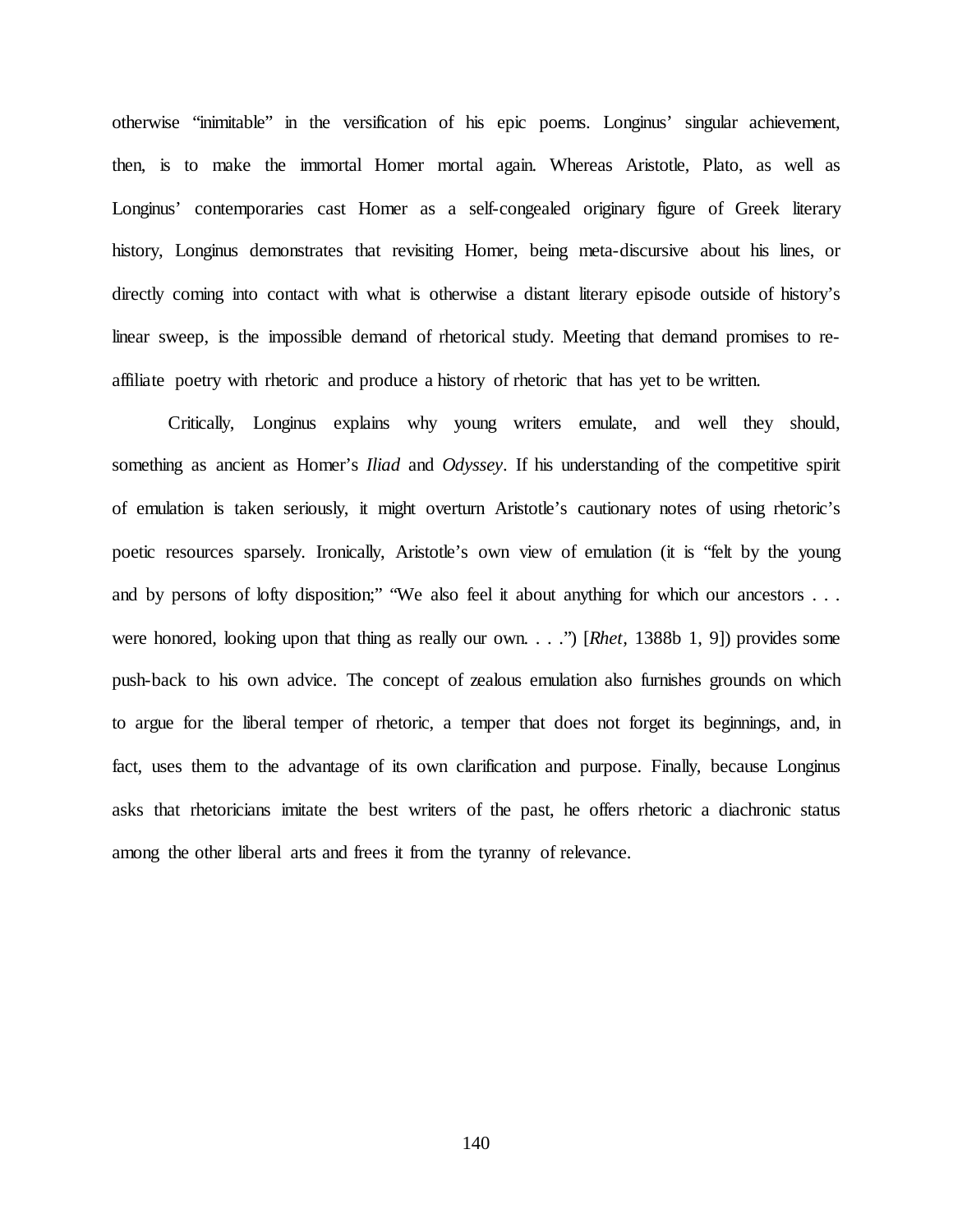# **6.0 THE AFTERLIFE OF HOMER IN CONTEMPORARY RHETORICAL STUDIES**

Contemporary rhetoricians are generally quiet about Homer. At a time when classicists are importing other disciplinary sensibilities (e.g., like media literacy,  $142$  linguistic anthropology,  $143$ Peirciean semiotics,<sup>144</sup> and Lacanian psychoanalysis<sup>145</sup>) in their discussions of Homer, rhetoricians have been missing from those conversations. Perhaps Bakhtin's line in *The Dialogic Imagination* that epic is moribund because it is a "world of fathers," and "valorized temporal categories" suffices to explain the absence (15). But Bakhtin admits that the facts of epical experience and events matter little compared to "a commonly held evaluation and points of view—and which therefore displays a profound piety toward the subject described" (16-17). Perhaps, then, Plato and Aristotle's interest in Homer has left an indelible mark on Bakhtin himself. What's more, I argue that Aristotle's disambiguation of Homer, more than Plato and Longinus, has left an indelible mark on rhetoricians, who tend to treat epic as a primitive form of speech, and rhetoric as a related and evolved form.

True, there was a glimmer of interest in Homer mid-twentieth century among those who tended to the transition from epical to rhetorical delivery.<sup>146</sup> However, rhetorical historians may

 $142$  For the forerunner of such an approach, see Ong 5, 53.

<sup>143</sup> See Heath, *Talking* 27ff. Web.

<sup>&</sup>lt;sup>144</sup> See Ghione 187.<br><sup>145</sup> See Gana 156.<br><sup>146</sup> See North 54.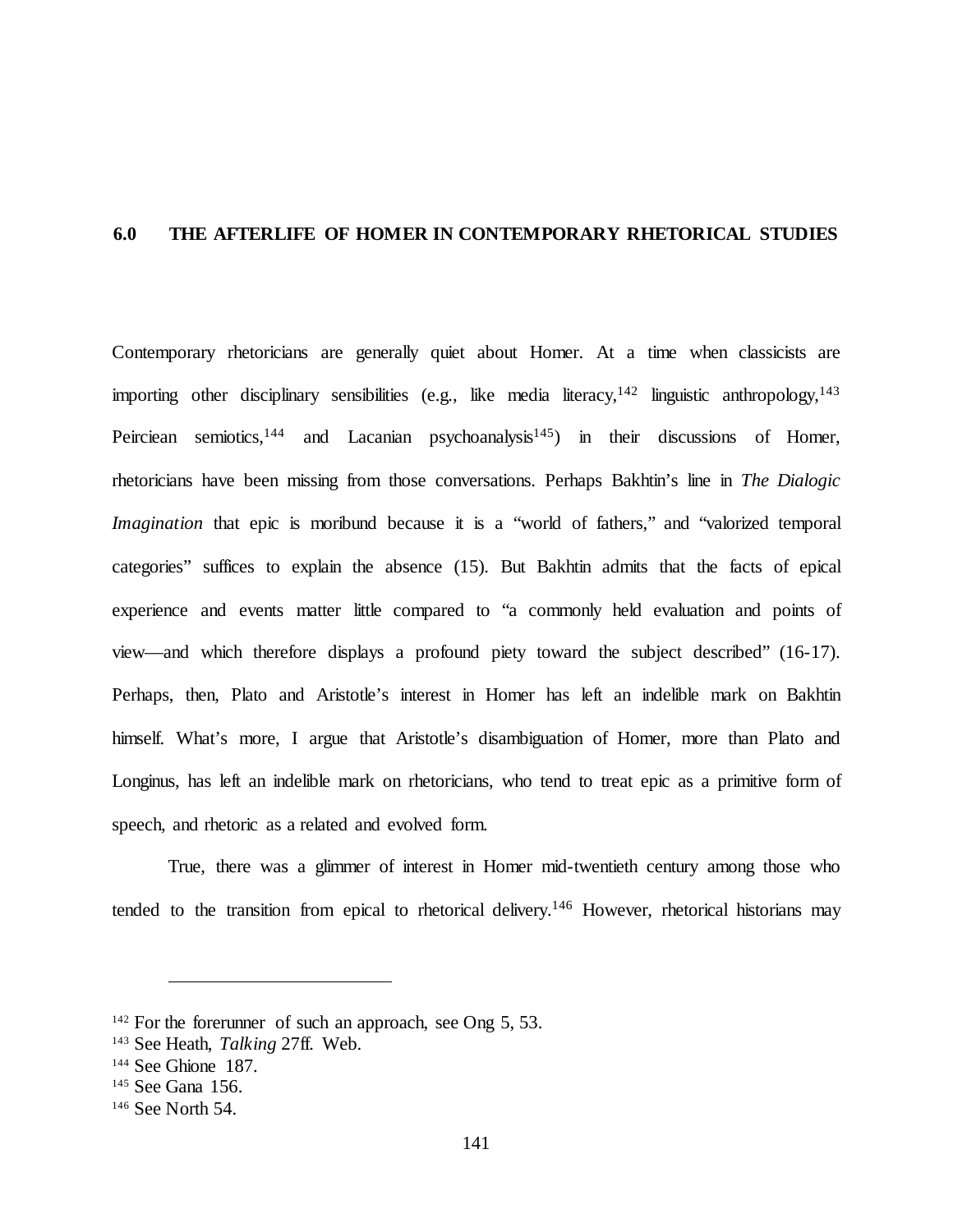have alienated scholars whose questions about contemporary relevance were left unanswered.<sup>147</sup> For the most part, then, the bridges between rhetoric and Homer's poetry in this section have been culled from classicists, philologists, and philosophers. Their interest in rhetoric and poetics were fueled by questions of text and textuality, which postmodern discourses brought to their disciplinary doors.

In part, Chapter One, on the role of Homer in classical rhetorical education, helps us to avoid facile models of development by calling attention to overlapping practices. Specifically, it locates rhetoric's contact with Homeric poetry primarily in pedagogical practices so as to help us to discriminate between different 'Homers' by some tangible parameters typically reserved for studies in the history of education. In other part, Chapter One helps us to detect hasty generalizations as they arise in the five lines of thought that I discuss in this chapter.

Together, the last three chapters show that the ancients produced a variously toned crop of testimony suggesting that rhetoric emerged from Homer. Neither *rhetoriké* nor *poiesis* exist in Homeric Greek. But the existence of a word does not indicate whether a verbal art is practiced among a given people (Poulakos, 1990; Johnstone, 1996, 439). What matters here is that classical antiquity approached the epic poems as resources for teaching and theoretical formulations of linguistic devices.<sup>148</sup> This approach suggests several points of contact between Homer and rhetoric. Even foregoing a discussion of modernist receptions,  $149$  this study stands to

<sup>&</sup>lt;sup>147</sup> See Kennedy, 'The Ancient Dispute'' 23-35.

<sup>148</sup> The words *poiêsis, poiêtês,* and *rhetor* do not appear until the fifth century B.C., and the words *poêitikê, poiêma,* and *rhêtorikê* famously appear in Plato's *Gorgias.* In Homer's world, the words for song (*aoidê, hymnoi*), singer (*aoidos*), rhythmic words (*epos*), long authoritative speech (*mythos*), and eloquent speaker (*basileus*) are instead used (Martin 18; Hainsworth 8). <sup>149</sup> A project which might argue that politics and science took after philosophy in disaffiliating from rhetoric.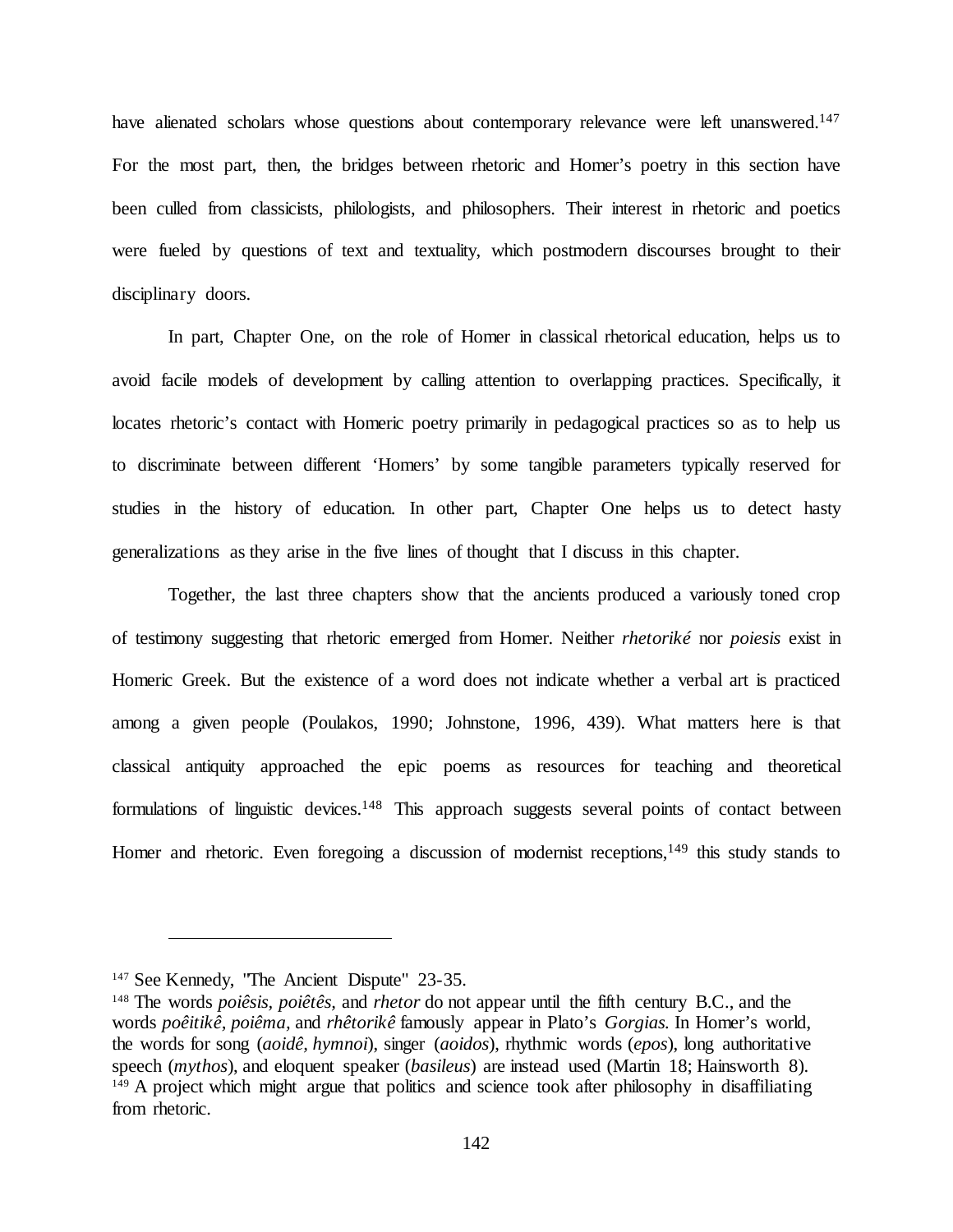enrich criticism of contemporary scholarly conversations on the contact between Homer and rhetoric.

#### **6.1 INTRODUCTION**

In this chapter, I introduce five lines of thought organized along lines of 'development' as a topic. 'Developmentalism,' as I am calling it, reverberates Aristotle's notion of teleology, which treats each being's function (striving) and moral state (flourishing) as one and the same. As regards history, 'developmentalism' belies a fallacious presumption. Historicism is a fallacy of imagination whereby a thinker equates progression of time with cultural advancement. Accordingly, later historical periods are presumed to be more intellectually or culturally advanced than earlier ones. The previous four chapters have demonstrated complex registers by which rhetorical education availed itself of Homeric poetry. That complexity bears on this chapter. As such I have purposely avoided connecting Homer's poetry to rhetoric topically from oral to written, mythos to logos, from natural to artistic expression, implicit awareness to explicit consciousness. Such a treatment often formalizes the interaction of poetry and prose, which must have been an uneven process.

It has been commonplace to presume that poetry is "naturally eloquent," whereas rhetoric is a more consciously crafted form of speech. As a result, what connects the following lines of thought is how they replicate or respond to that commonplace. They are, in order: that a protorhetoric exists in Homeric epics; that developed rhetorical structures in Homer exist independent of rhetoric's subsequent definitions; that on a thematic level, the poetry of Homer constituted rhetoric's theoretical terms; that rhetoric's theoretical terms constituted a language for poetics;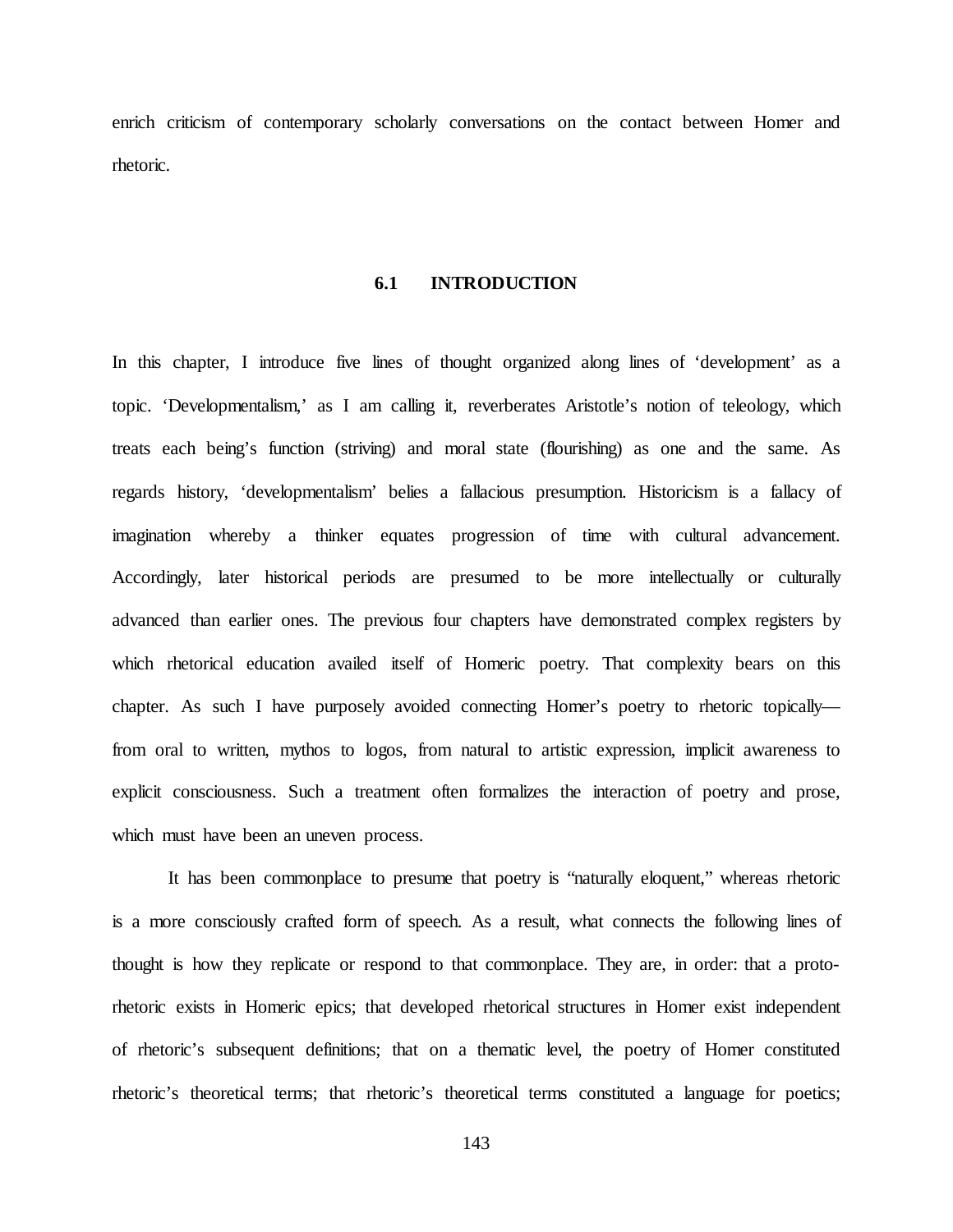finally, that given contemporary theories of rhetoric, Homer helps to push conversations about rhetoric forward. Whereas the first four lines of thought come to historical conclusions, the last one aims to contribute to theories about speech. And while each of these lines of thought can claim advantages and limits, I aim to integrate the merits of all five so as to try to contribute to rhetorical theory.

Now, schematizing commonplace presumptions follows the rhetorical practice of topical arrangement. Presumptions about progress often camouflage evaluative claims couched in chronological claims. As I have pointed out, the topic emerging from the scholarship on the Homer in relation to rhetoric is developmentalism. But progress is complex: evaluative claims about progress are contingent, and a step forward can take us three steps back. Inquiring into contingent contexts calls us to appreciate an impasse that puts us in the position of speculation: classical rhetoricians probably did not have reason or incentive to explain how rhetoric relates to Homer's poetry. As a subject of study, symbolic forms and their relationships, did not concern scholars until recently.<sup>150</sup> Second, progress is a matter of interpretation. As we will see, two scholars can interpret the same passages from Homer as evidence of primitive or fully developed speech forms. Finally, complications arise when we consider our own awareness, or ignorance, about reading the complex chronologies latent in Homeric epic and rhetoric. They present an interdependent dynamics between a present (reading words), an ongoing present (reading texts *as* poems, speeches, or handbooks), perfect pasts (authored texts), and imperfect pasts (possible worlds, words, deeds networked in the texts).<sup>151</sup> Chronology, of course, is not unique to these subjects: an anterior future colors any reading of any text. What I am suggesting here is that

<sup>&</sup>lt;sup>150</sup> Symbolic interactionists would represent the most pronounce movement of this way of thinking.

<sup>151</sup> For more on the temporality of Homer's epics, see Bakker, *Poetry* 166.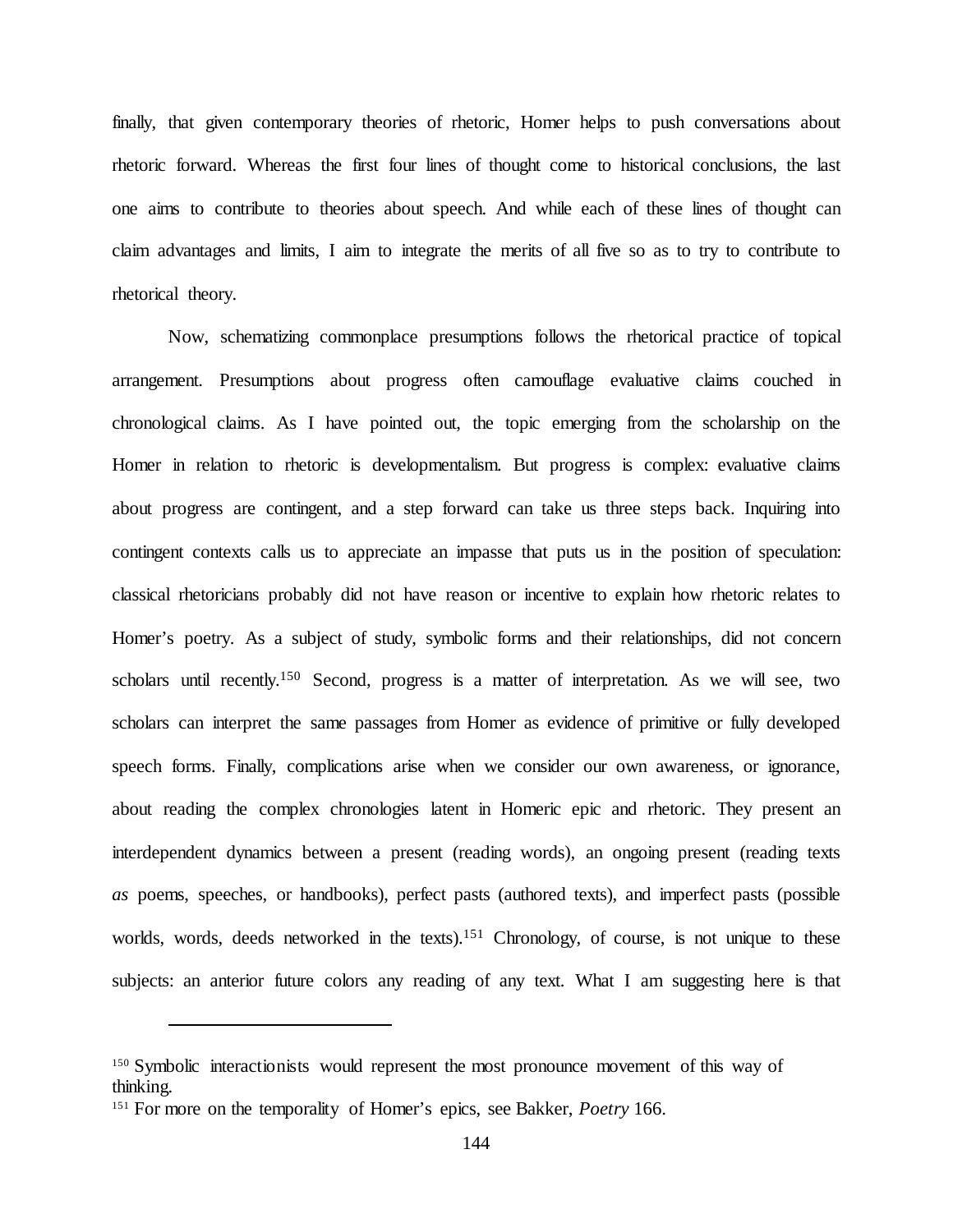Homeric poetry is an idiomatic language that depends on tapping into rhetorical imaginaries preserved in pedagogical exercise, the handbook tradition, and a theoretical lens that searches for extra-textual experiences of public speech. Again, I am not evading the question of whether rhetorical consciousness is more advanced than the one associated with oral practices of poetry. But I am also not making the reverse claim, namely that poetry is more advanced by virtue of its implicit riddles. Finally, I am saying that development is not the virtue by which I issue my judgments.

## **6.2 FIVE LINES OF THOUGHT**

In what follows, I aim to furnish a representative layout of the terrain of scholarship connecting rhetoric to Homer. Even though my map is specific to contemporary thought, readers may note the historical longevity of some of these lines. Perhaps this scheme even may lend itself to an intellectual history. Second, I configure my map according to where scholars locate development across epic poetry and rhetoric. Because of epic poetry's oral and mythic dimensions, it is typically understood as a symbolic form that falls short of, exceeds, or at least challenges the written and philosophical formulation of rhetoric. Of course, whether epic does these things depends on which dispositions sustain these ways of thinking.

## **6.2.1 A Proto-Rhetoric Exists in Homeric Epics.**

A proto-rhetoric is a primitive awareness of speech, an awareness attributed to eloquent expressions of language, and the attendant consciousness of those expressions. Rhetoricians have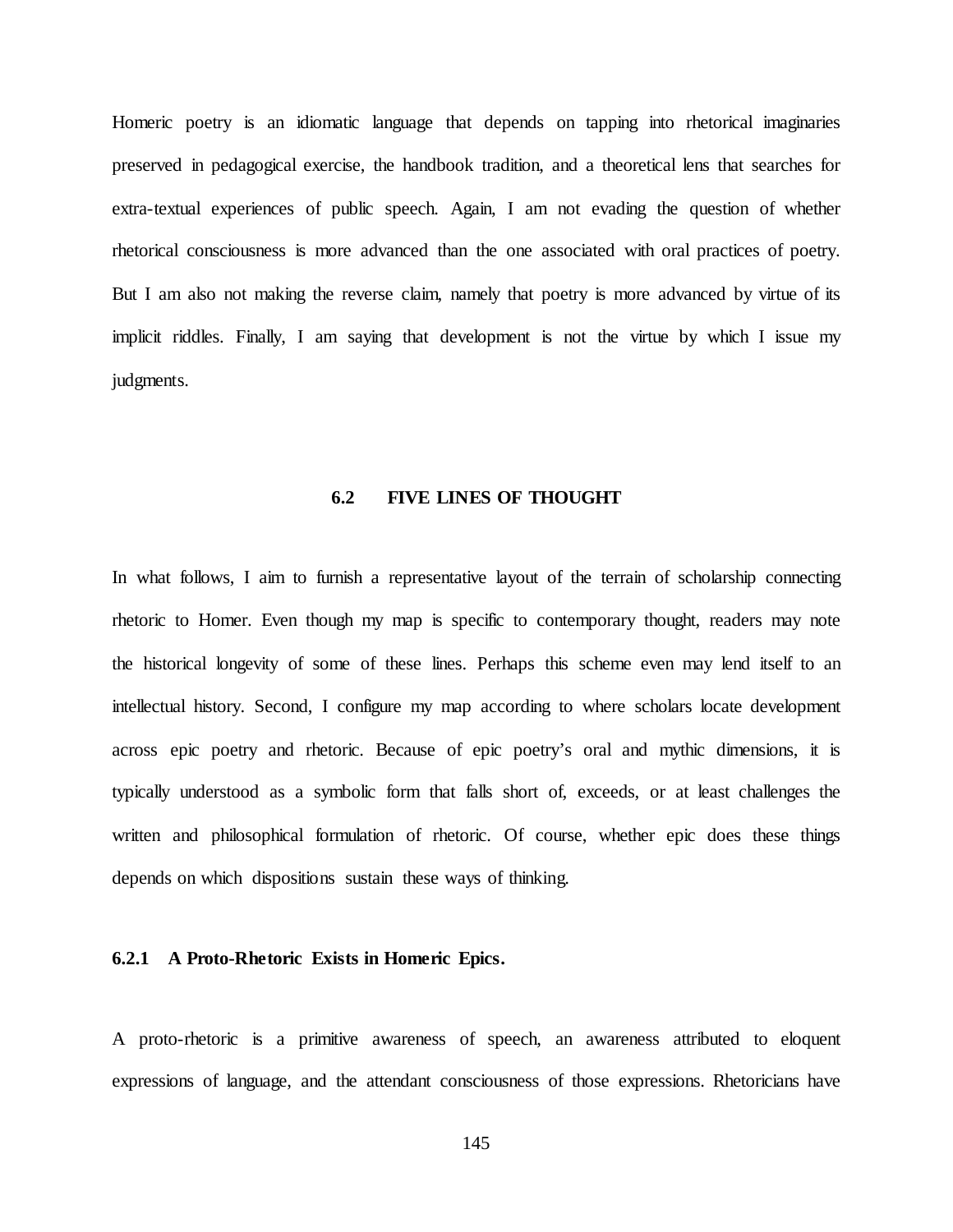often felt the draw of the *Iliad* and *Odyssey.* The epics' verses embody a tightly woven fabric of eloquence. But if the more the toil the sweeter the soil, the fabric has fascinated by the comprehensive world it weaves. Given the admiring comments of numerous rhetoricians beside Plato and Aristotle, Isocrates, the likes of Menander Rhetor, Dionysius of Halicarnassus, Quintilian and Cicero— like George Kennedy who writes, "The characteristics of rhetoric which eventually monopolized the ancient mind are implicit in the Homeric poems: the power of speech, the resources of the speaker, and the aesthetic and practical significance of his task" (*The Art* 39). Here, the notion of "implied characteristics" taps into a large motif of 19th-century Homeric scholarship: epic poetry represents a "native eloquence."

What sustains this line of thinking is that there is no rhetorical theory in Homer. But this claim makes sense only if one first posits what rhetorical theory is. Given, then, that rhetorical theory came long after Homer, in Aristotle's treatise, it is a mistake to count any omission of Aristotelian terms against epical consciousness. This is not any different than the line of thought that treats *mythos* as the primitive version of *logos*, orality as that of literacy, formulaic production as that of critical reception. It is widely accepted that literacy has enabled more critical and reflective considerations about language. But then again, it is orality that has enabled those kinds of considerations, their inventions and opportunities. It is a mistake, then, to ride teleology's value claim of progress quietly, and for too far. The notion that prior events determine consequences is overtaxed when scholars use it as a premise for stipulating evaluations of intelligence. Often, recognition colors what we identify as a higher form of intelligence.

Ironically, rhetoricians would lose out by their own measures of intelligence. Those who treat epic poetry as reflecting a native awareness of speech, employ the same logic driving the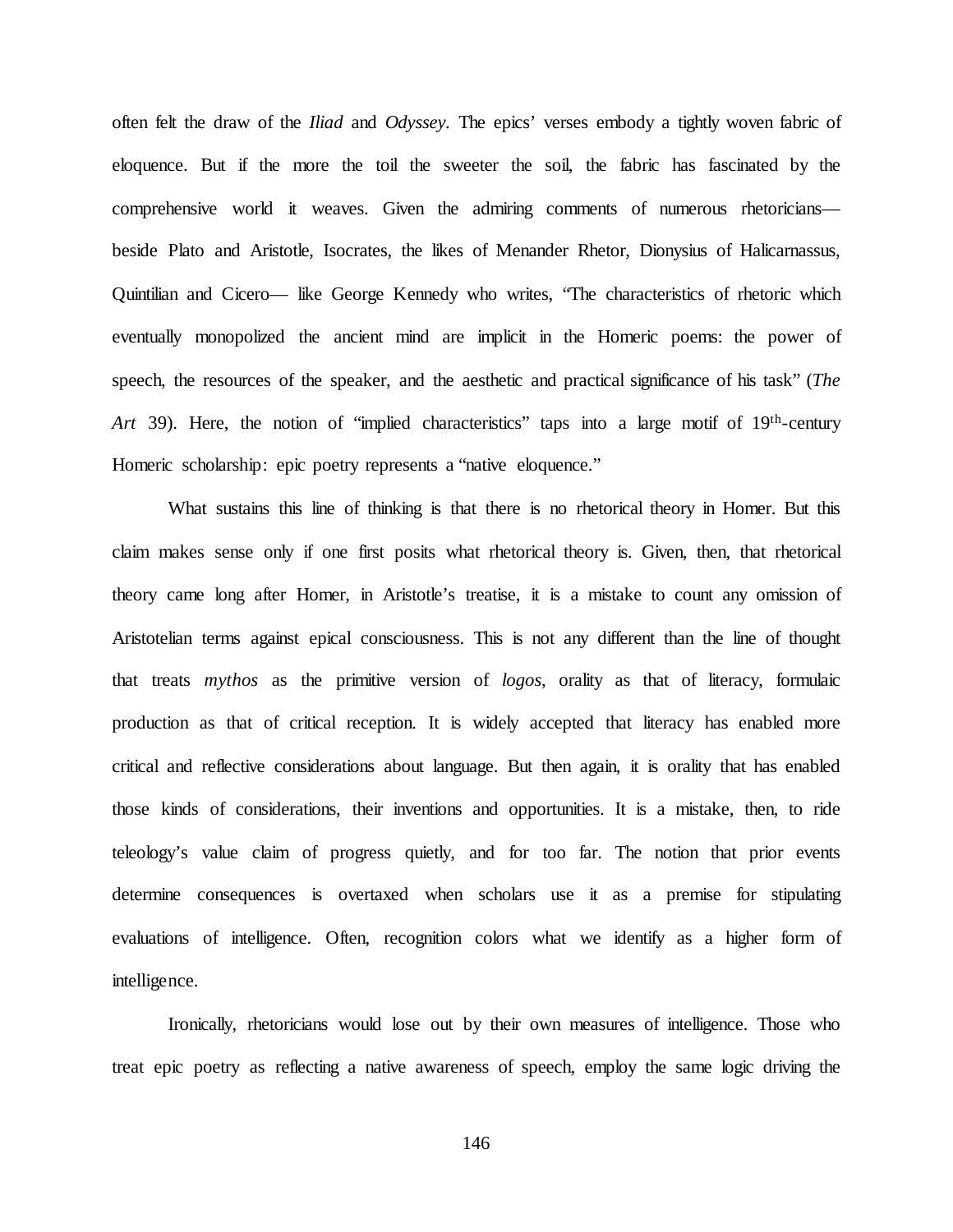typical derision for rhetoric as *mere* speech as the inferior counter-part to dialectic. The logic of hierarchies—that a theoretical faculty of rhetoric is more essential than enacted prose, which in turn, is more essential than poetry—has weak defenses against epistemological critiques.<sup>152</sup> Despite its faults, however, this line of thought can be recommended for its strong and clear claim. Often, such clarity is needed to catalyze impressive rejoinders; and it is against that way of thinking that one of the most seminal works about poetic sophistication has been shaped.153 The deep search into cunning intelligence *per se* by the likes of Marcel Detienne and Jean-Paul Vernant has demonstrated the keen edge of repossessing the terms of foreclosed presumptions, and how those repossessions enrich avenues for articulating rhetorical know-how.

#### **6.2.2 A Fully Developed Rhetoric Exists in Homeric Epics.**

In contrast to the idea that a proto-rhetoric exists in Homer, a recently articulated line of thought posits that a fully developed rhetorical consciousness is to be found in Homer. Initially, this line sounds like an antidote to the previous way of thinking, only its claims often are supported by anachronism, and the proof is always in Aristotle's pudding. We are asked to consider that Homeric culture already employed rhetorical devices including, *logos, pathos, and ethos*, *154* common topics (*koinoi topoi*), sophisticated enthymemes, and compositional structures,<sup>155</sup> etc. What Kennedy above calls "implicit," then, is rather elaborated, even if it was incidentally spelled out later on. In effect, rhetoric's beginnings are to be found neither in the technical

<sup>&</sup>lt;sup>152</sup> Snell emphasizes this point, "Thus the early Greeks did not, either in their language or in their visual arts, grasp the body as a unit" (7).

<sup>153</sup> See Marcel Detienne and Vernant 314ff.

<sup>154</sup> See Martin 147-8; Crick and Rhodes, "Death and Eloquence" 330.

<sup>155</sup> See Knudsen, *Homeric Speech* 136.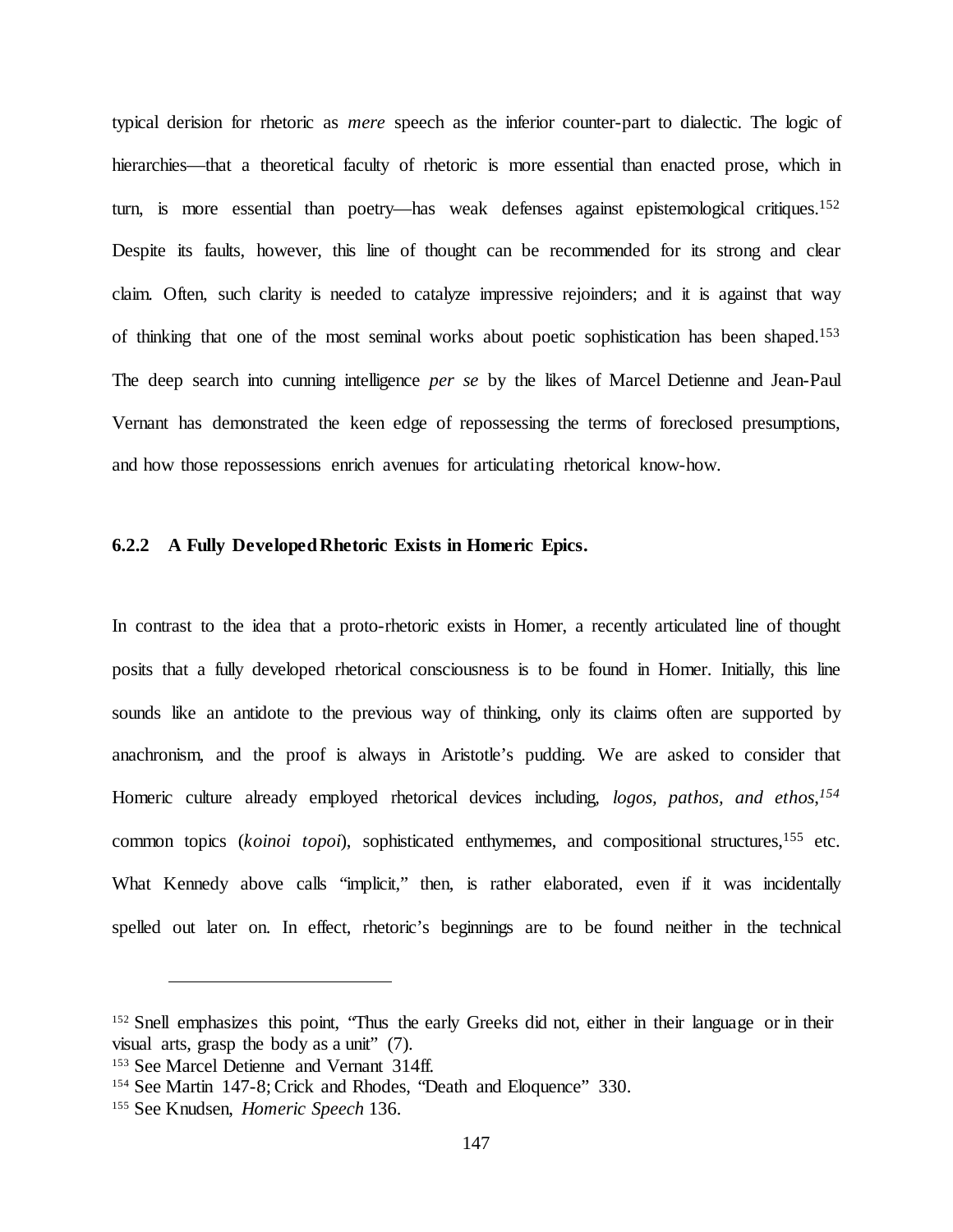handbooks, as some more literal minded textual searches have insisted, nor in democratic forums—the courtroom and legislative assemblies—that presided over public speech, as the common story goes.156 Instead, rhetoric or speech with the aim of persuasion, is an archaic phenomenon.

Using Aristotelian criticism against its own hierarchy of speech forms has merit by virtue of calculative analysis. Homer's poetry exemplifies each rhetorical device. The calculation insists that subtractive models of rhetoric and epic poetry, which assume the philosopher's rhetorical formulation, don't offer much to subtract after all. Perhaps the resort to this kind of calculation implies its audience: a coterie of Aristotelian thinkers. This kind of thinking certainly does not forward a theoretical perspective, which needs to accompany even the most comprehensive defenses like Achilles' shield. Moreover, it is a false start. Even if Aristotle's terms could be found alive and well in Homeric culture, this line of thought admits of considerable *hubris—*it says that speech has been recognizably the same throughout the centuries.

Despite its contrarian motive—for it implies that sophistication in epic speech stands in for rhetorical theory, or even that it is more sophisticated than rhetorical theory—this line of thought still works backwards. Even though both Homer and Aristotle show a sophisticated awareness of speech, Aristotle's grammar for connecting rhetorical terms, and more generally the arts, is not Homer's. In fact, histories designed this way grant little insight into the practices of speaking, either rhetorically or poetically. Whereas the previous line of thought *compares* Aristotelian theory with Homeric poetry, here the theory is *projected* backwards onto the poetry.

<sup>156</sup> For the view that it did start in juridical contexts, see Bizzell and Herzberg (xx); for the view that it started in epideictic forums, see Walker (xx).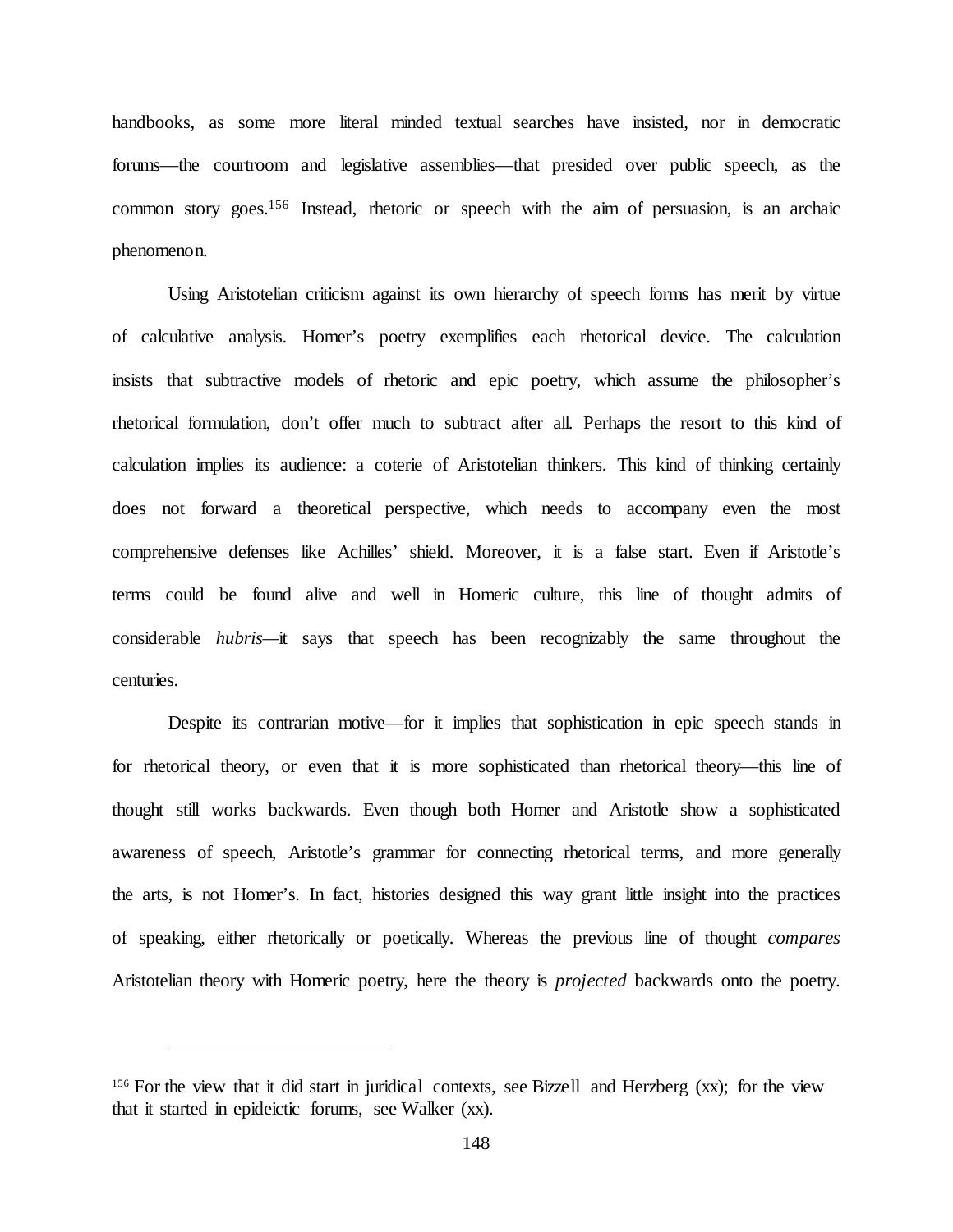Even so, such a projection allows us to appreciate that speech practices in oral poetry were not haphazard.

It is important to note that many of the examples used to support this line of thought could also support the first line. For example, Kennedy locates *logos, pathos*, and *ethos* in the speeches of Homer. For him, this is evidence of a rhetoric yet to emerge. For Martin, however, these three modes of persuasion do not suggest primitivism so much as a highly developed awareness of speech. Despite its attitudinal merits then, this line of thought may not effectively respond to the theoretical scaffolding that enables the native displacement of Homeric speech. To be responsive, a different theoretical framework would direct our attention to either less anachronistic examples or to better explanations of previous examples.

Yet, there is merit to the attitude latent in this line of thought: saying that a fully developed rhetoric exists in the Homeric epics aligns with a particular view of rhetoric, one that complicates the facile evaluation of teleological progress. Rather than a philosophically formulated theory of speech, rhetoric exists wherever language is in use. In the *Rhetoric of Motives,* Kenneth Burke writes: "Wherever there is persuasion, there is rhetoric. And wherever there is 'meaning,' there is 'persuasion' (172). It should not be a surprise, then, when earlier in the book he writes that his augmented view of rhetoric, "'permits the application of rhetorical terms to purely poetic structures; the study of lyrical devices might be classed under the head of rhetoric, when these devices are considered for their power to induce or communicate states of mind to readers, even though the kinds of assent evoked have no overt, practical outcome'" (50). Of course, Burke's move from a *grammar* to a *rhetoric* achieves in broad strokes what I have attempted to show in this dissertation, that poetic structures can open up to rhetorical theory.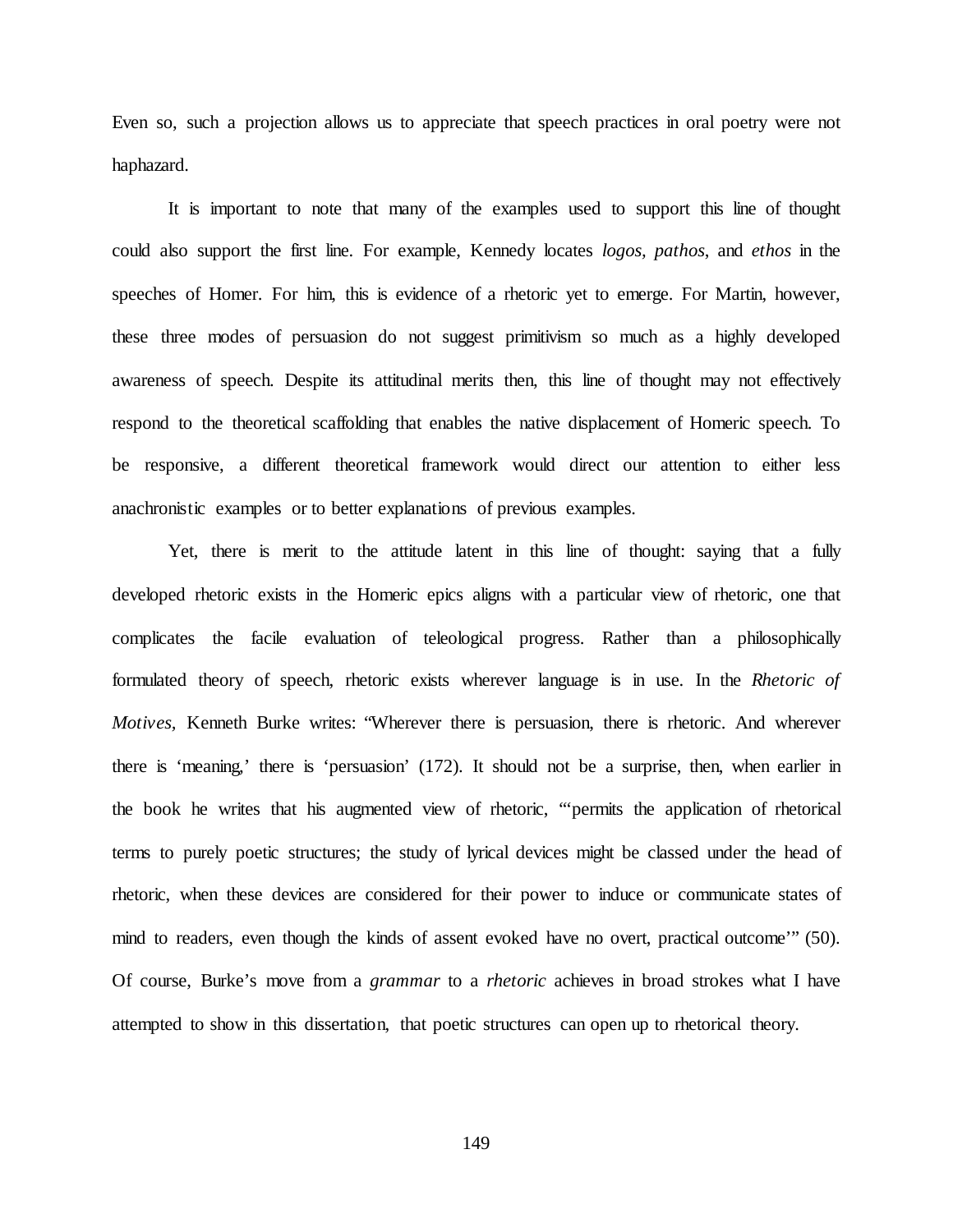## **6.2.3 A Theorized Study of Rhetoric Developed in the Light of Homer.**

The third line of thought treats epic poetry as formative of rhetoric's theoretical formulation.<sup>157</sup> At the level of thematics, Homeric poetry generally is understood to be "a forerunner of, if not an influence on, later explicitly philosophic formulations of theories of persuasion (in particular, those of Plato and Aristotle)" (Karp, 1994, 34). This is significantly different from the first line of thought (a proto-rhetoric exists in Homeric poetry). As Karp puts it, 'influence' and 'forerunner' are different, the latter is stronger than the former.158 By "thematic" I mean a regularity with which some theme arises across Homer's poetry, and by theme, I mean the drama or dilemma that arises when two or more notions are equally emphasized. True, many passages in Homer illustrate unique themes; equally true, some themes carry across many passages. But when some of Homer's thematics are adopted by rhetoric, these are identified as rhetorical issues developed in the light of Homer.

Homer's epics attempt to depict action on a cosmic scale, in its totality. The verses allow one to see a world in its entirety, with its incommensurable spheres of activity: of *moira* (fate), immortals, mortals, and animate life.<sup>159</sup> In each of those spheres, themes carry across, but they are addressed according to different economies. Whereas Sophistical practices introduced young

<sup>157</sup> Of course, Aristotle's *Poetics* is also a study of the dramatic art of tragedy. Indeed, I agree with Padel's thesis that we should not treat Homer as the ultimate literary source by which to make assumptions about other forms of poetry, like lyrical (108ff).

<sup>&</sup>lt;sup>158</sup> What's more, his statement recycles two other modes of "moral authority" and "speech model" which I argue in Chapter One.

<sup>&</sup>lt;sup>159</sup> Jaeger emphasizes this point in *Volume I*: "What Homer's epic has in common with Greek philosophy is the fact that they both present the structure of reality in its entirety, though philosophy presents it in the rational form where the *epos* shows it in mythical form. In Homer the theme of the 'position of man in the universe,' which is the classical theme of Greek philosophy, is already present at every moment, and Homer never loses sight of it. See the description of the shield of Achilles… which is a perfect illustration of this universality and completeness of Homer's view of human life and arête" (429; fn 34).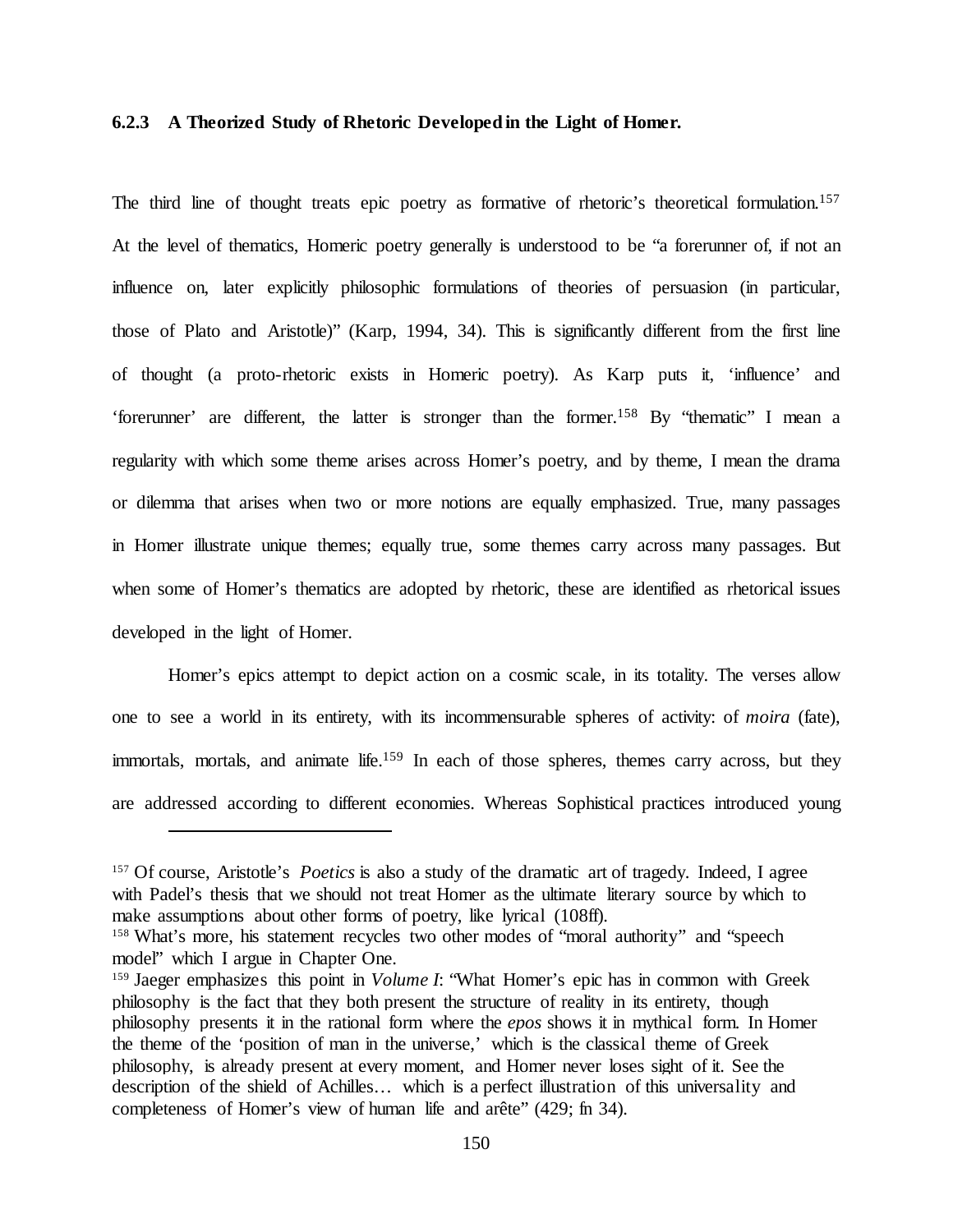aristocrats to critically engaging those themes, Aristotle's disambiguation of rhetoric theorized them. By this, I mean that rhetorical theory emerged from a digestion of Homeric themes; but only a fraction of the available epical themes made it. Even the selections that rhetorical theory did manage to digest do not necessarily represent the sum total of possibilities still awaiting in those poetic thematics.

The benefit of situating critical concepts in rhetoric's theoretical development out of poetic themes could be reduced to practicality. Rather than comparing the two arts to come to conclusions about history, this scheme allows one to consider how competing terms (e.g., *bia* v. *peitho*) behave differently according to varying contexts, one mythical and archaic, the other classical and political.160 Such a treatment, which finds continuity in related notions, and discontinuity in suggested historical contexts, could be emphasized as *classic*. It offers ample room for readers to identify the shifting parameters that ground their present situations, and to do so based on how those existing notions are still called upon in relation to one another.

It should not escape our notice that scholars who look at poetic themes imported into rhetorical theory often study how those themes have fared in philosophy. Philosophy, like rhetoric, has transmogrified poetic themes such as *peitho* (persuasion)*, bia* (force)*,* and *dikē*  (justice). The coincidence of their prominence in Athenian rhetoric and philosophy, can be studied as competing claims with respect to which brands of thought deals with these poetic thematics better. For example, rhetoric has dealt with the realm of persuasive possibilities given the dilemma of force; on one hand it works to displace words, and on the other, to enforce the civic laws constituting room for words. Philosophy, as one might recall from Plato's satires of

<sup>160</sup> For the example of *ethos* in Homeric poetry in contrast to that working Aristotle's *Rhetoric,*  see Frobish 19.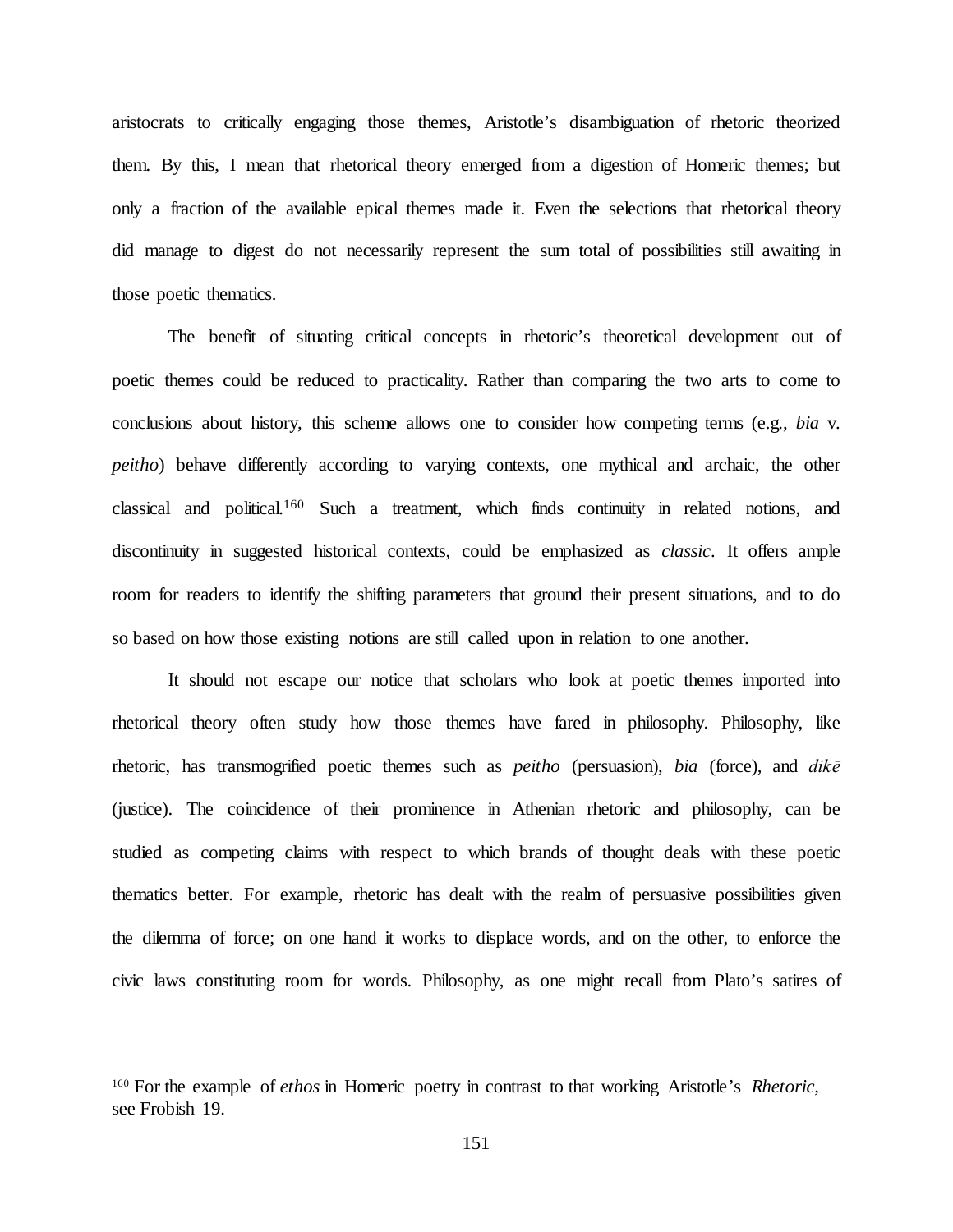the Sophists, has built itself on a slightly different grammar of the same themes. Platonic philosophy calls a world where unbridled passions must not get in the way of reasoned persuasion, and where justice would be a cognitive, individual endeavor in the case that social conditions do not prove amenable, and mostly, the human barnyard does not. Whereas persuasion is flanked by two forms of force—one brutish, and the other constructed by juridical norms—philosophy opts to mitigate both force and persuasion to achieve justice.

The benefit specifically related to the integration of philosophy within this line of thought is that it dramatically shifts the terms on what otherwise remain subjects framed by Plato's reaction to Sophistical rhetoric. In effect, scholars who advance this line of thought can offer an additional dimension to what may be worn-out dyadic relationships. Triangulating philosophy and rhetoric with Homeric poetry offers to nuance and exceed the old quarrels that rhetoricians regularly revisit to define the theoretical domain of their art. The Pythagorean shaping, as it were, disrupts the shuttle between rhetoric and philosophy as antagonists; in effect, it grants rhetoricians the position not as defendants in a system of ideals, but as interlocutors capable of demonstrating what liberties they have taken with poetry and the grounds thereof. Jaeger's idea that "philosophy and rhetoric both sprung out of poetry" equalizes some grounds by connecting two arts back to an originating symbolic form or social practice.

## **6.2.4 Poetics Developed in the Light of Rhetorical Theory.**

Whereas the previous line of thought makes connections among the sister arts at the thematic level of poetry, this one does so at the level of conceptual layout of poetics and rhetorical theory. In other words, it has leap frogged the raw material of poetics (poetry) and that of rhetoric (oratory). And although it returns to the looking glass of rhetoric, it suspends rhetoric's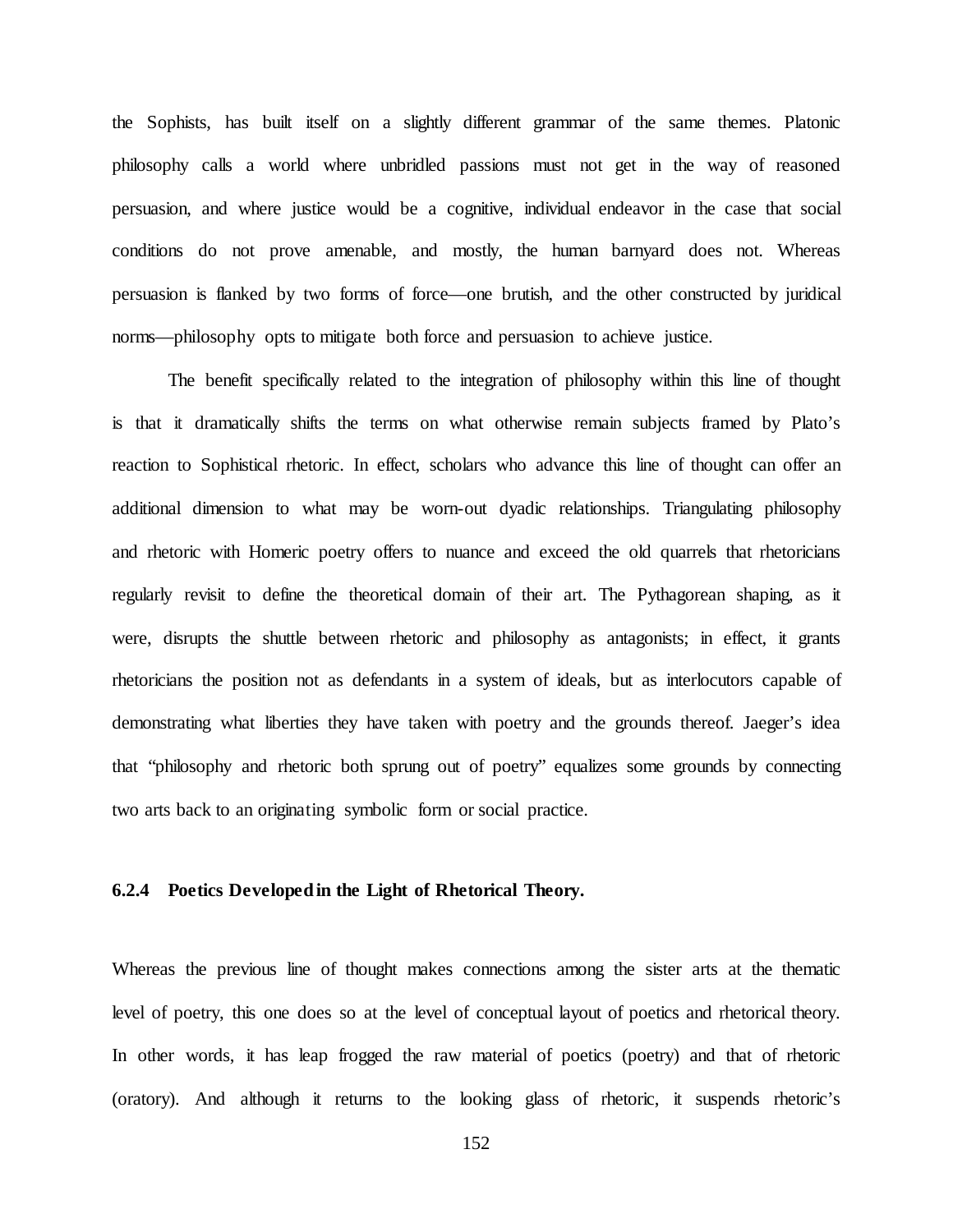theoretical formulations as an exception to the general rule, namely that epic poetry and rhetoric are really poetical and rhetorical modes of language. Ironically, it is by rhetoric's vocabulary, which enables the methodical analysis of epic poetry, that poetics<sup>161</sup> later would appropriate rhetorical terminology as analytical tools of interpretation. In other words, we can thank Aristotle's theoretical formulation of rhetoric for giving us our modern notions of poetry and rhetoric in terms of styles of speech, rather than speech practices.

Before Aristotle, distinctions between the two speech forms seem underdetermined in the oral practices of epic poetry or those of Sophistical oratory. Afterwards, they collapse again, this time in literary periods of education where the differences between rhetorical and poetical study hardly seem separate. This is not to say rhetoric and poetry were interrelated in the same way before and after Aristotle's treatises on these two productive arts. But it is to say that the literary reception of rhetoric and poetics eventually distanced itself from the oral practices grounding epic poetry, and presumably emptied the two arts of their practical as well as theoretical distinctions.

Despite his careful distinctions, Aristotle ironically flattens the surface textures of poetry and rhetoric by identifying linguistic devices common to both. As John Kirby notes, "the same conceptual framework is structuring both systems. Aristotle's approach to the poetics of tragedy is . . .in very essence *rhetorical*" ("Aristotle's *Poetics*" 198). Here, Jeffrey Walker has noted the historical irony: in aiming to distinguish, and sometimes forcing distinctions, the theoretical domains of rhetoric and poetics by reference to a single conceptual layout, the great systematizer

<sup>161</sup> I would not deny that Aristotle's *Poetics* is more so a poetics of tragedy. At the same time, he treats the dramatic form as the apex which evolved out of Homer's verses. More substantively, his definition of tragedy is a sum of constituent parts, which for the most part constitute epic poetry. Given its originary role and intersectional traits, it is not a radical claim to acknowledge the importance of analyzing epic poetry for Aristotle's *Poetics.*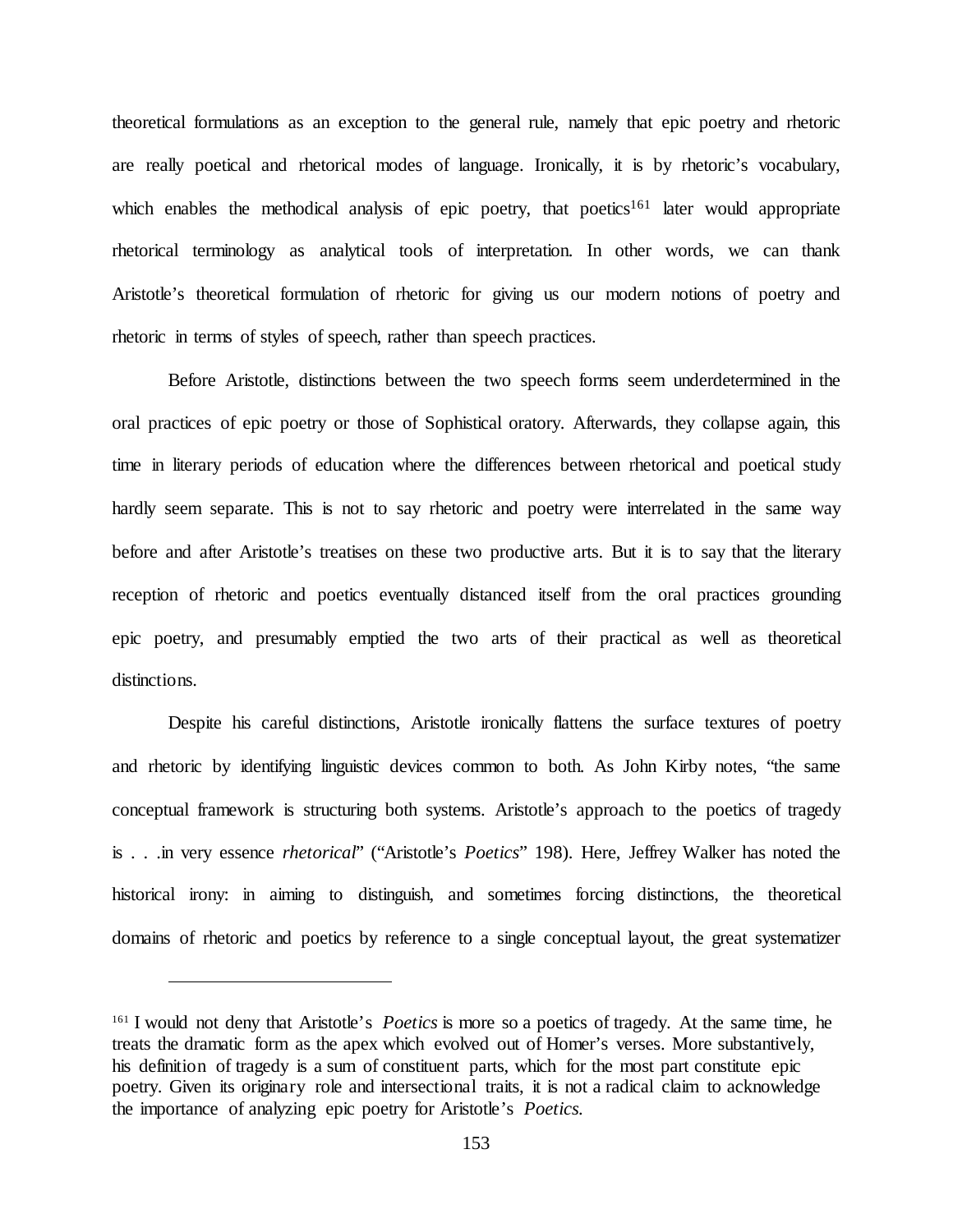enables the modern confusion between poetry and rhetoric. In describing poetical and oratorical devices, Aristotle himself sometimes asserts differences of kind where there are only differences of degree. By implication, his writing can be said to foreshadow rhetoric's frail reincarnation as a poetic genre of prose, and its appropriation by poetical institutions. Although thinks that Walker overstates Aristotle's role in this history, the main idea remains intact for both scholars: Aristotle writes in a rhetorical register the theoretical formulation of poetry ("Rhetoric and Poetics" 580). For backing, one need look no further than the prevalence of rhetorical vocabulary in Homeric *scholia*.

What sustains this line of thought is both a Homeric and a contemporary sensibility poetry and rhetoric are not so much arts as they are modes of language. Language speaks poetically as well as rhetorically, with similar impact, no matter how different the two modes of articulation. By the time Kant considered poetry to be the finest and freest of the arts, he was thinking of rhetoric and poetry as literary arts; their embodiment in archaic performances had long been forgotten.<sup>162</sup> In their modern manifestations, poetry and rhetoric can be said to have overturned people's sense of place in the world. By the 19th century, poetic structures would come to signify histories embedded in the figural and tropical levels of language, a substratum that could tap us into a collective consciousness. Bracketing those vast differences, the vision of this line of thought stretches ambitiously from Homeric practices to modernist developments in poetics.

For better or worse, a classical poetic vocabulary did not exist to analyze rhetoric; a rhetorical vocabulary, however, did exist to analyze poetry. And even though there are concepts that admit of a bilateral treatment, where poetics fed rhetorical theory, that claim has its limits.

<sup>162</sup> See Kant 206-207.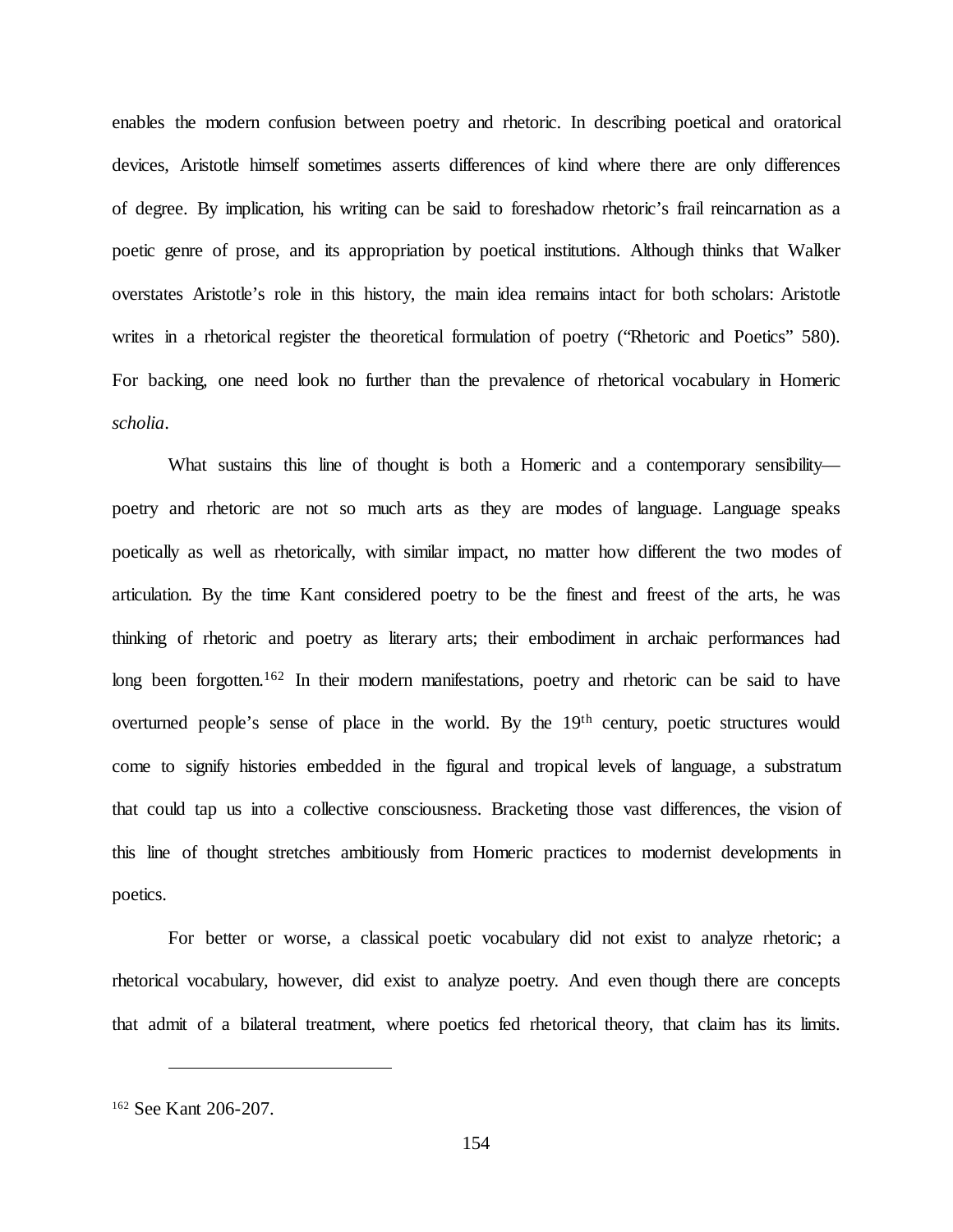The most obvious support for this line of thinking appears in Book III of the *Rhetoric*. There Aristotle starts his discussion of metaphor by saying: "Now what each kind of word is and how many species of metaphor there are and that metaphor has very great effect both in poetry and speeches has been said, as noted above, in the *Poetics*" (*Rhet* 1405a3-6). Relying on this passage, some scholars have argued that Aristotle wrote the *Poetics* first and, therefore, shaped his rhetorical concepts from poetical materials. However, this claim has been countered<sup>163</sup> on the grounds that simple chronology cannot be supposed—both treatises underwent revisions.

Concepts that demonstrate the shuffle between poetics and rhetoric, suggest that there are devices that belong neither to poetics, nor to rhetoric, returning us to the first line of thought. Metaphor, for example, participates in both, and it can be understood as a poetic device because it names things by an operation of transference or because the first evidence of its use is in poetry.164 But, as later theorists point out, language is nothing but a host of metaphors, and we have come to this insight by studying both poetry and oratory. Nevertheless, it is ironic that "modern notions of 'poetry' and poetics have typically appropriated 'rhetoric' as a name for figurality, or metaphor" (Walker viii). Whether metaphor belongs to the one domain or the other, metaphor has come to represent rhetoric's relationship to poetry.

One of the merits of this line of thought can be found in the recognition that art—poetics and later aesthetics—availed itself of rhetoric's civic vocabulary.165 Here, it serves to controvert strict divisions between practical and productive arts. Indeed, Brian Vickers shows that the *Poetics,* along with Cicero's *De Oratore,* transported rhetorical terms earlier than the *Rhetoric*

<sup>&</sup>lt;sup>163</sup> To return to an example from the previous section, Aristotle historicizes poetic style as having "come into being" in the light of Gorgias' epideictic speech.

<sup>&</sup>lt;sup>164</sup> Isocrates argues that poets have it easy because they don't need to name things; orators do. <sup>165</sup> Vickers argues that the rhetorical vocabulary in the *Poetics* gave rise to three Renaissance arts – sculpture (351), music (371), painting (341), and architecture (342).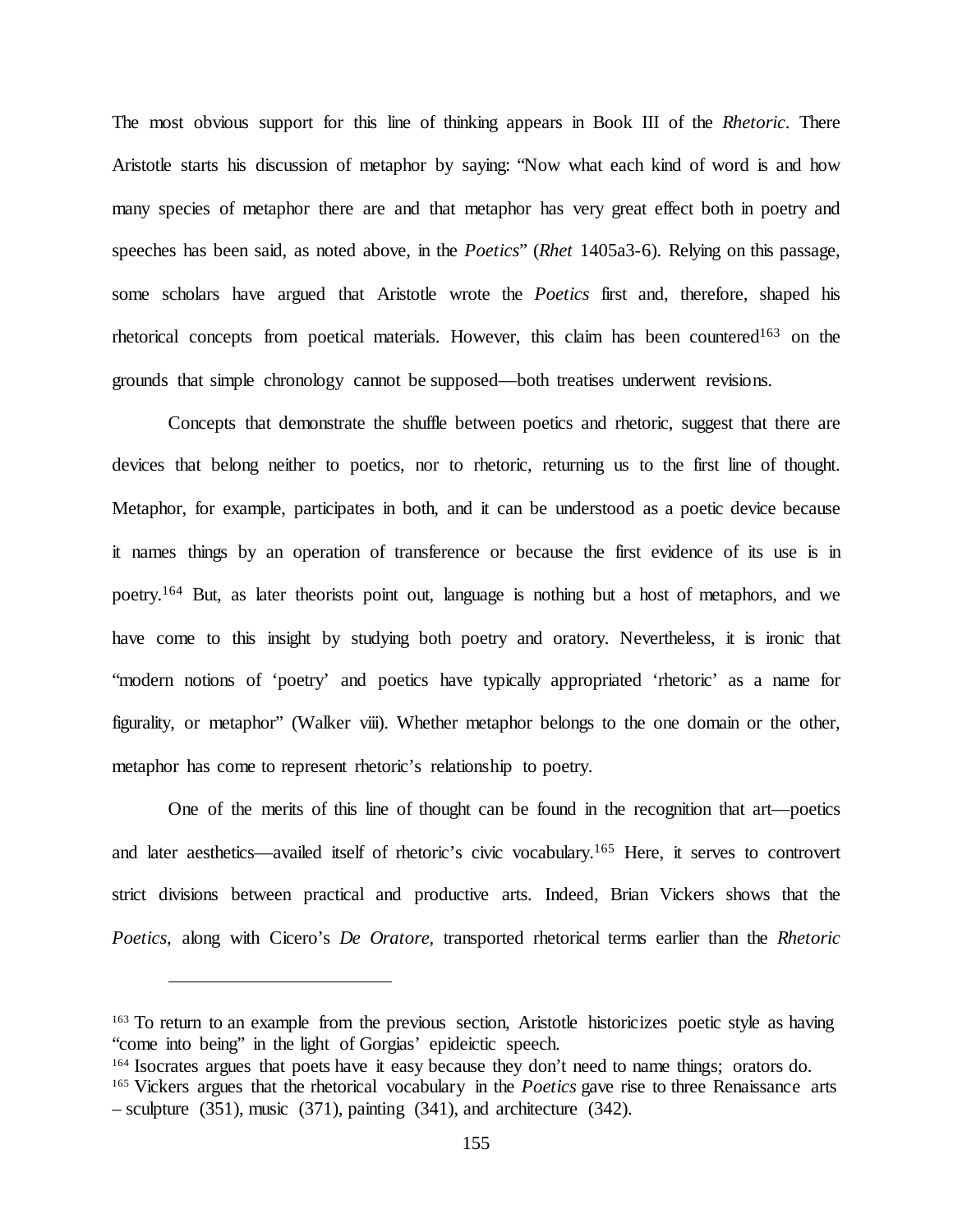did, giving rise to the development of three Renaissance fine arts—painting, music, and architecture. In effect, this line of thought opens up ways of inquiring into the merger of civic and aesthetic spheres, a merger increasingly attractive in interdisciplinary studies today.

#### **6.2.5 Homer Advances the History and Theory of Rhetoric.**

I have already suggested that there remains a mutual elision in the classical study of Homer and rhetoric. If rhetoric has been salvaged by its rational modes of deliberation, it has been salvaged for redemption by those who discredit canonical texts for what they have yet to teach about voice, body, and affect. If Plato exiled Homer from the *polis*, the exile configured the philosopher's position on the Sophists as well. So it remains troubling, if not unsurprising, that scholars of rhetoric have touched epic poetry only in the service of history. From the disciplinary vector of classical studies, the interrelationship of Homer and rhetoric serves historical, and philological ends. So much so, Homeric classicists hardly need to circulate the terms and treatises of rhetoric beyond footnotes from Aristotle. Those who sense rhetorical possibilities directly in Homer are a rather small group.

One member of this group who has contributed to rhetorical theory in the light of her own reading of Homer is MariLee Mifsud. First, she has modified and situated Henry Johnstone's concept of the "rhetorical wedge"166 ("Reflexive Rhetoric"). Second, she has revised the historical observations about Homeric gift culture into both theory and criticism ("Gift/Giving"

<sup>166</sup> Mifsud follows Johnstone Jr. in defining a reflexive rhetoric by "manifest operations" of deliberation, not by the formalized institutions, effects, content, or techniques of rhetoric ("Reflexive" 44). A theoretical lineage for the term reflexivity is to be found in Hegel's philosophy of identity in differences, and in that philosophy's modification by continental thinkers, glossed by Mifsud as "unity in multiplicity" ("Reflexive" 43). Johnstone and continental thinkers are the most particular and general levels of this concept.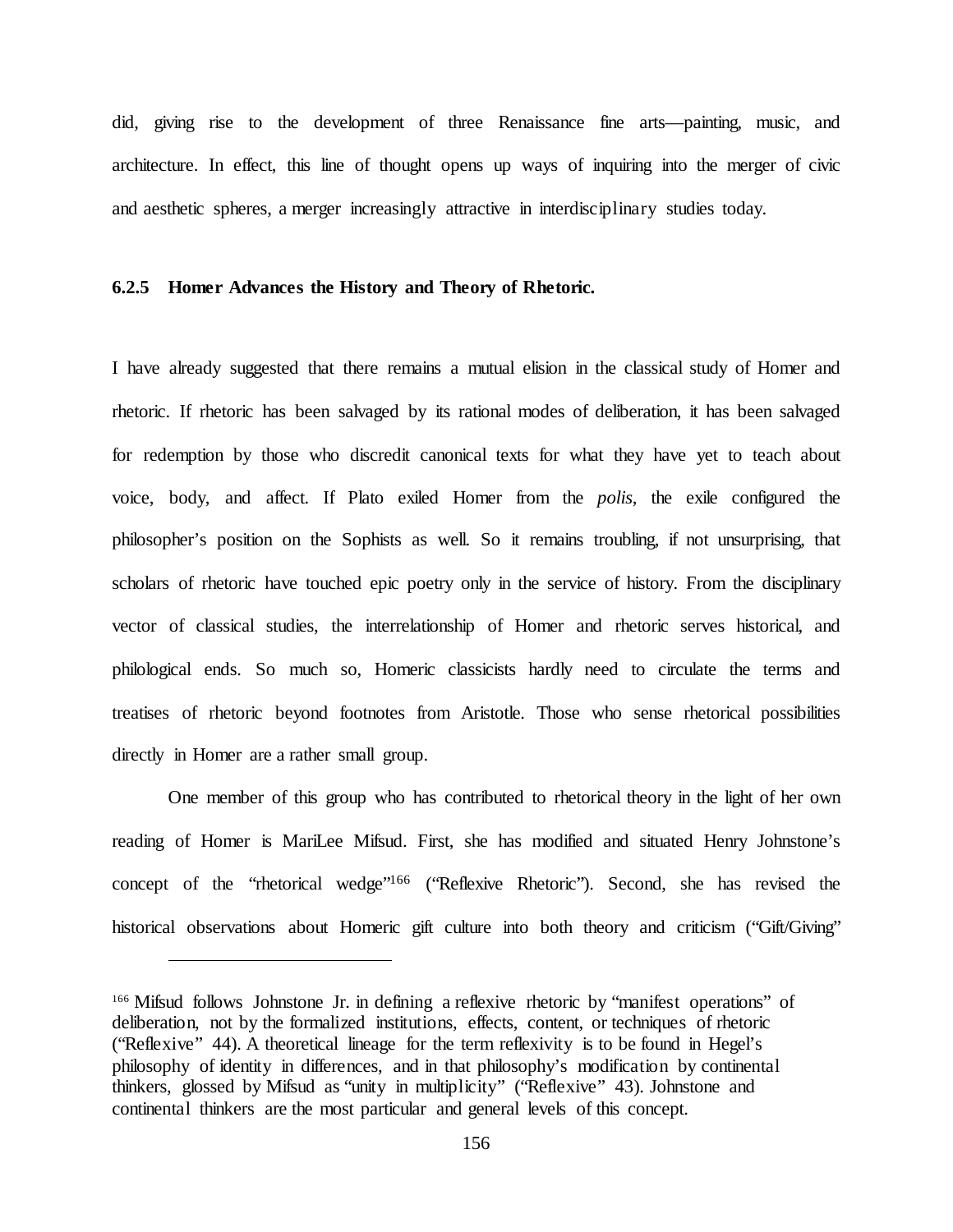and *The Gift*). Third with Jane Sutton,<sup>167</sup> she has theorized *alloiosis* as a trope exemplified in the Homeric lexicon (*Revolution of Tropes*). In these three ways, she has tried to shake Homer's tree, investing in the poet's purchase power on contemporary questions about ethics. More than anything else what sustains her line of thought is her conviction that contemporary ways of thought need to be refracted through a rhetorical history, albeit an alternative one. I turn to her first two ways of reading in what follows.

Adopted from her conversations with Henry Johnstone Jr. on the rhetorical wedge, Mifsud sets out to answer a question posed before by classicists Snell and Padel; namely, given that there is no lexicon for the "self" or "ego" in Homer's epics, does the poetry record schizoid characters, and would those characters reflect a schizoid consciousness of that oral culture?<sup>168</sup>

<sup>167</sup> In her individual work alongside Jane Sutton, Mifsud finds a syntactical congruence between metaphor and the practice of deliberation: that one (word or persons) represents and displaces another. In search for a solution, they discover radical deliberative potential in a metonymic trope called *alloiōsis.* At the heart of metonymic rejoinder, Mifsud uniquely elaborates on Pseudo-Plutarch's hyperbolic, non-periodic love of Homer in association with Plutarch's demonstration that the poet was master of *alloiōsis* ("Beyond Syntax" 68). Mifsud argues that *alloiōsis* alters the alternatives of representation and displacement operant by metaphor; the metonyic trope violates syntactical expectations, casting light on the very operations – by language or practical affairs – taken for granted. In a metaphoric frame the declensions and grammar rules that Homer violates can be seen as mistakes; in an metonymic frame those mistakes aggregate theoretical possibilities; specifically, *alloiōsis* demonstrates that breaking, modifying, and changing rules of number and gender is salient for democratic spaces so often faithful to the letter of civility, proceduralism and legislative votes. To put it in one more way, turning speech otherwise translates on a greater scale to turning toward the other as someone that matters.

<sup>&</sup>lt;sup>168</sup> This problematic has been paralleled in what has been coined as the "third Sophistic movement" by Vitanza ("Some More" 117). Among these so called neo-Sophists, Edward Schiappa found thorny reception for his argument that absence of the word *rhetoriké* implies lack in classical awareness, and therefore that histories of rhetoric originate in Aristotle; for his original argument, see Schiappa 458. John Poulakos, whose work on both the Sophists and Nietzsche's historiography have lambasted the divide between rhetorical histories and theories rejoined: in this case, that the absence of one word is not absence of lexicon; and even without a lexicon, that language shows reflexive awareness for speech effects by the wit of its expressions, not primarily by explicit speech concepts ("Interpreting" 221). It is consistent that Johnstone saw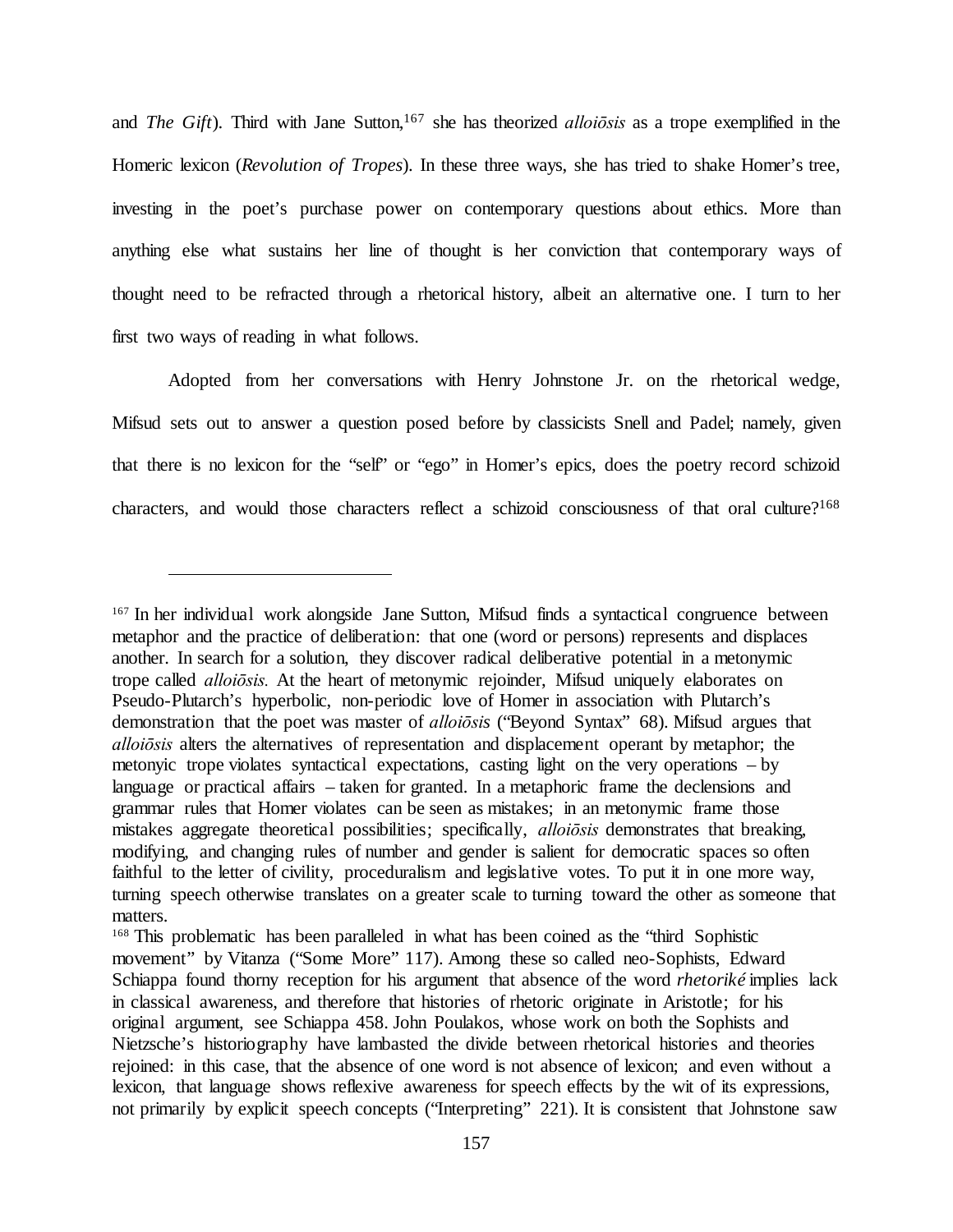Mifsud finds reflexive recourse in the deliberative expressions of language. In the *Odyssey* where, by narration or direct speech, Odysseus' internal deliberation finds voice (*Od.* 5.355ff; 6.141ff; 18.90ff; 20.9ff); there is both a manifest self emergent as well as a self that considers solutions to a set of questions or problems. In those moments of deliberation rhetoric manifests itself by the operation of decision making. Beyond rhetoric as a wedge which directs one's attention to an object and ways of overcoming it as a problem, rhetoric activates when the self is split for what to do. Even without a lexicon for the self then, both rhetoric and the self operate in reflexive thought.

Beyond historical cues into human speech and thought, Mifsud theorizes Homer. In both her tropical as well as theoretical readings, "Homer is not a savior. Rather, exploring Homeric … rhetoric offers an experience of alterity" (Mifsud, "Gift/Giving" 91). For example, Homeric giftgiving culture offers sharp contrast to the exchange economy of the *polis*. Although rhetoric's theoretical formulations are situated in the latter, the agonistic qualities of public speech resonate with the cycles of "obligatory reciprocity" found in the former. Here, Homer figures for Mifsud as an incommensurate alternative which the logic of a *political economy* can neither shrug off, nor understand. Yet Homer is not a solution to the abstractions of exchange that immediate transactions make possible; not even the "intimacy" which gift cultures facilitate can overcome calculations of "return," a calculation which Odysseus often manipulates in his home return. But by posing a Homeric "calculation of return" as a fricative to the "calculation of savings" found in the Classical *polis,* Mifsud initiates the possibility for gift giving outside economic exchanges altogether: "Rhetoric as giving goes beyond meaning that is known or that can be understood,

distinct glimmers of interior psychical deliberation in epical verse alongside Poulakos's antidevelopmentalist stance. See Johnstone 440.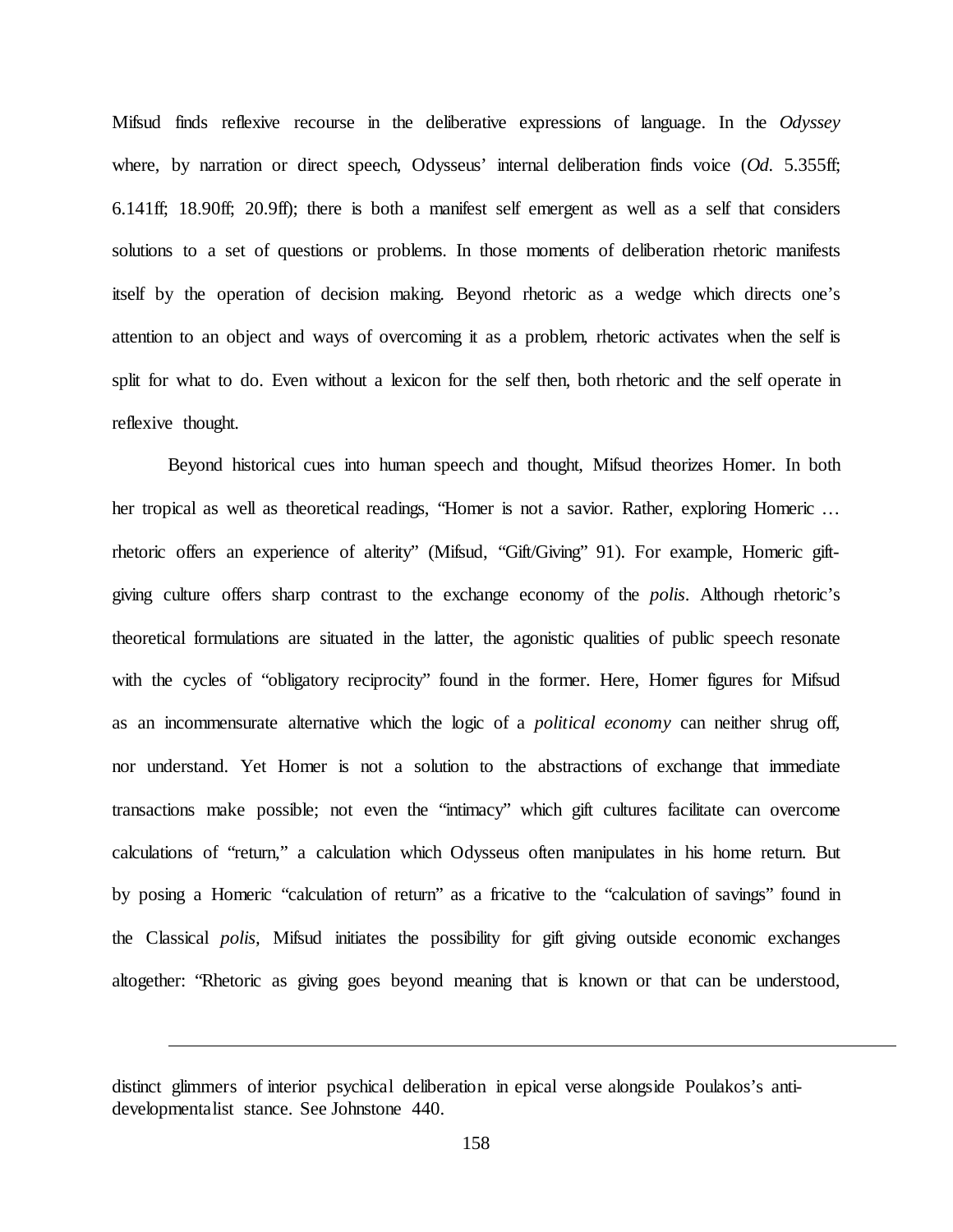readily translated, commodified, and exchanged… for the sake of liberal expenditure. A hospitable rhetor becomes then, a producer of possibilities rather than a judge of meaning" ("Gift/Giving" 105).

Mifsud is not the only one in search of theories yet to be found in Homer's verses. There are lessons yet to be learned from select classicists and philologists who have broken past the traditional hierarchies which relegate poetry and rhetoric to a notch at the bottom of a post. In some part, their advancement can be attributed to the "oral theory" which Parry put forth three generations ago, and which Lord elaborated. The theory breaks through what Bakhtin calls the self-congealed world of epic experience. Consequently, classicists approached Homer's verses so as to decode their implicit poetics. In the domain of classics, Stephen Halliwell has been a paragon scholar, further arguing that an implied poetics need not be completely systematized or apparent in poetry. Rhetoricians searching for the theories of language in Homer and other poets like Pindar or Sappho would benefit from Halliwell's scholarship. True, there cannot be a systematized coherent account of rhetoric or speech in the poems, but there are numerous examples of how speech is received by the characters, how the narrative voice in the poems understands speech, and how Homer uses certain words to designate specific speech contexts. These clues offer theoretical insight in a Homeric rhetoric.

If Mifsud and Halliwell's separate but resonant work is any guide, Homer's poetry must be approached in moments where the epic verses are 'self-aware' or, put another way, metadiscursive about the kinds of speech that they are featuring. Collobert emphasizes this point when she writes, "the way to arrive at the most fruitful and also the most complete philosophical interpretation of Homer is to ground it in **his** conception of poetry" [emphasis mine] (146). To her observation, we can add Homer's conception of rhetoric. This does not necessarily take us to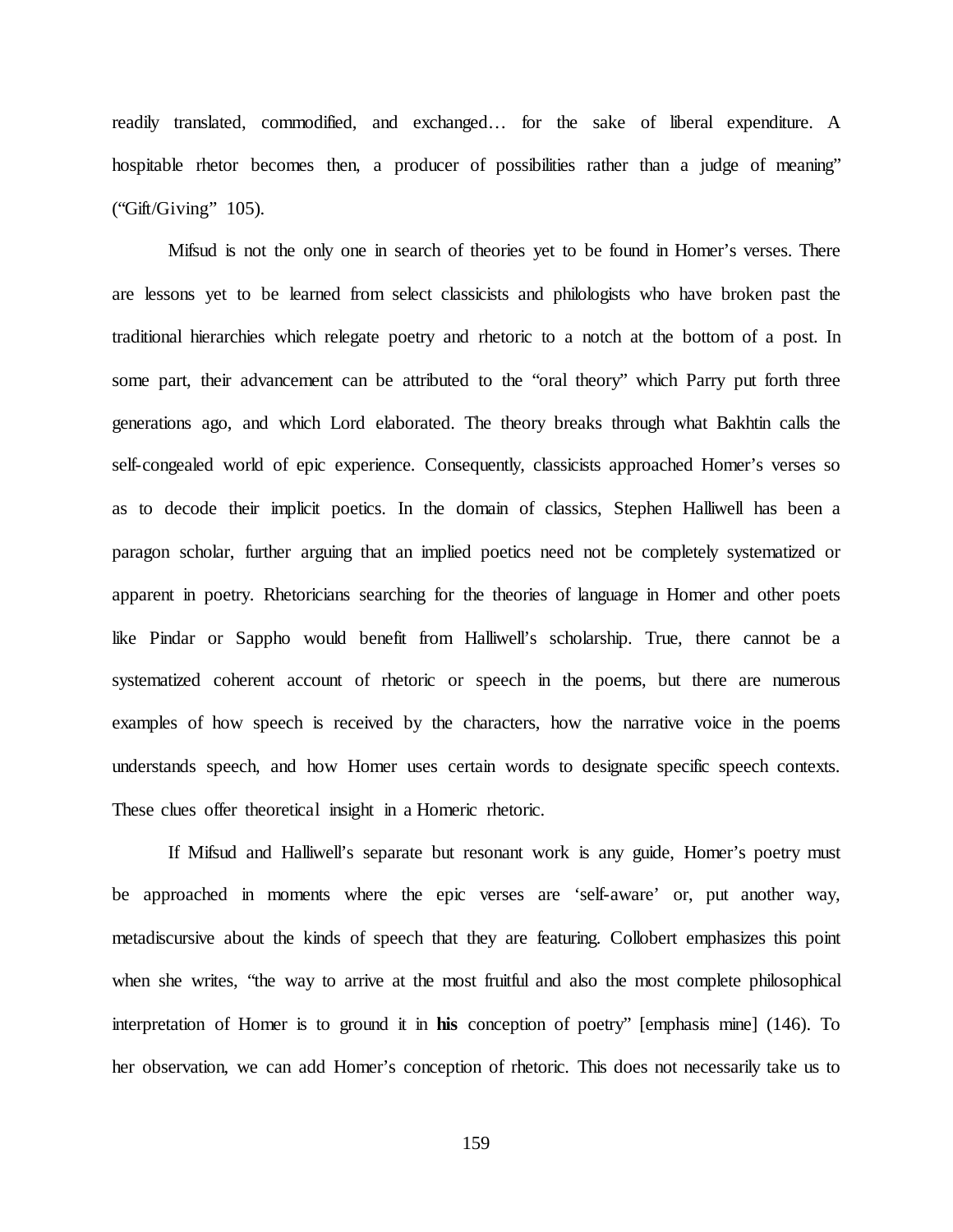the heroes' speeches *per se*, although it can. Rather, it takes us to the almost imperceptible pedagogical cues that the poetic narrator slips to its audience. By way of illustrating a method toward Homer's implied theories of poetry as well as rhetoric, we could turn to the Odysseus-Demodocus (*Od* 8.87-104),<sup>169</sup> Phemius-Penelope-Telemachus (*Od* 2.374-419),<sup>170</sup> or Achilles-Embassy scene  $(Il \ 9.230)$ ,<sup>171</sup> each which would lend itself to describing the aesthetic and practical significance of poetic verse juxtaposed with speech. In each of these scenes, the rhetorical awareness in Homer's epic poetry can take us to a juxtaposition of speech and sung verse, mentions of character deliberation, or the emotional reactions to the performance. Audience reactions especially are meta-discursive insofar as they cue us into the epical culture, which taught its audiences through verse how they could receive and recapitulate various mode of speech.

Of all the other lines of thought, I think this way of thinking is most life-giving; it expands contemporary horizons to an alternative way of being in the world. Yet, I have avoided this line of thought. I have sought in this dissertation to avoid approaching Homer directly so as

<sup>&</sup>lt;sup>169</sup> Odysseus listens to Demodocus, whom "the Muse inspired... to sing the famous deeds of fighting heroes – of the song whose fame had reached the skies those days: The Strife Between Odysseus and Achilles… That was the song the famous harper sang but Odysseus, clutching his flaring sea-blue cape in both powerful hands, drew it over his head... ashamed his hosts might see him shedding tears" (*Od* 8.87-104). Halliwell analyzes this scene, arguing that the epic doubles itself – that is, it self-references poetry and poetic effects in the action of its own verses – the characters likewise act doubly (*Ecstasy* 38).

<sup>170</sup> She, like Odysseus, weeps in response to the poetry, and delivers her *mythos*: "…break off this song – the unendurable song that always rends the heart inside me…. the unforgettable grief, it wounds me most of all!" (*Od* 392-4). Mifsud analyzes this scene, focusing on Telemachus' subsequent harsh response to his mother's weeping and his line, "*I* hold the reins of power in this house… You [suitors] must leave my palace" (*Od* 400-430).

<sup>171</sup> The scene opens to Achilles, who sings the *epos* of heroes to himself: "Achilles was lifting his spirits with [the lyre] now,/ singing the famous deeds of fighting heroes .../ Across from him Patroclus sat alone, in silence,/ waiting for Aeacus' son to finish with his song" (*Il* 9.230). It ends with the three infamous heroic speeches, which have been understood as the three *genus dicendi* of plain, middle, and grand styles of speech.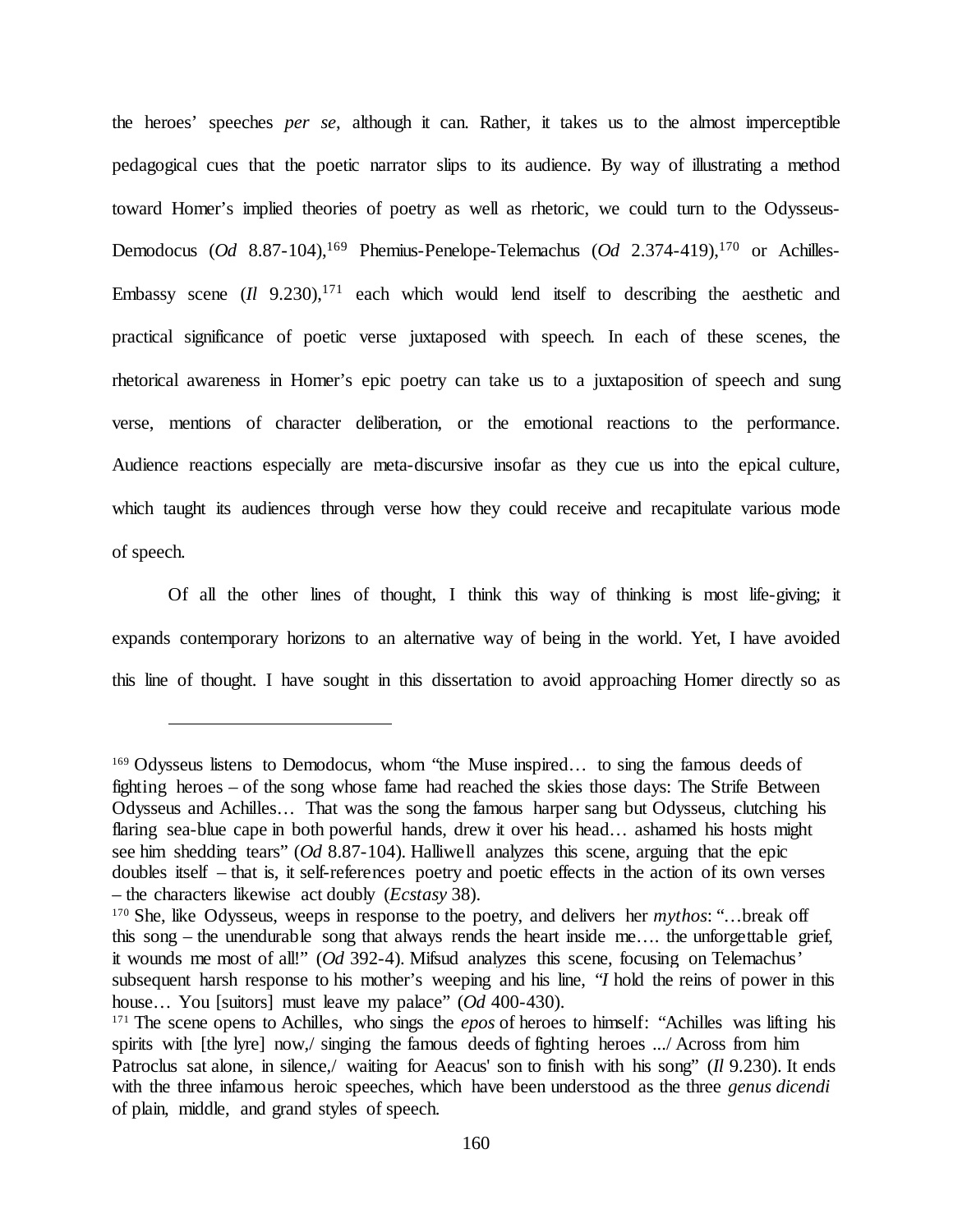to study the image of 'Homer' from the goggles that rhetorical texts have left to their disciplinary inheritors. What I am suggesting is that the ethical question properly belonging to rhetorical histories is where rhetoric itself has turned down other ways of being in the world. Rhetorical imaginaries recapitulating 'Homer' then, can only advance and supplement this fifth line of thought. If Homer is being sought out solely for his relevance to contemporary relationships, we risk missing out how previous generations anticipated, perhaps the same passages, to better, ineffective, or worse ends.

## **6.3 CONCLUSION**

It would help us at this point to emphasize a difference between the first two and the next three lines of thought. The first two lines collapse a multidimensional, gradual process into a conceit which I called "developmentalism" in the Introduction. True, there were developments *across*, from poetry to rhetoric, from *mythos* to *logos*. But exclusively focusing on these treats poetry and rhetoric as two events separated in cognitive complexity as well as time. The next two lines of thought complicate that facile progress across rhetoric and poetry. The third adds developments across poetic themes to both rhetoric and philosophy. It breaks past the historicism of poetry and rhetoric and opts instead for studying how those concepts did change. The fourth hints at developments *within* poetry and rhetoric. Accordingly, the two following lines of thought are more sensitive to the concerns that media theory raises (Havelock, "Orality and Literacy" 87ff). First, they do not grant that a shift from orality to literacy is necessarily a development toward heightened consciousness. Second, they treat oral speech, both oratory and sung poetry, as having an underdetermined relationship: rhetoric handbooks and canonized poetry, the literary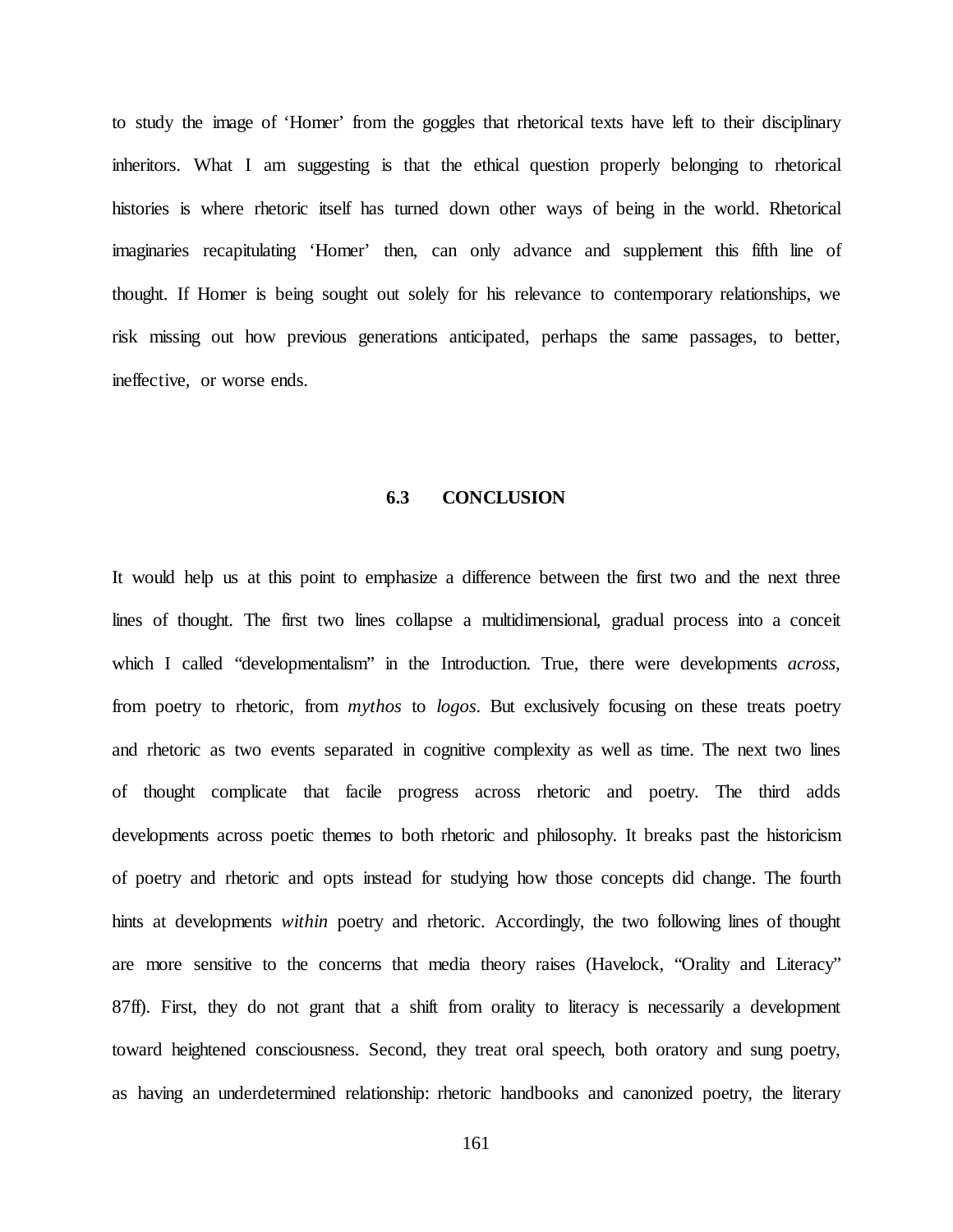developments of Greek speech, can be compared. Third, they do not treat poetry as guilty for having omitted a theoretical account of its own strategies. Looking ahead, this dissertation is disposed more toward the following lines of thought than the previous; however, my aim is to develop ideas latent in what rhetoricians have suggested as intersections between rhetoric and epic poetry.

A lot of water has passed under the bridge since antiquity. Yet a lot of rhetorical scholars continue, unwittingly perhaps, to re-iterate small, condensed notes of Homer. This chapter supposes that the touch-and-go treatment of Homer within contemporary histories of rhetoric shows traces of Aristotle's disposition of Homer. For those few scholars who study Homer's relationship to rhetoric in a more elaborate way, this chapter has attempted to organize a central disposition that their work may take toward the history of rhetoric as an ancient technology and cultural production, which shared many affinities with epical experiences. Even where scholars have elaborated on the technological developments connecting Homeric poetry or poetics and oratory or rhetoric, they too have adopted an Aristotelian conceit. It is a conceit which the previous chapters have sought delicately deconstruct. The imagistic afterlife of Homer is itself a starting point to re-covering the beginnings of rhetoric's disaffiliation from Homer.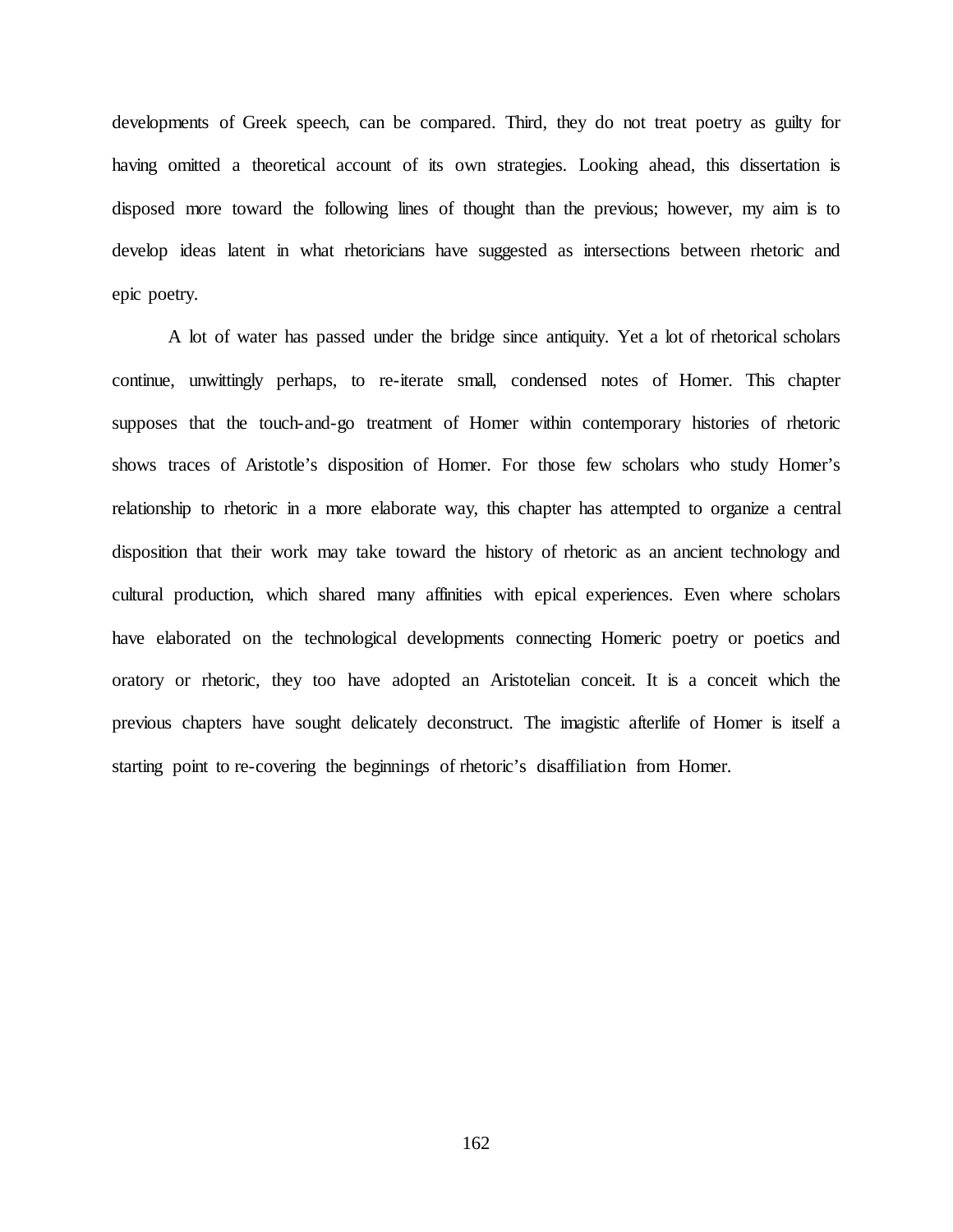## **CONCLUSION: WIPING RHETORIC'S EYES AND CLEARING ITS NOSE**

"Rhetoric is the greatest barrier between us and our ancestors," for "nearly all our older poetry was written by men [sic] to whom the distinction between poetry and rhetoric, in its modern form, would have been meaningless"; moreover, "If ever the passion for formal rhetoric returns, the whole story will have to be rewritten and many judgments may be reversed" —C.S. Lewis, *Oxford History of English Literature* (3:60-61)

What new sites of possibility have emerged by reading rhetoricians read Homer? First we have bracketed the philosophical mindset, or the defensive and self-praising reaction to it. Second we have re-covered a beginning that is often not told. Third, we have devised a set of concepts, which promise to help going forward as the dissertation stretches its appendages into inquiries about modern historical justifications of constituting nation-states on mythological grounds of heritage. Finally, we have shown that the study of rhetoric can spill outside of its formal parameters, and into the costs that the formality imposed on rhetorical consciousness about the voice, body, and poetry.

In the hands of Plato, Homer was dismissed from the ideal republic right before Socrates goes on to narrate a tale counter to the one told in the *Odyssey.* The tension between what is said and how it is narrated stakes ample grounds from which to argue that Homer's exile was ironic. I argue however, that it was a rhetorical move. Plato refines the technique of disaffiliation, which expresses discursive disavowal and absorption at the same time. With Aristotle, rhetoric was mapped on theoretically autonomous grounds apart from poetry. However, the style of rhetoric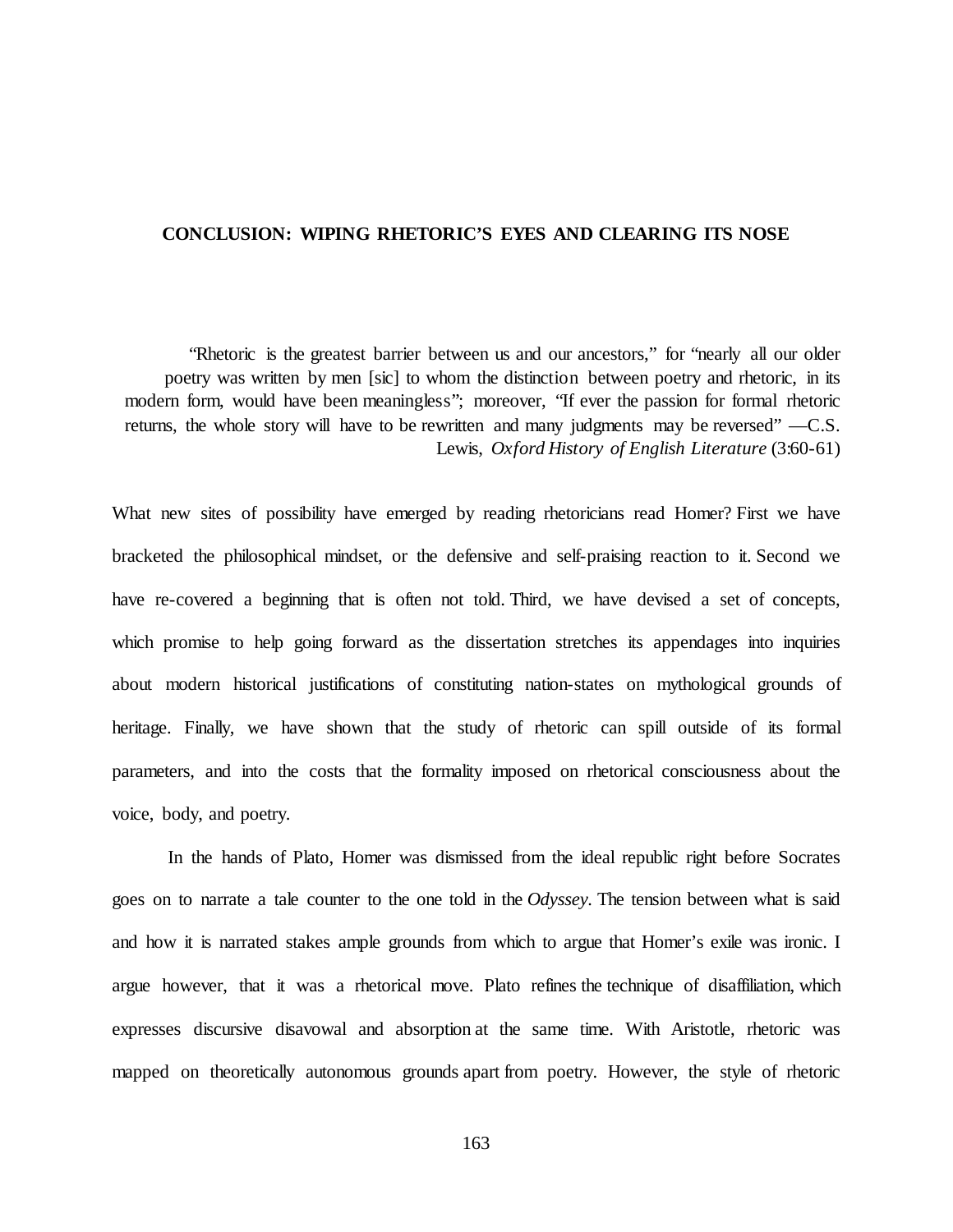could only be achieved by constraining and concealing stylistic devices mined from Homer. Plato disaffiliated from the "father" Homer; Aristotle disambiguated from the "stranger" Homer. By the time prose and poetry were again conjoined in Longinus' *Peri Hypsous,* rhetoric was prepared to affiliate with Homer again, albeit a new, "divine" Homer. Even though two of the five readings in the dissertation focus on philosophical texts, the approach to Plato's *Republic* and Aristotle's *Rhetoric* has been driven by the rhetorical mindset.

In this dissertation, 'Homer' represents the process of an uninterrupted sequence of images construed variously by the Sophistical movement in education, two philosophers, a literary critic, and a host of academic scholars. Together, all five of these constructions amount to an afterlife (*nachleben*) that is undeniable. Even though 'Homer' has been written all over rhetoric's history, oftentimes those mentions are sparse and without the reflexive consciousness of 'Homer's' use. In this dissertation I have argued that much of rhetoric's defensiveness and selfpraise would disappear if it looked at its relationship to Homeric poetry. Because most of that relationship is preserved in sparse notes, re-covering rhetoric's beginnings calls for a theoretically inflected method of interpretation. Such a method would justify which sparse notes to elaborate, how they relate to other terms within a given semantic field, and finally how the grammar belies the rhetorical imaginary of Homer. To a certain extent, I have initiated applying such a method, but this is only a beginning.

Of course, Homer has many other afterlives, the totality of which is beyond the scope of this dissertation.172 For example, the distance between Longinus and the contemporary scene of rhetoric includes Vico's *New Science,* Nietzsche's "Homer's Contest," and James Joyce's *Ulysses,* to name a few. As these titles suggest, the distance is not only in time, but in

<sup>172</sup> See Graziosi and Haubold 9.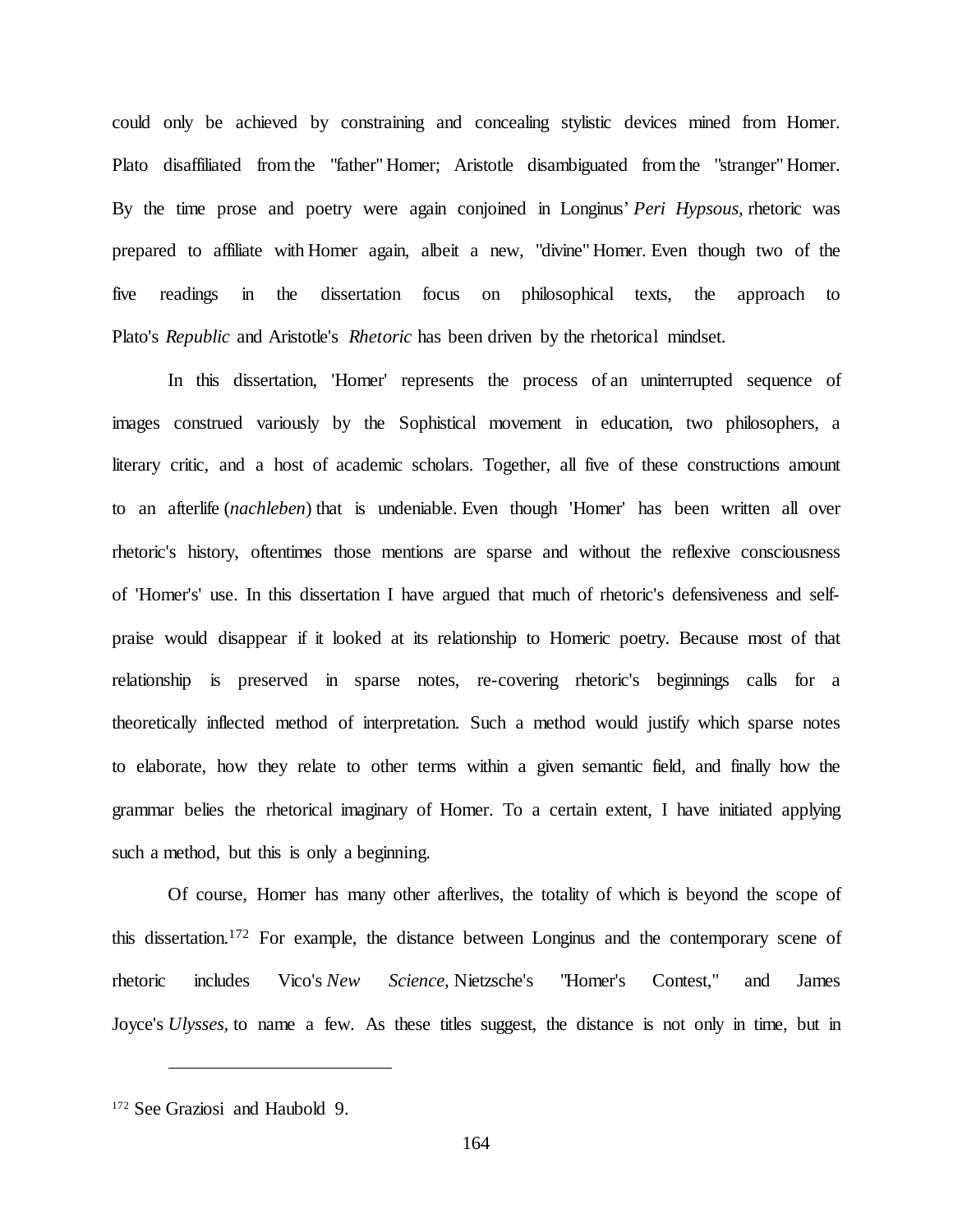space too. European national identities, especially those based on romantic notions of heritage, often made reference to epic poetry, if not translating it into their respective languages. Such a project is worthwhile not only to study a European imaginary of poetry, but also to study countries in the Middle East and North Africa. Lebanon, for example, translated the *Iliad* right around the time that it disaffiliated from Greater Syria. In these cases, the concepts which have emerged from the rhetorical-epical relationship promise to provide a foundation for how I read a modern, and cosmopolitan landscape.

Disaffiliation, disambiguation, and zeal have gestated into concepts worth revising, at least. A history of rhetoric that is inspired by changes issuing against Homer will be one that is aware of its own beginnings rather than borrowing beginnings from philosophers. Its awareness would "reverse judgments" made about formal rhetoric. Those judgments have evaluated rhetoric chiefly according to its claims on knowledge. Where those claims have been less than certain, rhetoricians themselves have tried to re-arrange rhetoric within a system of philosophical claims. We are still living the intellectual repercussions of these judgments, which have included treating human affiliations, emotion, style, and poetry as though they were inessential to speaking well. Yet rhetoric's self-identity must begin with how it disposed itself toward those elements of speech and human relations, and specifically why it disposed itself toward those elements at the time it finally gained theoretical acknowledgment in Aristotle's hands. At a time when many scholars are searching to re- vocalize and animate rhetoric, the answer I think is to read rhetoric's relationship with its key texts, and to read them from a third degree removed.

From a third degree remove, we acknowledge no first-hand experience with the epical consciousness, nor with that of classical rhetoric. When we read receptions of epic within rhetorical texts, we read them for attitudes hinting at imaginaries, of what 'Homer' represented to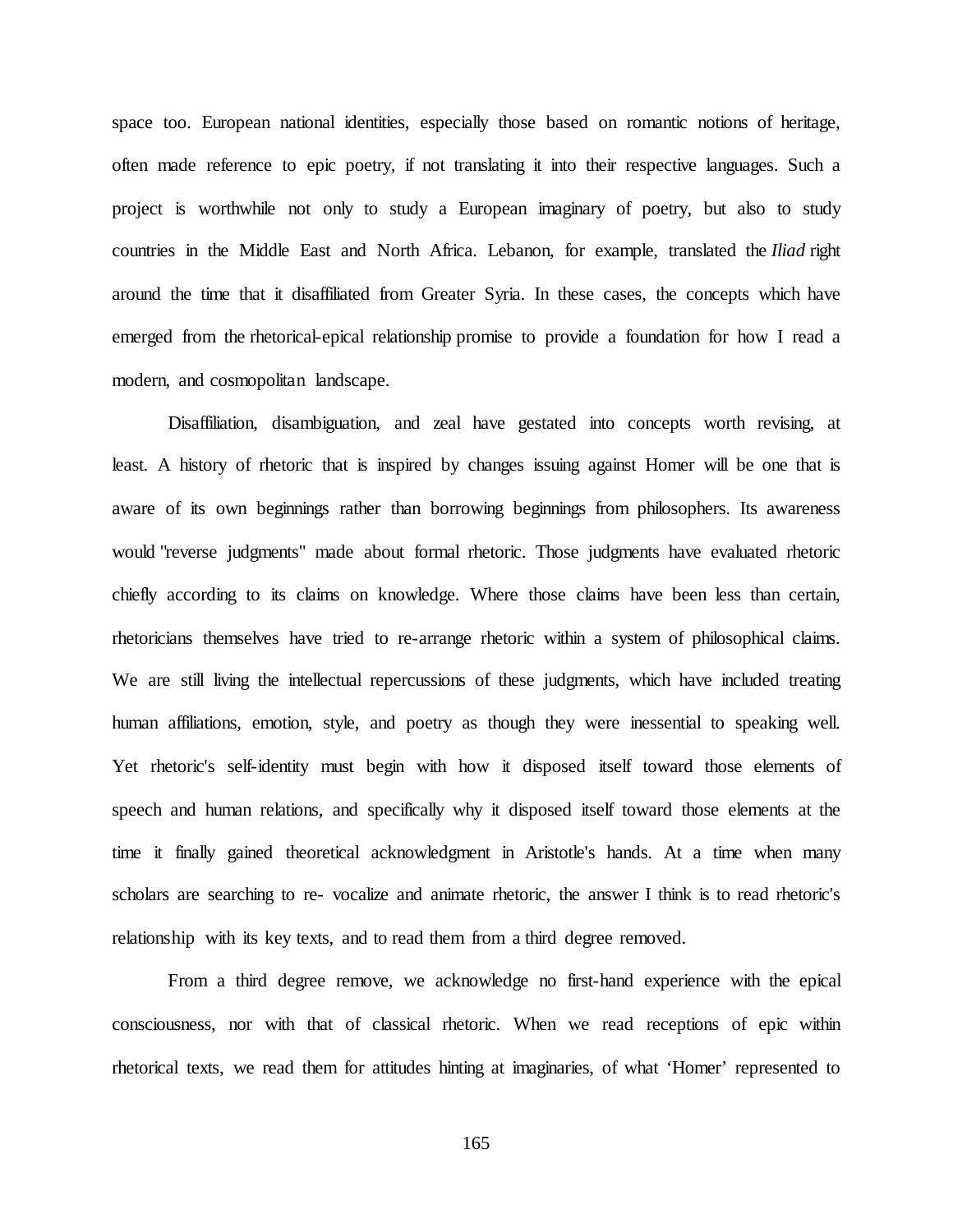rhetors. I have thought that in my own lived experience, 'rhetoric' might help people to be more sophisticated about their disagreements. At third degree removed, from the lived experience of my dissertation, I have found that rhetorical texts have left hints of how to extricate ones self out of an affiliation that has reached its limit, how to coolly render strange what people are most carried away with, and when and why to absorb those opposing elements into one's own disciplinary intensity. With each concept—disaffiliation, disambiguation, and zeal—I think I have found the forgotten children that rhetoric's divorce from poetry left behind. Not only do these concepts represent discursive dispositions for us today, but they also are critical tools. They could hint, for example, at a tamed hostility or quiet anxiety of influence arising out of our nearly imperceptible cultural conditions.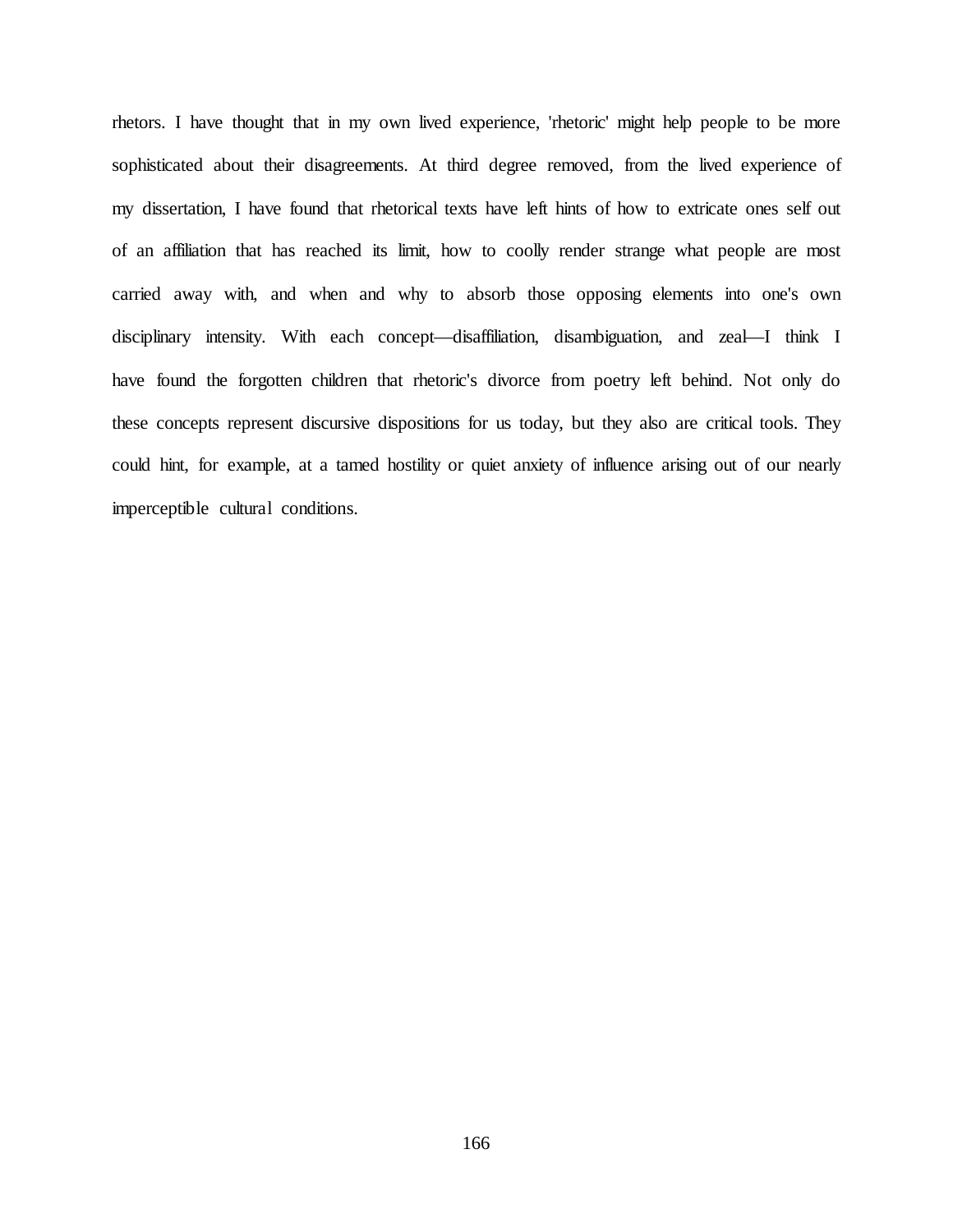#### **BIBLIOGRAPHY**

- Agamben, Giorgio. *The End of the Poem: Studies in Poetics*. Trans. Daniel Heller-Roazen. Stanford: Stanford UP, 1999. Print.
- \_\_\_\_. *The Idea of Prose*. Trans. Michael Sullivan and Sam Whitsitt. Albany: SUNY Press, 1995. Web.
- Aeschines. *Against Timarchos.* New York: Oxford UP, 2001. Print.
- "Allowing a Wine to Breathe." *Total Wine.* Total Wine, n.d. Web. 6 Jul 2015. <http://www.totalwine.com/eng/guide-to-wine/allowing-wine-to-breathe.cfm/>.
- Annas, Julia. *An Introduction to Plato's Republic*. Oxford: Oxford UP, 1981. Print.
- Apollonius. *Argonautica.* Trans. R.C. Seaton. 1912. New York: William Putnam and Sons, 1921. Web.
- Aristotle. *Poetics*. Trans. Ingram Bywater. New York: Modern Library, 1954. Print.
- \_\_\_\_. *Rhetoric*. Trans. W. Rhys Roberts. New York: Modern Library, 1954. Print.
- Asmis, Elizabeth. "Plato on Poetic Creativity." *The Cambridge Companion to Plato*. Ed. Richard Kraut. Cambridge: Cambridge UP, 1992. 338–64. Web.
- Bakker, Egbert J. *Poetry in Speech: Orality and Homeric Discourse*. Ithaca: Cornell UP, 1997. Print.
- \_\_\_\_, and Ahuvia Kahane. *Written Voices, Spoken Signs: Tradition, Performance, and the Epic Text*. Vol. 1. Cambridge: Harvard UP, 1997. Print.
- Baracchi, Claudia. "Beyond the Comedy and Tragedy of Authority: The Invisible Father in Plato's *Republic*." *Philosophy and Rhetoric* 34.2 (2001): 151–76. Web.
- Beck, Deborah. *Speech Presentation in Homeric Epic.* Austin: University of Texas Press, 2012. Print.
- Belfiore, Elizabeth S. "A Theory of Imitation in Plato's *Republic*." *Transactions of the American Philological Association* 114 (1984): 121–46. Web.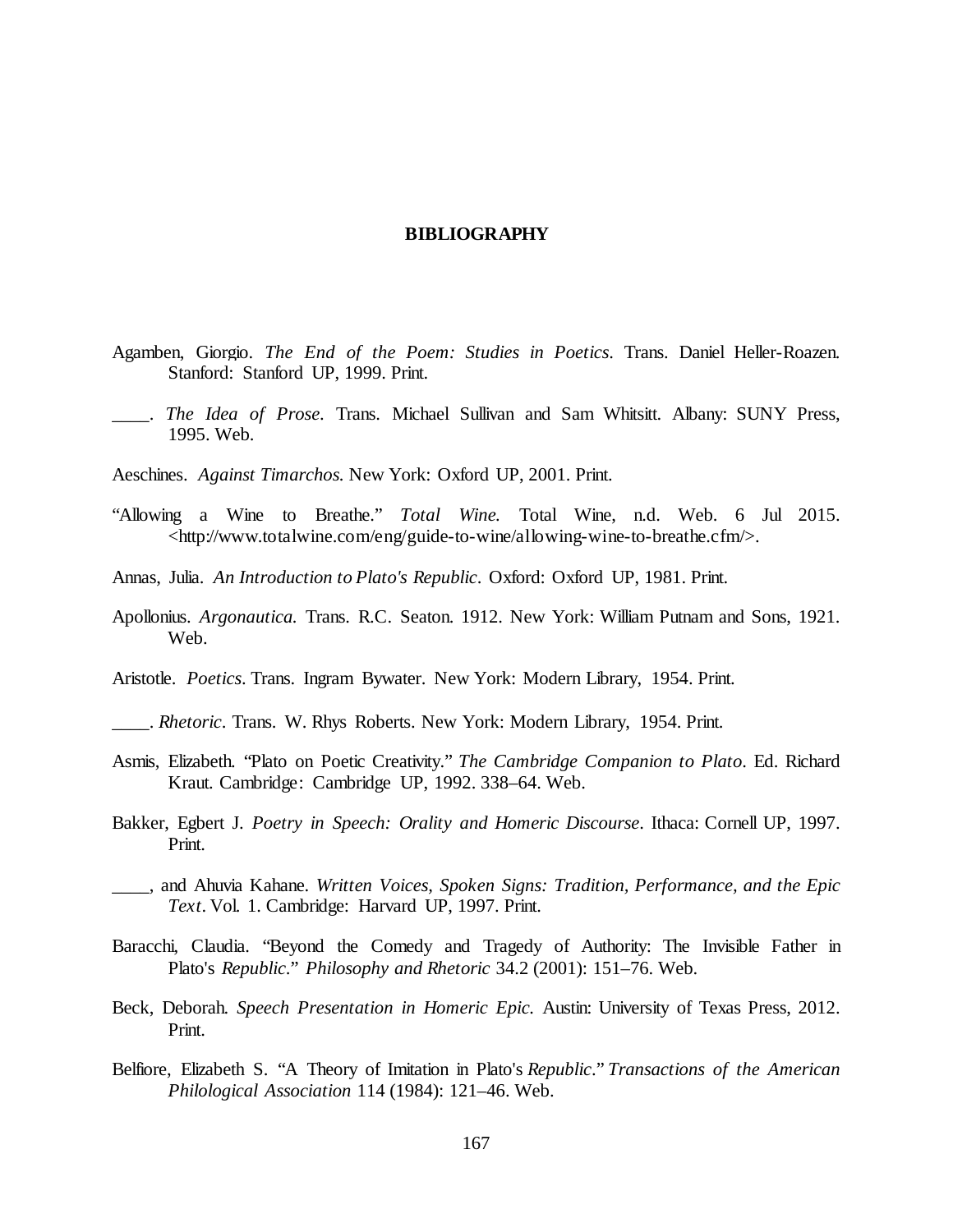Benardete, Seth. "Some Misquotations of Homer in Plato." *Phronesis* 8.2 (1963): 173–178. Web.

Benitez, Eugenio. "Argument, Rhetoric and Philosophic Method: Plato's *Protagoras*." *Philosophy and Rhetoric* 25.3 (1992): 222–52. Web.

Benson, Hugh H, ed. *A Companion to Plato*. Malden: Blackwell Publishing, 2006. Web.

- Bizzell, Patricia, and Bruce Herzberg. *The Rhetorical Tradition: Readings from Classical Times to the Present*. 2nd ed. Boston: Bedford/St. Martin's, 2001. Print.
- Black, Edwin. "Plato's View Of Rhetoric." *Quarterly Journal Of Speech* 44.4 (1958): 361. Web.
- Blondell, Ruby. *The Play of Character in Plato's Dialogues*. Cambridge: Cambridge UP, 2002. Print.
- Bloom, Allan, ed. "Interpretive Essay." *The* Republic *of Plato*. 2nd ed. New York: Basic Books, 1991. 426—436. Web.
- Bloom, Harold. *The Western Canon: The Books and School of the Ages*. New York: Harcourt Brace, 1994. Web.
- \_\_\_\_. *The Anatomy of Influence.* New Haven: Yale UP*,* 2011. Print.
- Bonner, Stanley F. *Education in Ancient Rome: Education from the early Cato to Pliny the Younger.* New York: Routledge, 1977. Print.
- Brann, Eva, Peter Kalkavage and Eric Salem. *The Music of the* Republic. Philadelphia: De Vry Books, 2004. Print.
- Brisson, Luc. *Plato the Mythmaker.* Trans. Gerard Naddaf. Chicago: University of Chicago Press, 1998. Print.
- Brown, Peter. *The World of Late Antiquity*. New York: Harcourt, 1971. Web.
- Burke, Edmund. *A Philosophical Enquiry into the Origin of our Ideas of the Sublime and Beautiful*. New York: Routledge and Paul, 1958. Web.
- Burke, Kenneth. *Rhetoric of Motives.* Berkeley: University of California Press, 1969. Print.
- Burkett, John Walt. "Aristotle, "Rhetoric" III: A Commentary." Diss. Texas Christian University, 2011. Ann Arbor, UMI: 2011. Web.
- Camps, William Anthony. *An Introduction to Homer.* New York: Oxford UP, 1980. Print.
- Carson, Anne. "Foam (Essay with Rhapsody): On the Sublime in Longinus and Antonioni." *Decreation: Poetry, Essays, Opera*. Toronto: Vintage Canada, 2006.
- Cicero. *De Oratore.* Trans. James M. May and Jacob Wise. New York: Oxford UP, 2001. Print.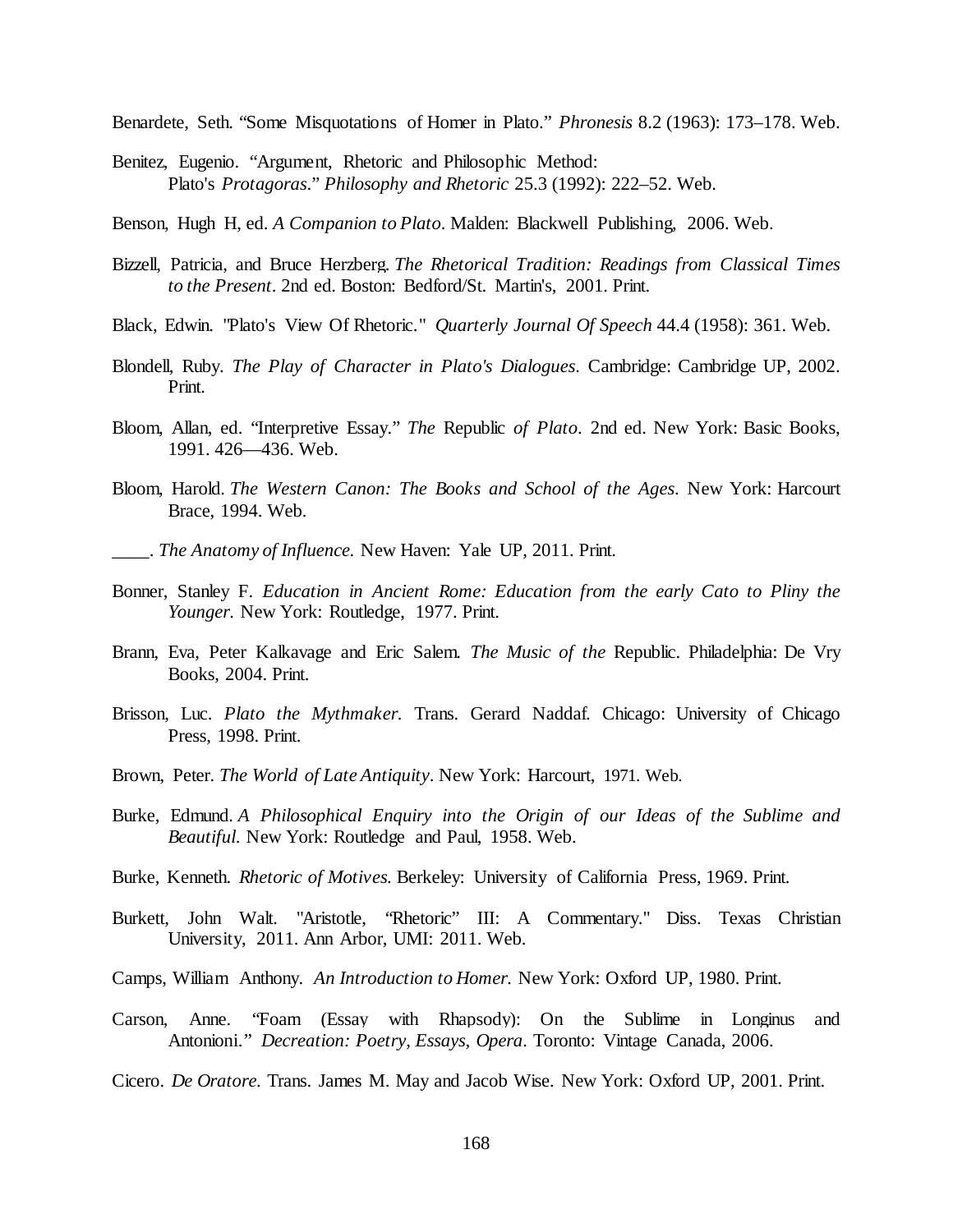- Clay, Diskin. *Platonic Questions: Dialogues with the Silent Philosopher*. University Park: Pennsylvania State UP, 2000. Print.
- \_\_\_\_."Reading the *Republic*." *Platonic Writings, Platonic Readings*. Ed. Charles Griswold. 1988. University Park: Pennsylvania State UP, 2002. Print.
- Clayton, Barbara. *A Penelopean Poetics: Reweaving the Feminine in Homer's* Odyssey. Lanham, MD: Lexington Press, 2004. Print.
- Coffey, Michael. "The Function of the Homeric Simile." *The American Journal of Philology* 78. 2 (1957): 113-132. Web.
- Cole, Thomas. *The Origins of Rhetoric in Ancient Greece*. Baltimore: John Hopkins UP, 1991. Print.
- Cribiore, Raffaella. *Gymnastics of the Mind: Greek Education in Hellenistic and Roman Egypt*. 2nd ed. Princeton: Princeton UP, 2005. Print.
- Crick, Nathan. "Homer's *Iliad* and the Epic Tradition of Heroic Eloquence." *Rhetoric and Power*. Columbia: University of South Carolina Press, 2015. Print.
- \_\_\_\_., and Joe Rhodes. "Death and Eloquence." *Rhetoric Review* 33.4 (2014): 327—343. Web.
- \_\_\_\_, and John Poulakos. "Go Tell Alcibiades: Tragedy, Comedy, And Rhetoric In Plato's Symposium." *Quarterly Journal Of Speech* 94.1 (2008): 1-22. *Communication & Mass Media Complete*. Web.
- Croke, Brian. "Late Antique Historiography, 250–650 CE." *A Companion to Greek and Roman Historiography.* Ed. John Marincola. Malden: Wiley Publishing, 2011. 567—581. Print.
- Culp, Jonathan. "Who's Happy in Plato's Republic?" *Polis* 31.2 (2014): 288-312. Web.
- Curran, Jane V. "The Rhetorical Technique of Plato's *Phaedrus*." *Philosophy and Rhetoric* 19.1 (1986): 66–72. Web.
- Demetrius. *On Style.* Trans. Doreen C. Innes. Loeb Classical Library. Cambridge: Harvard UP, 2005. Print.
- Detienne, Marcel, and Jean-Pierre Vernant. *Cunning Intelligence in Greek Culture and Society*. Trans. Janet Lloyd. 3rd ed. Chicago: University of Chicago Press, 1991. Print.
- Dillon, John, and Tania Gergel. *The Greek Sophists*. London: Penguin Books, 2003.
- Diodorus Siculus. *Library of History, Volume V: Books 12.41-13*. Trans. Charles H. Oldfather. Loeb Classical Library 279. Cambridge, MA: Harvard UP, 1933. Print.
- Diogenes Laertius. *The Lives of Eminent Philosophers.* Vol. 2. 1925. 2nd ed. Trans. R.D. Hicks. Cambridge: Harvard UP, 1972. Web.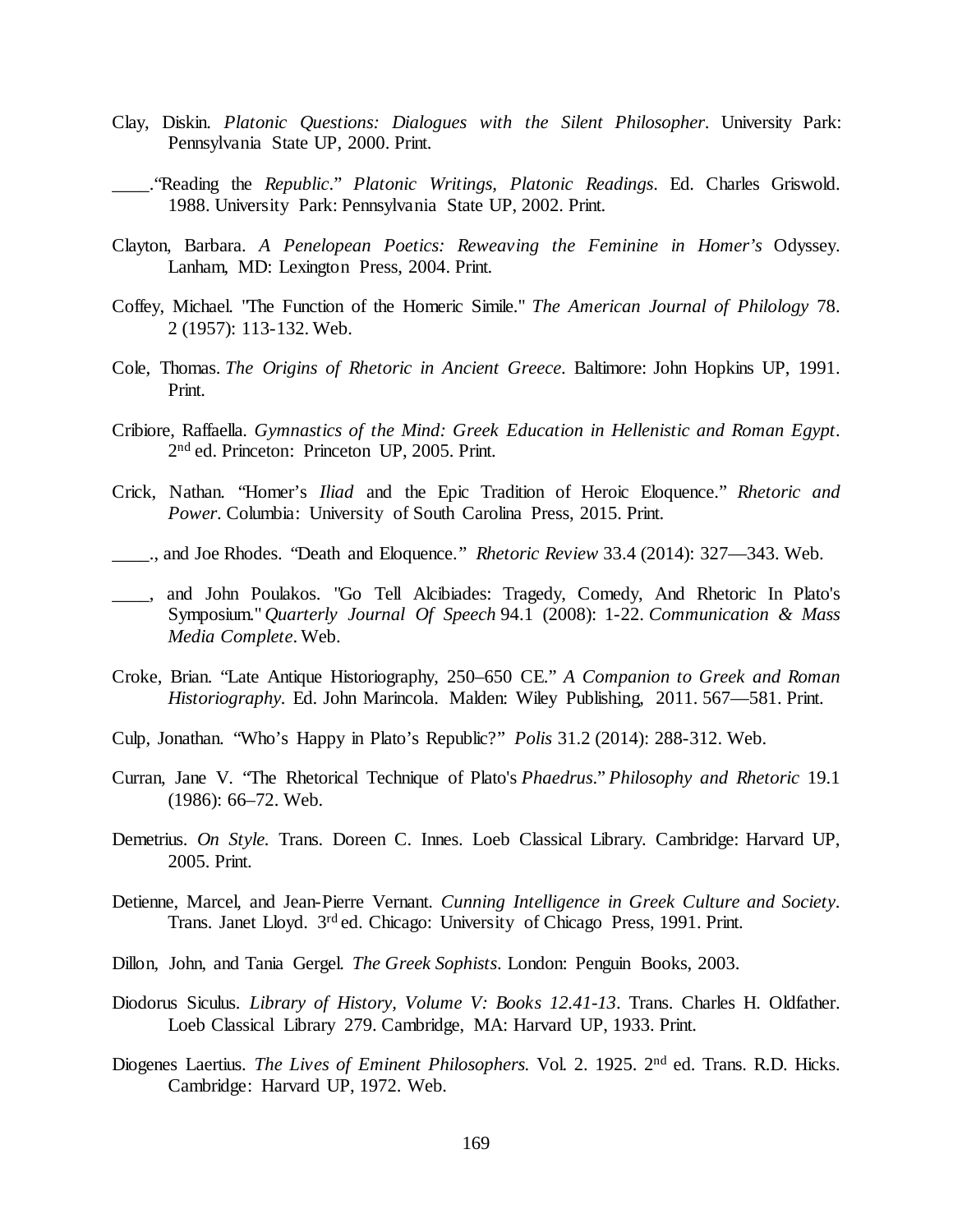- Dionysius of Halicarnassus. *On Literary Composition.* Trans. Rhys Roberts. London: MacMillan and Company, 1910. Print.
- Doxtader, Erik. "In the Name of a Becoming Rhetoric: Critical Reflections on the Potential of Aristotle's *Rhetoric* 1355b." *Philosophy and Rhetoric* 46.2 (2013): 231-33. Web.
- Duffy, Bernard K. "The Platonic Functions of Epideictic Rhetoric." *Philosophy and Rhetoric* 16.2 (1983): 79–93. Web.
- Dyson, M. "Poetic Imitation in Plato's Republic 3." *Antichthon* 22 (1988): 42–53.
- Eades, Trent. "Plato, Rhetoric, and Silence." *Philosophy and Rhetoric* 29.3 (1996): 244–58.
- Elias, Julius. A. *Plato's Defence of Poetry*. Albany: State University of New York Press, 1984. Print.
- Elkins, James and Maja Naef, eds. *What is an Image?* University Park: Pennsylvania UP, 2011. Web.
- Empson, William. *Seven Types of Ambiguity*. [1936] London: Hogarth Press, 1984. Print.
- Erickson, Keith V., ed. *Plato: True and Sophistic Rhetoric*. Amsterdam: Rodopi, 1979. Print.
- Fantuzzi, Marco and Richard Hunter. *Tradition and Innovation in Hellenistic Poetry.* Cambridge: Cambridge UP, 2004. Print.
- Ferrari, Giovanni. R. F., ed. *The Cambridge Companion to Plato's Republic*. Cambridge: Cambridge UP, 2007. xv-xxvi. Print.
- \_\_\_\_. "Plato and Poetry." *The Cambridge History of Literary Criticism 1: Classical Criticism*, ed. George A. Kennedy (Cambridge: Cambridge UP, 1989). Web.
- Fortenbaugh, William W. *Theophrastean Studies.* Stuttgart: Franz Steiner Verlag, 2003. Web.
- Frobish, Todd S. "An Origin of a Theory: A Comparison of *Ethos* in the Homeric 'Iliad' with That Found in Aristotle's 'Rhetoric.'" *Rhetoric Review* 22.1 (2003): 16-30. Web.
- Gagarin, Michael. *Antiphon: The Athenian.* Austin: University of Texas Press, 2002. Web.
- Gana, Nouri. "*Eros* in Mourning: From Homer to Lacan." *Theory, Culture & Society* 22.3 (June 2005): 156-161. Web.
- Ghione, Paula. "Semiotics of mimesis and communicative relationship among texts: Ekphrasis and replication between Hesiod and Homer." *Sign Systems Studies* 38.1 (2010): 186-209. Web.
- Gibbon, Peter. *The History of the Decline and Fall of the Roman Empire.* Ed. J.B. Bury. Cambridge: Cambridge UP, 2013. Web.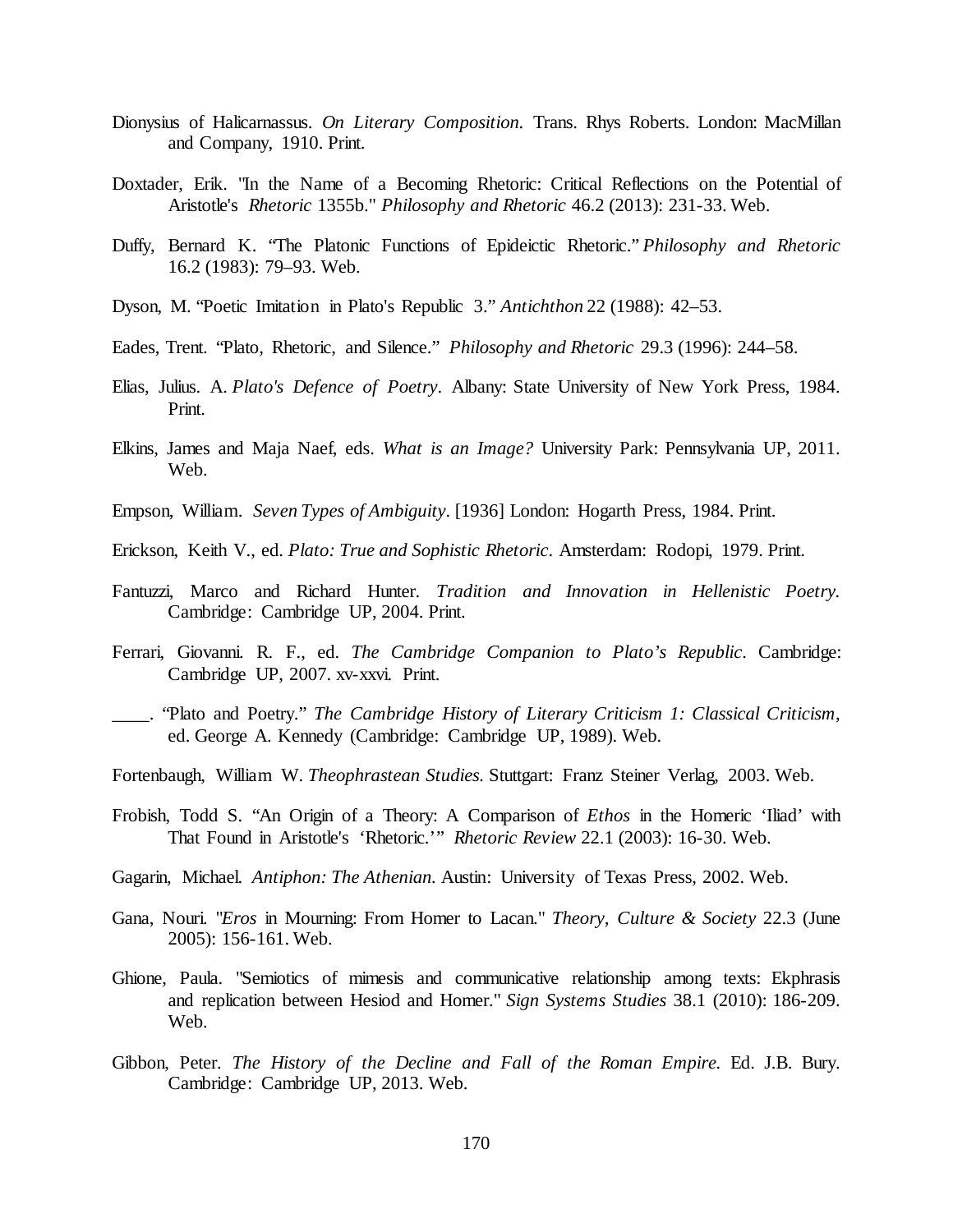- Gilby, Emma. "The Seventeenth-Century Sublime: Boileau and Poussin." *The Art of the Sublime.* Eds. Nigel Llewellyn and Christine Riding. Tate Research Publication, Jan. 2013. Web. 2 March 2016.
- Gordon, Jill. *Turning Toward Philosophy: Literary Device and Dramatic Structure in Plato's Dialogues*. University Park: Pennsylvania State UP, 1999. Print.
- Gorgias. *Encomium of Helen*. Trans. Douglas MacDowell. Glasgow: Bristol Classics, 1982. Web.
- Graziosi, Barbara. *Inventing Homer: the Early Reception of Epic.* Cambridge: Cambridge UP, 2002. Print.
- \_\_\_\_, and Johannes Haubold. *Homer: The Resonance of Epic.* London: Duckworth, 2005. Print.
- Grimaldi, William. *Aristotle's Rhetoric: A Commentary*. 2 vols. New York: Fordham UP, 1980, 1988. Print.
- Griswold, Charles. "Plato's Metaphilosophy: Why Plato Wrote Dialogues." *Platonic*
- *Writings, Platonic Readings*. Ed. Charles Griswold. University Park: Pennsylvania State UP, 2002. 143–67. Print.
- Guthrie, William Keith Chambers. *A History of Greek Philosophy.* Vol. 4. Cambridge: Cambridge UP, 1975. Print.
- Hainsworth, John Bryan. *The Idea of Epic.* Vol. 3. Eidos: Studies in Classical Kinds. Oakland: University of California Press, 1991. Print.
- Halliwell, Stephen. *The Aesthetics of Mimesis: Ancient Texts and Modern Problems*. Princeton: Princeton UP, 2002. Print.
- \_\_\_\_. *Between Ecstasy and Truth.* New York: Oxford UP, 2011. Print.
- \_\_\_\_. *Plato* Republic *10.* Warminster: Aris & Phillips, 1988. Print.
- \_\_\_\_. "The Life-and-Death Journey of the Soul: Myth of Er." *The Cambridge Companion to Plato's Republic*. Ed. Giovanni R.F. Ferrari. Cambridge: Cambridge UP, 2007. 445-72. Print.
- Hariman, Robert. *Political Style: The Artistry of Pwer.* Chicago: University of Chicago Press, 1995. Print.
- Haskins, Ekaterina. "Choosing Between Isocrates and Aristotle: Disciplinary Assumptions and Pedagogical Implications." *Rhetoric Society Quarterly* 36.2 (2006): 191-201. Web.
- Havelock, Eric Alfred. "Orality And Literacy, An Overview." *Language & Communication* 9.2 (1989): 87-98. Web.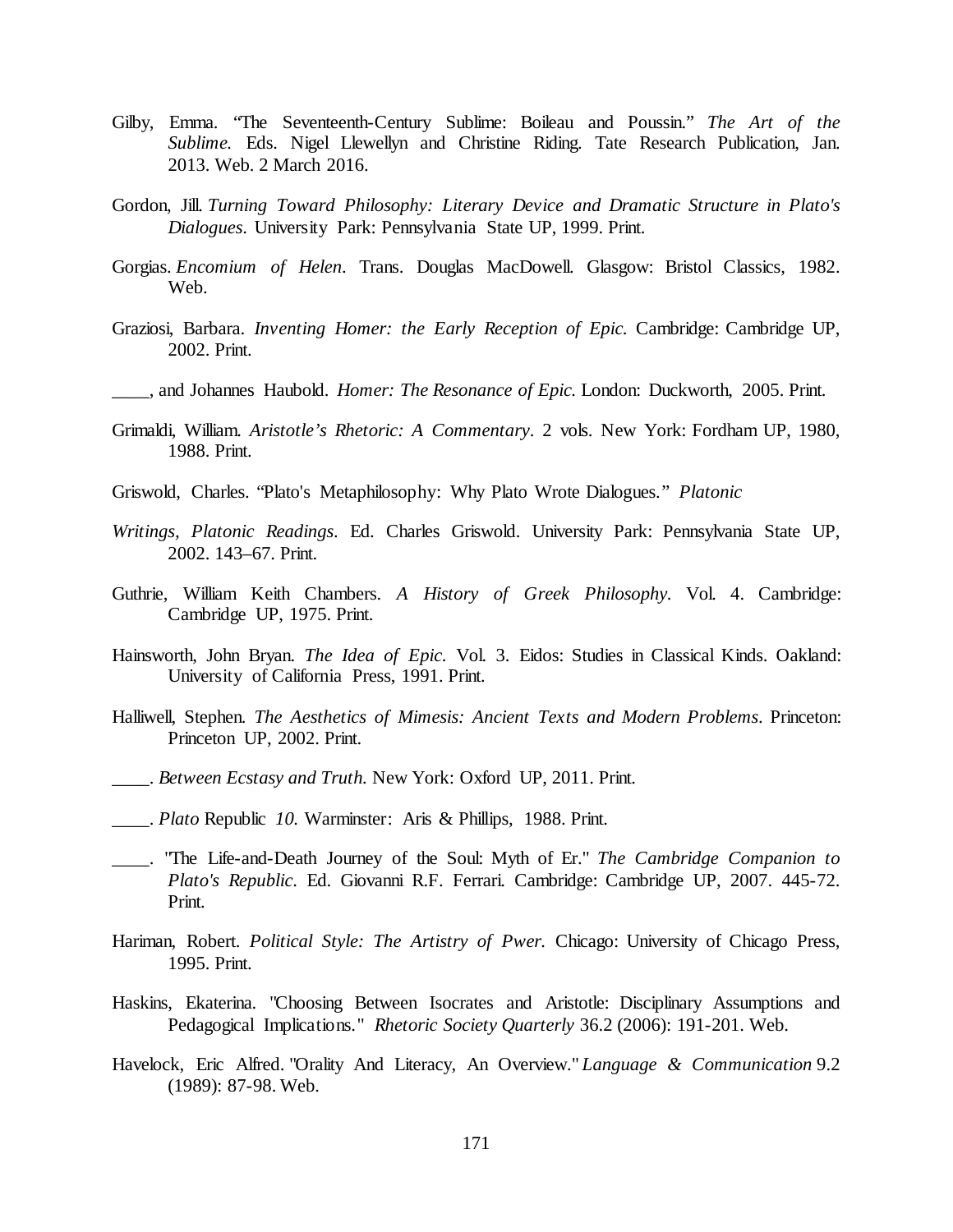- \_\_\_\_. *Preface to Plato*. Cambridge: Harvard UP, 1963. Print.
- \_\_\_\_. *The Greek Concept of Justice.* Cambridge, MA: Harvard UP, 1978. Print.
- \_\_\_\_. *The Muse Learns How to Write.* New Haven, CT: Yale UP, 1998. Print.
- Heath, John. *The Talking Greeks: Speech, Animals, and the Other in Homer, Aeschylus, and Plato*. Cambridge: Cambridge UP, 2005. Web.
- Heath, Malcolm. "Longinus, *On Sublimity* 35.1*.*" *Classical Quarterly* 50.1 (2000): 320-323. Web.
- Hermogenes. *On Types of Style.* Trans. Cecil Wooten. Chapel Hill: UNC Press, 1987. Web.
- Hock, Ronald F and Edward O'Neil, eds. *The Chreia and Ancient Rhetoric.* 1986. Leiden: Brill, 2002. Web.
- Homer. *The Iliad*. Trans. Robert Fagles. New York: Penguin, 1990. Print.
- Homer. *The Odyssey.* Trans. A.T. Murray. Cambridge, MA: Harvard UP, 1995. Print.
- Horkheimer, Max, and Theodor W. Adorno. *Dialectic of Enlightenment*. Ed. Gunzelin Schmidt Noerr. Trans. Edmund Jephcott. Stanford: Stanford UP, 2002. Web.
- Howland, Jacob. *The Republic: The Odyssey of Philosophy*. Vol. 122. New York: Twayne Publishers, 1993. Print.
- Hume, David. "The Standard of Taste." *Four Essays.* Ed. Jonathan Bennett. *Early Modern Texts*. Web.
- Hunt, Everett Lee. "Plato On Rhetoric And Rhetoricians." *Quarterly Journal Of Speech Education* 6.3 (1920): 33-53. Web.
- Hunter, Richard. *Plato and the Traditions of Ancient Literature: The Silent Stream*. New York: Cambridge UP, 2012. Print.
- Hyland, Drew. "Taking the Longer Road: The Irony of Plato's *Republic*." *Revue de M*é*taphysique et de Morale* 93.3 (1988): 317–36. Web.
- \_\_\_\_. "Why Plato Wrote Dialogues." *Philosophy and Rhetoric* 1.1 (1968): 38-50. Web.
- Ijsseling, Samuel. *Rhetoric and Philosophy in Conflict.* Trans. Paul Dunphy. The Hague, Netherlands: Martinus Nijhoff, 1976. Print.
- Irwin, Terence H. "Art and Philosophy in Plato's Dialogues." *Phronesis* 41.3 (1996): 335–50. Web.
- Isocrates. *Isocrates.* 3 vols. Trans. George Norlin and LaRue Van Hook. Cambridge, MA: Harvard UP, 1968. Print.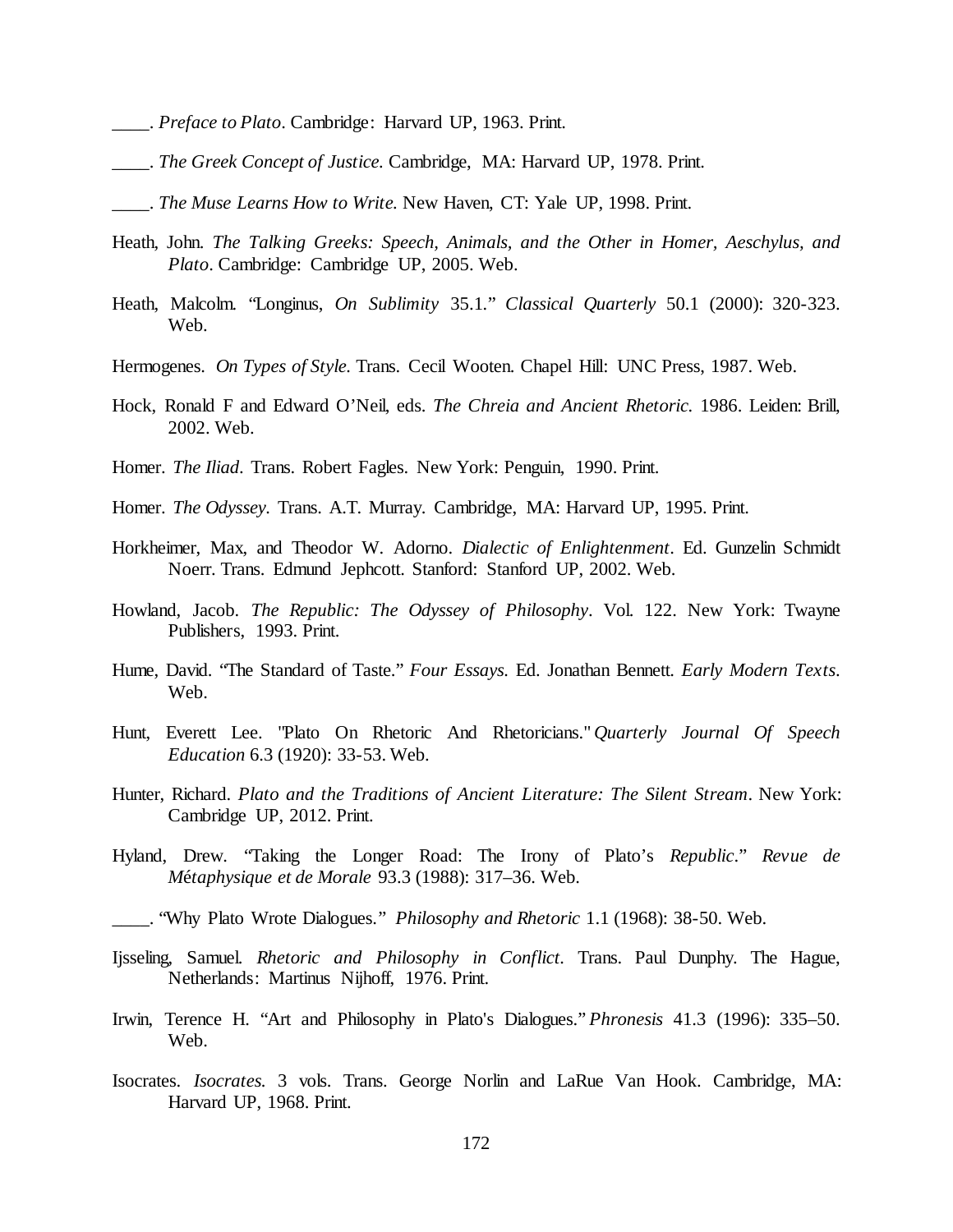- Jaeger, Werner. *Paideia: the Ideals of Greek Culture*. 3 vols. 1944. 2nd ed. Trans. Gilbert Highet. New York: Oxford UP, 1986. Print.
- Janaway, Christopher. *Images of Excellence: Plato's Critique of the Arts*. Oxford: Clarendon Press, 1995. Print.
- Jebb, Richard Claverhouse. *An Introduction to the* Iliad *and* Odyssey. 2nd ed. Glasgow: James Maclehose and Sons, 1887. 96-100. Print.
- Johnstone, Henry W. Jr. "On Schiappa versus Poulakos." *Rhetoric Review.* 14.2 (1995): 438- 440. Web.
- Kant, Immanuel. *Critique of the Pure Judgment.* Trans. Paul Guyer and Eric Matthews. Cambridge: Cambridge UP, 2000. Print.
- Karp, Andrew J. "Homeric Origins of Ancient Rhetoric." In *Landmark Essays on Classical Greek Rhetoric*. Ed, Edward Schiappa. Davis: Hermagoras Press, 1994. Web.
- Kastely, James L. "In Defense of Plato's *Gorgias*." *PMLA* 106.1 (1991): 96–109. Web.
- \_\_\_\_. *The Rhetoric of Plato's* Republic. Chicago: University of Chicago Press, 2015. Print.
- Kauffman, Charles. "Enactment as Argument in the *Gorgias*." *Philosophy and Rhetoric* 12.2 (1979): 114–29. Web.
- \_\_\_\_. "The Axiological Foundations of Plato's Theory of Rhetoric." *Landmark Essay in Classical Rhetoric.* Ed. Edward Schiappa. Davis: Hermagoras Press, 1994. 101-6. Print.
- Kennedy, George A. "The Ancient Dispute Over Rhetoric in Homer." *The American Journal of Philology* 78.1 (1957): 23-35. Web.
- \_\_\_\_. *The Art of Persuasion in Greece*. Princeton: Princeton UP, 1963. Print.
- \_\_\_\_. *A New History of Classical Rhetoric*. Princeton: Princeton UP, 1994. Print.
- \_\_\_\_, ed. "The Evolution of a Theory of Artistic Prose*.*" *The Cambridge History of Literary Criticism.* Vol. 1. 1990. Cambridge: Cambridge UP, 2008. 184-199. Print.
- \_\_\_\_, ed. *On Rhetoric: A Theory of Civic Discourse.* New York: Oxford UP, 1991. Print.
- Kerferd, George Briscoe. *The Sophistic Movement*. Cambridge: Cambridge UP, 1981. Print.
- Kirby, John T. "A Classicist's Approach to Rhetoric in Plato." *Philosophy and Rhetoric* 30.2 (1997): 190-202. Web.
- \_\_\_\_. "Aristotle's *Poetics*: The Rhetorical Principle." *Arethusa* 24.2 (1991): 197-217. Web.
- \_\_\_\_. "Rhetoric and Poetics in Antiquity." *The American Journal of Philology* 122.4 (2001): 579-582. Web.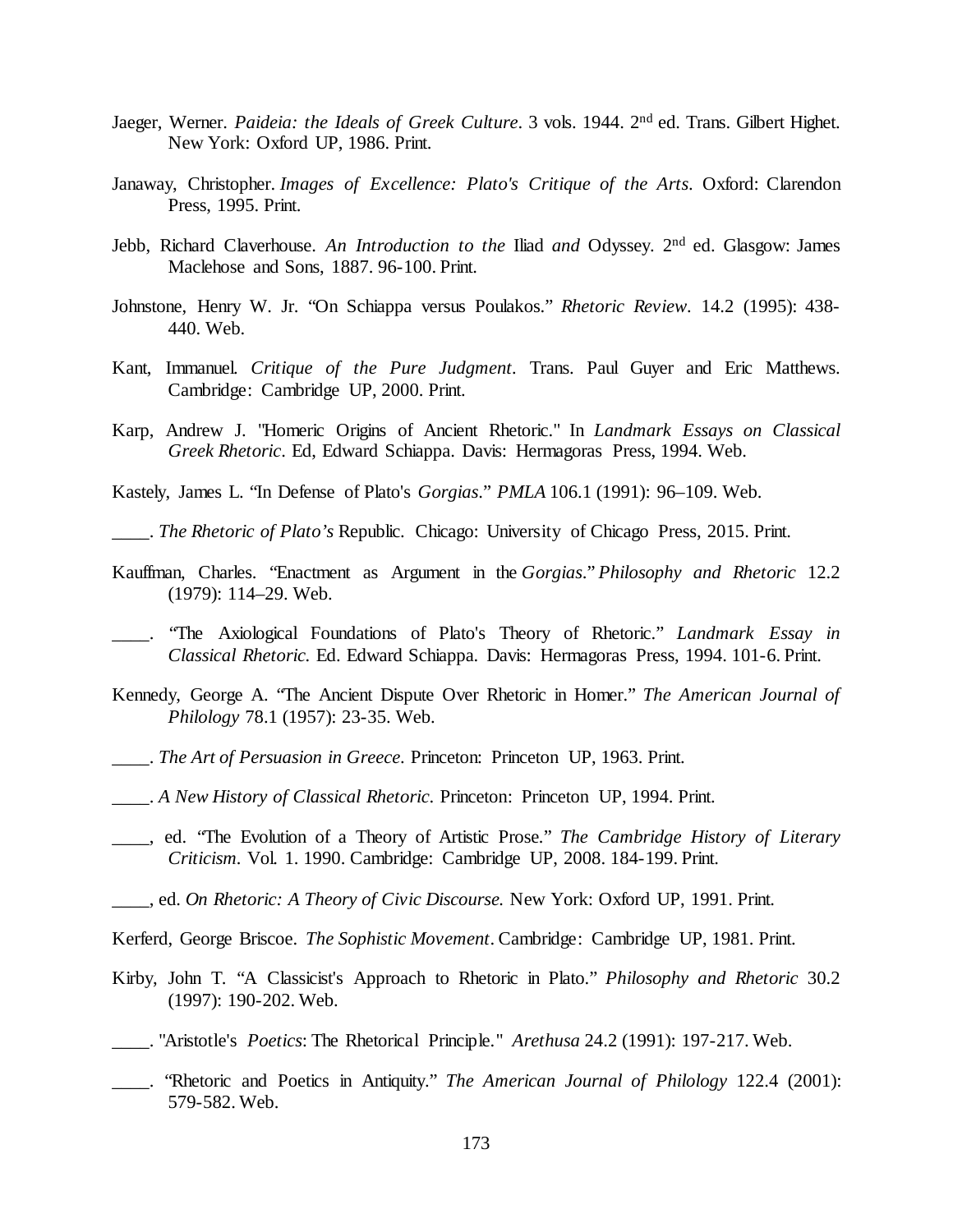- Knox, Bernard. "Introduction and Notes." *Iliad.* Trans. Robert Fagles. New York: Penguin Books, 1991. Print.
- Knudsen, Rachel Ahern. "The Artificer of Discourse: Homeric Speech and the Origins of Rhetoric." ProQuest Dissertations Publishing, 2009. Web.

\_\_\_\_. *Homeric Speech and the Origins of Rhetoric*. Baltimore: Johns Hopkins UP, 2014. Print.

- \_\_\_\_. "Poetic Speakers, Sophistic Words." *American Journal of Philology* 133.1 (2012): 31-60. Web.
- Lamberton, Robert. *Homer the Theologian: Neoplatonist Allegorical Reading and the Growth of the Epic Tradition*. Berkeley, CA: University of California Press, 1986. Print.
- Landy, Tucker. *After Leo Strauss: New Directions in Platonic Political Philosophy*. Albany: State University of New York Press, 2014. Web.
- Lesher, J.H. "Perceiving and Knowing in the 'Iliad' and 'Odyssey.'" *Phronesis* 26.1 (1981): 2- 24. Web.
- Levin, Susan B. *The Ancient Quarrel between Philosophy and Poetry Revisited: Plato and the Greek Literary Tradition*. New York: Oxford UP, 2001. Web.
- Lewis, Clive Staples. *Oxford History of English Literature*. New York: Oxford UP, 1973. Print.
- Liddell, Henry George, and Robert Scott. *Greek English Lexicon.* 1889. London: Oxford UP, 1968. Print.
- Lloyd-Jones, Hugh. *The Justice of Zeus*. Berkeley: University of California Press, 1983. Print.
- Long, Alex. *Conversation and Self-Sufficiency in Plato*. Oxford: Oxford UP, 2013. Print.
- Longinus. *On Great Writing (on the Sublime)*. Trans. George Maximillian. A. Grube. Indianapolis: Hackett, 1991. Print.
- Lyotard, Jean-François. "The Sublime and the Avant-Garde." *The Inhuman: Reflections on Our Time.* Trans. Geoffrey Bennington and Rachel Bowlby. Cambridge: Polity Press, 1988. Print.
- Maciver, Calum A. Quintus. *Smyrnaeus' Posthomerica: Engaging Homer in Late Antiquity*. Leiden: Brill, 2012. Print.
- Marback, Richard. *Plato's Dream of Sophistry*. Columbia, SC: University of South Carolina Press, 1999. Print.
- Marrou, Henri-Irénée. *A History of Education in Antiquity.* Trans. George Lamb. Madison: University of Wisconsin Press, 1982. Print.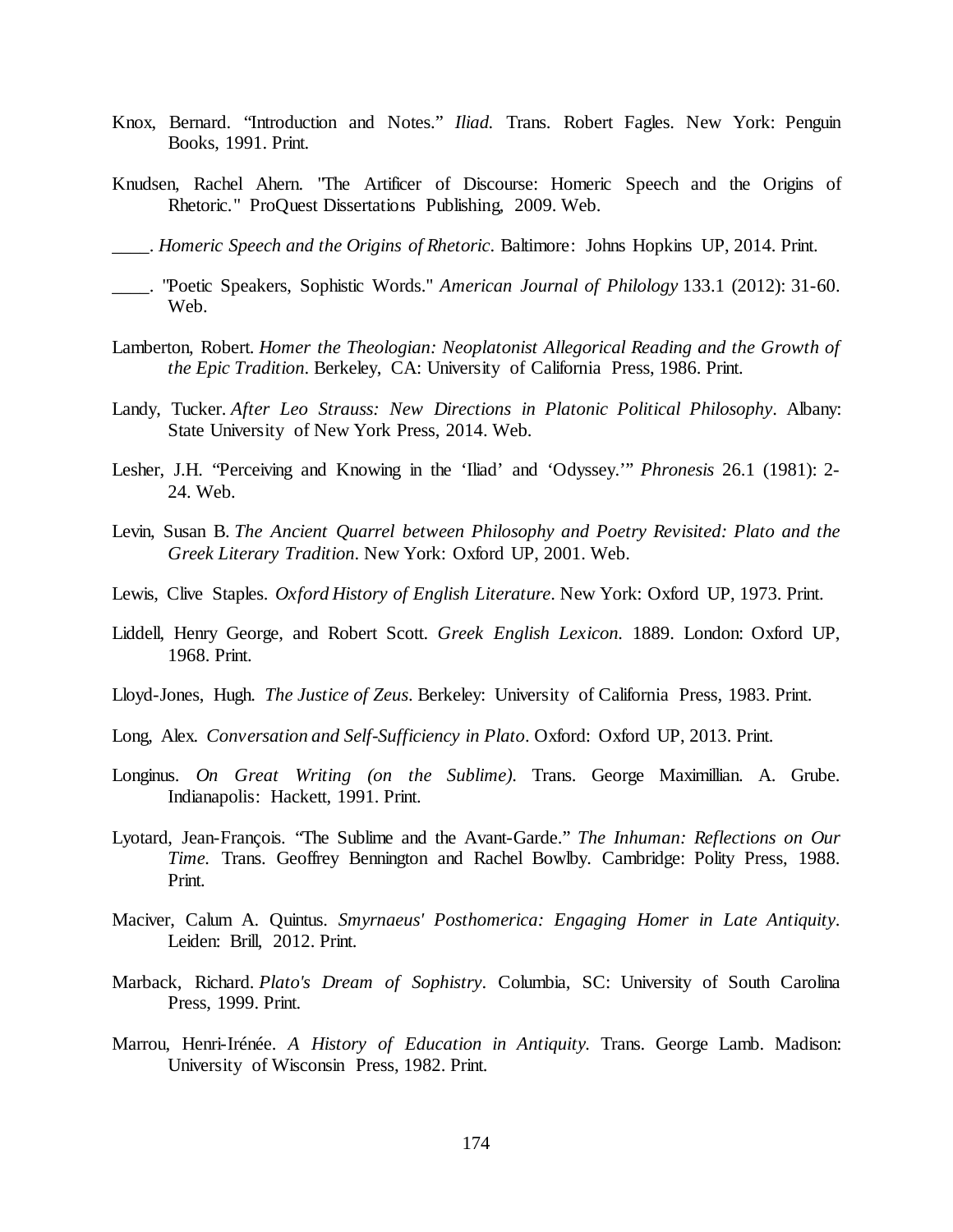- Marshall, David L. *Vico and the Transformation of Rhetoric in Early Modern Europe*. New York City, NY: Cambridge UP, 2010. Print.
- \_\_\_\_. "The Afterlife of Rhetoric in Hobbes, Vico and Nietzsche." *The Making of the Humanities.* Chicago: University of Chicago Press, 2012. 337-356. Print.
- Martin, Richard P. *The Language of Heroes: Speech and Performance in the Iliad*. Ithaca: Cornell UP, 1989. Print.
- McComiskey, B. "Disassembling Plato's Critique of Rhetoric in the *Gorgias* (447a-466a)."*Rhetoric Review* 10.2 (1992): 205–16. Web.
- Menander. *Menander Rhetor*. Eds. Nigel Guy Wilson and Donald Andrew Russell. New York: Oxford UP, 1981. Print.
- Meyer, Marvin W., ed. *The Ancient Mysteries: A Sourcebook*. Philadelphia: University of Pennsylvania Press, 1987. Web.
- Michelini, Ann N., ed. *Plato as Author: The Rhetoric of Philosophy*. Vol. 8. Leiden: Brill, 2003. Web.
- Mifsud, MariLee. "Beyond Syntax and Cities at War." *A Revolution in Tropes: Alloiostrophic Rhetoric*. Eds. Jane Sutton and MariLee Mifsud. Lanham: Lexington Books, 2015. Print.
- \_\_\_\_. "On the Idea of Reflexive Rhetoric in Homer." *Philosophy and Rhetoric* 31.1 (1998): 41- 54. Web.
- \_\_\_\_. "On Rhetoric as Gift/Giving." *Philosophy and Rhetoric* 40.1 (2007): 89-107. Web.
- \_\_\_\_. *Rhetoric and the Gift: Ancient Rhetorical Theory and Contemporary Communication*. Pittsburgh: Duquesne UP, 2015. Print.
- Miller, Mitchell. H. "Platonic Mimesis." *Contextualizing Classics: Ideology, Performance, Dialogue*. Eds. T. M. Falkner, N. Felson, and D. Konstan. Lanham: Rowman and Littlefield, 1999. 253–66. Web.
- Morgan, Teresa. *Literate Education in the Hellenistic and Roman Worlds.* Cambridge: Cambridge UP, 1998. Print.
- Murray, James. "Disputation, Deception and Dialectic: Plato on the True Rhetoric (*Phaedrus*, 261–266)." *Philosophy and Rhetoric* 21.4 (1988): 279–89. Web.
- Naas, Michael. *Turning: From Persuasion to Philosohy.* Atlantic Highlands, NJ: Humanities Press, 1995. Print.
- Nadeau, Ray. "Delivery in Ancient Times: Homer to Quintilian." *Quarterly Journal Of Speech* 50.1 (1964): 53-60. Web.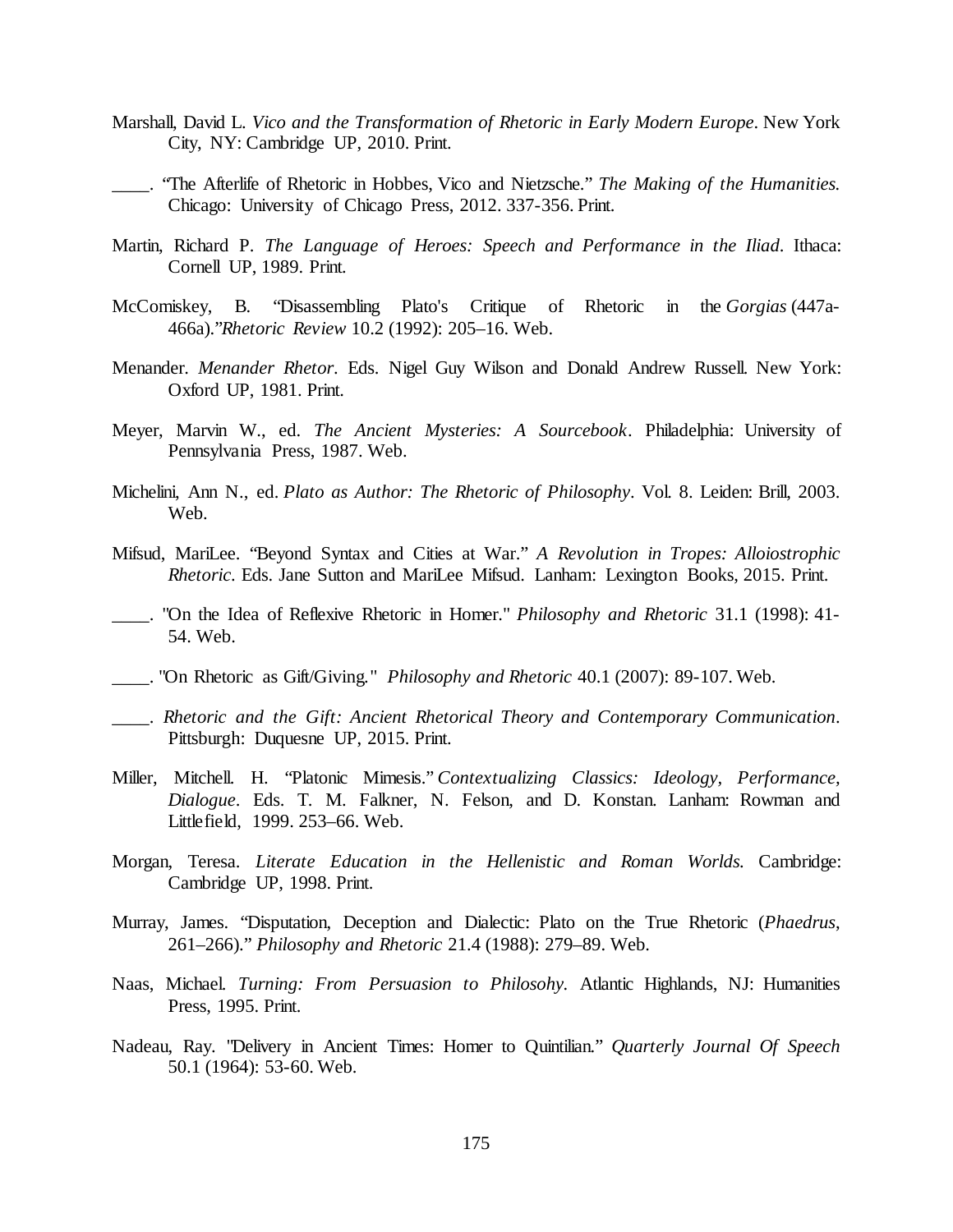- Nagy, Gregory. *The Best of the Achaeans: Concepts of the Hero in Archaic Greek Poetry*. Baltimore: Johns Hopkins University Press, 1979. Print.
- \_\_\_\_. *Homeric Responses.* Austin: University of Texas Press, 2003. Web.
- North, Helen. "The Use of Poetry in the Training of the Ancient Orator." *Traditio* 8 (1952): 1-33. Web.
- Nussbaum, Martha. *The Fragility of Goodness: Luck and Ethics in Greek Tragedy and Philosophy*, Cambridge: Cambridge UP, 1986. Print.
- O'Connor, David K. "Rewriting the Poets in Plato's Characters." In *The Cambridge Companion to Plato's Republic*. Ed. Giovanni R.F. Ferrari. Cambridge: Cambridge UP, 2007. 55-89. Web.
- O'Gorman, Ned. "Longinus's Sublime Rhetoric, or How Rhetoric Game into its Own." *RSQ.* 34.2 (2004): 71-89. Web.
- Ong, Walter. *Orality and Literacy.* 1982. London: Routledge, 2002. Web.
- Padel, Ruth. *In and Out of the Mind: Greek Images of the Tragic Self*. Princeton: Princeton UP, 1992. Print.
- Parry, Milman and Adam Parry. *The Making of Homeric Verse: The Collected Papers of Milman Parry*. Oxford: Clarendon Press, 1971. Print.
- Partee, Morris Henry. "Plato's Banishment of Poetry." *Journal of Aesthetics and Art Criticism* 29 (1970): 209–22.
- Petrarca, Francesco. *Petrarch, the First Modern Scholar and Man of Letters.* Ed. James H. Robinson and Henry W. Rolfe. 3<sup>rd</sup> ed. New York: G. P. Putnam's Sons, 1898. Web.
- Petruzzi, Anthony P. "Rereading Plato's Rhetoric." *Rhetoric Review* 15 (1996): 5–25. Web.
- Plato. *Republic*. Trans. Paul Shorey. 2 Vols. Cambridge: Harvard UP, 1930. Print.
- Plutarch. *On How a Young Man Should Study Poetry.* Boston: Little, Brown, and Co., 1878. Print.
- Plutarch. *Alexander. Plutarch's Lives*. Trans. Bernadotte Perrin. Vol. VII. Cambridge: Harvard UP, 1914. 223—440. Print.
- Porter, James I. "Homer: The Very Idea." *Arion: A Journal of Humanities and the Classics* 10.2 (2002): 57–86.
- Poulakos, John. "From the Depths of Rhetoric." *Philosophy and Rhetoric* 40.4 (2007): 335-352. Web.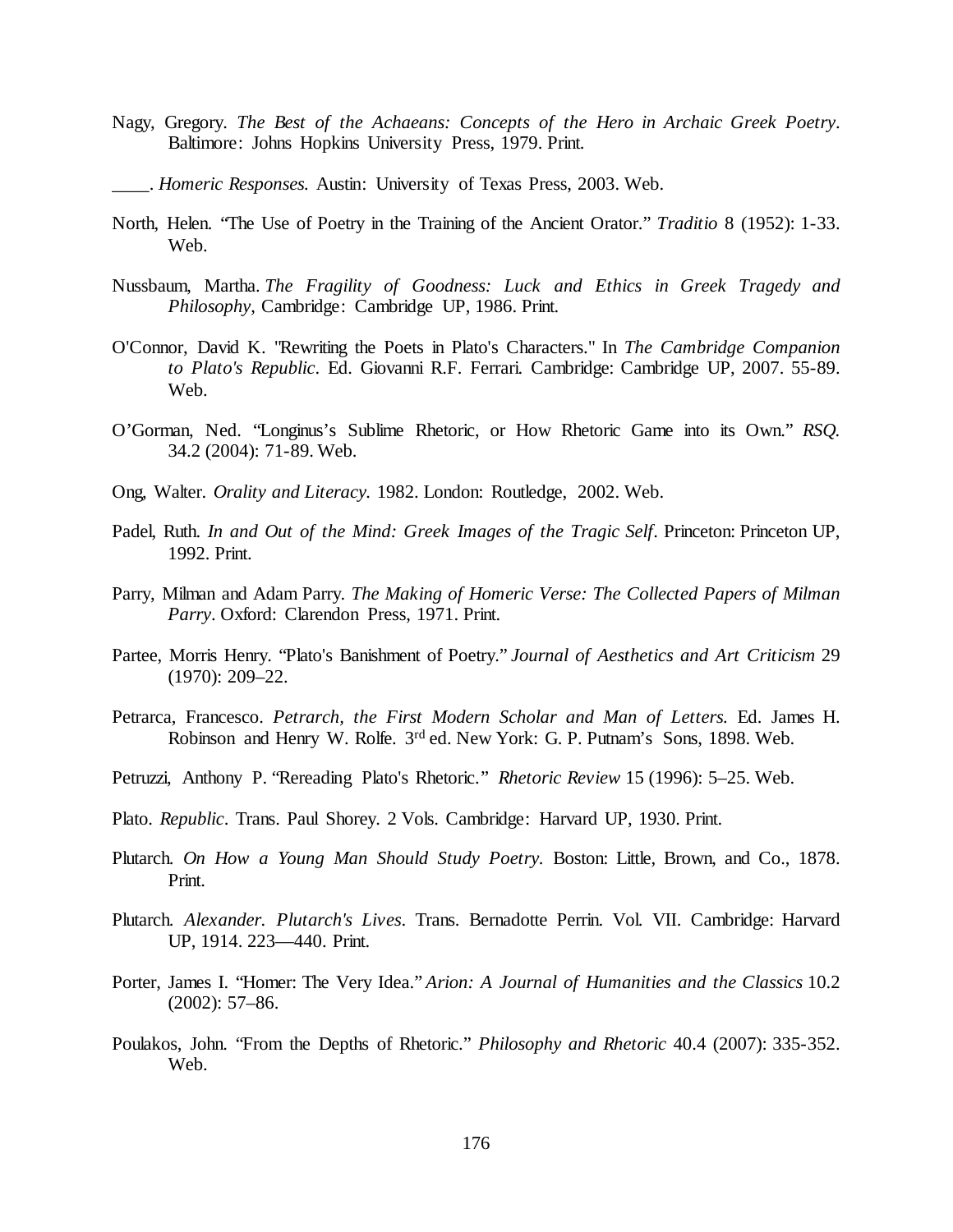- \_\_\_\_. "Interpreting Sophistical Rhetoric: A Response to Schiappa." *Philosophy and Rhetoric* 23.3 (1990): 218–228. Web.
- \_\_\_\_. "Nietzsche and the Aesthetics of Rhetoric." *Quarterly Journal of Speech* 79.2 (1993): 131- 145. Web.
- \_\_\_\_."Nietzsche and Histories of Rhetorics." In *Writing Histories of Rhetoric*, edited by Victor J. Vitanza. Carbondale, IL: Southern Illinois University Press, 1994. 47-90. Print.
- \_\_\_\_. *Sophistical Rhetoric in Classical Greece*. Columbia: University of South Carolina Press, 1995. Print.
- Preminger, Alex and Terry V. F. Brogan, eds. *The New Princeton Encyclopedia of Poetry and Poetics*. Princeton: Princeton UP, 1993. Print.
- Press, Gerald A., ed. *Plato's Dialogues: New Studies and Interpretations*. Lanham: Rowman and Littlefield, 1993. Print.
- \_\_\_\_., ed. *The Continuum Companion to Plato.* New York: Continuum, 2012. Print.
- Pseudo-Plutarch. *[Plutarch] Essay on the Life and Poetry of Homer.* Eds. John J. Keaney, and Robert Lamberton. Vol. 40. Atlanta: Scholars Press, 1996. Print.
- Quintilian. *The Orator's Education.* Ed. Donald A. Russell. Vols. I, II, and V. Cambridge: Harvard UP, 2002. Print.
- Rampley, Matthew. "Iconology of the Interval: Aby Warburg's Legacy." 1 Oct. 2001:303–324. Print.
- Ramsey, R. E. "A Hybrid *Techne* of the Soul?: Thoughts on the Relation between Philosophy and Rhetoric in *Gorgias* and *Phaedrus*." *Rhetoric Review* 17.2 (1999): 247–62. Web.
- Rendall, Steven. "Dialogue, Philosophy, and Rhetoric: The Example of Plato's Gorgias." *Philosophy and Rhetori*c 10.3 (1977): 165–79. Web.
- Rhodes, James M. *Eros, Wisdom, and Silence : Plato's Erotic Dialogues*. Columbia: University of Missouri Press, 2003. Web.
- Robertson, John Cunningham. "The Gorgianic Figures in Early Greek Prose." The Friedenwald Company, 1893. Web.
- Rockmore, Tom. *Art and Truth after Plato*. Chicago: The University of Chicago Press, 2013. Print.
- de Romilly, Jacqueline. *The Great Sophists in Periclean Athens*. Trans. Janet Lloyd. Oxford: Clarendon Press, 1992. Web.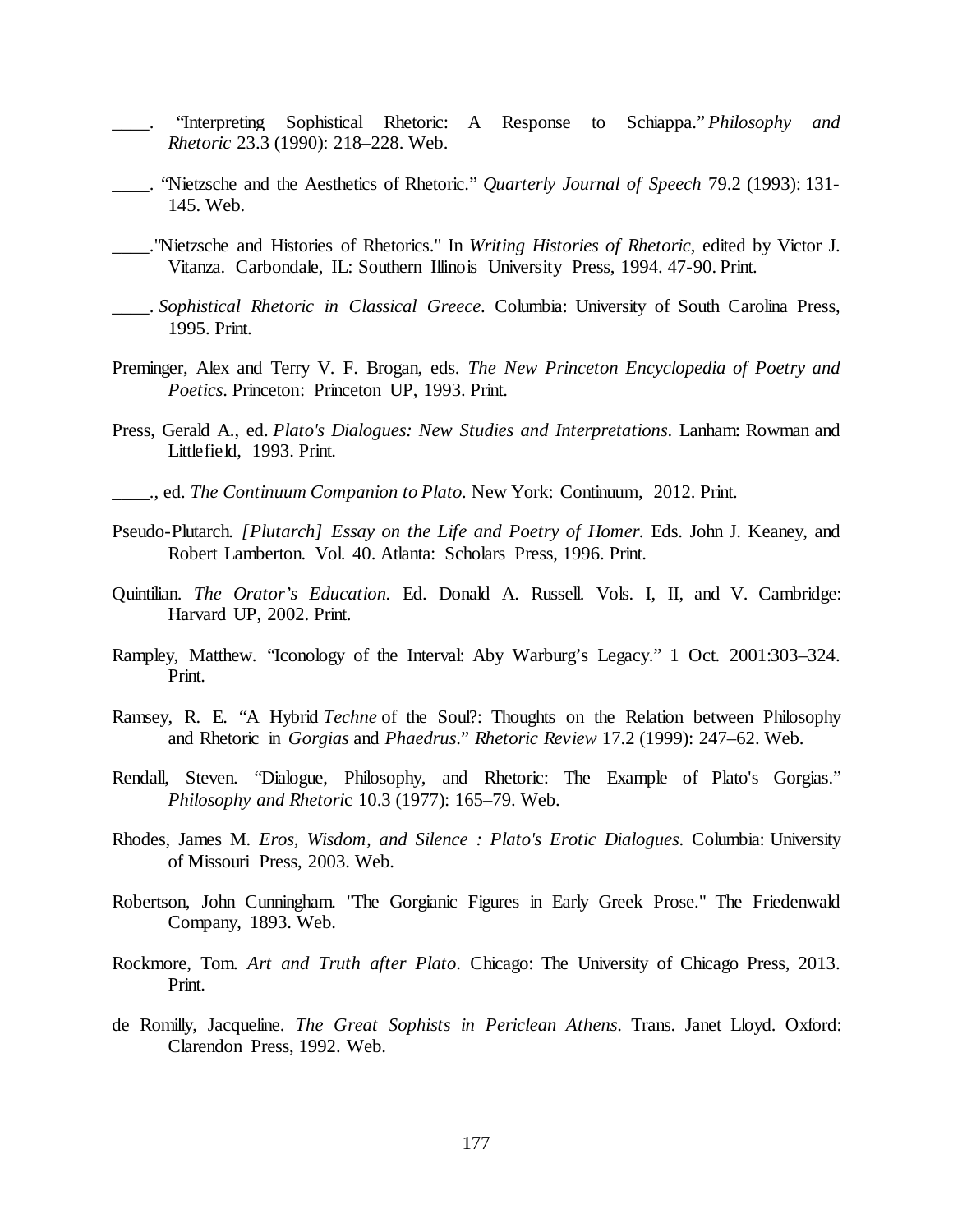- Roochnik, David. "Socrates' Rhetorical Attack on Rhetoric." *The Third Way: New Directions in Platonic Studies*. Ed. F. Gonzales. Lanham: Rowman and Littlefield Press, 1995. 81–94. Web.
- Rosen, Stanley. *Plato's* Republic*: A Study*. New Haven: Yale University Press, 2005. Print.
- Ryan, E. E. "Plato's *Gorgias* and *Phaedrus* and Aristotle's Theory of Rhetoric: A Speculative Account," *Athenaeum*, 57 (1979): 452–61. Web.
- Said, Edward. *Beginnings*. New York: Columbia University Press, 1975. Print.
- Santayana, George. *Dialogues in Limbo.* London: Constable and Co., 1925. Print.
- Schiappa, Edward. "Did Plato Coin *Rhetorike*?" *American Journal of Philology*, 111 (1990): 457–70. Web.
- Schultz, Anne-Marie. *Plato's Socrates as Narrator: A Philosophical Muse*. Lanham, MD: Lexington Books, 2013. Web.
- Scodel, Ruth. *Listening to Homer: Tradition, Narrative, and Audience*. Ann Arbor: University of Michigan Press, 2002. Print.
- Segal, Charles. "The Myth Was Saved: Reflections on Homer and the Mythology of Plato's *Republic*." *Hermes* 106.2 (1978): 315-336. Web.
- Siculus, Diodorus. *Library*. Trans. Charles Henry Oldfather. Diodorus of Sicily in Twelve Volumes. 12 vols. Vols. 4-8. Cambridge, MA: Harvard UP, 1989. Print.
- Snell, Bruno. *The Discovery of the Mind.* New York: Harper & Row, 1960. Print.
- Snodgrass, Anthony. *Homer and the Artists: Text and Picture in Early Greek Art.* Cambridge: Cambridge UP, 1998. Print.
- Strauss, Leo. *The City and Man*. Chicago, Chicago University Press, 1964. Print.
- Struever, Nancy S. *Rhetoric, Modality, Modernity*. Chicago, IL: The University of Chicago Press, 2009. Print.
- Sutton, Jane S. and Mari Lee Mifsud. *A Revolution in Tropes: Alloiostrophic Rhetoric*. Lanham: Lexington Books, 2015. Print.
- Thompson, Claude A. "Rhetorical Madness: An Ideal In The Phaedrus." *Quarterly Journal Of Speech* 55.4 (1969): 358-363. Web.
- Vico, Giambattista. *The New Science of Giambattista Vico*. Trans. Thomas Bergin and Max Harold Fisch. Ithaca, NY: Cornell University Press, 1986. Print.
- Vickers, Brian. *In Defence of Rhetoric*. New York: Clarendon Press, 1988. Print.